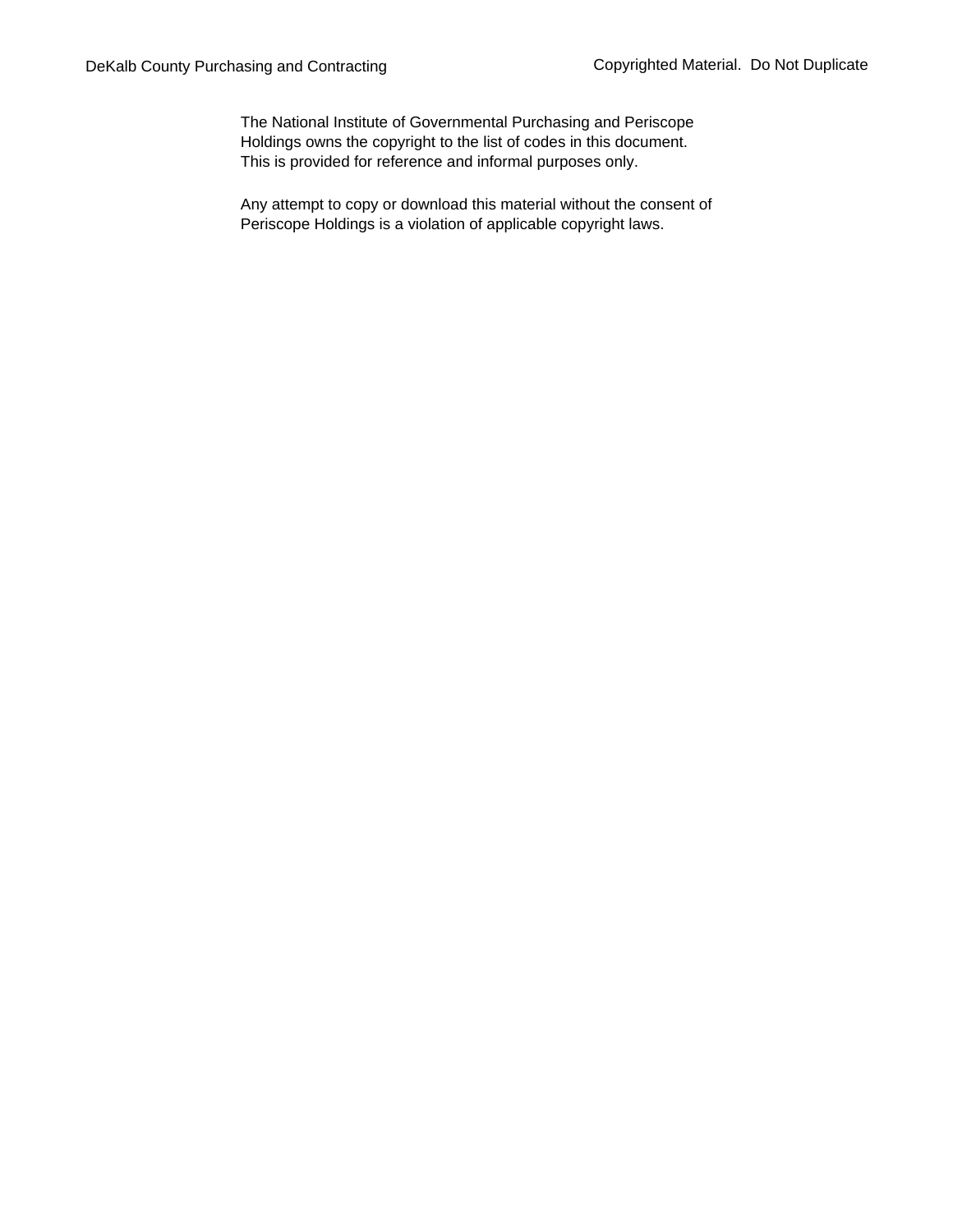With the pdf file open hold down the CTRL key on the lower left hand side of your keyboard and press f.

This dialogue box will appear:

| <b>N</b> Adobe Reader - [NIGP Codes 5-Digit 2007-02-08.pdf]<br>TC File Edit View Document Tools Window Help |                                                                                                                                                                                           | $-  D'  X  $                          |
|-------------------------------------------------------------------------------------------------------------|-------------------------------------------------------------------------------------------------------------------------------------------------------------------------------------------|---------------------------------------|
| Save a Copy <b>Co. Mill Search</b>                                                                          | $\frac{1}{2}$ $\frac{1}{2}$ $\frac{1}{2}$ $\frac{1}{2}$ $\frac{1}{2}$ $\frac{1}{2}$ $\frac{1}{2}$ $\frac{1}{2}$ $\frac{1}{2}$ $\frac{1}{2}$ $\frac{1}{2}$ $\frac{1}{2}$<br>Y <sup>1</sup> | Adobe Reader 7.0                      |
| <b>Find</b><br>Pages<br>Find: *                                                                             | $\overline{\mathbf{x}}$<br>Previous <b>Next</b>                                                                                                                                           |                                       |
|                                                                                                             | Code<br>Description                                                                                                                                                                       |                                       |
|                                                                                                             | <b>ABRASIVES</b><br>005 00                                                                                                                                                                |                                       |
|                                                                                                             | 005 05<br>Abrasive Equipment and Tools                                                                                                                                                    |                                       |
|                                                                                                             | Abrasives, Coated: Cloth, Fiber, Sandpaper, etc.<br>005 14                                                                                                                                |                                       |
|                                                                                                             | 005 21<br>Abrasives, Sandblasting, Metal                                                                                                                                                  |                                       |
|                                                                                                             | 005 28<br>Abrasives, Sandblasting (Other than Metal)                                                                                                                                      |                                       |
|                                                                                                             | 005 42<br>Abrasives, Solid: Wheels, Stones, etc.                                                                                                                                          |                                       |
|                                                                                                             | 005 56<br>Abrasives, Tumbling (Wheel)                                                                                                                                                     |                                       |
|                                                                                                             | Grinding and Polishing Compounds: Carborundum,<br>Diamond, etc. (For Valve Grinding Compounds See Class                                                                                   |                                       |
|                                                                                                             | 005 63<br>075)                                                                                                                                                                            |                                       |
|                                                                                                             | <b>Pumice Stone</b><br>005 70                                                                                                                                                             |                                       |
|                                                                                                             | Recycled Abrasives Products and Supplies<br>005 75                                                                                                                                        |                                       |
|                                                                                                             | Steel Wool, Aluminum Wool, Copper Wool, and Lead Wool                                                                                                                                     |                                       |
|                                                                                                             | 005 84                                                                                                                                                                                    |                                       |
|                                                                                                             | ACOUSTICAL TILE, INSULATING MATERIALS, AND                                                                                                                                                |                                       |
| Attachments                                                                                                 | 010 00<br><b>SUPPLIES</b>                                                                                                                                                                 |                                       |
|                                                                                                             | 010 05<br>Acoustical Tile, All Types (Including Recycled Types)                                                                                                                           |                                       |
|                                                                                                             | Acoustical Tile Accessories: Channels, Grids, Mounting                                                                                                                                    |                                       |
|                                                                                                             | Hardware, Rods, Runners, Suspension Brackets, Tees, Wall                                                                                                                                  |                                       |
| Comments                                                                                                    | 010 08<br>Angles, and Wires                                                                                                                                                               |                                       |
|                                                                                                             | Acoustical Tile Insulation<br>010 09<br>010 11                                                                                                                                            |                                       |
| <b>KOO</b>                                                                                                  | Adhesives and Cements, Acoustical Tile<br>010 14<br>Adhesives and Cements, Insulation                                                                                                     |                                       |
|                                                                                                             | 010 17<br>Aluminum Foil, etc.                                                                                                                                                             |                                       |
| 圓<br>目                                                                                                      | 1 of 235<br>$\triangleright$<br>c                                                                                                                                                         | <b>HH</b><br>÷<br>ŒΠ                  |
| C C Q Calendar - Microso<br><b>Start</b>                                                                    | Welcome to NIGP<br>ThDeKalb - Microso<br><b>Will Document2 - Micro</b>                                                                                                                    | <b>R</b> 1:14 PM<br>Adobe Reader - [N |

Type the name of your product or service; in this case Air Conditioning.

|             | Adobe Reader - [NIGP Codes 5-Digit 2007-02-08.pdf]                   |                                                                                                                                                                        | $ \sigma$ $\times$                      |
|-------------|----------------------------------------------------------------------|------------------------------------------------------------------------------------------------------------------------------------------------------------------------|-----------------------------------------|
|             | File Edit View Document Tools Window Help                            |                                                                                                                                                                        |                                         |
|             | Save a Copy <b>C. (A)</b> Search                                     | $\bigcirc$ 118% $\bigcirc$ $\bigcirc$ $\bigcirc$<br>$\mathbb{C}$ In Select $\mathbb{R}$ $\mathbb{R}$ $\mathbb{R}$ $\mathbb{R}$ $\mathbb{R}$ $\mathbb{R}$<br>Help - Y/W | Create an<br>Adobe PDF online           |
| Pages       | <b>Find</b><br>×<br>Previous <b>Next</b><br>Find: • Air Conditioning |                                                                                                                                                                        |                                         |
|             | Code                                                                 | Description                                                                                                                                                            |                                         |
|             | 005 00                                                               | <b>ABRASIVES</b>                                                                                                                                                       |                                         |
|             | 005 05                                                               | Abrasive Equipment and Tools                                                                                                                                           |                                         |
|             | 005 14                                                               | Abrasives, Coated: Cloth, Fiber, Sandpaper, etc.                                                                                                                       |                                         |
|             | 005 21                                                               | Abrasives, Sandblasting, Metal                                                                                                                                         |                                         |
|             | 005 28                                                               | Abrasives, Sandblasting (Other than Metal)                                                                                                                             |                                         |
|             | 005 42                                                               | Abrasives, Solid: Wheels, Stones, etc.                                                                                                                                 |                                         |
|             | 005 56                                                               | Abrasives, Tumbling (Wheel)                                                                                                                                            |                                         |
|             |                                                                      | Grinding and Polishing Compounds: Carborundum,                                                                                                                         |                                         |
|             | 005 63                                                               | Diamond, etc. (For Valve Grinding Compounds See Class<br>075)                                                                                                          |                                         |
|             | 005 70                                                               | <b>Pumice Stone</b>                                                                                                                                                    |                                         |
|             | 005 75                                                               | Recycled Abrasives Products and Supplies                                                                                                                               |                                         |
|             |                                                                      | Steel Wool, Aluminum Wool, Copper Wool, and Lead Wool                                                                                                                  |                                         |
|             | 005 84                                                               |                                                                                                                                                                        |                                         |
|             |                                                                      | ACOUSTICAL TILE, INSULATING MATERIALS, AND                                                                                                                             |                                         |
| Attachments | 010 00                                                               | <b>SUPPLIES</b>                                                                                                                                                        |                                         |
|             | 010 05                                                               | Acoustical Tile, All Types (Including Recycled Types)                                                                                                                  |                                         |
|             |                                                                      | Acoustical Tile Accessories: Channels, Grids, Mounting                                                                                                                 |                                         |
|             |                                                                      | Hardware, Rods, Runners, Suspension Brackets, Tees, Wall                                                                                                               |                                         |
| Comments    | 010 08                                                               | Angles, and Wires                                                                                                                                                      |                                         |
|             | 010 09                                                               | Acoustical Tile Insulation                                                                                                                                             |                                         |
|             | 010 11                                                               | Adhesives and Cements, Acoustical Tile                                                                                                                                 |                                         |
|             | 010 14<br>010 17                                                     | Adhesives and Cements, Insulation<br>Aluminum Foil, etc.                                                                                                               |                                         |
| 画           | $\Box$                                                               | 1 of 235<br>$\bullet$<br>$\circ$<br>ÞГ                                                                                                                                 | 出<br>н<br>圓口                            |
|             | <b><i>is start</i></b><br>C C Q Calendar - Microso                   | Document2 - Micro<br>Welcome to NIGP<br>ThDeKalb - Microso                                                                                                             | <b>Q</b>   1:17 PM<br>Adobe Reader - [N |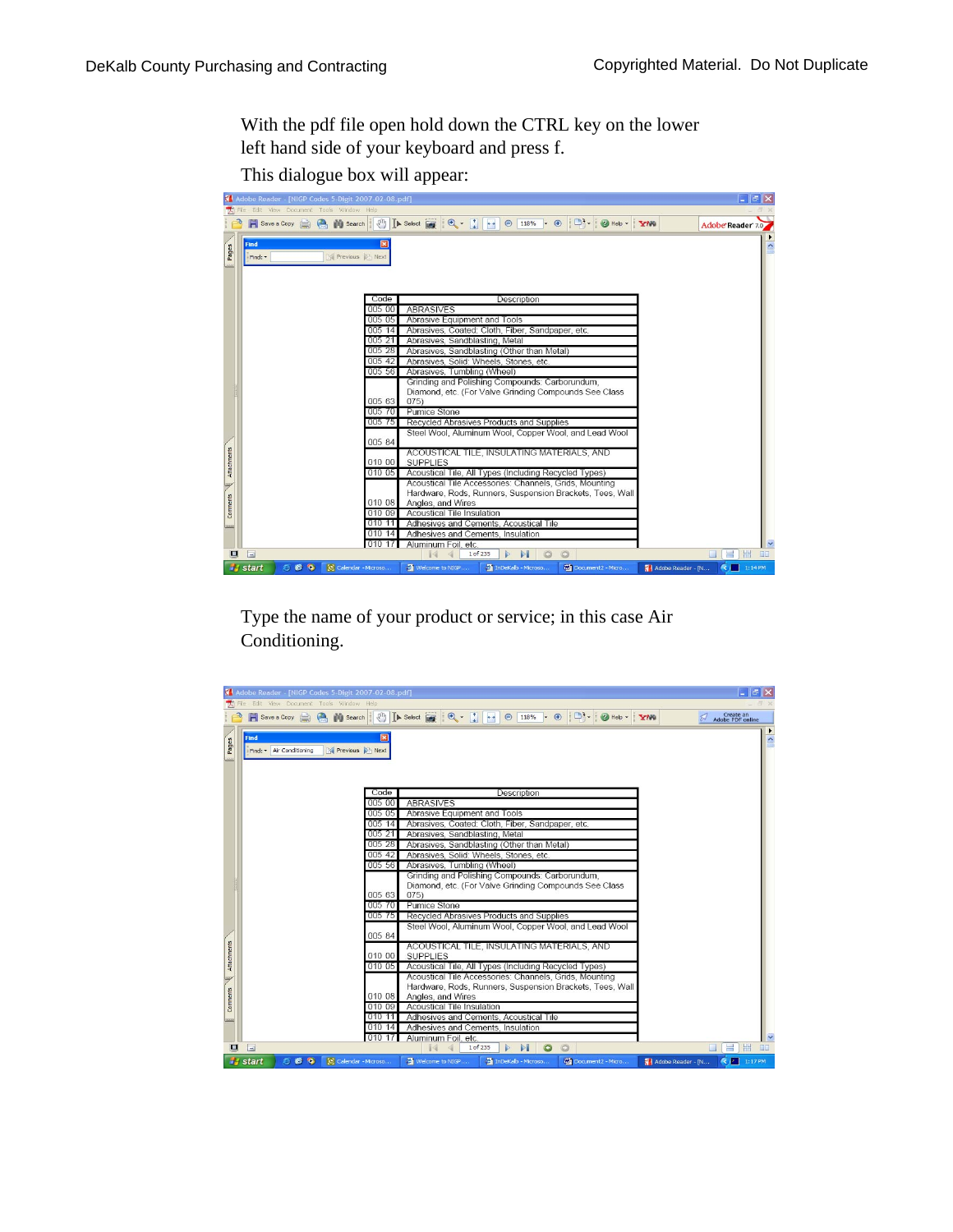Click 'Next'

| Adobe Reader - [NIGP Codes 5-Digit 2007-02-08.pdf]<br>Edit View Document Tools Window Help<br>File<br>Save a Copy <b>Co. Co. M</b> Search |                                                                                                                                                                                                                                                                                                                            | $  \vec{\theta}  \times$ |
|-------------------------------------------------------------------------------------------------------------------------------------------|----------------------------------------------------------------------------------------------------------------------------------------------------------------------------------------------------------------------------------------------------------------------------------------------------------------------------|--------------------------|
|                                                                                                                                           |                                                                                                                                                                                                                                                                                                                            |                          |
|                                                                                                                                           | $\Box$ $\cdot$ $\Box$ Help -<br>$\mathbb{C}^{\mathbb{N}}$ <b>I</b> Select $\boxed{\bullet}$ $\bullet$ $\boxed{\bullet}$ $\bullet$ <b>B</b> 118%<br>$ \oplus$<br><b>YNE</b>                                                                                                                                                 | <b>AYAHOO!</b> TOOLBAR   |
| Find<br>Pages<br>Find: • Air Conditioning                                                                                                 | 1025.301<br>Engine Driven, 15 HP and less; and Parts<br>Compressor, Base or Tank Mounted, Electric Motor or<br>Previous <b>Ph Next</b> D<br>Engine Driven, Over 15 HP; and Parts<br>Compressor, High Pressure, All Sizes and Models<br>$UZ2 - 43$<br>Find Next Compressor, Portable, Electric Motor or Engine Driven, 5 HP | $\hat{\phantom{a}}$      |
|                                                                                                                                           | 02545<br>and less; and Parts<br>Compressor, Portable, Electric Motor or Engine Driven, over<br>025 50<br>25 CFM at 100 PSI; and Parts<br>025 55<br>Dryers, Desiccant Air<br>Filters, Air Gauges and Valves, Pressure Regulators, Shock                                                                                     |                          |
|                                                                                                                                           | 025 60<br>Mounts, etc.<br>025 70<br>Moisture Separators, Non-Refrigerated<br>025 80<br>Moisture Separators, Refrigerated<br>025 85<br>Motors, Air Compressor<br>Recycled Air Compressor Accessories and Supplies<br>025 90                                                                                                 |                          |
|                                                                                                                                           | AIR CONDITIONING, HEATING, AND VENTILATING<br>EQUIPMENT, PARTS AND ACCESSORIES (SEE CLASS)<br>740 ALSO)<br>031 00<br>Air Conditioning Units, Portable (For Computer Rooms,                                                                                                                                                 |                          |
|                                                                                                                                           | 031 02<br>Hospital Rooms, Sporting Events, etc.)<br>Air Conditioners: Commercial, and Parts and Accessories<br>031 03<br>not Individually Itemized<br>Air Conditioners: Controlled Environment (For Computer                                                                                                               |                          |
| Attachments                                                                                                                               | Rooms, etc.), and Parts and Accessories not Individually<br>031 04<br>Itemized)<br>Air Conditioners (Cooling and Cooling/Heating Types):                                                                                                                                                                                   |                          |
| Comments                                                                                                                                  | Window and Wall Mounted, and Parts and Accessories Not<br>031 05<br>Individually Itemized<br>Air Conditioning and Heating: Central Units, and Parts and                                                                                                                                                                    |                          |
| $\Box$<br>$\blacksquare$                                                                                                                  | 031 06<br>Accessories Not Individually Itemized<br>Air Circulation Equipment (Not Otherwise Classified)<br>031 07<br>ıз<br>5 of 235<br>o                                                                                                                                                                                   | <b>HH</b><br>e I<br>田口   |

Continue clicking next until you find the closest description to your goods and services.

You can also search the by NIGP code to find its description using this method.

## TIPS:

· This searches for exactly what you type in the dialogue box. If you are too specific it might overlook your goods and services. · Think of synonyms, it won't find NIGP Code "928 46 - Glass Replacement and Repair Services, Windshield and Window (Auto), (Including Window Tinting Services)" by searching for Automotive Glass. Try, Glass or Windshield instead. · When searching for a code, remember there is a space between

the first 3 digits and the last 2 digits. 92542 won't find a match. 925 42 is Foundation Engineering.

· If you are still unable to locate your code send an Email to pcadmin-ops@co.dekalb.ga.us and we'll be glad to assist you.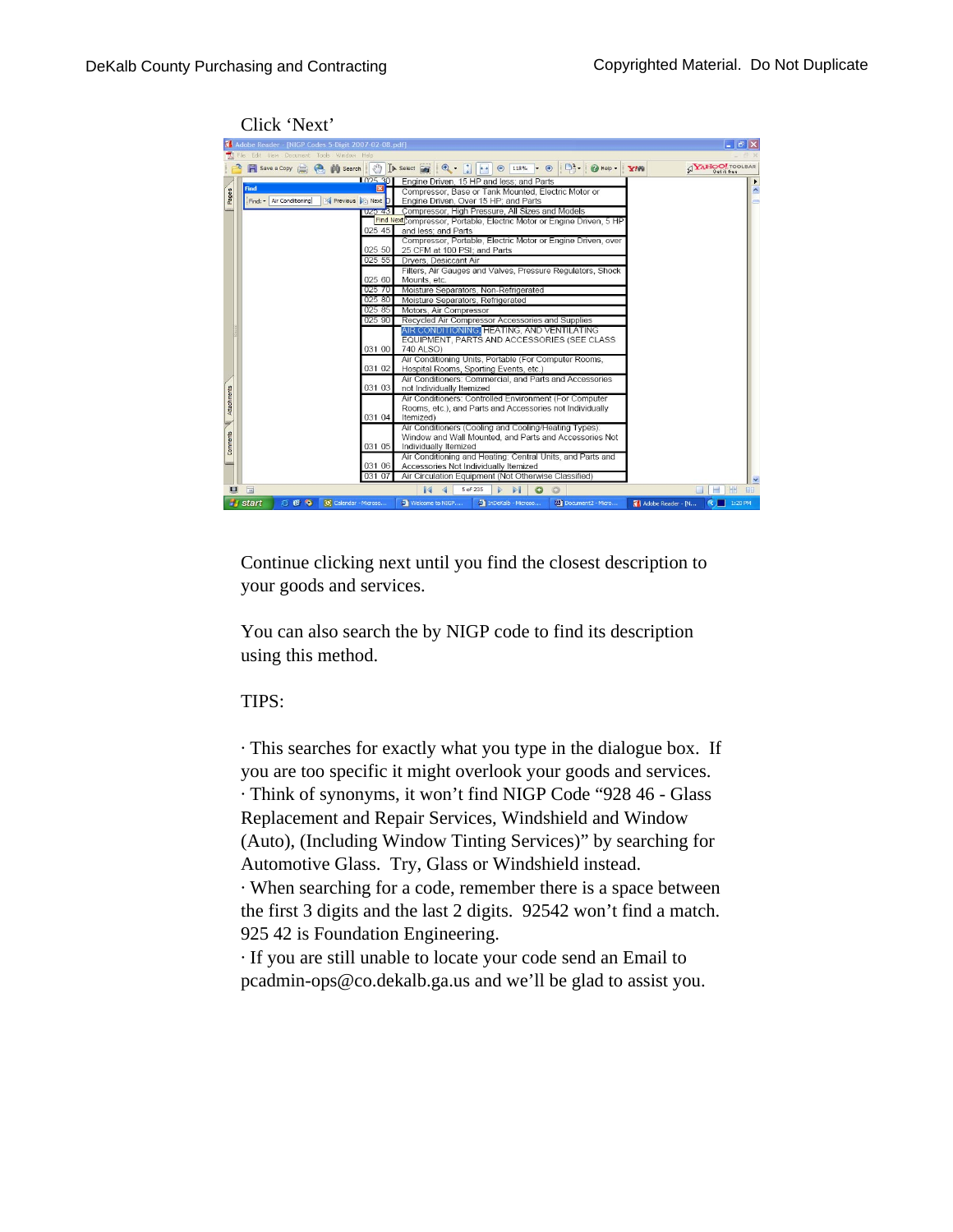| Code   | Description                                                    |
|--------|----------------------------------------------------------------|
|        | Any attempt to copy or download this material without the      |
|        | consent of Periscope Holdings is a violation of applicable     |
| 005 00 | copyright laws.                                                |
| 005 05 |                                                                |
| 005 14 | Abrasives, Coated: Cloth, Fiber, Sandpaper, etc.               |
| 005 21 | Abrasives, Sandblasting, Metal                                 |
| 005 28 | Abrasives, Sandblasting (Other than Metal)                     |
| 005 42 | Abrasives, Solid: Wheels, Stones, etc.                         |
| 005 56 | Abrasives, Tumbling (Wheel)                                    |
|        | Grinding and Polishing Compounds: Carborundum,                 |
|        | Diamond, etc. (For Valve Grinding Compounds See Class          |
| 005 63 | 075)                                                           |
| 005 70 | <b>Pumice Stone</b>                                            |
| 005 75 | <b>Recycled Abrasives Products and Supplies</b>                |
|        | Steel Wool, Aluminum Wool, Copper Wool, and Lead Wool          |
| 005 84 |                                                                |
|        | ACOUSTICAL TILE, INSULATING MATERIALS, AND                     |
| 010 00 | <b>SUPPLIES</b>                                                |
| 010 05 | Acoustical Tile, All Types (Including Recycled Types)          |
|        | Acoustical Tile Accessories: Channels, Grids, Mounting         |
|        | Hardware, Rods, Runners, Suspension Brackets, Tees, Wall       |
| 010 08 | Angles, and Wires                                              |
| 010 09 | <b>Acoustical Tile Insulation</b>                              |
| 01011  | Adhesives and Cements, Acoustical Tile                         |
| 01014  | Adhesives and Cements, Insulation                              |
| 010 17 | Aluminum Foil, etc.                                            |
| 010 30 | Bands, Clips, and Wires (For Pipe Insulation)                  |
| 010 38 | Clips, Pins, etc. (For Duct Insulation)                        |
| 010 41 | Cork: Blocks, Boards, Sheets, etc.                             |
| 010 45 | <b>Exterior Insulation and Finish Systems</b>                  |
| 010 53 | Fiberglass: Batts, Blankets and Rolls                          |
| 01056  | Foam Glass: Blocks, Sheets, etc.                               |
| 010 57 | Foam-in-Place Insulation: Phenolic, Urethane, etc.             |
| 010 59 | Foam Plastics: Blocks, Boards, Sheets, etc.                    |
| 010 62 | Insulation, Interior                                           |
| 010 63 | Insulation, Blown Type                                         |
| 010 64 | Insulation, Loose Fill                                         |
| 010 65 | Jacketing (For Insulation): Canvas, Osnaburg, etc.             |
| 010 70 | Magnesia: Blocks, Sheets, etc.                                 |
| 010 72 | Mineral Wool: Blankets, Blocks, Boards                         |
| 010 75 | Paints, Primers, Sealers, etc. (For Insulation)                |
| 010 76 | Paper Type Insulation Material (Cellulose, etc.)               |
| 010 78 | Pipe and Tubing Insulation, All Types                          |
|        | Preformed Insulation, All Types (For Ells, Tees, Valves, etc.) |
| 010 81 |                                                                |
| 010 83 | Recycled Insulation Materials and Supplies, All Types          |
| 010 84 | <b>Rubber Insulation</b>                                       |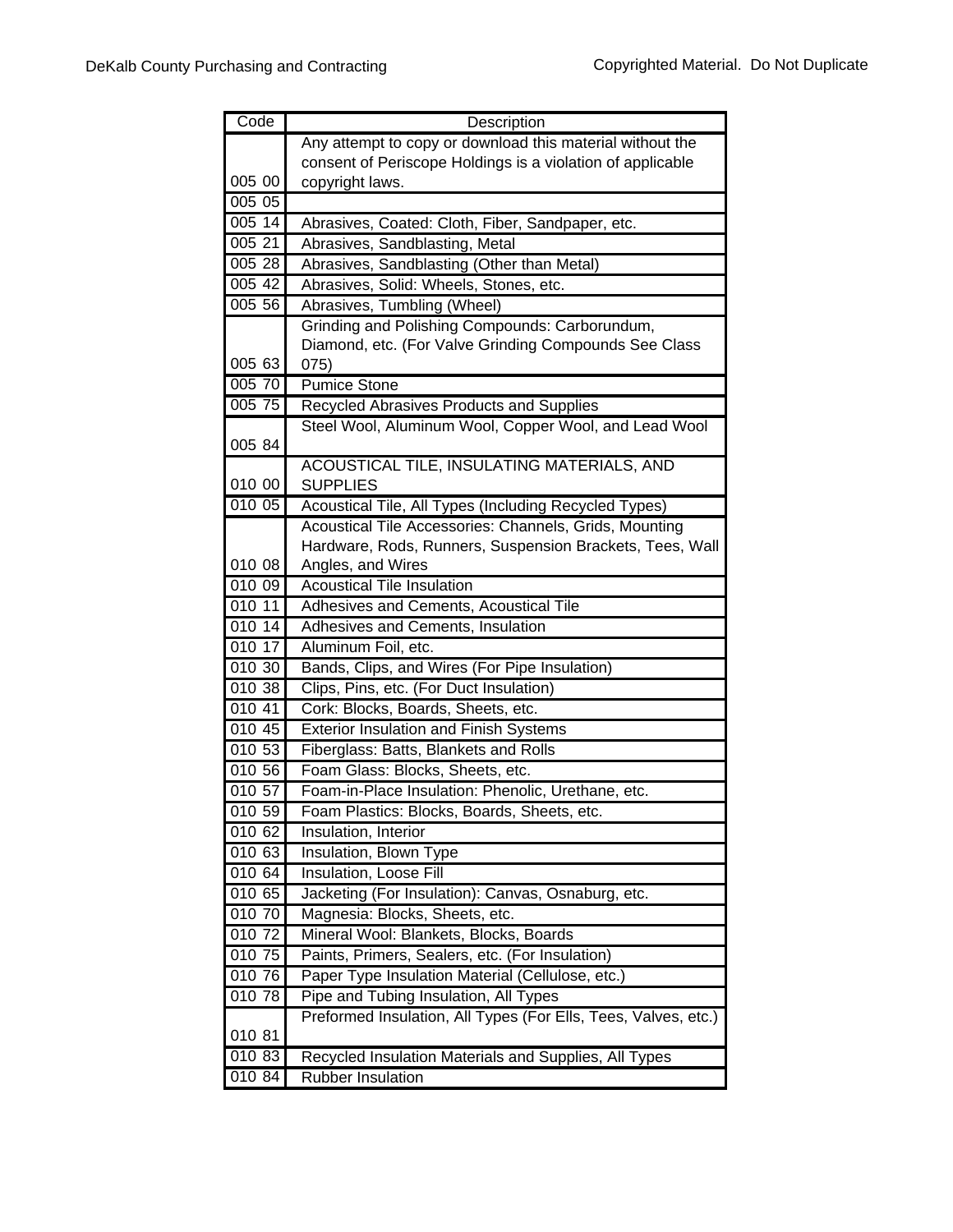| Code      | Description                                                                          |
|-----------|--------------------------------------------------------------------------------------|
|           | ADDRESSING, COPYING, MIMEOGRAPH, AND SPIRIT                                          |
|           | DUPLICATING MACHINE SUPPLIES: CHEMICALS, INKS,                                       |
| 015 00    | PAPER, ETC.                                                                          |
|           | Addressing Machine Supplies, Metal and Plastic Plate Type                            |
| 015 06    |                                                                                      |
| 01510     | Addressing Machine Supplies, Paper Plate Type                                        |
|           | Chemicals and Supplies, Dry (For Bond Paper Type Copying                             |
| 015 15    | Machines)                                                                            |
|           | Chemicals and Supplies, Wet (For Bond Paper Type                                     |
| 015 16    | Copying Machines)                                                                    |
| 015 20    | Chemicals and Supplies (For Spirit Type Duplicating                                  |
|           | Machines)                                                                            |
| 015 25    | Chemicals, Inks, and Supplies (For Mimeograph Machines)                              |
| 01538     | Paper, Chemicals, and Supplies (For Blueline Machines)                               |
|           | Paper, Chemicals, and Supplies (For Coated or Treated                                |
|           | Paper Type Copying Machines) (See 305-39 for Diazo                                   |
| 015 39    | Process Copy Machines)                                                               |
|           | Paper, Chemicals, and Supplies (For Diffusion Transfer Type                          |
|           | Copying Machines) (See 305-39 for Diazo Process Copy                                 |
| 015 45    | Machines)                                                                            |
|           | Paper and Supplies (For Dual Spectrum Process Copying                                |
|           | Machines) (See 305-39 for Diazo Process Copy Machines)                               |
| 015 55    |                                                                                      |
|           | Paper, Chemicals, and Supplies (For Thermal Process                                  |
| 015 70    | Copying Machines) (See 305-39 for Diazo Process Copy                                 |
| $015\,77$ | Machines)                                                                            |
|           | Recycled Copying and Duplicating Supplies<br>AGRICULTURAL CROPS AND GRAINS INCLUDING |
| 019 00    | FRUITS, MELONS, NUTS, AND VEGETABLES                                                 |
| 019 21    | <b>Berry Crops</b>                                                                   |
| 019 24    | <b>Buckwheat</b>                                                                     |
| 019 30    | Corn                                                                                 |
| 019 32    | Cotton                                                                               |
| 019 41    | Fruits, Citrus                                                                       |
| 019 42    | Fruits, Deciduous Tree                                                               |
| 019 47    | Grapes                                                                               |
| 019 50    | Hops                                                                                 |
| 019 53    | Melons                                                                               |
| 019 56    | Nuts, Tree                                                                           |
| 019 60    | Potatoes, Irish                                                                      |
| 019 62    | Pumpkins                                                                             |
| 019 66    | Rice                                                                                 |
| 019 67    | Rye                                                                                  |
| 01972     | Sorghum                                                                              |
| 019 73    | Soybeans                                                                             |
| 01978     | <b>Sugarcane and Sugarbeets</b>                                                      |
| 019 85    | Tobacco                                                                              |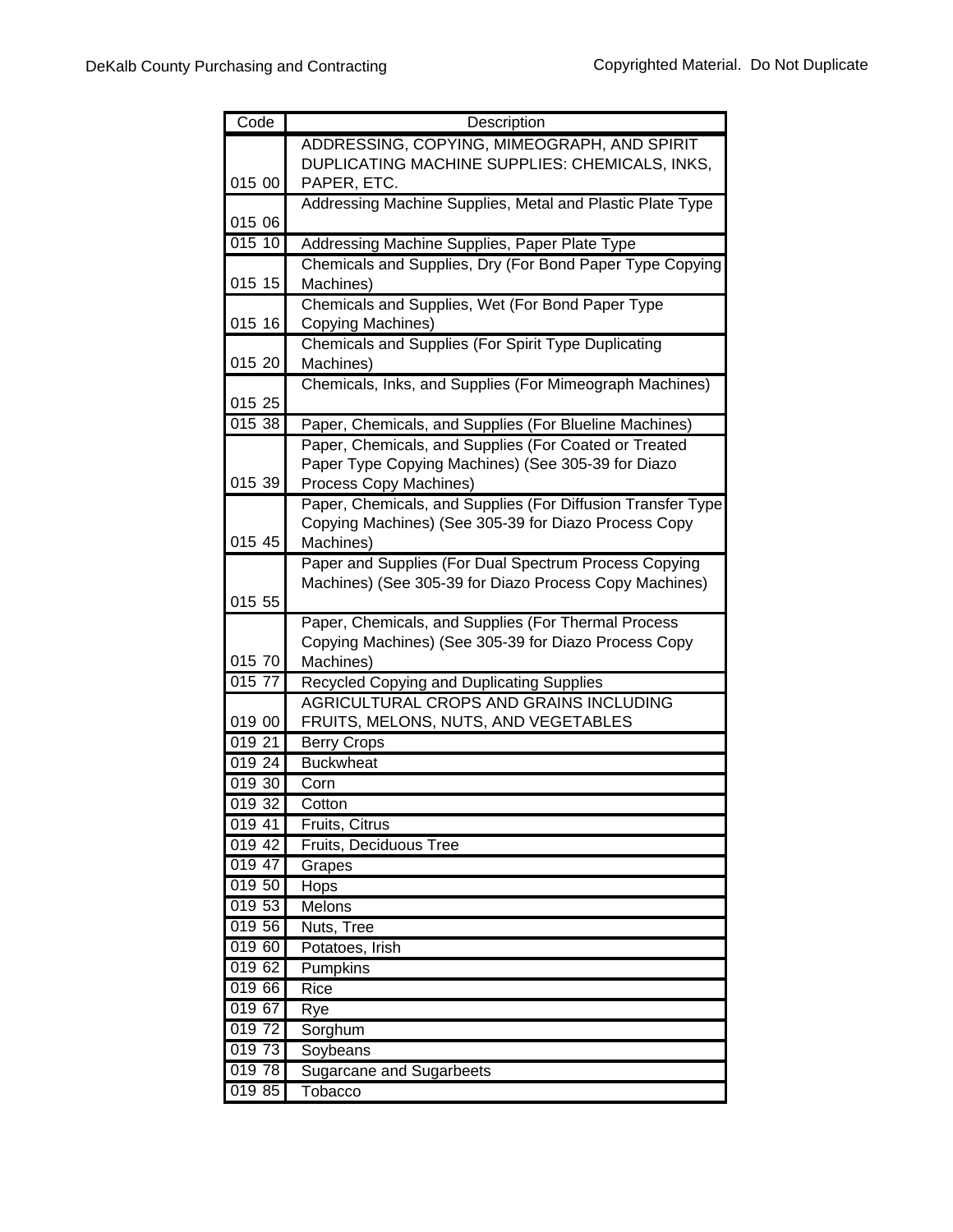| Code   | Description                                                 |
|--------|-------------------------------------------------------------|
| 019 90 | Vegetables                                                  |
| 019 94 | Wheat                                                       |
|        | AGRICULTURAL EQUIPMENT, IMPLEMENTS, AND                     |
| 020 00 | ACCESSORIES (SEE CLASS 022 FOR PARTS)                       |
| 020 02 | Backhoe (For Farm Tractor)                                  |
| 020 04 | <b>Brush and Tree Chippers</b>                              |
| 020 06 | Brush Cutters and Saws, Motor Driven                        |
| 020 10 | Counters, Acre                                              |
|        | Cultivating Equipment, Farm: Go-Devils, Row Type Shovel     |
| 020 13 | Cultivators, Tooth and Spring Harrows, etc.                 |
| 020 14 | Curb Edger, Heavy Duty, Tractor Mounted                     |
|        | Cutters and Shredders (Mowers), Heavy Duty, Flail: Tow      |
| 020 15 | Type and/or Center Mount Type                               |
|        | Cutters and Shredders (Mowers), Heavy Duty, Reel and        |
| 020 16 | Rotary: Tow Type and/or Center Mount Type                   |
| 020 18 | Dozer Blades (For Farm Tractors)                            |
| 020 20 | Drying Equipment, Grain                                     |
| 020 23 | <b>Ensilage Cutters</b>                                     |
| 020 25 | Farm Wagons                                                 |
| 020 27 | <b>Feed Mills and Mixers</b>                                |
| 020 28 | Feed Wagons                                                 |
| 020 30 | Fertilizer Applicators and Fittings, Liquid and Gas         |
|        | Fertilizer Distributors, Dry, Commercial (See Class 515 for |
| 020 31 | Lawn Type Distributors)                                     |
| 020 33 | Garden Tractors, Cultivators, and Plows                     |
| 020 34 | Gang Mowers, Reel Type, Towed                               |
| 020 35 | <b>Grain Bins and Tanks</b>                                 |
|        | Grading Machines for Seeds, Grains and Dried Vegetables     |
| 020 36 |                                                             |
| 02037  | <b>Grass Seed Strippers and Cleaners</b>                    |
| 020 39 | <b>Grass Spriggers and Seeders</b>                          |
| 020 40 | Grinding Mills: Seed, Grain, Dried Vegetable                |
|        | Harvesting Equipment: Bean, Corn, and Pea Pickers and       |
| 020 41 | Shellers, Combines, Cotton and Fruit Pickers, Headers, Sled |
|        | <b>Cutters and Threshers</b>                                |
| 020 43 | Haying Equipment: Balers, Dryers, Elevators and Rakes, etc. |
|        | Herbicide, Insecticide and Fungicide Applicators and        |
| 020 46 | <b>Distributors</b>                                         |
| 020 49 | Irrigation Equipment and Supplies, Agricultural             |
| 020 59 | <b>Land Levelers</b>                                        |
| 020 61 | Loaders, Tractor Mounted, Farm                              |
| 020 62 | Log Splitters                                               |
| 020 63 | <b>Manure Spreaders</b>                                     |
| 020 64 | Mower, Articulated Boom: Flail, Rotary, or Sickle Head      |
|        |                                                             |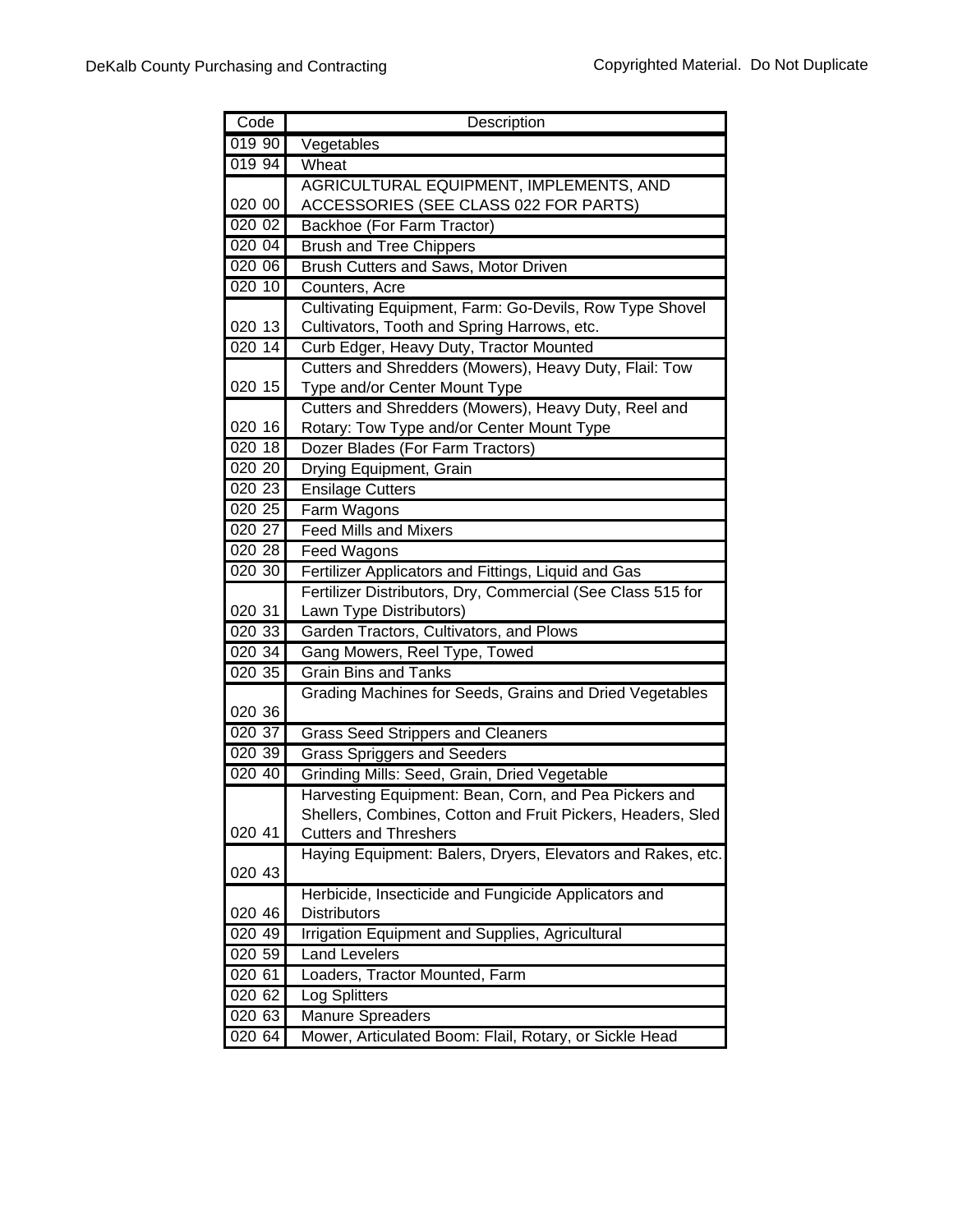| Code                | Description                                                                                                              |
|---------------------|--------------------------------------------------------------------------------------------------------------------------|
|                     | Mower (Steep Slope Type with Cutter Head on Telescoping                                                                  |
|                     | Boom): Flail, Rotary, or Sickle Bar Cutter Heads, For                                                                    |
|                     | Mounting on Tractors or Trucks (See Class 515 for Lawn                                                                   |
| 020 65              | Type Mowers)                                                                                                             |
|                     | Mower, Tractor Mounted (Steep Slope Type with Cutter                                                                     |
| 020 66              | Head on Telescoping Boom): Flail, Rotary, or Sickle Bar<br>Cutter Heads (See Class 515 for Lawn Type Mowers)             |
|                     | Mower-Tractor Unit or Self-Propelled Mower, for Slope                                                                    |
| 020 67              | Mowing (See Class 515 for Lawn Type Mowers)                                                                              |
|                     | Mower, Center Mounted; and Tractor (See Class 515 for                                                                    |
| 020 68              | Lawn Type Mowers)                                                                                                        |
| 020 69              | <b>Pasture Renovators</b>                                                                                                |
| 020 71              | <b>Planting Equipment, Broadcasting</b>                                                                                  |
| 020 72              | <b>Planting Equipment, Drilling</b>                                                                                      |
| 020 73              | Planting Equipment, Row Crop                                                                                             |
| 020 74              | Processing Machinery and Equipment, Agricultural                                                                         |
| 020 75              | Posthole Diggers, Tractor Mounted                                                                                        |
| 020 76              | Protection Structures, Rollover (ROPS)                                                                                   |
| 020 77              | <b>Pulverizers and Rotary Tillers, Soil</b>                                                                              |
|                     | Recycled Agricultural Equipment Accessories and Supplies                                                                 |
| 020 78              |                                                                                                                          |
| 020 79              | <b>Rock Pickers and Rakes</b>                                                                                            |
| 020 81              | Rodent Control Equipment, Tractor Operated                                                                               |
|                     | Spade, Tree (Truck or Trailer Mounted, or Three-Point Hook-<br>Up for Tractor Mounting) and other Tree Transplanting and |
| 020 82              | Diggers                                                                                                                  |
| $\overline{020}$ 83 | Sweeps and other Steel Shapes                                                                                            |
| 020 84              | Soil Mixers and Samplers                                                                                                 |
| 020 85              | <b>Terracing Equipment</b>                                                                                               |
|                     | Tillage Equipment, Heavy Duty, Farm: Blade Plows, Disc                                                                   |
| 020 87              | Harrows, Listers, Rotary Hoes, Tool Bars, etc.                                                                           |
| 02089               | Tractors, Farm, Wheel Type                                                                                               |
|                     | Tree and Root Cutters and Stump Grinders, Tractor Mounted                                                                |
| 020 90              |                                                                                                                          |
| 020 91              | <b>Tree Girdlers and Timber Tongs</b>                                                                                    |
| 020 93              | Umbrellas, Tractor                                                                                                       |
| 020 95              | Unloaders and Elevators, Grain                                                                                           |
| 020 96              | Wedges, Steel, Tree Felling and Splitting                                                                                |
| 022 00              | AGRICULTURAL EQUIPMENT AND IMPLEMENT PARTS                                                                               |
| 022 04              | Brush Chipper, Cutter and Saw Parts                                                                                      |
| 022 13              | <b>Cultivating Equipment Parts</b>                                                                                       |
|                     | Cutter and Shredder (Mower), Flail, Rotary, Reel, and Sickle                                                             |
| 022 15              | <b>Bar Parts</b>                                                                                                         |
| 022 30              | <b>Fertilizer Distributor Parts</b>                                                                                      |
| 022 41              | <b>Harvesting Equipment Parts</b>                                                                                        |
| 022 42              | <b>Haying Equipment Parts</b>                                                                                            |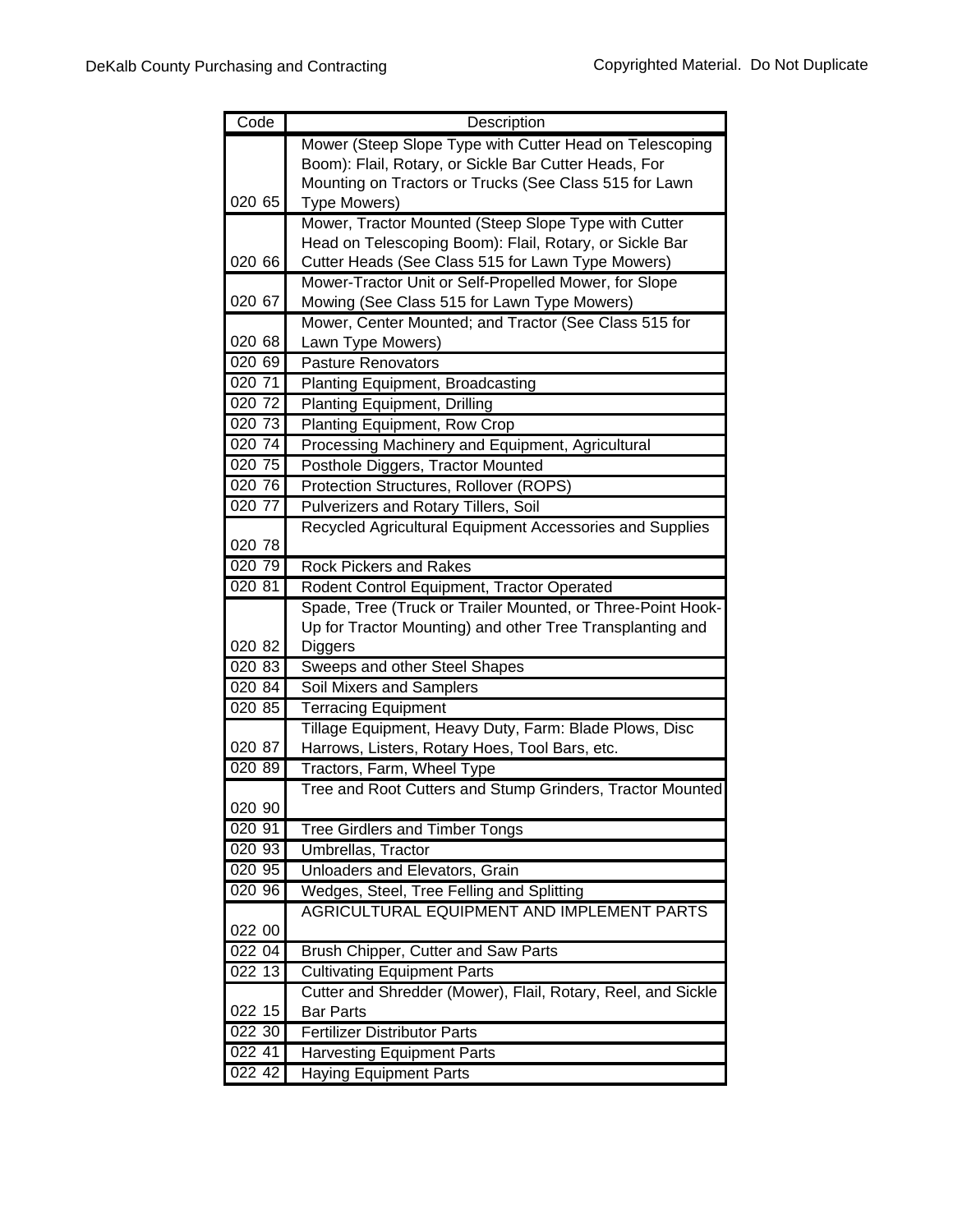| Code   | Description                                                                                    |
|--------|------------------------------------------------------------------------------------------------|
|        | Herbicide, Insecticide and Fungicide Applicator and                                            |
| 022 43 | <b>Distributor Parts</b>                                                                       |
| 022 49 | Implement Parts for John Deere                                                                 |
| 022 51 | Implement Parts for Ford                                                                       |
| 022 53 | Implement Parts for International Harvester                                                    |
| 022 58 | Implement Parts for other Farm Equipment                                                       |
| 022 62 | <b>Irrigation System Parts, Agricultural</b>                                                   |
| 022 70 | <b>Planting Equipment Parts</b>                                                                |
| 022 73 | Posthole Digger (Tractor Mounted) Parts                                                        |
| 022 74 | Recycled Agricultural and Implement Parts                                                      |
| 022 75 | Sprigger and Seeder Parts, Grass                                                               |
| 022 77 | <b>Tillage Equipment Parts</b>                                                                 |
| 022 80 | Tractor (Farm and Garden) Parts                                                                |
| 022 82 | Tree Spade and Forestry Equipment Parts                                                        |
| 022 95 | Unloader and Elevator (Grain) Equipment Parts                                                  |
| 022 97 | <b>Wagon Parts</b>                                                                             |
| 025 00 | AIR COMPRESSORS AND ACCESSORIES                                                                |
|        | Compressor, Bare Unit (Not Mounted or Powered), 15 HP                                          |
| 025 10 | and less                                                                                       |
|        | Compressor, Bare Unit (Not Mounted or Powered), over 15                                        |
| 025 20 | HP                                                                                             |
|        | Compressor, Base or Tank Mounted, Electric Motor or                                            |
| 025 30 | Engine Driven, 15 HP and less; and Parts                                                       |
|        | Compressor, Base or Tank Mounted, Electric Motor or                                            |
| 025 40 | Engine Driven, Over 15 HP; and Parts                                                           |
| 025 43 | Compressor, High Pressure, All Sizes and Models                                                |
|        | Compressor, Portable, Electric Motor or Engine Driven, 5 HP                                    |
| 025 45 | and less; and Parts                                                                            |
|        | Compressor, Portable, Electric Motor or Engine Driven, over                                    |
| 025 50 | 25 CFM at 100 PSI; and Parts                                                                   |
| 025 55 | Dryers, Desiccant Air                                                                          |
| 025 60 | Filters, Air Gauges and Valves, Pressure Regulators, Shock                                     |
| 025 70 | Mounts, etc.<br>Moisture Separators, Non-Refrigerated                                          |
| 025 80 |                                                                                                |
| 025 85 | Moisture Separators, Refrigerated                                                              |
| 025 90 | Motors, Air Compressor                                                                         |
|        | Recycled Air Compressor Accessories and Supplies<br>AIR CONDITIONING, HEATING, AND VENTILATING |
|        | EQUIPMENT, PARTS AND ACCESSORIES (SEE CLASS                                                    |
| 031 00 | 740 ALSO)                                                                                      |
|        | Air Conditioning Units, Portable (For Computer Rooms,                                          |
| 031 02 | Hospital Rooms, Sporting Events, etc.)                                                         |
|        | Air Conditioners: Commercial, and Parts and Accessories                                        |
| 031 03 | not Individually Itemized                                                                      |
|        | Air Conditioners: Controlled Environment (For Computer                                         |
|        | Rooms, etc.), and Parts and Accessories not Individually                                       |
| 031 04 | Itemized)                                                                                      |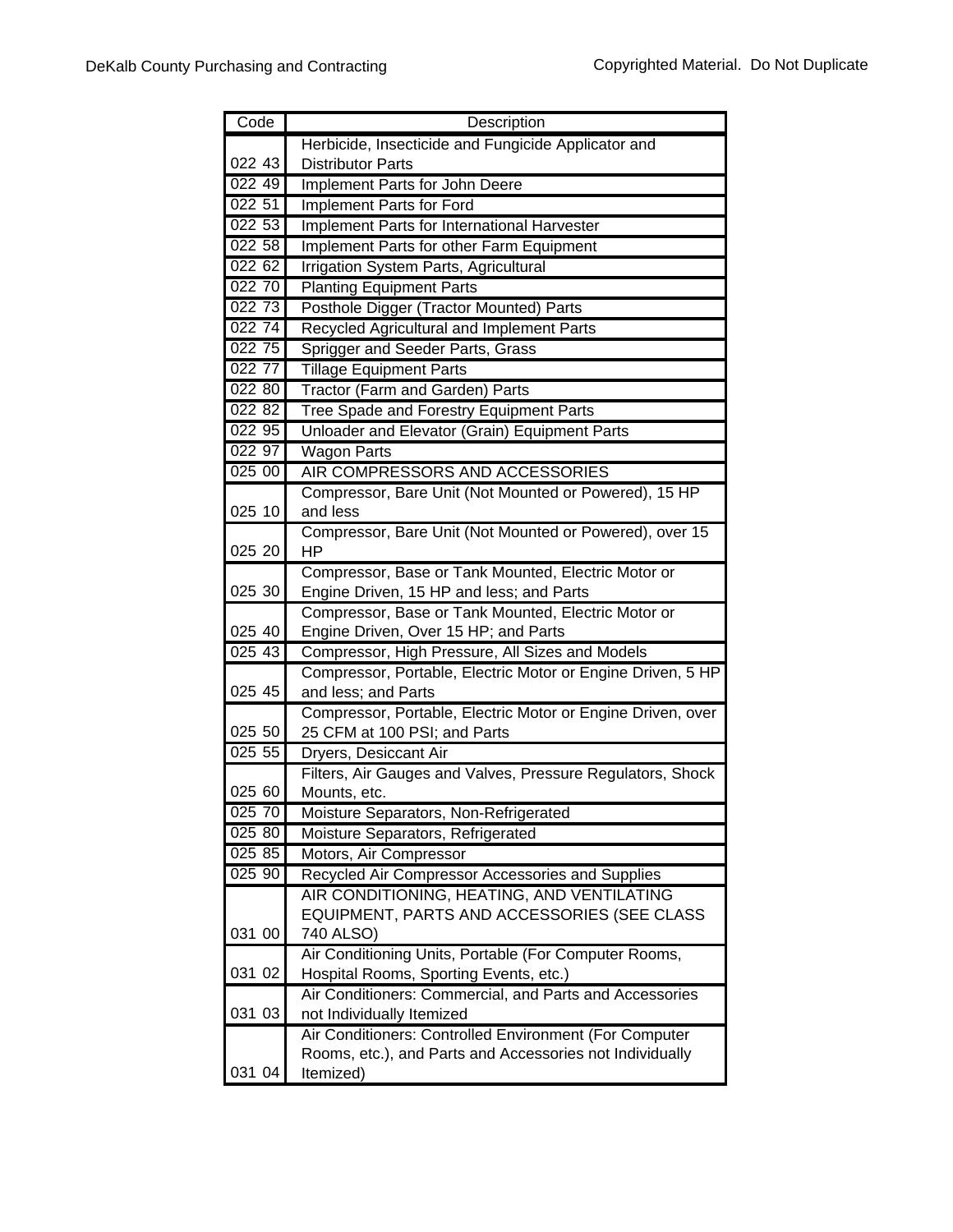| Code                   | Description                                                                |
|------------------------|----------------------------------------------------------------------------|
|                        | Air Conditioners (Cooling and Cooling/Heating Types):                      |
|                        | Window and Wall Mounted, and Parts and Accessories Not                     |
| 031 05                 | Individually Itemized                                                      |
|                        | Air Conditioning and Heating: Central Units, and Parts and                 |
| 031 06                 | Accessories Not Individually Itemized                                      |
| 031 07                 | Air Circulation Equipment (Not Otherwise Classified)                       |
| 031 08                 | <b>Air Curtains</b>                                                        |
| 031 09                 | Air Flow Meters                                                            |
| 03110                  | Air Purifiers, Accessories and Supplies                                    |
| 031 11                 | <b>Blowers: Industrial Types</b>                                           |
| $\overline{13}$<br>031 | Chillers, Heat Exchangers and Receivers                                    |
| 031 14                 | Chilled Water System, Portable                                             |
| 031 15                 | <b>Chilled Water Meter System</b>                                          |
| 031 16                 | Coatings and Sealants, Duct                                                |
| 031 17                 | Coils: Chilled or Heated Water, and Direct Expansion                       |
| 031 18                 | Coil and Fan Units, Air Conditioning                                       |
|                        | Compressors, Air Conditioning: Hermetically Sealed,                        |
| 031 20                 | Window Unit Type                                                           |
|                        | Compressors, Air Conditioning: Industrial Type, and Parts                  |
| 031 21                 |                                                                            |
| 03123                  | <b>Condensing Units (For Air Conditioners)</b>                             |
|                        | Controls, Cooling Tower Water Treatment: pH, Conductivity,                 |
| 031 24                 | <b>Corrosion Sensors</b>                                                   |
|                        | Controls: Limit Switches, Relays, Thermostats, Gas Valves,                 |
| 031 25                 | etc.                                                                       |
|                        | Control Systems: Complete (For Automatic Temperature                       |
| 031 26                 | Control)                                                                   |
|                        | Cooling Tower Water Treatment: Non-chemical Ozone,                         |
|                        | Centrifugal Separators, Magnetic Descaling Equip. (See                     |
| 031 27                 | Class 885 for Chemical Types)                                              |
| 031 28                 | Cooling Towers: Forced Air, Gravity, etc.                                  |
| 031 29                 | Dampers, Motorized                                                         |
| 031 30                 | Dehumidifiers and Humidifiers                                              |
| 031 31                 | Duct Cleaning Equipment, Air                                               |
| 031 32                 | Duct, Prefabricated (Flexible or Rigid): Glass Fiber, Plastic,             |
|                        | etc.                                                                       |
| $\overline{031}33$     | Duct, Fabricated, Metal                                                    |
| 031 34                 | Dust Collectors, Industrial Type                                           |
| 031 36                 | Electronic Air Cleaners, Electrostatic Precipitators,                      |
| 031 38                 | Ozonators, Accessories, and Parts<br><b>Evaporative Coolers</b>            |
|                        | Fans, Industrial Types: Attic, Exhaust, Forced Draft, etc.                 |
| 031 40                 | (Including Fan Blades and Fan Parts)                                       |
|                        |                                                                            |
| 031 41                 | Fans, Room Type, Ceiling and Portable Type (Stationary and<br>Oscillating) |
|                        | Filter Coating, Adhesive, Coil Cleaners, Degreasing                        |
| 031 43                 | Solvents, etc.                                                             |
| 031 44                 | Filters, Air Conditioning/Furnace (Permanent Type)                         |
|                        |                                                                            |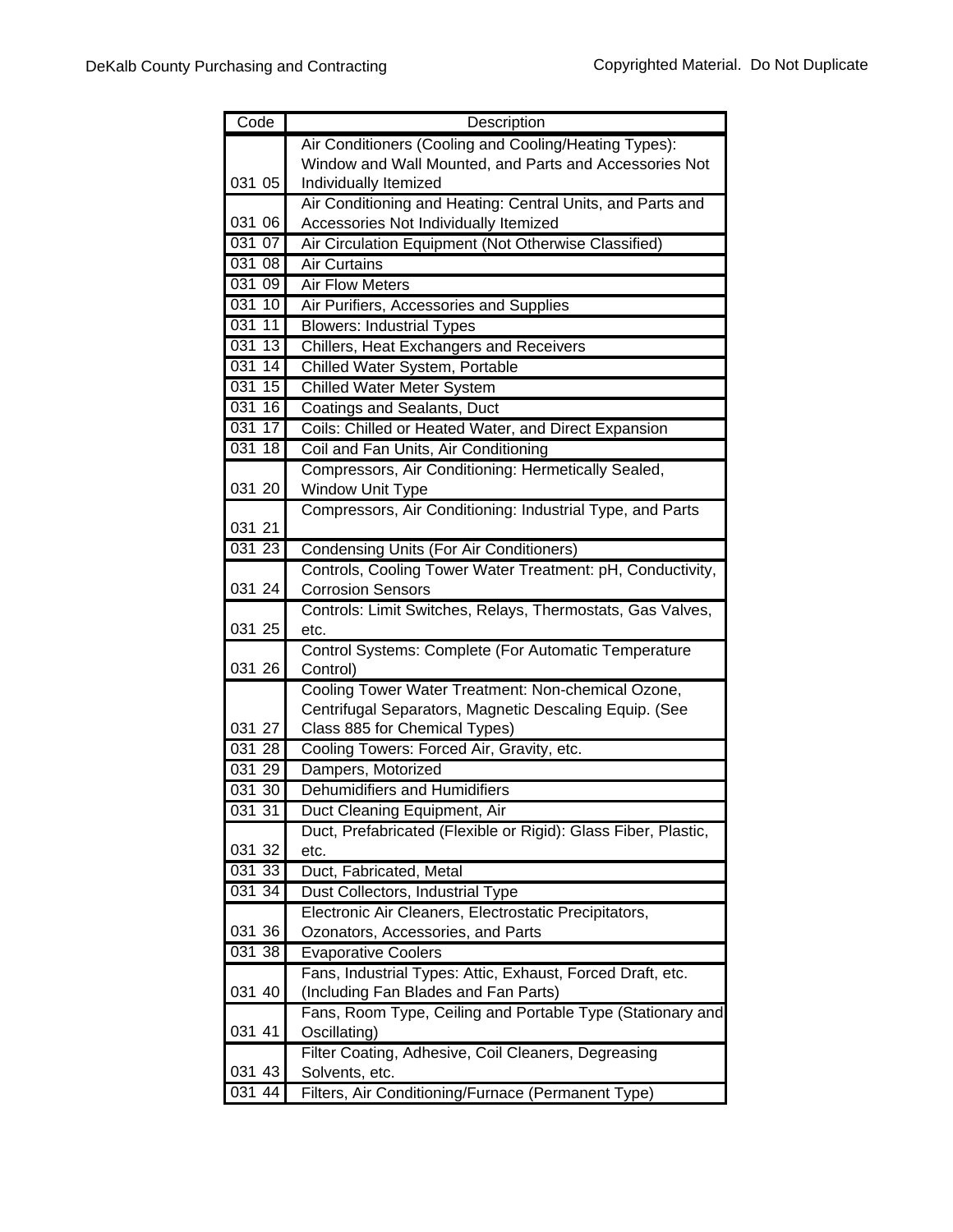| Code             | Description                                                 |
|------------------|-------------------------------------------------------------|
| 031 45           | Filters, Air Conditioning/Furnace (Disposable Types)        |
| 031 46           | Filters and Filter Media, Evaporative Cooler                |
| 031 49           | <b>Filter Frames, Metal</b>                                 |
| 031 50           | Freon                                                       |
| 031 51           | Furnaces, Central Heating Type (Forced Air, Gas Fired)      |
| 03153            | Grilles, Diffusers, Registers, etc.                         |
|                  | Hand Tools, Air Conditioning and Heating Service Type       |
| 031 55           | (Including Leak Detectors)                                  |
| 031 56           | Heat Pumps                                                  |
| 031 57           | Heaters, Electric (Baseboard Type) and Parts                |
| 031 58           | Heaters, Electric (Panel or Wall Type) and Parts            |
| 03159            | Heaters, Electric (Portable) and Parts                      |
|                  | Heaters, Gas-Fired (Space Type, Vented and Unvented) and    |
| 031 60           | Parts                                                       |
|                  | Heaters, Gas-Fired (Wall Type, Vented and Unvented) and     |
| 031 61           | Parts                                                       |
|                  | Heaters, Kerosene or Oil Fired (Space Type, Vented and      |
| 031 62           | Unvented) and Parts                                         |
| 031 63           | Heaters, Space, Steam                                       |
| 031 65           | <b>Heating Elements, Electric</b>                           |
| 031 66           | <b>Hydronic Specialties</b>                                 |
|                  | HVAC Equipment, Accessories and Supplies (Not Otherwise     |
| 031 67           | Classified)                                                 |
| 031 69           | Odor Control Equipment (Indoor)                             |
|                  | Odor Control Equipment, Duct Air (Including Ozone Type)     |
| 031 70           |                                                             |
| 031 72           | Pumps, Descaling Acid                                       |
| 031 73<br>031 74 | <b>Pumps, Refrigerant Circulating</b>                       |
| 031 75           | Pumps, Refrigerant Vacuum                                   |
| 031 76           | Radiators, Heating                                          |
|                  | Recycled HVAC Products, Accessories, and Supplies           |
| 031 78           | Roof Ventilators, Power Driven (Including Recycled Types)   |
|                  | Roof Ventilators, Wind Driven (Including Recycled Types)    |
| 031 79           |                                                             |
| 031 80           | <b>Solar Heating Units</b>                                  |
| 031 82           | Stoves, Wood or Coal                                        |
| 031 87           | <b>Testing and Recording Instruments</b>                    |
| 031 89           | <b>Thermometers and Gauges</b>                              |
| 031 91           | Unit Heaters, Electric (Duct and Suspended Types)           |
| 031 92           | Unit Heaters, Gas-Fired (Duct and Suspended Types)          |
|                  | Unit Heaters, Gas-Fired (Radiant and Infrared, Portable and |
| 031 93           | Stationary)                                                 |
| 031 94           | Unit Heaters, Steam and Hot Water Types                     |
|                  | Ventilation Equipment and Systems (See 031-78, 79 for Roof  |
| 031 95           | Ventilators)                                                |
| 031 96           | Vent Pipes, Fittings, and Accessories                       |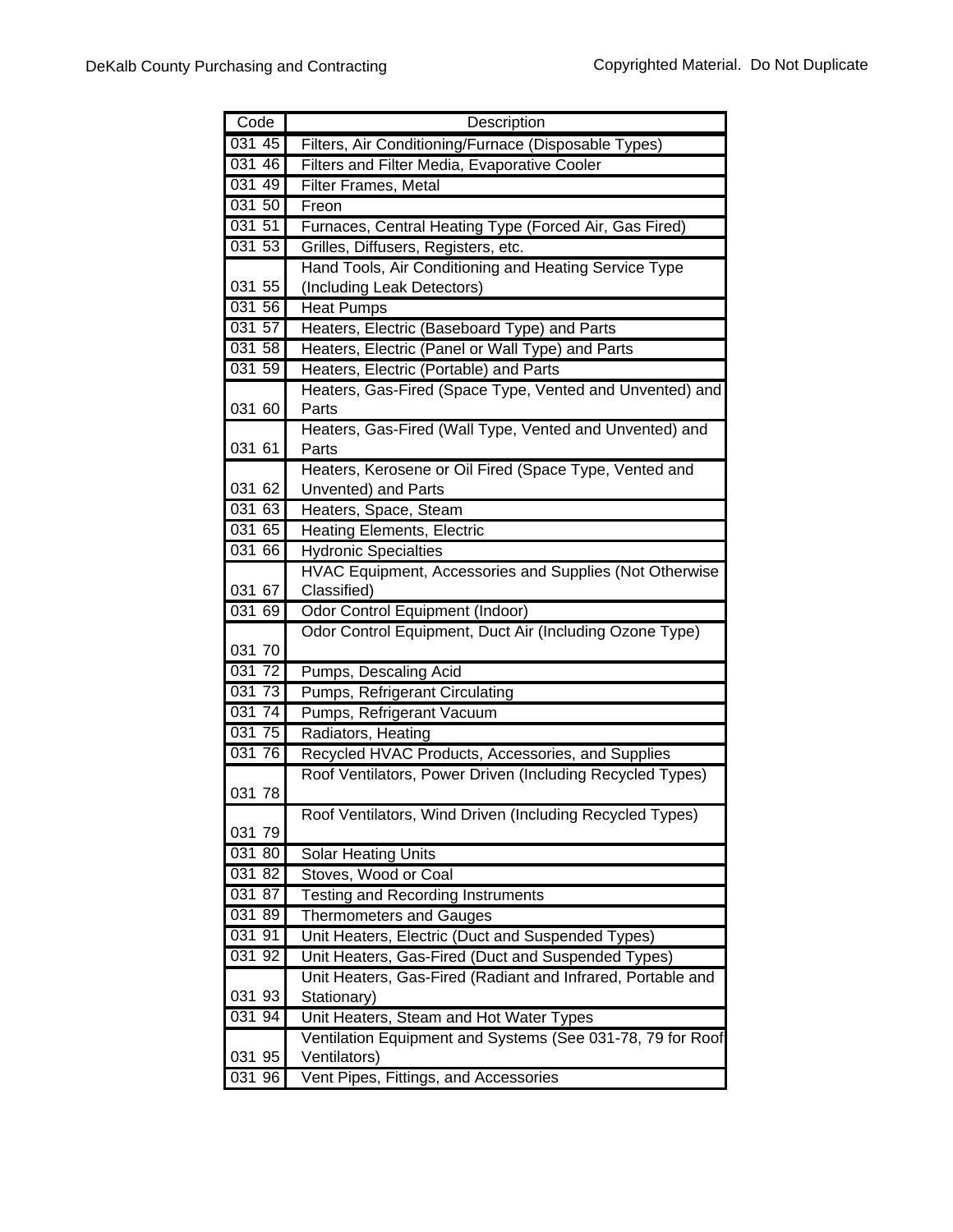| Code             | Description                                                                          |
|------------------|--------------------------------------------------------------------------------------|
|                  | Vacuum System, Central, Including Filters, Parts and                                 |
| 031 97           | Accessories                                                                          |
|                  | AIRCRAFT AND AIRPORT EQUIPMENT, PARTS, AND                                           |
| 035 00           | <b>SUPPLIES</b>                                                                      |
|                  | Air Conditioning Units, Aircraft (For Cooling Interiors While at                     |
| 035 02           | the Gate)                                                                            |
| 035 03           | <b>Aeronautical Charts and Maps</b>                                                  |
|                  | Aircraft Avionics, Not Otherwise Classified (Navigation                              |
|                  | Instruments, Transponders, Global Positioning Systems,                               |
| 035 04           | $etc.$ )                                                                             |
| 035 05           | Aircraft Crash Locators and Accessories                                              |
| 035 06           | Aircraft Accessories (Not Otherwise Classified)                                      |
| 035 07<br>035 08 | Aircraft Fuselage and Components<br><b>Aircraft Fenders</b>                          |
| 035 09           | <b>Aircraft Communications Radio</b>                                                 |
| 035 10           |                                                                                      |
| 035 11           | <b>Aircraft Navigation Radio</b><br>Aircraft Master Control Systems (Computer, etc.) |
| 035 15           | <b>Aircraft Radar</b>                                                                |
| 035 20           | Airplanes                                                                            |
| 035 21           | Airships                                                                             |
| 035 22           | Airport Equipment (Not Otherwise Classified)                                         |
|                  | Airport Equipment Ground Power for Aircraft at the Gates                             |
| 035 23           |                                                                                      |
| 035 25           | <b>Automatic Pilot Systems</b>                                                       |
| 035 26           | Baggage Handling Equipment and Parts                                                 |
| 035 27           | Beacons, Visual and Runway Lights                                                    |
| 035 28           | Cameras and Accessories, Aerial Photograph                                           |
| 035 29           | Drop Equipment and Supplies, Aerial                                                  |
| 035 30           | Engines and Parts, Airplane                                                          |
| 035 31           | Encryption/Decryption Systems, Aircraft                                              |
| 035 32           | Ejection or Escape Systems, Aircraft                                                 |
| 035 35           | Engines and Parts, Helicopter                                                        |
|                  | Engine Instruments: Fuel, Manifold and Oil Pressure, Oil                             |
| 035 37           | Temperature, Tachometers, etc.                                                       |
|                  | Equipment and Supplies, Airplane (Not Otherwise Classified)                          |
| 035 40           |                                                                                      |
| $035\;44$        | Fire Control Systems, Aircraft                                                       |
|                  | Equipment and Supplies, Helicopter (Not Otherwise                                    |
| 035 45           | Classified)                                                                          |
|                  | Flight Instruments: Airspeed, Altimeters, Attitude and                               |
| 035 46           | Turn/Bank Indicators, etc.                                                           |
| 035 47           | <b>Flight Simulator</b>                                                              |
| 035 48           | Gliders                                                                              |
| 035 49<br>035 50 | Hydraulic Systems, Aircraft                                                          |
| 035 52           | Helicopters<br><b>Hot Air Balloons</b>                                               |
| 035 54           |                                                                                      |
|                  | Information Display Systems, Flight (F.I.D.S. - Airport)                             |
| 035 55           | <b>Instrument Landing Systems</b>                                                    |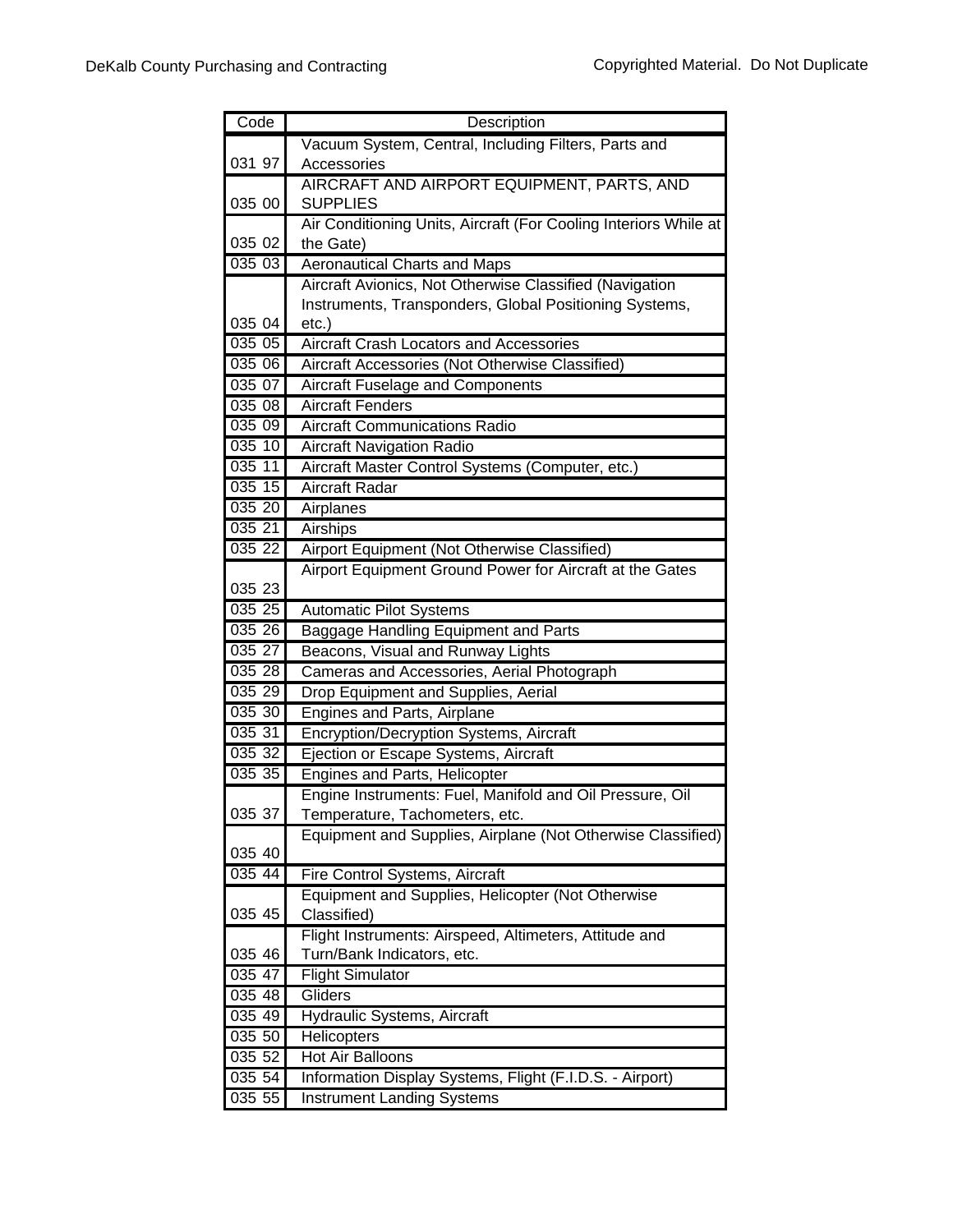| Code             | Description                                                                                                       |
|------------------|-------------------------------------------------------------------------------------------------------------------|
| 035 60           | Instruments and Testers, Airplane                                                                                 |
| 035 65           | Instruments and Testers, Helicopter                                                                               |
| 035 66           | Landing and Braking Systems and Components, Aircraft                                                              |
| 035 67           | Lights: Anti-Collision, Landing, Navigations, etc.                                                                |
| 035 68           | <b>Metal Crack Detection Dyes</b>                                                                                 |
| 035 69           | Magnatometer (Security Screening Equipment)                                                                       |
| 035 70           | Parts (Except Engine), Airplane                                                                                   |
| 035 71           | Oxygen Equipment, Aircraft                                                                                        |
| 035 72           | <b>Parachutes and Drag Chutes</b>                                                                                 |
| 035 75           | Parts (Except Engine), Helicopter                                                                                 |
| 035 76           | Power Systems, Aircraft                                                                                           |
| 035 77           | Photographs, Aerial                                                                                               |
| 035 78           | Ramps, Aircraft Boarding                                                                                          |
|                  | Recycled Aircraft and Airport Equipment, Accessories and                                                          |
| 035 79           | Supplies                                                                                                          |
|                  | Snow Melters for Runways, Taxiways, Roads and Streets                                                             |
|                  | (See Class 765 for other types of Snow Equipment)                                                                 |
| 035 80           |                                                                                                                   |
| 035 81           | Sweepers, Runway (See 765-77 for Street Sweepers)                                                                 |
| 035 82           | Taxiway and Runway Testing Equipment and Supplies                                                                 |
| 035 83           | Tanks and Accessories, Fuel (Aircraft)                                                                            |
| 035 85           | Tools, Airplane                                                                                                   |
| 03590            | Tools, Helicopter                                                                                                 |
| 035 91           | Tow Bars for Moving Aircraft at the Airport                                                                       |
| 035 92           | Wind Tees and Wind Socks, Airport                                                                                 |
| 035 93           | Tugs and Tractors for Moving Aircraft at the Airport                                                              |
|                  | Warning Systems, Aircraft (Emergency, Fire, Escape,                                                               |
| 035 94           | Ejection, etc.)                                                                                                   |
| 035 95           | X-Ray Scanner, Passenger Baggage                                                                                  |
|                  | AMUSEMENT, DECORATIONS, ENTERTAINMENT, GIFTS,                                                                     |
| 037 00           | TOYS, ETC.                                                                                                        |
| 037 18           | <b>Bar Equipment and Accessories</b>                                                                              |
| 037 23           | Cards, Greeting and Gift (Including Recycled Types)                                                               |
| 037 25           | Carnival and Fair Equipment, Accessories and Supplies                                                             |
| 037 28           | Collections: Coin, Stamp, Comic Books, etc.                                                                       |
| 03734            | Decorations: Christmas, Party, etc.                                                                               |
|                  | Decorative Household or Office Items (Not Otherwise                                                               |
| 037 35           | Classified)                                                                                                       |
| 037 43           | Gifts (Incl. Gift Certificates)                                                                                   |
| 037 52           | Novelties and Advertising Specialty Products                                                                      |
| 037 56<br>037 63 | Paper, Crepe<br>Recycled Decorations, Games and Toys                                                              |
| 037 64           |                                                                                                                   |
|                  | Replicas: Food, Fruit, etc.                                                                                       |
|                  | Soda Fountain Equipment and Accessories (Including Slush<br>Machines; see 165-50 for Malt and Milkshake Machines) |
| 037 75           |                                                                                                                   |
| 037 78           | Souvenirs: Promotional, Advertising, etc.                                                                         |
|                  |                                                                                                                   |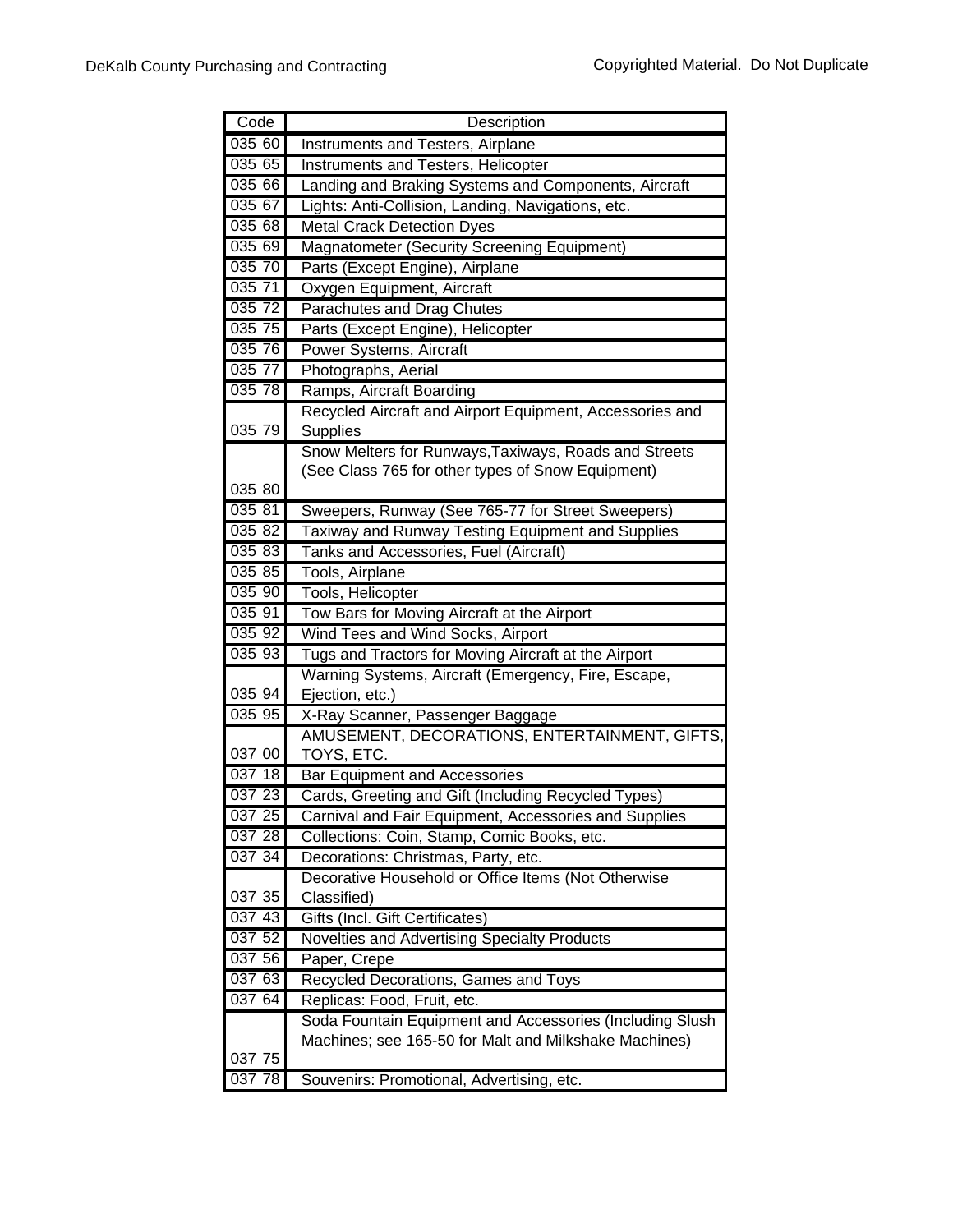| Code                | Description                                               |
|---------------------|-----------------------------------------------------------|
|                     | Toys and Games (Not Educational Type)(See 208-47; 209-    |
|                     | 48; 785-53; and 805-51 for other type games) (Incl.       |
| 037 84              | Children's Coloring Books and Activity Items)             |
| 037 88              | Video Game Machines                                       |
| 037 89              | <b>Video Games</b>                                        |
|                     | ANIMALS, BIRDS, MARINE LIFE, AND POULTRY, LIVE            |
| 040 00              | (INCLUDING ACCESSORY ITEMS)                               |
|                     | Amphibia (Frogs, Toads, Salamanders and other Cold        |
| 040 01              | <b>Blooded Vertebrates) Live</b>                          |
| 040 02              | <b>Animal Carriers</b>                                    |
|                     | Animal Care Supplies (Collars, Clothing, Leashes, Litter  |
| 040 03              | Boxes, etc.)                                              |
| 040 04              | <b>Animal Training Equipment and Supplies</b>             |
| 040 05              | <b>Bees</b>                                               |
| 040 07              | <b>Birds</b>                                              |
|                     | Cages/Shelters, Animal and Marine Life (See Class 495 for |
| 040 08              | Laboratory Type)                                          |
| 040 09              | Cats, All Types (Pets)                                    |
| 040 10              | Cattle, Beef (Breeding Stock)                             |
| 040 11              | Cattle, Beef (Commercial)                                 |
| 040 20              | Cattle, Dairy                                             |
| 040 21              | Chickens                                                  |
| $040\ 22$           | Chicks, Meat Type, Baby                                   |
| 040 24              | Chicks, Meat Type, Starter                                |
| 040 26              | Cockerels, All Types, Baby                                |
| 040 28              | Cockerels, All Types, Starter                             |
| 040 30              | Dogs, All Types                                           |
| 040 35              | Earthworms                                                |
|                     | Electronic Identification Systems Used for Inventory and  |
| 040 37              | <b>Tracking of Animals</b>                                |
| 040 40              | Fish, Brood and Fingerling                                |
| 040 42              | Fish (Not Otherwise Classified)                           |
| 040 45              | Fish, Tropical                                            |
| 040 48              | Fur Bearing Animals (Not Otherwise Classified)            |
| 040 50              | Goats                                                     |
| 040 58              | Hibernation Boxes (Butterfly, Ladybug, etc.)              |
| 040 60              | Hogs, Pigs and Swine (Breeding Stock)                     |
| 040 61              | Hogs, Pigs and Swine (Commercial)                         |
| 040 70              | Horses                                                    |
| 040 71              | Houses and Cages, Bird                                    |
| 040 75              | Marine Life (Not Otherwise Specified)                     |
| 040 80              | <b>Mules and Donkeys</b>                                  |
| 040 82              | Pullets                                                   |
| 040 83              | Pullets, Laying Types, Baby                               |
| 040 84              | Pullets, Laying Types, Starter                            |
| $\overline{040}$ 85 | Rabbits                                                   |
|                     | Recycled Animal, Bird, and Marine Life Accessories and    |
| 040 86              | <b>Supplies</b>                                           |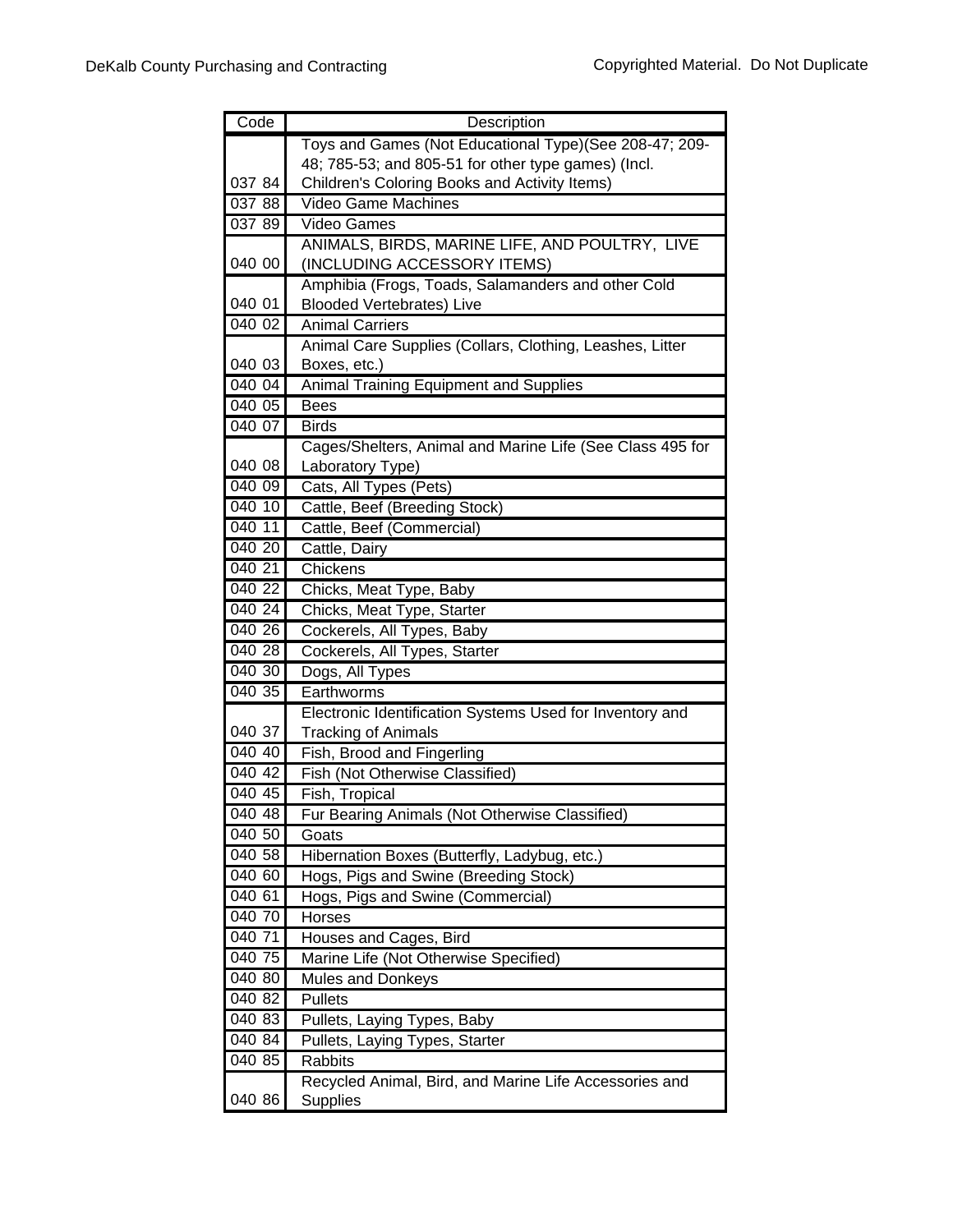| Code             | Description                                                               |
|------------------|---------------------------------------------------------------------------|
| 04087            | Rodents (See 495-12,13 for Experimental Types)                            |
| 040 88           | Reptiles, Live                                                            |
| 040 90           | Sheep                                                                     |
|                  | Specialty Items for Shows and Entertainment (Perches,                     |
| 040 91           | Hoods, Hoops, etc.)                                                       |
| 040 92           | <b>Toys for Pets</b>                                                      |
| 040 93           | Turkeys, Baby                                                             |
| 040 94           | Turkeys, Starter                                                          |
|                  | Wildlife and Pet Bands, Labels and Tags (Not Electronic)                  |
| 040 95           |                                                                           |
| 040 96           | Zoo Animals, All Types                                                    |
| 045 00           | APPLIANCES AND EQUIPMENT, HOUSEHOLD TYPE                                  |
| 045 06           | Appliances, Small, Electric (Not Otherwise Classified)                    |
|                  | Appliances, Small, Non-Electric (Not Otherwise Classified)                |
| 045 12           |                                                                           |
| 045 14           | Blenders, Household                                                       |
| 045 15           | <b>Bread Makers</b>                                                       |
| 045 17           | Can Openers, Household                                                    |
| 045 18           | Cleaners and Sweepers, Hand-Operated                                      |
| 045 20           | Coffeemakers, All Types (Household)                                       |
|                  | Cooking and Food Preparation Utensils, All Types                          |
| 045 21           | (Household)                                                               |
|                  | Cookware and Bakeware, Household (Not otherwise listed)                   |
| 045 22           |                                                                           |
| 045 24           | <b>Dishwashers</b>                                                        |
| 045 25           | Dishes, Drinking Utensils, and Servingware (Household)                    |
| 045 30           | Disposal Units                                                            |
| 045 40<br>045 46 | Flatware and Cutlery, Household                                           |
| 045 47           | Hot Plates and Burners, Gas or Electric (Household)                       |
| 045 48           | Irons, Clothes (Household Types)                                          |
| 045 49           | Ironing Tables (Ironing Boards)                                           |
| 045 50           | Ironing Table (Board) Pads and Covers<br>Kitchen Units, Compact, Complete |
| 045 51           | Mixers, Food (Household Types)                                            |
| 045 52           | Ovens, Microwave and Convection (Household)                               |
| 045 54           | Ranges, Stove Tops, and Ovens, Electric                                   |
| 045 60           | Ranges, Stove Tops, and Ovens, Gas                                        |
| 045 64           | Recycled Appliances and Accessories                                       |
| 045 66           | <b>Refrigerators and Freezers</b>                                         |
| 045 70           | Skillets, Electric, Household                                             |
| 045 72           | Storage Baskets, Metal and Plastic (For Freezers)                         |
| 045 73           | <b>Toasters and Toaster Ovens</b>                                         |
| 045 74           | Tools, Appliance                                                          |
| 045 75           | Trash Compactors (See 165 and 545 for Other Types)                        |
|                  | Vacuum Cleaners, Manual (Including Parts and Accessories)                 |
| 045 77           |                                                                           |
|                  | Vacuum Cleaners, Electric (Including Parts and Accessories)               |
| 045 78           |                                                                           |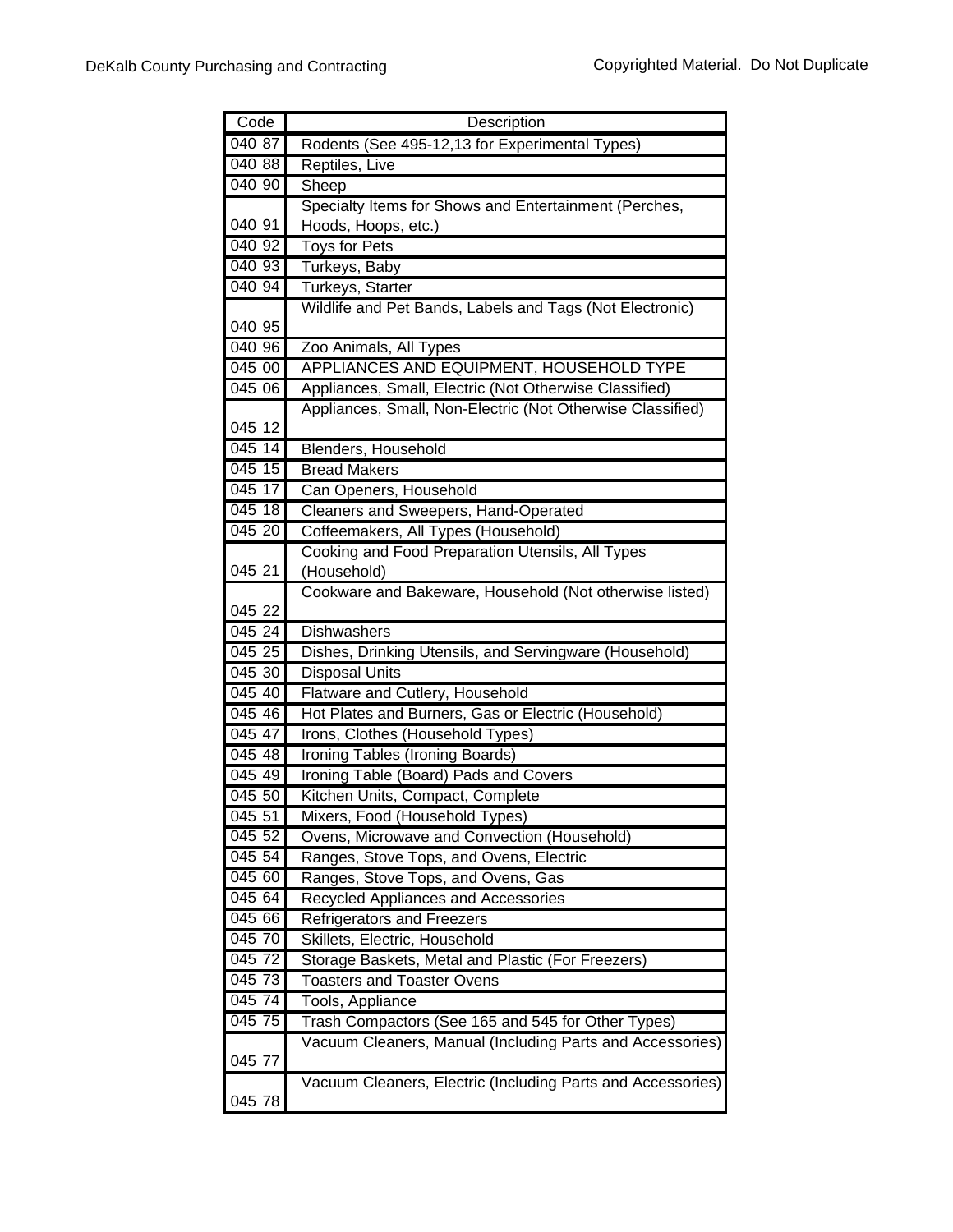| Code   | Description                                                   |
|--------|---------------------------------------------------------------|
| 045 84 | Vent Hoods (For Ranges)                                       |
| 045 85 | Vent Kits, Household Laundry Dryer                            |
| 045 92 | Washers and Dryers, Coin-Operated Type                        |
| 045 94 | Washers and Dryers, Residential Type                          |
| 050 00 | <b>ART EQUIPMENT AND SUPPLIES</b>                             |
| 050 10 | <b>Block Printing Supplies</b>                                |
| 050 20 | Casters, Drying Racks                                         |
| 050 23 | Coatings, Protective (For Artwork)                            |
|        | Cloth (For Application of Designs and Transfers): Burlap,     |
| 050 30 | Linen, etc.                                                   |
|        | Drawing and Painting Supplies: Brushes, Canvas, Chalk,        |
|        | Colors (Acrylic, Oil, Water, etc.), Crayons, Palettes, Paper  |
| 050 40 | and Pads, Staples, etc.                                       |
| 050 43 | Glue, Paste, etc., Art                                        |
| 05046  | <b>Letter Cutting Machine</b>                                 |
|        | Engraving, Etching, and Lithography Equipment and             |
| 050 50 | Supplies (Burins, etc.)                                       |
| 050 59 | Paper, Art, Various Types                                     |
|        | Picture Frames and Framing Supplies: Mat Cutters, Mats,       |
| 050 60 | Molding, Stretcher Strips, etc.                               |
| 050 67 | Racks, Drying (Portable and Stationary)                       |
| 050 69 | Recycled Art Equipment and Supplies                           |
|        | Sculpturing Equipment and Supplies: Carving Boards,           |
| 050 80 | Casting Materials, Modeling Clay, Sculptor's Tools, etc.      |
| 050 82 | Shapes, Strings, Tapes, Twists, etc. (Decorative Art Items)   |
| 050 85 | Silk Screen Process Supplies                                  |
| 050 87 | <b>Stained Glass Supplies</b>                                 |
| 052 00 | <b>ART OBJECTS</b>                                            |
| 052 02 | Antiques                                                      |
|        | Ceramic and Glass Objects (Shadow Boxes, Stained Glass,       |
| 052 08 | $etc.$ )                                                      |
|        | Collectibiles, Museum Pieces, etc. (Not Otherwise Classified) |
| 052 12 |                                                               |
| 052 14 | Cut-Outs, Life Size/Oversized, of Animals and Symbols         |
| 052 16 | Drawings (Originals) (Charcoal Prints, etc.)                  |
|        | Engravings, Etchings, Linocuts, Lithographs, Scrolls,         |
| 052 24 | Serigraphs, and Similar Reproductions                         |
| 052 32 | Fabric Designs (Silk Screen, etc.)                            |
| 052 40 | <b>Masks</b>                                                  |
| 052 48 | <b>Mixed Media</b>                                            |
| 052 50 | Murals, Canvas                                                |
| 052 51 | Murals, Clay                                                  |
| 052 52 | Murals, Glass                                                 |
| 052 53 | Murals, Photographic: Kiln Fired, Image Sublimation           |
| 052 54 | Murals: Stone, Tile                                           |
| 052 55 | Murals, Wall                                                  |
| 052 56 | Paintings (Originals) (Oil, Acrylic, Water Color, etc.)       |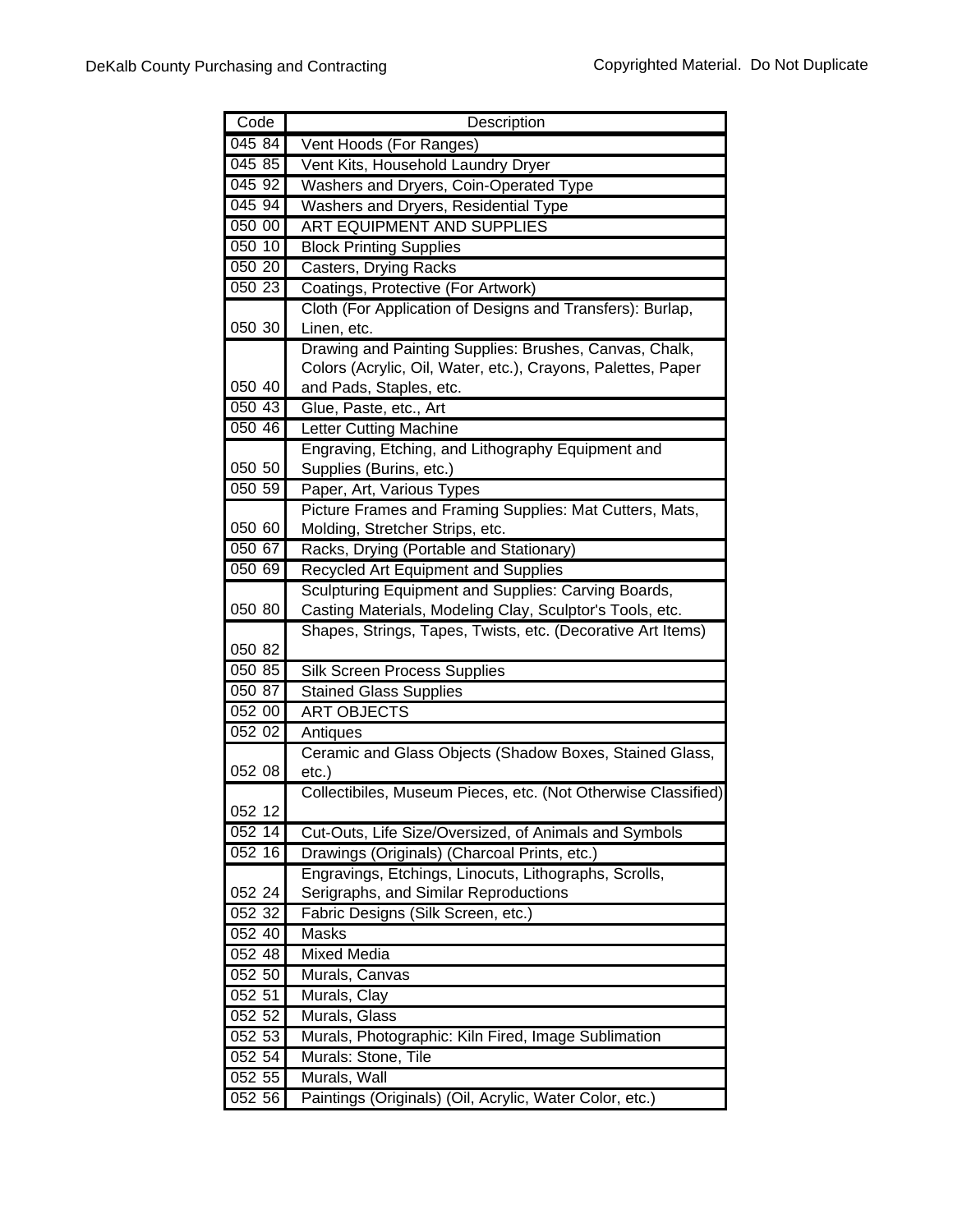| Code   | Description                                                                                         |
|--------|-----------------------------------------------------------------------------------------------------|
| 05264  | Photographs                                                                                         |
| 052 72 | Posters and Prints (Not Originals)                                                                  |
| 052 76 | Recycled Art Objects                                                                                |
| 052 80 | Sculptures: Marble, Metal, Plastic, etc.                                                            |
| 052 88 | <b>Wood Carvings and Woodcuts</b>                                                                   |
|        | AUTOMOTIVE ACCESSORIES FOR AUTOMOBILES,                                                             |
| 055 00 | BUSES, TRAILERS, TRUCKS, ETC.                                                                       |
| 055 02 | Air Bags, Automotive                                                                                |
| 055 04 | <b>Air Conditioners and Parts</b>                                                                   |
| 055 05 | Anti-theft and Security Devices, Automotive                                                         |
| 055 06 | <b>Automobile Top Carriers</b>                                                                      |
| 05508  | Belts, Safety; and Child Restraint Systems                                                          |
| 055 10 | <b>Brake Adjusters</b>                                                                              |
| 055 11 | Bug Screens and Protective Shields, Vehicle                                                         |
| 055 12 | Cameras, Video (For Use in Police Vehicles)                                                         |
| 055 13 | <b>Car Seats for Infants</b>                                                                        |
| 055 15 | Chains and Traction Belts, Tire                                                                     |
|        | Consoles, Police Vehicle (Includes Controls for P.A., Sirens,                                       |
| 055 16 | <b>Warning Devices)</b>                                                                             |
| 055 18 | Controls (For the Physically Impaired)                                                              |
| 05520  | Conversion Kits and Systems for CNG, LPG, etc. Gases                                                |
| 055 21 | <b>Couplings and Hitches</b>                                                                        |
| 055 24 | Cushions and Covers, Seat, Automotive                                                               |
|        | Emergency Kits for Vehicles Including First Aid Kit, Tools,                                         |
| 055 27 | etc.                                                                                                |
| 05528  | Fans, Cab                                                                                           |
| 055 30 | <b>Fifth Wheels</b>                                                                                 |
| 055 32 | Gauges, Automotive (Incl. Speedometers)                                                             |
| 055 33 | Grease Guns, Automotive                                                                             |
|        | Generators, 110V (Attached to and Operated by Automotive                                            |
| 055 34 | Engine)                                                                                             |
| 055 35 | <b>Global Positioning Systems for Tracking Vehicles</b>                                             |
| 055 36 | <b>Grille Guards and Crash Cushions</b>                                                             |
| 055 37 | Headlights, Accessories and Parts (Including Lamps)                                                 |
| 055 38 | Heaters, Defrosters, and Defogging Systems                                                          |
| 055 39 | Immobilizer Devices, Vehicle                                                                        |
| 055 40 | Interior Trim Items, Vehicle                                                                        |
| 055 43 | Labeling Systems, Automotive Type                                                                   |
| 055 46 | Lights and Lens: Back-up, Stop, Tail, and Parking                                                   |
|        | Lights and Lens: Clearance and Marker (Incl. License Plate                                          |
| 055 48 | Lights)                                                                                             |
| 055 51 | Lights and Lens: Directional and Turn Signal                                                        |
|        | Lights and Lens: Emergency, Flood, Trouble and Spotlights                                           |
| 055 54 |                                                                                                     |
| 055 56 | Lights and Lens: Miniature, Automotive                                                              |
| 055 57 | Lights and Accessories: Flashing, Light Bars, Revolving, and                                        |
| 055 58 | Warning (Including Strobe/Warning Lights)<br>Lights and Lens, Automotive (Not Otherwise Classified) |
|        |                                                                                                     |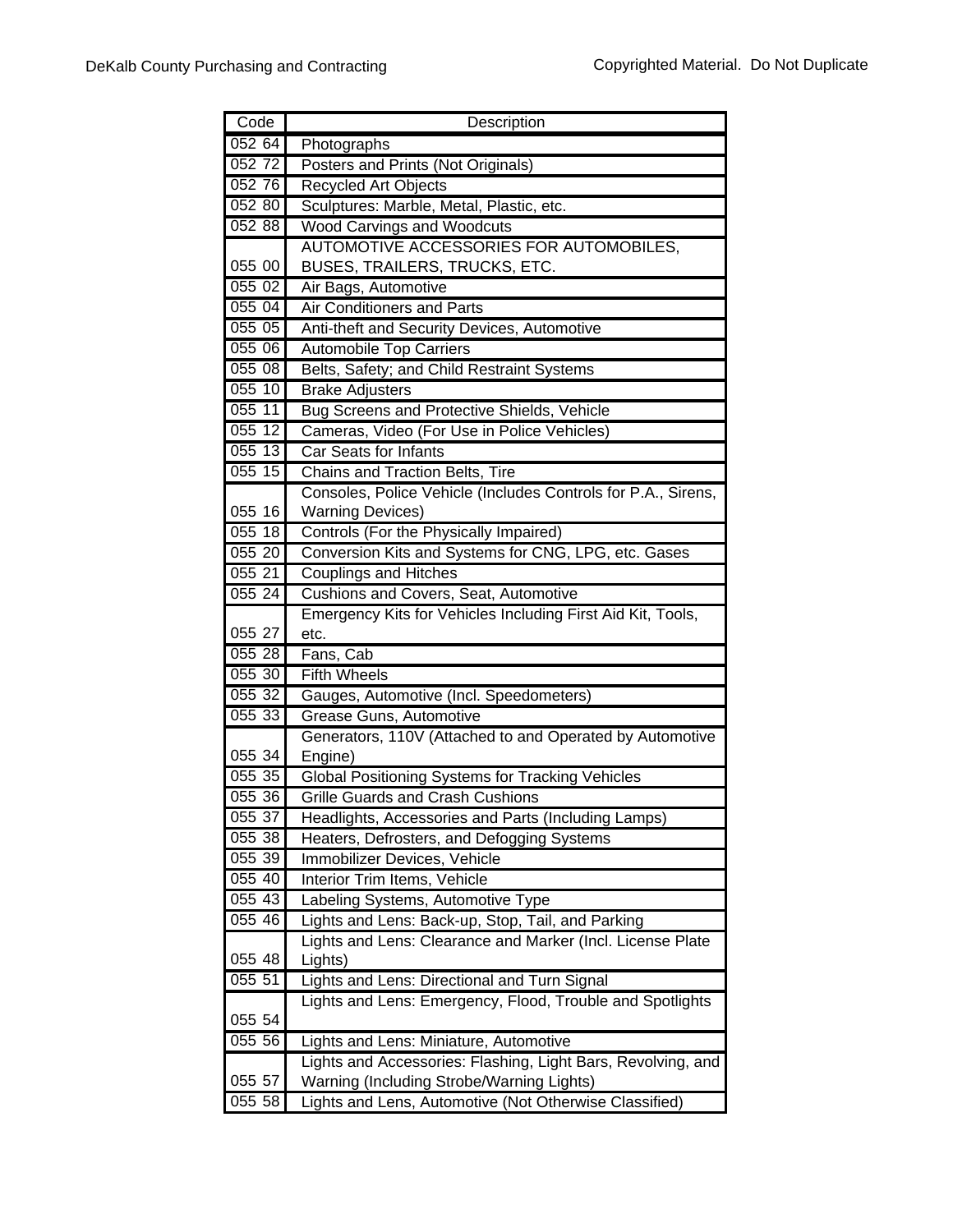| Code             | Description                                                                                      |
|------------------|--------------------------------------------------------------------------------------------------|
| 055 61           | Mats, Floor (See 760-56 for Heavy Equipment Type)                                                |
| 055 64           | Mirrors, Rearview, Interior and Exterior                                                         |
| 055 66           | <b>Moisture Separators</b>                                                                       |
|                  | Monitors, Computerized and Wireless (Including Equipment                                         |
|                  | Utilization, Engine/Driver Performance, Brakes, Lights, RPM,                                     |
| 055 68           | Temperature, etc.)                                                                               |
| 055 69           | Organizers (Cup Holders, Tissue Dispenser, etc.)                                                 |
| 055 70           | <b>Power Takeoff</b>                                                                             |
| 055 72           | Propane/Butane or Natural Gas Conversion Equipment                                               |
| 055 74           | Racks, Vehicle (Gun, Hat, etc.)                                                                  |
| 055 75           | Reel Assembly, Cable, Vehicle Mounted                                                            |
| 055 76           | Reflectors                                                                                       |
| 055 78           | Seats and Parts, Automotive                                                                      |
| 055 79           | Sirens, Horns and Back-up Alarms                                                                 |
| 055 82           | Splash Guards                                                                                    |
| 055 83           | Switches and Flashers, Automotive                                                                |
| 055 85           | Tanks, Fuel, Auxiliary                                                                           |
|                  | Tanks and Miscellaneous Accessories and Parts (Not                                               |
| 055 86           | Otherwise Listed)                                                                                |
| 055 88           | Tops and Covers (For Short Wheelbase Vehicles)                                                   |
|                  | Warning Devices, Triangular (Including Slow Moving Vehicle                                       |
| 055 89           | Signs)                                                                                           |
| 055 90           | Wheelchair Lift and Accessories, Vehicle-Mounted                                                 |
|                  | Vehicle Safety Systems (Including Collision Avoidance and                                        |
| 055 91           | Impact Sensing)                                                                                  |
| 055 95           | Recycled Automotive Accessory Items                                                              |
|                  | AUTOMOTIVE AND TRAILER EQUIPMENT AND PARTS                                                       |
| 060 00           |                                                                                                  |
| 060 01           | Adapters and Clevises, Automotive Parts                                                          |
| 060 03           | Antifreeze                                                                                       |
| 060 06           | Axles, Trailers and Trucks, Tandem and Single                                                    |
|                  | Batteries For Electric Vehicles (Including Recycled Types)                                       |
| 060 09           |                                                                                                  |
|                  | Batteries, Storage (Including Electrolyte and Recycled                                           |
| 060 12           | Types)                                                                                           |
| 060 15           | <b>Brakes, Electric Controller</b>                                                               |
| 060 18           | Brake Fluid, Hydraulic                                                                           |
|                  | Brakes, Repairs, and Replacements (Not Electric Controller)                                      |
| 060 21<br>060 23 |                                                                                                  |
|                  | <b>Bushings and Related Items</b><br>Cables, Looms, and Terminals (Incl. Fuse Holders) (See 280- |
| 060 24           | 75 for Cable and Wire Ties)                                                                      |
| 060 27           | Cement, Radiator                                                                                 |
| 060 33           | Clamps, Hose                                                                                     |
|                  | Cooling System: Radiators, Complete and Cores;                                                   |
| 060 35           | Thermostats; Water Pumps; etc.                                                                   |
|                  | Electrical Accessories: Alternators, Ammeters, Distributors,                                     |
| 060 36           | Generators, Regulators, Starters, etc.                                                           |
|                  |                                                                                                  |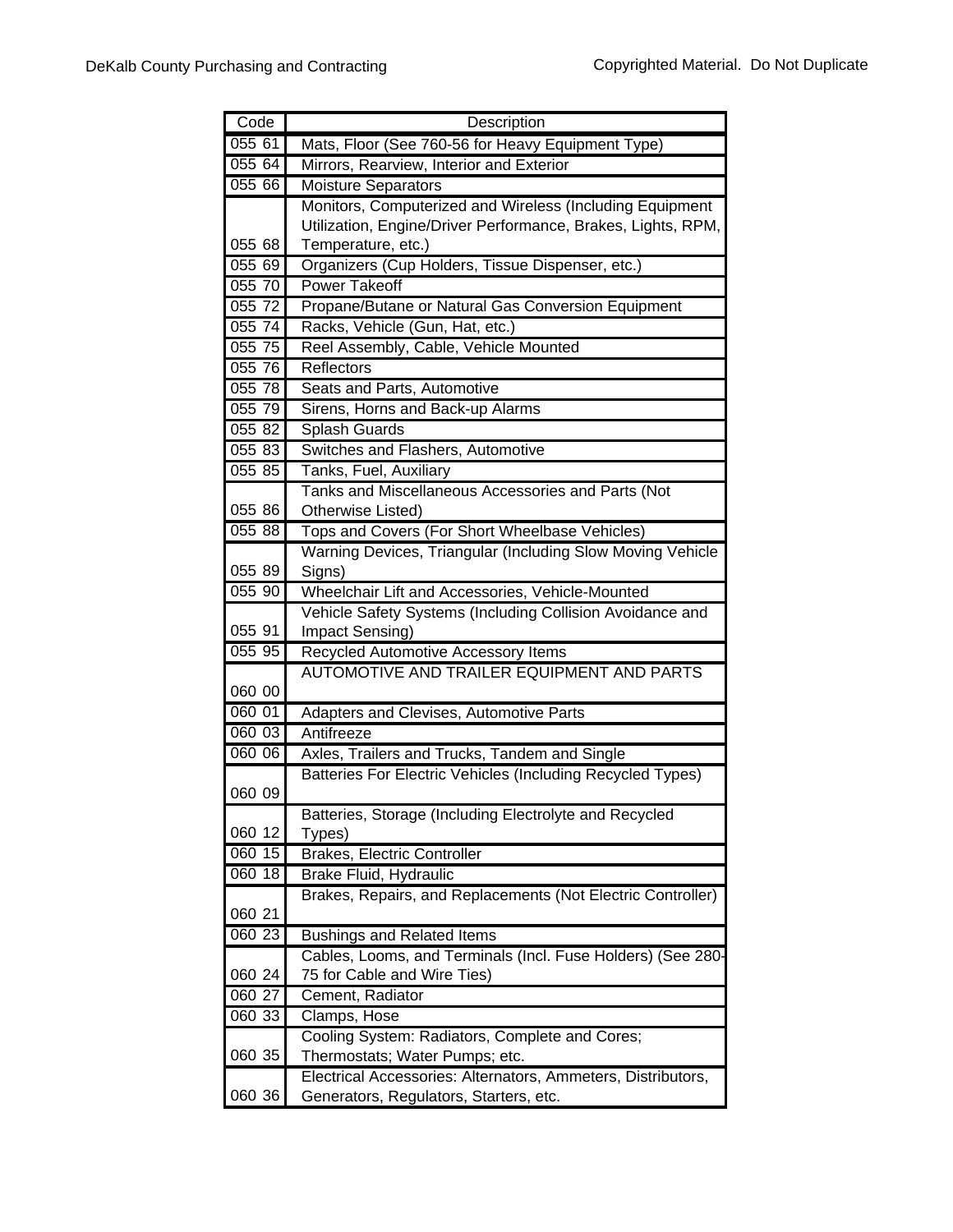| Code   | Description                                                                                  |
|--------|----------------------------------------------------------------------------------------------|
| 060 37 | Electrical Parts (Not Ignition) (Not Otherwise Classified)                                   |
| 060 38 | Engines, Diesel (Automotive) and Replacement Parts                                           |
| 060 40 | Engines, Gasoline: Complete, Short Block, and Parts                                          |
|        | Exhaust System: Clamps, Exhaust Pipes, Mufflers, Tailpipes,                                  |
| 060 41 | Catalytic Converters, etc.                                                                   |
|        | Filters: Air, Fuel, Oil, Power Steering, Transmission and                                    |
| 060 42 | Water, and PCV Valves                                                                        |
| 060 45 | <b>Fittings (For Copper Tubing)</b>                                                          |
|        | Front End Alignment Parts and Accessories (See 075 for                                       |
| 060 46 | Equipment)                                                                                   |
|        | Fuel System: Carburetors and Kits, Fuel Pumps, Tanks and                                     |
| 060 47 | Caps, etc.                                                                                   |
| 060 50 | Fuses, Automotive                                                                            |
| 060 54 | Gaskets and Gasket Material, Automotive                                                      |
| 060 57 | Glass and Supplies: Door, Windshield, etc.                                                   |
| 060 58 | Governors, Engine and Road Speed                                                             |
|        | Hose and Hose Fittings: Brake, Heater, Radiator, Vacuum,                                     |
| 060 60 | Washer, Wiper, etc.                                                                          |
| 060 61 | Hydraulic System Components and Parts                                                        |
|        | Ignition System: Coils, Condensers, Points, Rotors, Spark                                    |
| 060 63 | Plugs (Not Aircraft), Spark Plug Wires, etc.                                                 |
|        | Lubricating System and Parts (See 060-42 for Filters and                                     |
| 060 64 | Class 075 for Equipment)                                                                     |
| 060 65 | Power and Drive Train Components and Parts                                                   |
| 060 66 | Parts and Accessories, Automotive, Miscellaneous (Not<br>Otherwise Classified)               |
| 06067  |                                                                                              |
|        | <b>Recycled Automotive Parts</b><br>Remanufactured Engines, Transmissions, Differentials and |
| 060 69 | <b>Rear Axle Assemblies</b>                                                                  |
| 060 70 | Replacement Parts for Chrysler (Mopar)                                                       |
| 060 71 | <b>Replacement Parts for Ford</b>                                                            |
| 060 72 | <b>Replacement Parts for General Motors</b>                                                  |
| 060 73 | Replacement Parts for International Harvester                                                |
|        | Replacement Parts for other than Chrysler, Ford, General                                     |
| 060 74 | Motors, and International Harvester                                                          |
| 060 75 | <b>Retread Rubber</b>                                                                        |
| 060 78 | <b>Retreading Equipment</b>                                                                  |
| 060 79 | Seals and O-Rings                                                                            |
| 060 83 | Shock Absorbers, Struts, etc.                                                                |
| 060 84 | Springs, Leaves, Suspensions, etc. (Incl. Sway Bars)                                         |
| 060 86 | <b>Steering Components and Parts</b>                                                         |
| 060 87 | Tire and Tube Repair Items and Vulcanizers                                                   |
| 060 93 | <b>Tire Sealing Compound</b>                                                                 |
|        | Transmissions, Standard and Automatic (Including Clutch                                      |
| 060 94 | Assemblies and Parts)                                                                        |
| 060 95 | <b>Wheel Bearings and Seals</b>                                                              |
|        | Wheels and Rims (Including Wheel Covers and Hubcaps)                                         |
| 060 96 |                                                                                              |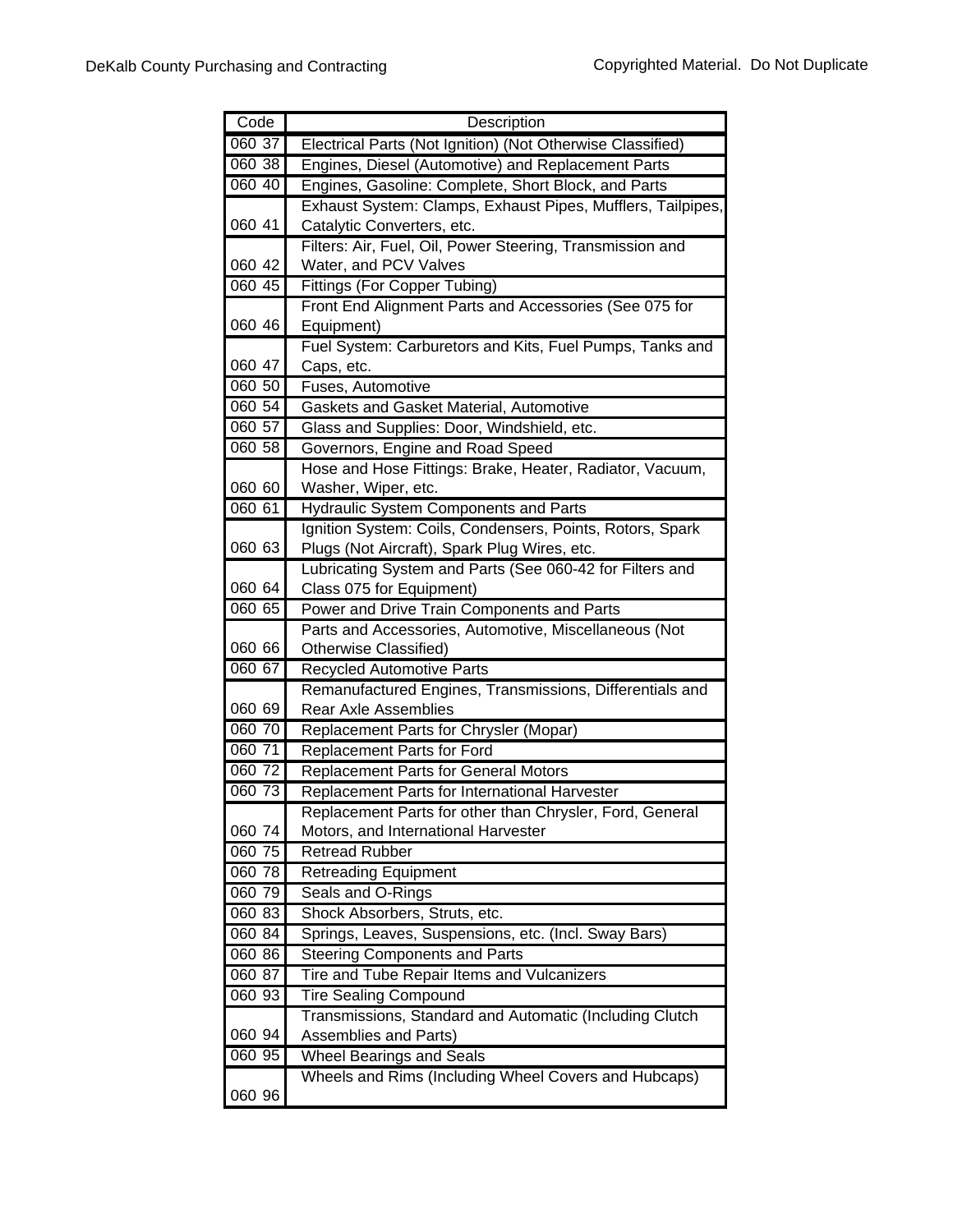| Code     | Description                                                 |
|----------|-------------------------------------------------------------|
|          | Windshield Wiper and Washer Assemblies, and Parts           |
| 060 97   | (Including Windshield Washer Fluid)                         |
|          | AUTOMOTIVE AND TRAILER BODIES, BODY                         |
| 065 00   | ACCESSORIES, AND PARTS                                      |
|          | Aerial Ladders and Towers (Including Buckets for Personnel) |
| 065 05   |                                                             |
| 065 07   | Bodies and Parts, Passenger Cars                            |
| 065 08   | Bodies, Animal Control                                      |
| 065 10   | Bodies, Utility                                             |
| 065 12   | Body and Frame Parts (Not Otherwise Classified)             |
| $065$ 15 | <b>Bookmobile Bodies</b>                                    |
| 065 17   | Bus Bodies, School                                          |
| 065 23   | <b>Cement Truck Bodies</b>                                  |
| 065 25   | Covers, Camper Shells, Load Covers, etc. (For Trucks)       |
| 065 27   | Derrick, Digger, Truck Mounted                              |
| 065 30   | Dump Bodies, Hoist Subframes, etc.                          |
| 065 34   | Fire Protection and Crash Rescue Bodies                     |
| 065 35   | <b>Flat Bed Bodies</b>                                      |
| 065 40   | <b>Grain Bodies</b>                                         |
| 065 43   | Handles, Grab                                               |
| 065 44   | Hatches, Roof (For Ventilation, Emergency Exit, etc.)       |
| 065 45   | Headache Racks (For Truck Bodies)                           |
| 065 50   | Ladder Rack Bodies                                          |
| 065 55   | <b>Livestock Bodies</b>                                     |
| 065 60   | Milk Delivery Bodies                                        |
| 065 62   | Mobile Service and Lubrication Bodies                       |
| 065 65   | Oil Field Bodies                                            |
| 065 66   | Ordnance (Explosive) Disposal Bodies                        |
| 065 67   | Platform Bodies (Including Elevating Type)                  |
| 065 68   | Powerlift Tailgate                                          |
| 065 69   | <b>Pickup Truck Bodies</b>                                  |
| 065 70   | <b>Refrigerated Bodies</b>                                  |
| 065 72   | Recycled Autmotive Body Accessories and Parts               |
| 065 75   | Refuse/Garbage Collection Bodies and Parts                  |
| 065 78   | Sewer/Catch Basin Cleaning Body and Equipment               |
| 065 80   | <b>Stake Bodies</b>                                         |
| 065 83   | <b>Tanker Truck Bodies</b>                                  |
|          | Tarpaulins for Truck Bodies (See 450-15 and 77 for Other    |
| 065 84   | Types)                                                      |
| 065 85   | <b>Tool Compartment Boxes (For Trucks)</b>                  |
| 06586    | Truck Bodies and Parts (Not Otherwise Classified)           |
| 065 87   | <b>Truck Bed Liners</b>                                     |
|          | Trailer Bodies and Parts (Including Access Steps and        |
| 065 88   | Ladders)                                                    |
| 065 90   | Van Truck Bodies                                            |
| 065 92   | <b>Water Tank Bodies</b>                                    |
| 065 94   | Winches and Cranes, Automotive                              |
| 065 95   | <b>Wrecker Bodies</b>                                       |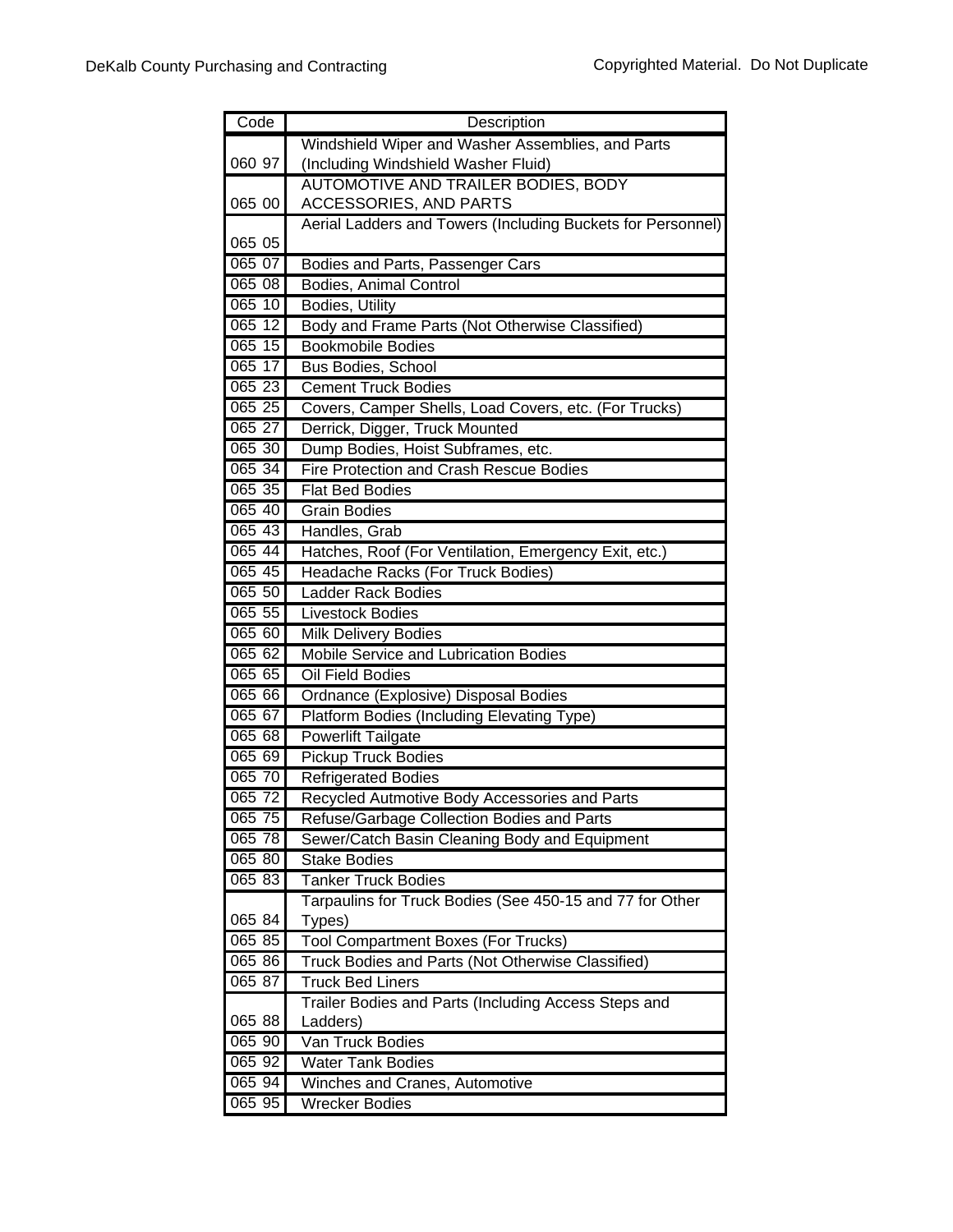| Code   | Description                                                                                                        |
|--------|--------------------------------------------------------------------------------------------------------------------|
|        | AUTOMOTIVE VEHICLES AND RELATED                                                                                    |
|        | TRANSPORTATION EQUIPMENT (INCLUDING TRAILERS)                                                                      |
|        | (EFFECTIVE 1-1-06 THIS CLASS INACTIVATED, REFER                                                                    |
|        | TO CLASSES 071, 072 AND 073)                                                                                       |
| 070 00 |                                                                                                                    |
|        | Ambulances and Rescue Vehicles (Effective 1-1-06 this item                                                         |
|        | has been inactivated, refer to Class 071, 072 and 073)                                                             |
| 070 03 |                                                                                                                    |
|        | Automobiles (Effective 1-1-06 this item has been inactivated,                                                      |
| 070 06 | refer to Class 071, 072 and 073)                                                                                   |
|        | Bookmobiles Complete (Effective 1-1-06 this item has been                                                          |
| 070 08 | inactivated, refer to Class 071, 072 and 073)                                                                      |
|        | Motorcycles, Accessories, and Parts (Effective 1-1-06 this                                                         |
|        | item has been inactivated, refer to Class 071, 072 and 073)                                                        |
| 070 12 |                                                                                                                    |
|        | Motor Homes (Effective 1-1-06 this item has been                                                                   |
| 070 15 | inactivated, refer to Class 071, 072 and 073)                                                                      |
|        | Motor Scooters and Trucksters, Engine Driven (Including all                                                        |
|        | Terrain Vehicles) (Effective 1-1-06 this item has been                                                             |
| 070 18 | inactivated, refer to Class 071, 072 and 073)                                                                      |
|        | Motor Scooters and Trucksters, Electric Powered (Including                                                         |
|        | Golf Carts and All Terrain Vehicles) (Effective 1-1-06 this                                                        |
|        | item has been inactivated, refer to Class 071, 072 and 073)                                                        |
| 070 20 |                                                                                                                    |
|        | Off-Road Vehicles (Tracked or Wheeled) (Effective 1-1-06                                                           |
| 070 22 | this item has been inactivated, refer to Class 071, 072 and                                                        |
|        | 073)                                                                                                               |
| 070 23 | Passenger Vehicles, Electric (Effective 1-1-06 this item has<br>been inactivated, refer to Class 071, 072 and 073) |
|        | Prisoner Transport Bus and Van (Including Special                                                                  |
|        | Components) (Effective 1-1-06 this item has been                                                                   |
| 070 24 | inactivated, refer to Class 071, 072 and 073)                                                                      |
|        | School Bus Chassis (Effective 1-1-06 this item has been                                                            |
| 070 30 | inactivated, refer to Class 071, 072 and 073)                                                                      |
|        | School Buses, Complete, Conventional Type (Effective 1-1-                                                          |
|        | 06 this item has been inactivated, refer to Class 071, 072                                                         |
| 070 33 | and 073)                                                                                                           |
|        | School Buses, Complete, Small Vehicle Type (Effective 1-1-                                                         |
|        | 06 this item has been inactivated, refer to Class 071, 072                                                         |
| 070 36 | and 073)                                                                                                           |
|        | Short Wheelbase, Two-and Four-Wheel Drive Vehicle                                                                  |
|        | (Effective 1-1-06 this item has been inactivated, refer to                                                         |
| 070 42 | Class 071, 072 and 073)                                                                                            |
|        | Snowmobiles (See Class 765 for Snow Blowers and Snow                                                               |
|        | Plows) (Effective 1-1-06 this item has been inactivated, refer                                                     |
| 070 43 | to Class 071, 072 and 073)                                                                                         |
|        | Truck Tractors (Effective 1-1-06 this item has been                                                                |
| 070 45 | inactivated, refer to Class 071, 072 and 073)                                                                      |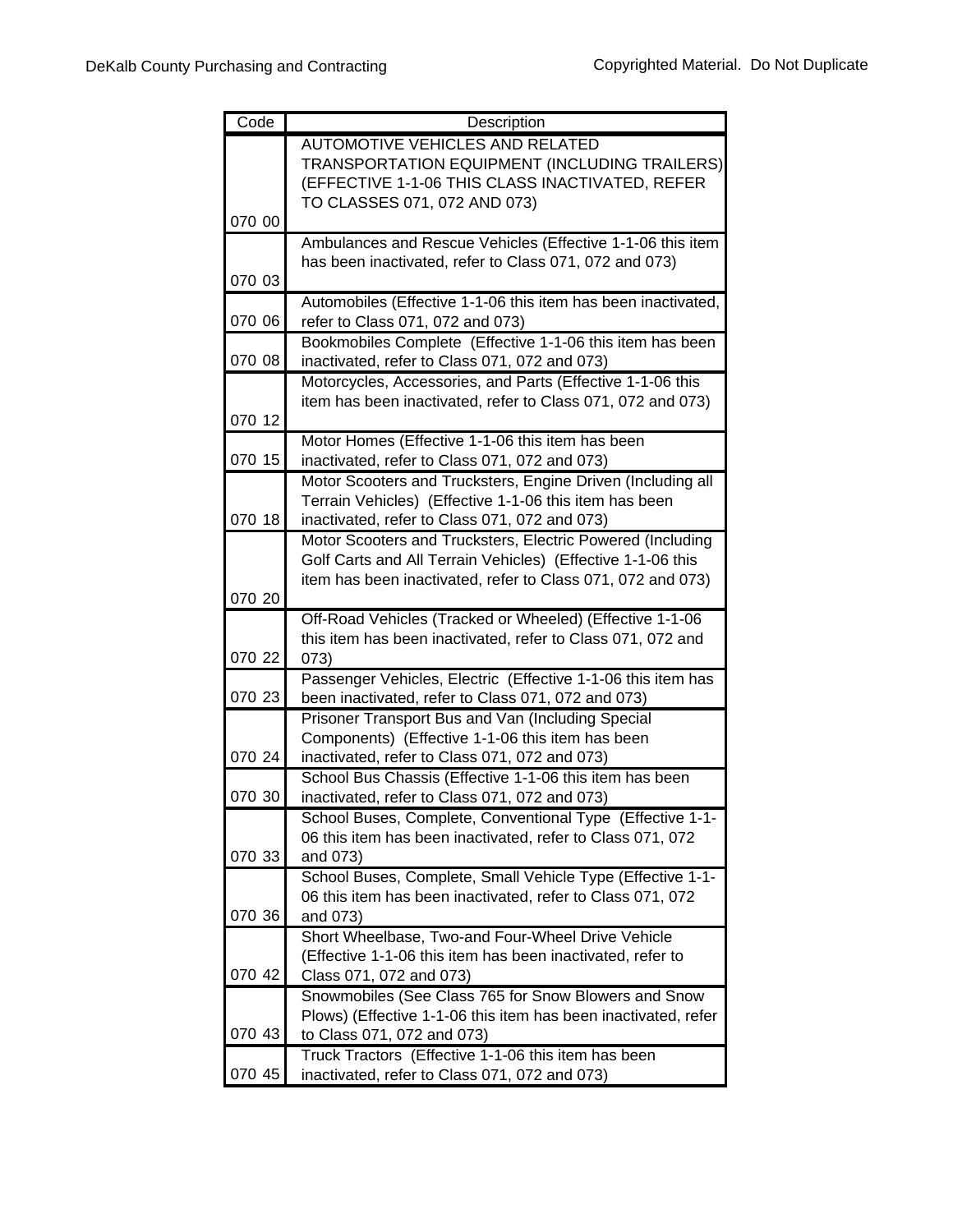| Code   | Description                                                     |
|--------|-----------------------------------------------------------------|
|        | Trucks, Cab and Chassis Only (Effective 1-1-06 this item        |
|        | has been inactivated, refer to Class 071, 072 and 073)          |
| 070 47 |                                                                 |
|        | Trucks (One Ton and Less Capacity) (Effective 1-1-06 this       |
|        | item has been inactivated, refer to Class 071, 072 and 073)     |
| 070 48 |                                                                 |
|        | Trucks (Over One Ton Capacity) (Effective 1-1-06 this item      |
|        | has been inactivated, refer to Class 071, 072 and 073)          |
| 070 51 |                                                                 |
|        | Trucks (With Specialized Bodies - Aerial Ladders and Tower      |
|        | Buckets, Diggers, etc.) (Effective 1-1-06 this item has been    |
| 070 53 | inactivated, refer to Class 071, 072 and 073)                   |
|        | Trucks, Diesel (All Capacities) (Effective 1-1-06 this item has |
| 070 54 | been inactivated, refer to Class 071, 072 and 073)              |
|        | Trucks, Fire Protection and Crash Rescue (Effective 1-1-06      |
|        | this item has been inactivated, refer to Class 071, 072 and     |
| 070 57 | 073)                                                            |
|        | Trailers, Custom: Personnel, Food Service, Equipment,           |
|        | Refrigerated, etc (Effective 1-1-06 this item has been          |
| 070 59 | inactivated, refer to Class 071, 072 and 073).                  |
|        | Trailers, Dump, Bottom Dump Type (Effective 1-1-06 this         |
|        | item has been inactivated, refer to Class 071, 072 and 073)     |
| 070 60 |                                                                 |
|        | Trailers, Dump, Hydraulic (Effective 1-1-06 this item has       |
| 070 61 | been inactivated, refer to Class 071, 072 and 073)              |
|        | Trailers, Farm Implement and Produce (Effective 1-1-06 this     |
|        | item has been inactivated, refer to Class 071, 072 and 073)     |
| 070 63 |                                                                 |
|        | Trailers, Flat Bed (Effective 1-1-06 this item has been         |
| 070 66 | inactivated, refer to Class 071, 072 and 073)                   |
|        | Trailers, Gooseneck (Effective 1-1-06 this item has been        |
| 070 69 | inactivated, refer to Class 071, 072 and 073)                   |
|        | Trailers, House (Mobile Dorms, Homes, Labs, Offices)            |
|        | (Effective 1-1-06 this item has been inactivated, refer to      |
| 070 72 | Class 071, 072 and 073)                                         |
|        | Trailers, Hydraulic Elevating Type (Effective 1-1-06 this item  |
| 070 73 | has been inactivated, refer to Class 071, 072 and 073)          |
|        | Trailers, Livestock (Effective 1-1-06 this item has been        |
| 070 75 | inactivated, refer to Class 071, 072 and 073)                   |
|        | Trailers, Pole (Effective 1-1-06 this item has been             |
| 070 77 | inactivated, refer to Class 071, 072 and 073)                   |
|        | Trailers, Lowboy (Effective 1-1-06 this item has been           |
| 070 78 | inactivated, refer to Class 071, 072 and 073)                   |
|        | Trailers, Roller Bed (Effective 1-1-06 this item has been       |
| 070 79 | inactivated, refer to Class 071, 072 and 073)                   |
|        | Trailers, Tank (Effective 1-1-06 this item has been             |
| 070 80 | inactivated, refer to Class 071, 072 and 073)                   |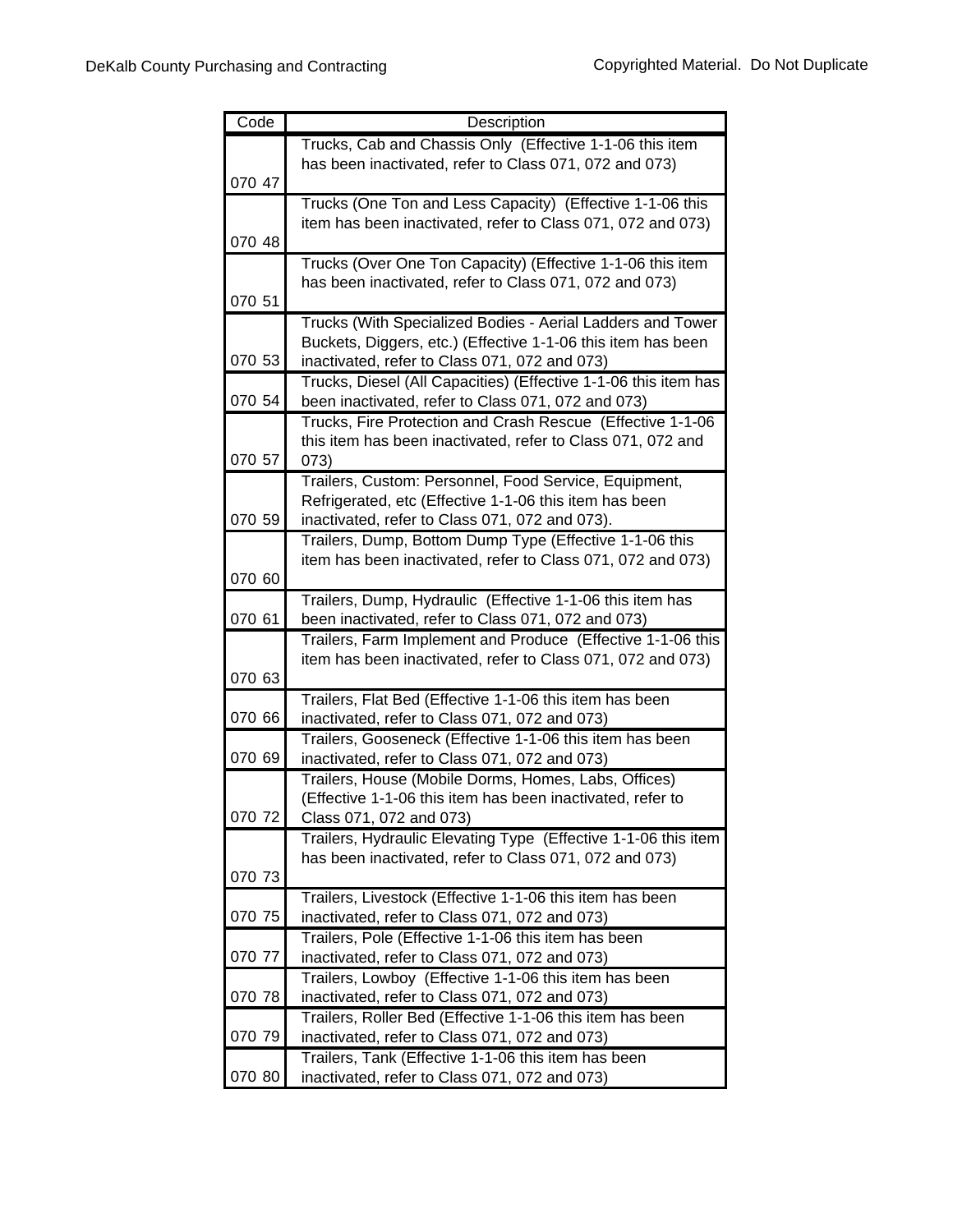| Code   | Description                                                                                 |
|--------|---------------------------------------------------------------------------------------------|
|        | Trailers, Tilt Bed (Effective 1-1-06 this item has been                                     |
| 070 81 | inactivated, refer to Class 071, 072 and 073)                                               |
|        | Trailers, Truck (Not Otherwise Classified)(Effective 1-1-06                                 |
|        | this item has been inactivated, refer to Class 071, 072 and                                 |
| 070 82 | 073)                                                                                        |
|        | Trailers, Van, Completely Enclosed (Effective 1-1-06 this                                   |
|        | item has been inactivated, refer to Class 071, 072 and 073)                                 |
| 070 84 |                                                                                             |
|        | Trailers, Van, Semi-Enclosed (Effective 1-1-06 this item has                                |
| 070 87 | been inactivated, refer to Class 071, 072 and 073)                                          |
|        | Trailers, Wire Stringing (Reel Type) (Effective 1-1-06 this                                 |
|        | item has been inactivated, refer to Class 071, 072 and 073)                                 |
| 070 88 |                                                                                             |
|        | Trams, Touring (Effective 1-1-06 this item has been                                         |
| 070 89 | inactivated, refer to Class 071, 072 and 073)                                               |
|        | Vans, Cargo (Effective 1-1-06 this item has been inactivated,                               |
| 070 92 | refer to Class 071, 072 and 073)                                                            |
|        | Vans, Personnel (Regular and Handicapped Equipped)                                          |
| 070 93 | (Effective 1-1-06 this item has been inactivated, refer to                                  |
|        | Class 071, 072 and 073)                                                                     |
| 070 94 | Vans, Modified (Custom) (Effective 1-1-06 this item has been                                |
|        | inactivated, refer to Class 071, 072 and 073)                                               |
| 070 95 | Wreckers (Effective 1-1-06 this item has been inactivated,                                  |
|        | refer to Class 071, 072 and 073)                                                            |
|        | AUTOMOBILES, SCHOOL BUSES, SUVS, AND VANS<br>(INCLUDING DIESEL, GASOLINE, ELECTRIC, HYBRID, |
| 071 00 | AND ALL OTHER FUEL TYPES)                                                                   |
|        | Ambulances and Rescue Vehicles (See 072-30 for Fire                                         |
| 071 03 | Protection and Crash Rescue Trucks)                                                         |
| 071 04 | Automobiles and Station Wagons                                                              |
| 071 05 | Automobiles, Police and Security Equipped                                                   |
| 071 14 | <b>Bus Chassis, School</b>                                                                  |
|        | Buses Complete, School (Conventional Type) (See Classes                                     |
| 071 15 | 556 thru 559 for Mass Transit Vehicles)                                                     |
| 071 16 | Buses Complete, School (Small Vehicle Type)                                                 |
|        | Buses and Vans, Prisoner Transport (Incl. Special                                           |
| 071 17 | Components)                                                                                 |
|        | Motorscooters and Trucksters (Incl. All Terrain Types, Golf                                 |
| 071 53 | Carts, etc.)                                                                                |
|        | Motor Homes (Incl. Bookmobiles, Mobile and Field Offices,                                   |
| 071 55 | $etc.$ )                                                                                    |
| 071 56 | Motorcycles                                                                                 |
|        | Snowmobiles (See Class 765 for Snow Blowers and Plows)                                      |
| 071 76 |                                                                                             |
| 071 77 | <b>Specialty Vehicles</b>                                                                   |
| 071 80 | SUV Type Vehicles (Incl. Carryalls)                                                         |
| 071 86 | Trams, Touring                                                                              |
| 071 90 | Vans, Cargo                                                                                 |
| 071 91 | Vans, Customized                                                                            |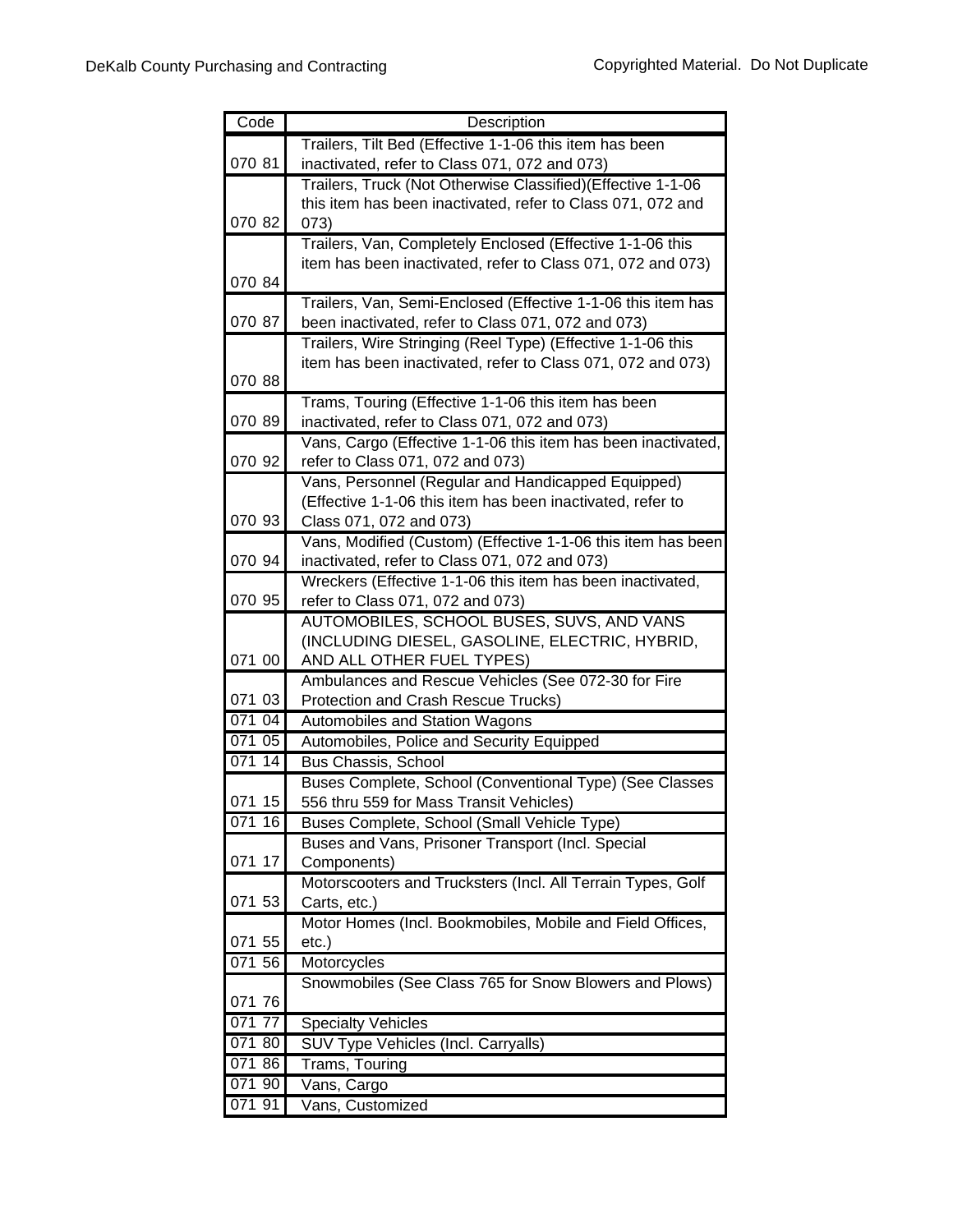| Code   | Description                                                 |
|--------|-------------------------------------------------------------|
| 07192  | Vans, Passenger (Regular and Handicapped Equipped)          |
|        | TRUCKS (Incl. Diesel, Gasoline, Electric, Hybrid, and       |
| 072 00 | <b>Alternative Fuel Units)</b>                              |
| 072 01 | Class 1 Trucks (6,000 lb. GVWR or less)                     |
| 072 02 | Class 2 Trucks (6,001 - 10,000 lb. GVWR)                    |
| 072 03 | Class 3 Trucks (10,001 - 14,000 lb. GVWR)                   |
| 072 04 | Class 4 Trucks (14,001 - 16,000 lb. GVWR)                   |
| 072 05 | Class 5 Trucks (16,001 - 19,500 lb. GVWR)                   |
| 072 06 | Class 6 Trucks (19,501 - 26,000 lb. GVWR)                   |
| 072 07 | Class 7 Trucks (26,001 - 33,000 lb. GVWR)                   |
| 072 08 | Class 8 Trucks (33,001 lb. GVWR and Over)                   |
| 072 30 | Trucks, Fire Protection and Crash Rescue                    |
| 072 94 | Wreckers, Complete (See 065-95 for Wrecker Bodies)          |
| 073 00 | <b>TRAILERS</b>                                             |
| 073 10 | Trailers, Semi, Enclosed                                    |
| 073 14 | Trailers, Specialty, Enclosed, Tag-Along                    |
| 073 15 | Trailers, Specialty, Frame, Tag-Along                       |
| 073 24 | Trailers, Transport, Dry Bulk                               |
| 073 27 | Trailers, Transport, Equipment, Fixed Deck, Tag-Along       |
| 073 28 | Trailers, Transport, Equipment, Tilt Deck, Tag-Along        |
| 073 30 | Trailers, Transport, Machinery                              |
| 073 32 | Trailers, Transport, Tank                                   |
| 073 43 | Trailers, Utility, Enclosed, Tag-Along                      |
| 073 45 | Trailers, Utility, Flatbed, Tag-Along                       |
| 073 47 | Trailers, Utility, Gooseneck                                |
| 073 50 | Trailers, Utility, Tilt Deck, Tag-Along                     |
| 073 60 | Trailers, Various Types (Not Otherwise Listed)              |
|        | AUTOMOTIVE SHOP AND RELATED EQUIPMENT AND                   |
| 075 00 | <b>SUPPLIES</b>                                             |
| 075 01 | Air Powered Shop Tools, Regulators, and Parts               |
|        | Alarm Systems, Visual and Audio (For Electrically and       |
| 075 02 | <b>Mechanically Operated Doors)</b>                         |
| 075 03 | Aligners, Balancers, and Accessories, Wheel                 |
|        | Battery Chargers and Testers, Automotive (See Also Class    |
| 075 06 | 725)                                                        |
| 075 08 | <b>Brake Bench Stands</b>                                   |
| 075 10 | Brushes and Cleaning Compounds, Automotive Cleaning         |
| 075 12 | <b>Carbon Removing Tools</b>                                |
|        | Cements (For Chromated Felt, Gaskets, Trim, and Weather     |
| 075 14 | Strip) and Gasket Shellac                                   |
|        | Chamois and Sponges (Including Car Wash Mittens and         |
| 075 17 | Windshield Squeegees)                                       |
|        | Cleaning and Washing Equipment, Steam, Cold and Hot         |
| 075 19 | Water Pressure and Jet Types, Portable and Stationary (Also |
| 075 20 | See 075-49)<br>Crankshaft Truing and Engine Stands          |
| 075 22 |                                                             |
|        | Creepers                                                    |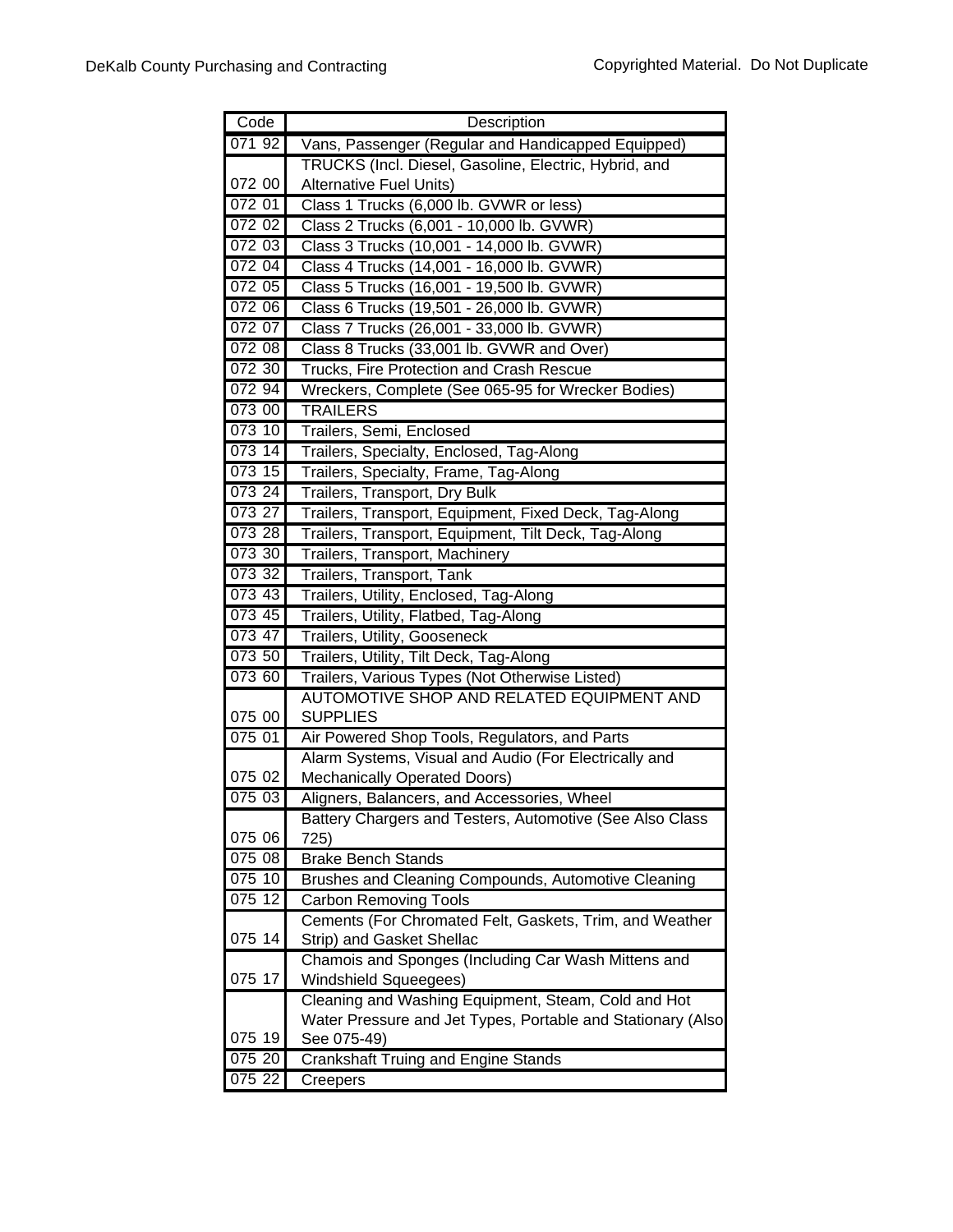| Code   | Description                                                                                                  |
|--------|--------------------------------------------------------------------------------------------------------------|
|        | Diagnostic Instrument System for Vehicle Emission Testing                                                    |
| 075 24 |                                                                                                              |
| 075 25 | Dynamometers                                                                                                 |
| 075 27 | Fender Covers                                                                                                |
| 075 28 | Files, Ignition, Tungsten Point                                                                              |
|        | Flush and Fill Equipment and Tools (For Automatic                                                            |
|        | Transmissions, Cooling Systems, Power Steering Systems,                                                      |
| 075 29 | etc)                                                                                                         |
|        | Grinders, Cylinder Hone and Valve Seat; Portable Boring                                                      |
| 075 31 | Machines; Hones; and Boring Bars                                                                             |
|        | Hand Tools, Automotive Air Conditioning (Including                                                           |
| 075 33 | <b>Refrigerant Charging Equipment)</b>                                                                       |
| 075 34 | Hand Tools, Body Rebuilder's                                                                                 |
|        | Hand Tools, Special Automotive: Brake Tools, Body and                                                        |
|        | Fender Dollies, Hand Operated Pullers, Mechanic's                                                            |
| 075 35 | Inspection Mirror, etc. (For Hardware See Class 450)                                                         |
| 075 36 | Hose, Exhaust (For Shop Use Only)                                                                            |
| 075 38 | Hydrometers, Antifreeze and Battery                                                                          |
|        | Jacks, Safety Stands, Portable Cranes, and Parts (For                                                        |
| 075 41 | Automobiles, Trailers, Trucks, and Transmissions)                                                            |
|        | Lights, Drop, and other Remote Work Lights (With Cords)                                                      |
| 075 42 |                                                                                                              |
| 075 43 | Lathes, Armature and Brake Drum                                                                              |
|        | Lifts and Hoists, Floor Type: Electric, Hydraulic, or                                                        |
| 075 44 | Pneumatic                                                                                                    |
|        | Lubrication Equipment: Guns, Hoses, Fittings, Lubricators,<br>Oil Pumps, etc. (Including Oil Filter Presses) |
| 075 46 |                                                                                                              |
|        | Mechanic's Equipment and Tools (Not Otherwise Classified)                                                    |
| 075 47 |                                                                                                              |
| 07548  | Mechanic's Wire                                                                                              |
|        | Parts Washing Equipment Including Air Agitated and Pump                                                      |
| 075 49 | Agitated (Also See 075-19)                                                                                   |
| 075 50 | Oil Analysis and Diagnostic Equipment                                                                        |
|        | Presses and Pullers, Machine Powered (Including Frame                                                        |
| 075 54 | Alignment)                                                                                                   |
|        | Reclamation Equipment, Automotive (Including Refrigerant                                                     |
| 075 55 | Recovery)                                                                                                    |
|        | Recycled Automotive Products (Not Otherwise Classified)                                                      |
| 075 56 |                                                                                                              |
| 075 57 | Reel and Hose Assemblies, Air and Water Dispensing                                                           |
|        | Refinisher Products (Including Polish and Body Filler, For                                                   |
| 075 60 | Paint See Class 630)                                                                                         |
| 075 63 | <b>Relining Equipment (For Brakes)</b>                                                                       |
|        | Shop and Mechanic's Equipment and Supplies, Recycled                                                         |
| 075 64 |                                                                                                              |
| 075 65 | Spark Plug Cleaner and Tester, Electric                                                                      |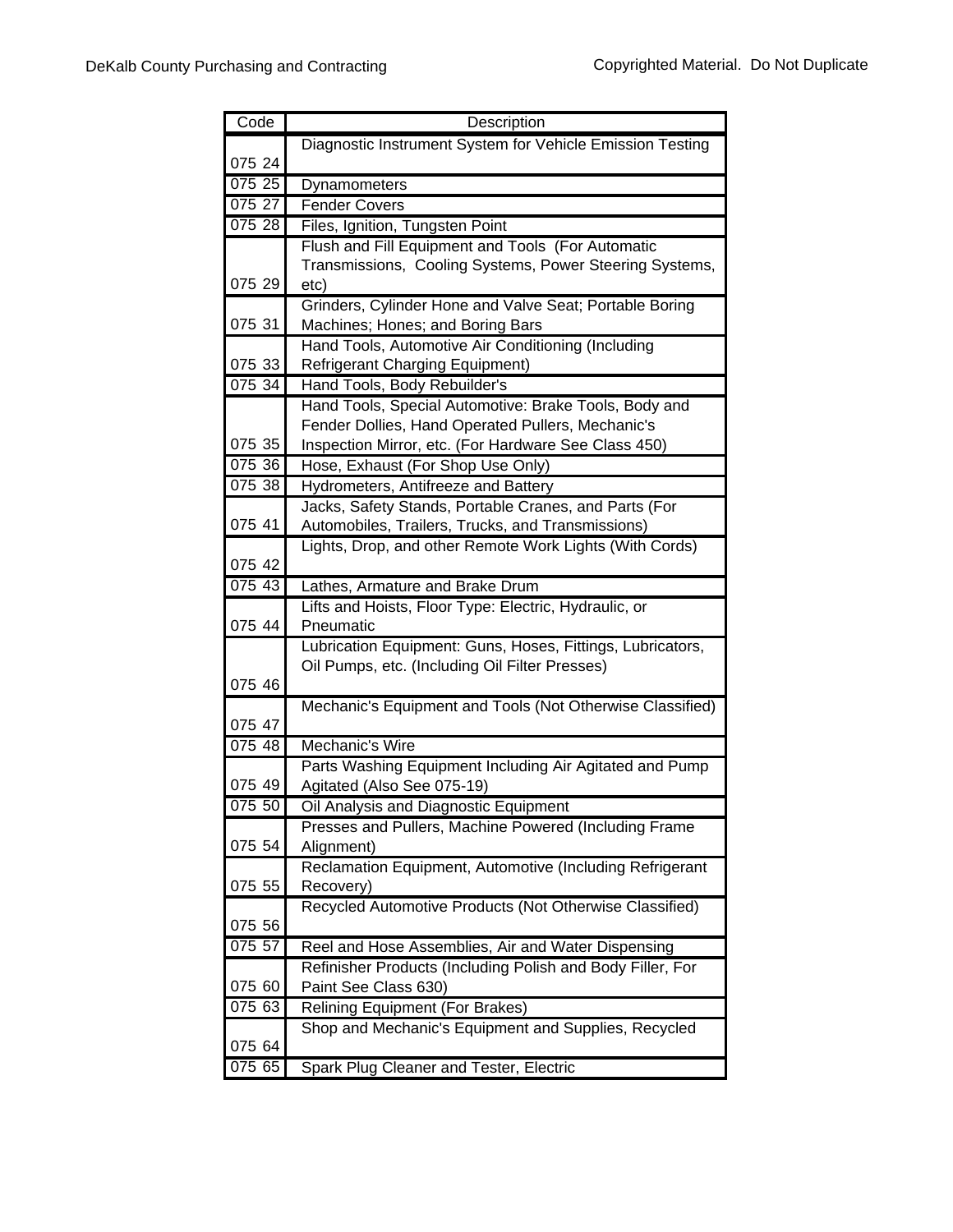| Code   | Description                                                        |
|--------|--------------------------------------------------------------------|
|        | Specialty Products: Carburetor Cleaning Compound,                  |
|        | Radiator Flush and Stop Leak, Transmission Sealing                 |
|        | Compound, Water Pump Lubricant, Windshield Washer                  |
| 075 66 | Solvent, etc.                                                      |
| 075 67 | Spring Tester (To Balance Valve Springs, etc.)                     |
|        | Spill Containment, Clean-Up, and Hazardous Waste                   |
|        | Elimination System (For Vehicle Maintenance and Repair             |
| 075 68 | Work)                                                              |
|        | Starting Equipment, Vehicle (Equipment Battery, Not Battery        |
| 075 69 | to Battery)                                                        |
| 075 72 | Tachometer (With Wheel for Speed Recording)                        |
|        | Testers: Engine Analysis, Headlight, Ignition, Timing,             |
| 075 78 | Compression, Oscilloscopes, Stroboscopes, etc.                     |
| 075 81 | <b>Tire Changing Equipment</b>                                     |
|        | Tire Changing Tools and Accessories: Lug Wrenches, Tire            |
| 075 83 | Gauges, Tire Mounting Lubricant, Tire Pumps, etc.                  |
| 075 84 | <b>Tire Storage Racks</b>                                          |
| 075 87 | Tow Bars, Chains, Ropes and Straps                                 |
| 075 89 | Training Aids and Instructional Equip. and Supplies,<br>Automotive |
| 075 90 |                                                                    |
| 075 92 | <b>Undercoater Equipment and Accessories</b>                       |
| 07594  | <b>Undercoating Compounds</b>                                      |
| 075 95 | <b>Wheel Chocks (Blocks)</b><br><b>Valve Grinding Compounds</b>    |
| 075 96 | Vehicle Washing Systems, Automatic, Stationary                     |
| 075 97 | <b>Windshield Replacement Tools</b>                                |
|        | BADGES, AWARDS, EMBLEMS, NAME TAGS AND                             |
| 080 00 | PLATES, JEWELRY, ETC.                                              |
|        | Badges, Buttons, Emblems, and ID Cards, Celluloid and              |
| 080 10 | Plastic: Student, Faculty, Membership, Employee, etc.              |
|        | Badges, Emblems, and Patches, Metal: Cap, Game                     |
| 080 15 | Wardens', Officers', Service Awards, Uniform, etc.                 |
| 080 25 | Card Holders, All Types (See Class 578 for Metal)                  |
| 080 35 | Convention Badges and Name Tags, Adhesive Back                     |
| 080 38 | Convention Badges and Name Tags, Nonadhesive type                  |
| 080 44 | Fasteners (For Badges, etc.): Metal, Plastic, etc.                 |
| 080 45 | Folders, Presentation                                              |
| 080 50 | Nameplates, Metal, Adhesive Back                                   |
| 080 53 | Nameplates, Metal, Nonadhesive                                     |
| 080 55 | Nameplates, Plastic                                                |
|        | Nameplates, Specialty (Including Clocks, Logos, Pen/Pencil         |
| 080 56 | Sets, etc.)                                                        |
| 080 57 | <b>Ribbons and Rosettes (Awards)</b>                               |
| 080 60 | Recycled Awards, Convention Items, Trophies, etc.                  |
| 080 65 | Service Awards, Specialty Type                                     |
| 080 69 | Tags: Luggage, Security, Identification                            |
|        | Tags, Metal, Adhesive Back: Inventory, Property, Tool, etc.        |
| 080 70 |                                                                    |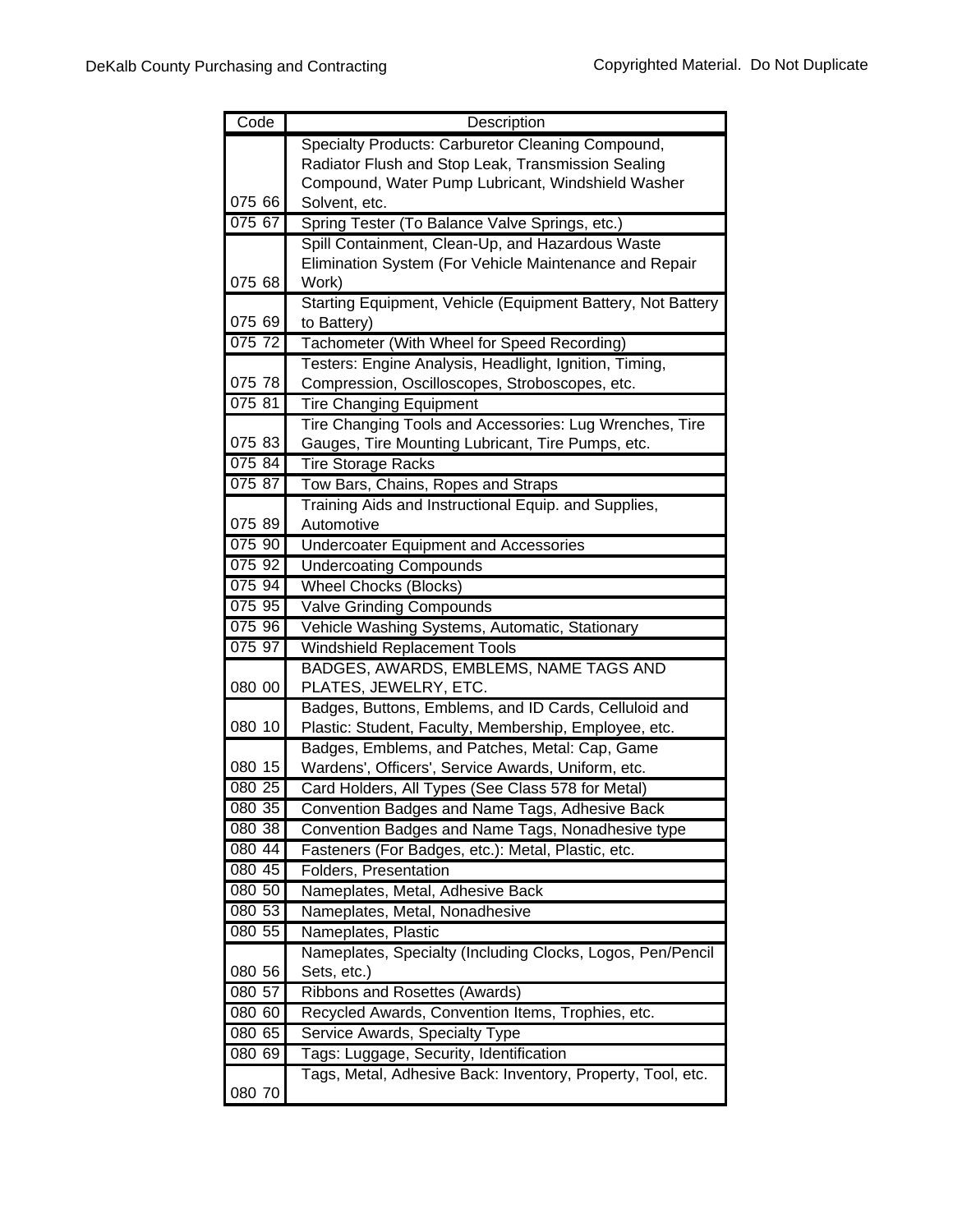| Code             | Description                                                              |
|------------------|--------------------------------------------------------------------------|
|                  | Tags, Metal, Nonadhesive: Inventory, Property, Skiff, Seine              |
| 080 73           | Trawl, etc.                                                              |
| 080 75           | Tags, Pet Identification                                                 |
|                  | Trophies, Plaques, Awards, Certificates, etc. (Not Otherwise             |
| 080 78           | Classified)                                                              |
|                  | BAGS, BAGGING, TIES, AND EROSION SHEETING, ETC.                          |
| 085 00           |                                                                          |
| 08508            | Bags, Biodegradable                                                      |
| 085 10           | Bagging, Burlap (For Baling Cotton)                                      |
| 085 15           | Bags, Burlap or Jute                                                     |
| 085 20           | Bags, Canvas or Duck (Except Mail)                                       |
| 085 25           | Bags, Cement                                                             |
| 085 26           | Bags, Dunnage                                                            |
| 085 27           | Bags, Denim                                                              |
| 085 28           | Bags, Hazardous Material                                                 |
| 085 30           | Bags, Mail                                                               |
| 085 35           | Bags, Muslin                                                             |
| 085 40           | Bags, Osnaburg                                                           |
| 085 45           | Bags: Nylon, Polyester, Polypropylene                                    |
| 085 50           | Bags, Potato                                                             |
| 085 55           | Bags, Sand                                                               |
| 085 65           | Patterns, Cotton Bagging                                                 |
| 085 73           | Recycled Bags and Erosion Control Items                                  |
| 085 75           | Sacks, Cotton Harvesting                                                 |
| 085 80           | Seals, Mailbag, etc.                                                     |
|                  | Soil Erosion Sheeting Material (To Include Silt Fencing):                |
|                  | Asphalt, Biodegradable Paper, Burlap, Excelsior, Jute,                   |
| 085 85           | Straw, etc.                                                              |
| 085 90           | <b>Ties For Bags and Cotton Bales</b>                                    |
| 090 00           | <b>BAKERY EQUIPMENT, COMMERCIAL</b>                                      |
| 090 16           | Dough Mixers                                                             |
| 090 24           | Dough Sheeters and Dividers                                              |
| 090 32           | Dough Troughs                                                            |
| 090 40           | Dough Trucks                                                             |
| 090 48           | <b>Flour Sifters</b>                                                     |
| 090 56           | Ovens, Bakery                                                            |
| 090 60           | Pins, Rolling                                                            |
| 090 64           | <b>Proof Boxes</b>                                                       |
| 090 70           | Recycled Bakery Equipment and Supplies                                   |
| 090 72           | <b>Roll Dividers and Rounders</b>                                        |
| 090 80           | Slicers, Bread                                                           |
| 090 88<br>090 96 | Tables, Bakers'                                                          |
|                  | <b>Wrapping Machines, Bakery</b><br>BARBER AND BEAUTY SHOP EQUIPMENT AND |
| 095 00           | <b>SUPPLIES</b>                                                          |
| 095 05           | <b>Barber Chairs and Parts</b>                                           |
| 095 08           | <b>Barber Jackets</b>                                                    |
| 095 11           | Barber Shop Basins, Bowls, and Fittings                                  |
|                  |                                                                          |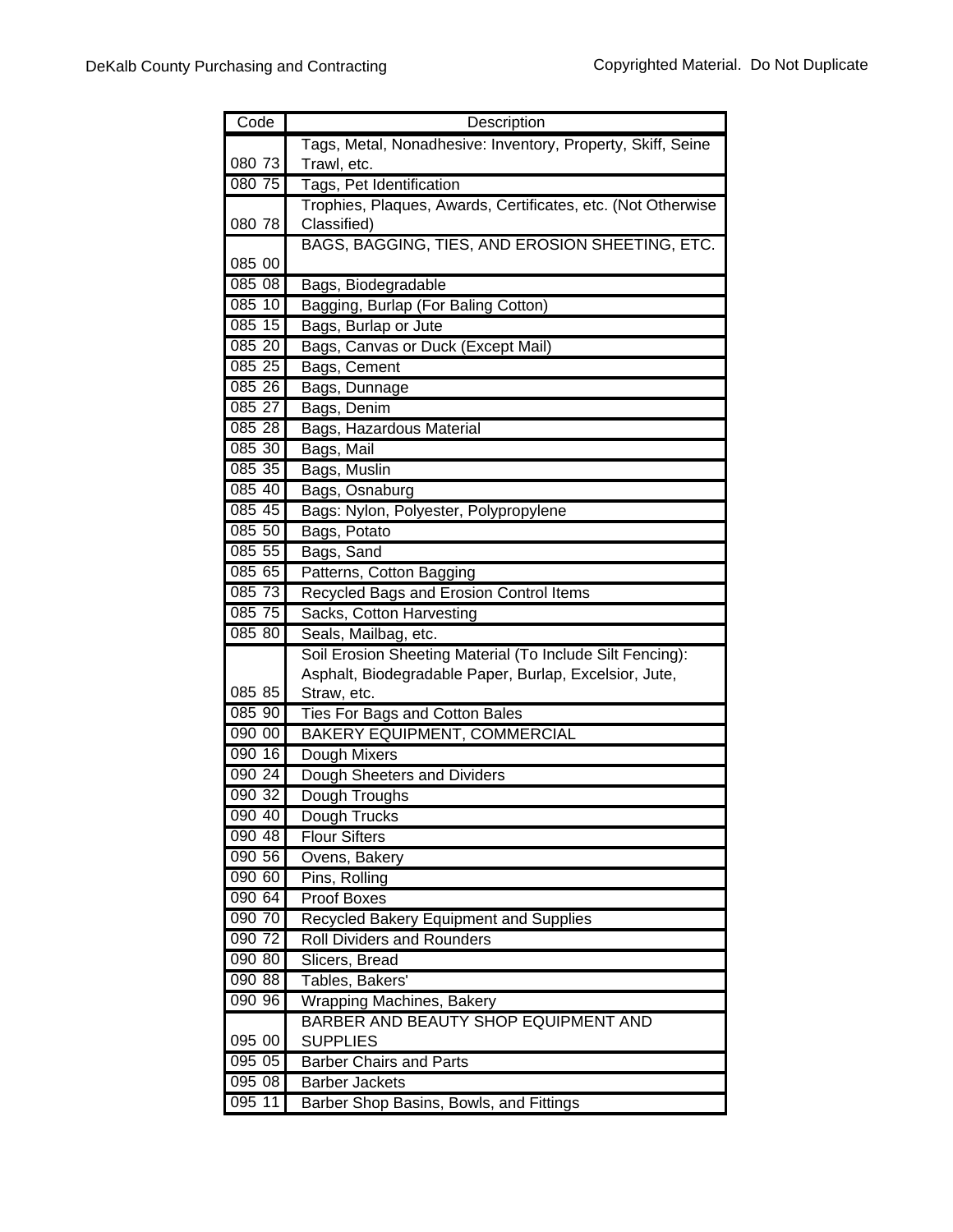| Code             | Description                                                                        |
|------------------|------------------------------------------------------------------------------------|
| 095 14           | Barber Shop Cabinets and Parts                                                     |
| 095 17           | <b>Barber Shop Mirrors</b>                                                         |
| 095 20           | Barber Shop Sterilizers, and Sterilizing Jars                                      |
|                  | Barber Shop Sundries: Clipper Lubricants, Disinfectants,                           |
| 095 21           | Dispensing Bottles, Mugs, Neck Dusters, Trays, etc.                                |
| 095 23           | Beauty Shop Basins, Bowls, and Fittings                                            |
| 095 26           | <b>Beauty Shop Cabinets and Parts</b>                                              |
| 095 29           | <b>Beauty Shop Chairs and Parts</b>                                                |
| 095 32           | <b>Beauty Shop Foot Rests</b>                                                      |
| 095 35           | <b>Beauty Shop Lamps and Parts</b>                                                 |
| 095 38           | <b>Beauty Shop Mirrors</b>                                                         |
| 095 41           | <b>Beauty Shop Stools</b>                                                          |
| 095 44           | <b>Beauty Shop Tables</b>                                                          |
| 095 48           | Cases (For Barber and Beauty Kits)                                                 |
| 095 50           | Chair Cloths, Shampoo Capes, and Clips                                             |
| 095 53           | <b>Clippers and Parts (Hair)</b>                                                   |
| 095 62           | Dryers, Curling Irons, and Parts (Hair)                                            |
| 095 66           | Make-Up Mirrors                                                                    |
| 095 71           | <b>Lather Makers and Parts</b>                                                     |
| 095 72           | Mats, Barber Chair                                                                 |
|                  | Recycled Barber and Beauty Shop Sundries, Accessories                              |
| 095 77           | and Supplies                                                                       |
| 095 89           | <b>Shears and Tweezers</b>                                                         |
| 095 92           | Strops and Hones, Razor                                                            |
| 095 95           | Vibrators, Massagers, and Parts                                                    |
| 100 00           | BARRELS, DRUMS, KEGS, AND CONTAINERS                                               |
| 100 04           | Baskets, All Types (Not Otherwise Classified)                                      |
|                  | Boxes, Crates, Baskets, etc. (For Fresh Fruits and                                 |
| 100 05           | Vegetables)                                                                        |
| 100 06           | Containers, Plastic (All Purpose)                                                  |
| 100 07           | Containers, Recycling                                                              |
| 100 08<br>100 09 | Covers, Drum (All Types and Sizes)                                                 |
|                  | Casks                                                                              |
| 100 10<br>100 15 | Drum Spigots, Metal or Plastic                                                     |
|                  | Drums, Miscellaneous<br>Freight and Cargo Containers (Shipping) (See Class 640 For |
| 100 21           | Boxes)                                                                             |
|                  | Gaskets, All Types (For Barrels, Drums, Kegs, and Pails)                           |
| 100 25           |                                                                                    |
| 100 30           | Hazardous Material (Chemicals) Containment/Storage                                 |
| 100 31           | Hazardous Material Containment/Storage (Petroleum)                                 |
| 100 34           | Holders and Containers, Compost                                                    |
| 100 37           | Labels, Hazardous Material Container                                               |
| 100 40           | Pail-Type Containers, Steel                                                        |
| 100 45           | Plastic Barrels and Drums, Reinforced                                              |
|                  | Plugging Compounds, Chemically Resistant, Pre-Mixed or                             |
|                  | Dry (Temporarily Stops Leaks in Drums, Tanks, and Other                            |
| 100 49           | Containers)                                                                        |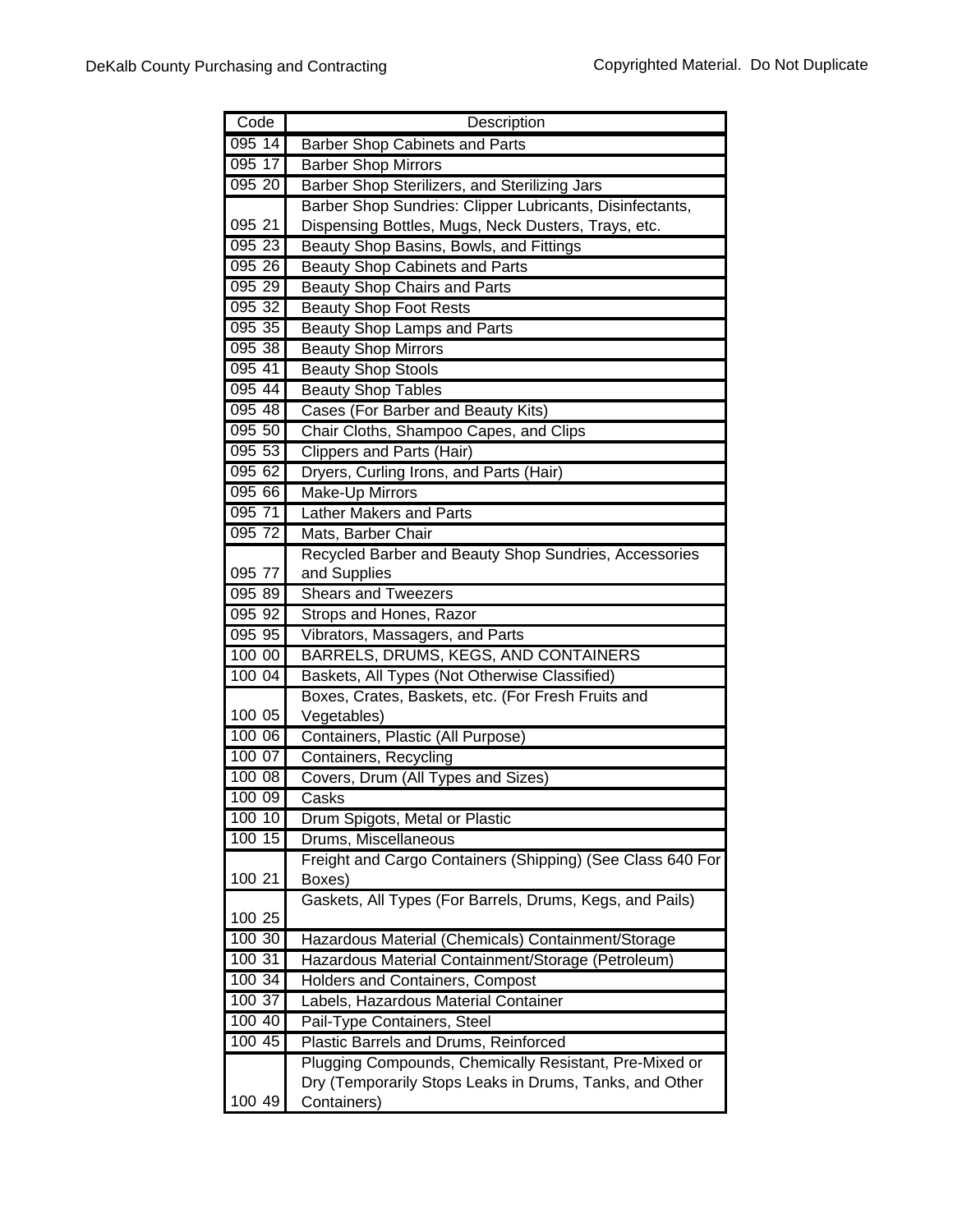| Code               | Description                                                       |
|--------------------|-------------------------------------------------------------------|
| 100 50             | Plugs, Drum                                                       |
| 100 56             | Recycled Containers, All Types                                    |
|                    | Repair Supplies and Equipment for all Types of Containers         |
| 100 57             |                                                                   |
| 100 60             | <b>Stainless Steel Drums</b>                                      |
| 100 67             | Steel Barrels, Drums, and Kegs                                    |
| 100 85             | <b>Wooden Barrels and Drums</b>                                   |
|                    | BEARINGS (SEE CLASS 060 FOR WHEEL BEARINGS)                       |
| 105 00             |                                                                   |
| 10512              | <b>Ball Bearings and Parts</b>                                    |
|                    | Bearing Assemblies (Including Hanger Bearings and Custom-         |
| 105 18             | Made Bearings)                                                    |
| 105 30             | Bearings and Parts (For Marine Equipment)                         |
| 105 32             | Bearings, Various Types (Not Otherwise Listed)                    |
| 105 36             | Journal Boxes                                                     |
| 105 48             | <b>Pillow Blocks (For Bearings)</b>                               |
| 105 58             | <b>Recycled Bearings</b>                                          |
| 105 60             | Roller and Needle Bearings and Parts, Straight                    |
| 105 72             | <b>Roller Taper Bearings and Parts</b>                            |
| 105 84             | <b>Sleeve Bearings and Parts</b>                                  |
|                    | BELTS AND BELTING: AUTOMOTIVE AND INDUSTRIAL                      |
| 110 00             |                                                                   |
| 110 09             | Accessories: Dressing, Hooks, Laces, etc.                         |
| 110 13             | Belts, Recycled                                                   |
| 110 18             | Conveyor and Elevator: Canvas and Duck                            |
| 110 22             | Conveyor and Elevator: Neoprene, Plastic, and Rubber              |
|                    | Conveyor, Food Processing: Neoprene, Plastic, and Rubber          |
| 110 26             |                                                                   |
|                    | Flat Belts, Automotive and Lawn Mower (Serpentine) Plain          |
| 110 33<br>110 40   | and Grooved, Rubber                                               |
| 110 48             | Power Transmission, Canvas or Duck<br>Power Transmission, Leather |
| 110 56             | Power Transmission: Neoprene, Plastic, and Rubber                 |
| 110 63             | Recycled Automotive and Industrial Belts                          |
| 110 74             | V-Belts, Automotive Fan and Generator                             |
| 110 82             | V-Belts, Industrial                                               |
| 110 90             | V-Belts, Fractional Horsepower                                    |
|                    | V-Belts, Wedge Type, Oil and Heat Resistant, and Static           |
| 110 95             | Conducting                                                        |
| 115 00             | <b>BIOCHEMICALS, RESEARCH</b>                                     |
|                    | Biochemical Reagents and Tests: Antibiotic Assays,                |
| 115 05             | Differentiation Discs, etc.                                       |
|                    | Biochemicals: Amino Acids, Enzymes, Nucleotides,                  |
| 115 10             | Peptides, etc.                                                    |
|                    | Blood Fractions (Not for Human Use): Antigens, Antiserums,        |
| 115 12             | Controls, Serums, etc.                                            |
| $\overline{11}514$ | Catalysts, Biochemical                                            |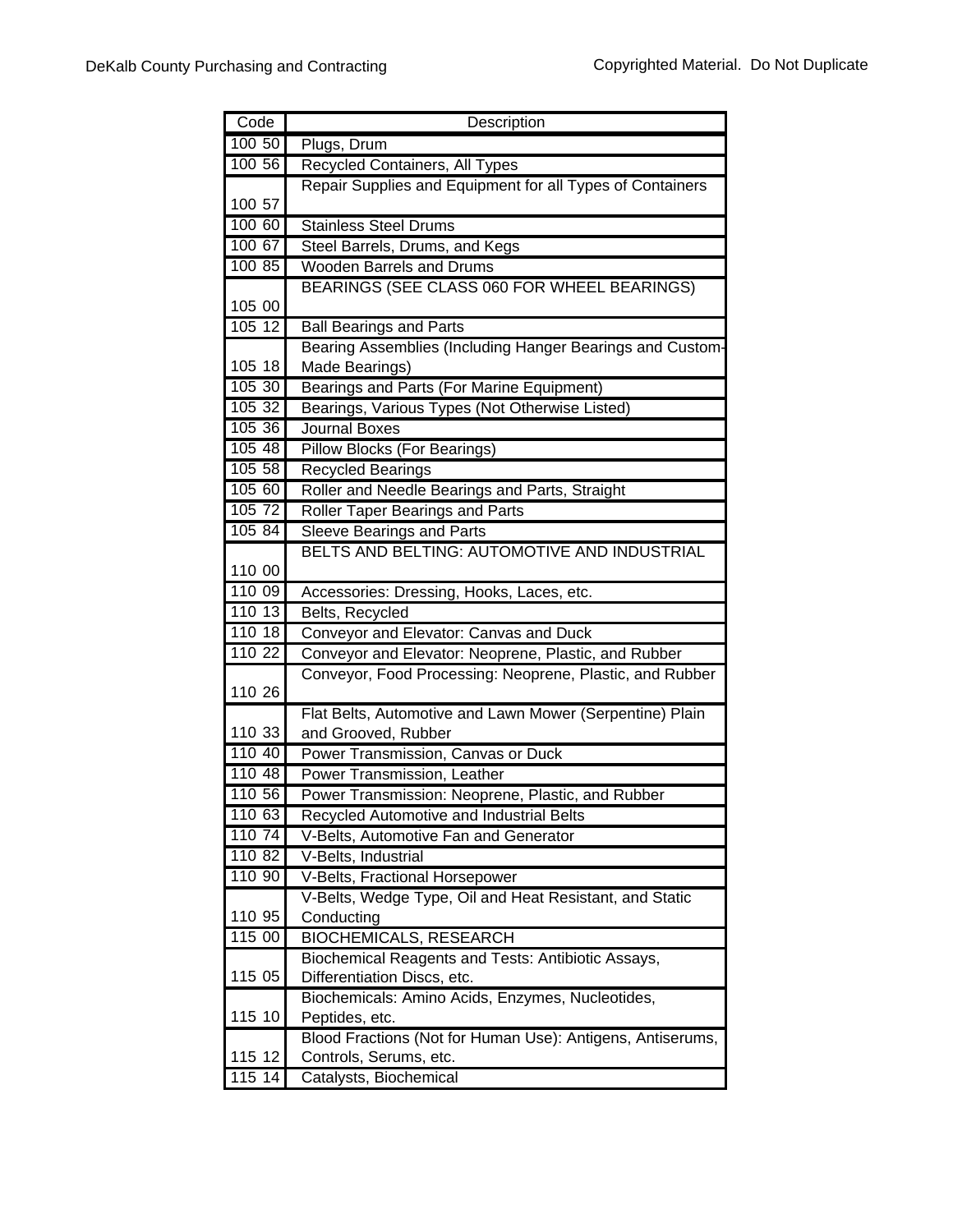| Code             | Description                                                         |
|------------------|---------------------------------------------------------------------|
|                  | Chemicals, Isotopically Labeled (With Deuterium,                    |
| 115 15           | Radionuclides, etc.)                                                |
| 115 18           | Culture Media, Dehydrated                                           |
|                  | Culture Media, Prepared (For Microbial Cultures See 495-38)         |
| 115 19           |                                                                     |
|                  | Nutritional Chemicals (Not For Human Use): Carbohydrates,           |
| 115 50           | Proteins, Vitamins, etc.                                            |
| 115 67           | <b>Recycled Biochemicals</b>                                        |
|                  | Research Diets, Special Purpose (For Experimental Animals)          |
| 115 70           | (To include Diets for Beneficial Insects)                           |
| 115 90           | Stains, Prepared                                                    |
| 120 00           | <b>BOATS, MOTORS, AND MARINE EQUIPMENT</b>                          |
| 120 05           | Agitators, Fish Tank                                                |
| 120 08           | <b>Airboats and Inflatible Boats</b>                                |
| 120 10           | Anchors                                                             |
| 120 11           | Animal Capture Guns and Accessories                                 |
| 120 12           | Bait, Fish                                                          |
| 120 13           | Battery Boxes, Marine                                               |
| 120 14           | <b>Barges</b>                                                       |
| 120 15           | Bells, Ship                                                         |
| 120 16           | <b>Bilge Pumps and Boat Bailers</b>                                 |
| 120 17           | Control Systems, Environmental (Boat, Ship, Marine)                 |
| 120 18           | Boat Components (Not Otherwise Classified)                          |
| 120 19           | <b>Boat Fenders</b>                                                 |
| 120 20           | <b>Boat Ramps and Parts</b>                                         |
| 120 21           | Boats, 21 Feet and Under                                            |
| $120\ 22$        | Boats, Recreational (Not otherwise Listed)                          |
| 120 23           | Boats, Over 21 Feet (Including Ferries)                             |
| 120 24           | Boats, Pedal and Pontoon                                            |
| 120 25           | Bridges, Passenger Loading                                          |
| 120 26           | Buoys, Marker                                                       |
| 120 27           | <b>Bollards (Mooring Devices)</b>                                   |
| 120 28           | Communications Equipment, Marine                                    |
| 120 29           | Camels (Structure to Lift Submerged Vessels)                        |
| 120 30           | <b>Canoes and Kayaks</b>                                            |
| 120 31           | Cranes, Container                                                   |
|                  | Chiller, Water, Large Flow Capacity (To Chill Hatchery              |
| 120 32<br>120 33 | Water)                                                              |
|                  | Depth Finders or Indicators                                         |
| 120 34           | Culture Equipment and Supplies, Fish (Aquaculture;<br>Pisciculture) |
|                  | Docks and Piers, Fixed and Floating (Including Dock                 |
| 120 35           | Systems, Gangways, Marinas, Wharfs, etc.)                           |
| 120 36           | Electrical Accessories and Parts, Marine                            |
| 120 37           | <b>Fish Locators and Shockers</b>                                   |
|                  | Fish and Marine Life Incubators, Accessories and Related            |
| 120 38           | Equipment                                                           |
| 120 39           | Fish Tanks, Holding and Transport                                   |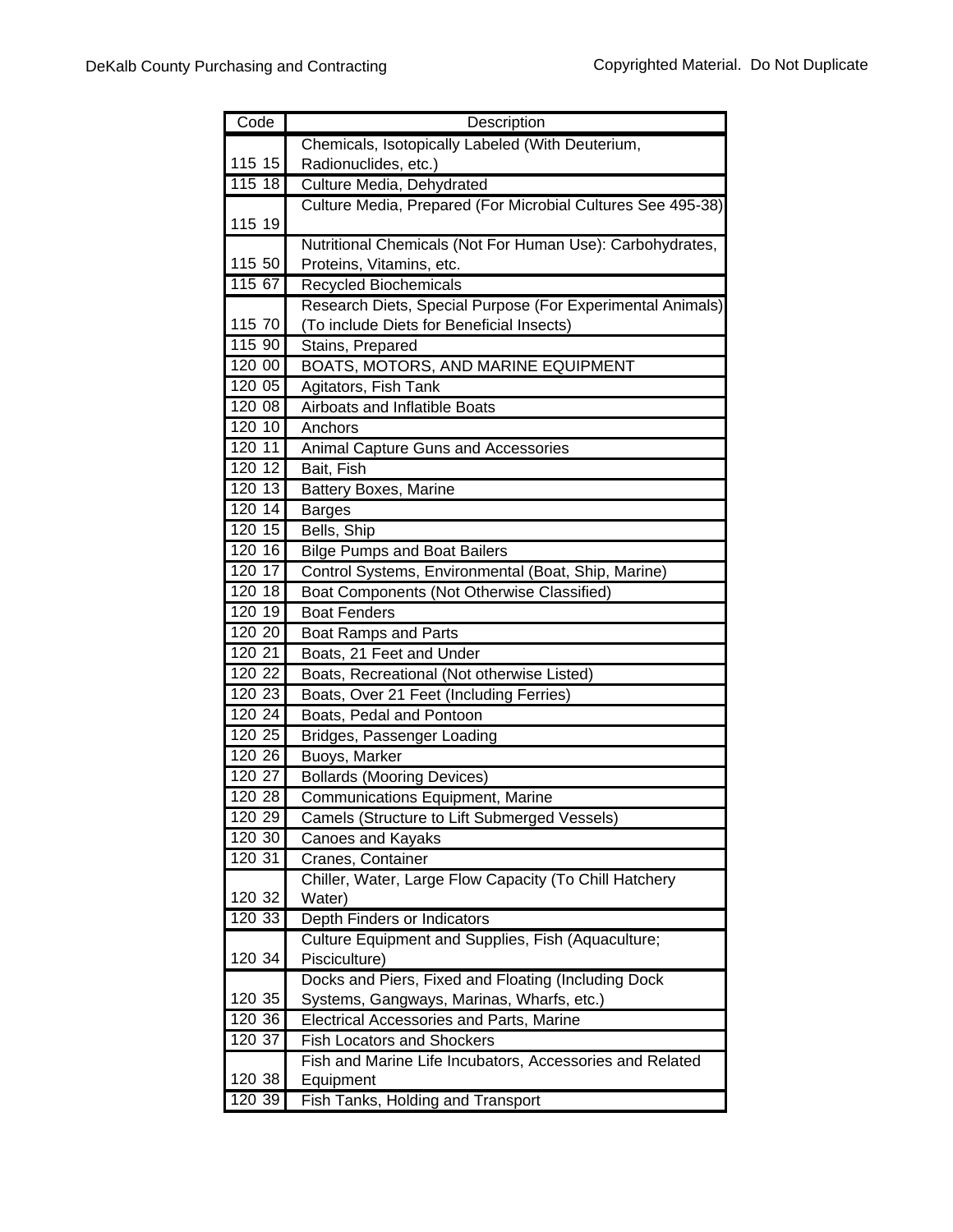| Code                | Description                                                 |
|---------------------|-------------------------------------------------------------|
| 120 40              | <b>Fuel Tanks, Boat</b>                                     |
| $\overline{120}$ 41 | Gates, Safety, Marine                                       |
| 120 42              | Gauges, Marine                                              |
| 120 43              | <b>Hydraulic Systems, Marine</b>                            |
|                     | Hardware, Fittings, Parts, and Supplies, Boat (Except Spark |
| 120 44              | Plugs)                                                      |
| 120 45              | Hatcheries, Ranches, and other Fishery Resources            |
| 120 46              | Hatching Equipment, Fish (Including Jars and Standpipes)    |
| 120 47              | Lifeboats, Sailboats and Dinghies                           |
| 120 48              | <b>Life Preservers</b>                                      |
| 120 50              | Lights, Beacon and Signal                                   |
| 120 52              | Lights, Marine Navigation, Boat                             |
| 120 53              | Line Throwing Apparatus (Rocket)                            |
| 120 54              | Marine Equipment and Supplies, Recycled                     |
| 120 55              | <b>Minnow Tanks</b>                                         |
|                     | Motor and Engine Parts and Accessories (Miscellaneous),     |
| 120 56              | Marine                                                      |
| 120 57              | Motors, Marine, Electric                                    |
| 120 58              | Motors, Inboard, Diesel, Marine                             |
|                     | Motor Conversion Unit (Outboard Propeller to Jet Water      |
| 120 59              | Drive)                                                      |
| 120 60              | Motors, Inboard, Gasoline                                   |
| 120 62              | Motors, Outboard, Diesel                                    |
| 120 63              | Motors, Outboard, Gasoline                                  |
|                     | Navigation Instruments, Marine: Compasses, Sextant, etc.    |
| 120 64              | (For Electronic Navigation Equipment See Class 220)         |
| 120 65              | Nets and Repair Supplies, Marine                            |
| 120 67              | Nets and Repair Supplies (For Wildlife Trapping)            |
| 120 70              | Paddles and Oars                                            |
| 120 71              | Pontoons, All Types                                         |
| 120 73              | Preservatives, Net                                          |
| 120 74              | Pumps, Marine                                               |
| 120 75              | Propellers (For Inboard and Outboard Motors)                |
| 120 76              | Rigging and Rigging Gear for Ships                          |
| 120 77              | Rocket Charges and Cannons, Wildlife Trapping               |
| 120 78              | Rafts                                                       |
|                     | Reefer (Refrigerator Boat or Ship), Including Parts and     |
| 120 79              | Accessories                                                 |
| 120 80              | Rods, Reels and Tackle Supplies                             |
| 120 81              | Reach Stackers and Straddle Carriers, Marine                |
| 120 82              | Sails (Including Components and Accessories)                |
| 120 83              | Scuba and Skin Diving Equipment                             |
| 120 84              | Ships, All Types (Cargo, Cruise, Salvage, etc.)             |
| 120 85              | Skis, Jet                                                   |
| 120 86              | Searchlights, Marine                                        |
| 120 87              | Towers: Observation, Hunting, etc.                          |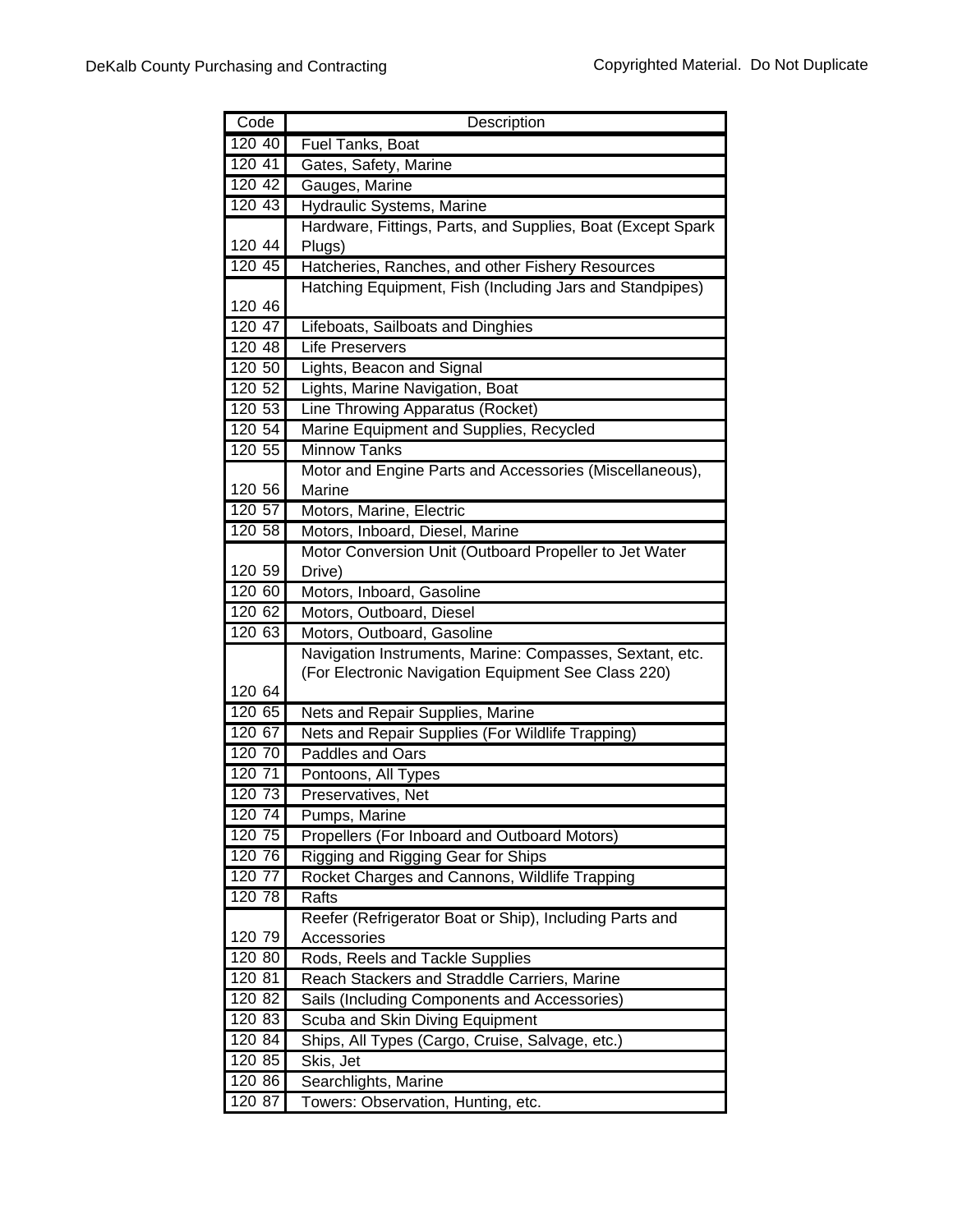| Code             | Description                                               |
|------------------|-----------------------------------------------------------|
| 120 88           | Tools, Marine Hull and Engine                             |
| 120 90           | Trailers, Boat                                            |
|                  | Submarines (Exploration, Recreation, etc.; See 257-47 for |
| 120 91           | Military Type)                                            |
| 120 92           | Vegetation Control and Removal Equipment, Water           |
| 120 93           | Traps, Fish                                               |
| 120 94           | Wildlife Scare-Away Devices: Cannons, Exploders, etc.     |
| 120 95           | Wildlife Scare-Away Devices, Ultrasonic                   |
|                  | Water Safety Equipment and Supplies (Not Otherwise        |
| 120 96           | Classified; Rope Float Lines, etc.)                       |
| 120 97           | Winches and Lifts, Boat (Including Windlasses)            |
| 125 00           | <b>BOOKBINDING SUPPLIES</b>                               |
|                  | Adhesives, Compounds, Glues, Pastes, Glue Pots, and       |
| 125 05           | Containers                                                |
| 125 08           | <b>Base Compound</b>                                      |
| 12510            | <b>Bindery Supplies</b>                                   |
| 125 15           | Bindings, Comb Type, Metal                                |
| 125 20           | Bindings, Comb Type, Plastic                              |
| 125 22<br>125 25 | <b>Bindings, Plastic Post/Rivet Strips</b>                |
| 125 30           | Board, Bookbinding Type<br>Cloth, Bookbinding Type        |
| 125 35           | Covers (For Comb Bound Books)                             |
| 125 40           | <b>End Sheets, Bookbinding</b>                            |
| 125 45           | Foils, Lettering and Stamping                             |
| 125 50           | Headbands, Bookbinding                                    |
| 125 60           | Leather, Bookbinding                                      |
| 125 68           | Page Repair Products (Mending Tapes and Cleaners)         |
| 125 70           | Paper, Reproduction Proofing                              |
| 125 72           | <b>Paper Treatment Chemicals (Deacidifiers)</b>           |
| 125 73           | <b>Recycled Bookbinding Supplies</b>                      |
| 125 75           | Tapes, Bookbinding                                        |
| 125 78           | Thread, Bookbinding                                       |
| 125 82           | Tools, Bookbinders'                                       |
| 125 90           | Wire, Bookbinding                                         |
|                  | BRICKS, CLAY, REFRACTORY MATERIALS, STONE, AND            |
| 135 00           | TILE PRODUCTS                                             |
| 135 05           | Alabaster, Gypsum, etc.                                   |
| 135 08           | <b>Bricks, Common</b>                                     |
| 135 09           | <b>Brick Facing</b>                                       |
| 135 10           | Brick, Sewer                                              |
| 135 12           | Cement (Mortar), Refractory                               |
| 135 15           | Clay, Kaolin and Ball                                     |
| 135 20           | <b>Coloring for Cement and Grout</b>                      |
| 135 28           | Firebrick                                                 |
| 135 34           | Fire Clay                                                 |
| 135 36           | Granite, Rough Dimension and Building                     |
| 135 38           | <b>Grout Sealer</b>                                       |
| 135 40           | Grout, Tile                                               |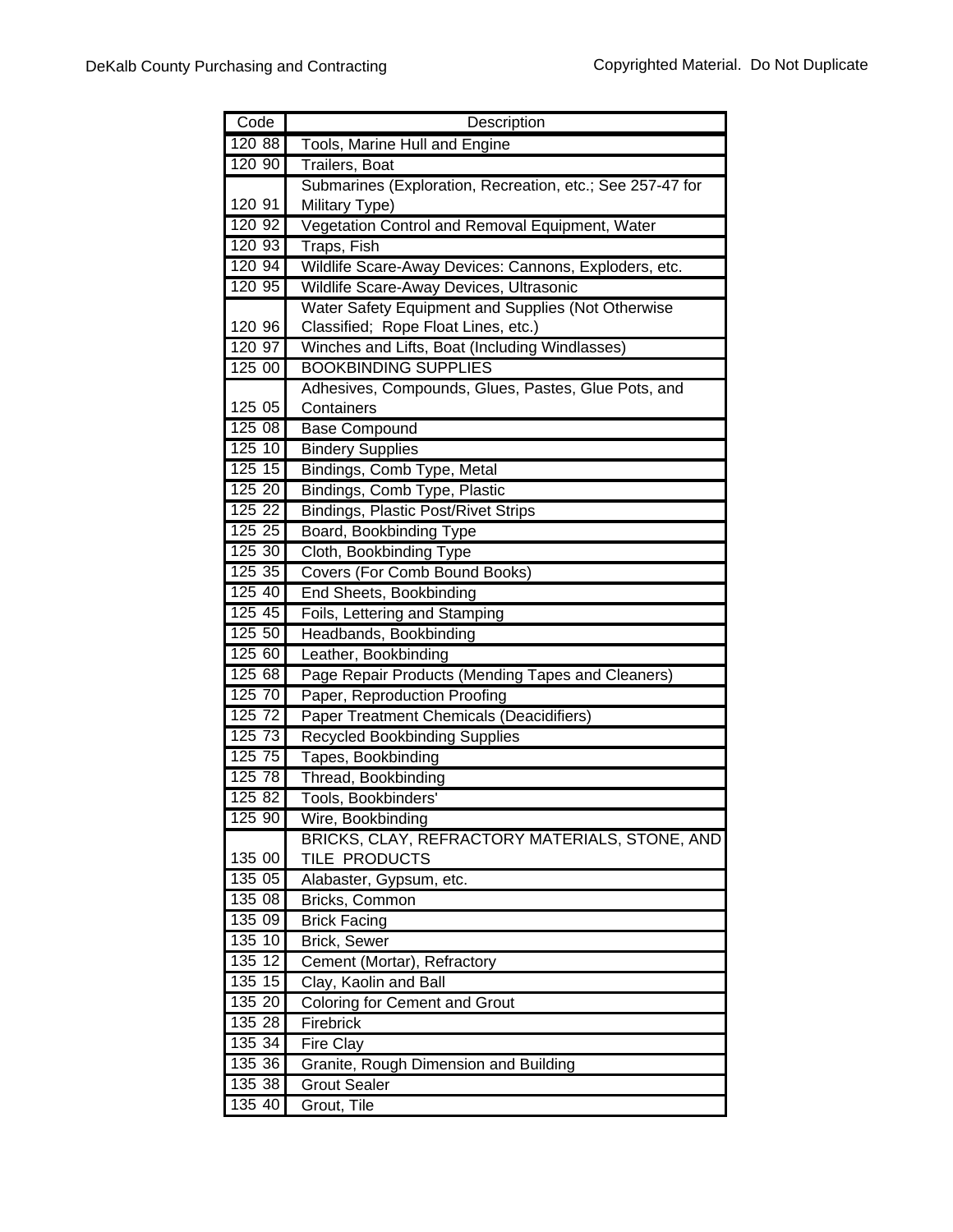| 13545<br>Marble, Building<br>135 46<br>Molding, Brick<br>135 47<br>Refractories, Castable<br>135 50<br>Stone, Building (Except Marble)<br>135 52<br>Stone Products, Fabricated<br>135 54<br>Stucco<br>135.55<br>Ties and Anchors, Furnace<br>135 57<br>Tile, Field Stone (Incl. Borders and Medallions)<br>135 58<br>Tile, Decorative<br>Tile, Field Tile (Photo Imaged, Porcelain, Sculptured, Wall) |  |
|-------------------------------------------------------------------------------------------------------------------------------------------------------------------------------------------------------------------------------------------------------------------------------------------------------------------------------------------------------------------------------------------------------|--|
|                                                                                                                                                                                                                                                                                                                                                                                                       |  |
|                                                                                                                                                                                                                                                                                                                                                                                                       |  |
|                                                                                                                                                                                                                                                                                                                                                                                                       |  |
|                                                                                                                                                                                                                                                                                                                                                                                                       |  |
|                                                                                                                                                                                                                                                                                                                                                                                                       |  |
|                                                                                                                                                                                                                                                                                                                                                                                                       |  |
|                                                                                                                                                                                                                                                                                                                                                                                                       |  |
|                                                                                                                                                                                                                                                                                                                                                                                                       |  |
|                                                                                                                                                                                                                                                                                                                                                                                                       |  |
|                                                                                                                                                                                                                                                                                                                                                                                                       |  |
| 135 59                                                                                                                                                                                                                                                                                                                                                                                                |  |
| 135 60<br>Tile, Fire (Refractory)                                                                                                                                                                                                                                                                                                                                                                     |  |
| 135 61<br>Tile, Fine Gemstone (Solid or Mosaic) (Incl. Borders)                                                                                                                                                                                                                                                                                                                                       |  |
| 135 64<br>Tile, Floor and Wall, Ceramic, Glazed                                                                                                                                                                                                                                                                                                                                                       |  |
| 135 65<br>Tile, Shell (Mosiac) (Incl. Borders)                                                                                                                                                                                                                                                                                                                                                        |  |
| 135 66<br>Tile, Floor and Wall, Ceramic, Unglazed                                                                                                                                                                                                                                                                                                                                                     |  |
| 135 70<br>Tile, Quarry                                                                                                                                                                                                                                                                                                                                                                                |  |
| Tile, Roof, Clay, Burnt Type (See 770-64 for Concrete                                                                                                                                                                                                                                                                                                                                                 |  |
| 135 74<br>Roofing Tile)                                                                                                                                                                                                                                                                                                                                                                               |  |
| 135 79<br><b>Tile Sealant</b>                                                                                                                                                                                                                                                                                                                                                                         |  |
| 135 80<br>Tile-Set (For Ceramic Tiles)                                                                                                                                                                                                                                                                                                                                                                |  |
| 135 85<br>Tombstone, Stone Grave Markers, and Grave Liners                                                                                                                                                                                                                                                                                                                                            |  |
| Recycled Tile (Ceramic, Decorative, Fire, Roof, Quarry, etc.                                                                                                                                                                                                                                                                                                                                          |  |
| 135 93<br>(See 360-37 for Other Types)                                                                                                                                                                                                                                                                                                                                                                |  |
| Recycled Bricks, Refractories, Clay, Marble and Stone                                                                                                                                                                                                                                                                                                                                                 |  |
| 135 94<br>Products                                                                                                                                                                                                                                                                                                                                                                                    |  |
| BROOM, BRUSH, AND MOP MANUFACTURING                                                                                                                                                                                                                                                                                                                                                                   |  |
| 140 00<br>MACHINERY AND SUPPLIES                                                                                                                                                                                                                                                                                                                                                                      |  |
| 140 03<br>Bands, Wire, Broom                                                                                                                                                                                                                                                                                                                                                                          |  |
| 140 05<br>Blocks, Brush                                                                                                                                                                                                                                                                                                                                                                               |  |
| 140 06<br><b>Broomcorn</b>                                                                                                                                                                                                                                                                                                                                                                            |  |
| Broom Manufacturing Machinery and Parts<br>140 09                                                                                                                                                                                                                                                                                                                                                     |  |
| 140 12<br><b>Broom Manufacturing Tools</b>                                                                                                                                                                                                                                                                                                                                                            |  |
| 140 15<br><b>Brush Manufacturing Machinery and Parts</b><br>14018                                                                                                                                                                                                                                                                                                                                     |  |
| <b>Brush Manufacturing Tools</b><br>140 21                                                                                                                                                                                                                                                                                                                                                            |  |
| Caps, Handle, Whisk Broom<br>140 24<br>Dyes, Broom                                                                                                                                                                                                                                                                                                                                                    |  |
| 140 27<br>Ferrules, Handle, Metal                                                                                                                                                                                                                                                                                                                                                                     |  |
| 140 30<br>Ferrules, Handle, Plastic                                                                                                                                                                                                                                                                                                                                                                   |  |
| 140 33<br>Fibers, Bass                                                                                                                                                                                                                                                                                                                                                                                |  |
| 140 36<br>Fibers, Bassine                                                                                                                                                                                                                                                                                                                                                                             |  |
| 140 39<br>Fibers, Horsehair                                                                                                                                                                                                                                                                                                                                                                           |  |
| 140 42<br>Fibers, Mixed (Union Mixture)                                                                                                                                                                                                                                                                                                                                                               |  |
| 140 45<br>Fibers, Palmetto                                                                                                                                                                                                                                                                                                                                                                            |  |
| 14048<br>Fibers, Palmyra                                                                                                                                                                                                                                                                                                                                                                              |  |
|                                                                                                                                                                                                                                                                                                                                                                                                       |  |
|                                                                                                                                                                                                                                                                                                                                                                                                       |  |
| 140 51<br>Fibers, Plastic and Synthetic<br>140 54<br>Fibers, Tampico                                                                                                                                                                                                                                                                                                                                  |  |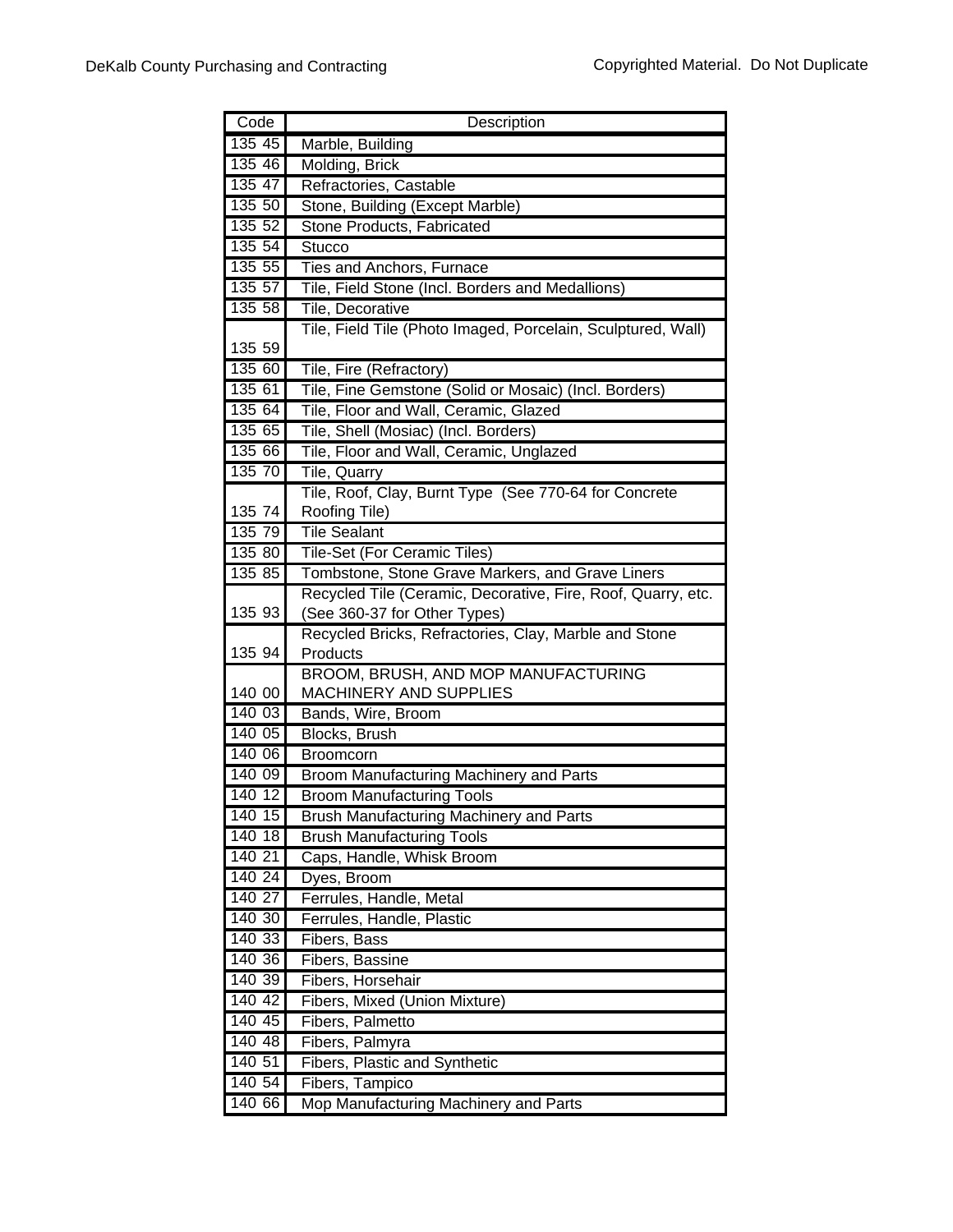| Code   | Description                                                  |
|--------|--------------------------------------------------------------|
| 140 69 | <b>Mop Manufacturing Tools</b>                               |
| 140 75 | Rag, Broom                                                   |
| 140 76 | Recycled Broom, Brush and Mop Supplies                       |
| 14078  | Tie Tape, Mop (Nylon)                                        |
| 140 81 | Twine, Broom                                                 |
| 140 84 | Wire: Broom, Brush, and Mop                                  |
| 140.87 | Yarn, Mop Head, Cotton                                       |
| 140 90 | Yarn, Mop Head, Synthetic                                    |
| 145 00 | BRUSHES (SEE CLASS 485 FOR JANITORIAL TYPE)                  |
| 145 15 | Acid                                                         |
| 145 18 | Chimney Brushes                                              |
| 145 20 | Cylinder, Tank, and Vat Brushes                              |
| 145 30 | Glue                                                         |
| 145 33 | <b>Gutter Brushes</b>                                        |
| 145 35 | Kettle Brushes                                               |
| 145 43 | Masonry Brushes                                              |
| 145 44 | Miscellaneous Brushes (Not Otherwise Classified)             |
| 145 45 | Paint and Varnish                                            |
| 145 57 | Recycled Brushes                                             |
| 145 60 | Roofing                                                      |
| 145 65 | <b>Solder Flux Paste Brush</b>                               |
| 145 67 | <b>Snow Brushes</b>                                          |
| 145 72 | Washer Brushes, Car/Truck                                    |
| 145 75 | Wire, Hand                                                   |
| 145 90 | Wire, Wheel                                                  |
| 150 00 | <b>BUILDER'S SUPPLIES</b>                                    |
| 150 02 | Adhesives, Bonding Agents and Cement Antifreeze              |
|        | Aluminum Extrusions (For Fabricating Window and Door         |
| 150 04 | Screens)                                                     |
| 150 05 | Brick, Fire (Plastic)                                        |
| 150 06 | Builder's Paper, Kraft Types (Not Felt and Tar Paper)        |
| 150 07 | Boxes, Shoring (For Construction Worker Protection)          |
| 150 08 | Cabinets, Counters, Shelves, etc., Ready-Made                |
| 150 09 | Casement Window Hardware: Latches, Operators, and<br>Handles |
| 150 10 | <b>Construction Materials (Not Otherwise Classified)</b>     |
| 150 11 | <b>Ceiling Coffers</b>                                       |
|        | Cement, Concrete, Lime and Plaster Mixes, Sacked (LTL        |
|        | Quantities) (See Class 750 for Bulk Cement, Concrete and     |
| 150 12 | Lime)                                                        |
| 15013  | <b>Chimney Parts and Accessories</b>                         |
| 150 14 | Cement, Quick Setting, Sacked                                |
| 150 15 | Concrete, Polymer, All Types                                 |
| 150 16 | Curing Mixtures, All Types (For Curing Concrete)             |
| 150 17 | Chutes, Linen (Laundry)                                      |
| 150 18 | Door Bells, Chimes and Hardware                              |
|        | Door Operators (Not Door Closers): Chain Hoist Type,         |
| 150 19 | Electric Motor Type, etc.                                    |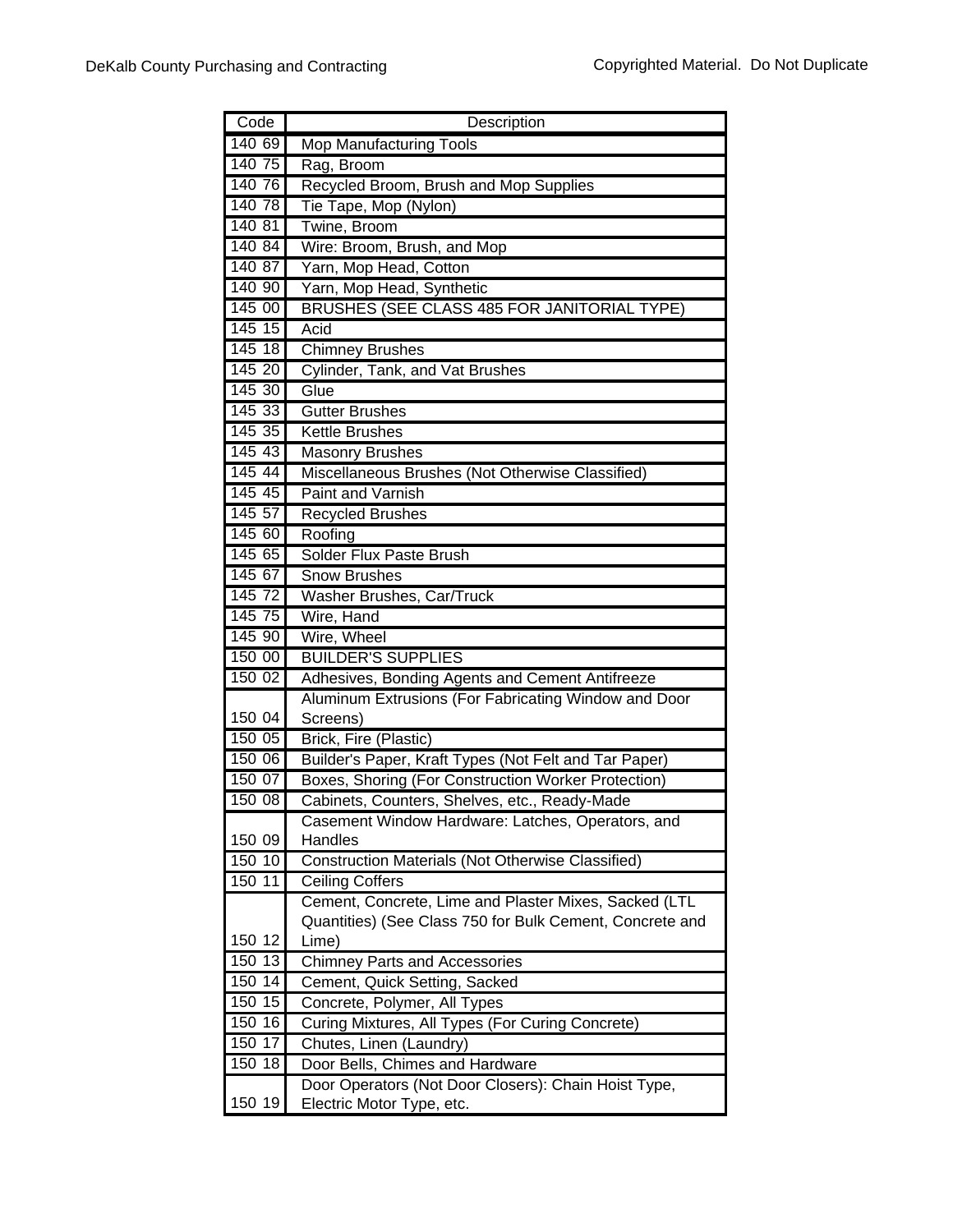| Code             | Description                                                |
|------------------|------------------------------------------------------------|
| 150 20           | Door Openers and Parts, Electric                           |
| 150 21           | Doors, Aluminum and Glass, All Types                       |
| 150 22           | Doors and Components, Fiberglass                           |
| 150 23           | Doors and Parts, Automatic, Drive-Through Type, etc.       |
|                  | Doors and Parts, Swinging (Incl. Handicapped and Revolving |
| 150 24           | Types)                                                     |
| 150 25           | Doors, Frames, and Jambs, Steel                            |
| 150 26           | Doors and Components, Plastic                              |
| 150 27           | Doors, Frames, and Jambs, Wood                             |
| 150 28           | Dowels, and Rods, Wood                                     |
|                  | Down Pipes, Eaves, Troughs, Guttering, and Accessories     |
| 150 29           |                                                            |
|                  | Folding Doors, Commercial Type (Including Portable Walls)  |
| 150 30           |                                                            |
|                  | Folding Doors, Residential Type (Including Portable Walls) |
| 150 31           |                                                            |
| 150 33<br>150 34 | Grout, Drywall                                             |
| 150 35           | Handrails, All Types                                       |
| 150 36           | Hardeners, Concrete and Plaster<br>Hatch Covers, Attic     |
| 150 37           | Jalousie Doors and Windows                                 |
| 150 42           | Lath, Metal                                                |
| 150 43           | Lath, Plastic                                              |
| 150 44           | Lath, Wood                                                 |
| 150 45           | Logs, Building                                             |
| 150 46           | Louvers (See Class 031 for Air Conditioning)               |
|                  | Millwork: Counters, Custom-Made Cabinets, Shelves, Stairs, |
| 150 49           | etc.                                                       |
| 150 51           | Moldings, Metal                                            |
| 150 52           | Moldings, Plastic                                          |
| 150 53           | Moldings, Strips, Stops, Rounds, etc.: Wood                |
| 150 54           | Non-Corrosive Doors and Components                         |
|                  | Overhead Doors: Garage, etc. (See Class 450 for Hardware)  |
| 150 55           |                                                            |
| 150 56           | Partitions, Office, Metal and Glass, Custom-Made           |
| 150 58           | Partitions, Office, Wood and Glass, Custom-Made            |
| 150 59           | Pole, Post and Pipe Setting Compounds                      |
|                  | Recycled Builder's Supplies Incl. Sacked Cement, Concrete, |
| 150 60           | Lime and Plaster                                           |
| 150 61           | Retarder, Plaster                                          |
| 150 65           | <b>Revolving Doors</b>                                     |
| 150 72           | Screen Doors and Window Screens, Aluminum Frame            |
| 150 74           | Screen Doors and Window Screens, Steel Frame               |
| 150 76           | Screen Doors and Window Screens, Wood Frame                |
|                  | Sliding and Rolling Doors, Commercial Type; and Hardware   |
| 150 77           |                                                            |
| 150 78           | Sliding and Rolling Doors, Residential Type; and Hardware  |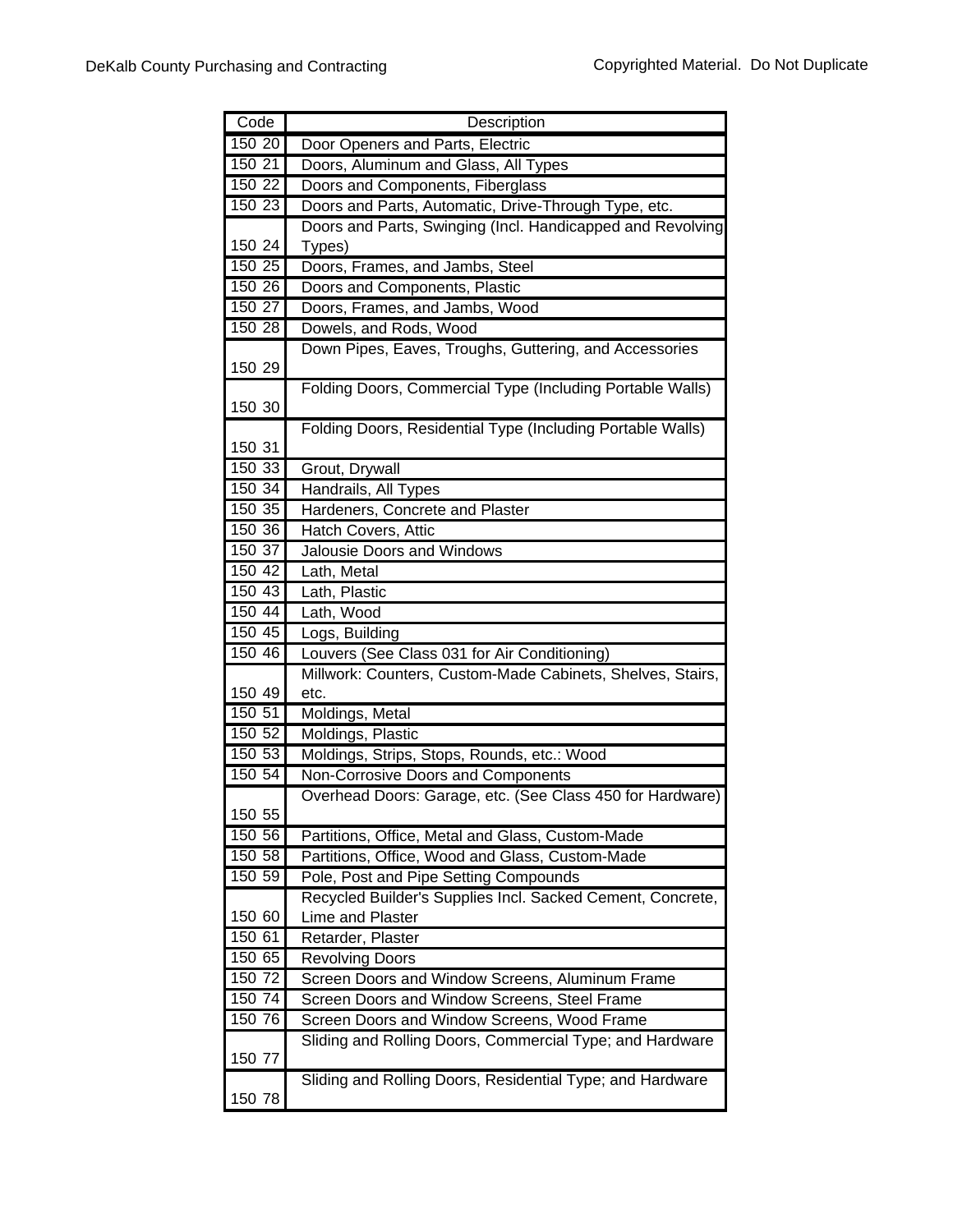| Code      | Description                                                |
|-----------|------------------------------------------------------------|
| 150 79    | <b>Storm Doors and Windows</b>                             |
| 15081     | Ties, Wall and Rafter (Not Concrete Form)                  |
| 150 83    | Tile, Wall, Metal                                          |
| 150 84    | Tile, Wall, Plastic                                        |
| 150 85    | Transoms, Door/Window                                      |
| 150 86    | Trusses, Roof, Wooden                                      |
| 150 88    | Vents, Foundation                                          |
| 150 89    | Warehouse Type Doors (Impact, PVC Strip, etc.)             |
| 150 90    | Weather Stripping, All Kinds                               |
| 150 91    | Wall Panels, Modular, Insulated                            |
| 150 92    | Windows, Frames, and Sashes, Aluminum                      |
| 150 93    | Windows, Frames and Sashes, Fiberglass                     |
| 15094     | Windows, Frames, and Sashes, Steel                         |
| 150 95    | Windows, Frames, and Sashes, Vinyl                         |
| 150 96    | Windows, Frames, and Sashes, Wooden                        |
|           | <b>BUILDINGS AND STRUCTURES: FABRICATED AND</b>            |
| 155 00    | PREFABRICATED                                              |
| 155 05    | Barriers and Enclosures, Construction                      |
| 15507     | <b>Bridge Accessories and Parts</b>                        |
| 155 08    | Bridges, Prefabricated (Not Installed)                     |
| 155 10    | Buildings, Large, Prefabricated (Over 500 Sq.Ft.)          |
| 155 12    | Building (500 Sq.Ft. and Under)                            |
| 15513     | Buildings (1000 sqft and Under)                            |
|           | Cabins, Storage Buildings, etc. (Pre-Engineered in Kits,   |
| 155 18    | Ready to Assemble and Erect)                               |
| 155 20    | Canopies, Freestanding                                     |
| 155 24    | Carports, Fiberglass and Plastic                           |
| 155 30    | Carports, Metal                                            |
| 155 37    | Farm Structures, Prefabricated (Silos, etc.)               |
| 155 38    | Field Offices and Sheds, Construction Type                 |
| 155 40    | Gazebos, Kiosks, and Pavilions                             |
|           | Greenhouses and Equipment (Including Isolation, Irrigation |
| 155 42    | and Ventilation Equipment)                                 |
| 155 46    | Guard and Watchman Huts                                    |
| 155 47    | Houses, Club/Play                                          |
| 155 48    | Lifeguard and Umpire/Referee Stands                        |
| 155 49    | Medical Structures, Prefabricated                          |
| 155 50    | Office Buildings, Modular and Portable                     |
| 155 53    | <b>Parking Structures</b>                                  |
| 155 54    | Patio Covers, Fiberglass and Plastic                       |
| 155 60    | Patio Covers, Metal                                        |
| 155 69    | Portable Kitchens                                          |
| 155 70    | <b>Portable Toilets</b>                                    |
| 155 72    | Recycled Buildings and Structures                          |
| 155 73    | Residential Structures, Prefabricated                      |
| $155\,74$ | Sheds, Storage                                             |
| 155 75    | Shelters, Decontamination (All Types)                      |
| 155 76    | Shelters, Bus Waiting                                      |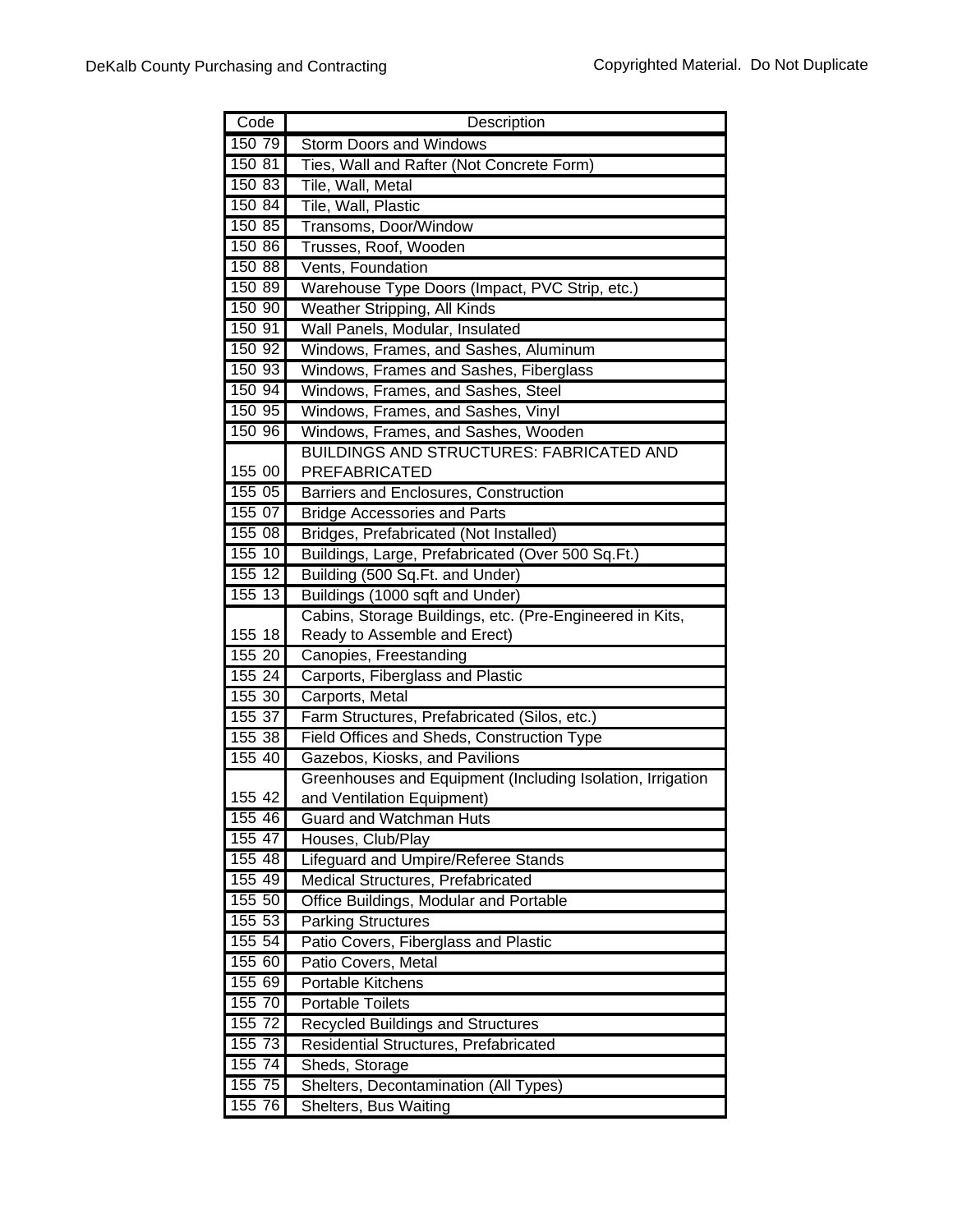| Code             | Description                                                 |
|------------------|-------------------------------------------------------------|
| 155 77           | Shelters, Fire                                              |
| 155 78           | Shelters, Insulated (For Remote Equipment)                  |
| 155 79           | Shelters, Non-Insulated                                     |
| 155 80           | Shelters, Portable                                          |
|                  | Structures, Shade, Fabric Covered (Patio Areas, Play Areas, |
| 155 85           | $etc.$ )                                                    |
|                  | Structures, Rooms, Panels, Enclosures, etc. (Radio          |
| 155 86           | Frequency Shielded)                                         |
| 155 88           | Telephone Booths and Enclosures                             |
| 155 90           | <b>Tunnel Accessories and Parts</b>                         |
|                  | BUTCHER SHOP AND MEAT PROCESSING EQUIPMENT                  |
| 160 00           |                                                             |
| 160 04           | Baskets, Bins, and Chill Trays (For Meat Handling)          |
|                  | Bleach, Preservative and Wash (For Tripe and Other Meats)   |
| 160 06           |                                                             |
| 160 08           | Blocks, Butcher                                             |
| 160 10           | Block Scrapers, Brushes, and Bone Dust Removers             |
| 160 12           | <b>Brine and Pickle Pumping Units and Supplies</b>          |
|                  | Buckets and Drums, Stainless Steel (For Meat Handling)      |
| 160 16           |                                                             |
| 160 19           | Cleavers, Knives, Steels, Stones, and Sharpeners            |
| 160 20           | Dehairer and Dehider                                        |
| 160 21           | Forks and Shovels, Meat                                     |
| 160 24           | Grinders and Accessories, Meat, Heavy Duty, Electric        |
| 160 28           | Hooks, Meat                                                 |
| 160 32<br>160 36 | Injection Equipment, Meat                                   |
| 160 40           | Kettle, Rendering<br>Knockers and Stunners                  |
| 160 44           | <b>Lard Making Tools</b>                                    |
| 160 45           | Markers and Inks                                            |
|                  | Meat Marking, Tying, and Wrapping Equipment and Supplies    |
| 160 46           |                                                             |
| 160 47           | <b>Meat Molds and Presses</b>                               |
| 160 48           | Racks and Hangers, Bacon and Ham Curing                     |
| 160 52           | Rails and Tracks (For Meat Handling)                        |
| 160 54           | Recycled Butcher Shop and Meat Processing Supplies          |
| 160 56           | Saws, Butchers', Hand                                       |
| 160 60           | Saws, Meat, Electric, All Types                             |
| 160 61           | Shears, Meat                                                |
| 160 62           | <b>Scalding Equipment</b>                                   |
| 160 63           | Shrouds, Clamps, Pins, and Skewers                          |
| 160 64           | Slicers, Heavy Duty, Electric                               |
| 160 65           | Smokehouses and Parts, Portable, Gas or Electric            |
| 160 68           | <b>Steak Machines and Tenderizers</b>                       |
| 160 70           | Sterilizing Equipment: Knife Sterilizers, etc.              |
| 160 72           | Stuffers, Meat, Heavy Duty, Electric                        |
| 160 76           | <b>Tables, Meat Cutting</b>                                 |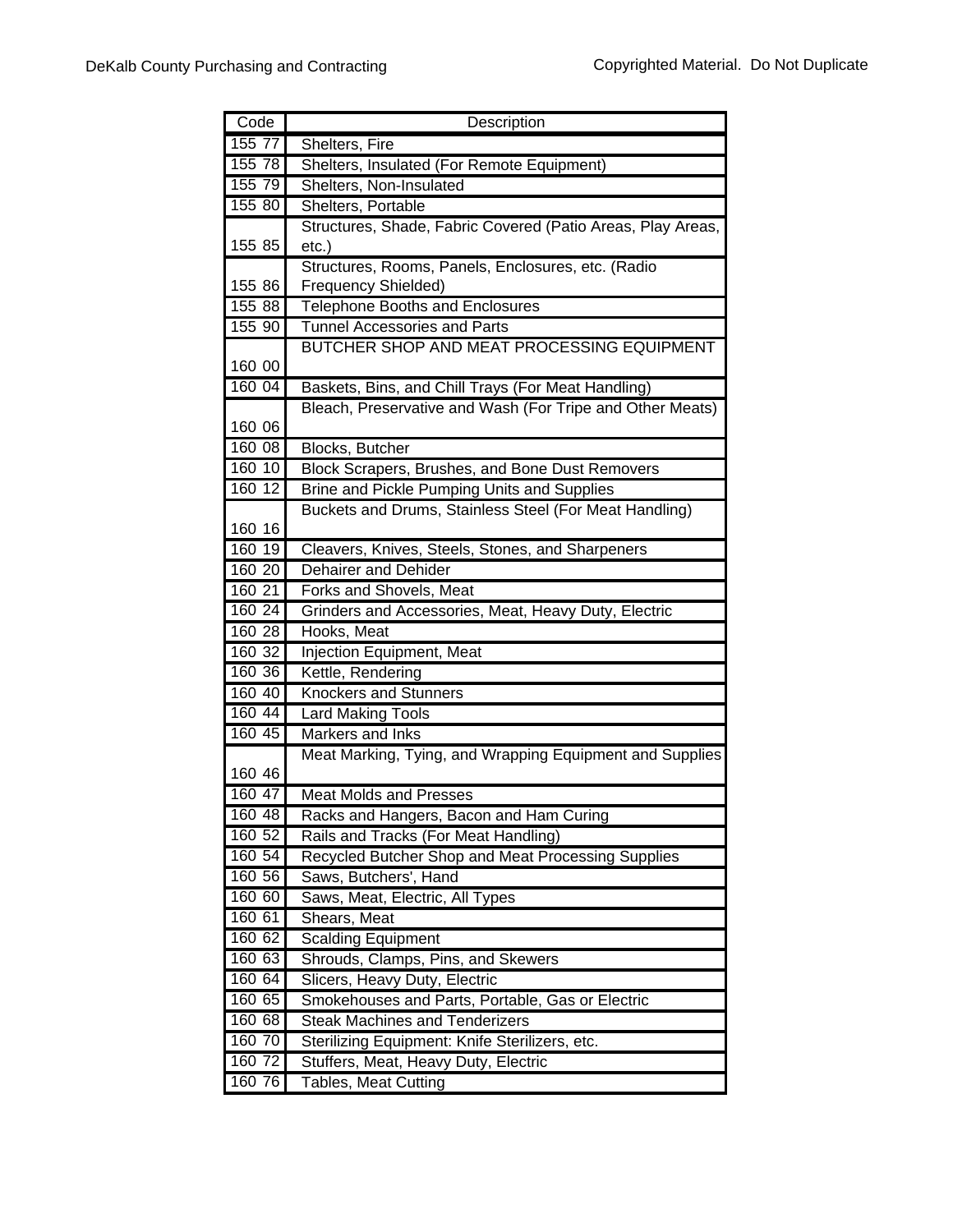| Tables and Sinks, Stainless Steel (For Meat Washing, etc.)<br>160 77<br>160 78<br><b>Tags and Fasteners</b><br>160 79<br>Thermometers, Meat<br>Trucks: Meat Handling, Head Inspection, Offal, Smoke, etc.<br>160 84<br>160 88<br>Vacuum Packaging Equipment and Supplies, Meat<br>CAFETERIA AND KITCHEN EQUIPMENT, COMMERCIAL<br>165 00<br>16502<br>Blenders, Food Cutters, and Mixers<br>165 05<br>Cabinets, Counters, Stands, Tables, etc.<br>Cafeteria and Kitchen Equipment (Not Otherwise Classified)<br>165 07<br>165 08<br>Can and Bottle Crushers<br>Can Openers and Knife Sharpeners, Electric<br>165 10<br>165 12<br>Can Openers, Manual<br>165 14<br>Cleaner/Sanitizer<br>Coffeemakers, Hot Water Dispensers, Urn Bags and Filters<br>165 15<br>$165-16$<br>Cold Packs (For Use in Keeping Food Items Cold)<br>165 17<br><b>Coffee Mills</b><br>Compactors, Trash, Cafeteria Type (See 045 and 545 for<br>165 18<br>Other Types)<br>165 19<br><b>Cotton Candy Machines</b><br>165 20<br>Deep Fat Fryers<br>165 23<br>Dish Storage Units<br>16526<br><b>Dish Trucks and Tote Boxes</b><br>165 29<br>Dishwashers<br>Dispensers: Aluminum Foil, Plastic Wrap, Food Service<br>165 30<br>Gloves, etc.<br>165 31<br>Dispensers, Butter or Margarine<br>165 32<br>Dispensers: Cream, Juice, Milk, Pancake, Tea, etc.<br>165 33<br>Dispensers: Cup, Dish, Silverware, Tray, etc.<br>165 34<br>Dispensers: Drinking Straw, Napkins, Toothpicks, etc.<br>165 35<br><b>Disposal Units</b><br>165 37<br>Dunnage Racks |
|-----------------------------------------------------------------------------------------------------------------------------------------------------------------------------------------------------------------------------------------------------------------------------------------------------------------------------------------------------------------------------------------------------------------------------------------------------------------------------------------------------------------------------------------------------------------------------------------------------------------------------------------------------------------------------------------------------------------------------------------------------------------------------------------------------------------------------------------------------------------------------------------------------------------------------------------------------------------------------------------------------------------------------------------------------------------------------------------------------------------------------------------------------------------------------------------------------------------------------------------------------------------------------------------------------------------------------------------------------------------------------------------------------------------------------------------------------------------------------------------------------------------------|
|                                                                                                                                                                                                                                                                                                                                                                                                                                                                                                                                                                                                                                                                                                                                                                                                                                                                                                                                                                                                                                                                                                                                                                                                                                                                                                                                                                                                                                                                                                                       |
|                                                                                                                                                                                                                                                                                                                                                                                                                                                                                                                                                                                                                                                                                                                                                                                                                                                                                                                                                                                                                                                                                                                                                                                                                                                                                                                                                                                                                                                                                                                       |
|                                                                                                                                                                                                                                                                                                                                                                                                                                                                                                                                                                                                                                                                                                                                                                                                                                                                                                                                                                                                                                                                                                                                                                                                                                                                                                                                                                                                                                                                                                                       |
|                                                                                                                                                                                                                                                                                                                                                                                                                                                                                                                                                                                                                                                                                                                                                                                                                                                                                                                                                                                                                                                                                                                                                                                                                                                                                                                                                                                                                                                                                                                       |
|                                                                                                                                                                                                                                                                                                                                                                                                                                                                                                                                                                                                                                                                                                                                                                                                                                                                                                                                                                                                                                                                                                                                                                                                                                                                                                                                                                                                                                                                                                                       |
|                                                                                                                                                                                                                                                                                                                                                                                                                                                                                                                                                                                                                                                                                                                                                                                                                                                                                                                                                                                                                                                                                                                                                                                                                                                                                                                                                                                                                                                                                                                       |
|                                                                                                                                                                                                                                                                                                                                                                                                                                                                                                                                                                                                                                                                                                                                                                                                                                                                                                                                                                                                                                                                                                                                                                                                                                                                                                                                                                                                                                                                                                                       |
|                                                                                                                                                                                                                                                                                                                                                                                                                                                                                                                                                                                                                                                                                                                                                                                                                                                                                                                                                                                                                                                                                                                                                                                                                                                                                                                                                                                                                                                                                                                       |
|                                                                                                                                                                                                                                                                                                                                                                                                                                                                                                                                                                                                                                                                                                                                                                                                                                                                                                                                                                                                                                                                                                                                                                                                                                                                                                                                                                                                                                                                                                                       |
|                                                                                                                                                                                                                                                                                                                                                                                                                                                                                                                                                                                                                                                                                                                                                                                                                                                                                                                                                                                                                                                                                                                                                                                                                                                                                                                                                                                                                                                                                                                       |
|                                                                                                                                                                                                                                                                                                                                                                                                                                                                                                                                                                                                                                                                                                                                                                                                                                                                                                                                                                                                                                                                                                                                                                                                                                                                                                                                                                                                                                                                                                                       |
|                                                                                                                                                                                                                                                                                                                                                                                                                                                                                                                                                                                                                                                                                                                                                                                                                                                                                                                                                                                                                                                                                                                                                                                                                                                                                                                                                                                                                                                                                                                       |
|                                                                                                                                                                                                                                                                                                                                                                                                                                                                                                                                                                                                                                                                                                                                                                                                                                                                                                                                                                                                                                                                                                                                                                                                                                                                                                                                                                                                                                                                                                                       |
|                                                                                                                                                                                                                                                                                                                                                                                                                                                                                                                                                                                                                                                                                                                                                                                                                                                                                                                                                                                                                                                                                                                                                                                                                                                                                                                                                                                                                                                                                                                       |
|                                                                                                                                                                                                                                                                                                                                                                                                                                                                                                                                                                                                                                                                                                                                                                                                                                                                                                                                                                                                                                                                                                                                                                                                                                                                                                                                                                                                                                                                                                                       |
|                                                                                                                                                                                                                                                                                                                                                                                                                                                                                                                                                                                                                                                                                                                                                                                                                                                                                                                                                                                                                                                                                                                                                                                                                                                                                                                                                                                                                                                                                                                       |
|                                                                                                                                                                                                                                                                                                                                                                                                                                                                                                                                                                                                                                                                                                                                                                                                                                                                                                                                                                                                                                                                                                                                                                                                                                                                                                                                                                                                                                                                                                                       |
|                                                                                                                                                                                                                                                                                                                                                                                                                                                                                                                                                                                                                                                                                                                                                                                                                                                                                                                                                                                                                                                                                                                                                                                                                                                                                                                                                                                                                                                                                                                       |
|                                                                                                                                                                                                                                                                                                                                                                                                                                                                                                                                                                                                                                                                                                                                                                                                                                                                                                                                                                                                                                                                                                                                                                                                                                                                                                                                                                                                                                                                                                                       |
|                                                                                                                                                                                                                                                                                                                                                                                                                                                                                                                                                                                                                                                                                                                                                                                                                                                                                                                                                                                                                                                                                                                                                                                                                                                                                                                                                                                                                                                                                                                       |
|                                                                                                                                                                                                                                                                                                                                                                                                                                                                                                                                                                                                                                                                                                                                                                                                                                                                                                                                                                                                                                                                                                                                                                                                                                                                                                                                                                                                                                                                                                                       |
|                                                                                                                                                                                                                                                                                                                                                                                                                                                                                                                                                                                                                                                                                                                                                                                                                                                                                                                                                                                                                                                                                                                                                                                                                                                                                                                                                                                                                                                                                                                       |
|                                                                                                                                                                                                                                                                                                                                                                                                                                                                                                                                                                                                                                                                                                                                                                                                                                                                                                                                                                                                                                                                                                                                                                                                                                                                                                                                                                                                                                                                                                                       |
|                                                                                                                                                                                                                                                                                                                                                                                                                                                                                                                                                                                                                                                                                                                                                                                                                                                                                                                                                                                                                                                                                                                                                                                                                                                                                                                                                                                                                                                                                                                       |
|                                                                                                                                                                                                                                                                                                                                                                                                                                                                                                                                                                                                                                                                                                                                                                                                                                                                                                                                                                                                                                                                                                                                                                                                                                                                                                                                                                                                                                                                                                                       |
|                                                                                                                                                                                                                                                                                                                                                                                                                                                                                                                                                                                                                                                                                                                                                                                                                                                                                                                                                                                                                                                                                                                                                                                                                                                                                                                                                                                                                                                                                                                       |
|                                                                                                                                                                                                                                                                                                                                                                                                                                                                                                                                                                                                                                                                                                                                                                                                                                                                                                                                                                                                                                                                                                                                                                                                                                                                                                                                                                                                                                                                                                                       |
|                                                                                                                                                                                                                                                                                                                                                                                                                                                                                                                                                                                                                                                                                                                                                                                                                                                                                                                                                                                                                                                                                                                                                                                                                                                                                                                                                                                                                                                                                                                       |
|                                                                                                                                                                                                                                                                                                                                                                                                                                                                                                                                                                                                                                                                                                                                                                                                                                                                                                                                                                                                                                                                                                                                                                                                                                                                                                                                                                                                                                                                                                                       |
|                                                                                                                                                                                                                                                                                                                                                                                                                                                                                                                                                                                                                                                                                                                                                                                                                                                                                                                                                                                                                                                                                                                                                                                                                                                                                                                                                                                                                                                                                                                       |
|                                                                                                                                                                                                                                                                                                                                                                                                                                                                                                                                                                                                                                                                                                                                                                                                                                                                                                                                                                                                                                                                                                                                                                                                                                                                                                                                                                                                                                                                                                                       |
|                                                                                                                                                                                                                                                                                                                                                                                                                                                                                                                                                                                                                                                                                                                                                                                                                                                                                                                                                                                                                                                                                                                                                                                                                                                                                                                                                                                                                                                                                                                       |
|                                                                                                                                                                                                                                                                                                                                                                                                                                                                                                                                                                                                                                                                                                                                                                                                                                                                                                                                                                                                                                                                                                                                                                                                                                                                                                                                                                                                                                                                                                                       |
|                                                                                                                                                                                                                                                                                                                                                                                                                                                                                                                                                                                                                                                                                                                                                                                                                                                                                                                                                                                                                                                                                                                                                                                                                                                                                                                                                                                                                                                                                                                       |
|                                                                                                                                                                                                                                                                                                                                                                                                                                                                                                                                                                                                                                                                                                                                                                                                                                                                                                                                                                                                                                                                                                                                                                                                                                                                                                                                                                                                                                                                                                                       |
| 165 38<br>Extractors, Juice                                                                                                                                                                                                                                                                                                                                                                                                                                                                                                                                                                                                                                                                                                                                                                                                                                                                                                                                                                                                                                                                                                                                                                                                                                                                                                                                                                                                                                                                                           |
| 165 41<br>Filters, Grease Cleaning (For Vent Hoods)                                                                                                                                                                                                                                                                                                                                                                                                                                                                                                                                                                                                                                                                                                                                                                                                                                                                                                                                                                                                                                                                                                                                                                                                                                                                                                                                                                                                                                                                   |
| $165\,44$<br>Food Containers, Stainless Steel, Vacuum Type                                                                                                                                                                                                                                                                                                                                                                                                                                                                                                                                                                                                                                                                                                                                                                                                                                                                                                                                                                                                                                                                                                                                                                                                                                                                                                                                                                                                                                                            |
| 16545<br>Food Containers, Storage, Commercial Use                                                                                                                                                                                                                                                                                                                                                                                                                                                                                                                                                                                                                                                                                                                                                                                                                                                                                                                                                                                                                                                                                                                                                                                                                                                                                                                                                                                                                                                                     |
| $165 - 46$<br>Food Serving Dinnerware (Not Otherwise Classified)                                                                                                                                                                                                                                                                                                                                                                                                                                                                                                                                                                                                                                                                                                                                                                                                                                                                                                                                                                                                                                                                                                                                                                                                                                                                                                                                                                                                                                                      |
| Food Carts and Cafeteria Serving Units Including Steam                                                                                                                                                                                                                                                                                                                                                                                                                                                                                                                                                                                                                                                                                                                                                                                                                                                                                                                                                                                                                                                                                                                                                                                                                                                                                                                                                                                                                                                                |
| 165 47<br><b>Tables</b>                                                                                                                                                                                                                                                                                                                                                                                                                                                                                                                                                                                                                                                                                                                                                                                                                                                                                                                                                                                                                                                                                                                                                                                                                                                                                                                                                                                                                                                                                               |
| Hot and Hot and Cold Pass-Through Units (See Class 740                                                                                                                                                                                                                                                                                                                                                                                                                                                                                                                                                                                                                                                                                                                                                                                                                                                                                                                                                                                                                                                                                                                                                                                                                                                                                                                                                                                                                                                                |
| 165 48<br>For Cold Only Pass-Through Units)                                                                                                                                                                                                                                                                                                                                                                                                                                                                                                                                                                                                                                                                                                                                                                                                                                                                                                                                                                                                                                                                                                                                                                                                                                                                                                                                                                                                                                                                           |
| Ice Cream Making Machinery (Including Malt and Milkshake                                                                                                                                                                                                                                                                                                                                                                                                                                                                                                                                                                                                                                                                                                                                                                                                                                                                                                                                                                                                                                                                                                                                                                                                                                                                                                                                                                                                                                                              |
| 165 50<br>Equipment)                                                                                                                                                                                                                                                                                                                                                                                                                                                                                                                                                                                                                                                                                                                                                                                                                                                                                                                                                                                                                                                                                                                                                                                                                                                                                                                                                                                                                                                                                                  |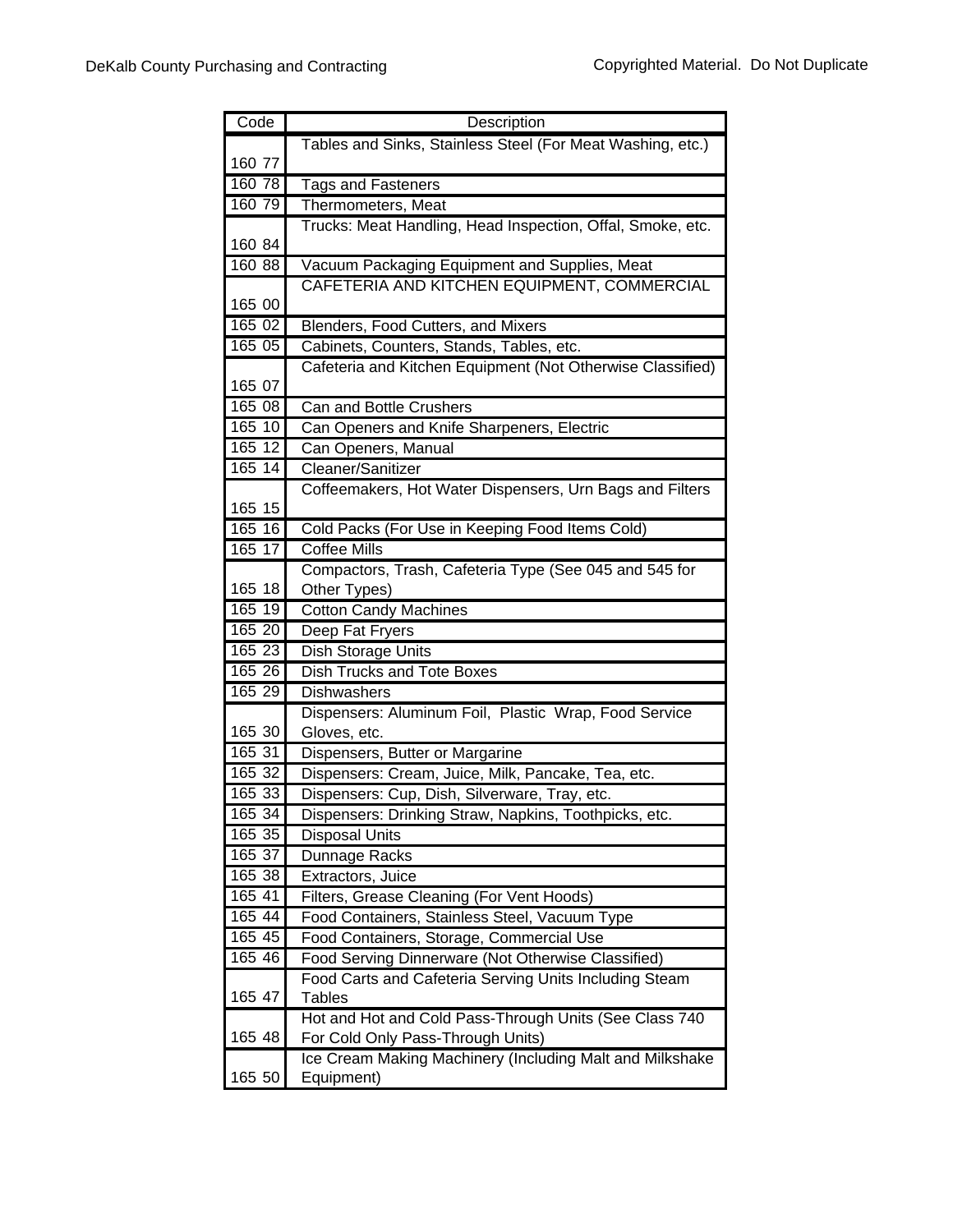| Code   | Description                                                                                |
|--------|--------------------------------------------------------------------------------------------|
|        | Ice Equipment: Carts, Crushers, Picks, Scoops, Shavers,                                    |
| 165 52 | Storage Bins, Tongs, etc.                                                                  |
| 165 54 | <b>Ingredient Storage Bins</b>                                                             |
| 165 57 | Menu Boards                                                                                |
| 165 59 | Napkin Holders                                                                             |
| 165 60 | Ovens, Convection and Microwave (Commercial)                                               |
| 165 61 | <b>Pasta Cookers and Machines</b>                                                          |
| 165 62 | Peelers, Fruit or Vegetable                                                                |
| 165 65 | Popcorn Machines                                                                           |
| 165 68 | Racks: Cup, Glass, Tray, etc.                                                              |
| 165 69 | Racks, Dispensing (Food Service)                                                           |
|        | Racks, Utensil and Pastry: Aluminum, Chrome, and Stainless                                 |
| 165 70 | <b>Steel</b>                                                                               |
|        | Ranges, Griddles, Hot Plates, Warmers, etc., Electric and                                  |
| 165 73 | Gas                                                                                        |
|        | Recycled Cafeteria and Kitchen Accessories and Supplies                                    |
| 165 75 |                                                                                            |
|        | Sanitizers (Used to sanitize dishes, counters or any food                                  |
| 165 76 | contact area)                                                                              |
| 165 77 | Sieves and Strainers, Food                                                                 |
| 165 79 | Sinks, Scullery, Galvanized and Stainless Steel                                            |
| 165 80 | <b>Slicers and Shredders</b>                                                               |
| 165 82 | Soup Kitchens, Cafeteria                                                                   |
| 165 85 | <b>Steam Cookers and Steam Jacketed Kettles</b>                                            |
|        | Storage Shelves, Aluminum, Chrome, and Stainless Steel                                     |
| 165 88 |                                                                                            |
| 165 89 | Table Coverings, Food Service                                                              |
| 165 91 | Toasters, Electric and Gas                                                                 |
|        | Vending Machines, Non-Refrigerated (Snacks, Laundry                                        |
| 165 92 | items, Candy, Cigarettes, etc.)                                                            |
| 165 94 | Vent Hoods and Exhaust Systems, Range                                                      |
|        | CHEMICAL LABORATORY EQUIPMENT AND SUPPLIES                                                 |
| 175 00 |                                                                                            |
| 175 03 | Aprons and Gloves, Laboratory: Plastic, Rubber, etc.                                       |
| 175 06 | Bacteriological Plugging Material, Cotton or Synthetic                                     |
| 175 08 | <b>Balances and Accessories</b>                                                            |
|        | Burners, Heat Guns, Hot Plates (With or Without Stirring),                                 |
| 175 10 | Mantles, etc.                                                                              |
| 175 11 | Cells and Cuvettes (For Photometry and Spectrometry)                                       |
| 17512  | Ceramic Ware, All Types (Laboratory)                                                       |
| 175 13 | Chemicals, Laboratory (ACS, CP, Practical, Reagent Grade,                                  |
|        | etc.)                                                                                      |
| 175 14 | Chromatography Supplies: Developing Tanks, Columns,                                        |
| 175 15 | Packing, Septums, TLC Plates, etc.                                                         |
| 175 16 | Cleaning Equipment and Supplies, Laboratory<br>Cocktails (Solutions), Liquid Scintillation |
|        |                                                                                            |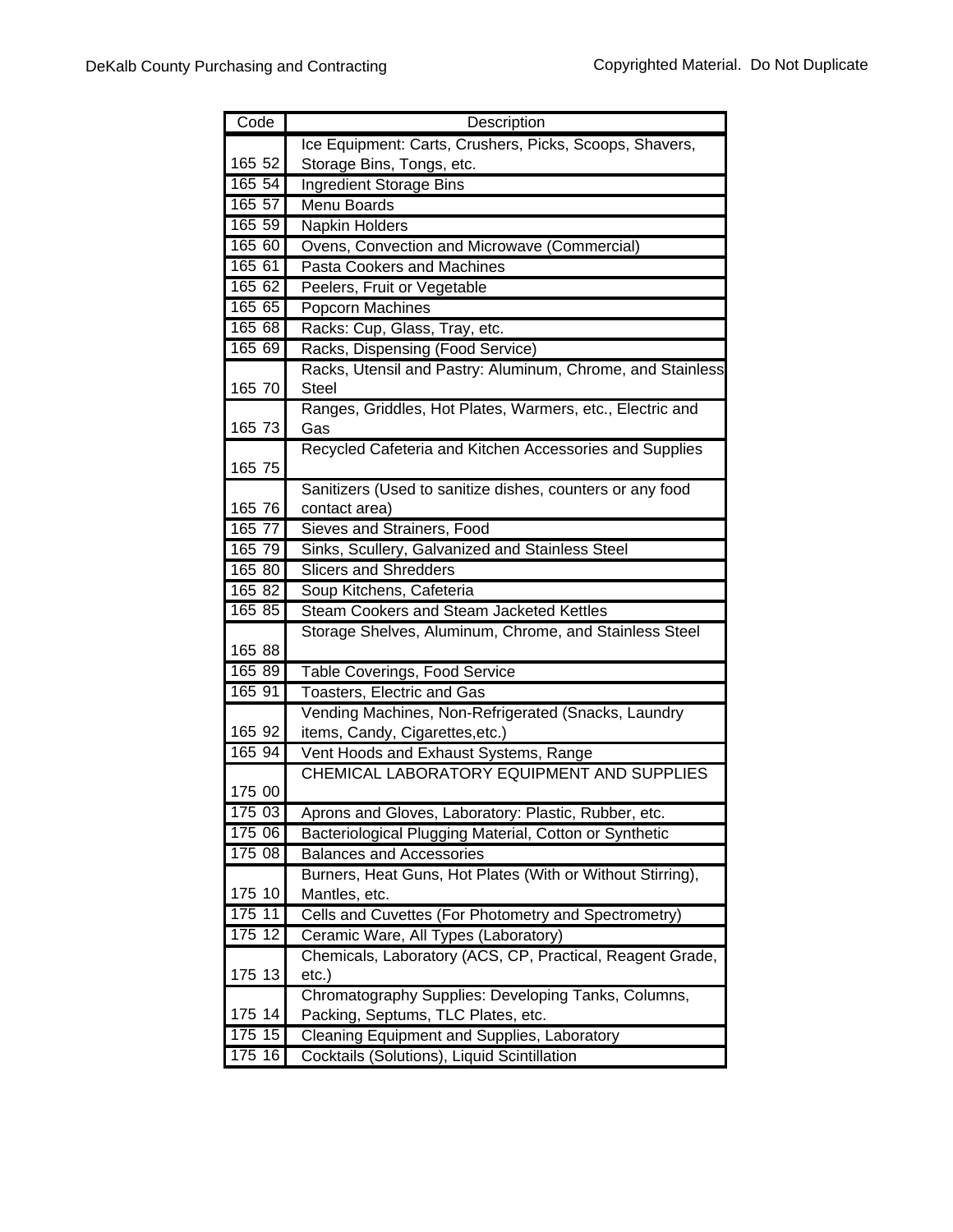| Code   | Description                                                                                       |
|--------|---------------------------------------------------------------------------------------------------|
|        | Containers (For Liquefied or Compressed Gases),                                                   |
|        | Laboratory Sizes: Dewar Flasks, Gas Cylinders, Lecture                                            |
| 175 17 | Bottles, etc.                                                                                     |
|        | Crushers and Grinders (Metal and Stoneware): Ball Mills,                                          |
| 175 19 | etc.                                                                                              |
|        | Dialysis Equipment and Supplies: Cells, Fittings,                                                 |
| 175 22 | Membranes, Motors, Tanks, Tubes, etc.                                                             |
|        | DNA or RNA Acids (Nucleic, etc.) Including Extraction,                                            |
| 175 23 | Purification, Quantification and Sequencing Equipment                                             |
|        | Dishes, Evaporating and Other Metal Vessels (For Platinum                                         |
| 175 24 | See Class 175-71)                                                                                 |
| 175 25 | Drying Equipment, Laboratory                                                                      |
|        | Electrode Sensing Meters and Electrodes: Dissolved                                                |
| 175 27 | Oxygen, pH, Specific Ion, etc.                                                                    |
|        | Electrophoresis Supplies: Gel Materials, Plates, Strips,                                          |
| 175 28 | Tubes, Wicks, etc.                                                                                |
| 175 29 | Extraction, Digestion, and Distillation Apparatus, Specialized:<br>Kjeldahl, Soxhlet, etc.        |
| 175 32 | Filtering Apparatus and Filters (For Liquids)                                                     |
| 175 33 | <b>Filter Paper and Membranes</b>                                                                 |
| 175 36 | Furnaces and Heaters, Laboratory                                                                  |
| 17539  | Glass Pipe and Fittings                                                                           |
|        | Glassware, Laboratory, Custom-Made (Specialized                                                   |
| 175 40 | Fabrication Only)                                                                                 |
| 175 42 | Glassware, Laboratory (Stock Only)                                                                |
| 175 44 | <b>Glassware Washing Compounds</b>                                                                |
| 175 46 | Holders, Glass Tube                                                                               |
| 175 47 | Hydrometers and Pyconometers, Glass, Lab                                                          |
| 175 48 | Incinerators, Laboratory                                                                          |
| 175 49 | Interval Timers and Actuators, Electrical and Mechanical                                          |
| 17551  | Ion Exchange Materials: Liquids, Resins, etc.                                                     |
|        | Laboratory Supplies: Asbestos Squares, Corks, Files, Glass                                        |
|        | Cutters, Ring Stands, Stopcock Grease, Tongs, Wire Gauze,                                         |
| 175 54 | etc.                                                                                              |
| 175 55 | <b>Melting Point Apparatus</b>                                                                    |
| 175 57 | Metal Ware, Laboratory                                                                            |
| 175 60 | Ovens, Laboratory                                                                                 |
| 17562  | Papers, Laboratory                                                                                |
| 175 65 | pH Buffer Solutions, Indicators, and Papers                                                       |
| 175 66 | <b>Pipette Pullers</b>                                                                            |
| 175 67 | <b>Pipetters and Dispensers</b>                                                                   |
| 175 68 | Plastic Ware, All Types                                                                           |
| 175 70 | Porcelain Ware, All Types                                                                         |
| 175 71 | Platinum Ware: Boats, Crucibles, Dishes, etc.                                                     |
| 175 72 | Precious Metals (All Forms, Including Salts): Gold, Platinum                                      |
|        | Group Metals, and Silver                                                                          |
|        |                                                                                                   |
| 175 74 | Reagents and Chemicals, Ultrapure (Meeting Higher<br>Standards than Ordinary Reagent Grade, etc.) |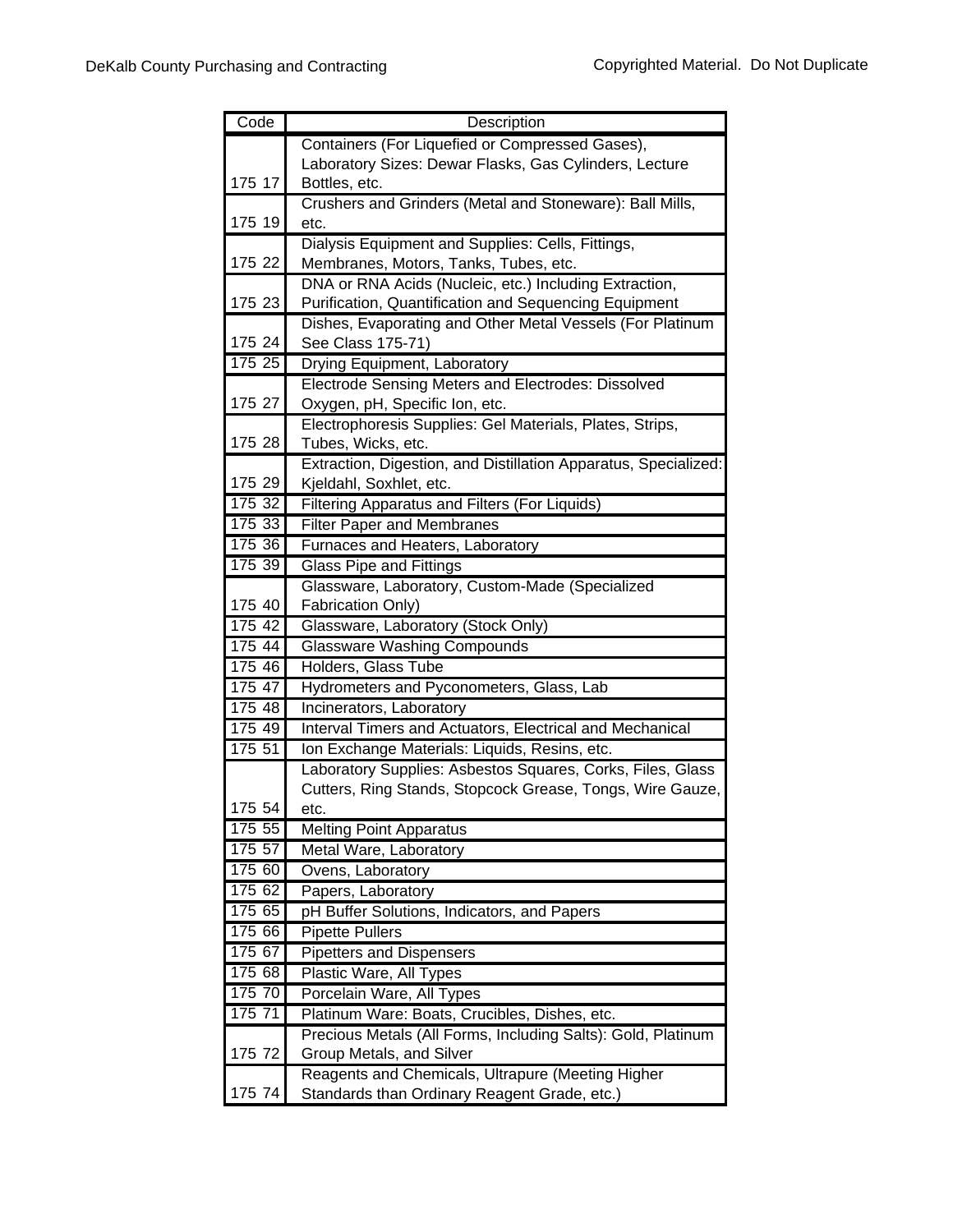| Code   | Description                                                 |
|--------|-------------------------------------------------------------|
| 175 75 | Refractometers                                              |
|        | Recycled Chemicals and Laboratory Accessories and           |
| 175 76 | Supplies                                                    |
| 175 77 | Sand, Cement Testing                                        |
|        | Screening and Sieving Apparatus and Accessories: Riffle     |
| 175 78 | Samplers, Sieve Shakers, etc.                               |
| 175 79 | Solvent Reclaiming Unit, Cleaning                           |
| 175 80 | Stainless Steel Ware, All Kinds                             |
| 175 82 | Stirrers, Blenders, Homogenizers, Mixers and Shakers        |
| 175 84 | Stoppers, Rubber and Synthetic                              |
| 175 85 | Syringes, Laboratory, Manual and Automatic                  |
| 175 87 | Thermometers, General Laboratory Type                       |
| 17588  | Transformers, Variable, Laboratory Type                     |
| 175 89 | Tubing, Plastic, All Types                                  |
| 175 90 | Tubing, Rubber, All Types                                   |
| 175 91 | Tubing, Steel (Laboratory Type)                             |
| 175 92 | Tubing, Glass                                               |
|        | Water Baths and Steam Baths (Except Recirculating and       |
| 175 93 | Shaking)                                                    |
|        | Water Purification Apparatus and Treatments (For Distilled, |
| 175 95 | Reagent Water, etc.)                                        |
|        | CHEMICAL RAW MATERIALS (IN LARGE QUANTITIES                 |
|        | PRIMARILY FOR MANUFACTURING JANITORIAL AND                  |
| 180 00 | <b>LAUNDRY PRODUCTS)</b>                                    |
| 18002  | Abrasives: Feldspar, Pumice, Silica, etc.                   |
| 180 04 | Acids, Inorganic: Hydrochloric, Phosphoric, Sulfuric, etc.  |
| 180 06 | Acids, Organic: Hydroxyacetic, Oleic, Stearic, etc.         |
| 180 08 | Alcohols                                                    |
| 180 12 | Ammonium Hydroxide (Aqua Ammonia) and Amines                |
| 180 14 | Antioxidants                                                |
|        | Bacteriostats and Germicides (Except Quaternary             |
| 180 20 | Ammonium Type)                                              |
| 180 24 | <b>Bicarbonates and Carbonates</b>                          |
| 180 28 | <b>Boron Compounds</b>                                      |
| 180 30 | Brighteners, Fluorescent (Optical Bleaches)                 |
|        | Chelating and Sequestering Agents (Except Phosphates)       |
| 180 34 |                                                             |
| 180 36 | Chlorine Carriers, Inorganic and Organic                    |
| 180 38 | <b>Color Compounds and Dispersions</b>                      |
| 180 42 | <b>Dyes and Pigments</b>                                    |
| 180 44 | Emollients: Glycol Stearate, Lanolin, etc.                  |
|        | Fats, Vegetable Oils, and Fatty Acids: Coconut, Tall Oil,   |
| 180 48 | Tallow, etc.                                                |
| 180 54 | <b>Foam Stabilizers</b>                                     |
| 180 58 | Hydroxides, Alkali Metal                                    |
| 180 60 | Isotopes and their Compounds (Organic and Inorganic)        |
|        | Latexes, Resins, Waxes, and Polymers (For Floor Finishes)   |
| 180 62 |                                                             |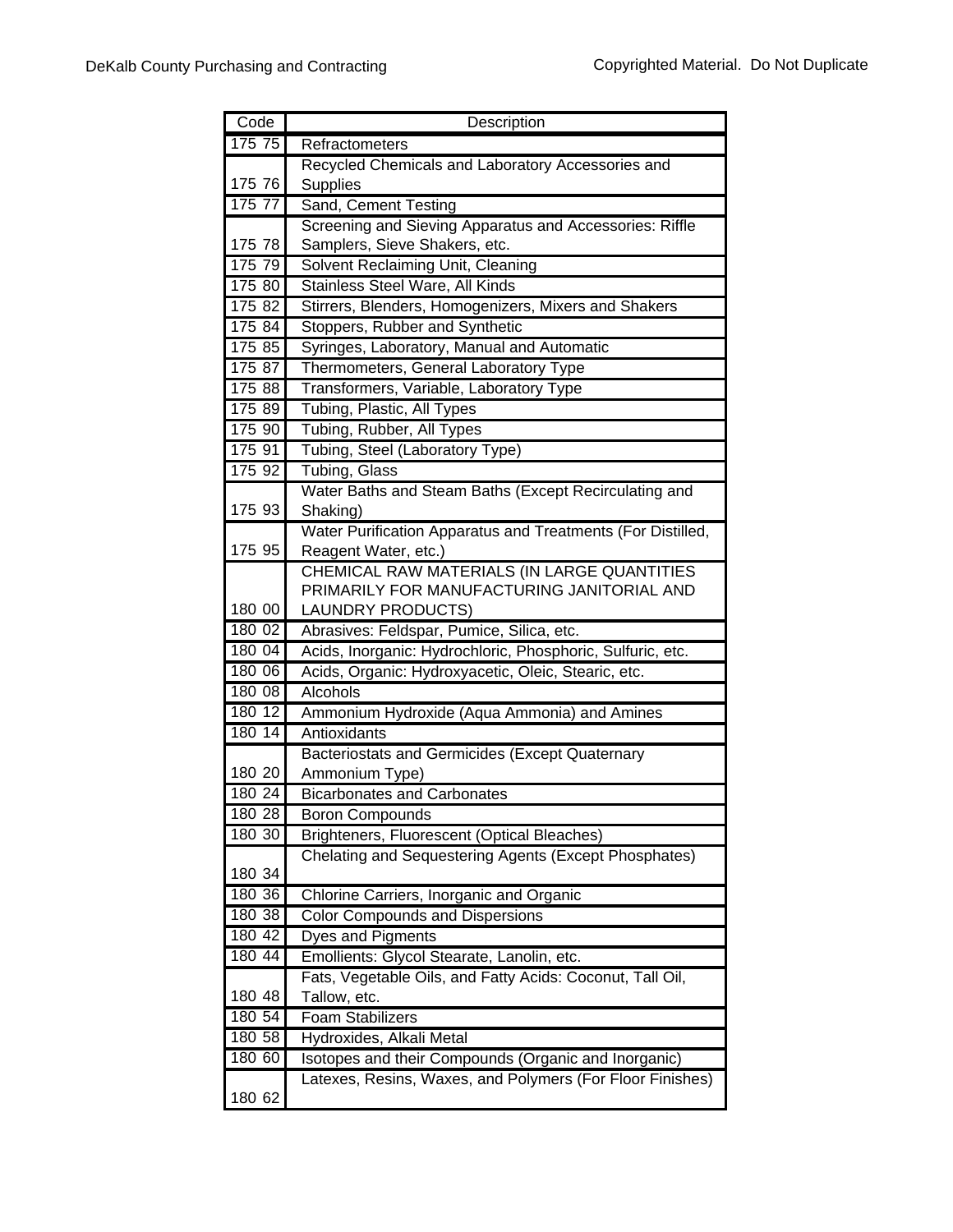| Code      | Description                                                         |
|-----------|---------------------------------------------------------------------|
| 180 66    | Mineral Oil, etc.                                                   |
| 180 70    | Opacifiers                                                          |
| $180\ 72$ | Perfumes and Essential Oils: Citronella, etc.                       |
| 180 74    | Phosphates, Inorganic                                               |
|           | Quaternary Ammonium Derivatives (For Antistats,                     |
| 180 79    | Bacteriostats, Fabric Softeners, etc.)                              |
| 180 81    | Recycled Chemical Raw Materials                                     |
| 180 84    | <b>Silicates</b>                                                    |
|           | Sodium Carboxymethylcellulose (CMC) and other Cellulose             |
| 180 86    | Derivatives                                                         |
| 180 88    | Solvents and Coupling Agents (Including Ethers)                     |
| 180 90    | Sulfates, Inorganic                                                 |
|           | Surfactants, Amphoteric and Cationic: Detergents,                   |
| 180 91    | Emulsifiers, etc.                                                   |
|           | Surfactants, Anionic: Organic Phosphates, Sulfates,                 |
| 180 92    | Sulfonates, etc.                                                    |
|           | Surfactants, Nonionic: Ethoxylated Alcohols, Ethoxylated            |
| 180 93    | Lanolin, Ethoxylated Phenols, etc.                                  |
| 180 94    | Titanium Dioxide, Anatase                                           |
| 190 00    | CHEMICALS AND SOLVENTS, COMMERCIAL (IN BULK)                        |
|           |                                                                     |
| 190 18    | Acids, Mineral: Boric, Hydrobromic, Hydrochloric, Sulfuric,<br>etc. |
| 190 25    | Alcohols: Ethyl, Isopropyl, Methyl, etc., and Glycerine             |
|           | Bio-Chemical Compounds, Organic and Inorganic (Ammonia              |
| 190 30    | Derivatives, Amines, Amides, Imines, Imides)                        |
| 190 36    | Chemicals, Bulk (Not Otherwise Itemized)                            |
|           | Chlorinated Hydrocarbons: Methylene Chloride, 1,1,1-                |
| 190 40    | Trichloroethane, etc.                                               |
| 190 42    | Compounds, Inorganic Chemical                                       |
| 190 43    | Compounds, Organic Chemical                                         |
| 190 46    | Formaldehyde Solution (Formalin)                                    |
| 190 51    | Heat Transfer Media, Liquid                                         |
| 190 55    | Hexane and Pentane                                                  |
| 190 57    | Intermediates and Fixatives, Chemical                               |
|           | Ketones: Acetone, Diacetone Alcohol, Methyl Isobutyl                |
| 190 60    | Ketone, etc.                                                        |
| 190 68    | Oxidizing and Bleaching Agents                                      |
| 190 69    | <b>Oxides (Including All Oxided Substances)</b>                     |
| 190 70    | Phenol, Liquid                                                      |
| 190 75    | <b>Recycled Bulk Chemicals and Solvents</b>                         |
| 190 80    | <b>Silicone Fluids</b>                                              |
|           | Pentachlorophenol (Penta), Creosote Oil, and other Wood             |
| 190 81    | Preservatives                                                       |
| 190 85    | Sodium Phosphates and Polyphosphates                                |
| 190 90    | Solvents (Not Otherwise Itemized)                                   |
| 190 95    | <b>Toluene</b>                                                      |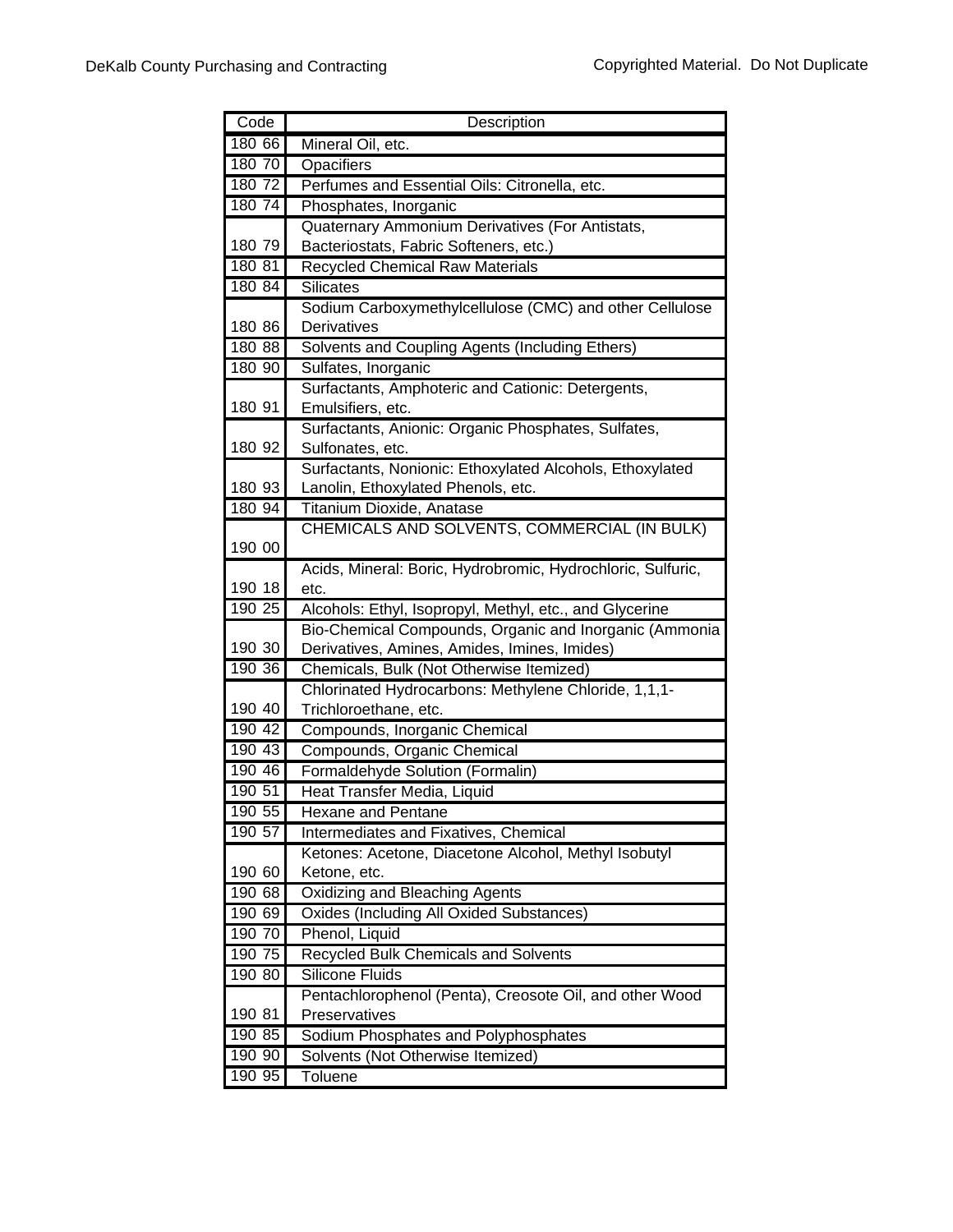| Code   | Description                                                   |
|--------|---------------------------------------------------------------|
|        | CLEANING COMPOSITIONS, DETERGENTS, SOLVENTS,                  |
| 192 00 | AND STRIPPERS - PREPACKAGED                                   |
| 192 10 | Aromatic Hydrocarbon Mixtures (Cleaning Solvents)             |
| 192 17 | <b>Chemical Spill Solvents and Detergents</b>                 |
| 192 18 | Cleaners, Miscellaneous, Not Otherwise Listed)                |
|        | Cold-Tank and Soak-Tank Cleaners (For Heavy Duty Shop         |
| 192 20 | Use, etc.)                                                    |
| 192 25 | <b>Concrete Strippers and Brick Detergents</b>                |
| 192 40 | <b>Glue Solvents</b>                                          |
|        | Herbicides and Other Poisons, Cleaning Agents (Used to        |
| 192 43 | Clean Spray Equipment)                                        |
|        | Ice and Snow Removal Chemicals (See 775-45 for Road           |
| 192 46 | Salt)                                                         |
| 192 55 | Nonflammable Solvent Mixtures (Safety Solvents)               |
|        | Packing Plant, Smokehouse, and Slaughter House Cleaning       |
| 192 60 | Compositions                                                  |
| 192 65 | Paint Spray Booth Compounds, Water-Soluble                    |
| 192 70 | <b>Recycled Cleaning Compositions</b>                         |
| 192 80 | Spray Detergents (For Heavy Duty and Steam Cleaning)          |
| 192 83 | <b>Steam Cleaning Compounds</b>                               |
| 192 84 | Stripping Solvents (Not Otherwise Classified)                 |
|        | Surface-Active Agents: Emulsifiers, Wetting Agents, and One   |
|        | Component Nonionic Detergents (See Also Class 180)            |
| 192 85 |                                                               |
|        | CLINICAL LABORATORY REAGENTS AND TESTS                        |
| 193 00 | (BLOOD GROUPING, DIAGNOSTIC, DRUG MONITORING,<br>ETC.)        |
|        | Blood Chemistry and Hematology Controls and References,       |
|        | Normal and Abnormal (For Blood Gas Hemoglobin, Plasma         |
| 193 08 | and Serum Factors)                                            |
|        | Blood Chemistry and Hematology Reagents and Supplies          |
|        | (For Automatic and Semiautomatic Instruments): Counting       |
| 193 12 | Controls, Detergents, etc.                                    |
|        | Blood Chemistry Reagents and Tests, Nonautomated (For         |
|        | BUN, Enzymes, Glucose, Proteins, Triglycerides, etc.)         |
| 193 14 |                                                               |
|        | Blood Coagulation Reagents and Controls (For Fibrinogen,      |
|        | Fibrin (Ogen) Split Products, Prothrombin Time, etc.)         |
| 193 18 |                                                               |
|        | Blood Fractions (For Grouping, Typing, and Diagnosis):        |
| 193 22 | Reagent Red Cells, Sera, Antisera, etc.                       |
|        | Blood Grouping and Typing Reagents: Antibody Potentiating     |
| 193 26 | Media, Copper Sulfate Solutions, Normal Saline, etc.          |
|        |                                                               |
| 193 36 | Diagnostic Reagents and Supplies (For Automated<br>Chemistry) |
|        | Diagnostic Reagents and Tests (For Diseases, Pregnancy,       |
|        | etc.): Cards, Slides, Spot Tests, Strips, Tablets, etc.       |
| 193 40 |                                                               |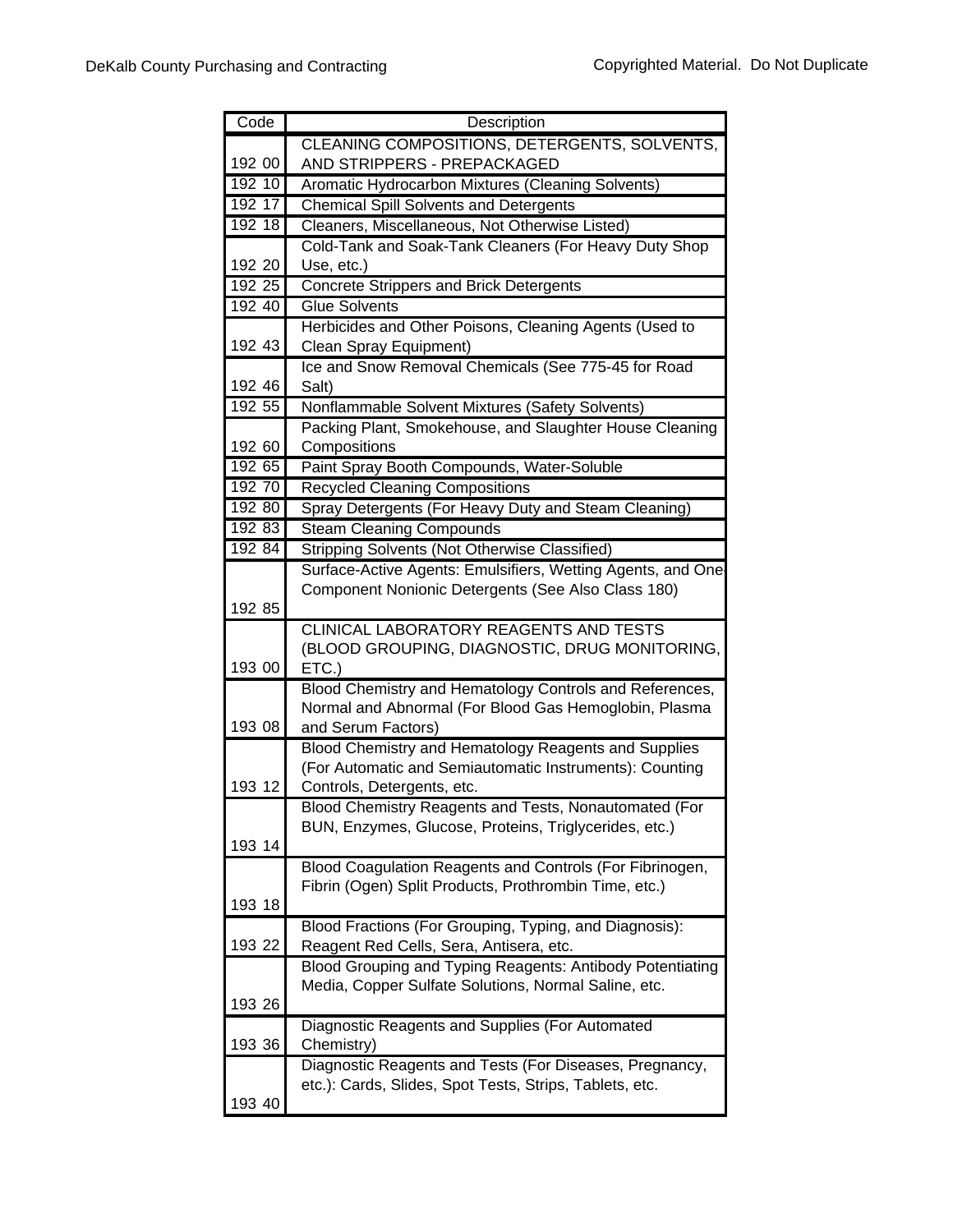| Code             | Description                                                                         |
|------------------|-------------------------------------------------------------------------------------|
|                  | Drug Assay and Screening Test Kits (Except                                          |
| 193 48           | Radioimmunoassay)                                                                   |
| 193 52           | Enzyme Immunoassay Reagents                                                         |
| 193 66           | <b>Nuclear Medicine Test Kits</b>                                                   |
| 193 80           | Radioactive Diagnostic Reagents                                                     |
| 193 84           | Radioimmunoassay Kits                                                               |
| 193 85           | Recycled Clinical Laboratory Reagents and Tests                                     |
|                  | Test (For Examination of Other Body Fluids, Wastes, etc.,                           |
| 193 88           | Not Otherwise Itemized)                                                             |
|                  | Test Kits and Supplies, Chemistry (Not Otherwise Classified)                        |
| 193 89           |                                                                                     |
| 193 92           | Urine and Spinal Fluid Controls, Normal and Abnormal                                |
| 193 94           | Urinalysis Reagents and Tests (For Albumin, Bile, Blood,<br>Glucose, Ketones, etc.) |
| 193 95           | Virology Test Equipment and Supplies                                                |
| 193 97           | X-Ray Contrast Media: Barium, Sulfate, Dyes, etc.                                   |
|                  | CLOCKS, WATCHES, TIMEPIECES, JEWELRY AND                                            |
| 195 00           | PRECIOUS STONES                                                                     |
| 195 08           | Alarm Clocks, Electric and Spring                                                   |
| 195 12           | <b>Braille Watches and Clocks</b>                                                   |
| 195 16           | Clock and Watchmakers' Repair Parts and Materials                                   |
| 195 17           | Clocks, Battery Operated (See 195-80 for Wall Type)                                 |
| 195 18           | Clocks, Electric, Commercial                                                        |
| 195 20           | Clocks, Game (Sports)                                                               |
| 195 23           | Hourglasses                                                                         |
|                  | Jewelers' and Watchmakers' Shop Equipment and Furniture                             |
| 195 24           |                                                                                     |
| 195 27           | Jewelers' and Watchmakers' Tools and Accessories                                    |
| 195 30           | Jewelers' and Watchmakers' Manuals                                                  |
| 195 32           | Jewelry, Costume                                                                    |
| 195 33           | Jewelry, Fine                                                                       |
| 195 40           | Master Clock Systems and Parts                                                      |
| 195 49           | Precious and Semi-Precious Stones, Gems and Pearls                                  |
| 195 50           | Program Clocks, Bells, Lights, and Chimes                                           |
| 195 56           | Recycled Timepiece Accessories and Supplies                                         |
| 195 60           | Stopwatches (Including Liquid Crystal Display)                                      |
| 195 67           | Time and Attendance Data Collection Systems                                         |
| 195 68           | Time Clocks and Recorders, Accessories, and Parts                                   |
| 195 70           | Time Indicators, Elapsed                                                            |
|                  | Timers, Interval; Accessories, and Parts (Not Photographic                          |
| 195 74<br>195 80 | or Laboratory)<br>Wall Clocks, Battery                                              |
| 195 83           | Wall Clocks, Electric                                                               |
| 195 85           | Watches: Pocket, Wrist, etc.                                                        |
| 195 88           | <b>Watchmen's Clocks and Supplies</b>                                               |
|                  | CLOTHING: ATHLETIC, CASUAL, DRESS, UNIFORM,                                         |
| 200 00           | WEATHER AND WORK RELATED                                                            |
| 200 10           | <b>Athletic Clothing</b>                                                            |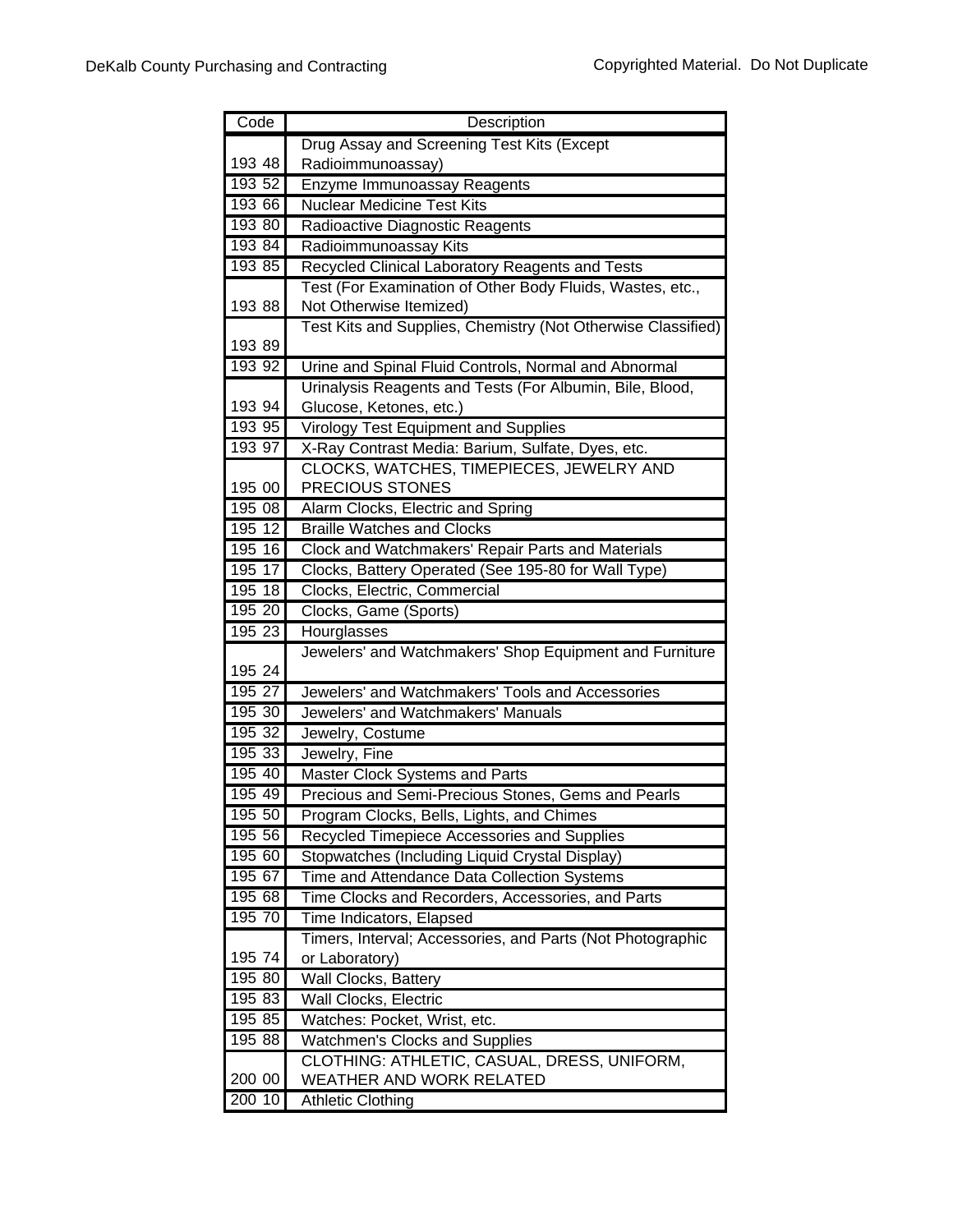| Code      | Description                                                                |
|-----------|----------------------------------------------------------------------------|
| 200 11    | <b>Athletic Clothing Accessories</b>                                       |
| 200 13    | Children's Clothing                                                        |
| 200 16    | Coats, Jackets, Parkas, Vests (Cold Weather)                               |
| 200 19    | Disposable Clothing (See Class 475 for Hospital Type)                      |
| 200 25    | Dresses, Skirts, Blouses                                                   |
| 200 26    | <b>Food Service Clothing</b>                                               |
| 200 27    | <b>Folkloric Clothing</b>                                                  |
| 200 28    | Formal Clothing (Tuxedos, Formal Gowns, etc.)                              |
| 200 31    | <b>Hazardous Environment Clothing</b>                                      |
| 200 32    | Hospital Wear, Patient                                                     |
| 200 34    | Hospital Wear, Professional                                                |
| 200 36    | Infant Apparel (Including Booties and Shoes)                               |
| 200 38    | <b>Insulated Clothing</b>                                                  |
|           | Laboratory Clothing, All Kinds (See 175-03 for Aprons and                  |
| 200 40    | Gloves)                                                                    |
| 200 42    | <b>Maternity Clothing</b>                                                  |
| $200\,44$ | Pants, Slacks, Trousers, Shorts, Jeans, etc.                               |
| 200 45    | Party Wear                                                                 |
| 200 49    | <b>Prisoner Clothing</b>                                                   |
| 200 56    | <b>Recycled Clothing</b>                                                   |
| 200 70    | Shirts, Dress and Casual                                                   |
| 200 74    | Silk Screened Shirts, Jackets, Hats, etc.                                  |
| 200 76    | Suits, Dress and Casual                                                    |
| 200 78    | <b>Sweaters</b>                                                            |
| 200 79    | Swimwear                                                                   |
| 200 85    | Uniforms, Blended Fabric                                                   |
| 200 86    | Uniforms, Cotton                                                           |
| 200 87    | Uniforms, Synthetic Fabric                                                 |
| 200 88    | Uniforms, Wool and Woolen Blends                                           |
| 200 90    | Waistcoats                                                                 |
| 200 92    | <b>Work Clothes</b>                                                        |
|           | CLOTHING ACCESSORIES (SEE CLASS 800 FOR SHOES                              |
| 201 00    | AND BOOTS)                                                                 |
|           | Aprons, Bibs, Smocks - Non-disposable (See 200-32,34 for                   |
| 201 13    | Hospital type)                                                             |
| 201<br>17 | Bags, Clothing                                                             |
| 201 19    | Bandanas, Hankerchiefs, Ties, etc.                                         |
| 201 20    | Bands: Arm, Hat, Head, Sweat, etc.                                         |
| 201 25    | <b>Belts and Suspenders</b>                                                |
| 201 27    | Brushes, Clothes<br>Caps, All Types (Except Disposable and Hospital Types) |
| 201 30    |                                                                            |
|           | Emblems, Braids, and Patches (For Caps and Uniforms)                       |
| 201 37    | (Including Chevrons, Epaulettes and Shoulder Boards)                       |
| 201 39    | Gloves, Cloth Type (All Types)                                             |
| 201 40    | Gloves, Cowhide/Leather (All Types)                                        |
| 201 41    | Gloves, Neoprene and Rubber (All Types)                                    |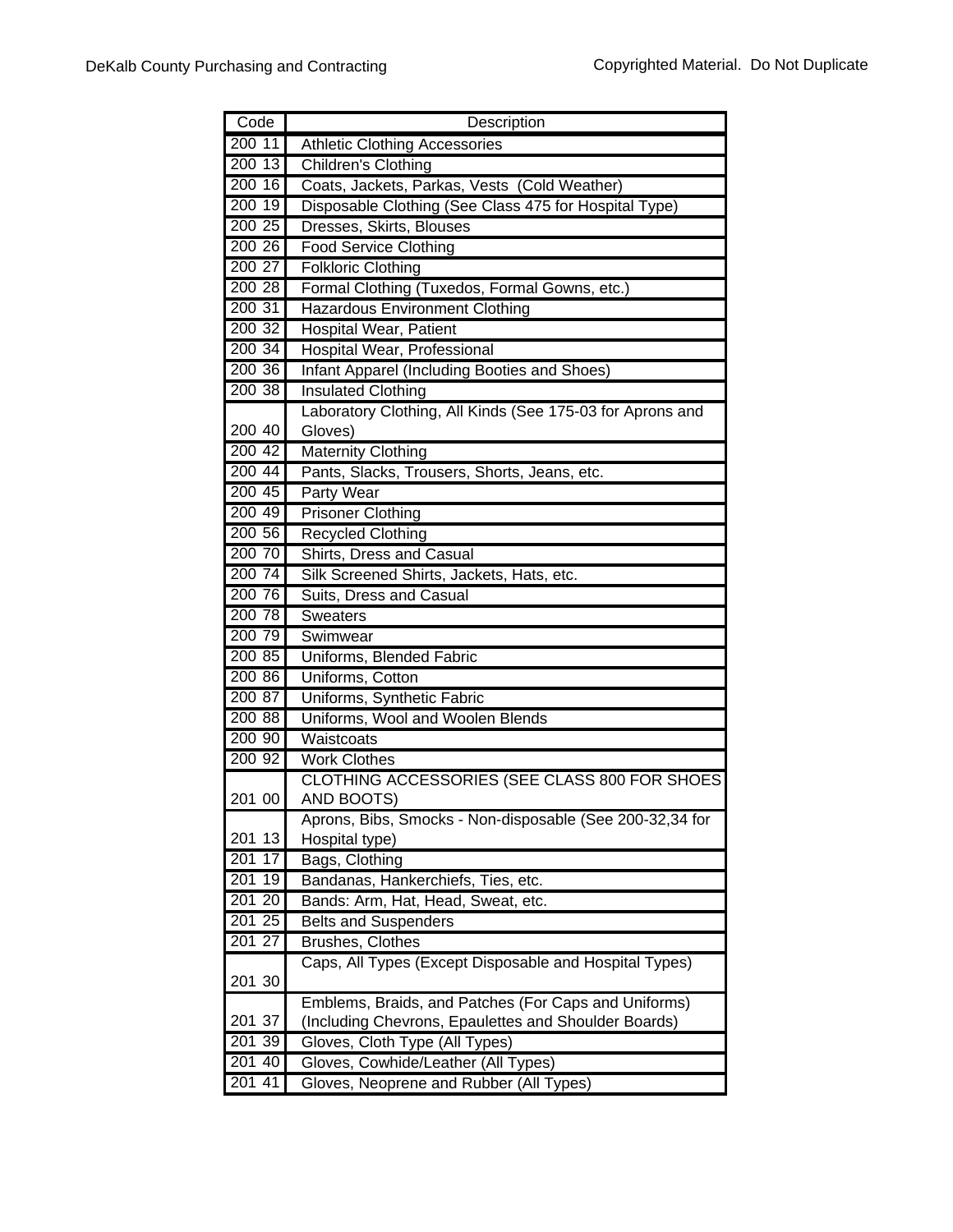| Code               | Description                                                                         |
|--------------------|-------------------------------------------------------------------------------------|
|                    | Gloves: Latex, Plastic, PVC, Poly, Synthetic, Vinyl, etc. (All                      |
| 201 42             | Types)                                                                              |
| 20145              | Hats, Felt                                                                          |
| 201 46             | Hats, Straw                                                                         |
|                    | Hats, Miscellaneous (See 201-65 for Rain Type and 345-56                            |
| 201 47             | for Safety Type)                                                                    |
|                    | Hoods, Mittens, Mufflers, Scarves, etc. (For Cold Weather)                          |
| 201 49             |                                                                                     |
| 201 51             | <b>Hosiery and Socks</b>                                                            |
| 201 55             | Liners, Glove                                                                       |
| 201 58             | <b>Moth Balls</b>                                                                   |
| 201 62             | Pacifiers, etc. for Infants                                                         |
|                    | Rainwear (Raincoats, Hats, Slicker Suits, Storm Suits,                              |
| 201 65             | Umbrellas, etc.)                                                                    |
| 201 66             | <b>Recycled Clothing Accessories</b>                                                |
| 201 67             | Robes, Caps, and Gowns (Choir and Graduation Types)                                 |
|                    | Shower Accessories: Bath Robes, Caps, Shoes, Wraps, etc.                            |
| 201 73<br>201 80   |                                                                                     |
| 201 86             | <b>Tie Holders and Racks</b>                                                        |
| 201 87             | Undergarments and Sleepwear, Female                                                 |
| $201\overline{88}$ | Undergarments and Sleepwear, Male                                                   |
|                    | Undergarments and Sleepwear, Unisex<br><b>COMPUTER HARDWARE AND PERIPHERALS FOR</b> |
| 204 00             | <b>MICROCOMPUTERS</b>                                                               |
|                    | Cabinets and Cases: Desktop Cases, Tower Cases, Drive                               |
| 204 10             | Cabinets, etc.                                                                      |
| 204 13             | Cables: Printer, Disk, Network, etc.                                                |
|                    | Chips: Accelerator, Graphics, Math Co-Processor, Memory                             |
| 204 16             | (RAM and ROM), Network, SIMMS, etc.                                                 |
| 204 19             | Communication Boards: Fax, Modem (Internal), etc.                                   |
|                    | Communication Control Units: Concentrators, Multiplexors,                           |
| 204 20             | Couplers, etc.                                                                      |
|                    | Controllers, Programmable: Industrial Control Devices,                              |
| 204 24             | Robots, etc.                                                                        |
|                    | Data Entry and Remote Job Entry Devices, Voice Activated:                           |
|                    | Voice Recognition, Voice Digitization, Speech Synthesizers,                         |
| 204 28             | etc.                                                                                |
|                    | Data/File Security Hardware/Software, to Include Encryption                         |
| 204 29             |                                                                                     |
| 204 32             | Drives, External (Jumpdrives, Flash Drives, etc.)                                   |
| 204 33             | Drives, Compact Disk (CD ROM, DVR, etc.)                                            |
| 204 34             | Drives, Floppy Disk                                                                 |
| 204 35             | Drives, Hard/Fixed Disk                                                             |
| 204 37             | Drives, Tape                                                                        |
| 204 39             | Duplicators, DVD                                                                    |
|                    | Expansion/Accelerator Boards: Hard Drive Controller Cards,                          |
| 204 42             | Memory, Processor, SCSI, Video Cards, etc.                                          |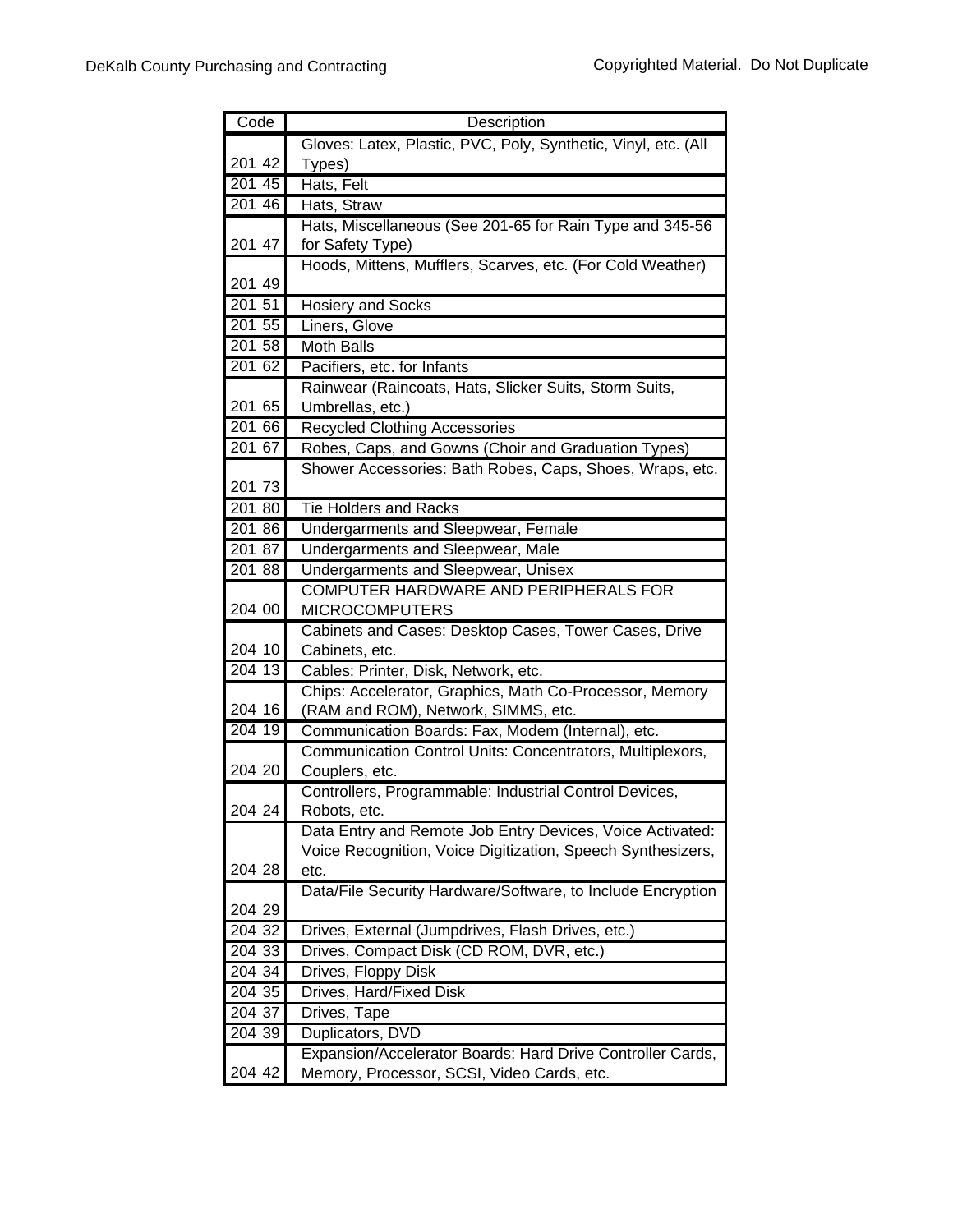| Code   | Description                                                 |
|--------|-------------------------------------------------------------|
|        | Imaging Systems, Microcomputer (Including Digital Imaging   |
|        | Network (DIN), Technology, and Digital Imaging              |
| 204 46 | Communications in Medicine (DICOM))                         |
|        | Integrated Hardware-Software I.T. Solution (Microcomputer)  |
| 204 47 |                                                             |
| 20448  | Keyboards                                                   |
| 204 53 | Microcomputers, Desktop or Towerbased                       |
| 204 54 | Microcomputers, Handheld, Laptop, and Notebook              |
| 204 55 | Microcomputers, Multi-Processor                             |
| 204 58 | Modems, External, Data Communications                       |
|        | Monitors, Color and Monochrome (CGA, VGA, SVGA, etc.)       |
| 204 60 |                                                             |
| 204 62 | Motherboards                                                |
|        | Network Components: Adapter Cards, Bridges, Connectors,     |
|        | Expansion Modules/Ports, Firewall Devices, Hubs, Line       |
|        | Drivers, MSAUs, Routers, Transceivers, etc.                 |
| 204 64 |                                                             |
|        | Peripherals, Miscellaneous: Joy Sticks, Graphic Digitizers, |
|        | Light Pens, Mice, Pen Pads, Trackballs, Secure I.D. Access  |
| 204 68 | Cards, etc.                                                 |
| 204 70 | Picture Archiving Computer System (PACS)                    |
| 204 71 | Plotters, Graphic                                           |
| 204 72 | Power Supplies and Power Related Parts, Internal            |
| 204 74 | <b>Printer Sharing Devices</b>                              |
| 204 75 | Printers, Dot Matrix                                        |
| 204 76 | Printers, Inkjet                                            |
| 204 77 | Printers, Laser                                             |
| 204 78 | Printers, Pen Plotter                                       |
| 204 79 | Printers, Digital                                           |
| 204 80 | Printers, Thermal                                           |
| 204 82 | Printers, Microcomputer (Not Otherwise Classified)          |
| 204 83 | Recycled Microcomputer Hardware and Peripherals             |
|        | Retrieval Systems, Computer Assisted: Indexing, Retrieval   |
| 204 84 | (CD ROM Jukebox, etc.) and Access Systems                   |
| 204 87 | Scanners, Film                                              |
|        | Scanners, Document: Handheld, Desktop and High Volume       |
| 204 88 |                                                             |
| 204 89 | Scanners and Readers, Magnetic Strip                        |
|        | Scanners and Readers, Optical Character: Bar Code,          |
| 204 90 | Remittance Scanner/Processors, etc.                         |
| 204 91 | Servers, Microcomputer (Application, Database, File, Mail,  |
| 204 93 | Network, Web, etc)                                          |
|        | Terminals and CRTs: Data Processing Systems                 |
| 204 95 | Word Processing Equipment, Accessories and Supplies (Not    |
|        | Otherwise Classified)                                       |
| 204 96 | Workstations: SPARC, RISC, etc. (For Use With CAD/CAM,      |
|        | $etc.$ )                                                    |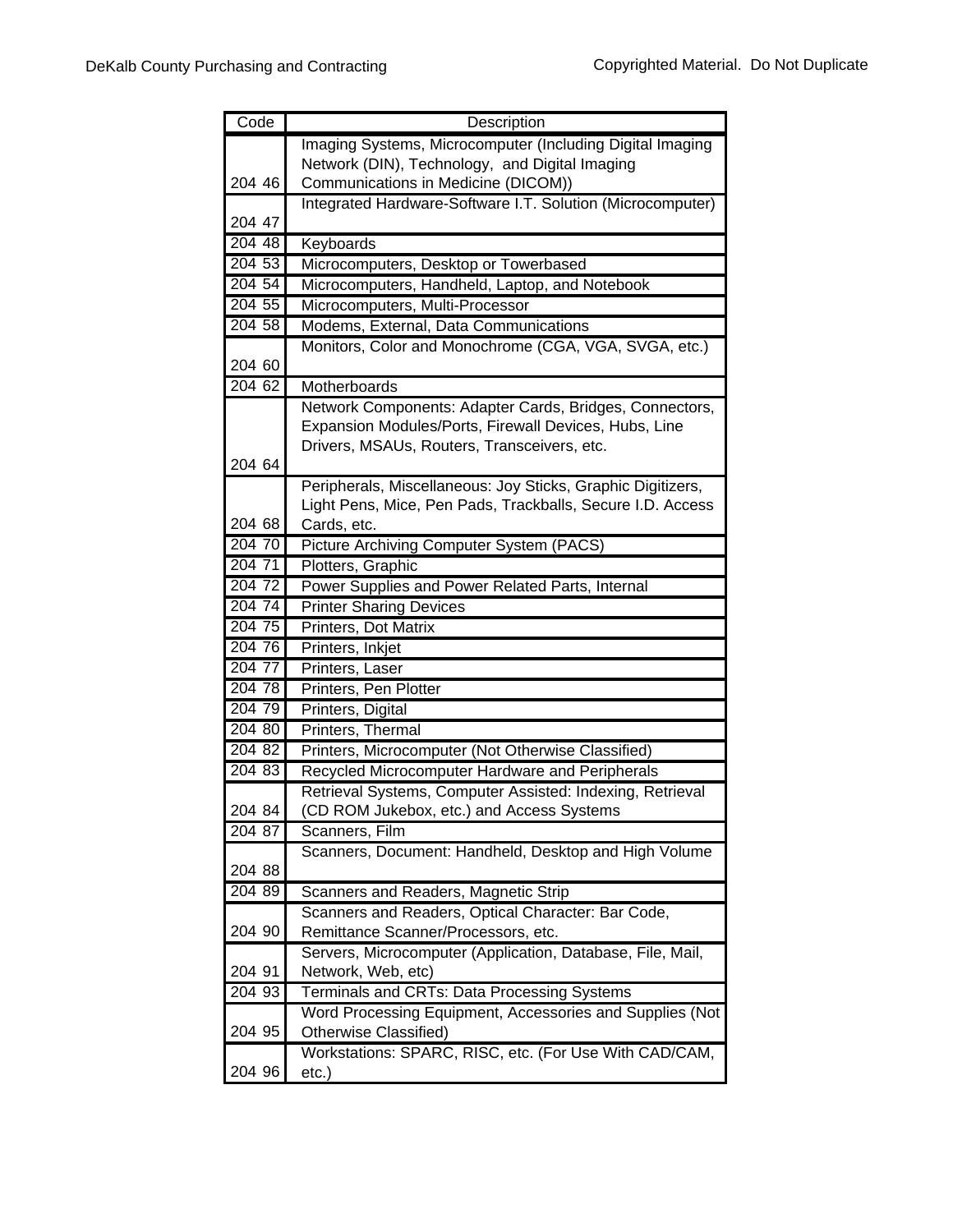| Code      | Description                                                       |
|-----------|-------------------------------------------------------------------|
|           | COMPUTER HARDWARE AND PERIPHERALS FOR MINI                        |
| 206 00    | AND MAIN FRAME COMPUTERS                                          |
| 206 14    | Cables: Printer, Disk, Network, etc.                              |
|           | Chips: Accelerator, Graphics, Math Co-Processor, Memory           |
| 206 17    | (RAM and ROM), Network, etc.                                      |
|           | Communication Boards: Fax, Modem (Internal), Network              |
| 206 20    | Cards, etc.                                                       |
|           | Communication Control Units: Concentrators, Multiplexors,         |
| 206 21    | Couplers, etc.                                                    |
|           | Communication Processors and Protocol Convertors: Front-          |
|           | End Processor, Network Interface Module, Protocol                 |
| 206 23    | Interchange, Switching Controls, etc.                             |
| 206 25    | Computer Systems, Digital                                         |
| 206 27    | Computer Systems, Laboratory Control                              |
| 206 28    | <b>Computer Systems, Process Control</b>                          |
| 206 31    | Controllers, Disk: Disk Subsystems, etc.                          |
| 206 32    | Controllers, Local and Remote                                     |
| 206 34    | Controllers, Peripheral: Plotters, Printers, Digitizers, etc.     |
| 206 36    | Controllers, Tape: Tape Subsystems, etc.                          |
|           | Data Entry and Remote Job Entry Devices, Voice Activated:         |
|           | Voice Recognition, Voice Digitization, Speech Synthesizers,       |
| 206 40    | etc.                                                              |
| 206 44    | Drives: Compact Disk, ROM, etc.                                   |
| 206 45    | Drives: Floppy Disk                                               |
| 206 46    | <b>Drives: Hard/Fixed Disk</b>                                    |
| 206 47    | Drives, Tape                                                      |
|           | Expansion/Accelerator Boards: Memory, Processor, etc.             |
| 206 51    |                                                                   |
| 206 54    | Geographic Information Systems (GIS)                              |
| 206 55    | Integrated Hardware-Software I.T. Solution (Mini/Mainframe        |
|           | Computer)<br>Imaging Systems, Mini and Main Frame Computer (Incl. |
| 206 56    | Digital Imaging Network and Technology)                           |
| 206 57    |                                                                   |
| 206 59    | Keyboards<br>Modems, External Data Communications                 |
|           | Monitors, Color and Monochrome (CGA, VGA, SVGA, etc.)             |
| 206 61    |                                                                   |
|           | Network Components: Adapter Cards, Bridges, Connectors,           |
|           | Expansion Modules/Ports, Hubs, Line Drivers, MSAUs,               |
| 206 64    | Routers, Transceivers, etc.                                       |
|           | Peripherals, Miscellaneous: Graphic Digitizers, Joy Sticks,       |
| 206 66    | Light Pens, Mice, Pen Pads, Trackballs, etc.                      |
| 206 68    | Power Supplies and Power Related Parts, Internal                  |
| 206 70    | <b>Printer Sharing Devices</b>                                    |
| $206\ 71$ | Printers, Dot Matrix                                              |
|           | Printers, High Speed, Line Printers, and Printer Subsystems       |
| 206 72    |                                                                   |
| 206 73    | Printers, Inkjet                                                  |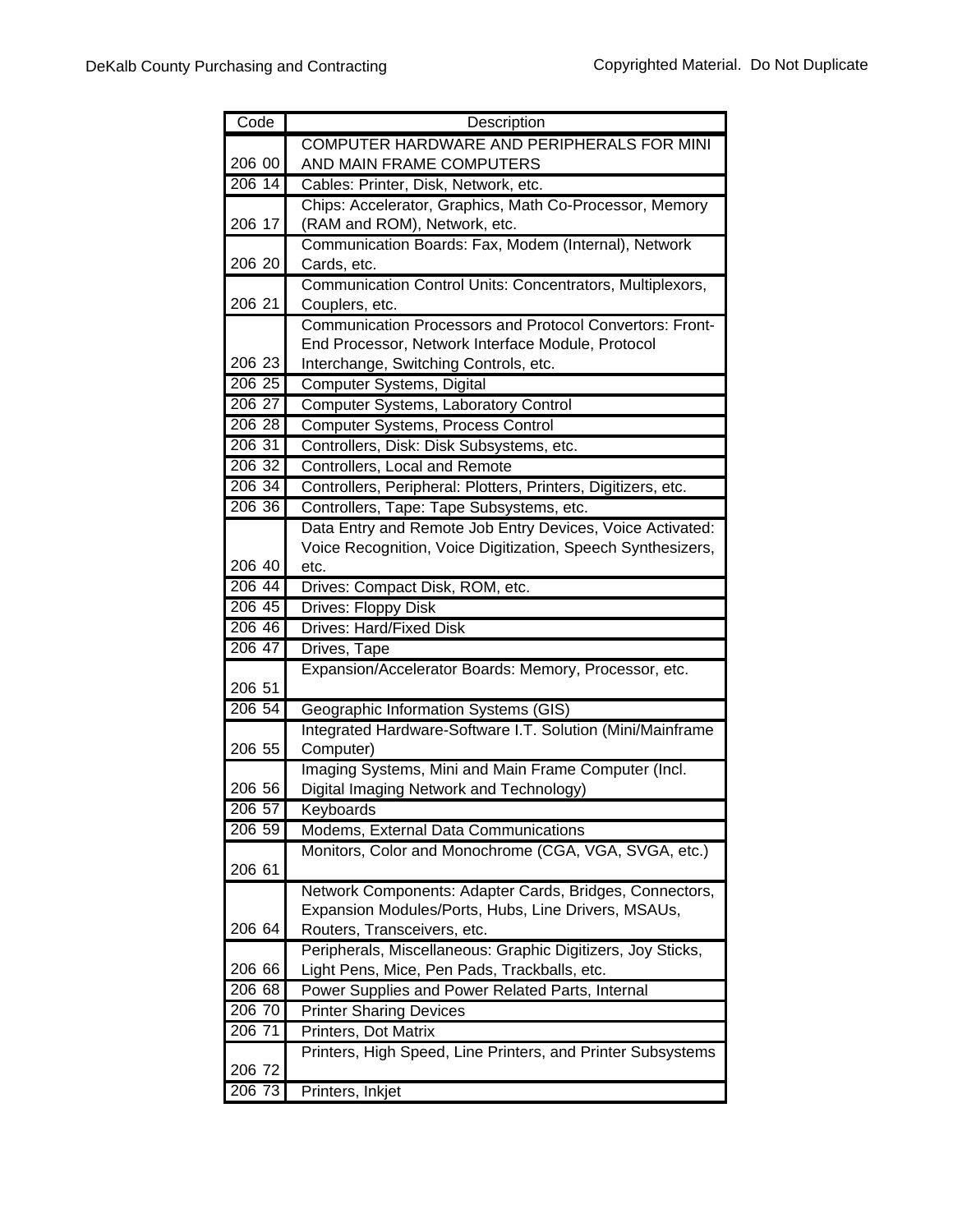| Code      | Description                                                                    |
|-----------|--------------------------------------------------------------------------------|
| 206 74    | Printers, Laser                                                                |
| 206 75    | Printers, Pen Plotter                                                          |
| 206 77    | Printers, Thermal                                                              |
| 206 78    | Printers, Mainframe Computer (Not Otherwise Classified)                        |
|           | Recycled Mainframe Computer Hardware and Peripherals                           |
| 206 79    |                                                                                |
|           | Retrieval Systems, Computer Aided: Indexing, Retrieval and                     |
| 206 80    | Access Systems (CD ROM Jukebox, etc.)                                          |
| 206 83    | Scanners, Film                                                                 |
|           | Scanners, Document: Handheld, Desktop, and High Volume                         |
| 206 84    |                                                                                |
| 206 85    | Scanners and Readers, Magnetic Strip                                           |
|           | Scanners and Readers, Optical Character: Bar Code,                             |
| 206 86    | Remittance Scanner/Processors, etc.                                            |
|           | Servers, Mini/Mainframe Computer (Application, Database,                       |
| 206 87    | File, Mail, Network, Web, etc.)                                                |
| 206 89    | Storage Devices, Electronic (Disk Drive Compatible)                            |
| 206 93    | Terminals and CRTs: Data Processing Systems                                    |
| 207 00    | COMPUTER ACCESSORIES AND SUPPLIES                                              |
| 207 10    | Batteries, Computer and Peripheral                                             |
| 207 14    | Battery Chargers, Computer and Peripheral                                      |
| 207 20    | Braces: Monitor, PC's, CRT's, Desk Top Printers, etc.                          |
| 207 23    | Carts, Computer                                                                |
|           | Cleaners for Keyboards, Monitors, Tapes, Diskettes, etc.                       |
| 207 25    |                                                                                |
| 207 30    | Compact Disks, DVD, ROM, etc.                                                  |
| $207\,32$ | <b>Computer Instructional Aids and Training Devices</b>                        |
|           | Covers and Enclosures (Acoustical and Protective) (For                         |
| 207 34    | Equipment)                                                                     |
| 207 37    | CRT Holders, Cases, Glare Screens, Locks, etc.                                 |
| 207 42    | Diskettes, Disk Packs, Floppy Diskettes, Labels, etc.                          |
| 207 47    | Fasteners and Accessories, Thumb Lock                                          |
|           | Forms Bursters, Decollators, Detachers, Feeders, Strippers                     |
| 207 49    | and Related Accessories                                                        |
| 207 50    | Forms, Charts, Templates, Rulers, etc.                                         |
|           | Graphic Supplies for Plotters and Printer Plotters: Inks, Pens,                |
| 207 55    | Penholders, Chemicals, Paper, etc.                                             |
|           | Keyboard Dust Covers, Key Top Covers, Keyboard Drawers,                        |
| 207 60    | Wrist Supports, etc.                                                           |
| 207 67    | Power Supplies: Surge Protectors, Uninterruptible Power                        |
|           | Supplies, Switches, etc.<br>Printer Accessories and Supplies: Chemicals, Forms |
|           | Tractors, Inks and Cartridges, Paper, Label Sheets, Sheet                      |
| 207 72    | Feeders, Toner Cartridges, Wheels, etc.                                        |
|           | Projection Devices and Accessories: Interactive                                |
| 207 75    | Conferencing Boards, LCD, Pads, Panels, etc.                                   |
| 207 79    | Recycled Computer Accessories and Supplies                                     |
| 207 82    | Sleeves, CD/DVD                                                                |
|           |                                                                                |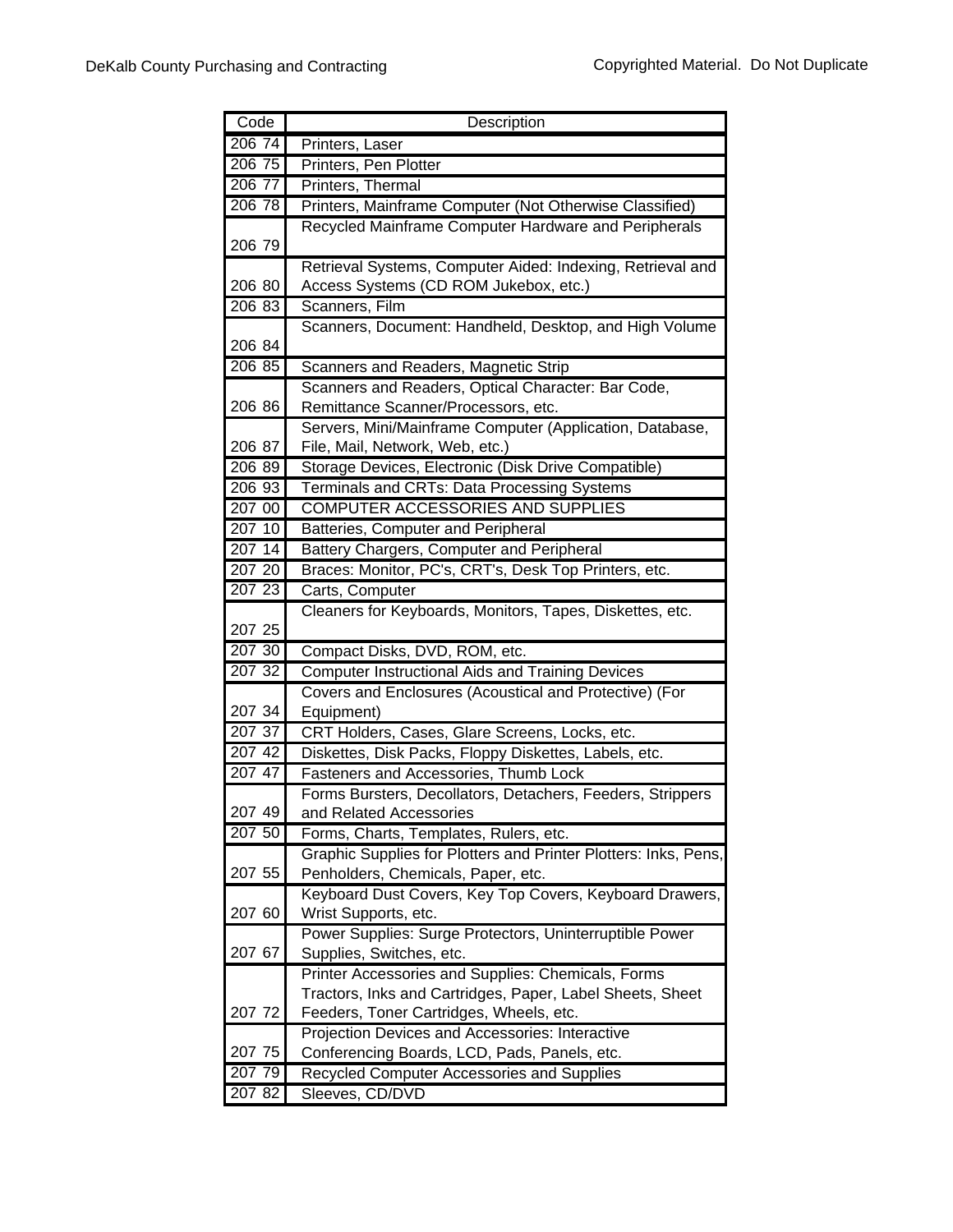| Code   | Description                                                            |
|--------|------------------------------------------------------------------------|
|        | Storage Devices for Tapes and Diskettes: Containers,                   |
| 207 84 | Racks, etc.                                                            |
| 207 85 | <b>Systems Environmental Monitor for Computer Rooms</b>                |
|        | Tapes, Tape Cartridges, Tape Cassettes, Tape Reels, Tape               |
| 207 87 | Labels, etc.                                                           |
|        | <b>Testing Equipment for Computers and Related Equipment</b>           |
| 207 89 |                                                                        |
| 207 91 | Tools, Computer                                                        |
|        | COMPUTER SOFTWARE FOR MICROCOMPUTERS                                   |
| 208 00 | (PREPROGRAMMED)                                                        |
|        | Accounting/Financial: Bookkeeping, Billing and Invoicing,              |
| 208 10 | Budgeting, Payroll, Taxes, etc.                                        |
| 208 11 | Application Software, Microcomputer                                    |
| 208 12 | <b>Architectural Software</b>                                          |
|        | Aviation Software (Flight Control, Ground Support, Testing,            |
| 208 15 | etc)                                                                   |
| 208 18 | Bar Code Software (Microcomputer)                                      |
| 208 19 | Biometric Authentication System Software for                           |
|        | Microcomputers<br>Business Software, Misc.: Agenda, Labels, Mail List, |
| 208 20 | Planning, Scheduling, etc.                                             |
|        | Communications: Networking, Linking, etc. (Includes                    |
| 208 27 | <b>Clustering Software)</b>                                            |
| 208 30 | Computer Aided Design and Vectorization Software                       |
| 208 32 | Customer Relationship Management Software (CRM)                        |
| 208 36 | Data Processing Software, Microcomputer                                |
| 208 37 | Database Software                                                      |
| 208 39 | Desktop Publishing                                                     |
| 208 40 | Driver and Hardware Support Programs                                   |
| 208 41 | <b>Engineering Software</b>                                            |
|        | EDI (Electronic Data Interchange) Translator Software,                 |
| 208 42 | Microcomputer                                                          |
|        | Educational: Foreign Languages, Math, Science, Social                  |
| 208 43 | Studies, etc.                                                          |
| 208 44 | <b>E-Mail Software</b>                                                 |
| 208 45 | <b>Expert System Software</b>                                          |
| 208 46 | E-Commerce Software (Microcomputer)                                    |
|        | Games: Adventure, Board, Puzzles, Strategy, etc. (See 037-             |
|        | 84; 209-48; 785-53; and 805-51 for other type games)                   |
| 208 47 |                                                                        |
|        | Graphics: Clip Art, Demos, Presentation, Slide Shows, etc.             |
| 208 50 |                                                                        |
| 208 51 | Human Resources Software                                               |
| 208 53 | <b>Integrated Software</b>                                             |
| 208 54 | Internet and Web Site Software for Microcomputers                      |
| 208 55 | <b>Inventory Management</b>                                            |
| 208 56 | Logistics and Supply Chain Software                                    |
| 208 57 | Law Enforcement Software                                               |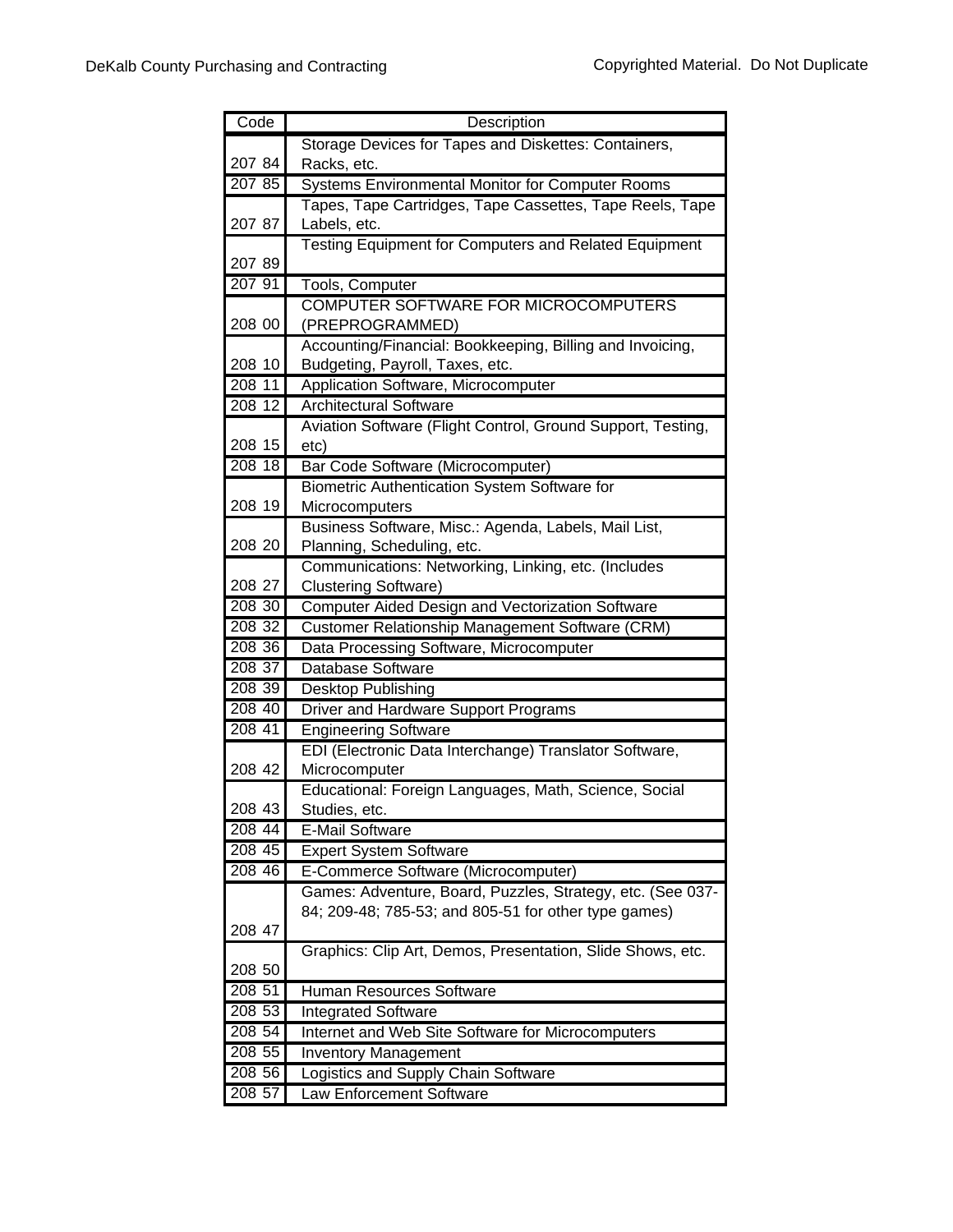| Code   | Description                                                |
|--------|------------------------------------------------------------|
| 208 58 | Language Translation Software                              |
| 208 59 | Library Information Management Software                    |
| 208 60 | Medical Software, All Types                                |
| 208 61 | <b>OCR and Scanner Software</b>                            |
| 208 63 | <b>Personnel Software</b>                                  |
| 208 65 | Point of Sale Software                                     |
|        | Professional: Computer Training, Hospital/Pharmacy, Legal, |
| 208 66 | etc.                                                       |
|        | Programming: Basic, Assembler, Computer Assisted           |
| 208 67 | Software Engineering Tools (CASE), Libraries, etc.         |
| 208 68 | <b>Project Management</b>                                  |
| 208 70 | <b>Printing Software (Microcomputer)</b>                   |
| 208 71 | <b>Purchasing Software</b>                                 |
|        | Purchasing and Accounting Codes for use with PC Software   |
| 208 72 |                                                            |
| 208 76 | Real Estate/Property Management                            |
| 208 77 | Recycled Microcomputer Software                            |
| 208 80 | Software, Microcomputer (Not Otherwise Classified)         |
| 208 81 | Software For Computer Software Training                    |
|        | Scientific, Statistical, Engineering, Mathematical, and    |
| 208 82 | Mapping Software (Including Photogrammetry)                |
| 208 83 | Shipping and Postal Management Software                    |
| 208 84 | <b>Spread Sheet Software</b>                               |
| 208 85 | <b>Surveying Systems Software</b>                          |
| 208 86 | Sound or Music Editing Software, Microcomputer             |
| 208 87 | Tools, Programming and Case                                |
| 208 88 | Software, Monitoring                                       |
|        | Utilities: Back-up, Batch File, Firewall, Menus, Operating |
|        | System, Network Operating System, Network Management,      |
|        | Recovery, Screen, Security, Virus Protection, etc.         |
| 208 90 |                                                            |
| 208 94 | Word Processing, Text Editors, Spell Checkers              |
|        | COMPUTER SOFTWARE FOR MINI AND MAINFRAME                   |
| 209 00 | COMPUTERS (PREPROGRAMMED)                                  |
|        | Accounting/Financial: Bookkeeping, Billing and Invoicing,  |
| 209 11 | Budgeting, Payroll, Taxes, etc.                            |
| 209 12 | Application Software, Mainframe Computer (Incl. Cobal)     |
| 209 13 | Application Software, Minicomputer                         |
| 209 14 | Architectural Software (Mini/Mainframe)                    |
| 209 22 | Bar Code Software (Mini/Mainframe Computer)                |
|        | <b>Biometric Authentication System Software for</b>        |
| 209 24 | Mini/Mainframe Computers                                   |
| 209 28 | Communications: Networking, Linking, etc.                  |
| 209 31 | <b>Computer Aided Design</b>                               |
| 209 37 | Data Processing Software, Mini/Mainframe Computer          |
| 209 38 | Database Software                                          |
| 209 40 | Desktop Publishing                                         |
| 209 41 | <b>Driver and Hardware Support Programs</b>                |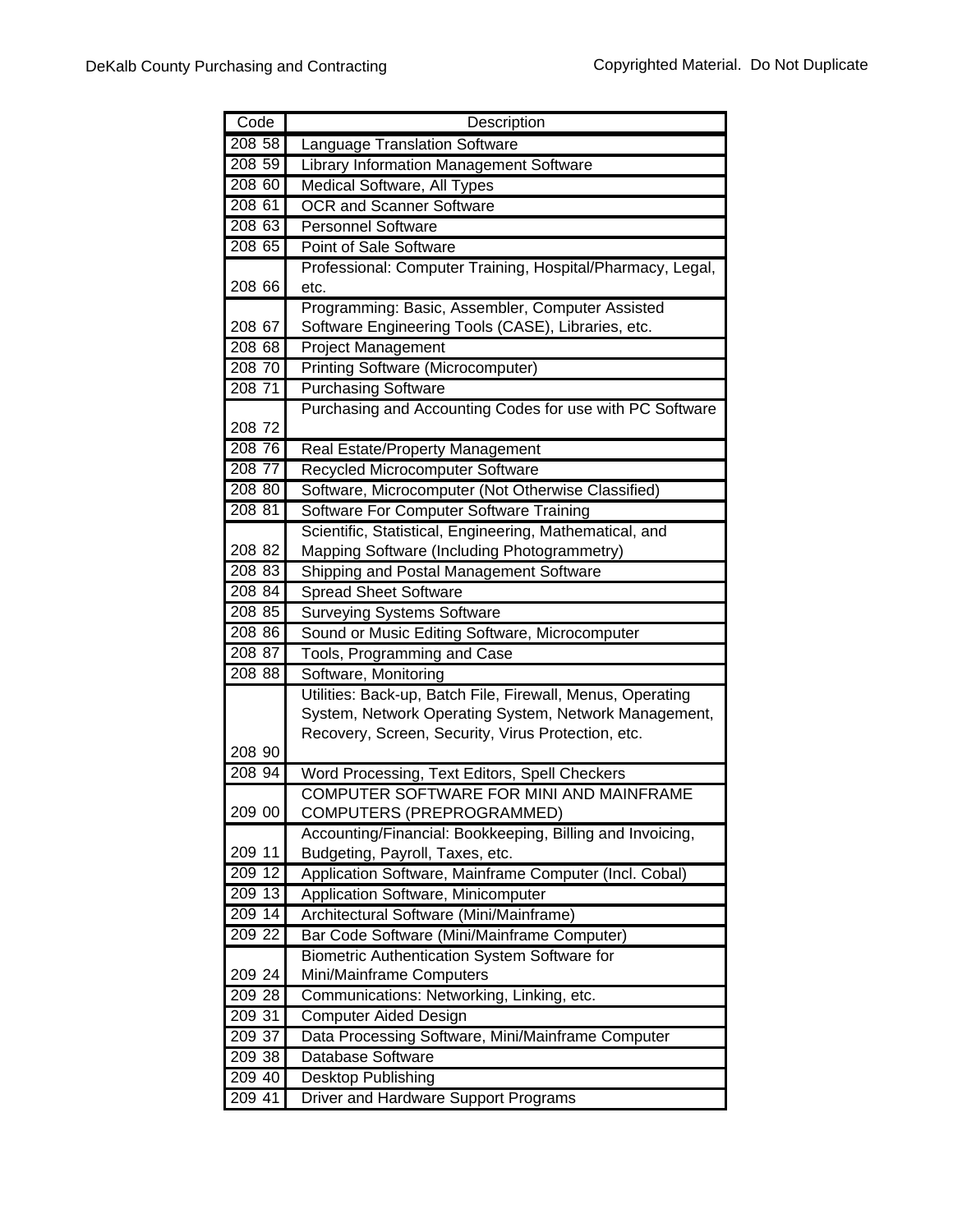| Code             | Description                                                          |
|------------------|----------------------------------------------------------------------|
| 209 42           | E-Commerce Software (Mini/Mainframe Computer)                        |
|                  | EDI (Electronic Data Interchange) Translator Software,               |
| 209 43           | Mini/Mainframe Computer                                              |
|                  | Educational: Foreign Languages, Math, Science, Social                |
| 209 44           | Studies, etc.                                                        |
| 209 45           | <b>E-Mail Software</b>                                               |
| 209 46           | <b>Expert System Software</b>                                        |
| 209 47           | Engineering Software (Mini/Mainframe Computer)                       |
|                  | Games: Adventure, Board, Puzzles, Strategy, etc.(See 037-            |
|                  | 84; 208-47; 785-53; and 805-51 for other type games)                 |
| 209 48           |                                                                      |
| 209 49           | Geographic Information System (GIS) Software                         |
|                  | Graphics: Clip Art, Demos, Presentation, Slide Shows, etc.           |
| 209 51           |                                                                      |
| 20952            | Human Resources Software                                             |
|                  | Internet and Web Site Software for Main Frame Computers              |
| 209 54<br>209 56 |                                                                      |
| 209 58           | <b>Inventory Management</b>                                          |
| 209 59           | Language Translation Software<br>Logistics and Supply Chain Software |
|                  | Music or Sound Editing Software (Mini/Mainframe Computer)            |
| 209 60           |                                                                      |
| 209 62           | <b>OCR and Scanner Software</b>                                      |
| 209 64           | Personnel Software                                                   |
| 209 66           | Point of Sale Software                                               |
|                  | Professional: Hospital/Pharmacy, Legal, Computer Training,           |
| 209 67           | etc.                                                                 |
| 209 68           | Programming: Basic, Assembler, etc.                                  |
| 209 69           | <b>Project Management</b>                                            |
| 209 70           | Printing Software (Mini/Mainframe Computer)                          |
| 209 72           | <b>Purchasing Software</b>                                           |
|                  | Purchasing and Accounting Codes for use with                         |
| 209 73           | Mini/Mainframe Software                                              |
| 209 77           | Real Estate/Property Management                                      |
| 209 78           | Recycled Mainframe Computer Software                                 |
|                  | Scientific, Statistical, Engineering, Mathematical, and              |
| 209 82           | Mapping Software (Including Photogrammetry)                          |
| 209 84           | Shipping and Postal Management Software                              |
| 209 85           | <b>Spread Sheet Software</b>                                         |
| 209 86           | <b>Surveying Systems Software</b>                                    |
|                  | Software, Mini/Mainframe Computer (Not Otherwise                     |
| 209 87           | Classified)                                                          |
| 209 88           | Tools, Programming and Case                                          |
|                  | Utilities: Back-up, Batch File, Menus, Network Management,           |
|                  | Operating System, Recovery, Screen, Security, Virus                  |
| 209 91           | Protection, etc.                                                     |
| 209 95           | Word Processing, Text Editors, Label Makers, Spell<br>Checkers, etc. |
|                  |                                                                      |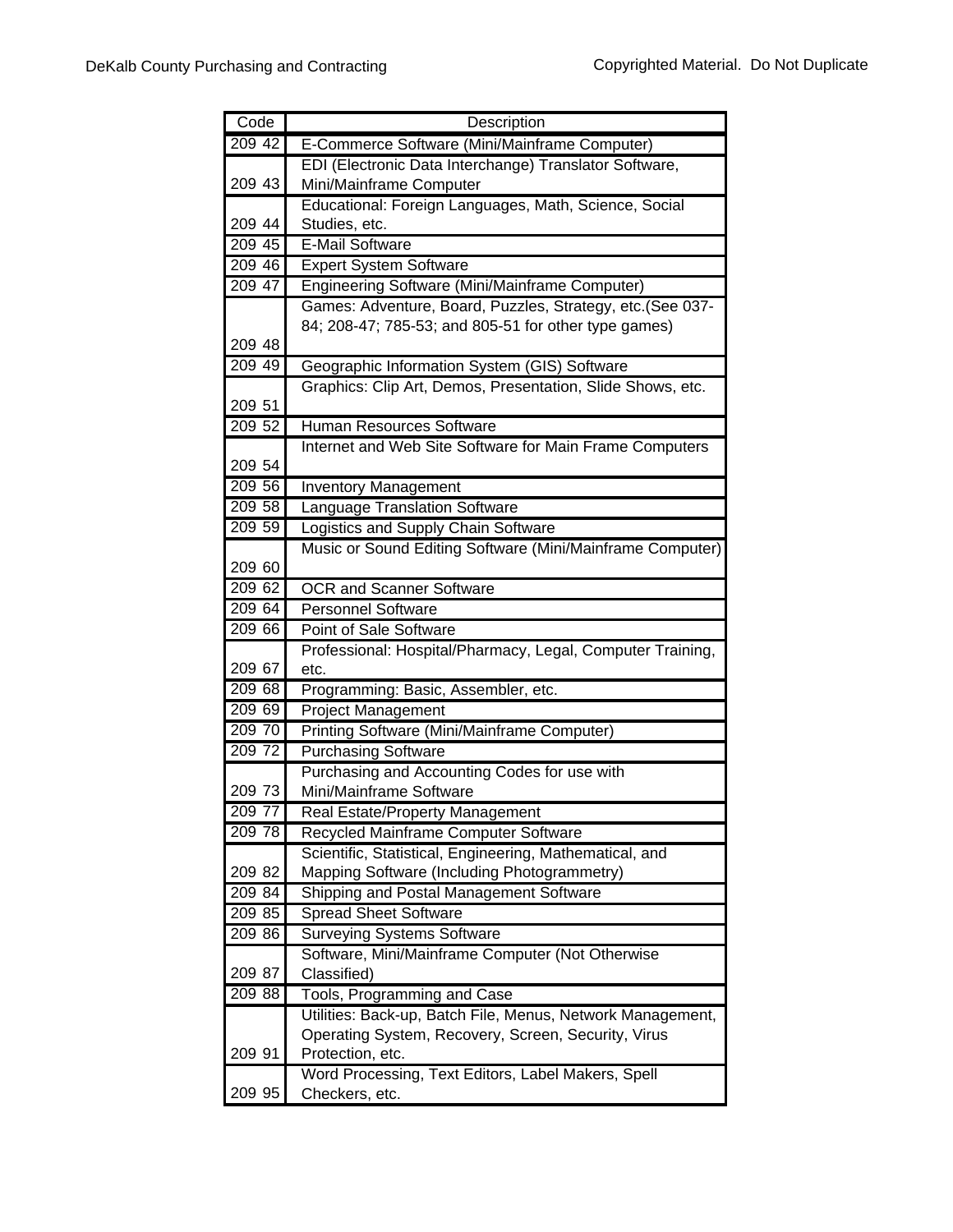| Code   | Description                                                               |
|--------|---------------------------------------------------------------------------|
|        | CONCRETE AND METAL PRODUCTS, CULVERTS,                                    |
|        | PILINGS, SEPTIC TANKS, ACCESSORIES AND SUPPLIES                           |
| 210 00 |                                                                           |
| 210 07 | Basins, Catch, Including Accessories and Parts                            |
| 210 10 | Blocks, Hollow and Solid, Lightweight                                     |
| 210 11 | Blocks, Hollow and Solid, Normal Weight                                   |
| 210 12 | Blocks, Kiln and Oven                                                     |
|        | Box Voids and Void Concrete Forms (Including Chemical                     |
| 210 13 | Release Agents)                                                           |
| 21015  | <b>Bricks, Concrete</b>                                                   |
|        | Concrete Beams, Channels, Roof Decks, etc., Prestressed                   |
| 210 16 |                                                                           |
| 210 17 | <b>Concrete Bunker Panels</b>                                             |
| 210 18 | <b>Concrete Encased Ducts</b>                                             |
| 210 25 | <b>Concrete Pilings</b>                                                   |
| 210 26 | Concrete Support Items (Chairs, etc.)                                     |
| 210 27 | <b>Connecting Bands, Corrugated Metal</b>                                 |
| 210 28 | <b>Culverts, Concrete</b>                                                 |
| 210 29 | Culverts, Corrugated Metal (Incl. Well Casing Pipe)                       |
|        | Curbs, Parking and Curb Boxes: Vehicle (Including                         |
| 210 30 | Recycled)                                                                 |
| 210 31 | Drains, Parts and Accessories                                             |
| 210 33 | Irrigation Pipe, Metal                                                    |
| 210 35 | Joint Sealing Compound (For Sewer and Drain Pipes)                        |
| 210 45 | Meter Boxes and Concrete Pull Boxes                                       |
| 210 47 | Molds and Parts, Concrete                                                 |
| 210 55 | Paving and Stepping Blocks                                                |
|        | Recycled Concrete and Metal Products Incl. Culverts,                      |
| 210 70 | Pilings, and Septic Tanks                                                 |
| 210 72 | Risers and Cones, Reinforced Concrete                                     |
| 210 75 | Septic Tanks, Grease Traps, and Water Troughs                             |
|        | Ties and Anchors and Other Masonry Wall Reinforcements                    |
| 210 80 |                                                                           |
| 210 85 | Vents, Foundation, Concrete                                               |
|        | CONTROLLING, INDICATING, MEASURING,                                       |
|        | MONITORING, AND RECORDING INSTRUMENTS AND                                 |
| 220 00 | <b>SUPPLIES</b>                                                           |
| 220 02 | Accelerometers                                                            |
|        | Actuators and Controls (For Robotics, Servo Systems, etc.)                |
| 220 04 |                                                                           |
| 220 06 | Charts: Flowmeter, Receiver, Recorder                                     |
|        | Clinometers and Inclinometers (For Slope and Tilt                         |
| 220 07 | Measurements)                                                             |
| 220 09 | <b>Conductivity Instruments (For Dissolved Solids)</b>                    |
| 220 13 | Examination Equipment: Current, Liquid Penetrant, Magnetic                |
|        | Particle, etc.<br>Energy Computerized Control Systems for HVAC, Lighting, |
| 220 14 | Utilities, etc. Combination                                               |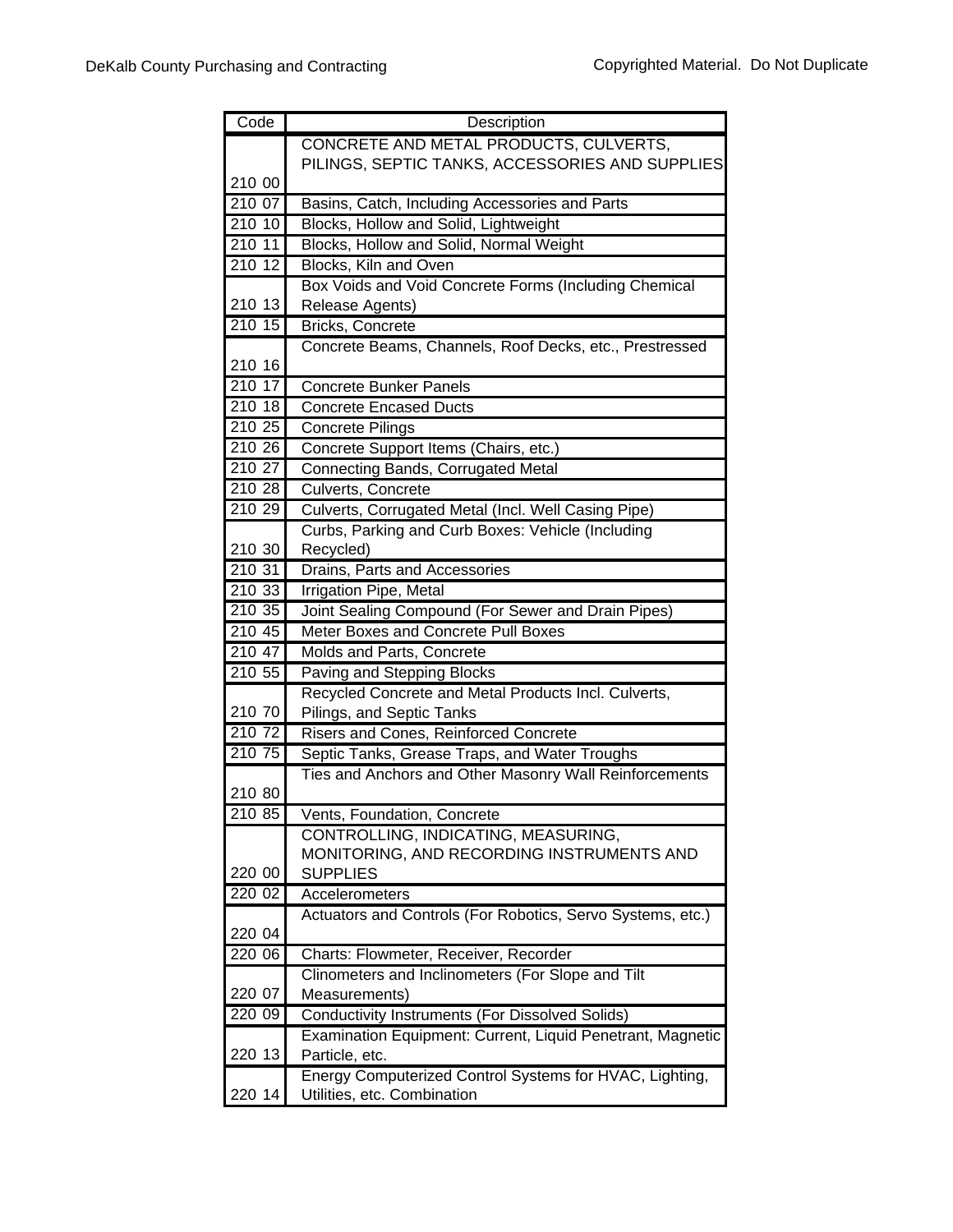| Code   | Description                                                                          |
|--------|--------------------------------------------------------------------------------------|
|        | Flow Controllers, Indicators, Calibrators, and Recorders (For                        |
| 220 15 | Air and Gases)                                                                       |
| 220 16 | Flow Controllers and Recorders (For Liquids)                                         |
|        | Gauges: Altitude, Pressure, Profile, Temperature, Liquid                             |
| 220 18 | Level, etc.                                                                          |
| 220 19 | Gyroscopic Instruments                                                               |
|        | Hazardous Environment Detection and Measuring                                        |
| 220 20 | Equipment                                                                            |
|        | High Vacuum Controllers, Indicators, and Recorders and                               |
|        | Accessories: Ionization Gauges, Thermocouple Gauges, etc.                            |
| 220 22 |                                                                                      |
| 220 29 | Imaging Systems, Infrared Thermal (Not X-Ray)                                        |
|        | Indicating and Recording Instruments, Equipment and                                  |
| 220 30 | Accessories (Not Otherwise Classified)                                               |
| 220 33 | Liquid Level Controllers, Indicators, and Recorders                                  |
|        | Logging Devices, Electronic (Long-Range Data Collection                              |
| 220 34 | and Recording for Use at a Remote Location)                                          |
|        | Oscillographs (Cathode-Ray Recording Systems) and                                    |
| 220 36 | Accessories                                                                          |
| 220 42 | <b>Photoelectric Control Devices</b>                                                 |
| 220 43 | Position Measuring Devices (X-Y Coordinates)                                         |
| 220 45 | Pressure Controllers, Indicators, and Recorders                                      |
| 220 46 | <b>Pressure Converters</b>                                                           |
|        | Radar Instruments (Marine Type), and Accessories:                                    |
| 220 48 | Magnetrons, etc.                                                                     |
|        | Radiant Energy Measuring Devices (For Visual, UV, and IR):                           |
| 220 53 | Light Meters (Except Photographic), Photometers,<br>Pyranometers, Radiometers, etc.) |
|        | Recorders and Plotters, General Laboratory Type (Strip                               |
|        | Chart, X-Y, etc.), and Supplies: Chart Paper, Developing                             |
|        | Chemicals, Ink, Penholders, Pens, etc. (See 690-62 for                               |
| 220 54 | Power Generation Type)                                                               |
|        | Recycled Recording, Controlling and Indicating Instruments                           |
| 220 55 | and Supplies                                                                         |
| 220 60 | Sonar Instruments, Research Type                                                     |
|        | Sound Analysis Equipment and Accessories: Noise Meters                               |
|        | and Dosimeters, Sound Level Meters, etc. (Including Noise                            |
| 220 61 | Control Enclosures, etc)                                                             |
|        | Strain Gauges, Force Gauges, and Associated Instruments:                             |
|        | Strain Gauge Conditioners, Stress-Strain Plotters, etc.                              |
| 220 63 |                                                                                      |
| 220 66 | Stroboscopes and Tachometers (Except Automotive)                                     |
| 220 68 | Surface Profile Measurement Equipment                                                |
|        | Temperature Controllers, Indicators, and Recorders (Digital                          |
|        | Thermometers, Pyrometers, etc.), and Accessories:                                    |
| 220 72 | Thermistors, Thermocouples, etc.                                                     |
| 220 75 | <b>Transducers and Couplers</b>                                                      |
|        | Vibration Detecting and Measuring Equipment: Geophones,                              |
| 220 84 | Seismic Amplifiers, Seismographs, etc.                                               |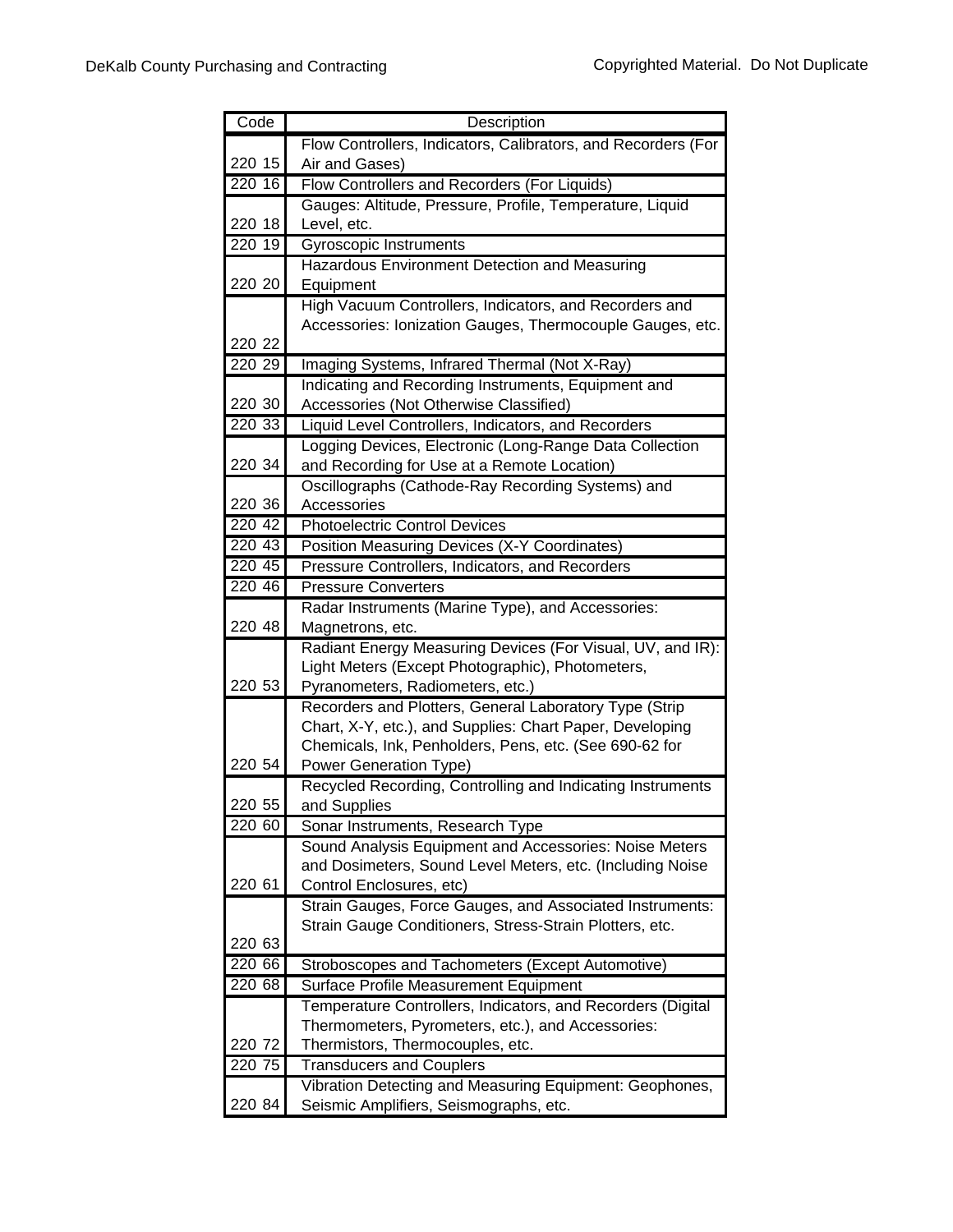| Code   | Description                                                  |
|--------|--------------------------------------------------------------|
|        | Vibration Generating Equipment: Piezoelectric, Sonic,        |
| 220 85 | Ultrasonic, etc.                                             |
|        | Weather Instruments: Anemometers, Barographs,                |
|        | Barometers, Hygrometers, Lightning Strike Counters,          |
|        | Relative Humidity Meters, Thermographs, Radar Weather        |
| 220 87 | Display, etc.                                                |
| 220 88 | <b>Weather Station</b>                                       |
| 225 00 | <b>COOLERS, DRINKING WATER (WATER FOUNTAINS)</b>             |
| 225 30 | Coolers, Electric (Water Fountains)                          |
| 225 32 | Coolers, Non-Electric (Water Fountains)                      |
|        | Coolers, Storage Type (Remote Refrigeration Unit), Including |
| 225 40 | Parts                                                        |
| 225 64 | <b>Recycled Drinking Fountains and Supplies</b>              |
| 232 00 | <b>CRAFTS, GENERAL</b>                                       |
| 232 02 | Artificial Plants, Shrubs, and Trees                         |
| 232 05 | <b>Basketry Materials</b>                                    |
| 232 10 | <b>Beadcraft Supplies</b>                                    |
|        | Candlemaking Equipment and Supplies (See 393-56 for          |
| 232 15 | Candles)                                                     |
| 232 20 | Carpet Warp and Roving, Macrame                              |
| 232 25 | Decoupage Materials and Supplies                             |
| 232 27 | <b>Dried Flowers and Plants</b>                              |
| 232 32 | Floral Arrangements, Artificial                              |
| 232 35 | Floral Supplies: Artificial Flowers, Floral Tape, etc.       |
|        | Glitter, Sequins, Stars, Feathercraft, Polyester Balls, etc. |
| 232 38 |                                                              |
| 232 41 | Kits and Supplies, Crafts, Miscellaneous                     |
| 232 42 | Kits and Supplies: Foil, Tin, etc.                           |
| 232 43 | Kits and Supplies: Mosiac                                    |
| 232 45 | Kits and Supplies: String and Wire Art                       |
| 232 48 | Lacing, Crafts                                               |
| 232 50 | Liquid Embroidery and Fabric Painting Supplies               |
| 232 55 | Model Kits and Parts: Airplane, Automobile, Ship, etc.       |
| 232 56 | Molds, For Plaster Cast Projects                             |
| 232 60 | Needlework Kits and Supplies: Crewel, Embroidery, etc.       |
|        | Precut Wood Kits: Bird Houses, Magazine Baskets, What-not    |
| 232 70 | Shelves, etc.                                                |
| 232 75 | <b>Recycled Crafts (General)</b>                             |
| 232 77 | Ribbons, Craft                                               |
| 232 80 | Styrofoam Shapes and Foam Filler                             |
| 232 85 | Transfers, Hot Iron                                          |
| 232 90 | Weaving Looms and Materials, Hand                            |
| 232 95 | Woodburning and Woodcarving Tools and Supplies               |
| 233 00 | <b>CRAFTS, SPECIALIZED</b>                                   |
| 233 20 | Ceramic and Pottery Equipment and Supplies                   |
| 233 32 | Faceting and Cabbing Equipment and Accessories               |
| 233 35 | <b>Glass Blowing Equipment and Supplies</b>                  |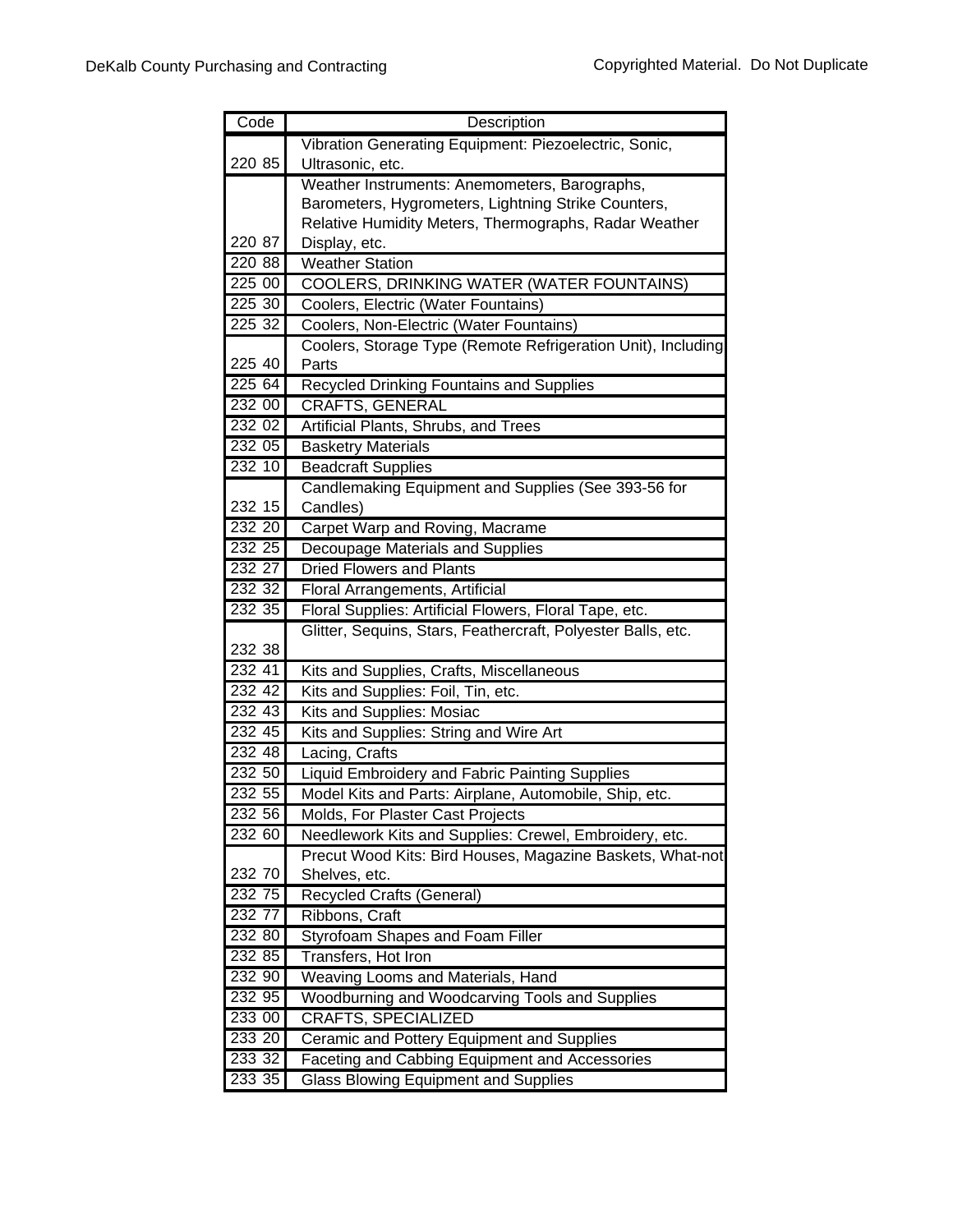| Code   | Description                                                  |
|--------|--------------------------------------------------------------|
|        | Kilns and Furnaces (For Ceramic and Enameling) and           |
| 233 55 | Accessories                                                  |
| 233 60 | Lapidary Equipment, Jewelry Findings, and Supplies           |
| 233 65 | <b>Leathercraft Supplies</b>                                 |
| 233 70 | <b>Metal Enameling Material</b>                              |
| 233 75 | <b>Metalcraft Supplies</b>                                   |
|        | Paper Making Equipment and Supplies, Handmade: Beaters,      |
| 233 80 | Screens, Vats, etc.                                          |
| 233 85 | Recycled Crafts (Specialized)                                |
| 233 90 | Rubbing Compound, Abrasive                                   |
|        | CUTLERY, COOKWARE, DISHES, GLASSWARE,                        |
| 240 00 | SILVERWARE, UTENSILS, AND SUPPLIES                           |
|        | Aluminum Ware: Cooking Utensils, Dishes, Trays, Pots and     |
| 240 07 | Pans, etc.                                                   |
| 240 14 | Beverage Servers, All Types (Including Decanters)            |
| 240 17 | Cast Iron: Cooking and Frying Pots and Pans, etc.            |
| 240 20 | Ceramicware                                                  |
| 240 21 | Chinaware                                                    |
| 240 23 | Condiment Shakers, Dispensers, Covers, etc.                  |
| 240 28 | Cutlery: Knives, Spatulas, Steels, etc.                      |
| 240.35 | <b>Cutting Boards</b>                                        |
|        | Enamelware: Small Cooking Utensils, Pots and Pans, etc.      |
| 240 42 |                                                              |
| 240 49 | Flour Sifters, Light Duty                                    |
| 240 56 | Glassware, Table                                             |
|        | Kitchen Utensils, Small: Basters, Corers, Ladles, Pastry and |
| 240 63 | Vegetable Brushes, Peelers, Scoops, Tongs, Turners, etc.     |
| 240 66 | Meal Servers, Insulated                                      |
|        | Plastic Ware: Dishes, Pots and Pans, Trays, Non-Disposable   |
| 240 70 | Type (See 640-60 for Disposable Type)                        |
| 240 74 | Recycled Dishes, Utensils, etc.                              |
|        | Silver Burnishing Equipment and Scouring Pads, All Types     |
| 240 77 |                                                              |
| 240 84 | Silverware: Flatware, Tableware, etc.                        |
|        | Silverware and Dishes, Specialized, Self-Help Feeding Type   |
| 240 87 |                                                              |
|        | Stainless Steel Ware: Cooking Utensils, Flatware,            |
| 240 91 | Tableware, Trays, Pots and Pans, etc.                        |
| 240 93 | Storage Boxes, Food                                          |
| 240 95 | Thermometers, Cooking and Oven                               |
| 240 96 | Timers, Mechanical                                           |
| 245 00 | DAIRY EQUIPMENT AND SUPPLIES                                 |
| 245 02 | Butter Machines, Churns, and Equipment                       |
| 245 03 | Cheese-Making Supplies: Annatto, Rennet, etc.                |
|        | Cleaning Materials (For Dairy Equipment): Chlorine           |
| 245 05 | Sanitizers, Milkstone Remover, etc.                          |
| 245 10 | Cooling Vats                                                 |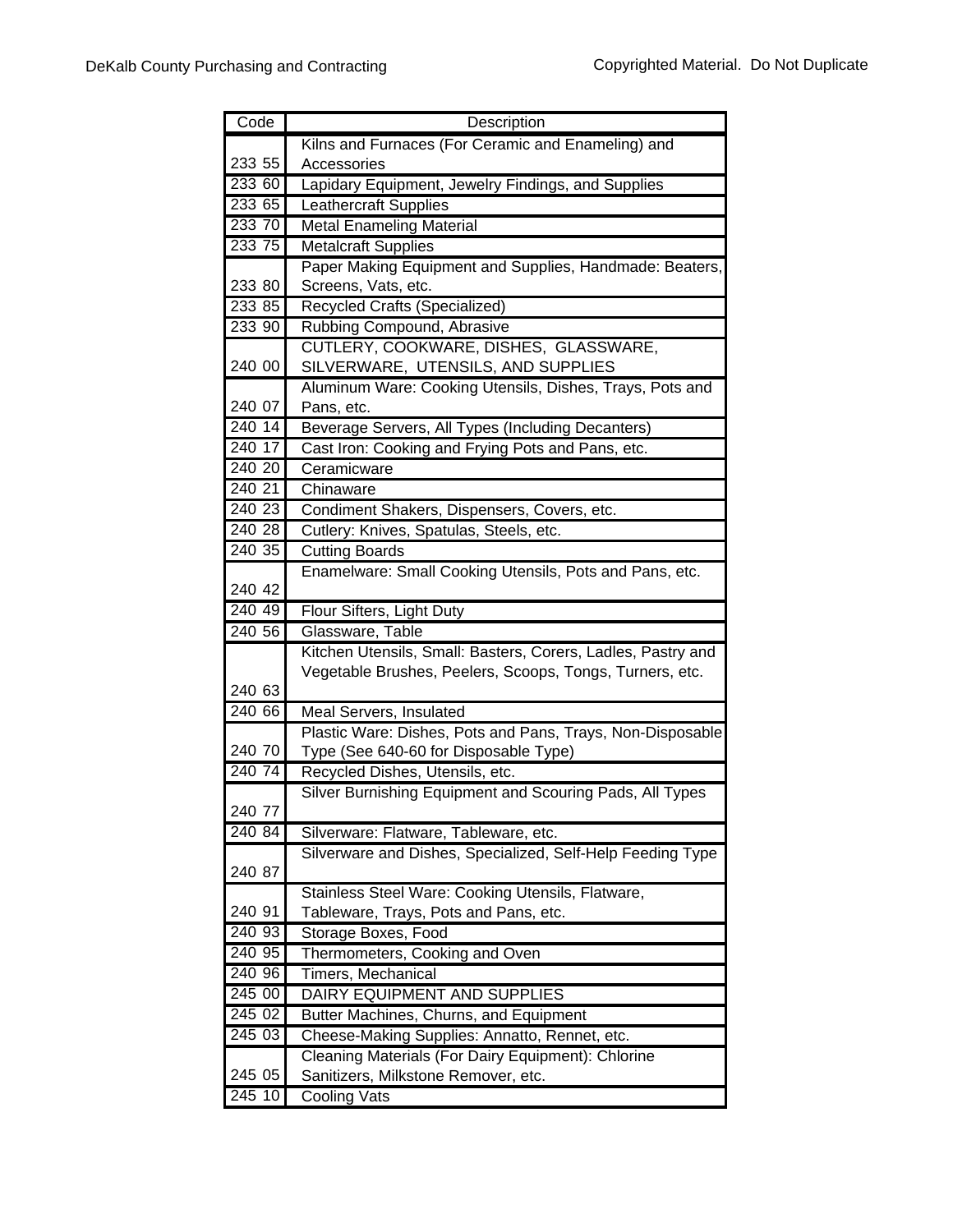| Code             | Description                                                   |
|------------------|---------------------------------------------------------------|
| 245 15           | Dairy Pails (Utility Pails)                                   |
| 245 20           | Ice Cream Containers, Paper and Metal                         |
| 245 25           | Ice Cream Shipping Jackets                                    |
| 245 30           | Milk Bottle Caps, Metallic and Paper                          |
| 245 35           | Milk Bottles, Glass                                           |
| 245 40           | Milk Cans, All Types                                          |
| 245 45           | Milk Cartons, Paper and Plastic (Including Liners)            |
| 245 50           | <b>Milk Crates</b>                                            |
| 245 55           | <b>Milk Dispenser Can Tubes</b>                               |
|                  | Milk Filling Machines, Accessories and Supplies (Dispenser    |
| 245 59           | Bags, etc.)                                                   |
| 245 60           | <b>Milk Filters</b>                                           |
|                  | Milking Machines, Accessories, and Parts: Compressors,        |
| 245 70           | Pulsators, etc.                                               |
|                  | Milk Processing Equipment (Homogenizers, Pasteurizers,        |
| 245 80           | etc.) and Parts                                               |
| 245 83           | Recycled Dairy Equipment and Supplies                         |
| 245 85           | Stanchions, Milk Parlor                                       |
| 245 86           | <b>Teat Sanitizing Equipment and Supplies</b>                 |
| 245 87           | Thermometers, Dairy (For Milk Vats, etc.)                     |
| 245 90           | Wrapping, Cheese, Circles and Bandages                        |
| 250 00           | DATA PROCESSING CARDS AND PAPER                               |
|                  | Cards, Tabulating, Special (For Automatic and Manual Data     |
| 250 18           | <b>Processing Systems)</b>                                    |
| 250 30           | Cards, Tabulating, Standard (For EDP Systems)                 |
| 250 55           | Paper, Tabulating Stock                                       |
| 250 67           | Recycled Data Processing Cards and Paper                      |
| 250 70<br>250 72 | Roll Paper, Bond (For EDP Portable Terminals)                 |
|                  | Roll Paper, Thermal (For EDP Portable Terminals)              |
| 250 80           | Tests, Answer Sheets, Scoring Keys, etc. (For EDP<br>Systems) |
| 255 00           | <b>DECALS AND STAMPS</b>                                      |
| 25505            | <b>Bar Code Decals</b>                                        |
| 255 10           | <b>Bedding Stamps</b>                                         |
| 255 20           | Cigarette Stamp, Numbered                                     |
|                  | Decals, All Other Types of Transfer (For Screen Printed see   |
| 255 22           | 255-28)                                                       |
| 255 24           | Decals, Heat Transfer                                         |
| 255 26           | Decals, Pressure Sensitive Adhesive                           |
| 255 28           | Decals, Screen Printed                                        |
|                  | Decals, Water Transfer Type (For Cigarette Machines,          |
| 255 30           | Doors, Equipment, Vehicles, Windows, etc.)                    |
| 255 40           | <b>Inventory and Other Small Decals</b>                       |
| 255 45           | <b>License Plate Decals</b>                                   |
| 255 50           | Liquor Stamps, Numbered                                       |
| 255 53           | <b>Recycled Decals and Stamps</b>                             |
|                  | Tax Stamps (Other Than Cigarette and Liquor), Numbered        |
| 255 56           | and Un-Numbered                                               |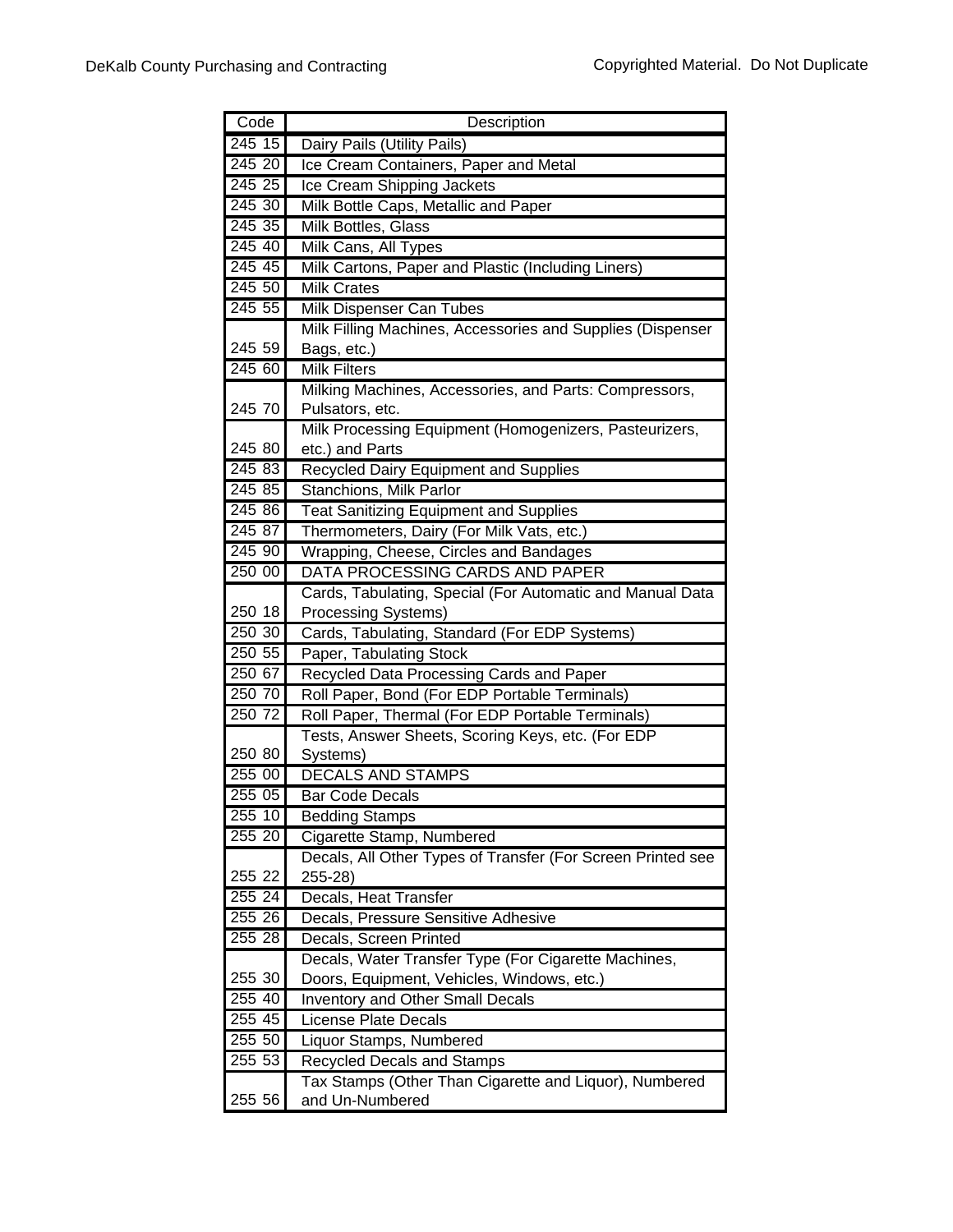| Code     | Description                                                        |
|----------|--------------------------------------------------------------------|
| 255 60   | Windshield Decals, Not Numbered                                    |
| 255 70   | Windshield Decals, Numbered                                        |
|          | DEFENSE SYSTEM AND HOMELAND SECURITY                               |
| 257 00   | EQUIPMENT, WEAPONS AND ACCESSORIES                                 |
| 257 18   | Aircraft, Military (Fighter Bombers, Attack Aircraft, etc.)        |
| 257 19   | <b>Aviation Equipment, CBRNE</b>                                   |
| 257 23   | <b>Bomb Detection Equipment and Supplies</b>                       |
| 257 24   | <b>Bomb Protection Devices and Supplies</b>                        |
|          | <b>CBRNE Medical Supplies and Pharmaceuticals (Not</b>             |
| 257 26   | Otherwise Classified)                                              |
|          | Chemical, Biological, Radiological and Nuclear Explosive           |
| 257 27   | <b>Weapons and Cyber Attacks</b>                                   |
| 257 28   | Communications Equipment, Interoperable (CBRNE)                    |
| 257 31   | <b>CBRNE Detection Equipment</b>                                   |
| 257 34   | Decontamination Equipment, CBRNE                                   |
| 257 37   | <b>Explosive Device Mitigation and Remediation Equipment</b>       |
|          | Homeland Security Equipment and Accessories (Not                   |
| 257 40   | Otherwise Classified)                                              |
| 25743    | <b>Intervention Equipment, CBRNE</b>                               |
| $257$ 44 | Logistical Support Equipment, CBRNE                                |
| 257 46   | Military Explosives: Bombs, Mines, etc.                            |
| 257 47   | Military Watercraft (Submarines, Aircraft Carriers, Cruisers,      |
| 257 50   | $etc.$ )                                                           |
| 257 51   | Missiles, Air to Air (Guided)<br>Missiles, Air to Surface (Guided) |
| 257 52   | Missiles, Antiballistic (Guided)                                   |
| 25753    | Missiles, Antiaircraft (Guided)                                    |
| 257 54   | Missiles, Antimissile (Guided)                                     |
| 257 55   | Missiles, Antiship (Guided)                                        |
| 257 56   | Missiles, Antitank (Guided)                                        |
| 257 58   | Missiles, Ballistic (Guided)                                       |
| 257 60   | Missiles, Cruise (Guided)                                          |
| 257 63   | Missiles, Surface to Surface (Guided)                              |
| 25764    | Missiles, Training (Guided)                                        |
|          | Missile Subsystems (Including Boosters, Warheads, Pin              |
| 257 67   | Pullers, Jet Reaction Control Assy)                                |
| 257,71   | Recycled Defense System Equipment and Accessories                  |
| 257 72   | Rescue and Search Equipment, CBRNE                                 |
| 257 73   | Rockets and Launch Vehicles (Including Boosters)                   |
| 257 75   | Satellites, Military (See 804-74 for all other types)              |
| 257 76   | Sensors, Infrared (IR)                                             |
| 257 77   | Science and Research, Military                                     |
| 257 78   | Security Enhancement Equipment, Cyber                              |
| 257 79   | Security Enhancement Equipment, Physical                           |
| 257 81   | <b>Terrorism Incident Prevention Equipment</b>                     |
|          | Terrorism Prevention, Response and Mitigation Equipment            |
| 257 82   | for Agriculture                                                    |
| 257 87   | Vehicles, CBRNE Incident Response                                  |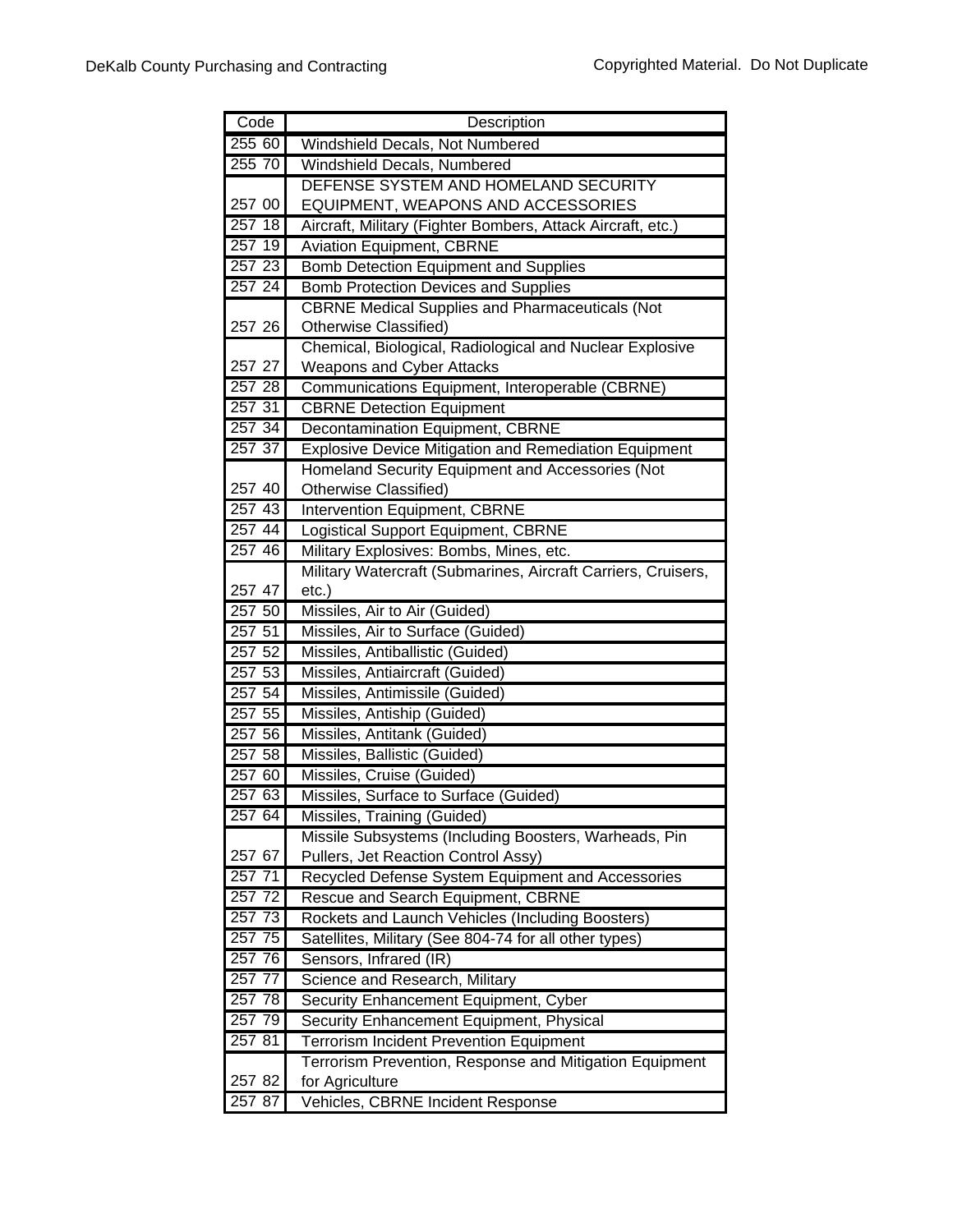| Code               | Description                                                                      |
|--------------------|----------------------------------------------------------------------------------|
| 257 88             | Vehicles, War (Armored, Tanks, etc.)                                             |
| 257 93             | Watercraft, CBRNE Response                                                       |
| 257 94             | Weapons, Naval (Torpedos, etc.)                                                  |
| 260 00             | DENTAL EQUIPMENT AND SUPPLIES                                                    |
| 260 01             | Anesthetics, Dental, General                                                     |
| 260 02             | Abrasives: Pumice, etc.                                                          |
| 260 04             | Amalgams and Mercury                                                             |
| 260 07             | Cabinets, Furniture, Sinks, etc., Dental                                         |
|                    | Casting, Filling, and Molding Materials: Artificial Stone, Clay,                 |
|                    | Gypsum Plaster, Investments (Bonded and Solder), Molding                         |
| 260 09             | Resins, Porcelain, etc.                                                          |
|                    | Cements (Cavity Lining, etc.): Glass lonometer, Polymeric,                       |
| 260 11             | Zinc Compounds, etc.                                                             |
|                    | Ceramic Items: Jacket Crowns, Porcelain Inlays, Porcelain                        |
| 260 13             | Teeth, etc.                                                                      |
| 260 16             | Chemicals, Cleaners, Lubricants, etc., Dental                                    |
| 260 19             | Containers, Dispensers, Trays, etc.                                              |
| 260 20             | <b>Cosmetic Dentistry Equipment and Supplies</b>                                 |
| 260 22             |                                                                                  |
| 260 23             | Crowns and Teeth, Acrylic                                                        |
|                    | Crowns, Metal                                                                    |
| 260 24             | Crowns and Teeth, Plastic                                                        |
|                    | Dental Units and Components: Chairs, Compressed Air and                          |
| 260 26             | Aspiration Devices, Consoles, Handpieces, etc.                                   |
| 260 29             | Dies, Forms, Molds, Patterns, etc., Dental                                       |
| 260 31             | Electrosurgery Units, Dental                                                     |
| 260 33             | <b>Evacuation Equipment and Supplies, Dental</b>                                 |
|                    | Grinding and Polishing Implements: Burs, Cones, Cups,                            |
| 260 36             | Discs, Wheels, etc.                                                              |
| 260 39             | Heaters, Ovens, and Water Baths                                                  |
| 260 41             | Implants, Dental, All Types                                                      |
|                    | Impression Materials: Agar, Alginates, Plasters, Zinc Oxide,                     |
| 260 43             | etc.                                                                             |
| 260 45             | Infection Control Equipment and Supplies, Dental                                 |
|                    |                                                                                  |
|                    | Instruments and Devices (Endodontic, Orthodontic,                                |
|                    | Periodontal, and General Dental): Arches, Bands, Brackets,                       |
|                    | Curets, Files, Forceps, Mirrors, Points, Rasps, Reamers,                         |
| 260 46             | Scalers (Hand), etc.                                                             |
| $260\overline{49}$ | Lamps and Lights, Dental: Operating, Ultraviolet, etc.                           |
| 260 51             | Matrix Materials, Dental                                                         |
|                    | Metallic Supplies: Alloys, Precious Metals, Tubes, Wires, etc.                   |
| 260 52             |                                                                                  |
|                    | Miscellaneous Dental Equipment and Supplies (Not                                 |
| 260 53             | Otherwise Classified)                                                            |
| 260 54             | Models, Manikins, and Instructional Aids                                         |
|                    | Pharmaceuticals, Dental: Anesthetics, Antiseptics, Plaque                        |
| 260 56             | Disclosing Liquids and Tablets, etc.                                             |
| 260 59             | Power Tools and Appliances, Dental: Drills, Grinders,<br>Lathes, Vibrators, etc. |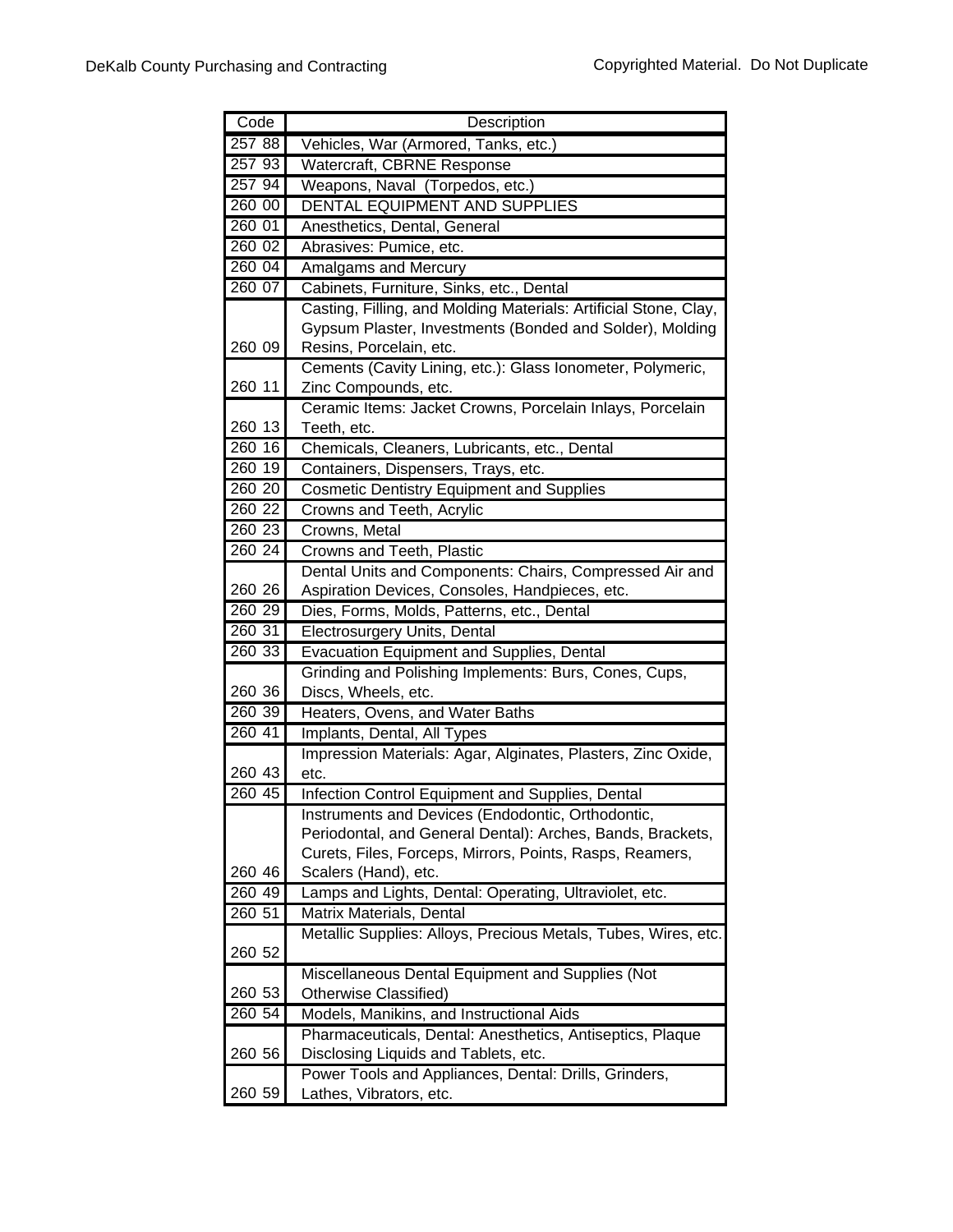| Code      | Description                                                                       |
|-----------|-----------------------------------------------------------------------------------|
|           | Prosthodontic Equipment: Articulators, Casting Units,                             |
| 260 62    | Frames, Impression Trays, Soldering Units, etc.                                   |
| 260 66    | <b>Pulp Testers</b>                                                               |
| 260 68    | <b>Recycled Dental Equipment and Supplies</b>                                     |
|           | Resins (For Repair and Restoration): Acrylic, Epoxy, etc.                         |
| 260 69    |                                                                                   |
| 260 70    | Retraction Materials, Dental                                                      |
| 260 72    | Scalers, Peridontal: Rotary, Sonic, and Ultrasonic                                |
| 260 76    | Solders, Fluxes, and Antifluxes                                                   |
| 260 79    | Sterilization Systems, Dental: Autoclaves, etc.                                   |
|           | Sundries, Dental: Articulating Paper and Tape, Cotton,                            |
|           | Dental Care Kits, Denture Adhesives and Creams, Floss,                            |
|           | Gauze Pads, Paper and Plastic Items, Sutures, Tubing, etc.                        |
| 260 82    |                                                                                   |
| 260 86    | Syringes and Needles, Dental                                                      |
| 260 89    | Ultrasonic Cleaning Units, Dental Laboratory                                      |
| 26092     | Waxes, All Types                                                                  |
|           | X-Ray Equipment, Dental (For Chemicals and Film See                               |
| 260 96    | Class 898): Film Mounts, Film Processors, Intensifying                            |
|           | Screens, X-Ray Machines and Accessories                                           |
| 265 00    | DRAPERIES, CURTAINS, AND UPHOLSTERY MATERIAL<br>(INCLUDING AUTOMOBILE UPHOLSTERY) |
| $265\,20$ | Curtains, Draperies, and Scarves                                                  |
| 265 30    | Curtain and Drapery Hardware: Hooks, Rods, etc.                                   |
| 265 38    | Foam, Upholstery (Rubber, Urethane, etc.)                                         |
| 265 40    | Material, Drapery                                                                 |
| 265 44    | Material, Upholstery (Fabric), Furniture and Auto                                 |
| 265 46    | Material, Upholstery (Vinyl), Furniture and Auto                                  |
| 265 64    | Recycled Drapes, Curtains, and Upholstery Material                                |
|           | Upholstery Supplies: Beading, Burlap, Buttons, Padding,                           |
| 265 80    | Springs, Tacks, Thread, Welt Cord, etc.                                           |
| 265 87    | <b>Valances and Cornices</b>                                                      |
| 269 00    | DRUGS AND PHARMACEUTICALS                                                         |
| 269 01    | Anesthetics, General                                                              |
| 269 02    | Anesthetics, Local                                                                |
| 269 03    | Antagonists, Heavy Metal                                                          |
| 269 04    | <b>Antihistamine Drugs</b>                                                        |
| 269 08    | Anti-infective Agents                                                             |
| 269 10    | <b>Antineoplastic Agents</b>                                                      |
| 269 12    | Autonomic Drugs                                                                   |
| 269 16    | <b>Blood Derivatives</b>                                                          |
| 269 20    | <b>Blood Formation and Coagulation</b>                                            |
| 269 24    | Cardiovascular Drugs                                                              |
|           | Central Nervous System Agents (Including: Analegsic,                              |
|           | Anticonvulsant, Antidepressant, Antihistamine, Antipsychotic                      |
| 269 28    | and Sedative)                                                                     |
| 269 32    | Contraceptives                                                                    |
| 269 36    | Diagnostic Agents                                                                 |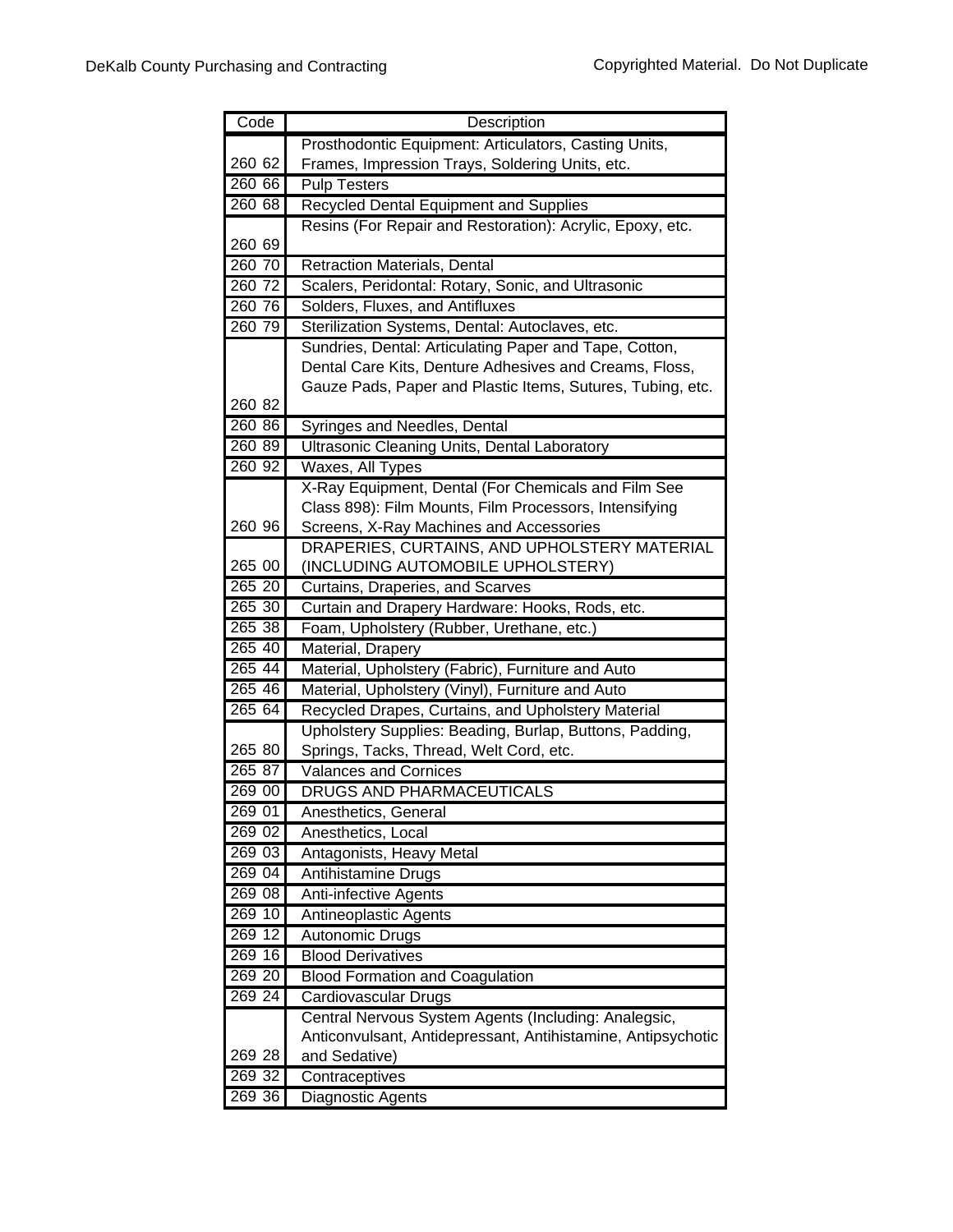| Code             | Description                                                                          |
|------------------|--------------------------------------------------------------------------------------|
| 269 40           | Electrolytic, Caloric, and Water Balance                                             |
| 269 44           | Enzymes                                                                              |
| 269 48           | Expectorants, Antitussives, and Mucolytic Agents                                     |
| 269 52           | Eye, Ear, Nose, and Throat Preparations                                              |
| 269 56           | <b>Gastrointestinal Drugs</b>                                                        |
| 269 60           | <b>Gold Compounds</b>                                                                |
| 269 64           | <b>Herbal Drugs</b>                                                                  |
| 26968            | Hormones and Synthetic Substitutes                                                   |
|                  | Miscellaneous Drugs and Pharmaceuticals (Not Otherwise                               |
| 269 72           | Classified)                                                                          |
|                  | Muscle Relaxants, Smooth (Including Respiratory Drugs)                               |
| 269 73           |                                                                                      |
| 269 75           | Ointments, Analgesic, Antibiotic                                                     |
| 269 76           | Oxytocics                                                                            |
| 269 78           | Radioactive Pharmaceuticals                                                          |
| 269 79           | Recycled Drugs and Pharmaceuticals                                                   |
| 269 80           | Serums, Toxoids, and Vaccines                                                        |
| 269 84           | Skin and Mucous Membrane Agents                                                      |
| 269 87           | Therapeutic Agents, Unclassified                                                     |
| 269 88           | Vitamins                                                                             |
|                  | DRUG AND FEEDING ADMINISTRATION, INFUSION, AND                                       |
| 271 00           | <b>IRRIGATION EQUIPMENT AND SUPPLIES</b>                                             |
| 271 04           | Administration Sets and IV Additive Accessories                                      |
|                  | Administration Sets, Special Use: Controlled Flow, Solution                          |
| 271 08           | Transfer, etc.                                                                       |
| 271 10           | Anesthesia Sets, Specialized                                                         |
| 271 12           | <b>Blood Administration Sets</b>                                                     |
|                  | Blood Bank and Blood Transfusion Equipment: Collection                               |
|                  | Units, Dielectric Sealer, Freezing Bags, Pooling Bags,                               |
| 271 14<br>271 16 | Transfer Units, etc.                                                                 |
|                  | <b>Blood Cell Processing and Storage Solutions</b>                                   |
| 271 18           | Blood Plasma Extenders: Dextrans, etc.                                               |
| 271 19           | Blood, Whole; and Blood Fractions (For Transfusions):<br>Plasma, Serum Albumin, etc. |
| 27121            | Cell Processing Sets and Supplies                                                    |
| 271 24           | Dextrose Solutions, High Strength (For IV Additive Use)                              |
|                  | Dialysis Concentrates and Solutions, Hemo- and Peritoneal                            |
| 271 26           |                                                                                      |
|                  | Diets, Complete, Liquid; and Liquid Food Supplements (Oral                           |
| 271 28           | and Tube Fed)                                                                        |
| 271 30           | Enteral Administration Systems (For Tube Feeding, etc.)                              |
| 271 32           | <b>Extension Sets</b>                                                                |
|                  | Feeding Equipment and Accessories (Other Than Tube                                   |
| 271 34           | Feeding)                                                                             |
| 271 35           | Filter Sets and In-Line Filters                                                      |
|                  | IV Additive Equipment and Supplies: Bands, Caps,                                     |
| 271 41           | Dispensing Syringes, etc.                                                            |
| 271 42           | IV Drop Counters, Flowmeters and Regulators                                          |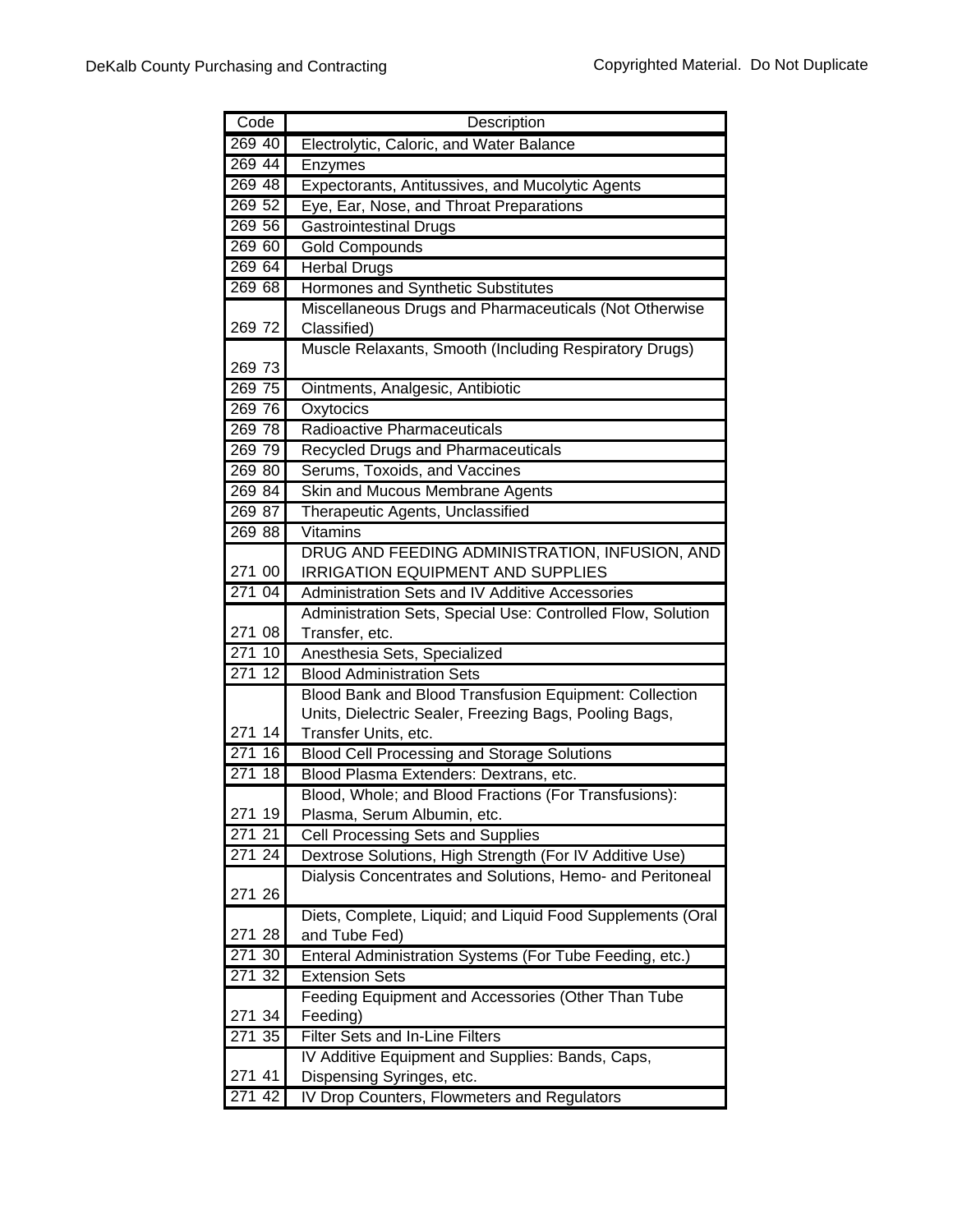| Code   | Description                                                                                            |
|--------|--------------------------------------------------------------------------------------------------------|
|        | Infusion Solutions (For Organ Preservation, Such as                                                    |
| 271 44 | Kidneys, etc.)                                                                                         |
| 271 56 | <b>Irrigation Solutions and Sets</b>                                                                   |
| 271 63 | <b>Mannitol Solutions</b>                                                                              |
|        | Nutritional Product IV Solutions: Amino Acids, Fat Emulsions,                                          |
| 271 68 | Protein Hydrolysate, etc.                                                                              |
| 271 76 | <b>Premixed Pharmaceutical Solutions</b>                                                               |
| 271 78 | <b>Recycled Pharmaceutical Sets and Supplies</b>                                                       |
| 271 80 | <b>Respiratory Therapy Solutions and Sets</b>                                                          |
| 271 84 | Sets (For IV Pumps): Peristaltic, Metering, etc.                                                       |
|        | Specialty and Custom-Made Sets and Equipment (Not                                                      |
| 271 88 | Otherwise Itemized)                                                                                    |
| 271 92 | Specialty Solutions (Not Otherwise Itemized)                                                           |
|        | Standard IV and Injectable Solutions: Dextrose, Electrolytes,                                          |
| 271 96 | Ringer's, Saline, etc.                                                                                 |
|        | EIGHTEENTH (18TH) CENTURY REPRODUCTION                                                                 |
| 279 00 | GOODS                                                                                                  |
| 279 18 | Anvils (18th Century Reproduction)                                                                     |
| 279 22 | Artillery (18th Century Reproduction)                                                                  |
| 279 26 | Blanks, Belt (18th Century Reproduction)                                                               |
| 279 30 | <b>Buckles (18th Century Reproduction)</b>                                                             |
| 279 34 | Clothing, Custom (18th Century Reproduction)                                                           |
| 279 43 | Horse Equipage (18th Century Reproduction)                                                             |
| 279 48 | Leather Goods (18th Century Reproduction)                                                              |
| 279 49 | Leather Work, Custom                                                                                   |
| 279 53 | Miscellaneous 18th Century Reproduction Goods                                                          |
| 279 57 | Pottery (18th Century Reproduction)                                                                    |
| 279 58 | Pots, Iron (18th Century Reproduction)                                                                 |
| 279 64 | Recycled 18th Century Reproduction Goods                                                               |
|        | ELECTRICAL CABLES AND WIRES (NOT ELECTRONIC)                                                           |
| 280 00 |                                                                                                        |
| 280 08 | Appliance, Fixture, and Portable Cables and Wires (Up to                                               |
|        | 600V): Types S, SJ, SJO, SO, SPT, TF, TFF, etc.<br>Bare Cables and Wires: Type ACSR, Bare Copper, Bare |
| 280 16 | Aluminum, etc.                                                                                         |
|        | Building Cables and Wires, Single and Multiconductor: Types                                            |
|        | NM, THWN, TW, THW, THHN, XHHW, RHW, RR, ROMEX,                                                         |
| 280 24 | etc.                                                                                                   |
| 280 28 | Cathodic Cable (Protection)                                                                            |
| 280 29 | Communications/telecommunications Cable and Wire                                                       |
|        | Control Cables and Wires, Solid and Stranded, Single and                                               |
|        | Multiconductor (Up to 600V, for use in Boiler Controls, Fire                                           |
| 280 30 | Alarms, Motors, etc.)                                                                                  |
| 280 40 | Guy Wires and Cables: Guy Strand, SM, HS, EHS, etc.                                                    |
|        | Heating Cables and Wires (Up to 277V): Lead Covered,                                                   |
| 280 50 | Neoprene Jacket, etc.                                                                                  |
|        | High Voltage Cables and Wires (601-15,000V), Solid and                                                 |
| 280 58 | Stranded, Single and Multiconductor                                                                    |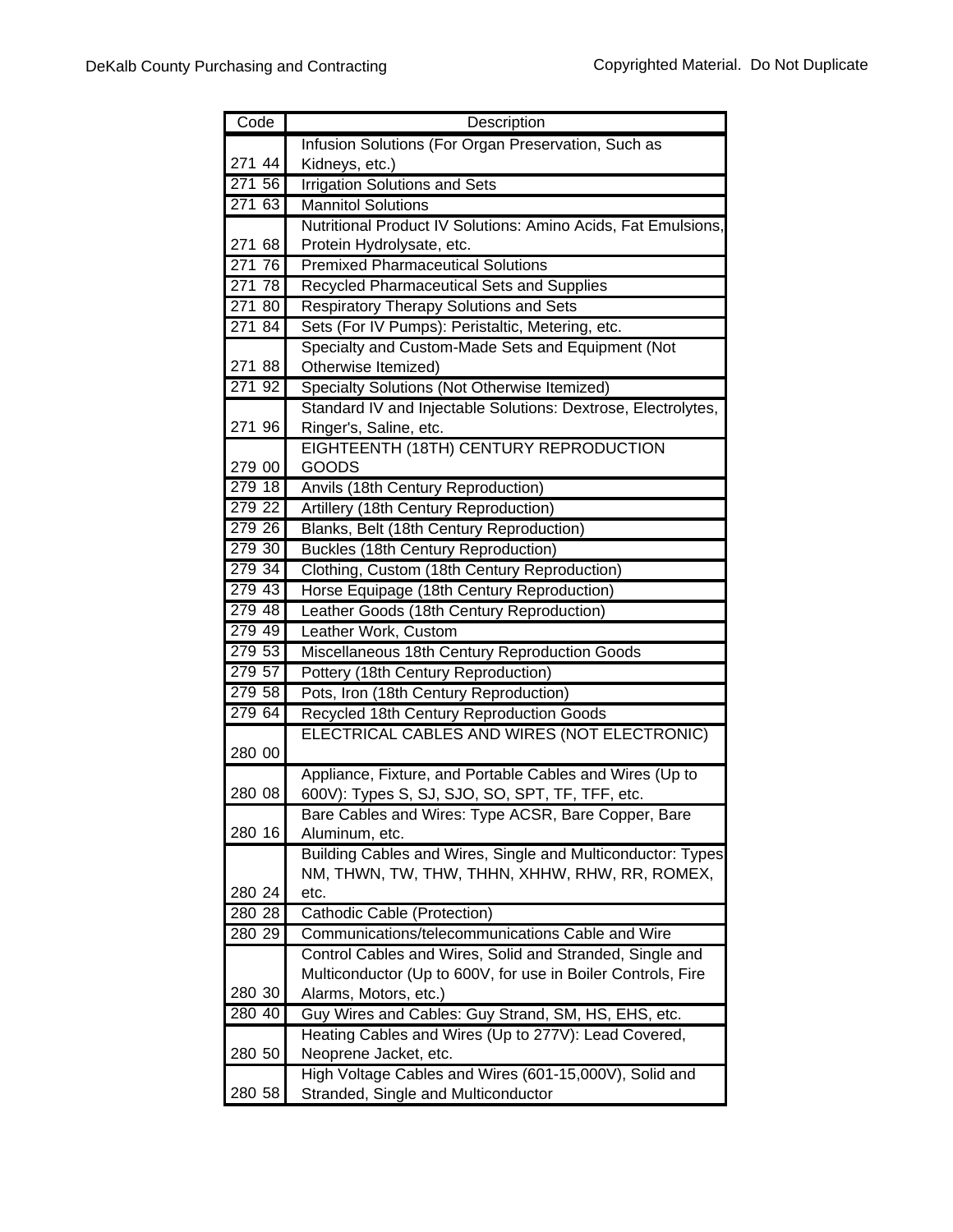| Code               | Description                                                |
|--------------------|------------------------------------------------------------|
| 280 62             | Recycled Cable and Wire                                    |
| 280 65             | <b>Submarine Wire and Cable</b>                            |
|                    | Telephone Cables and Wires, Single and Multiconductor,     |
| 280 70             | Clad Steel and Copper                                      |
| 280 75             | Ties and Anchors, Cable and Wiring                         |
|                    | Underground Cables and Wires, Solid and Stranded, Single   |
|                    | and Multiconductor, Aluminum and Copper: Types UF, URD,    |
| 280 80             | USE, XLP, etc.                                             |
|                    | Weatherproof Cables and Wires, Solid and Stranded, Single  |
|                    | and Multiconductor, Aluminum and Copper: Types RR, WP,     |
| 280 90             | etc.                                                       |
| $280\,95$          | Wire and Cable (Not Otherwise Classified)                  |
|                    | ELECTRICAL EQUIPMENT AND SUPPLIES (EXCEPT                  |
| 285 00             | <b>CABLE AND WIRE)</b>                                     |
| 285 01             | <b>Automated Meter Reading Systems (AMR)</b>               |
| 285 02             | Analyzer, Electric Power Demand                            |
| 285 03             | Arresters, Lightning                                       |
| 285 04             | Back-up Systems, Battery Operated (Emergency)              |
|                    | Beacon Light Systems Complete For Buildings, Roadside,     |
| 285 05             | etc. (See Class 120 for Marine Beacons)                    |
| 285 06             | Ballasts, All Kinds                                        |
| 285 07             | <b>Bulb and Fixture, Changer/Remover</b>                   |
| 285 08             | Bus Bars, Duct, and Accessories                            |
| 285 09             | <b>Cabinets, Electrical Service Entrance</b>               |
|                    | Cable Accessories: Clamps, Clasps, Clips, Closures, Reels, |
| 285 10             | Splices, Wrappings, etc.                                   |
| 285 11             | Capacitors, Motor Starting and Running                     |
| $285\overline{13}$ | Compound, Explosion Proof Sealing                          |
|                    | Circuit Breakers, Load Centers, Boxes, and Panelboards     |
| 285 14             |                                                            |
| 285 15             | Coatings, Protective, Electrical                           |
| 285 16             | Commutators, Resurfacers, Stone                            |
| 28517              | Conduit and Fittings, Fiber and Asbestos-Cement            |
| 285 18             | Conduit and Fittings, Cast Iron and Malleable Iron         |
| 285 19             | Conduit and Fittings, Plastic/Pvc                          |
| 285 20             | Conduit and Fittings, Fiberglass                           |
| 285 21             | Conduit and Fittings, Aluminum                             |
| 285 22             | Conduit and Fittings, Rubber                               |
|                    | Conduit Fittings, Steel: Boxes, Bushings, Clamps,          |
| 285 23             | Connectors, Covers, Locknuts, Straps, etc.                 |
| 285 24             | Conduit and Fittings, Brass, Bronze, and Copper            |
|                    | Current Collection Equipment and Accessories, Electrical   |
| 285 25             |                                                            |
| 285 26             | Conduit, Steel                                             |
|                    | Control Devices, Lighting (Including Photocells, Multiple  |
| 285 27             | Relays, Lighting Contactors)                               |
| 285 28             | Cutouts, Pole Line Type                                    |
| 285 29             | Dimmers, Light (See Class 855 for Theatre Dimmers)         |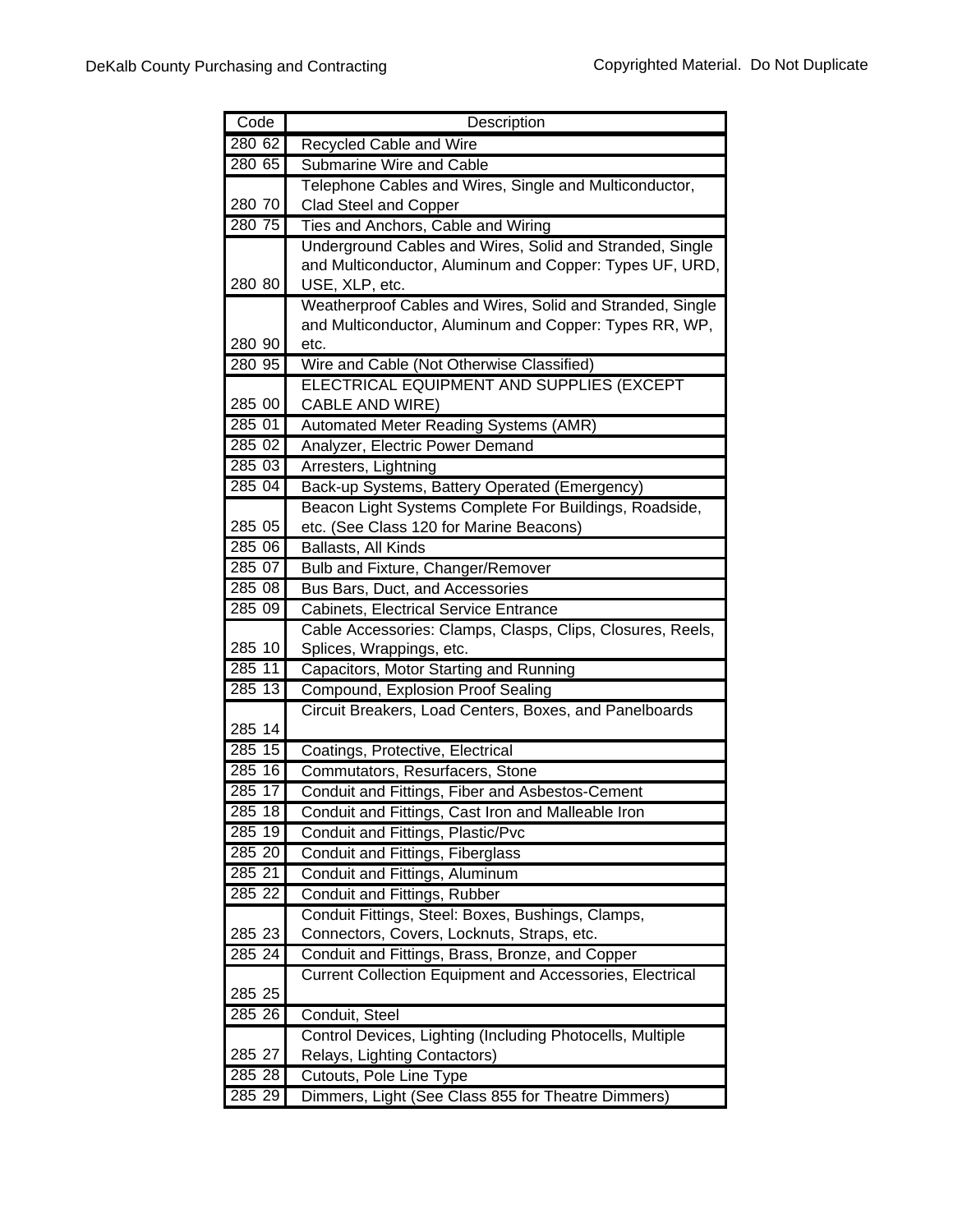| Code   | Description                                                                                                           |
|--------|-----------------------------------------------------------------------------------------------------------------------|
|        | Dielectric Tools, Tool Handles, Hydraulic Hose and Fittings                                                           |
| 285 30 | (High ANSI Rated)                                                                                                     |
| 285 31 | <b>Fluorescent Tube Crushers and Diposers</b>                                                                         |
| 285 32 | Fluorescent and HID Lamp Energy Saving Devices                                                                        |
| 285 33 | Fog Light Systems (Not Automotive)                                                                                    |
| 285 34 | Fuses, Fuse Blocks and Holders, Links, etc.                                                                           |
| 285 35 | Gaskets, Meter                                                                                                        |
| 285 36 | Gates, Electric (Including Card Readers, etc.)                                                                        |
|        | Generators, Portable, Engine Driven (Including Fog and Mist                                                           |
| 285 37 | Types)                                                                                                                |
| 285 39 | Generators, Stationary Type (Not Automotive)                                                                          |
| 285 40 | <b>Grounding Rods and Fittings</b>                                                                                    |
| 285 41 | Hose, Protective Line                                                                                                 |
|        | Insulation Materials and Insulators: Compounds, Varnish,                                                              |
| 285 42 | etc.                                                                                                                  |
| 285 43 | Induction Heating Equipment, Parts and Accessories                                                                    |
| 285 44 | Isolation System (For Computer Center)                                                                                |
| 285 45 | Lamps, Projector                                                                                                      |
| 285 46 | Lamps: Construction Equipment, and Miniature                                                                          |
| 285 47 | Lamps: Decorative, Household                                                                                          |
| 285 48 | Lamps: Desk, Floor, and Table                                                                                         |
| 285 49 | Lamps, Miscellaneous (Not Otherwise Classified)                                                                       |
|        | Lamps: Fluorescent, Incandescent, Mercury Vapor, Quartz,                                                              |
| 285 50 | and Sodium Vapor                                                                                                      |
|        | Lamps: Scientific Instrument: Microscope, Oscilloscope, etc.                                                          |
| 285 51 |                                                                                                                       |
| 285 52 | Lamps: Portable, Shop, and Work Site                                                                                  |
| 285 53 | Lens and Reflectors, Replacement (Including Holders)                                                                  |
|        | Lighting Fixtures, Indoor: All Kinds and Parts (Including                                                             |
| 285 54 | Lampholders and Recycled Types)                                                                                       |
|        | Lighting, Area, Pole or Standard Mounted (Parking Lots, etc.)                                                         |
| 285 55 |                                                                                                                       |
|        | Lighting Fixtures, Outdoor: Floodlights, Spotlights, Yard                                                             |
|        | Lights, and all other Weatherproof Fixtures (Except                                                                   |
| 285 56 | Streetlights) (Including Recycled Types)                                                                              |
| 285 57 | Lighting, Solar Powered                                                                                               |
| 285 58 | Lighting Units, Emergency, Battery Operated; and Batteries                                                            |
|        |                                                                                                                       |
|        | Light Meters and Reflectometers (For Office Illumination<br>Measurement, Reflectivity, etc. (Not Photographic or Lab) |
| 285 59 |                                                                                                                       |
| 285 60 | Locators, Cable                                                                                                       |
| 285 61 | Meters, Indicating and Recording of Power Consumption                                                                 |
|        |                                                                                                                       |
| 285 62 | Meters, Indicating and Recording (Of Powerline Fluctuations<br>Voltage or Amperage -Not Hand Tool Type)               |
|        | Meters, Hand Held: Voltage, Amperage, Multi-Hand Held,                                                                |
| 285 63 | Phase Indicators, etc.                                                                                                |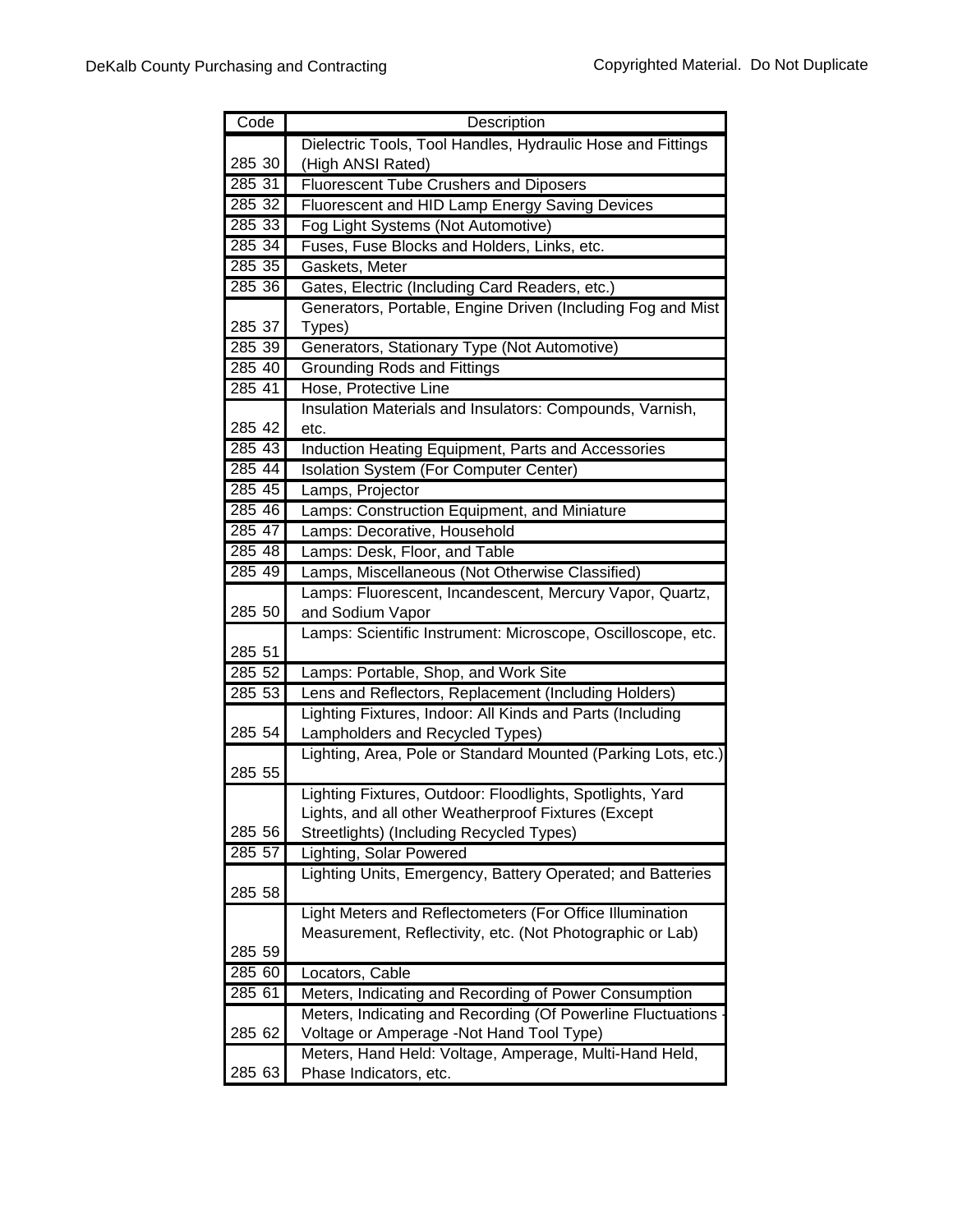| Code   | Description                                                                                                               |
|--------|---------------------------------------------------------------------------------------------------------------------------|
|        | Motor Controllers, Contactors, Push Button Stations, Relays,                                                              |
| 285 64 | Safety Switches, Starters, Coils and Brushes                                                                              |
| 285 65 | Ignition, Starting Aid, High Pressure Sodium, All Types                                                                   |
| 285 66 | Monitors and Related Equipment, Power Line                                                                                |
| 285 67 | Power Systems Switchgears and Related Accessories                                                                         |
|        | Motors and Parts, Fractional H.P. Electric (Incl.                                                                         |
| 285 68 | Remanufactured)                                                                                                           |
|        | Misc. Electrical Equipment and Supplies (Not Otherwise                                                                    |
| 285 69 | Classified)                                                                                                               |
|        | Motors and Parts, Integral H.P., Single Phase, Electric (Incl.                                                            |
| 285 70 | Remanufactured)                                                                                                           |
|        | Motors and Parts, Integral H.P., Three Phase, Electric (Incl.                                                             |
| 285 71 | Remanufactured)                                                                                                           |
| 285 72 | Resistors (Non-Electronic)                                                                                                |
| 285 73 | Relays (Non-Electronic)                                                                                                   |
|        | Pole Line Hardware: Anchors, Arms, Bolts, Braces, Brackets,                                                               |
|        | Clevises, Connections, Insulators, Plates, Pole Steps,                                                                    |
|        | Racks, Rods, Shackles, Straps, Thimbles, Washers, etc.                                                                    |
| 285 74 | (See 765-95 for Wire Rope Accessories)                                                                                    |
| 28575  | Repair Kits (For Contactors)                                                                                              |
|        | Street and Highway Lighting Luminaires, Accessories and                                                                   |
| 285 76 | Parts                                                                                                                     |
| 285 77 | Square Duct and Fittings                                                                                                  |
|        | Structural Supports and Racks, Mechanical Type: Angles,<br>Braces, Brackets, Channels, Clips, Fittings, Spring-Nuts, etc. |
| 285 78 |                                                                                                                           |
| 285 79 | Switches, Parts and Accessories (Miscellaneous)                                                                           |
| 285 80 | <b>Street Light Poles and Standards</b>                                                                                   |
|        | Tools and Accessories, Electricians' and Lineman's                                                                        |
|        | (Including Cable Fault Locators, Cable Pullers, Press                                                                     |
|        | Boosters and Heads, Hotsticks, Testing Equip. Wire                                                                        |
| 285 81 | Crimping Tools, etc.) (See 285-30 for Dielectric Tools)                                                                   |
| 285 82 | Transformer Equipment, Type 1 KVA and less                                                                                |
| 285 83 | Towers, Light                                                                                                             |
| 285 84 | Transformers, Transmission Line Type                                                                                      |
|        | Transformers, Dry Type, For Indoor or Outdoor Applications                                                                |
| 285 85 |                                                                                                                           |
|        | Transformers, Power Distribution (Including Fluid Filled, Pad                                                             |
| 285 86 | and Pole Mount)                                                                                                           |
| 285 87 | Transformers, Power, Electric Sub-Station                                                                                 |
|        | Tube Guard and Safety Sleeves (For Fluorescent Fixtures)                                                                  |
| 285 88 |                                                                                                                           |
| 285 89 | <b>Unilets</b>                                                                                                            |
|        | Voltage Line Thermostats, Inverters, Converters, Spike and                                                                |
| 285 90 | <b>Surge Controllers</b>                                                                                                  |
| 285 91 | Valves, Electro Pneumatic                                                                                                 |
| 285 92 | Wire and Cable Markers and Marker Ties                                                                                    |
| 285 93 | Wire Molding, Raceways, Accessories, and Fittings                                                                         |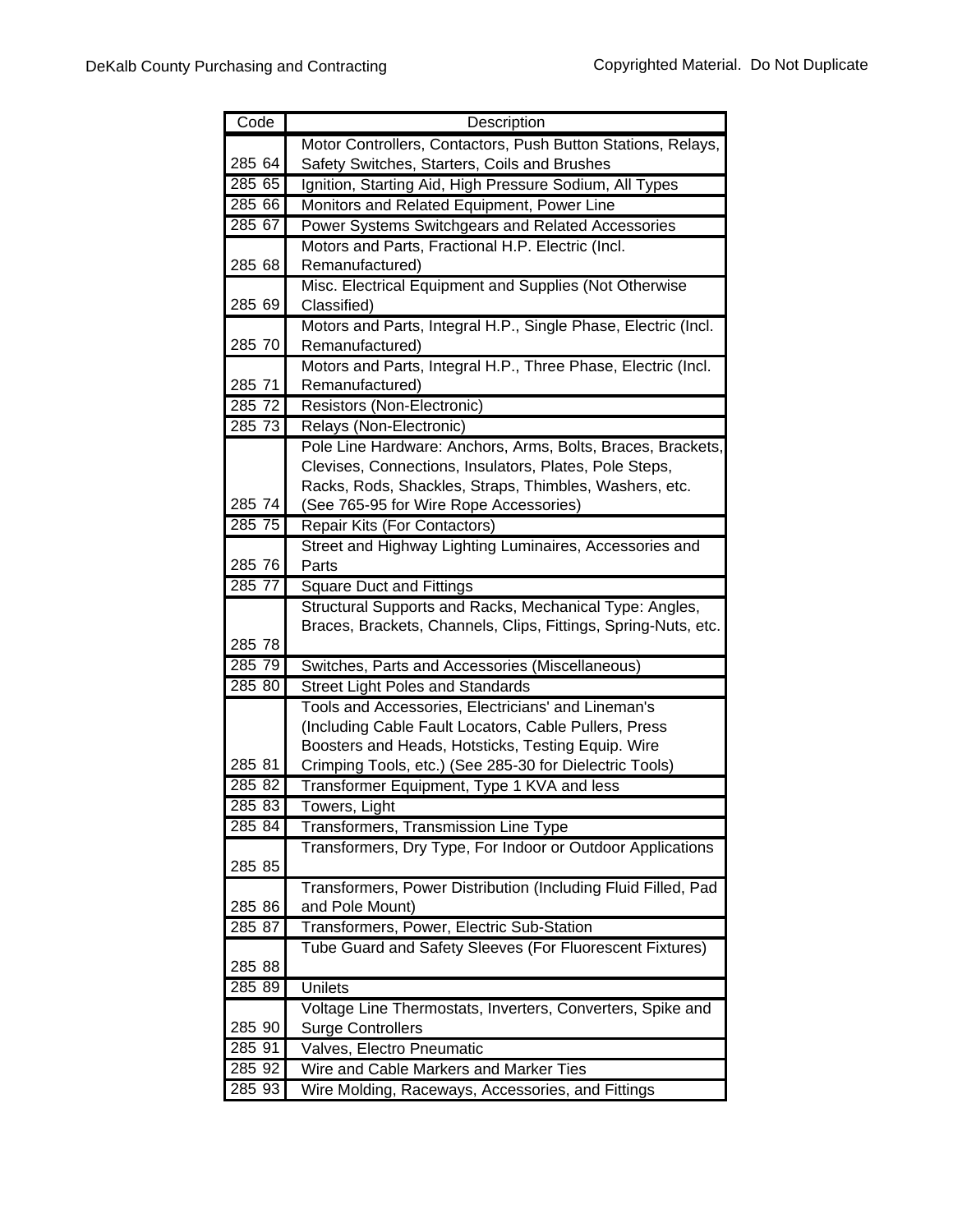| Code                | Description                                                   |
|---------------------|---------------------------------------------------------------|
| 285 94              | <b>Voltage Regulators</b>                                     |
|                     | Wiring Devices: Adapters, Caps, Connectors, Extension         |
|                     | Cords, Fluorescent and HP Starters, Outlets, Plates and       |
|                     | Covers, Plugs, Receptacles, Safety Cord Lock, Switches,       |
|                     | Terminals, etc.(Incl. Recycled Electrical Products, Supplies) |
| 285 95              |                                                               |
| 285 96              | Uninterruptible Power Supplies                                |
|                     | ELECTRONIC EQUIPMENT, COMPONENTS, PARTS, AND                  |
|                     | ACCESSORIES (SEE CLASS 730 FOR TESTING OR                     |
| 287 00              | <b>ANALYZING TYPE)</b>                                        |
|                     | Amplifiers and Preamplifiers (Not for Sound Systems or TV     |
| 287 06              | Antennas)                                                     |
|                     | Batteries and Hardware For Electronic Equipment (Including    |
| 287 12              | Recycled Types)                                               |
|                     | Chemicals for Electronics Use: Antistatic, Cleaning,          |
| 287 18              | Degreasing, Etching, Metal Stripping, Solvent, etc.           |
| $\overline{287}$ 24 | Circuit Boards, Modular, Printed (PCB), and Proto             |
|                     | Circuit Board Production Equipment (For Etching, Cleaning,    |
| 287 25              | Drilling, etc.)                                               |
| 287 26              | <b>Circuit Cards</b>                                          |
| 287 30              | Detectors (Electron, Photon) and Detector Arrays              |
|                     | Metal Items: Boxes, Cabinets, Chassis, Panels, Racks, etc.    |
| 287 36              |                                                               |
| 287 42              | Microprocessors (CPU Chips, etc.)                             |
|                     | Microwave Equipment and Accessories: Band Pass Filters,       |
|                     | Coaxial Attenuators, Couplers, Switchers, Tellurometers,      |
|                     | Tuners, Wave Guides (Not Communication Type)                  |
| 287 48              |                                                               |
| 287 54              | Power Supplies, Computer Room                                 |
| 287 55              | Power Supplies (Not Computer Room)                            |
|                     | Protective Devices, Electronic (Anti-Static, Wrist and Ankle  |
|                     | Bands, Work Mats, etc. for the Protection of Electronic       |
| 287 57              | Equipment)                                                    |
| 287 59              | Recycled Electronic Components, Accessories and Supplies      |
|                     | Repair Equipment, Electronic: Cleaning, Desoldering,          |
| 287 60              | Soldering, etc.                                               |
|                     | Replacement and Component Parts: Capacitors, Chokes,          |
|                     | Coils, Panel Meters, Potentiometers, Relays, Resistors,       |
| 287 66              | Solenoids, Transistors, Transformers, etc.                    |
| 287 71              | Semiconductors, Parts, and Accessories                        |
|                     | Shelf Hardware, Electronic: Adapters, Clips, Connectors,      |
|                     | Dielectrics, Jacks, Lugs, Plugs, Sockets, Solder, Switches,   |
| 287 72              | Terminals, etc.                                               |
| 287 78              | Teaching and Demonstration Units: Electronic Kits, etc.       |
| 287 80              | Testing Equipment and Systems, Electronic Meter               |
|                     | Transmitters, Emergency Alarm Type (To incl. Equipment        |
| 287 82              | <b>Operation Status Reporting)</b>                            |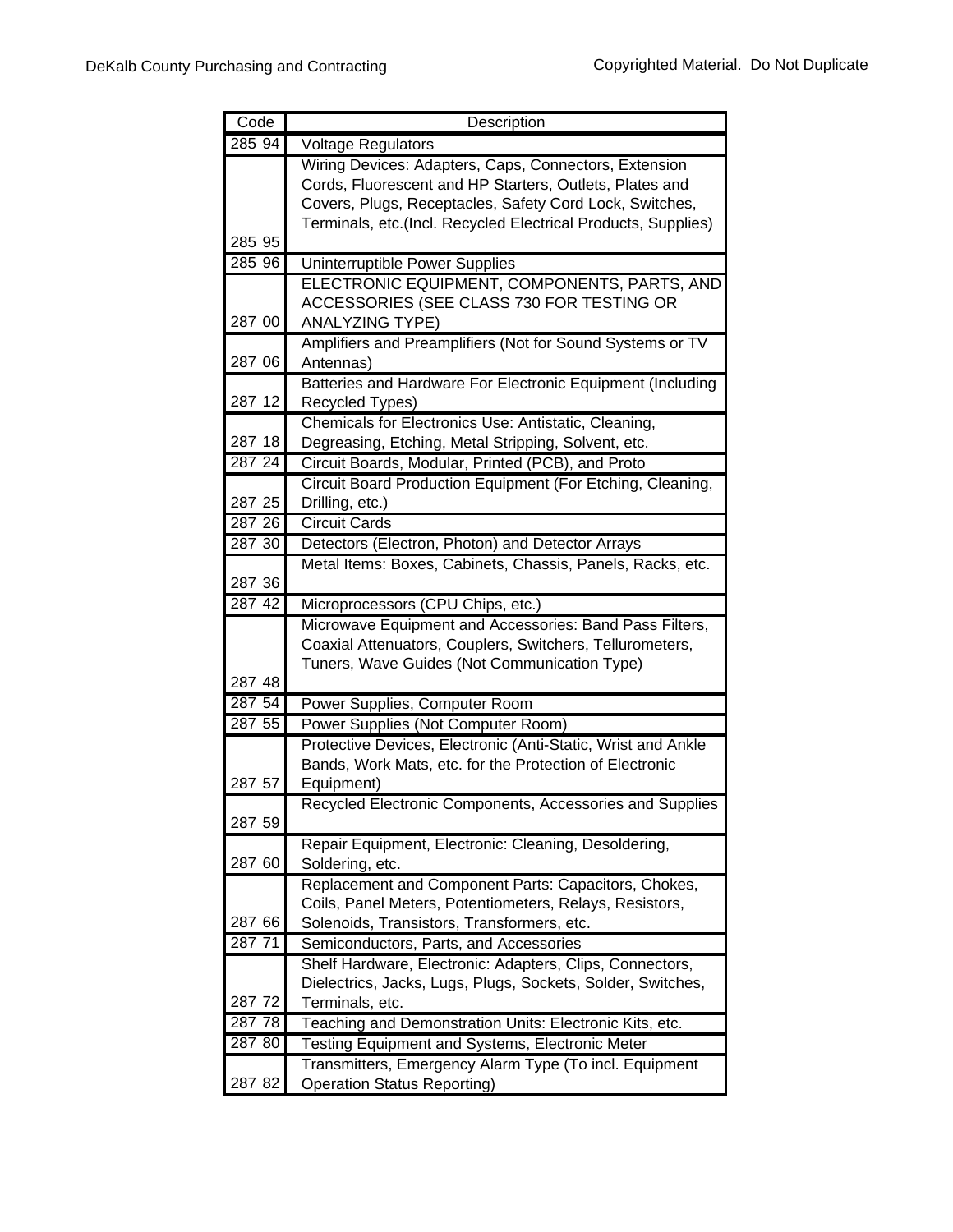| Code   | Description                                                |
|--------|------------------------------------------------------------|
|        | Tubes, Electron Multiplier and Photomultiplier; and        |
| 287 84 | Accessories                                                |
|        | Tubes, Electronic: Cathode Ray, Power, Receiving,          |
| 287 90 | Thyratron, Transmitting, etc.                              |
|        | Wire and Cable, Electronic: Audio, Coaxial, Hook-Up, Lead- |
| 287 96 | In, etc.                                                   |
|        | <b>ENERGY COLLECTING EQUIPMENT AND</b>                     |
| 290 00 | ACCESSORIES: SOLAR AND WIND                                |
| 290 10 | Cells, Solar (Photovoltaic Cells), Unmounted               |
| 290 17 | Recycled Energy Collection Equipment and Supplies          |
|        | Solar Air Conditioning Systems and Accessories: Absorption |
| 290 20 | Type, etc.                                                 |
| 290 30 | Solar Space Heating Systems and Accessories                |
| 290 40 | Solar Heat Collector Systems and Accessories               |
| 290 50 | Solar Heat Collector Tracking Systems and Accessories      |
| 290 60 | Solar Heat Collectors, Concentrating Type                  |
| 290 65 | Solar Heat Collectors, Evacuated Tube Type                 |
| 290 70 | Solar Heat Collectors, Flat Plate Type                     |
|        | Solar Powered Electrical Systems (For Battery Charging,    |
| 290 80 | $etc.$ )                                                   |
| 290 82 | Solar Energy Systems, Complete                             |
|        | Solar Radiant Flux Measuring Instruments (See also 220-33) |
| 290 86 |                                                            |
| 290 90 | Solar Water Heating Systems and Accessories                |
| 290 95 | Wind Electrical Generating Systems and Accessories         |
| 295 00 | ELEVATORS, ESCALATORS, AND MOVING WALKS                    |
| 295 30 | (BUILDING TYPE)<br>Dumbwaiters and Parts                   |
| 295 35 | <b>Escalators and Parts</b>                                |
| 295 40 | <b>Freight Elevators and Parts</b>                         |
| 295 48 | Monitors, Elevator and Escalator                           |
| 295 50 | Moving Walks and Parts                                     |
| 295 70 | Passenger Elevators and Parts                              |
|        | Recycled Elevator Equipment, Accessories and Supplies      |
| 295 75 |                                                            |
|        | ENGINEERING AND ARCHITECTURAL EQUIPMENT,                   |
|        | SURVEYING EQUIPMENT, DRAWING INSTRUMENTS,                  |
| 305 00 | <b>AND SUPPLIES</b>                                        |
| 305 04 | Blades, Gouges, Knives, Needle Files, Routers, etc.        |
|        | Calculators (Programmed for Surveying Systems; for Office  |
| 305 06 | Type See Class 600)                                        |
|        | Cloths, Films, and Papers (Special): Cross Section, Graph, |
| 305 08 | Log, Profile, Tracing, etc.                                |
|        | Cloths, Films, and Papers (Stock): Cross Section, Graph,   |
| 305 10 | Log, Profile, Tracing, etc.                                |
| 305 12 | Cloths, Films, and Papers, Reproduction Types              |
| 305 15 | Covers (For Drafting and Drawing Boards)                   |
| 305 18 | Data Books and Tables, Engineering and Surveying           |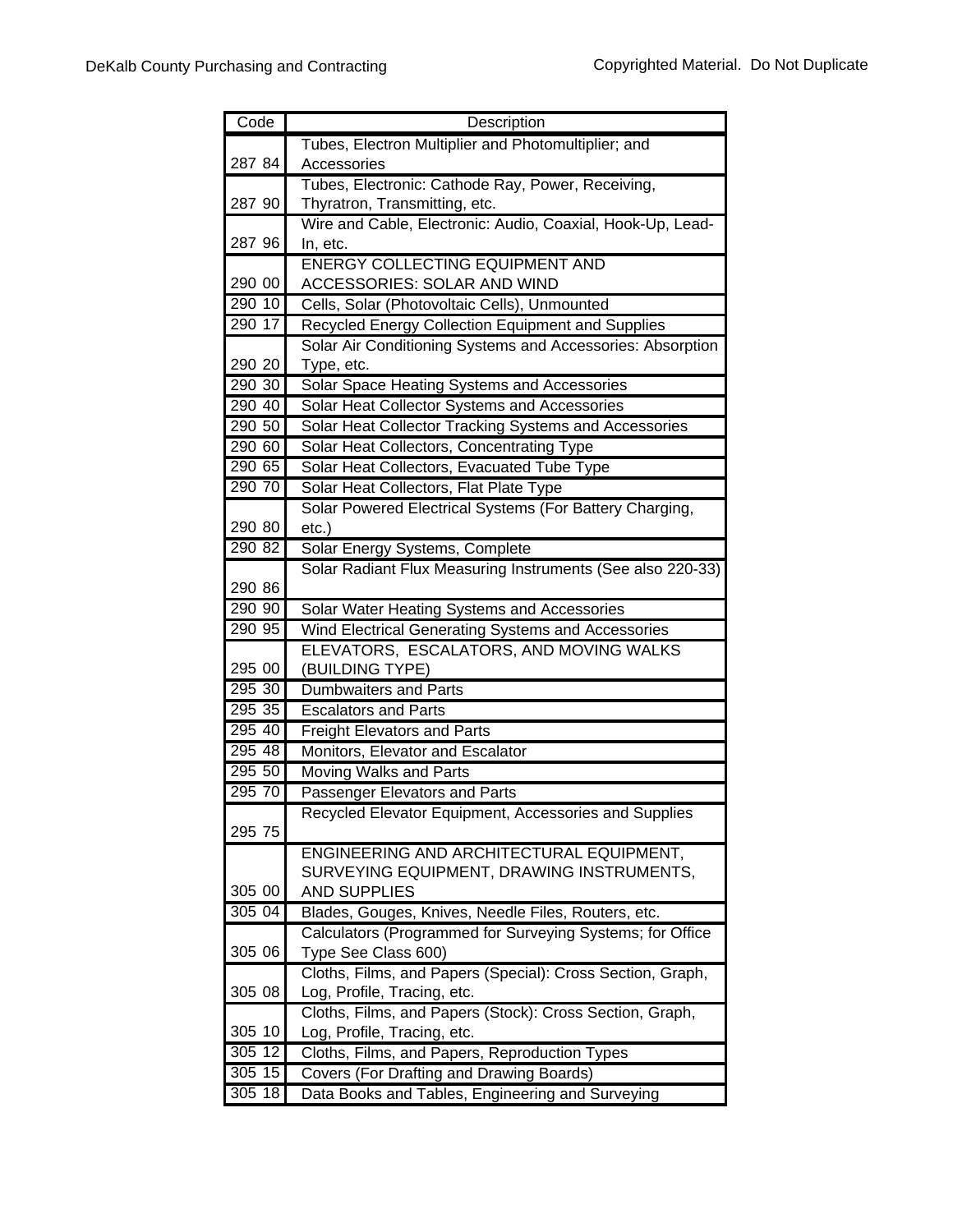| Code   | Description                                                                                                  |
|--------|--------------------------------------------------------------------------------------------------------------|
| 305 21 | Direct Print Supplies, Dry Process                                                                           |
| 305 23 | Direct Print Supplies, Wet Process                                                                           |
|        | Distance Measuring Equipment (Incl. Measuring Wheels)                                                        |
| 305 25 |                                                                                                              |
|        | Drafting and Drawing Instruments (See 204-71 for Graphic                                                     |
| 305 28 | Plotters and 305-75 for Straightedges)                                                                       |
|        | Drafting and Drawing Pencils, Pens, Leads, Lead Holders,                                                     |
| 305 30 | etc.                                                                                                         |
| 305 32 | Drafting Machines and Scales                                                                                 |
|        | Drafting Supplies: Brushes (Dust and Wash), Cleaning Pads                                                    |
|        | and Power, Paper Shears, Paper Weights, Steel Erasers,                                                       |
| 305 33 | Transparent Protective Film and Tape, etc.                                                                   |
|        | Drawing Boards, Curves, Protractors, Templates, Triangles,                                                   |
| 305 35 | T-Squares, etc.                                                                                              |
| 305 36 | <b>Drafting Paper</b>                                                                                        |
| 305 38 | Duplicator Paper: Blue Print, Brown Print, and White Print                                                   |
|        | Duplicator Paper, Chemicals, and Supplies (For Diazo                                                         |
|        | Process Copying Machines) (See Class 015 for                                                                 |
|        | Coated/Treated Paper Type, Diffusion Transfer Type, Dual                                                     |
| 305 39 | Spectrum Process and Thermal Process Copiers)                                                                |
|        | Duplicators: Blue Print, Brown Print, Diazo Process, White                                                   |
| 305 40 | Print, etc.                                                                                                  |
| 305 42 | <b>Engineering Supplies, Miscellaneous</b>                                                                   |
| 305 44 | <b>Erasers and Erasing Machines, Electric</b>                                                                |
| 305 48 | Field Books, Engineers'                                                                                      |
|        | Field Equipment: Arrows, Bush Knives, Flags and Flagging,                                                    |
|        | Hand Levels, Leveling Rods, Machetes, Plumb Bobs, Pocket                                                     |
| 305 50 | Transits, Range Poles, etc.                                                                                  |
| 305 53 | <b>Graphic Art Type Supplies</b>                                                                             |
|        | Lettering Equipment (Automatic Letter or Character                                                           |
| 305 55 | <b>Generating Devices)</b>                                                                                   |
|        | Lettering Equipment (Hand Manipulated): Guides, Pens,                                                        |
| 305 57 | Sets, etc.                                                                                                   |
|        | Magnifying Glasses, Angle Mirrors, Prisms, Stereoscopes,                                                     |
| 305 58 | etc.                                                                                                         |
| 30559  | Maps, Engineer and Topographical                                                                             |
|        | Measuring Equipment: Chains, Maps, Optical Tapes, Tapes,<br>Wheels, etc. (Including Photogrammetry and Laser |
| 305 60 | Equipment)                                                                                                   |
| 305 61 | Measuring Equipment, Area (Large Scale)                                                                      |
|        | Opaquing and Transparentizing Liquids, Erasing Fluids, and                                                   |
| 305 64 | Pastes                                                                                                       |
| 30568  | Planimeters                                                                                                  |
|        | Recycled Engineering Equipment, Accessories and Supplies                                                     |
| 305 70 |                                                                                                              |
|        | Signage and Logos, Architectural (Glass, Photographic,                                                       |
| 305 71 | Stone, Tile)                                                                                                 |
| 305 72 | Slide Rules                                                                                                  |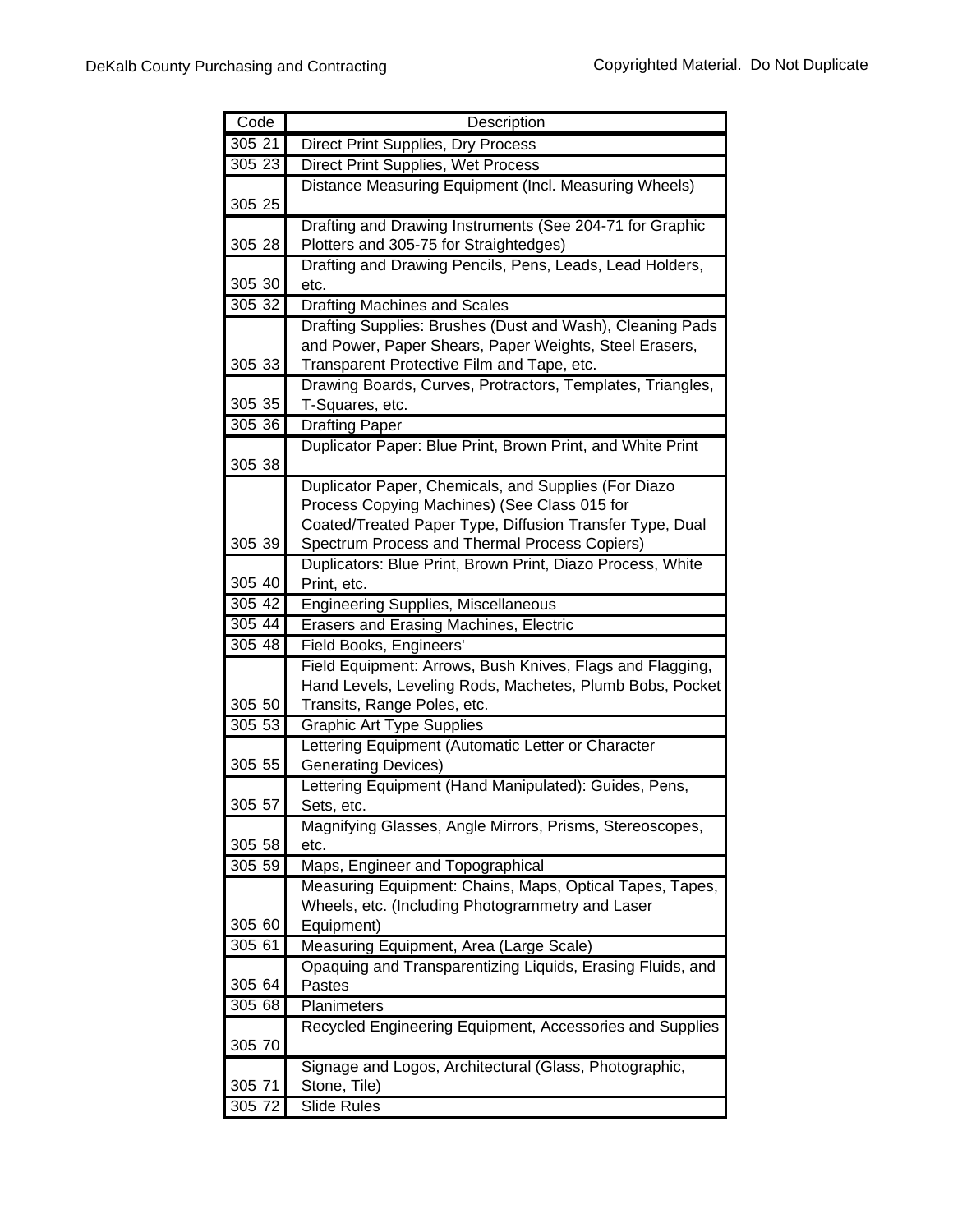| Code            | Description                                                                                             |
|-----------------|---------------------------------------------------------------------------------------------------------|
| $305\,75$       | Straightedges                                                                                           |
|                 | Surveying Instruments and Accessories: Alidades,                                                        |
|                 | Compasses, Levels, Theodolites, Transits, Tripods, etc. (See                                            |
| 305 78          | 305-60 for Surveyor's Measuring Equiipment)                                                             |
| 305 80          | Surveying Systems, Geo/Satellite Navigation Type                                                        |
| 305 82          | Tables, Tracing and Light                                                                               |
| 305 84          | Technical Pens and Sets, Points and Refills, etc.                                                       |
|                 | ENVELOPES, PLAIN (SEE CLASSES 525, 615, 640, 655,                                                       |
| 310 00          | 665, AND 966 FOR OTHER TYPES)                                                                           |
| 310 06          | Envelopes: Clasp, String, etc.                                                                          |
| 310 24          | Envelopes, Plain, Special (Colored wove, White wove)                                                    |
| 310 30          | Envelopes, Plain, Stock Sizes                                                                           |
| 310 60          | Envelopes, Recycled Paper                                                                               |
| 310 65          | Envelopes: Seed, Metal or Plastic Closure                                                               |
| 310 67          | Envelopes, Shipping and Mailing                                                                         |
| 310 78          | Envelopes, X-Ray Film Filing                                                                            |
|                 | ENVIRONMENTAL PROTECTIVE EQUIPMENT (INSIDE                                                              |
| 312 00          | AND OUTSIDE)                                                                                            |
|                 | Air Filtration Equipment for Aircraft, Boat/Ship, Cargo                                                 |
| 312 22          | <b>Containers and Vehicles</b>                                                                          |
| 312 23          | Air Filtration Equipment for Soft and Hard Shelters                                                     |
| 312 38          | Environmental Control Systems, Aircraft                                                                 |
|                 | Environmental Control Systems for Automobiles, Emergency                                                |
| 312 39          | Vehicles, Trucks                                                                                        |
| 312 40          | Environmental Control Systems for Boats, Ships, Marine                                                  |
|                 | Environmental Control Systems for Cargo Containers, etc.                                                |
| 312 41          |                                                                                                         |
| 31243<br>312 46 | Environmental Control Systems, Spacecraft                                                               |
|                 | <b>Environmental Remote Control Systems</b><br><b>Environmental Test Chambers and Rooms (Controlled</b> |
| 312 48          | Temperature, Humidity, etc.)                                                                            |
| 31283           | Tent Systems, Field (For Ground Zero Environment)                                                       |
|                 | Tent Units, Contaminated Patient Isolation (Negative                                                    |
| 312 84          | Pressure)                                                                                               |
|                 | EPOXY BASED FORMULATIONS FOR ADHESIVES,                                                                 |
| 315 00          | COATINGS, AND RELATED AGENTS                                                                            |
|                 | Adhesives (For Concrete): Cured-to-Cured, Fresh-to-Cured,                                               |
| 315 10          | and Steel-to-Concrete                                                                                   |
| 315 20          | Adhesive, General Purpose                                                                               |
| 315 25          | Casting, Encapsulating, and Potting Systems                                                             |
|                 | Coatings, Protective (For Masonry Including Concrete Floor)                                             |
| 315 30          |                                                                                                         |
| 315 40          | Coatings, Protective (For Metal)                                                                        |
| 315,50          | Coatings, Protective (For Wood)                                                                         |
|                 | Hardening Agents: Amines, Anhydrides, Polyamide                                                         |
| 315 70          | Solutions, etc.                                                                                         |
| 315 80          | <b>Mortars and/or Grouts</b>                                                                            |
| 315 89          | Recycled Epoxy Based Formulations                                                                       |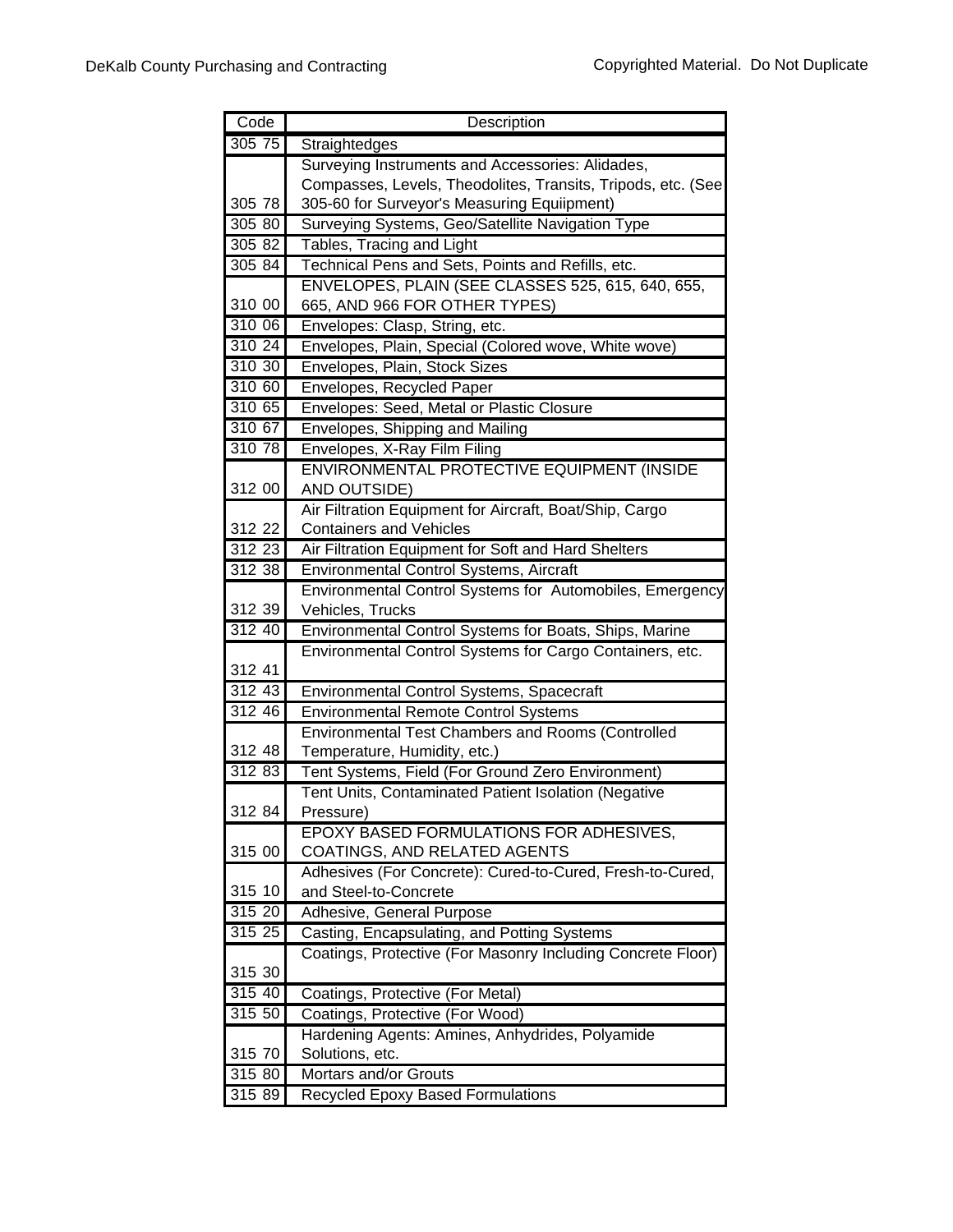| Code   | Description                                                  |
|--------|--------------------------------------------------------------|
| 315 90 | Resins (Epoxy Only)                                          |
| 318 00 | FARE COLLECTION EQUIPMENT AND SUPPLIES                       |
| 318 20 | <b>Encoding Equipment</b>                                    |
| 318 30 | Fare Box                                                     |
| 318 33 | <b>Fare Box Vault</b>                                        |
| 318 40 | <b>Locks and Keys</b>                                        |
| 318 50 | Money Changers                                               |
| 318 55 | Portable Safe/Money Cart                                     |
| 318 60 | Receiver Bin/Terminal                                        |
| 318 62 | Recycled Fare Collection Equipment and Supplies              |
| 318 70 | <b>Testing/Verifying Equipment</b>                           |
| 318 75 | Tickets, Non-Magnetic                                        |
| 318 77 | Tickets, Pre-Encoded                                         |
| 318 80 | <b>Tickets, Not Encoded</b>                                  |
| 318 85 | <b>Ticket Vending Machine</b>                                |
| 318 88 | <b>Tokens</b>                                                |
| 318 89 | <b>Transfer Machines</b>                                     |
| 318 90 | <b>Turnstiles</b>                                            |
|        | FASTENERS: BOLTS, NUTS, PINS, RIVETS, SCREWS,                |
|        | ETC. (INCL. PACKAGING, STRAPPING AND TYING                   |
| 320 00 | <b>EQUIPMENT AND SUPPLIES)</b>                               |
|        | Anchors, Expansion Shields, Molly Bolts, Plugs, Toggle       |
| 320 10 | Bolts, U-Bolts, etc.                                         |
| 320 20 | Bolts, Steel                                                 |
| 320 22 | Bolts, Metal or Other Material (Not Steel)                   |
| 320 24 | Box Stitching Machines, Wire, and Parts                      |
|        | Cotter Pins, Clevis Pins, Dowel Pins, Spring Pins, Taper     |
| 320 35 | Pins, and Woodruff Keys and Snaps                            |
| 320 36 | Fasteners (Not Otherwise Classified)                         |
| 320 37 | Grommets (See 590-16 for Sewing Type)                        |
| 320 40 | Mono-Bolts, Power Locking                                    |
| 320 42 | Nuts, Steel (Including Nutserts)                             |
| 320 43 | Nuts, Metal or Other Material (Not Steel)                    |
| 320 50 | Package Tying Machines and Parts                             |
| 320 55 | Powder Actuated (Explosive) Tools and Supplies               |
|        | Recycled Fastening, Packaging, Strapping and Tying           |
| 320 56 | <b>Equipment and Supplies</b>                                |
| 320 57 | <b>Retainers and Keepers</b>                                 |
| 320 58 | Rings, Retaining                                             |
| 320 60 | Rivets, All Types (Except Brake Lining Rivets)               |
| 320 62 | <b>Rivet Guns</b>                                            |
| 320 69 | Screws, All Kinds (Not Otherwise Listed)                     |
| 320 70 | Screws, Cap                                                  |
|        | Screws: Coach, Drywall, Eye, Lag, Phillips, Set, Thumb, etc. |
| 320 71 |                                                              |
| 320 72 | Screws, Machine                                              |
| 320 73 | Screws, Sheet Metal                                          |
| 320 74 | Screws, Wood                                                 |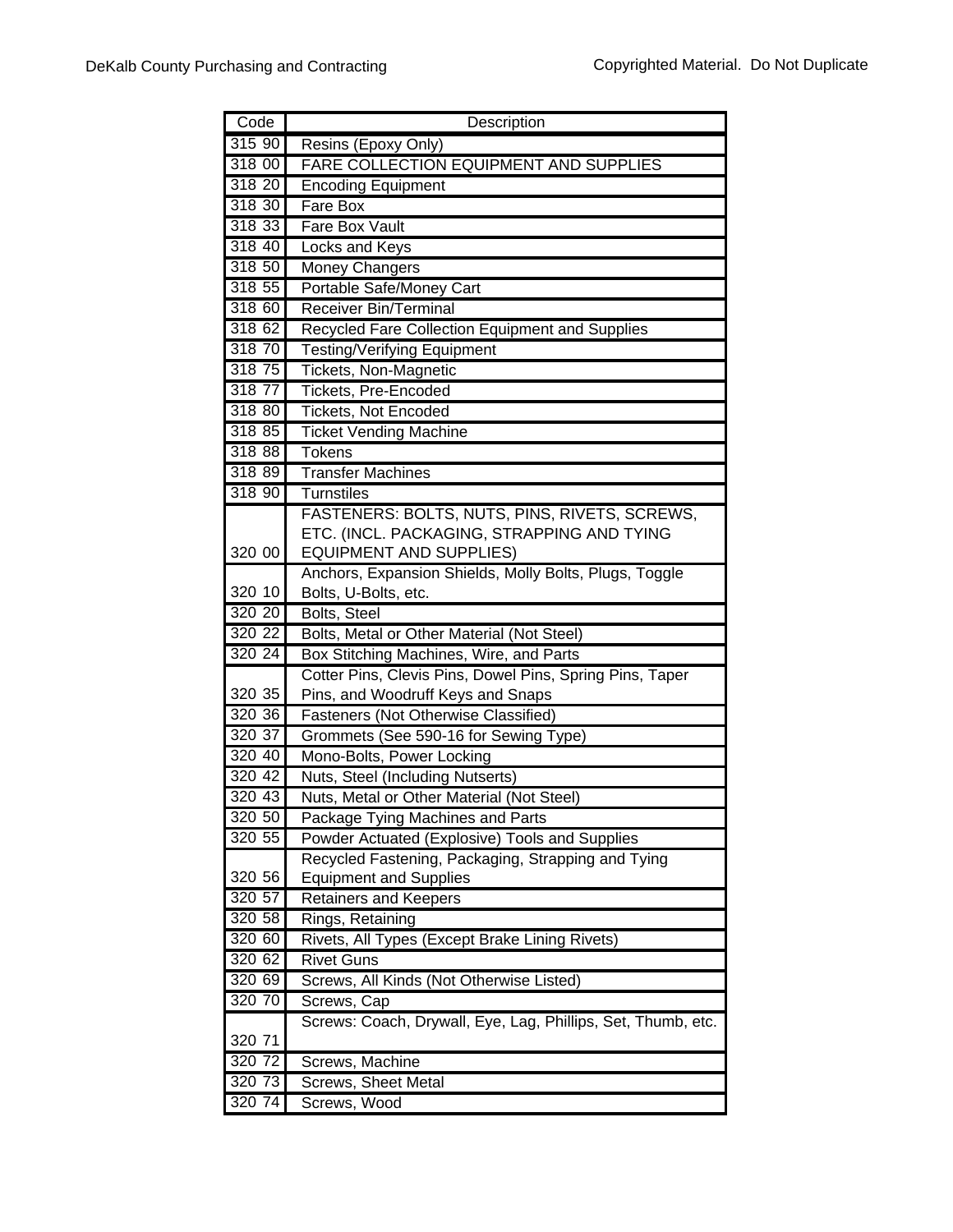| Code   | Description                                                   |
|--------|---------------------------------------------------------------|
| 320 75 | Strapping, Seals, Banding and Tools and Equipment             |
| 320 83 | Threaded Rods, Studs, and Fittings                            |
| 320 85 | Ties: Bar, Form, etc.                                         |
| 320 91 | <b>Washers, Steel</b>                                         |
| 320 92 | Washers, Metal or Other Material (Not Steel)                  |
|        | FEED, BEDDING, VITAMINS AND SUPPLEMENTS FOR                   |
|        | ANIMALS (SEE CLASS 875 FOR DRUGS AND                          |
| 325 00 | PHARMACEUTICALS FOR ANIMALS)                                  |
| 325 04 | <b>Animal By-Products</b>                                     |
| 325 05 | Animal Food for Zoo and Farm Animals                          |
| 32508  | Bedding (All Types)                                           |
| 325 10 | Bird Food, All Types                                          |
| 325 12 | Calcium Carbonate                                             |
| 325 14 | Citrus Pulp, Dried                                            |
| 325 16 | <b>Cottonseed Products</b>                                    |
| 325 20 | Dehydrated Feed                                               |
| 32524  | <b>Distiller's Dried Solubles</b>                             |
| 325 25 | Dog and Cat Food                                              |
| 325 26 | Fat, Feed Grade                                               |
| 325 27 | Feeders, All Types (Birds, Pets, Squirrels, etc.)             |
| 325 28 | Fish Food                                                     |
| 325 32 | Grain, Chopped or Whole, Unmixed                              |
| 325 36 | <b>Guar Products</b>                                          |
| 325 40 | Hay and Straw                                                 |
| 325 44 | <b>Marine Products</b>                                        |
| 325 48 | <b>Milk Products</b>                                          |
|        | Mixed Feed, All Types (Includes Feed for Poultry, Deer, etc.) |
| 325 52 |                                                               |
| 325 56 | Molasses, Stock Feed                                          |
| 325 60 | <b>Peanut Products</b>                                        |
| 325 62 | Phosphate, Defluorinated                                      |
| 325 63 | Potassium Carbonate, Feed Grade                               |
| 325 64 | Rations, Small Animal                                         |
|        | Recycled Feed, Bedding, Vitamins and Supplements for          |
| 325 66 | Animals                                                       |
| 325 67 | Reptile Food                                                  |
| 325 68 | <b>Rice Products</b>                                          |
| 325 72 | Shell, Ground                                                 |
| 325 76 | Soybean Products                                              |
| 325 78 | Supplement, Liquid Feed                                       |
| 325 80 | Urea, Feed Grade                                              |
| 325 84 | <b>Vitamins and Supplements</b>                               |
| 330 00 | <b>FENCING</b>                                                |
| 330 10 | Fencing, Concrete or Rock                                     |
|        | Fencing, Chain Link (Including Fabric, Gates, Panels, Posts   |
| 330 13 | and Fittings)                                                 |
| 330 20 | Fencing, Electrified                                          |
| 330 32 | Fencing, Wrought Iron (Including Components)                  |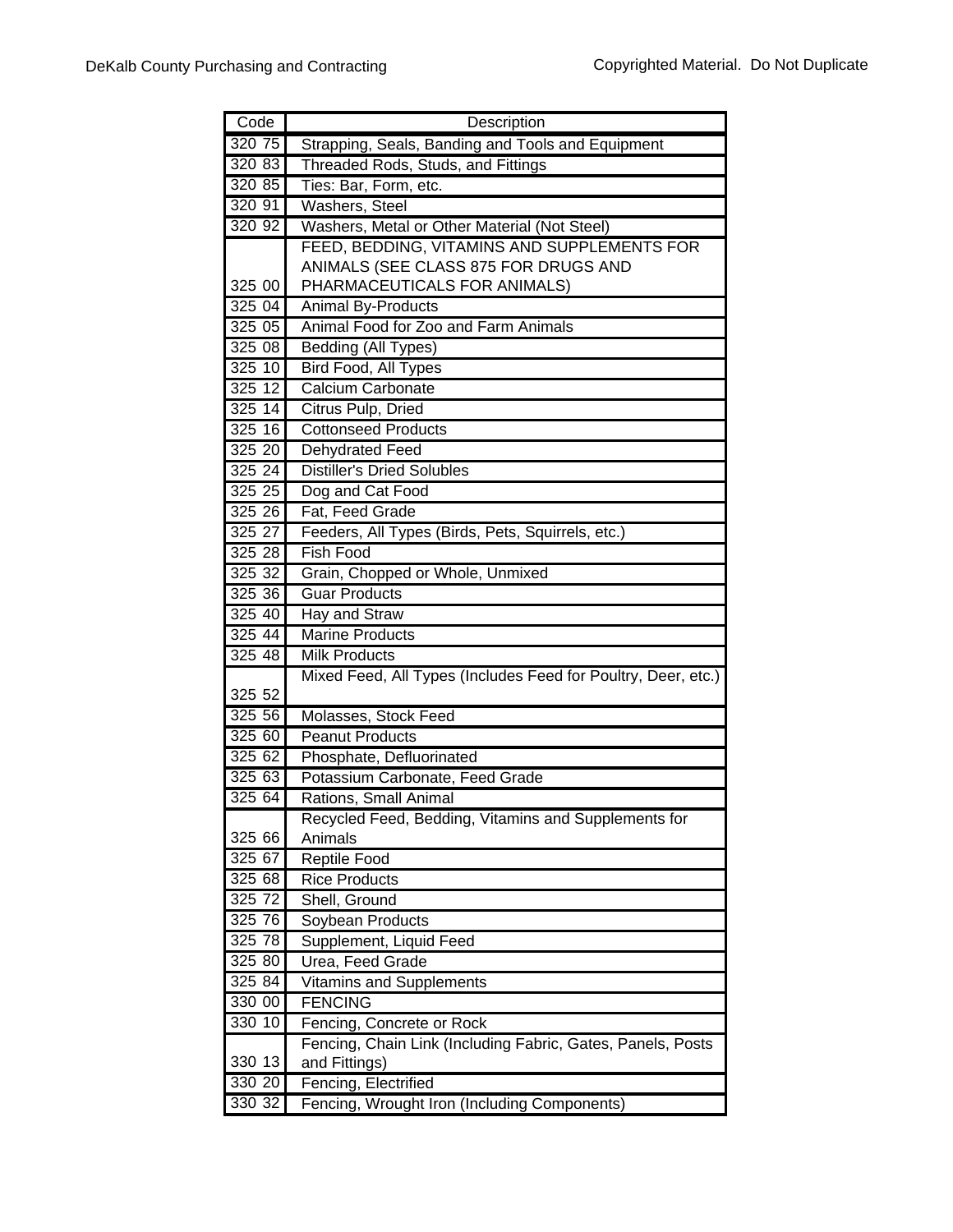| Code       | Description                                                 |
|------------|-------------------------------------------------------------|
| 330 37     | Fencing, Metal Slat and Tubular (Including Components)      |
| 330 38     | Fencing, Plastic                                            |
| 330 40     | Fencing, Ornamental                                         |
| 330 46     | Fencing, Snow                                               |
| 330 49     | Fencing, Split Rail                                         |
|            | Fencing, Temporary (For Construction and Other Industrial   |
| 330 55     | or Safety Uses)                                             |
| 330 58     | Fencing, Wire                                               |
| 330 59     | Fencing, Wood (Including Components)                        |
| 330 61     | Windscreens and Accessories for Fencing                     |
| 330 65     | Wire, Barbed                                                |
|            | Wire, Obstacle: Concertina (Including Razor Ribbon and      |
| 330 69     | Barbed Tape)                                                |
| 330 78     | Wire, Plain                                                 |
| 330 91     | Wire, Woven                                                 |
| 330 95     | <b>Recycled Fencing and Supplies</b>                        |
| 335 00     | <b>FERTILIZERS AND SOIL CONDITIONERS</b>                    |
| 335 04     | Additives and Supplements, Fertilizer                       |
| 335 06     | <b>Ammonium Nitrate</b>                                     |
| 335 09     | Ammonium Phosphate                                          |
| $335 \ 12$ | <b>Ammonium Sulfate</b>                                     |
| 335 18     | Anhydrous Ammonia                                           |
| 335 24     | <b>Animal and Marine</b>                                    |
| 335 30     | Blended or Dry Mix, Commercial                              |
| 335 33     | <b>Chemical Root Stimulators</b>                            |
| 335 36     | Ferrous Sulfate and Chelates of Iron and Zinc               |
| 335 37     | Fertilizer Combined with Fungicide and/or Insecticide       |
| 335 38     | Fertilizer Spikes, Tree and Shrub                           |
| 335 40     | Fertilizers, Liquid, All Types (Except Anhydrous Ammonia)   |
|            | Formulations and Components (Fertilizer) Not Otherwise      |
| 335 41     | Listed                                                      |
| 335 42     | Granulated or Pelletized, Commercial                        |
| 335 45     | Hydromulch                                                  |
| 335 48     | Limestone, Agricultural                                     |
| 335 54     | Muriate of Potash (Potassium Chloride)                      |
| 335 60     | Organic Base (Including Manure and Guano)                   |
|            | Phosphate, Agricultural (Including Triple Superphosphate)   |
| 335 66     |                                                             |
| 335 69     | <b>Recycled Fertilizer and Soil Conditioners</b>            |
|            | Soil Conditioners: Compost, Marine Humus, Sulfur, Synthetic |
| 335 72     | Polymers, Mulch, etc                                        |
| 335 75     | Soil Stabilizers and Penetrants, Liquid and Solid           |
| 335 78     | Urea, Fertilizer Grade                                      |
| 335 85     | <b>Wetting Agents</b>                                       |
| 340 00     | FIRE PROTECTION EQUIPMENT AND SUPPLIES                      |
|            | Backfiring and Burning Equipment: Firing Torches, Flame     |
| 340 04     | Guns, etc.                                                  |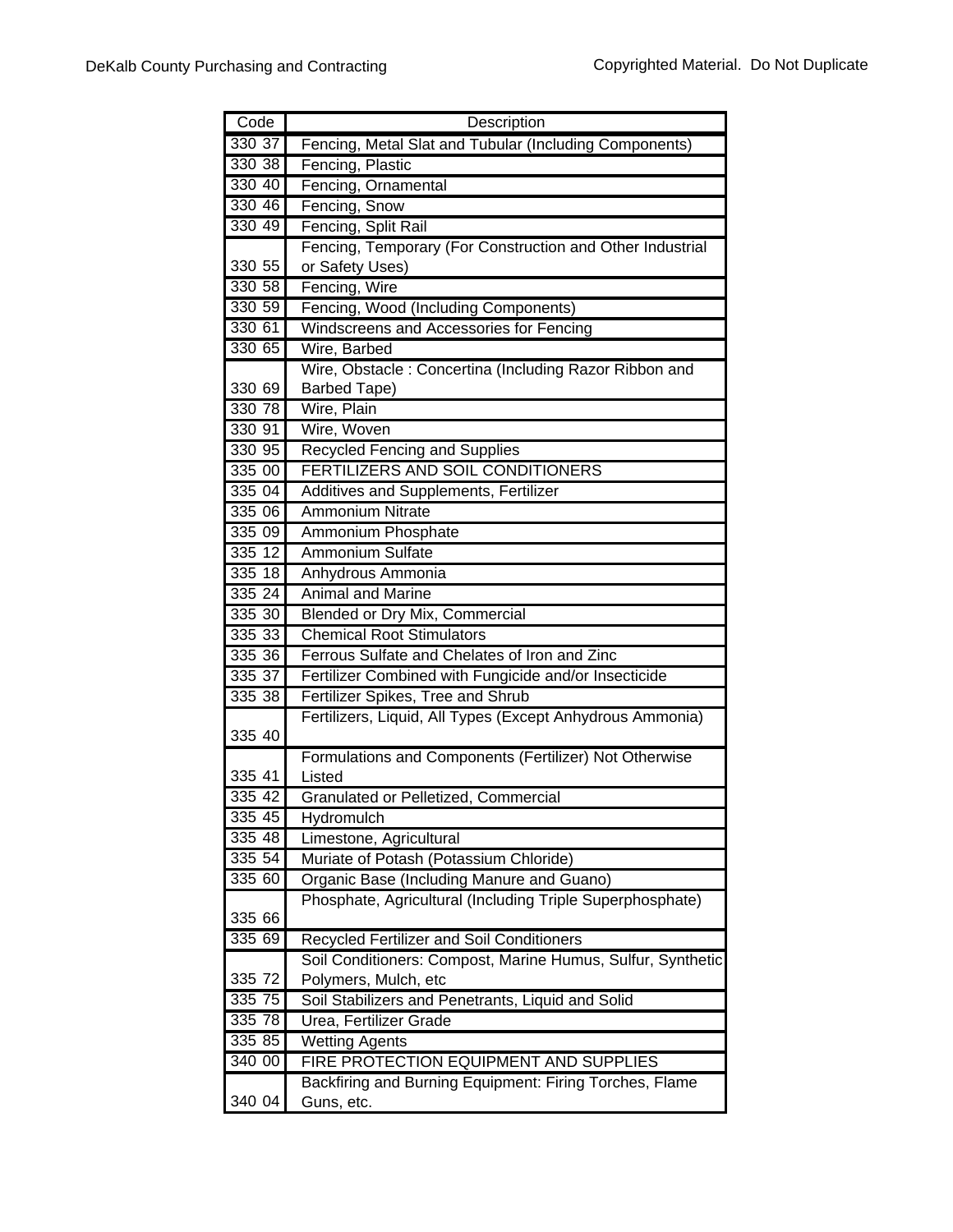| Code   | Description                                                                        |
|--------|------------------------------------------------------------------------------------|
|        | Brackets, Clamps and Holders for Fire Fighting Equipment                           |
| 340 06 |                                                                                    |
| 340 07 | <b>Breathing Equipment for Firemen</b>                                             |
|        | Cabinets and Covers (For Fire Extinguishers, Fire Hose and                         |
| 340 08 | Racks, Valves, etc.)                                                               |
|        | Chemicals, Fire Retardant (Used to Make Various Materials                          |
| 340 10 | Fire Retardant)                                                                    |
| 340 12 | Couplings, Fire Hose                                                               |
| 340 14 | Ejectors, Smoke                                                                    |
| 340 15 | Fire and Medical Alert Systems                                                     |
| 340 16 | Fire Alarm Systems, Power Sirens, and Controls                                     |
| 340 18 | <b>Fire Blankets</b>                                                               |
| 340 20 | <b>Fire Detecting Equipment</b>                                                    |
| 340 24 | Fire Escapes and Fire Exit Devices                                                 |
| 340 28 | Fire Extinguishers, Rechargers, and Parts                                          |
|        | Fire Extinguisher Systems, Complete, All Types (See Item 28                        |
| 340 29 | for Individual Extinguishers)                                                      |
|        | Fire Hose Carts, Dryers, Racks, Reels, Rollers, and Winders,                       |
| 340 32 | etc.                                                                               |
|        | Fire Protection Clothing (Turnout Coats, Bunker Pants,                             |
| 340 34 | Hoods, Gloves, etc.) (See 345-56 for Fire Helmets)                                 |
| 340 36 | Fire Pump, Back Carrying Type                                                      |
| 340 38 | Fire-Stop Equipment, Materials, Accessories and Parts                              |
|        | Fire Suppression Hand Tools: Fire Axe, Fire Rack, Fire                             |
| 340 40 | Swatter, etc.                                                                      |
|        | Fire Suppression Foam and Other Suppression Compounds                              |
| 340 41 |                                                                                    |
| 340 44 | Firefinder, Forest                                                                 |
| 340 45 | Fireman Training and Instructional Aids and Materials                              |
| 340 48 | <b>Flail Trencher</b>                                                              |
| 340 49 | Foam Dispensing Equipment, Compressed Air (For Fires)                              |
| 340 50 |                                                                                    |
| 340 52 | Foam Generators, Truck or Trailer Mounted<br><b>Fusible Links (For Fire Doors)</b> |
| 340 54 | Gas Detection/Monitoring Equipment (Firemen)                                       |
|        | Hose, Fire, and Fittings, Coupled and Uncoupled (See 340-                          |
| 340 56 | 12 for Couplings)                                                                  |
| 340 60 | Hydrants, Fire (Including Accessories and Parts)                                   |
| 340 62 | Ladders, Fire                                                                      |
| 340 63 | Lockers, Turnout Gear                                                              |
| 340 64 | Nozzles and Parts, Fire Hose                                                       |
| 340 67 | <b>Poles and Stanchions</b>                                                        |
| 340 70 | Recycled Fire Protection Equipment and Supplies                                    |
|        | Rescue Equipment, Supplies and Accessories Including                               |
|        | Rescue Nets, Power Extractors (Jaws of Life), Rope and Life                        |
| 340 72 | Harnesses, etc.                                                                    |
| 340 76 | Smoke Bombs and Candles, Forestry                                                  |
| 340 80 | Smoke Detecting Equipment (Incl. Smoke Alarms)                                     |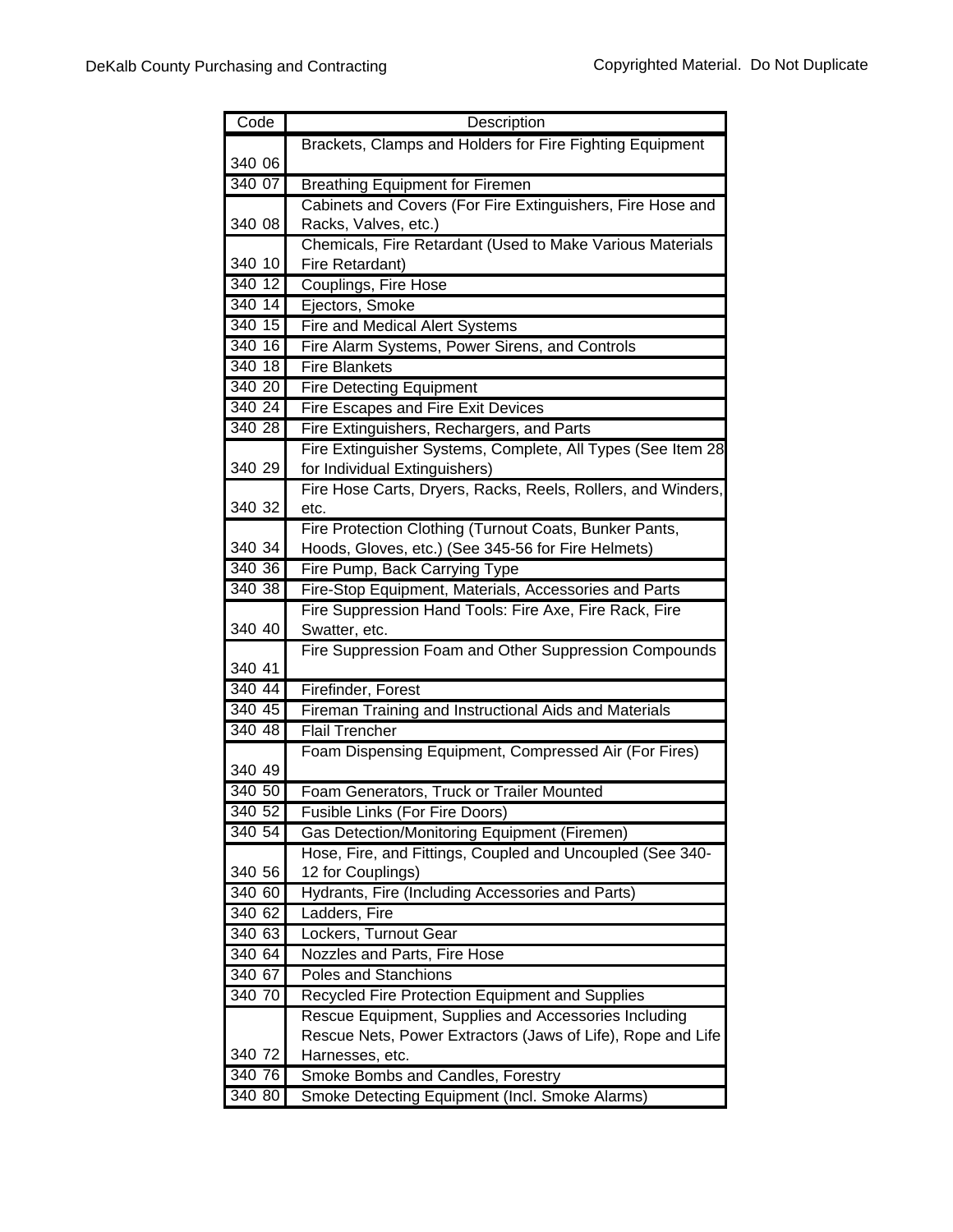| Code      | Description                                                           |
|-----------|-----------------------------------------------------------------------|
| 340 84    | Sprinkler Heads and Systems                                           |
| 340 86    | <b>Swivels and Swivel Joints</b>                                      |
| 340 87    | Training Equipment and Supplies, Fire and Safety                      |
| 340 88    | Valves, Fire Hose                                                     |
| 340 92    | Vise, Fire Extinguisher, Pneumatic Belt                               |
| 340 94    | Washing Equipment for Face Masks, etc.                                |
| 340 95    | Water Clean-up Vacuums                                                |
|           | FIRST AID AND SAFETY EQUIPMENT AND SUPPLIES                           |
| 345 00    | (EXCEPT NUCLEAR AND WELDING)                                          |
| 345 04    | Air Bags, Rescue Lifting Systems                                      |
| 34505     | Asbestos Abatement Equipment and Supplies                             |
| 345 06    | Chemical Light, Emergency                                             |
|           | Clothing and Belts, Safety (Not Automotive)(See 345-79 for            |
| 345 08    | Reflective Type)                                                      |
|           | C.P.R. Equipment and Supplies (See 345-68 For Models)                 |
| 345 10    |                                                                       |
| 345 16    | Detectors and Parts, Dust, Gas, Voltage                               |
| 345 18    | <b>Emergency Showers and Wash Stations</b>                            |
|           | Extraction Equipment for the Removal of Exhaust Gases and             |
| 345 21    | Other Vapors from Buildings (OSHA)                                    |
|           | Fall Protection Equipment and Accessories (For the                    |
|           | Climber's Protection from Falls (See 445-83 for Pole and              |
| 345 22    | <b>Tree Climbing Equipment)</b>                                       |
| 345 24    | <b>Fireproof Curtains</b>                                             |
| 345 30    | First Aid Blankets, Stretchers, etc.                                  |
| 345 32    | First Aid Cabinets, Kits, and Refills                                 |
|           | First Aid and Safety Teaching Equipment and Supplies:                 |
| 345 40    | Charts, Manuals, Posters, Safety Placards, Safety Training            |
|           | Videos, etc.                                                          |
| 345 48    | Gloves, Safety: Electrician's, Lineman's, etc. (Including<br>Sleeves) |
| 345 56    | Hats and Helmets, Safety (Incl. Fire Helmets)                         |
| 345 64    | Head, Ear, Eye and Face Protection                                    |
| 345 65    | Labels, Warning                                                       |
| 345 66    | Lockout and Tagout Safety Kits and Supplies                           |
| 345 68    | Manikins and Models, First Aid and Safety Teaching                    |
| 345 72    | Masks, Filters, and Parts: Dust and Gas                               |
| 345 73    | <b>Personal Distress Warning Devices</b>                              |
|           | Personal Protective Equipment (PPE), (Bloodborne                      |
| 345 74    | Pathogen Protection), Not Listed Elsewhere                            |
| $345\,78$ | Recycled First Aid and Safety Equipment and Supplies                  |
|           | Reflective Safety Apparel and Accessories (See 345-08 for             |
| 345 79    | Non-Reflective Type)                                                  |
|           | Respiratory Protection Equipment and Parts (Including CPAP            |
| 345 80    | <b>Equipment and Parts)</b>                                           |
|           | Resuscitators and Parts (Including Portable Rescue Units)             |
| 345 84    |                                                                       |
| 345 86    | Scissors, First Aid and Paramedic                                     |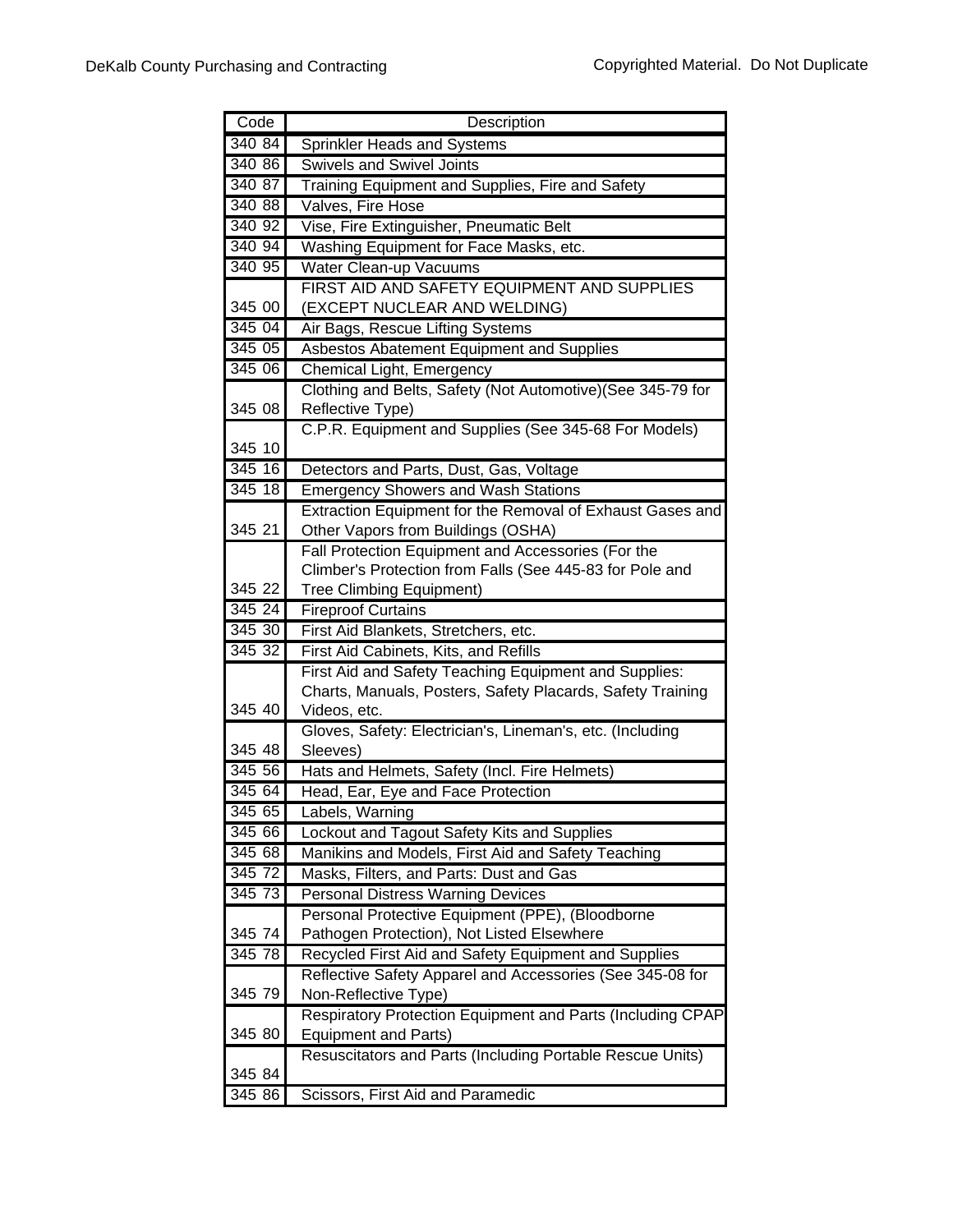| Code   | Description                                                                             |
|--------|-----------------------------------------------------------------------------------------|
| 345 87 | Shoe Chains (For Icy and Slippery Surfaces)                                             |
| 345 90 | Vests, Life                                                                             |
| 345 92 | Vests, Safety                                                                           |
| 345 95 | <b>Wipes for Safety Equipment</b>                                                       |
|        | FLAGS, FLAG POLES, BANNERS, AND ACCESSORIES                                             |
| 350 00 |                                                                                         |
|        | Banners, Pennants, and Decorative Fans, Drapes, and Pull                                |
| 350 10 | Downs                                                                                   |
|        | Flag Accessories: Belts, Brackets, Covers, Crosses, Eagles,                             |
|        | Holders, Sockets, Spears, Staffs, Stands, and Tassels                                   |
| 350 20 |                                                                                         |
| 350 30 | Flag Poles, All Types                                                                   |
| 350 35 | Flags, County                                                                           |
| 350 40 | Flags, International and Special Occasion                                               |
| 350 45 | Flags: Municipal, School, Departmental, Agency, etc.                                    |
| 350 60 | Flags, Safety and Warning (any color)                                                   |
|        | Flags, State and U.S.: Cotton, Nylon, Polyester, and Wool                               |
| 350 70 |                                                                                         |
| 350 72 | Flags, State and U.S. (Presentation): Nylon, Rayon, and<br><b>Taffeta</b>               |
| 350 80 |                                                                                         |
|        | Recycled Flags, Banners, and Accessories<br>FLOOR COVERING, FLOOR COVERING INSTALLATION |
|        | AND REMOVAL EQUIPMENT, AND SUPPLIES                                                     |
| 360 00 |                                                                                         |
| 360 05 | Adhesive, Cement and Mastic                                                             |
| 360 07 | Base, Resilient (Cove and Straight)                                                     |
| 360 10 | Carpets and Rugs: Cotton, Synthetic, Wool, etc.                                         |
| 360 11 | Carpet and Rug Mills                                                                    |
| 360 14 | <b>Duckboards and Boardwalks</b>                                                        |
| 360 17 | Felt and Paper                                                                          |
| 360 19 | Floor Covering Accessories (Not Otherwise Classified)                                   |
| 360 20 | Floor Covering, Seamless (All Types)                                                    |
| 36021  | Hardwood Flooring                                                                       |
|        | Installation Supplies: Adhesive Edge Strip, Seam Tape, Tack                             |
| 360 22 | Strips, etc.                                                                            |
| 360 25 | Linoleum                                                                                |
| 360 28 | Nonslip Floor Coverings: Mats, Rolls, Strips, etc.                                      |
| 360 30 | Padding and Cushioning, Carpet                                                          |
| 360 37 | <b>Recycled Floor Covering Products</b>                                                 |
|        | Rugs, Cut and Bound Sizes: Cotton, Synthetic, Wool, etc.                                |
| 360 40 |                                                                                         |
| 360 50 | Runners, Carpet and Fabric                                                              |
| 360 52 | Runners, Rubber and Synthetic                                                           |
| 360 55 | Sheet Rubber, Floor                                                                     |
| 360 56 | Sheet Vinyl, Cushioned                                                                  |
| 360 58 | Sheet Vinyl, Non-Cushioned                                                              |
| 360 65 | Stair Treads, Metal                                                                     |
| 360 67 | Stair Treads, Rubber                                                                    |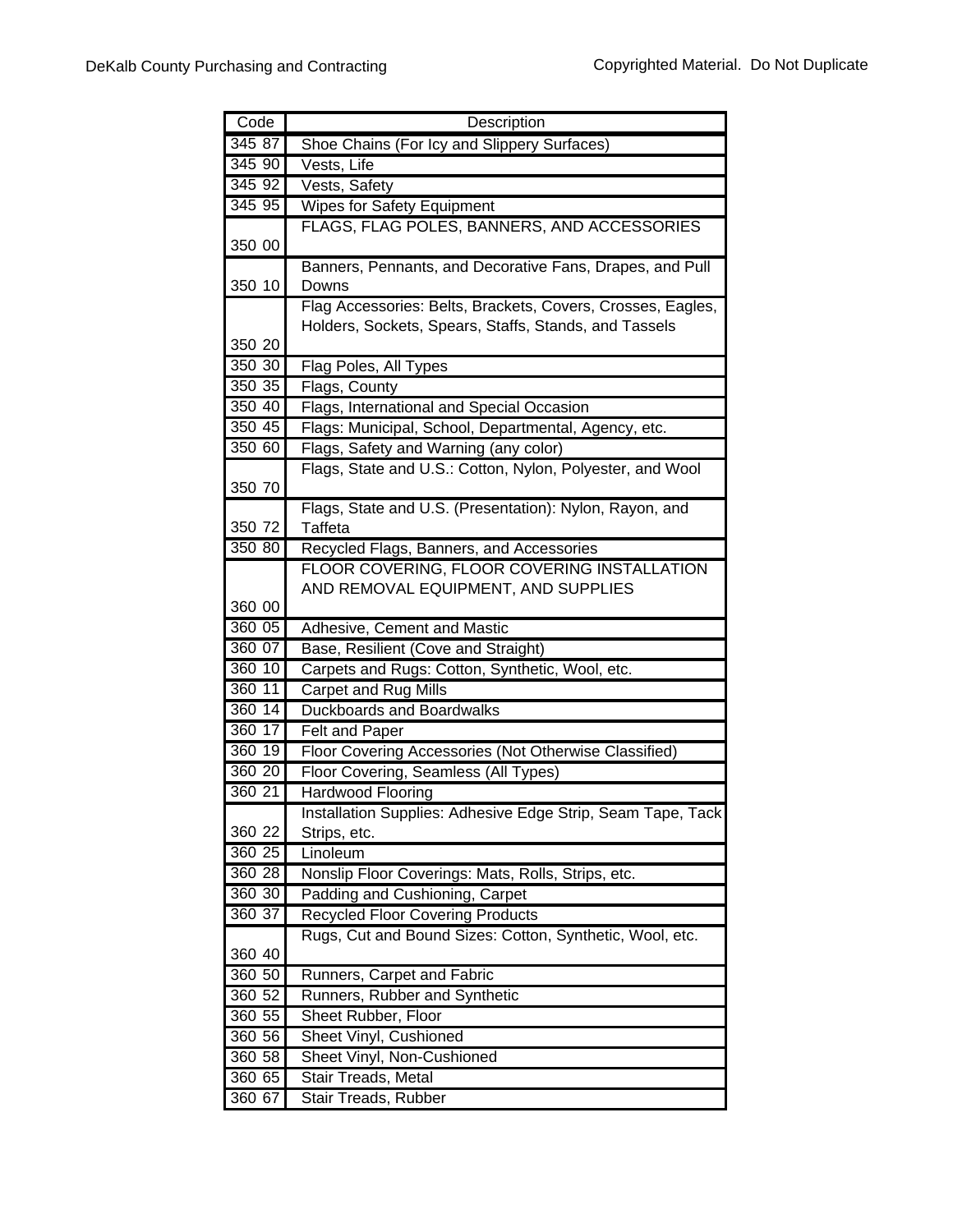| Code   | Description                                                       |
|--------|-------------------------------------------------------------------|
| 360 68 | Stair Treads, Vinyl                                               |
| 360 69 | <b>Steel Flooring</b>                                             |
| 360 70 | Steel Mats, Flexible                                              |
| 360 75 | Tile, Asphalt                                                     |
| 360 76 | Tile, Carpet                                                      |
| 360 77 | Tile, Composition Asbestos-Vinyl                                  |
| 360 78 | Tile, Coping Double Slant                                         |
| 360 79 | Tile, Cork                                                        |
| 360 81 | Tile, Parquet                                                     |
| 360 83 | Tile, Rubber                                                      |
| 360 84 | Tile, Stone                                                       |
| 360 85 | Tile, Vinyl                                                       |
| 360 89 | Tools and Equipment, Floor Installation                           |
|        | FLOOR MAINTENANCE MACHINES, PARTS, AND                            |
| 365 00 | <b>ACCESSORIES</b>                                                |
| 365 10 | Brushes and Pads, Floor Machine Type                              |
|        | Carpet Cleaning Machines (Foam, Hot Water, Steam, etc.),          |
| 365 15 | Parts and Accessories                                             |
| 365 20 | Edgers and Sanders, Floor Type, Parts and Accessories             |
|        | Floor Covering Stripping Machines (For Removing Glued             |
| 365 25 | Down Floor Covering), Parts and Accessories                       |
|        | Polishing and Scrubbing Machines, Commercial Type, Parts          |
| 365 30 | and Accessories                                                   |
|        | Power Sweepers and Brooms, Warehouse Type (Not Road               |
| 365 50 | and Street), Parts and Accessories                                |
|        | Recycled Floor Maintenance Machines, Accessories and              |
| 365 56 | <b>Supplies</b>                                                   |
| 365 60 | Scrubbing Machines (With Vacuum Pickup), Parts and<br>Accessories |
|        | Shampoo and Spray Buffing Machines, Parts and                     |
| 365 70 | Accessories                                                       |
|        | Vacuum Cleaners, (Commercial, Wet or Dry), Parts, and             |
| 365 80 | Accessories                                                       |
|        | FOOD PROCESSING AND CANNING EQUIPMENT AND                         |
| 370 00 | <b>SUPPLIES</b>                                                   |
| 370 03 | Blanchers, Fruit and Vegetable                                    |
| 370 04 | Bottles: Wine, Juice, etc.                                        |
| 370 06 | Closing and Labeling Machines                                     |
| 370 09 | Cooker, Canning                                                   |
| 370 12 | <b>Corn Machinery</b>                                             |
| 370 14 | Crushers, Food                                                    |
| 370 15 | <b>Cutters and Shredders</b>                                      |
| 370 16 | Dehydrating Equipment, Food                                       |
| 370 17 | Drying Equipment, Freeze                                          |
| 370 18 | Elevators, Continuous Bucket Type                                 |
| 370 21 | <b>Filling Machine</b>                                            |
| 370 22 | <b>Food Conveyer Dryer and Cooler</b>                             |
| 370 23 | Grease, USDA Approved for Food Processing                         |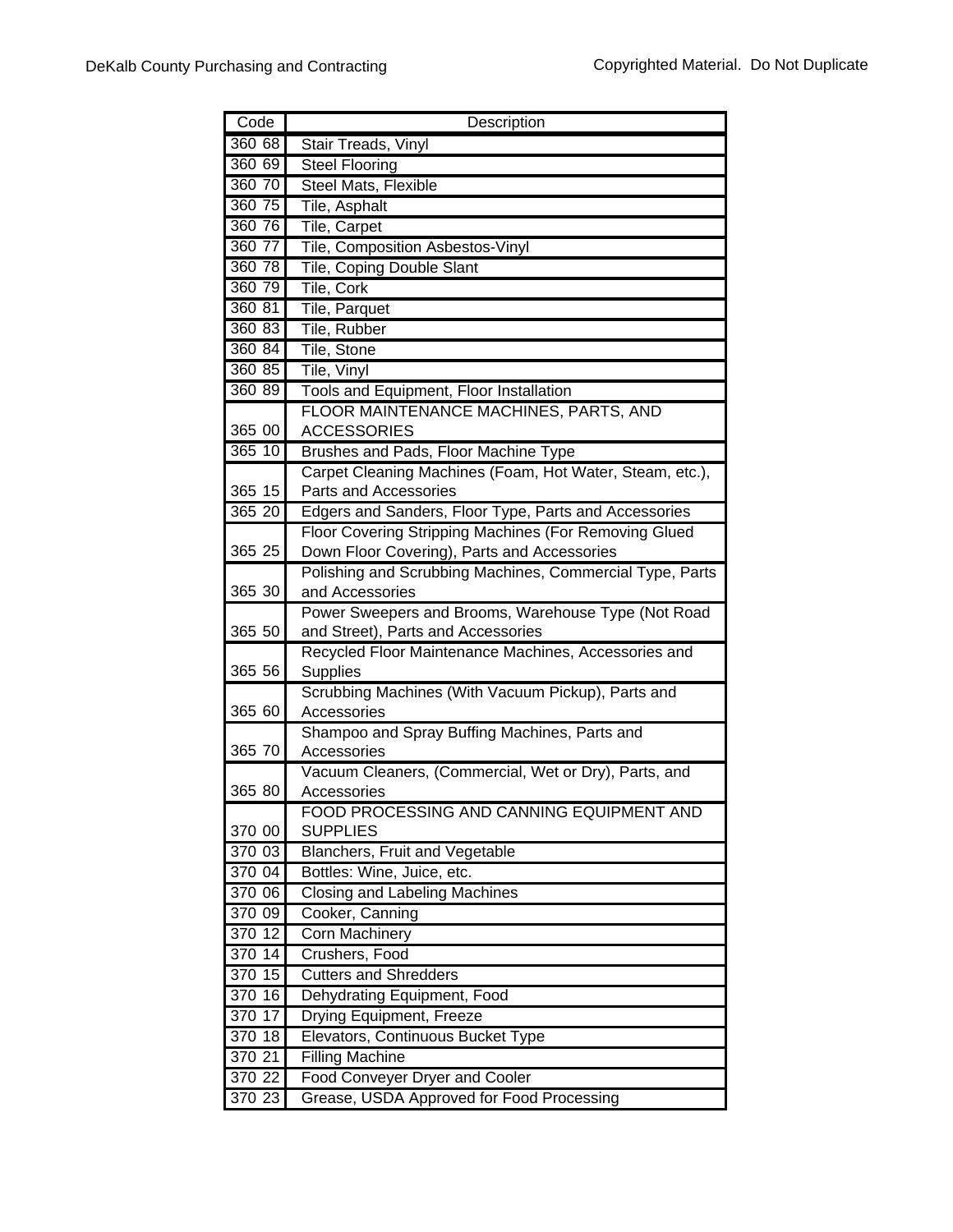| Code             | Description                                                                                   |
|------------------|-----------------------------------------------------------------------------------------------|
| 370 24           | Huller, Pea and Bean                                                                          |
| 370 25           | Jars, Plastic; and Lids                                                                       |
| 370 26           | Jars, Glass; and Lids                                                                         |
| 370 27           | Juice Extractor                                                                               |
| 370 30           | <b>Juice Heating Equipment</b>                                                                |
| 370 33           | Kettle, Heavy Duty                                                                            |
| 370 34           | Milling Machines, Food                                                                        |
| 370 35           | Oil, USDA Approved for Food Processing                                                        |
| 370 36           | Peelers, Slicers, and Dicers                                                                  |
| 370 39           | Pulper                                                                                        |
| 370 40           | Pump, Stainless Steel (For Wine Must, Juice or Pulp)                                          |
|                  | Recycled Food Processing and Canning Equipment and                                            |
| 370 41           | Supplies                                                                                      |
| 370 42           | Scalder                                                                                       |
| 370 45           | Sealer, Canning                                                                               |
| 370 46           | <b>Seed Extractors</b>                                                                        |
| 370 48           | Sorters: Seed, Grain, Dried Vegetables, etc.                                                  |
| 370 51           | Spice Bucket                                                                                  |
| 370 54           | Table, Grading                                                                                |
| 370 57           | Table, Peeling                                                                                |
| 370 60           | Table, Picking                                                                                |
| 370 63           | Table, Sorting                                                                                |
|                  | Thermometers, Industrial (Including Recording                                                 |
| 370 65           | Thermometers)                                                                                 |
| 370 66           | Tin Cans and Lids, All Types                                                                  |
| 370 67           | <b>Tinning Equipment</b>                                                                      |
| 370 69           | Vacuum Pan                                                                                    |
| 370 72           | <b>Vacuum Still</b>                                                                           |
| 370 75           | Washing Machine, Fruit and Vegetable                                                          |
| 370 76           | Washer, Can and Tins                                                                          |
| 375 00<br>375 15 | <b>FOODS: BAKERY PRODUCTS (FRESH)</b><br>Bread, Rolls, etc. (Including Brown and Serve Items) |
| 375 30           | Cakes, Cookies, and Pastries                                                                  |
| 375 45           |                                                                                               |
| 375 50           | Doughnuts, Fried Pies, Bagels, etc.<br><b>Pastry Shells</b>                                   |
| 375 54           | Pizzas                                                                                        |
| 375 60           | <b>Taco Shells and Tortillas</b>                                                              |
| 380 00           | <b>FOODS: DAIRY PRODUCTS (FRESH)</b>                                                          |
| 380 10           | Butter (See 390-56 for Margarine)                                                             |
| 380 15           | <b>Cottage Cheese</b>                                                                         |
| 380 30           | Cream, All Types (Including Sour Cream)                                                       |
| 380 33           | Desserts, Milk Based (Not Otherwise Classified)                                               |
| 380 35           | <b>Eggnog and Mix</b>                                                                         |
| 380 45           | Ice Cream                                                                                     |
| 380 50           | Ice Milk                                                                                      |
| 380 60           | Mellorine                                                                                     |
| 380 75           | Milk, All Types                                                                               |
| 380 80           | Sherbet                                                                                       |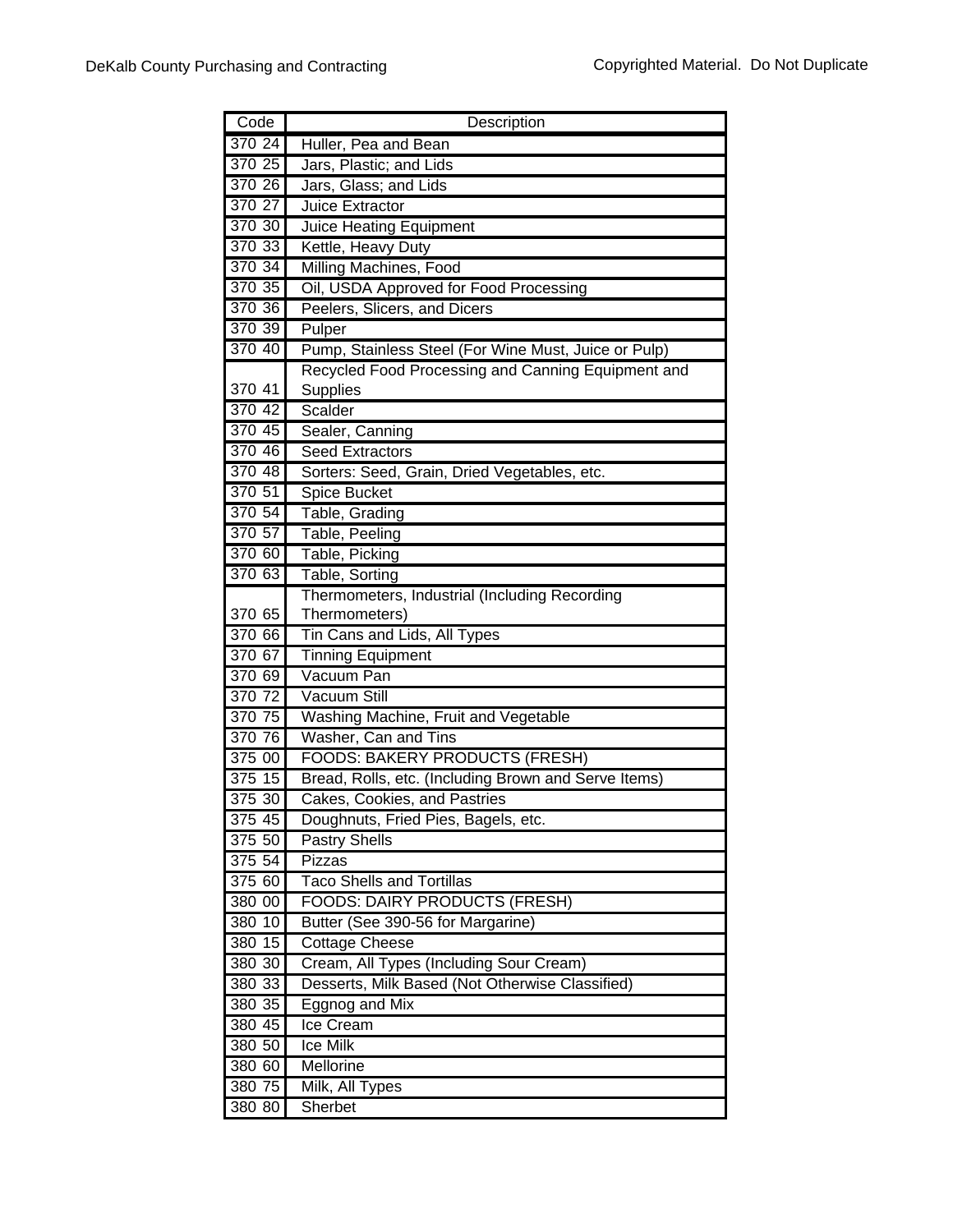| Code   | Description                                                 |
|--------|-------------------------------------------------------------|
| 380 85 | Toppings, Whipped, Refrigerated                             |
| 380 90 | Yogurt                                                      |
| 385 00 | FOODS, FROZEN                                               |
| 385 06 | <b>Bread</b>                                                |
| 38512  | Cakes, Cookies, Dough, Pastries, etc.                       |
| 385 14 | Coffee                                                      |
| 385 17 | Dairy Products, Frozen (Not Otherwise Classified)           |
| 385 18 | Desserts (Except Cake and Pastry)                           |
| 385 30 | Eggs                                                        |
| 385 31 | Eggs and Egg Mixes, Freeze Dried                            |
| 385 41 | Entrees, Freeze Dried: Meat, Poultry and Seafood            |
| 385 42 | Entrees, Meat (Includes Beef and Pork)                      |
| 385 44 | Entrees, Poultry                                            |
| 385 46 | Entrees, Seafood                                            |
|        | Entrees, Specialty (Including Corn Dogs, Lasagne, Mexican   |
| 385 47 | Food, etc.)                                                 |
| 385 48 | Fruits                                                      |
| 385 54 | Juices                                                      |
| 385 56 | Pancakes and Waffles                                        |
| 385 57 | Pizzas                                                      |
| 385 58 | Pretzels, Soft Frozen                                       |
| 385 64 | Salad Mixes, Frozen                                         |
| 385 65 | Sandwiches, Ready-Made                                      |
| 385 66 | Seafood, Freeze Dried (Not Entrees)                         |
| 385 67 | Seafood, Frozen (Not Entrees)                               |
| 385 84 | Soups and Sauces, Frozen                                    |
| 385 95 | Vegetables, Freeze Dried                                    |
| 385 96 | Vegetables, Frozen                                          |
| 390 00 | <b>FOODS: PERISHABLE</b>                                    |
|        | Aquatic Invertebrates (Octopus, Squid, Anemones, Sea        |
| 390 02 | Cucumbers)                                                  |
| 390 05 | Casings, Meat, All Types                                    |
| 390 07 | Cheese                                                      |
| 390 15 | Dips, Food                                                  |
| 390 21 | Eggs, Fresh                                                 |
| 390 28 | Fruits, Fresh                                               |
|        | Hors djoeuvres, meat trays, vegetable trays, dessert trays, |
| 390 33 | etc. for meetings and parties                               |
| 390 35 | Ice                                                         |
| 390 42 | Ice, Dry                                                    |
| 390 49 | Meat: Cured, Fresh, and Frozen                              |
| 390 56 | Margarine (See 380-10 for Butter)                           |
| 390 63 | Poultry, Dressed                                            |
| 390 68 | Salad Mix, Fresh                                            |
|        | Salted or Smoked Foods (Fruit, Meat, Seafood, Nuts, etc.)   |
| 390 69 |                                                             |
| 390 70 | Seafood, Fresh                                              |
| 390 72 | Shellfish, Fresh                                            |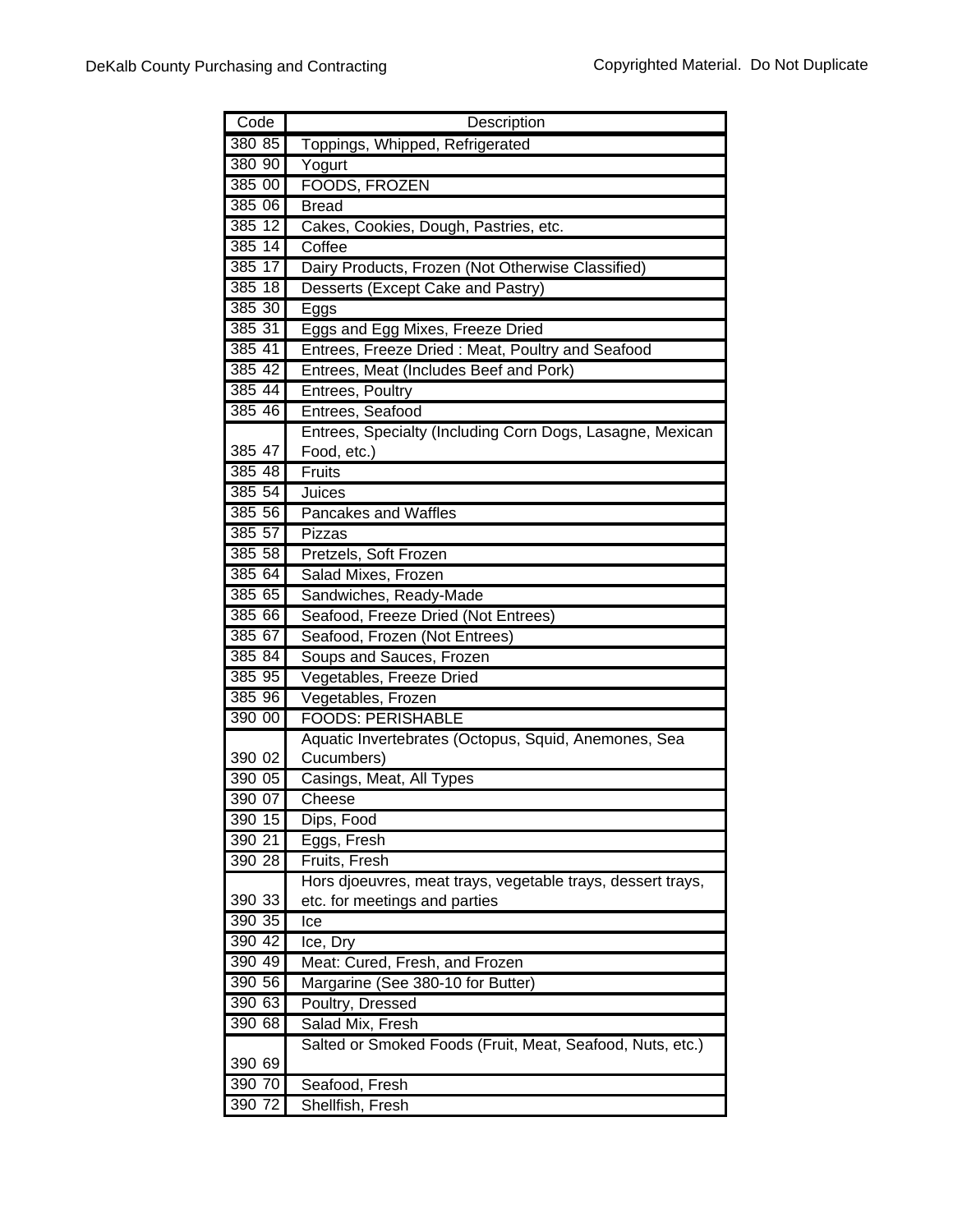| Code   | Description                                              |
|--------|----------------------------------------------------------|
| 390 75 | Shortening (Except Vegetable) and Lard                   |
| 390 77 | Tamales, Fresh                                           |
| 390 84 | Vegetables, Fresh                                        |
|        | Water, Drinking (Incl. Distilled, Mineral, Sparkling and |
| 390 91 | Spring)                                                  |
|        | <b>FOODS: STAPLE GROCERY AND GROCER'S</b>                |
| 393 00 | <b>MISCELLANEOUS ITEMS</b>                               |
| 393 03 | <b>Breading</b>                                          |
| 393 04 | Bread Mixes, All Types                                   |
| 393 05 | Cones, Ice Cream                                         |
|        | Combination Meals, Shelf Staple (To Include Ready to Eat |
| 393 06 | Prepared Meals) MRE                                      |
| 393 10 | Chips, All Types                                         |
| 393 30 | Beverages, Thirst Quenching, w/Electrolyte               |
| 393 31 | Baby Foods, Canned                                       |
| 393 32 | <b>Baking Powder</b>                                     |
| 393 33 | Beverage Base (Not Fountain)                             |
|        | Candy, Confectionery and Marshmallows (Including After   |
| 393 34 | <b>Dinner Mints or Savouries)</b>                        |
| 393 35 | Cereals, Ready-to-Eat                                    |
| 393 36 | Cereals, Uncooked                                        |
| 393 37 | Cocoa and Chocolate                                      |
| 393 38 | Coconut                                                  |
| 393 39 | <b>Coffee Extender</b>                                   |
| 393 40 | Coffee, Instant (Regular and Decaffeinated)              |
| 393 41 | Coffee, Whole Bean and Ground                            |
| 393 42 | Cornstarch, Cooking                                      |
| 393 43 | Crackers and Cookies, Packaged                           |
| 393 44 | Cream Substitute and Other Non-Dairy Items               |
| 393 45 | <b>Curing Compounds, Meat</b>                            |
|        | Desserts: Packaged, Canned, and Mixes (Includes Cake     |
| 393 46 | Mixes, Gelatins, Icings, Pie Fillings, etc.)             |
| 393 47 | Diet Foods, All Types (Also See Class 271-28)            |
| 393 48 | Dressings, Condiments, Sauces, and Gravies               |
| 393 49 | Eggs and Meringue, Powdered                              |
| 393 50 | Extracts, Flavoring, and Food Coloring                   |
| 393 51 | Flour                                                    |
| 393 52 | Flour, Binder                                            |
| 393 53 | Fruits, Vegetables, and Full Meal Entrees, Dehydrated    |
|        | Fruits, Canned, Proceesed and Preserved (Incl. Fruit     |
| 393 54 | Sauces and Puree)                                        |
| 393 55 | Fruits, Dried                                            |
|        | Grocers' Miscellaneous Items: Cake Decorations, Candles, |
|        | Canned Fuel, Food Preservatives, Matches, Meal Kits,     |
| 393 56 | Toothpicks, etc.                                         |
| 393 57 | Honey                                                    |
| 393 58 | Ice Cream Mix, Emulsifiers, Stabilizers, and Toppings    |
| 393 59 | Jams, Jellies, and Preserves                             |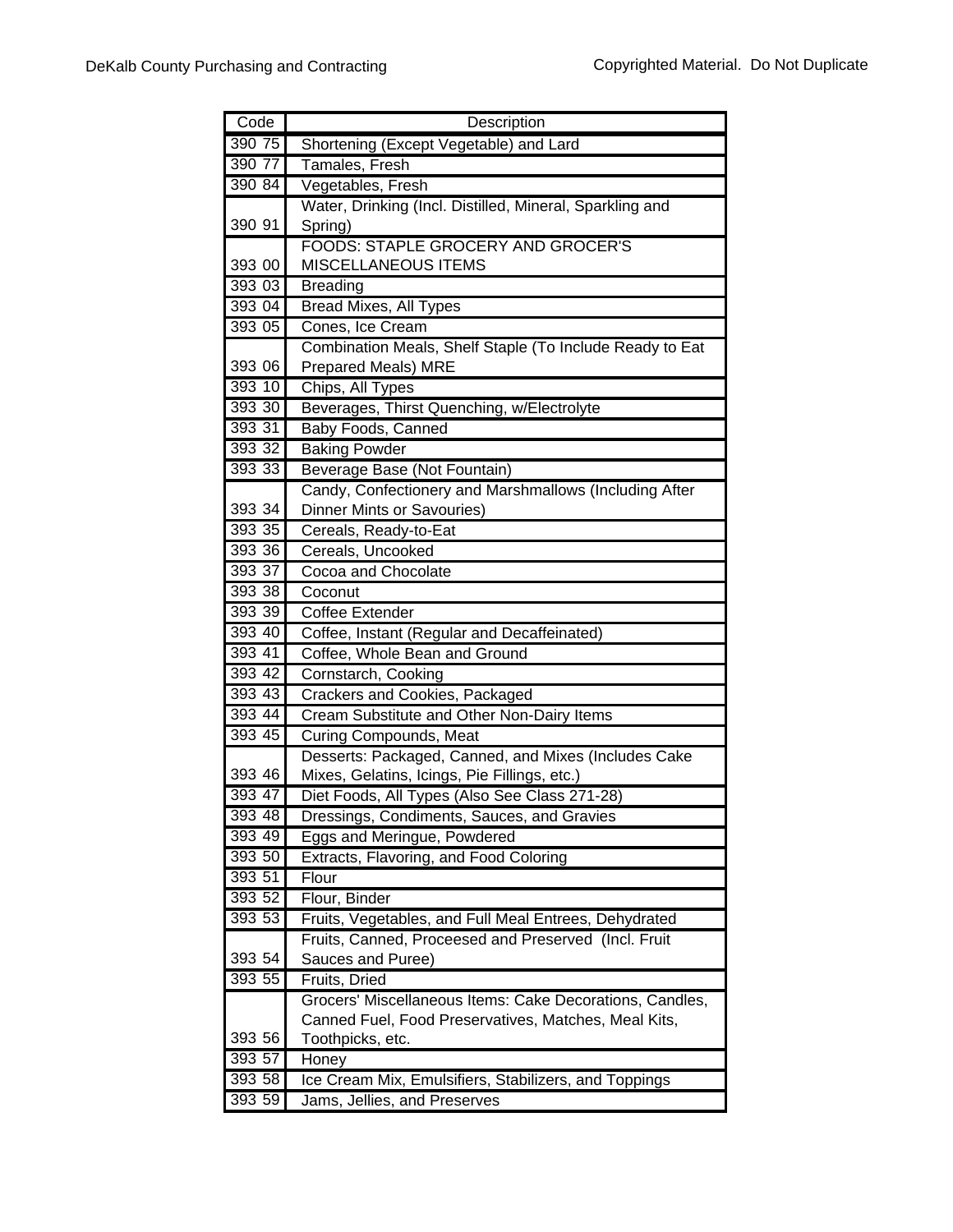| Code   | Description                                                                                  |
|--------|----------------------------------------------------------------------------------------------|
| 393 60 | Juices, Fruit and Vegetable (Not Frozen)                                                     |
| 393 61 | Pasta (Including Macaroni, Noodles, and Spaghetti)                                           |
| 393 62 | Meal, Corn                                                                                   |
|        | Meat and Meat Products, Canned (Incl. Meat Substitutes)                                      |
| 393 63 |                                                                                              |
| 393 64 | Milk, Evaporated and Condensed                                                               |
| 393 65 | Milk, Powdered                                                                               |
| 393 66 | Mincemeat                                                                                    |
| 393 67 | Nuts, Edible (Incl. Sunflower Seeds)                                                         |
| 393 68 | Peanut Butter                                                                                |
| 393 69 | Pickles, Relishes, and Olives (Including Pickled Foods)                                      |
| 393 70 | Protein Food Supplement                                                                      |
| 393 71 | Popcorn                                                                                      |
| 393 72 | Rice                                                                                         |
| 393 73 | Salt, Table                                                                                  |
| 393 74 | Seafood, Canned                                                                              |
|        | Shortening and Oil, Vegetable (Cooking Oil) (To include                                      |
| 393 75 | <b>Shortening Filter Powder)</b>                                                             |
| 393 76 | Soda, Baking                                                                                 |
| 393 77 | <b>Soft Drinks</b>                                                                           |
| 393 78 | Soup, Soup Base, and Entree Mixes, Canned and                                                |
|        | Dehydrated (Incl. Bouillon)<br>Soy Products: Extender, Flour, Grits, Meatless Products, etc. |
| 393 79 |                                                                                              |
|        | Spices, Seasonings, Starches (To Include Seasoned Salt                                       |
| 393 80 | and Pepper)                                                                                  |
| 393 81 | <b>Sugar and Sweeteners</b>                                                                  |
| 393 82 | Syrups and Molasses (Except Fountain)                                                        |
| 393 83 | Syrups, Fountain                                                                             |
| 393 84 | Tea (Not Instant)                                                                            |
| 393 85 | Tea, Instant                                                                                 |
| 393 86 | Vegetables, Canned (Incl. Canned Salads)                                                     |
| 393 87 | Vegetables, Dried, Beans, Peas, etc.                                                         |
| 393 88 | Vinegar                                                                                      |
| 393 89 | <b>Wheat Germ</b>                                                                            |
| 393 90 | Yeast                                                                                        |
|        | Sanitizer, Liquid (For elimination of Bacteria, Viruses and                                  |
| 393 93 | Fungi caused by contact with Food)                                                           |
| 393 95 | Recycled Grocer's Miscellaneous Products                                                     |
| 393 97 | Food Products, Scrap or Waste                                                                |
|        | FORMS, CONTINUOUS: COMPUTER PAPER, FORM                                                      |
| 395 00 | LABELS, SNAP-OUT FORMS, AND FOLDERS FOR                                                      |
|        | <b>FORMS</b><br><b>Binders and Documentation Folders For Continuous Forms</b>                |
| 395 15 | (Incl. Self-Mailers)                                                                         |
| 395 25 | Continuous Form Labels, Pressure Sensitive, Custom                                           |
| 395 27 | Continuous Form Labels, Pressure Sensitive, Stock                                            |
| 395 29 | Continuous Forms, Carbon Interleaved                                                         |
|        |                                                                                              |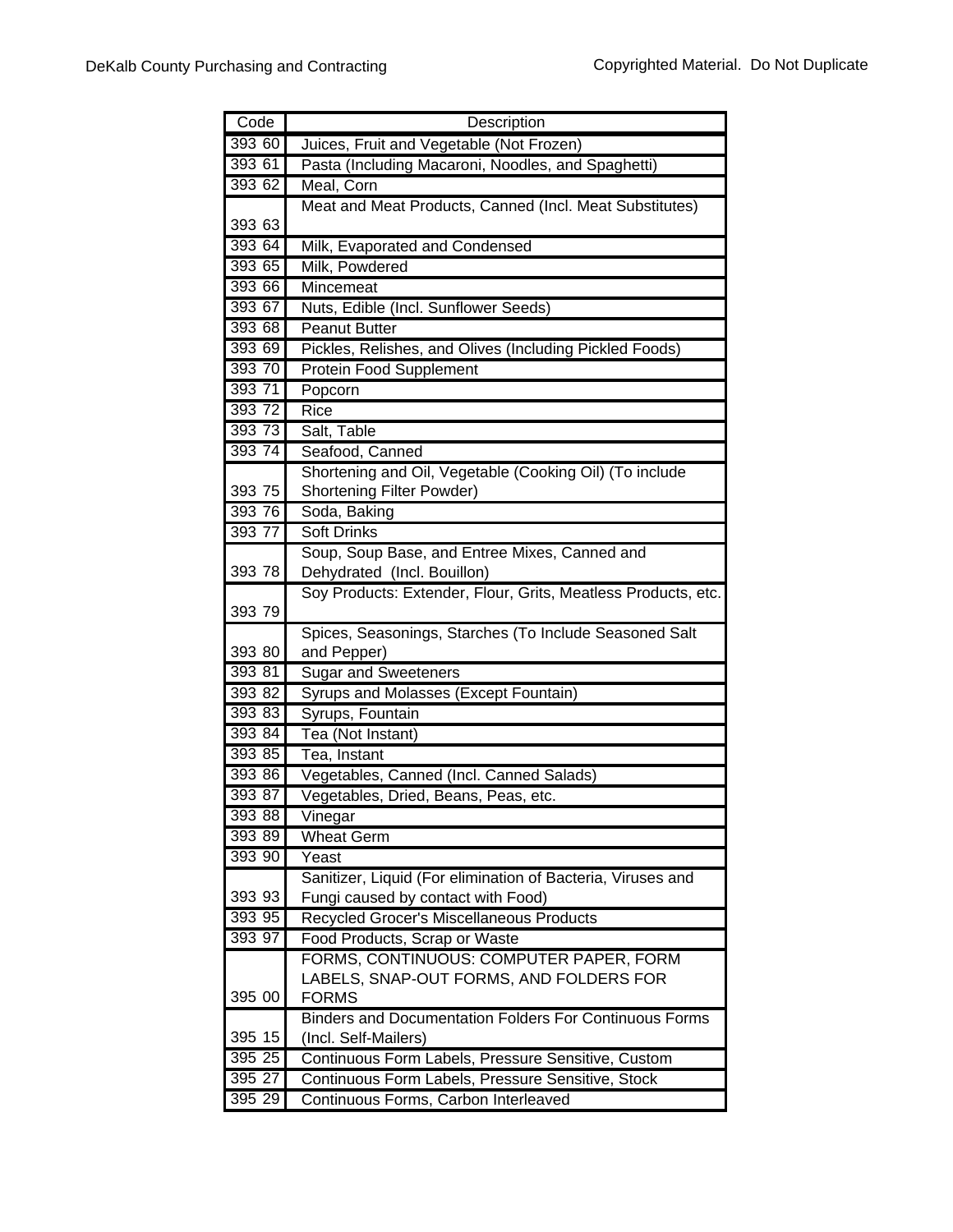| Code   | Description                                                |
|--------|------------------------------------------------------------|
| 395 30 | Continuous Forms, Custom                                   |
|        | Continuous Forms, Carbonless Paper (Chemical Transfer)     |
| 395 40 |                                                            |
|        | Continuous Forms (Computer Paper), Stock (Including        |
|        | Blank, Ruled, and Tinted Types -See Class 525 for Library  |
| 395 50 | <b>Stock Continuous Forms)</b>                             |
|        | Recycled Computer Paper, Continuous Forms, Form Labels,    |
| 395 51 | Snap-Out Forms, Binders, Folders, etc.                     |
| 395 70 | Snap-Out Forms, Carbon Interleaved                         |
| 395 80 | Snap-Out Forms, Carbonless Paper (Chemical Transfer)       |
| 395 81 | Snap-Out Forms, Tab Card Set                               |
| 400 00 | FOUNDRY CASTINGS, EQUIPMENT, AND SUPPLIES                  |
| 400 15 | Castings, Aluminum                                         |
| 400 23 | Castings, Beryllium                                        |
| 400 25 | Castings, Brass and Bronze                                 |
| 400 28 | Castings, Copper                                           |
| 400 33 | Castings, Ductile Iron                                     |
| 400 34 | Castings, Ferrous and Non-Ferrous Alloy                    |
| 400 35 | Castings, Gray Iron                                        |
| 400 37 | Castings, Lead                                             |
| 400 44 | Castings, Magnesium                                        |
| 400 45 | Castings, Malleable Iron                                   |
|        | Castings, Mold (Permanent, Shell, Investment, Centrifugal, |
| 400 46 | Ceramic, Graphite, Plaster, V-Process)                     |
| 400 47 | Castings, Steel                                            |
| 400 48 | Castings, Stainless Steel                                  |
| 400 49 | Castings, Stone and Mortar, etc.                           |
| 400 50 | Castings, Tin                                              |
| 400 51 | Castings, Titanium                                         |
| 400 52 | Castings, Precious Metal                                   |
| 400 53 | Castings, Zinc                                             |
|        | Foundry Equipment and Supplies: Anvils, Bellows, Clays,    |
|        | Flasks, Fluxes, Ladles, Molds, Sand, Shovels, etc.         |
| 400 55 |                                                            |
| 400 60 | Forgings                                                   |
| 400 75 | Ovens, Annealing                                           |
| 400 80 | <b>Recycled Foundry Castings and Supplies</b>              |
| 405 00 | FUEL, OIL, GREASE AND LUBRICANTS                           |
| 405 02 | Alternative Fuels (Not Otherwise Classified)               |
| 40503  | Butane and Propane (Including Liquified Petroleum Gas)     |
| 405 05 | Charcoal                                                   |
| 405 06 | Coal, Coke, Lignite and Peat                               |
| 405 07 | Fuel Additives, Extenders, Octane Enhancers, etc.          |
| 405 08 | Distillates, Petroleum (Not Otherwise Classified)          |
| 40509  | Fuel Oil, Diesel (Use 405-02 for Biodiesel)                |
| 405 12 | Fuel Oil, Heating (Use 405-02 for Biodiesel)               |
| 405 13 | Gas, Natural (Incl. Compressed Natural Gas (CNG))          |
| 405 14 | Gasohol                                                    |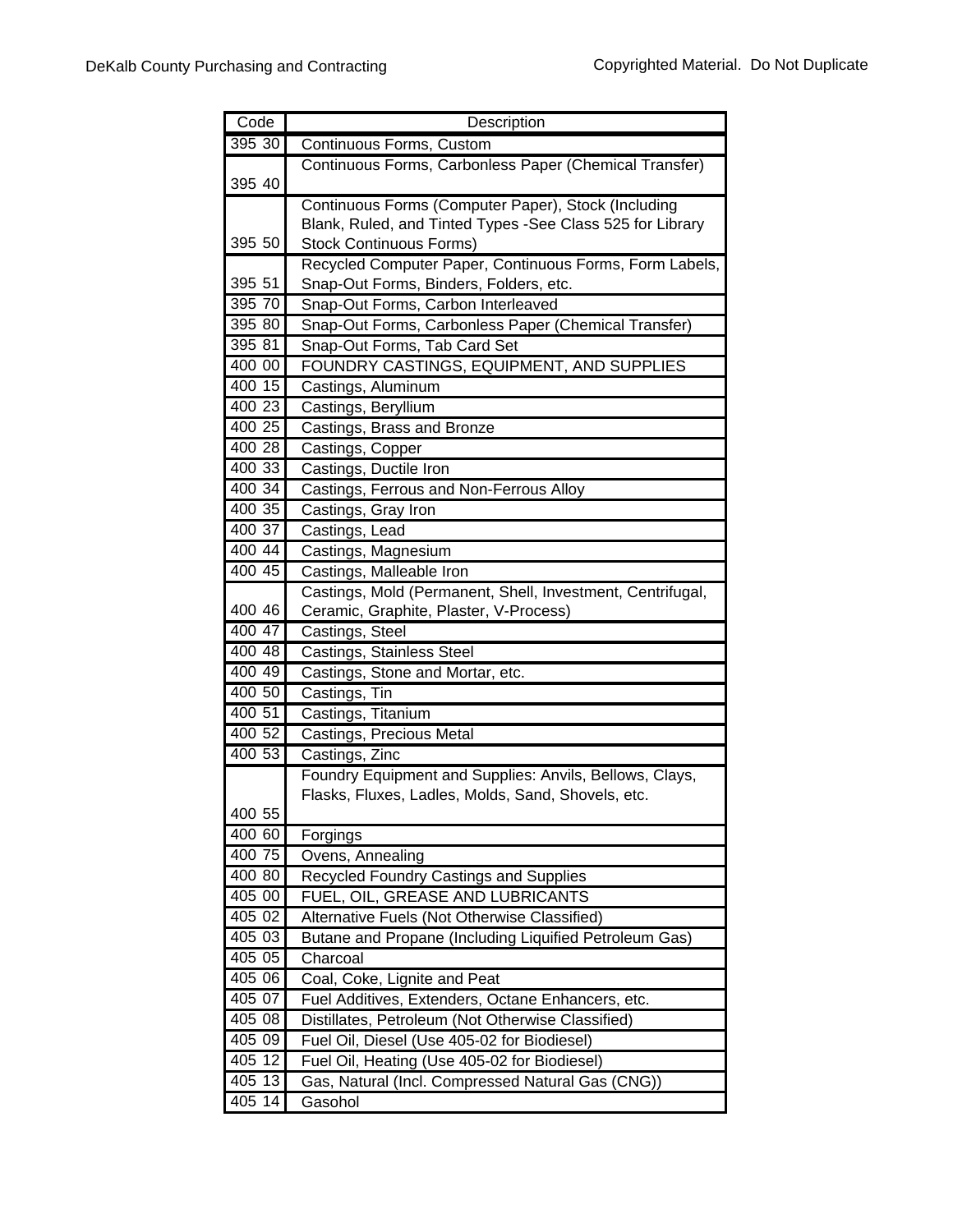| Code     | Description                                            |
|----------|--------------------------------------------------------|
| $405$ 15 | Gasoline, Automotive                                   |
| 405 18   | Gasoline, Aviation (Including Jet Fuel)                |
| 405 21   | Gasoline, Marine White                                 |
| 405 23   | <b>Graphite Lubricant</b>                              |
| 405 24   | Grease, Lubrication Type                               |
| 405 27   | Grease, Protective Coating Type                        |
| 405 30   | Kerosene                                               |
| 405 31   | Lubricants, Industrial Type (Incl. Biodegradable Type) |
| 405 32   | Methanol (Fuel)                                        |
| 405 33   | Naphtha                                                |
| 405 36   | Oil, Automotive Transmission                           |
| 405 37   | Oil, Crude                                             |
| 405 38   | Oil and Grease Additives                               |
| 405 39   | Oil, Automotive Engine                                 |
| 405 42   | Oil, Aviation Engine                                   |
| 405 45   | Oil, Chain Saw                                         |
| 405 47   | Oil, Compressor                                        |
| 405 48   | Oil, Cutting                                           |
| 405 49   | Oil, Gear                                              |
| 405 50   | Oil, Heat Transfer Fluid, Fire-Resistant               |
| 405 51   | Oil and Fluid, Hydraulic                               |
| 405 52   | Oil, Instrument                                        |
| 405 54   | Oil, Lubricating: Household, General Purpose, etc.     |
| 405 57   | Oil, Lubricating: Differential and Gear Lubricant      |
| 405 60   | Oil, Marine Engine                                     |
| 405 63   | Oil, Outboard Motor                                    |
| 405 66   | Oil, Penetrating, Special Use (May Contain Graphite)   |
| 405 69   | Oil, Pump, Vacuum                                      |
| 405 72   | Oil, Refrigeration                                     |
| 405 73   | Oils and Lubricants for Special/Severe Service         |
| 405 74   | Oil, Steam Cylinder                                    |
| 405 75   | Oil, Transformer                                       |
| 405 81   | Oil, Turbine                                           |
| 405 82   | Oil, Two-Cycle Engine                                  |
| 405 84   | Oil, Wax (Paraffin)                                    |
| 405 85   | <b>Power Steering Fluid</b>                            |
|          | Propellent Fuels and Oxidizers, Chemical and Petroleum |
| 405 86   | <b>Based</b>                                           |
| 405 87   | <b>Recycled Petroleum Products</b>                     |
| 40590    | <b>Synthetic Petroleum Products</b>                    |
| 405 95   | Petroleum Products, Scrap or Waste                     |
|          | FURNITURE: HEALTH CARE, HOSPITAL AND/OR                |
| 410 00   | <b>DOCTOR'S OFFICE</b>                                 |
|          | Beds and Mattresses, Hospital Specialized: Air Beds,   |
| 410 03   | Intensive Care, Orthopedic, Waterbeds, etc.            |
| 410 06   | Cabinets, Instrument and Treatment                     |
| 410 09   | Cabinets, Narcotics                                    |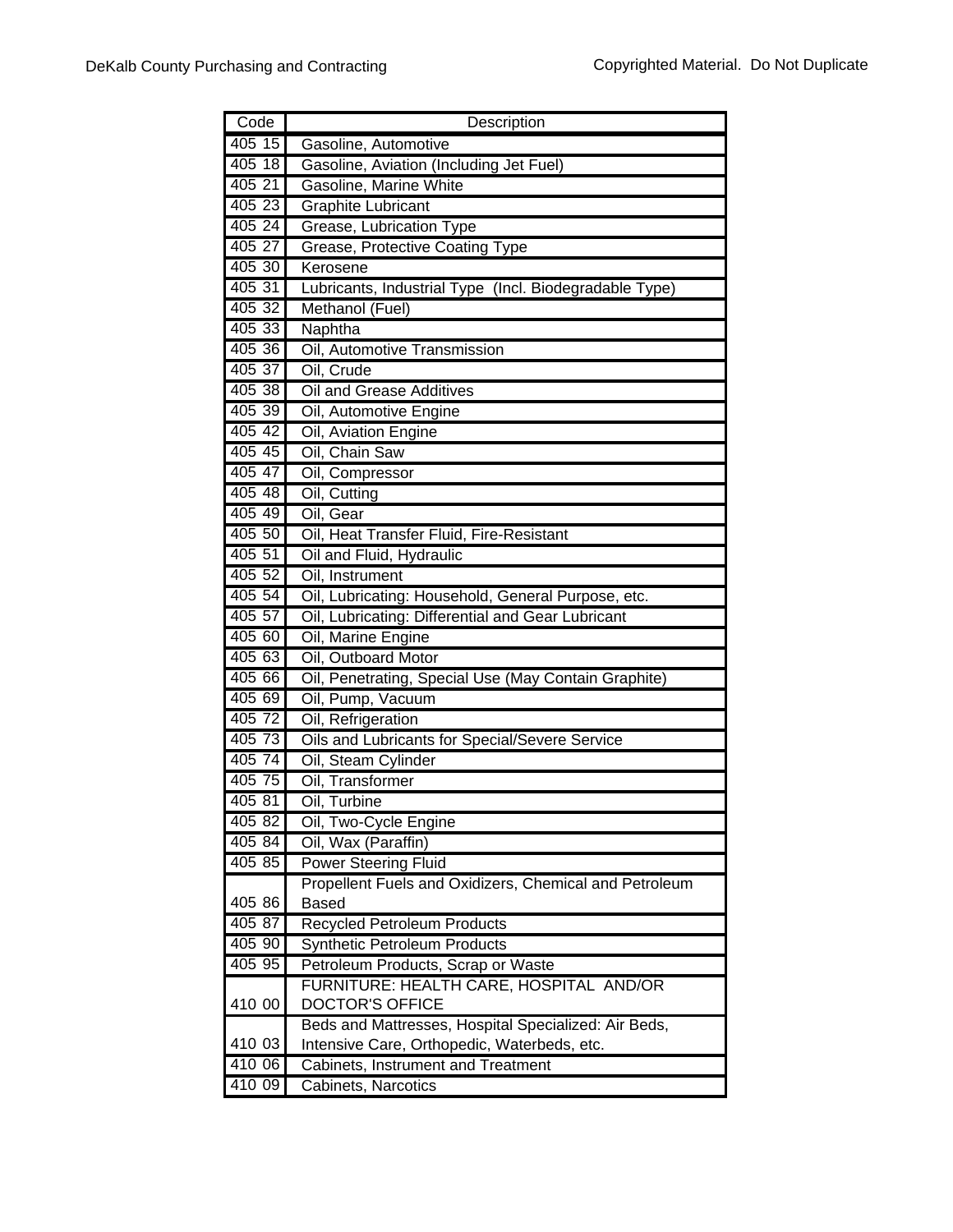| Code             | Description                                                                                                   |
|------------------|---------------------------------------------------------------------------------------------------------------|
|                  | Carts: Dressing, Laboratory, Medication, Patient Tray,                                                        |
| 410 12           | <b>Resuscitation and Utility</b>                                                                              |
| 410 15           | Chairs and Modules, Blood Collecting                                                                          |
| 410 18           | Chart Cabinets, Carts, and Holders                                                                            |
| 410 24           | <b>Cubicle Curtains and Privacy Screens</b>                                                                   |
| 410 30           | Examining Room Suites (Not Optical or Auditory)                                                               |
| 410 33           | Furniture, Health Care (Custom Made)                                                                          |
| 410 34           | Furniture, Hospital (Not Specialized)                                                                         |
| 410.36           | Incubators, Infant                                                                                            |
|                  | Mortuary Furniture: Autopsy Tables, Cadaver Tables,                                                           |
| 410 42           | Refrigerators, etc.                                                                                           |
| 410 48           | <b>Nurses' Desks and Accessories</b>                                                                          |
|                  | Nursery Equipment and Furniture, Infant (See 420-13 for                                                       |
| 410 54           | Household Types)                                                                                              |
|                  | Operating and Examination Room Furniture: Instrument                                                          |
|                  | Tables and Stands, IV Stands, Stools, Work Tables, etc.                                                       |
| 410 60           |                                                                                                               |
|                  | Recovery and Treatment Room Furniture: Reclining Chairs,                                                      |
| 410 66           | etc.                                                                                                          |
| 410 68           | Recycled Health Care and Hospital Furniture                                                                   |
| 410 72           | Tables, Examination; and Accessories                                                                          |
| 410 78           | Tables, Operating; and Accessories                                                                            |
| 410 84           | Tables, Treatment; and Accessories                                                                            |
| 415 00           | <b>FURNITURE: LABORATORY</b>                                                                                  |
| 415 13           | Cabinets, Storage, Floor and Wall                                                                             |
| 415 26           | Cases: Laboratory, Museum, Specimen Storage, etc.                                                             |
| 415 39           | Casework, Metal                                                                                               |
| 415 40           | Casework, Wood                                                                                                |
|                  | Fume Hoods, Laminar Flow Hoods, Biological Cabinets and                                                       |
| 415 52<br>415 55 | Isolators, etc.                                                                                               |
|                  | Furniture, Laboratory (Custom Made)                                                                           |
| 415 57           | Recycled Laboratory Furniture (All Types)                                                                     |
|                  | Refrigerators and Cooling Equipment, Laboratory,<br>Specialized: Explosion-Proof, Ultra-Low Temperature, etc. |
| 415 58           |                                                                                                               |
|                  | Service Fixtures: Cocks, Connectors, Sink Traps, Valves,                                                      |
| 415 65           | etc.                                                                                                          |
| 41578            | Sinks, Laboratory Type                                                                                        |
| 415 85           | Stools, Laboratory                                                                                            |
| 415 91           | Tables, Laboratory Type                                                                                       |
|                  | FURNITURE: CAFETERIA, CHAPEL, DORMITORY,                                                                      |
| 420 00           | HOUSEHOLD, LIBRARY, LOUNGE, SCHOOL                                                                            |
| 420 03           | Arts and Crafts Furniture (Tables, etc.)                                                                      |
|                  | Auditorium, Stadium, Team Seating Furniture and Portable                                                      |
| 420 04           | <b>Bleachers</b>                                                                                              |
|                  | Cafeteria Furniture, Chairs and Tables (Incl. Stacking Types)                                                 |
| 420 08           |                                                                                                               |
| 420 09           | Cafeteria Furniture, Booths                                                                                   |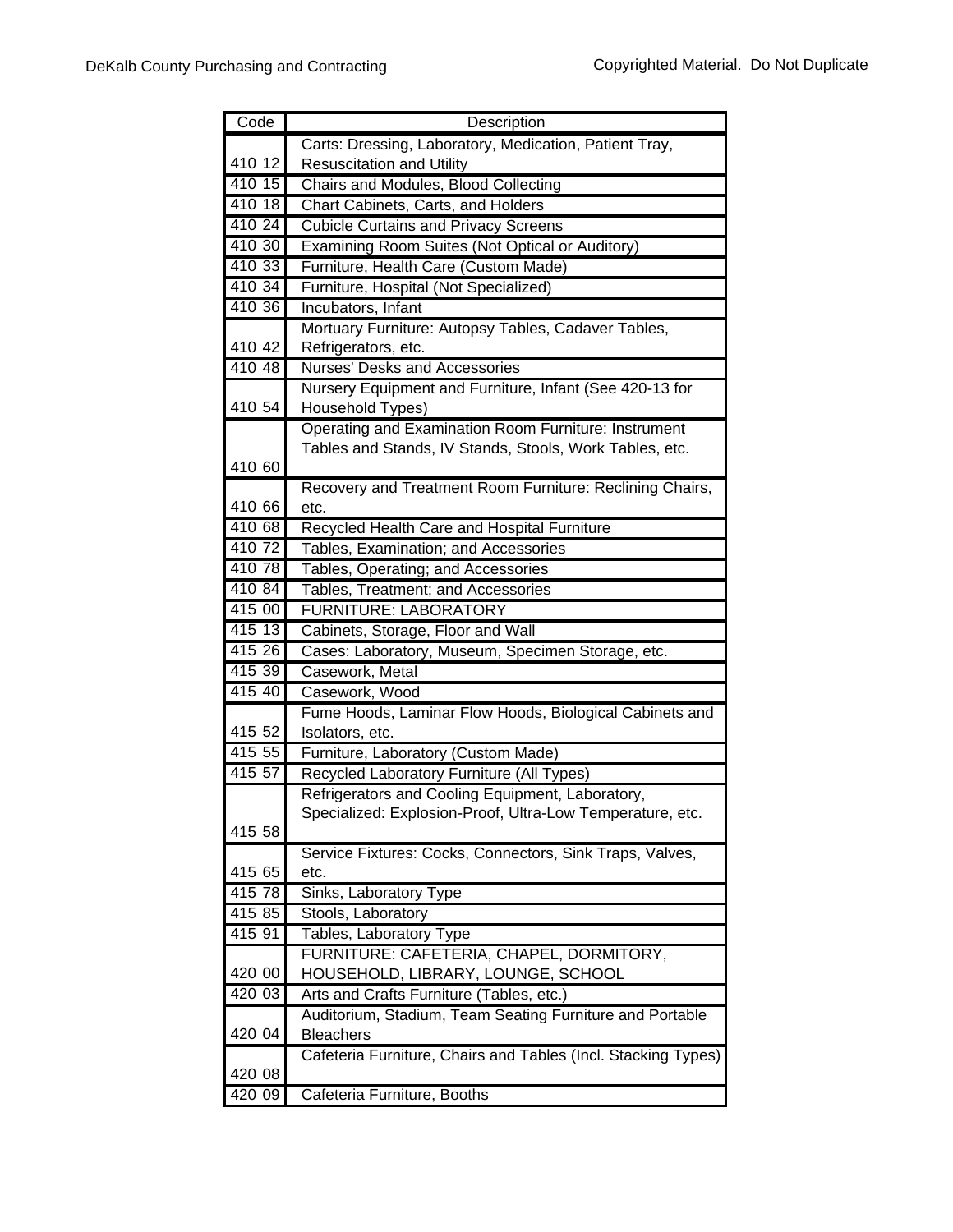| Code   | Description                                                                                                            |
|--------|------------------------------------------------------------------------------------------------------------------------|
| 420 11 | Casework and Cabinets, Custom, All Types                                                                               |
| 420 12 | Chapel Furnishings: Pews, Pulpits, etc.                                                                                |
|        | Children's Furniture (Incl. Stackable Types) (See 41054 for                                                            |
| 420 13 | <b>Hospital Types)</b>                                                                                                 |
| 420 14 | Counters, Sales and Store                                                                                              |
| 420 15 | Courtroom Furniture: Chairs, Tables, etc.                                                                              |
|        | Dormitory Furniture, Metal: Wardrobes, Beds, Bunkbeds,                                                                 |
| 420 16 | Desks, etc.                                                                                                            |
|        | Dormitory Furniture, Plastic: Wardrobes, Beds, Bunkbeds,                                                               |
| 420 18 | Desks, etc.                                                                                                            |
|        | Dormitory Furniture, Wood: Wardrobes, Beds, Bunkbeds,                                                                  |
| 420 20 | Desks, etc.                                                                                                            |
| 420 24 | Folding Chairs, Tables, and Chair Trucks, Metal                                                                        |
| 420 28 | Folding Chairs and Tables, Wood                                                                                        |
| 420 30 | Furniture, General (Custom Made)                                                                                       |
| 420 34 | Furnishings (Not Otherwise Classified)                                                                                 |
| 420 40 | Household Furniture, General Line                                                                                      |
| 420 44 | Institutional Furniture, All Types                                                                                     |
| 420 48 | Library Shelving, Metal                                                                                                |
| 420 52 | Library Shelving, Wood                                                                                                 |
|        | Library Furniture: Book Trucks, Card Cabinets, Carrels,                                                                |
|        | Chairs, Curb-Side Book Returns, Dictionary Stands, Step                                                                |
| 420 56 | Stools, Tables, etc.                                                                                                   |
| 420 59 | Lounge Furniture, Upholstered                                                                                          |
| 420 60 | Lounge Furniture, Steel, Indoor                                                                                        |
| 420 61 | Lounge Furniture, Steel, Outdoor                                                                                       |
|        | Lounge Furniture, Indoor: Fiberglass, Plastic, etc. (Incl.                                                             |
| 420 62 | <b>Stacking Types)</b>                                                                                                 |
|        | Lounge Furniture, Outdoor: Fiberglass, Plastic, Aluminum,                                                              |
| 420 63 | etc. (Incl. Stacking Types)                                                                                            |
| 420 64 | Lounge Furniture, Indoor, Wood                                                                                         |
|        | Lounge Furniture, Outdoor, Wood (Including Outdoor                                                                     |
| 420 65 | Household Swings)                                                                                                      |
|        | Mailroom Furniture: Bins, Boxes, Carts, Consoles (Including<br>Wrapping Consoles), Mail Systems, Sorters, Tables, etc. |
| 420 66 |                                                                                                                        |
|        | Mattresses and Bedsprings (Incl. Fillers) (See Class 410 for                                                           |
| 420 68 | Hospital Type)                                                                                                         |
|        | Mirrors, Glass (Not Auto, Barber, Safety, Security, or                                                                 |
| 420 72 | Telescope) (Including Parts and Accessories)                                                                           |
|        | Mirrors, Safety and Security, Non-Glass, Flat Type (For                                                                |
|        | Prison or High Risk Areas) (Including Parts and Accessories)                                                           |
| 420 73 |                                                                                                                        |
|        | Mirrors, Safety and Security (For Blind Corners in Hallways,                                                           |
|        | etc.): Parabolic, Convex, Hemispherical, etc. (Including Parts                                                         |
| 420 74 | and Accessories)                                                                                                       |
|        | Recycled Furniture for Cafeteria, Chapel, Dormitory,                                                                   |
| 420 81 | Household, Library, Lounge and School (All Types)                                                                      |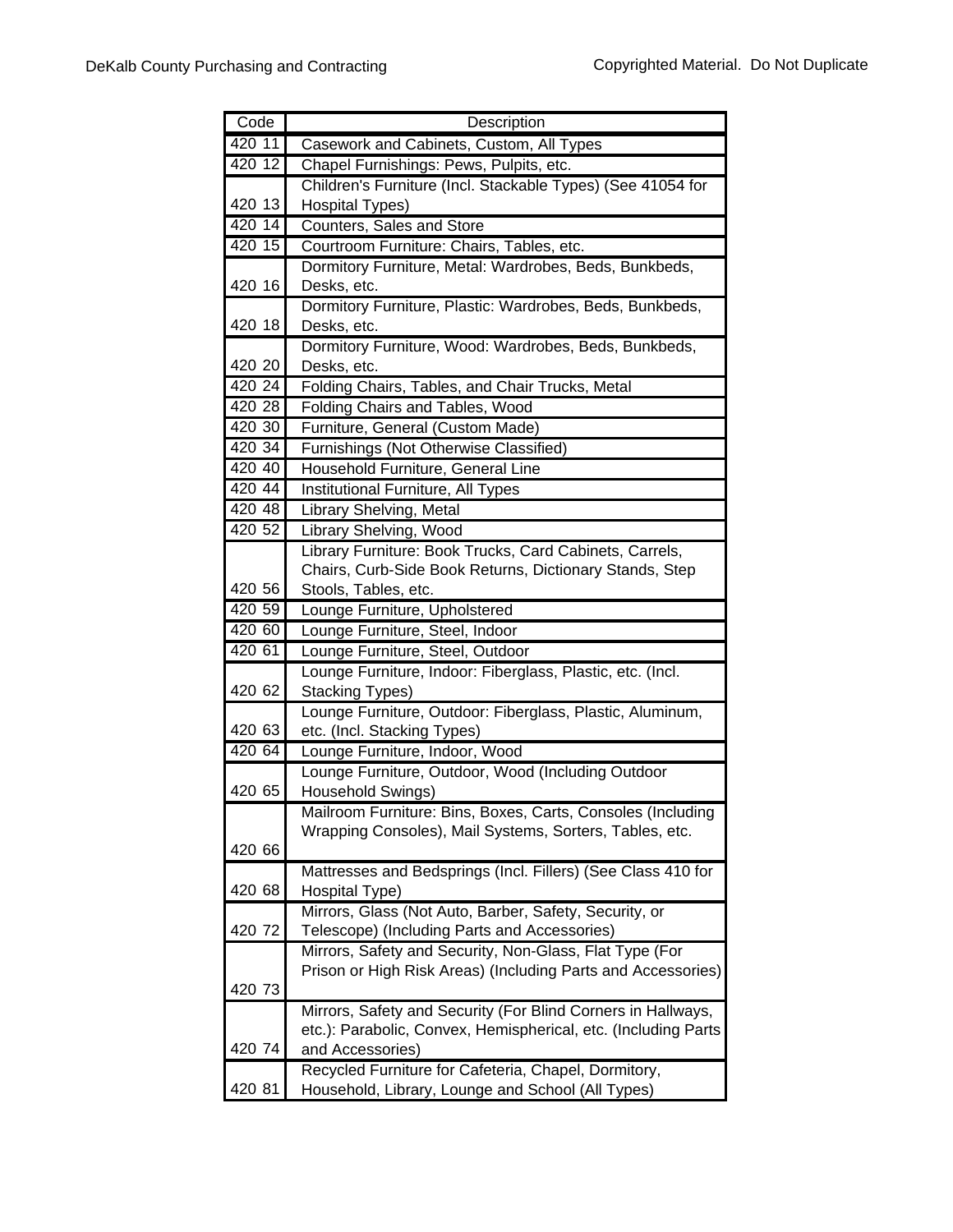| Code               | Description                                                                 |
|--------------------|-----------------------------------------------------------------------------|
|                    | Schoolroom Furniture, Metal: Cabinets, Chairs, Desks, etc.                  |
| 420 84             |                                                                             |
|                    | Schoolroom Furniture; Plastic, Polypropylene, Fiberglass                    |
|                    | Type: Cabinets, Chairs, Desks, etc. (Incl. Stacking Types)                  |
| 420 86             |                                                                             |
|                    | Schoolroom Furniture, Wood: Cabinets, Chairs, Desks, etc.                   |
| 420 88             |                                                                             |
| 420 92             | Showcase, Trophy Cases and Exhibit Cases                                    |
| 420 93             | Stools, Household                                                           |
| 420 96             | Work Benches, Shop Desks and Tables                                         |
| 425 00             | <b>FURNITURE: OFFICE</b>                                                    |
| 425 03             | Bookcases and Bookshelves, Metal and Wood                                   |
| 425 06             | Chairs, Metal                                                               |
| $\frac{1}{425}$ 07 | Chairs, Wood                                                                |
| 425 10             | Costumers and Racks: Clothes, Coat, Hat, etc.                               |
| 425 11             | Counter, Work                                                               |
| 425 13             | Credenza Unit, Metal                                                        |
| 42514              | Credenza Unit, Wood                                                         |
|                    | Data Processing Furniture, Metal and Plastic (For Storage                   |
| 425 17             | Cabinets See Item 87)                                                       |
|                    | Data Processing Office Furniture, Wood (Not Storage                         |
| 425 18             | Cabinets -See Item 87)                                                      |
| 425 20             | Desks and Tables, Metal                                                     |
| 425 21             | Desks and Tables, Wood                                                      |
| 425 30             | Drafting Chairs and Stools, Metal and Wood                                  |
| 425 33             | Drafting Plan and Map Files, Metal                                          |
| 425 34             | Drafting Plan and Map Files, Wood                                           |
| 425 37             | Drafting Tables, Metal and Wood                                             |
|                    | Filing Cabinets, Metal: Card, Jumbo, Lateral, Legal, and                    |
| 425 40             | Letter                                                                      |
| 425 41             | Filing Cabinets, Wood: Card, Lateral, Legal, and Letter                     |
|                    | Filing Systems, Mobile, High Density (Electrical and                        |
| 425 42             | Mechanical)                                                                 |
| 425 44             | <b>Fire Files</b>                                                           |
| 425 47             | Floors, Raised Access Type (For Data Processing<br>Equipment)               |
| 42548              | Furniture, Office (Custom Made)                                             |
| 425 49             |                                                                             |
| 425 50             | Hutches for Desks, Credenzas, etc.<br>Key Storage Cabinets and Files        |
|                    |                                                                             |
| 425 53             | Lockers, Storage (For Coats, Hats and Baggage) (Incls. Foot<br>Locker Type) |
|                    | Modular Panel Systems, (With Metal Connecting                               |
| 425 54             | Mechanism)                                                                  |
|                    | Modular Panel Systems, (With Synthetic Connecting                           |
| 425 55             | Mechanism)                                                                  |
| 425 56             | Partitions, Free Standing, All Types, Stock Sizes                           |
|                    | Plastic, Polypropylene, Fiberglass Office Furniture: Chairs,                |
| 425 58             | Desks, Tables, etc.                                                         |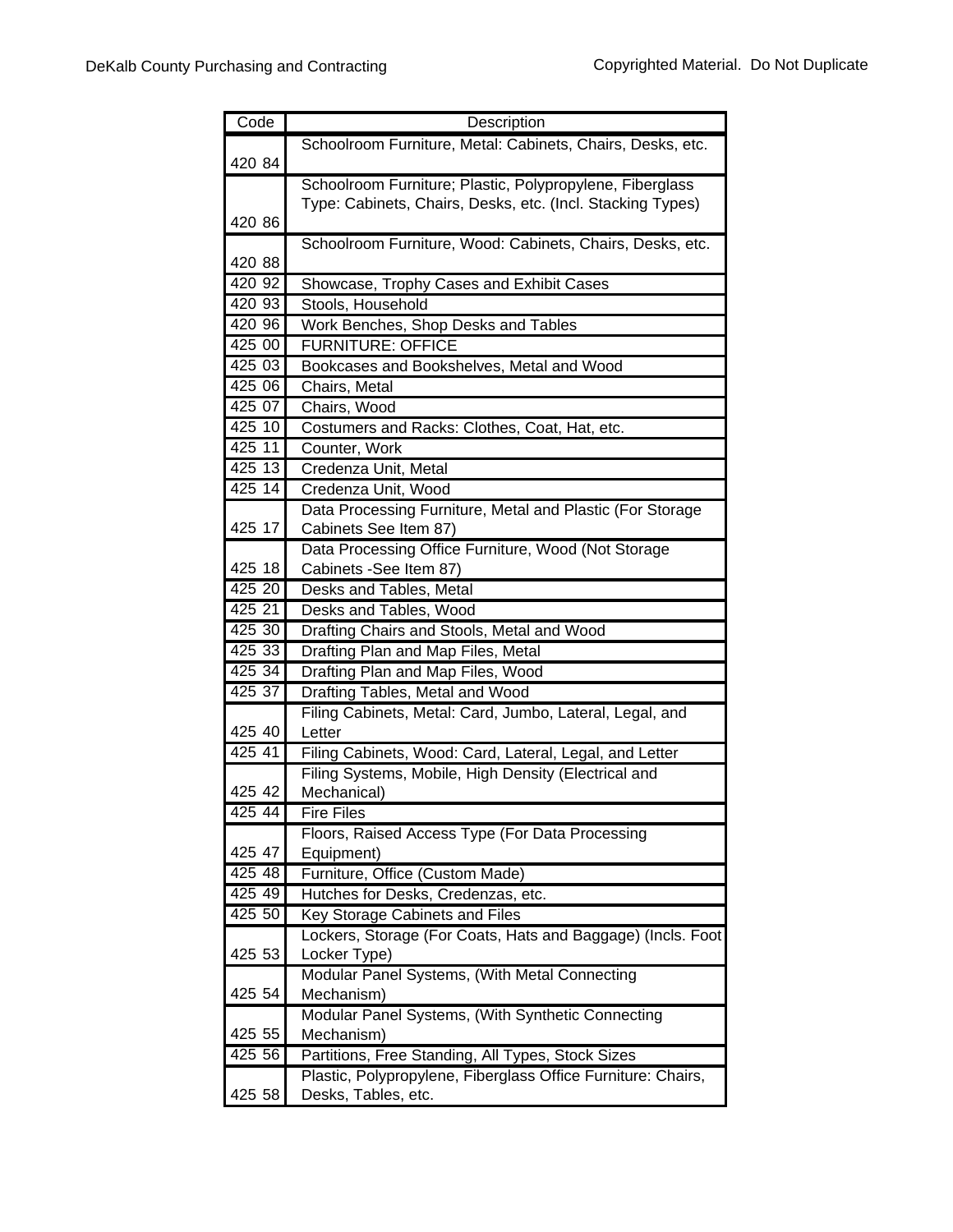| Code   | Description                                                  |
|--------|--------------------------------------------------------------|
| 425 59 | Posting Stands and Trays                                     |
| 425 60 | Posture Chairs (Ergonomic)                                   |
| 425 62 | Racks, Metal, Stationary and Mobile                          |
|        | Recycled Office Furniture (Bookshelves, Chairs, Credenzas,   |
|        | Computer Furniture, Desks, Tables, Hutches, Workstations)    |
| 425 64 |                                                              |
|        | Recycled Office Furniture (File Cabinets, Storage Cabinets   |
|        | and Lockers, Partitions, Modular Furniture, Racks, Shelving) |
| 425 65 |                                                              |
| 425 68 | <b>Rotary Filing Systems</b>                                 |
| 425 71 | <b>Safe Files</b>                                            |
|        | Safes, Vaults, and Night Depository Boxes (Incl. Parts and   |
| 425 74 | Accessories)                                                 |
| 425 77 | Safety Step Stepladders (For Office Use)                     |
| 425 80 | Shelving, Metal (Not Library or Shop)                        |
| 425 81 | Shelving, Mobile, Track Type                                 |
| 425 82 | Shims, Leveling (For Furniture)                              |
| 425 83 | Stands, Office Equipment and Machines                        |
| 425 87 | Storage Cabinets, Data Processing                            |
| 425 89 | Storage Cabinets, Metal                                      |
| 425 92 | <b>Visual Filing Systems</b>                                 |
| 425 94 | Work Stations, Modular, Systems Furniture                    |
|        | GASES, CONTAINERS, EQUIPMENT: LABORATORY,                    |
| 430 00 | MEDICAL, AND WELDING                                         |
|        | Containers (For Liquefied Gases), Large Dewars (For          |
| 430 12 | Laboratory Sizes See Class 175)                              |
| 430 20 | Filters, Natural and LPG Gas                                 |
| 430 24 | Gas Cylinder Carts, Clamps, and Stands, Hospital and         |
| 430 27 | Laboratory Type                                              |
|        | Gas Cylinders, Empty, Commercial Sizes                       |
| 430 30 | Gases, Radioactive Counting: Methane, PR-Gas, Q-Gas,<br>etc. |
| 430 32 | Gas Distribution Equipment, Components and Fittings          |
| 430 33 | Gas Mixtures, Special Purpose                                |
| 430 36 | Gas Regulators, Gauges, Fittings, and Parts                  |
|        | Laboratory Gases: Argon, Carbon Dioxide, Helium,             |
| 430 42 | Hydrogen, Nitrogen, etc.                                     |
|        | Medical Gases (For Anesthesia and Respiration Therapy):      |
|        | Carbon Dioxide, Cyclopropane, Nitrous Oxide, (Pure)          |
| 430 48 | Oxygen, etc.                                                 |
|        | Noble (Inert) Gases: Argon, Helium, Krypton, Neon, Radon,    |
| 430 51 | Xenon                                                        |
| 430 62 | Pure (Elemental) Gases (Not Otherwise Classified)            |
| 430 63 | Purifiers (For Gases): Soda Lime, etc.                       |
| 430 72 | Rare or Highly Purified Gases (For Research Uses, etc.)      |
| 430 75 | <b>Recycled Gases and Containers</b>                         |
| 430 84 | Sterilizing Gases: Ethylene Oxide, etc.                      |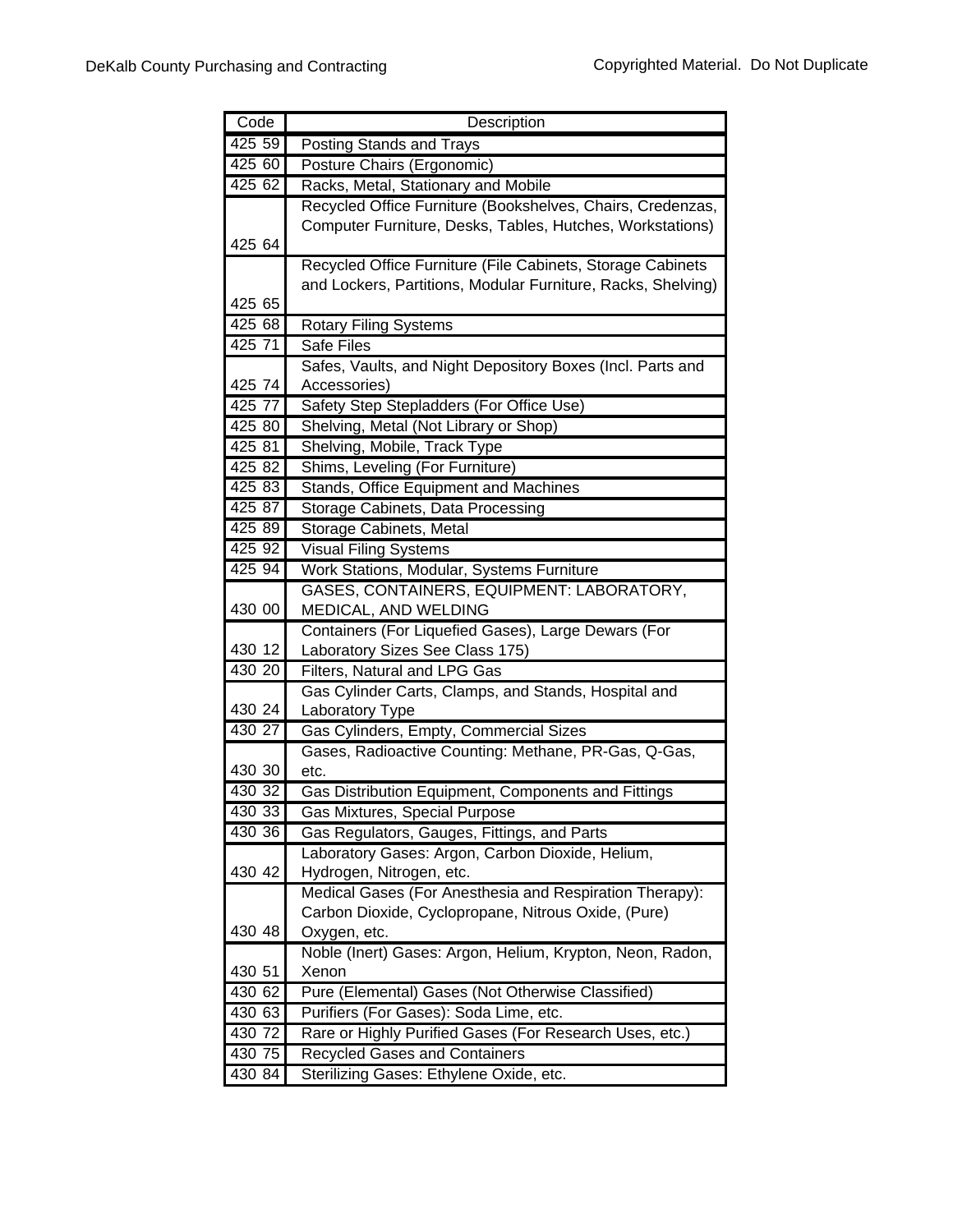| Code   | Description                                                             |
|--------|-------------------------------------------------------------------------|
|        | Welding and Industrial Gases: Acetylene, Argon, Carbon                  |
| 430 92 | Dioxide, Oxygen, etc.                                                   |
|        | GERMICIDES, CLEANERS, AND RELATED SANITATION                            |
|        | PRODUCTS FOR HEALTH CARE PERSONNEL                                      |
| 435 00 |                                                                         |
| 435 04 | Antimicrobial Solutions, Topical: Surgical Prep, etc.                   |
| 435 05 | Antimicrobial Protectant Solutions, Aqueous Based                       |
| 435 08 | Benzalkonium Chloride, USP (Aqueous Solution)                           |
| 435 16 | Detergent, Surgical Scrub, All Types                                    |
| 435 24 | Detergent-Disinfectant, Phenolic Type, Liquid                           |
| 435 25 | Disinfectant, Germicidal                                                |
| 435 40 | Detergent-Disinfectant, Iodophor Type                                   |
| 435 56 | Detergent-Disinfectant, Quaternary Ammonium Type                        |
|        | Disinfestation Equipment and Supplies (for Ambulances,                  |
| 435 59 | Hospital Rooms, etc.)                                                   |
| 435 64 | Instrument Sterilizing Solution, Hospital                               |
|        | Recycled Detergents, Disinfectants and Cleaners for Health              |
| 435 66 | <b>Care Personnel</b>                                                   |
| 435 68 | Skin Cleansers: Emollient, Nonalkaline, etc.                            |
|        | Skin Cleaners, Antimicrobial: Emollient, Nonalkaline, etc.              |
|        | (See Class 485 for Janitorial Hand and Skin Cleaners)                   |
| 435 70 |                                                                         |
| 435 72 | Soap, Surgical Scrub (See 485-85 for Janitorial Type<br>Scrubbing Soap) |
| 435 90 | Whirlpool Additives, Antimicrobial                                      |
| 440 00 | <b>GLASS AND GLAZING SUPPLIES</b>                                       |
| 440 03 | <b>Beveled Glass</b>                                                    |
| 440 04 | <b>Blocks, Glass</b>                                                    |
| 440 05 | <b>Bullet Resistant Glass</b>                                           |
| 440 07 | Desk Felts and Pads                                                     |
| 440 10 | <b>Crystal Glass</b>                                                    |
| 440 12 | <b>Factrolite Glass</b>                                                 |
| 440 14 | <b>Florentine Glass</b>                                                 |
| 440 21 | <b>Glass Cutting Machines</b>                                           |
| 440 28 | <b>Glass Cutting Tables</b>                                             |
| 440 29 | <b>Glass Handling Tools and Equipment</b>                               |
|        | Glass Tinting Film and Supplies (Including Glazing                      |
| 440 30 | Compounds)                                                              |
| 440 32 | Glass and Glass Products, Scrap or Waste                                |
| 440 35 | <b>Glaziers' Clips and Points</b>                                       |
| 440 40 | <b>Hammered or Bubble Glass</b>                                         |
| 440 42 | Heat-Tempered Safety Glass, Fully Tempered                              |
| 440 49 | Heat-Tempered Glass, Partially Tempered                                 |
| 440 50 | <b>Mirror Glass</b>                                                     |
| 440 51 | Obscure Glass (Not Florentine)                                          |
| 440 52 | <b>Lead Glass</b>                                                       |
| 440 56 | <b>Annealed Glass</b>                                                   |
| 440 60 | Pyrex Glass                                                             |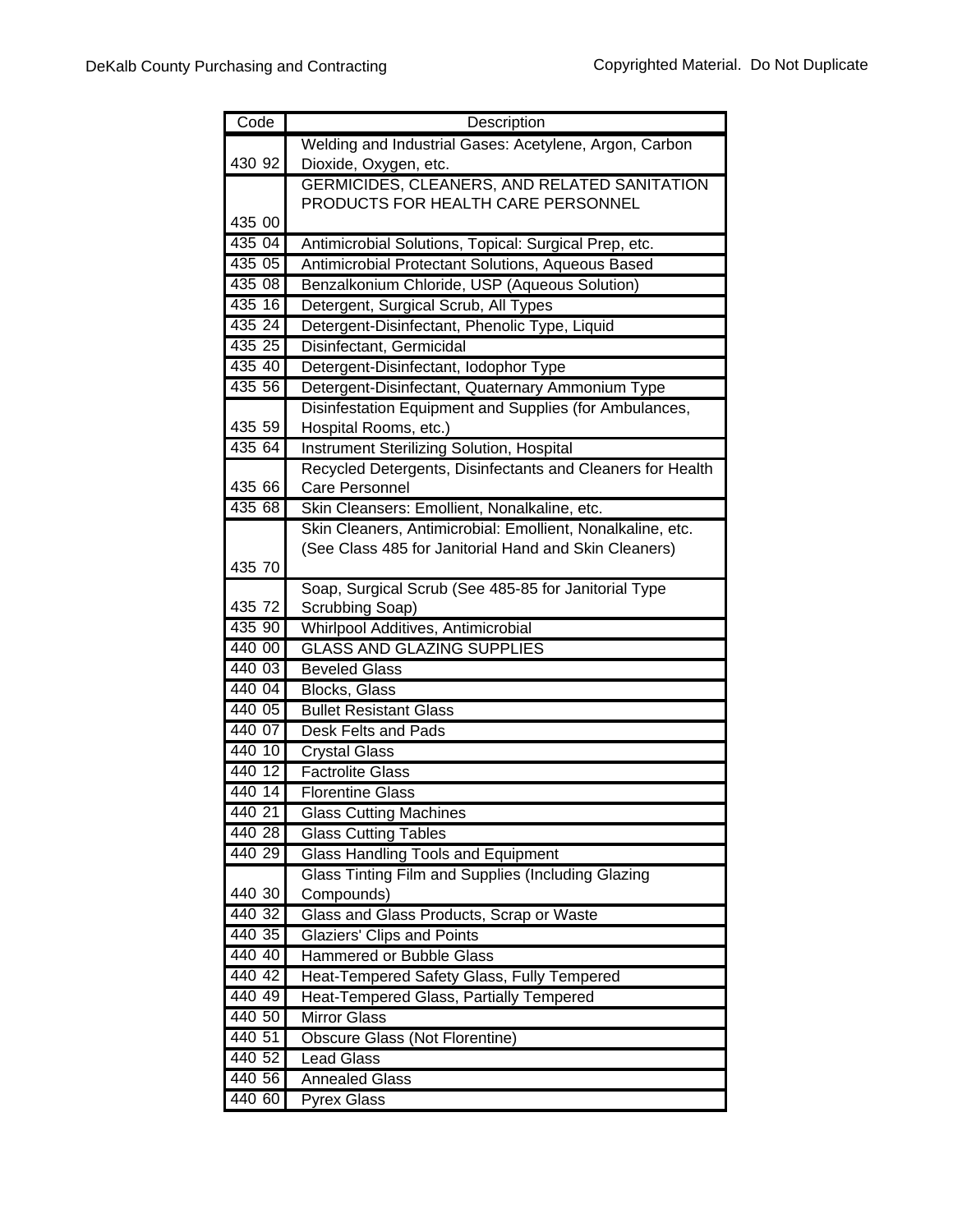| Code      | Description                                                  |
|-----------|--------------------------------------------------------------|
| 440 62    | <b>Recycled Glass Products</b>                               |
| 440 63    | Safety Glass, Laminated                                      |
| 440 70    | Stripping (For Desk Top Glass)                               |
| 440 73    | Thermo Glass (Insulated)                                     |
| 440 75    | Tile, Field Glass (Incl. Borders and Medallions)             |
| 440 77    | <b>Window Glass</b>                                          |
| 440 84    | <b>Wire Glass</b>                                            |
|           | HAND TOOLS (POWERED AND NON-POWERED),                        |
| 445 00    | <b>ACCESSORIES AND SUPPLIES</b>                              |
|           | Air Pumps for Sporting Goods, Toys, etc. (See 075-83 for     |
| 445 02    | Tire Pumps)                                                  |
|           | Axes, Adzes, Bush Hooks, Hatchets, Mattocks, Picks, etc.     |
| 445 03    |                                                              |
| 445 05    | Balancers, Tool (Industrial)                                 |
|           | Bits, Dies, Drivers, Reamers, Taps, etc. (For Hand Tools,    |
| 445 06    | Powered and Non-Powered)                                     |
| 445 08    | Blades, Hand Saw (Non-Powered)                               |
|           | Blades: Handsaw, (Powered) Circular, and Reciprocating       |
| 445 09    | (For Powered and Non-Powered Portable Saws)                  |
| 445 10    | <b>Bricklaying Tools</b>                                     |
| 445 12    | Caulking Guns, Putty Knives, Scrapers, etc.                  |
| 445 13    | Carpet Laying Tools (Including Knee Pads)                    |
| 445 15    | Chisels, Drawknives, Planes, etc.                            |
|           | Clamps: Bar, "C", Carriage, Hand, Spring, etc.; and Clamp    |
| 445 18    | <b>Fixtures</b>                                              |
| 445 19    | Concrete Tools and Accessories (Not Otherwise Classified)    |
| 445 20    | Copper and Tinsmith Tools and Equipment                      |
|           | Cutters and Knives: Bolt, Burrs, Glass, Nippers, Pinchers,   |
| 445 21    | etc.                                                         |
| $445\,26$ | Drills, Hand, Non-Powered: Braces, etc.                      |
| 445 27    | Drills, Hand, Portable, (Powered), Automatic                 |
| 445 29    | Extractors, Pullers, and Inserters                           |
|           | Fastening Tools: Nailing Machines, Staplers, Tackers, etc.   |
| 445 30    |                                                              |
| 445 32    | <b>Files and Rasps</b>                                       |
|           | Fireplace Components: Flues, Grates, Tools, Stokers, etc.    |
| 445 33    |                                                              |
|           | Gauges: Feeler, Sheet Metal, Spark Plugs, Wire Size, etc.    |
| 445 35    |                                                              |
| 445 37    | Guns, Heat                                                   |
|           | Hammers, Mallets, Crow Bars, Pinch Bars, Pry Bars, Ripping   |
| 445 38    | Bars, Sledges, Wrecking Bars, All Types                      |
| 445 39    | Hand Tools (Not Otherwise Classified)                        |
|           | Handles, Tool, All Kinds (See 285-30 for Dielectric Handles) |
| 445 40    |                                                              |
| 44541     | Hazardous Material Equipment, Tools and Supplies             |
| 445 42    | Knives, Utility and Pen (All Types) and Accessories          |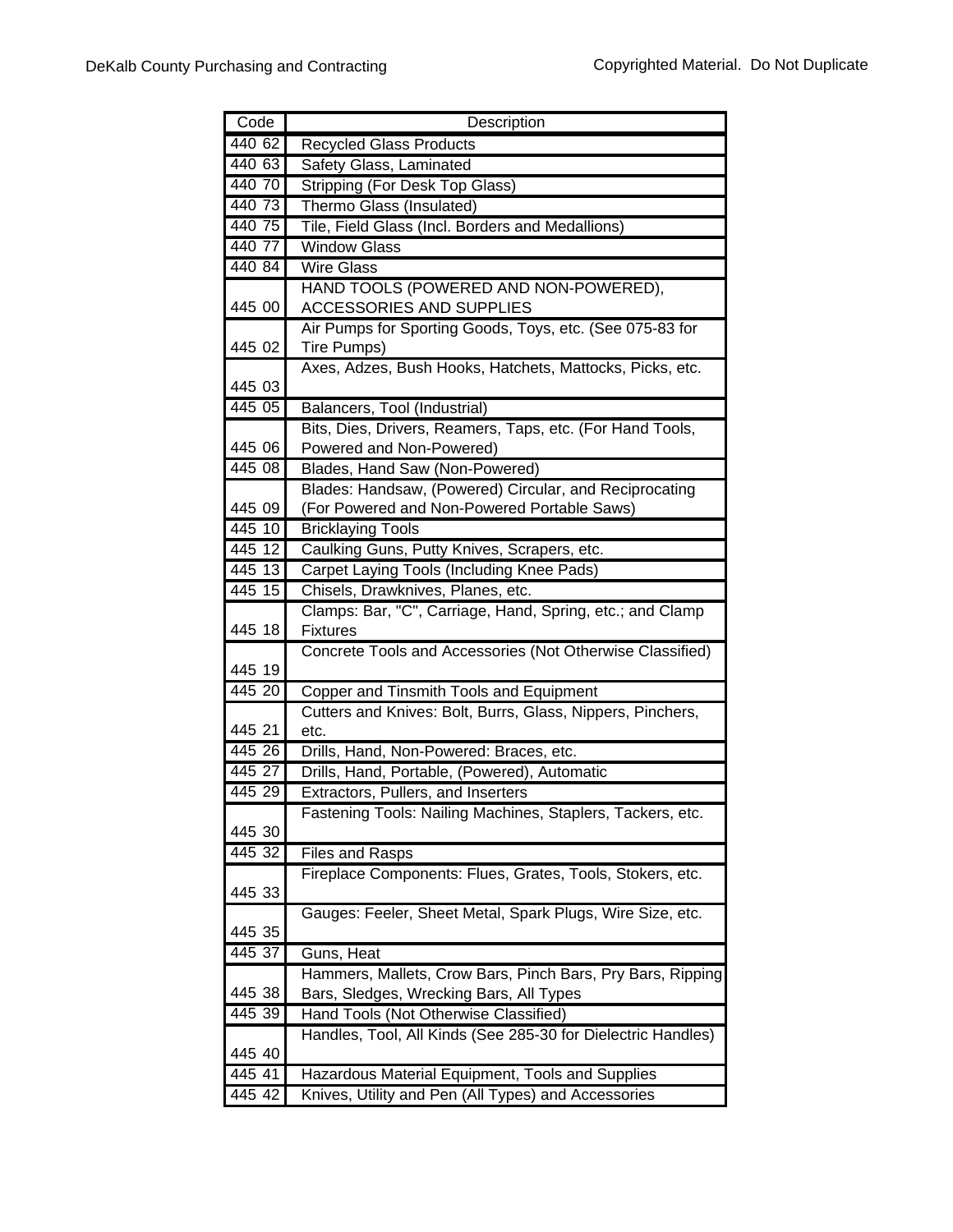| Code               | Description                                                                                  |
|--------------------|----------------------------------------------------------------------------------------------|
|                    | Hoes, Leaf Loaders, Rakes, Council Tools, Weed Cutters,                                      |
| 445 43             | etc.                                                                                         |
| 445 44             | <b>Hooks</b>                                                                                 |
|                    | Leather and Canvas Aprons and Tool Pouches, Carpenter's                                      |
| 445 45             | and Electrician's                                                                            |
| 445 46             | Levels, Chalk Lines, Chalk Line Refills, etc.                                                |
| 445 47             | Mitre Boxes                                                                                  |
| 445 48             | Mirrors, Inspection Type                                                                     |
|                    | Punches, Etchers, Marking Tools, Nail Sets, Scratch Awls,                                    |
| 445 49             | etc.                                                                                         |
| 445 50             | Presses, Hand Type                                                                           |
| 445 51             | Pick-up Tools, Magnetic                                                                      |
| 445 52             | Pliers, All Kinds (Except Stock Tagging)                                                     |
| 445 53             | Planers, Wood                                                                                |
| 445 55             | Posthole Diggers, Earth Augers, etc. (Including Utility Probes<br>for Testing Digging Sites) |
| 445 56             | Re-Toothing Machines, Hand Saw                                                               |
| 445 57             | Rules, Squares, and Tapes (Carpenter, etc.)                                                  |
|                    | Saws (Non-Powered): Hack, Keyhole, Pruning, Pole, etc.                                       |
| 445 58             |                                                                                              |
| 445 59             | Saws, Hand, Portable (Powered)                                                               |
|                    | Scoops, Shovels, Spades, Spading Forks, etc. (Including                                      |
| 445 61             | <b>Entrenching Tools)</b>                                                                    |
| 445 62             | Scrapers, Chipping and Sealing                                                               |
| 445 63             | Scrapers, Ice and Snow (See Class 765 For Motorized Type)                                    |
| $\frac{1}{445}$ 64 | Screwdrivers, All Kinds                                                                      |
| 445 66             | Shaft Machines, Flexible (Powered)                                                           |
| 445 70             | Snips: Metal, Tin, etc.                                                                      |
| 445 73             | Soldering Coppers, Guns, Irons, etc.                                                         |
| 445 75             | <b>Stud Finder Tool</b>                                                                      |
| 445 76             | Steel Figures and Letters, Stamping                                                          |
| 445 77             | Thread Cutters (See 670-15 for Pipe Threader)                                                |
| 445 78             | Tool Lathe (Quick-Change Type)                                                               |
|                    | Tool Boxes, Cabinets, and Chests (For Truck Tool                                             |
| 445 79             | Compartment Boxes See Class 065)                                                             |
| 445 80             | Tools, Machinist                                                                             |
|                    | Tool Holders (Collets, etc.) (See 445-45 for Tool Pouches)                                   |
| 445 81             |                                                                                              |
| 445 82             | Tool Sets, All Kinds                                                                         |
| 445 83             | <b>Tree and Pole Climbing Equipment</b>                                                      |
| 445 85             | Trowels and Floats, All Kinds                                                                |
| 445 87             | <b>Upholstery Tools</b>                                                                      |
| 445 88             | Vises, All Kinds                                                                             |
| 445 90             | Winches, (Not Otherwise Classified)                                                          |
| 445 91             | Wrenches, All Kinds (Including Sockets)                                                      |
| 445 95             | <b>Recycled Hand Tools</b>                                                                   |
| 450 00             | HARDWARE AND RELATED ITEMS                                                                   |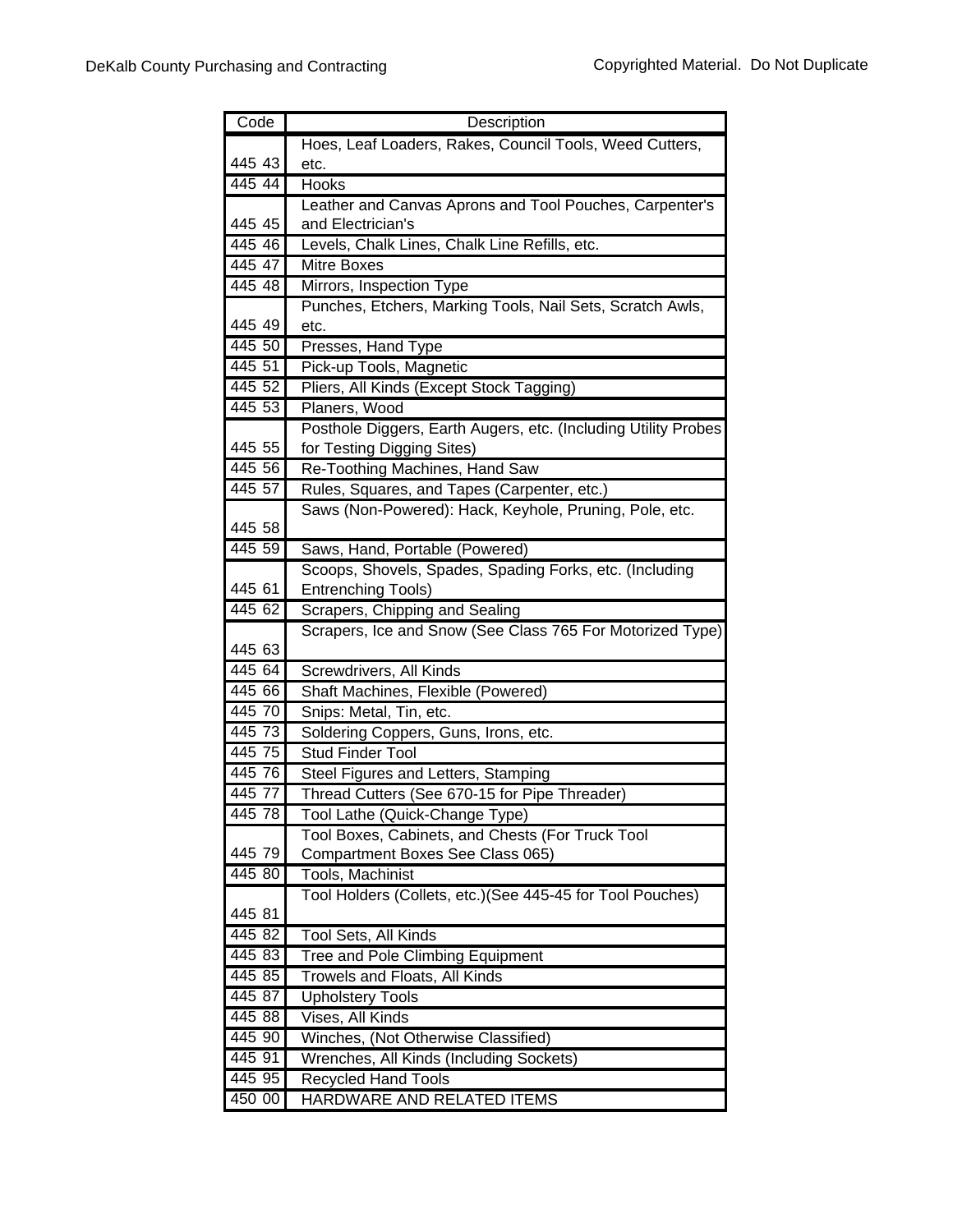| Code   | Description                                                                                               |
|--------|-----------------------------------------------------------------------------------------------------------|
| 450 01 | Adhesives and Sealants (Not Otherwise Classified)                                                         |
| 450 02 | Adhesives: Rubber and Silicone                                                                            |
| 450 03 | Adhesives: Glue and Glue Guns, Gum, Paste, etc.                                                           |
| 450 04 | <b>Baling Wire and Ties</b>                                                                               |
| 450 05 | <b>Barrel or Drum Stands</b>                                                                              |
|        | Batteries, Dry Cell (Except Communications Radio and                                                      |
| 450 06 | Electronic)                                                                                               |
| 450 07 | <b>Battery Chargers</b>                                                                                   |
| 450 08 | Bins, Cabinets, and Shelves, Metal (Not Office Type)                                                      |
| 450 09 | Bins, Cabinets, and Shelves, Wood (Not Office Type)                                                       |
|        | Bins, Cabinets, and Shelves, Other than Metal or Wood (Not                                                |
| 450 10 | Office Type)                                                                                              |
| 450 11 | Blocks: Snatch, Tackle, etc.                                                                              |
| 450 13 | Blow Torches, Furnaces, Ladles, Melting Pots, etc.                                                        |
| 450 14 | Cabinets, Safety (For Flammable Liquids, etc.)                                                            |
|        | Camping and Outdoor Equipment: Camp Stoves, Cots,                                                         |
|        | Lanterns (See 450-32 for Battery Types), Mantles, Sleeping                                                |
| 450 15 | Bags, Stools, Tarpaulins and Tents                                                                        |
| 450 16 | Casters, All Types                                                                                        |
| 450 17 | Cans, Safety: Gasoline, Kerosene, Oil, etc.                                                               |
|        | Cans, Buckets, and Lids, General Purpose (Including Paint                                                 |
| 450 18 | Cans and Buckets)                                                                                         |
| 450 19 | Chain Hooks, Links, Cold Shuts, Shackles, Slips, etc.                                                     |
| 450 20 | Cans, Food and Beverage Packaging                                                                         |
|        | Chain, All Types: Coil, Link, Machine, Sash, Tow, Weldless,                                               |
| 450 21 | etc.                                                                                                      |
| 450 22 | Cloth, Hardware                                                                                           |
| 450 23 | Coasters and Cups, Furniture                                                                              |
| 450 24 | Cords and Ropes Including Accessories: Cotton, Manila,                                                    |
| 450 25 | Nylon, Sisal, etc.                                                                                        |
|        | Cords, Power, Electrical                                                                                  |
|        | Door Closers, Escutcheons, Eyes, Hangers, Holders,<br>Overhead and Sliding Door Hardware, Panic Hardware, |
| 450 26 | Thresholds, etc.                                                                                          |
| 450 28 | Drawer Glides, Rollers, Tracks, etc.                                                                      |
| 450 30 | <b>Electric Fence Controllers and Accessories</b>                                                         |
| 450 31 | Flashlights and Spotlights, Security Type                                                                 |
|        | Flashlights and Lanterns (See 450-15 for Fuel Types),                                                     |
| 450 32 | <b>Battery Type</b>                                                                                       |
| 450 33 | Funnels and Spouts, All Types (Except Glass)                                                              |
| 450 34 | Garbage Cans, Containers and Racks                                                                        |
| 450 35 | Glides, Furniture                                                                                         |
|        | Hasps, Hinges, Hooks, Knobs, Latches, Pulls, Shelf                                                        |
| 450 36 | Brackets, Swivels, etc.                                                                                   |
|        | Hardware Accessories: Mounts, Patches, Plates, Seats,                                                     |
| 450 37 | Shoes, Stays, etc.                                                                                        |
| 450 38 | Heaters, Salamander Type                                                                                  |
| 450 39 | Holders, Broom and Mop                                                                                    |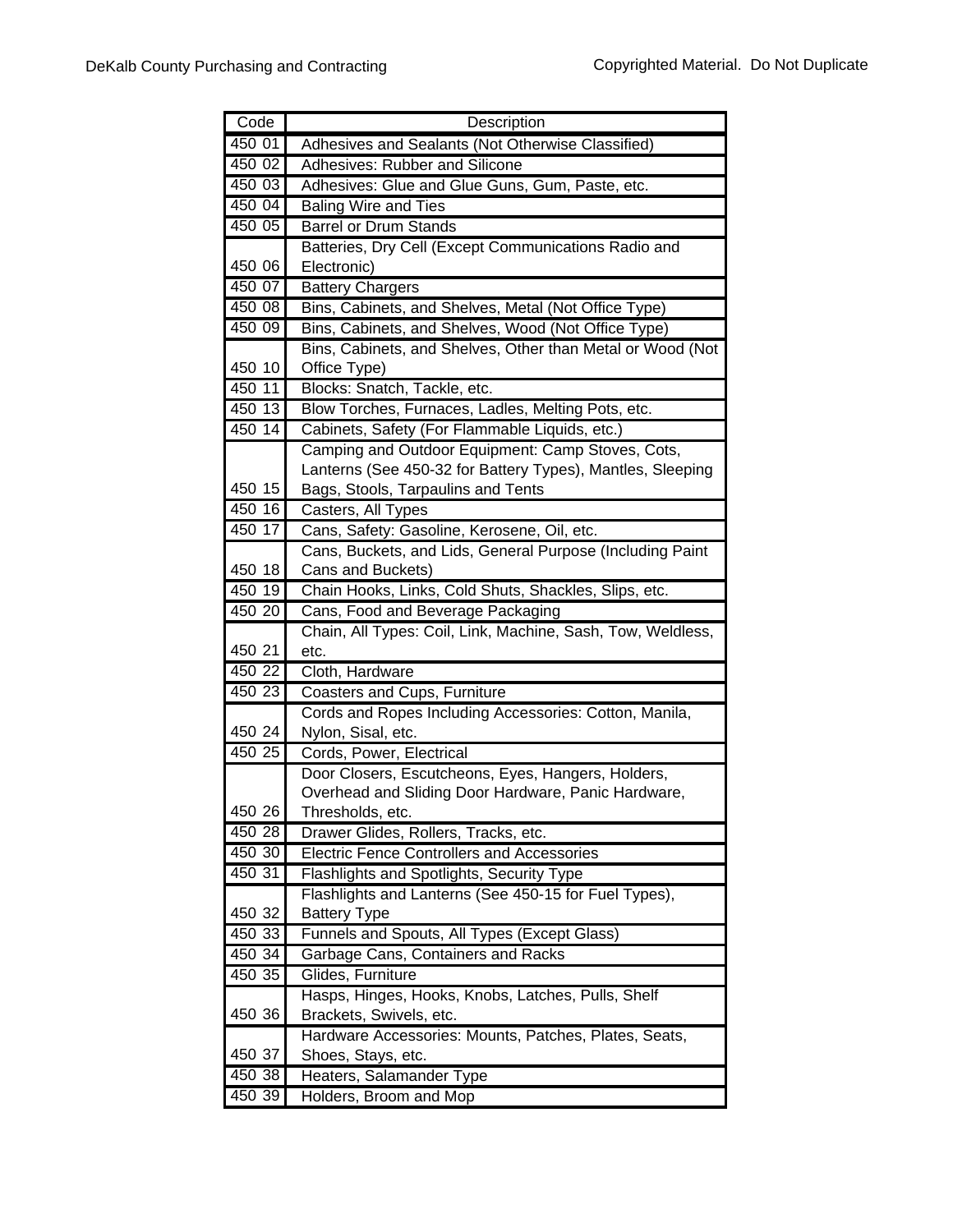| Code             | Description                                                                              |
|------------------|------------------------------------------------------------------------------------------|
|                  | Horseshoes, Horseshoe Nails, Farrier Tools, and Blacksmith                               |
| 450 40           | Tools                                                                                    |
| 450 41           | Hardware and Related Items (Not Otherwise Classified)                                    |
| 450 42           | House and Building Numbers and Letters, All Kinds                                        |
| 450 44           | Ice Chests, Portable, Thermos Bottles, etc.                                              |
| 450 46           | Incinerators, Industrial                                                                 |
| 450 47           | Knives, Pocket                                                                           |
|                  | Ladders, Fiberglass, All Types (See Class 340 for Fire                                   |
| 450 48           | Ladders)                                                                                 |
|                  | Ladders, Metal, All Types (See Class 340 for Fire Ladders)                               |
| 450 49           |                                                                                          |
|                  | Ladders, Wood, All Types (See Class 340 for Fire Ladders)                                |
| 450 51<br>450 52 |                                                                                          |
| 450 53           | Ladders, Extension, (See Class 340 for Fire Ladders)<br><b>Loadbinders and Tie Downs</b> |
| 450 54           | Levelers and Jacks for Ladders                                                           |
|                  | Locks, Key Blanks, and Locksmith Tools (Including Time                                   |
| 450 55           | Locks)                                                                                   |
|                  | Machine Finishing Compounds, Layout Fluids, etc. (For                                    |
| 450 56           | Metals)                                                                                  |
| 450 57           | Mailboxes and Supports                                                                   |
|                  | Nails, Brads, Concrete Nails, Masonry Nails, Spikes,                                     |
|                  | Staples, Tacks, etc. (See 559-79 for Railroad Track Spikes)                              |
| 450 58           |                                                                                          |
| 450 59           | Measuring Devices for Cable, Hose, Rope, etc.                                            |
| 450 60           | Oilers, Hand                                                                             |
|                  | Pails, Buckets, Tubs, etc. (See 450-34 and 450-87 for Other                              |
| 450 61           | Types)                                                                                   |
|                  | Pads, Equipment Foundation, All Types (Including Recycled                                |
| 450 62           | Type)                                                                                    |
| 450 63           | <b>Pulleys and Sheaves</b>                                                               |
| 450 64           | Recycled Hardware and Rubber Products                                                    |
|                  | Refuse Carts, Chutes, Containers, and Holders                                            |
| 450 65           | (Commercial)<br>Rope Slings, Halyards and Lanyards (See 765-93 for Wire                  |
| 450 66           | Rope)                                                                                    |
| 450 67           | <b>Rubbish Burners</b>                                                                   |
|                  | Rubber (Not Recapping or Tire)(Including Structural Rubber                               |
| 450 68           | Shapes)                                                                                  |
| 450 69           | Rubber, Scrap or Waste                                                                   |
|                  | Sash and Window Hardware (For Casement Type See Class                                    |
| 450 70           | 150)                                                                                     |
| 450 72           | Scaffolding, Sectional (Including Work Platforms)                                        |
| 450 73           | <b>Security Seals</b>                                                                    |
| 450 74           | Shaft Couplings, Flexible and Rigid                                                      |
| 450 75           | Shutters (Inside and Outside Types)                                                      |
| 450 76           | Solder and Babbitt Metals                                                                |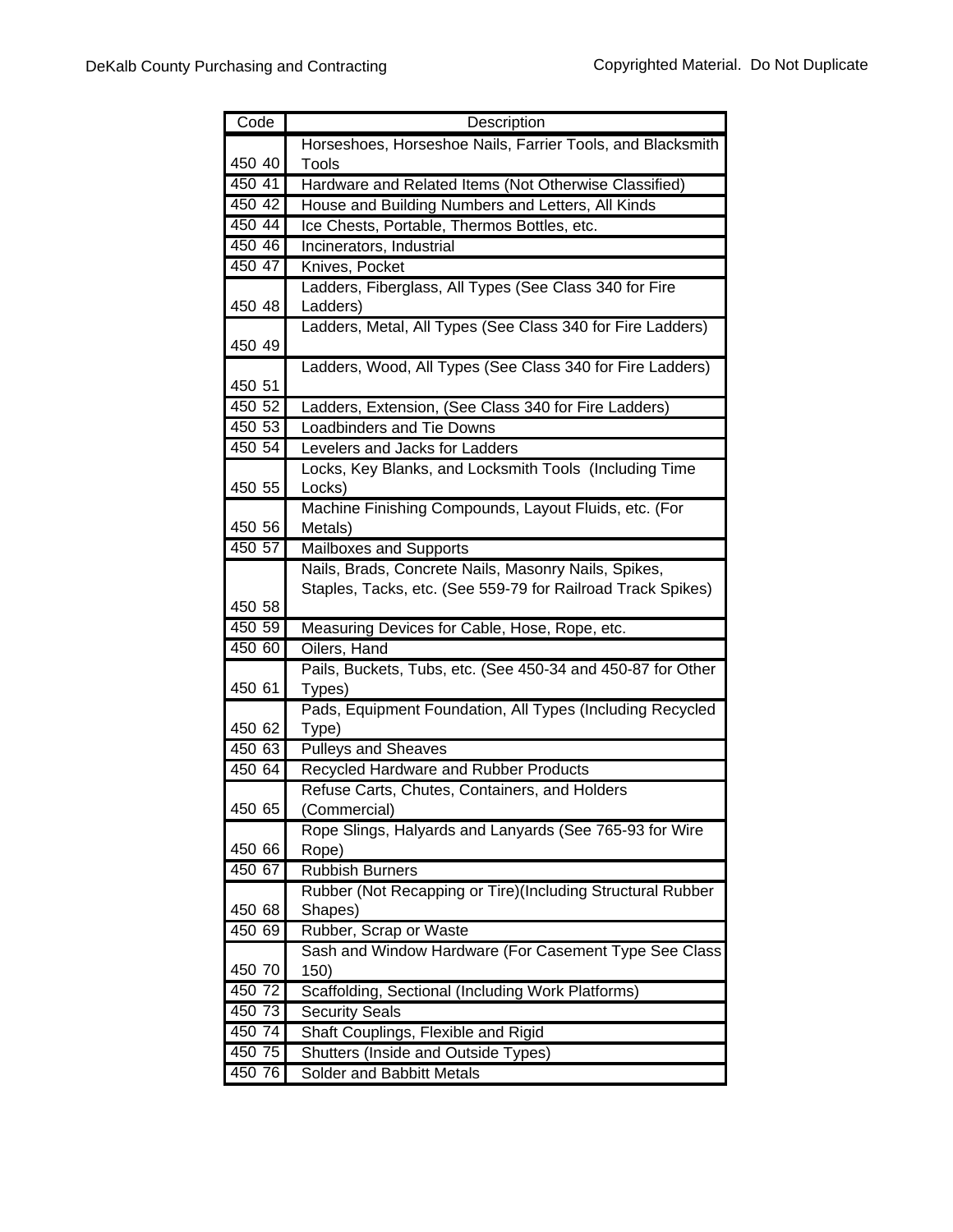| Code   | Description                                                 |
|--------|-------------------------------------------------------------|
|        | Tarpaulins and Tents, Commercial Weight (For Recreational   |
|        | Type See 450-15) (For Truck Body Type, See 065-84)          |
| 450 77 |                                                             |
| 450 78 | Traps and Snares, Animal                                    |
| 450 79 | Steps, Portable                                             |
| 450 80 | <b>Trench Braces and Column Clamps</b>                      |
| 450 83 | Trunnions                                                   |
| 450 86 | <b>Water Repellents</b>                                     |
| 450 87 | Water Bags, Cans, Jugs, and Kegs                            |
| 450 88 | Wire and Accessories, Clothesline                           |
| 450 89 | Wheelbarrows                                                |
| 450,90 | Wire Cloth, Screen (All Metals)                             |
|        | Wire, General Purpose Tying and Wrapping, Including         |
| 450 91 | <b>Accessories and Parts</b>                                |
| 450 92 | Wire and Cable, Mechanical                                  |
| 450 93 | <b>Wire Stretchers</b>                                      |
|        | HOSE, ACCESSORIES, AND SUPPLIES: INDUSTRIAL,                |
| 460 00 | COMMERCIAL, AND GARDEN                                      |
| 460 04 | Accessories, Hose (Hangers, Reels, etc.)                    |
| 460 05 | Acid/Chemical Hose and Fittings                             |
| 460 10 | Air Hose and Fittings                                       |
| 460 18 | Fittings, Hose, Miscellaneous                               |
| 460 20 | Fuel Hose: Diesel, Gasoline, etc. (Including Fittings)      |
|        | Garden (Water) Hose, Plastic and Rubber (Including Soaker   |
| 460 30 | Hoses)                                                      |
|        | Garden Hose Accessories: Bands, Couplings, Nozzles,         |
| 460 35 | Splicers, etc.                                              |
| 460 36 | Hose, General Purpose                                       |
| 460 38 | Gaskets, Hose and Coupling                                  |
| 460 39 | <b>Hose Fitting Machine</b>                                 |
| 460 40 | Hot Water Hose                                              |
|        | Hydraulic Hose and Fittings (See 285-30 for Dielectric Hose |
| 460 45 | and Fittings)                                               |
| 460 48 | Menders, Hose                                               |
| 460 50 | Linen Hose                                                  |
| 460 60 | <b>Metallic Hose and Fittings</b>                           |
| 460 65 | <b>Mud Jack Hose</b>                                        |
| 460 70 | <b>Recycled Hose and Accessories</b>                        |
| 460 75 | Sand Blasting Hose and Fittings                             |
| 460 77 | Sewage and Sludge Pump Hose                                 |
| 460 78 | <b>Silicone Hose</b>                                        |
| 460 80 | <b>Steam Hose and Fittings</b>                              |
| 460 85 | Suction and Discharge Hose and Fittings                     |
| 460 90 | Water Hose and Fittings, High Pressure                      |
| 460 91 | <b>Wire Reinforced Hose</b>                                 |
|        | HOSPITAL AND SURGICAL EQUIPMENT, INSTRUMENTS,               |
| 465 00 | <b>AND SUPPLIES</b>                                         |
| 465 01 | Analyzer Equipment, Medical (Not Otherwise Classified)      |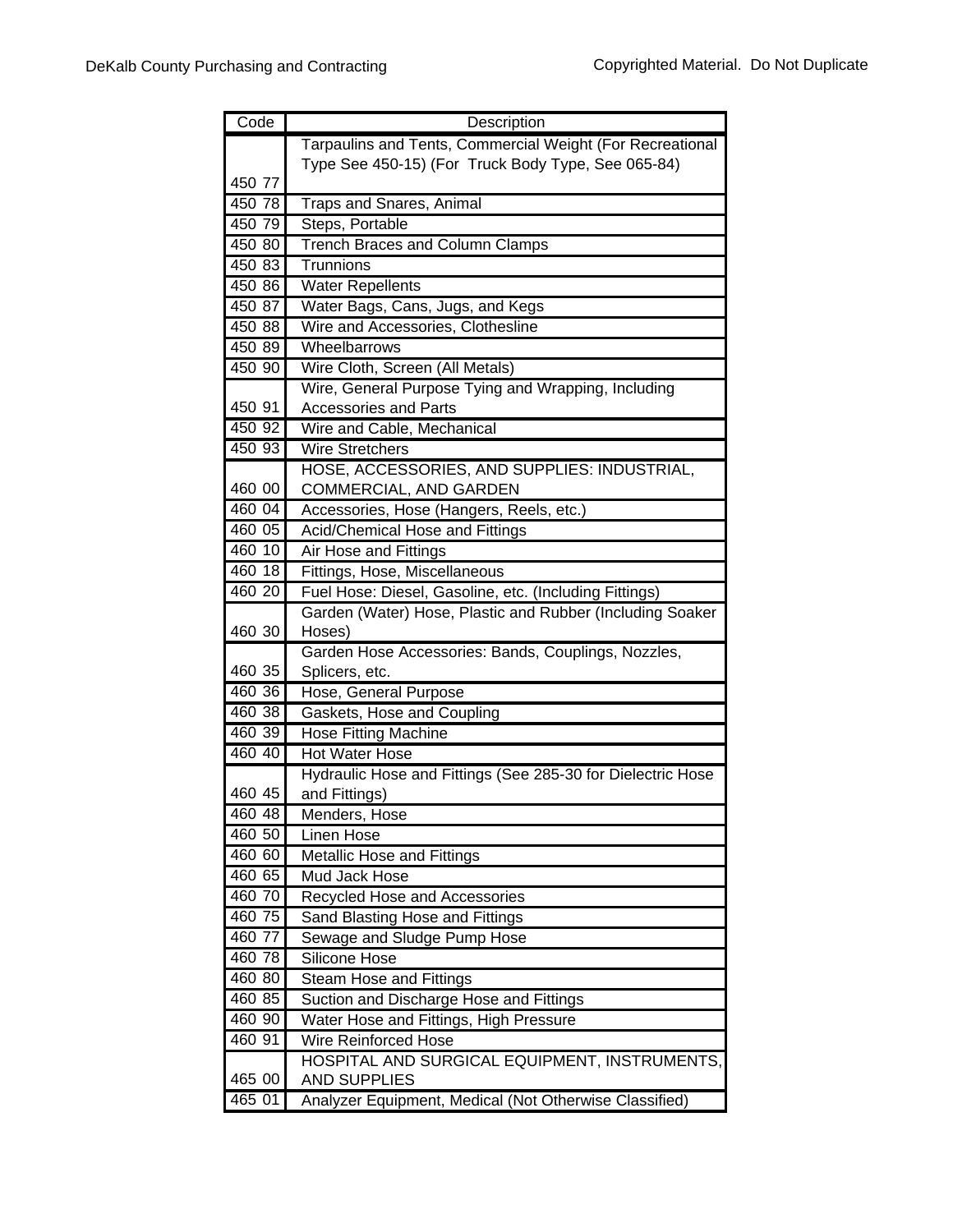| Code   | Description                                                                           |
|--------|---------------------------------------------------------------------------------------|
|        | Anesthesia and Respiration Equipment, Hospital: Controls,                             |
|        | Gauges, Outlets, Tents, Valves, Ventilators, etc.                                     |
| 465 02 |                                                                                       |
|        | Angiocardiography, Angiography and Angioplasty Equipment                              |
| 465 03 | and Supplies                                                                          |
| 465 04 | <b>Biofeedback Equipment and Supplies</b>                                             |
|        | Blood Cell Counters, Processors, Separators, and                                      |
| 465 05 | Accessories: IV Sets, etc.                                                            |
|        | Blood Chemistry Equipment (For Clotting Time, Blood                                   |
| 465 07 | Glucose, etc.)                                                                        |
| 465 09 | <b>Blood Oxygenators and Heat Exchangers</b>                                          |
|        | Blood Pressure and Blood Flow Detection Equipment:                                    |
| 465 11 | Dopplers, Sphygmomanometers, Stethoscopes, etc.                                       |
|        | Cancer Equipment and Supplies (Incl. Chemotherapy and                                 |
| 465 12 | Radiation Equipment)                                                                  |
| 465 13 | Cardiac Pacemakers, Heart Valves, Stents, etc.                                        |
| 465 14 | Cardiovascular Instrumentation: Defibrillators, Heart Pumps,                          |
|        | Monitoring Equipment, etc.<br>Clinical Forensic and Postmortem Equipment and Supplies |
| 465 16 | (Not Otherwise Classified)                                                            |
|        | Clinical Chemical Analysis Systems, Automatic: Colorimetric,                          |
| 465 17 | Ion Electrode, Titrating, etc.                                                        |
|        | Clinical Chemical Analysis Accessories: Clinical Centrifuges                          |
|        | and Rotators, Fraction Collectors, Multiple Sample                                    |
| 465 18 | Dispensers, Spotters, etc.                                                            |
| 465 19 | <b>Cryosurgical Equipment</b>                                                         |
|        | Diagnostic Equipment, Computerized: Plethysmographs,                                  |
| 465 22 | Spirometers, etc.                                                                     |
|        | Diagnostic Equipment, Minor: Headlights, Penlights,                                   |
|        | Percussion Hammers, Specula, Tourniquets (Blood                                       |
| 465 23 | Pressure), Tuning Forks, etc.                                                         |
|        | Diagnostic/Surgical Equipment (Optical and Fiber Optics):                             |
|        | Arthroscopes, Bronchoscopes, Colonoscopes, Endoscopes,                                |
| 465 24 | Proctoscopes, etc.                                                                    |
|        | Diagnostic Equipment, Electronic (Not Otherwise Itemized)                             |
| 465 25 |                                                                                       |
| 465 27 | Diathermy and Ultrasonic Equipment (For Diagnostic and                                |
|        | Therapeutic Services)<br>Electrical Safety Analyzers (For Current Leakage Detection)  |
| 465 29 |                                                                                       |
| 465 30 | Electrocardiographs (EKG) and Supplies                                                |
| 465 32 | Electroencephalographs (EEG) and Supplies                                             |
|        | Electrosurgical and Laser Surgery Instruments and                                     |
| 465 34 | Accessories                                                                           |
|        | Eye, Ear, Nose, and Throat Equipment (Hand Held):                                     |
|        | Laryngoscopes, Ophthalmoscopes, Otoscopes,                                            |
| 465 37 | Retinoscopes, etc.                                                                    |
|        | Fertility, Sterility, and Impotence Equipment and Supplies                            |
| 465 38 |                                                                                       |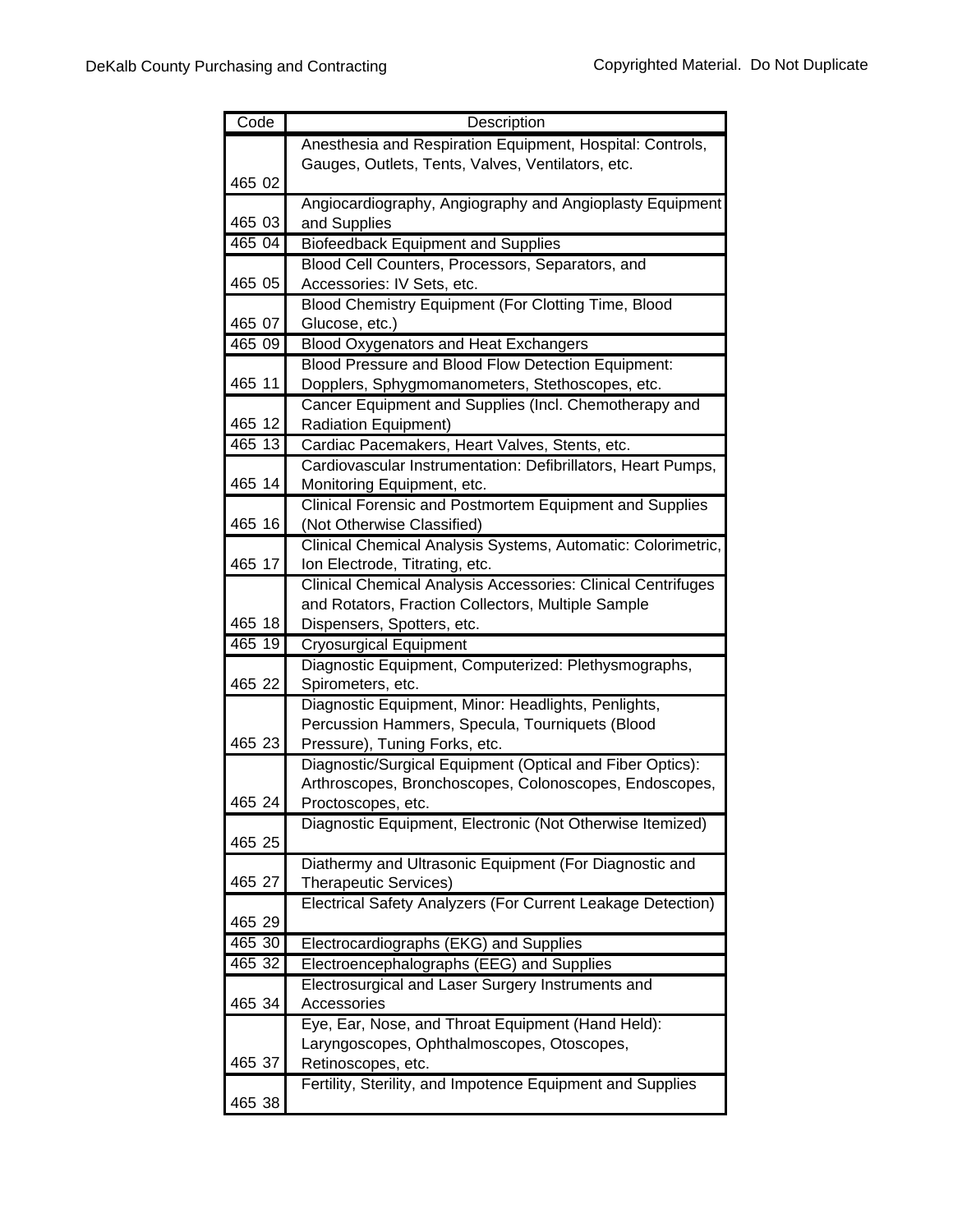| Code   | Description                                                                                                       |
|--------|-------------------------------------------------------------------------------------------------------------------|
| 465 40 | Freezers and Refrigerators (Blood Bank Type)                                                                      |
| 465 44 | Hemodialysis Equipment and Accessories                                                                            |
|        | Hospital and Surgical Equipment and Accessories (Not                                                              |
| 465 48 | Otherwise Classified)                                                                                             |
|        | Housekeeping Equipment and Supplies, Specialized (For                                                             |
| 465 50 | Hospitals) Incl. Chemicals                                                                                        |
| 465 53 | Hypothermia Systems Equipment and Supplies                                                                        |
| 465 54 | Injection Guns (Jet Injectors) and Parts                                                                          |
|        | Intravenous and Arterial Infusion Equipment and Supplies                                                          |
| 465 55 | (Not Otherwise Classified)                                                                                        |
|        | Lavage Systems and Accessories for Treatment of Wounds                                                            |
| 465 56 |                                                                                                                   |
| 465 57 | Lithotripters (For Breaking Kidney and Other Stones)                                                              |
| 465 58 | Lamps, Examining and Surgical (For Headlights See Item<br>23)                                                     |
| 465 60 | Monitoring Systems, All Types (Hospital and Patient)                                                              |
|        | Mortuary and Morgue Equipment and Supplies: Embalming                                                             |
|        | Fluid, Embalming Pumps, Injectors, etc. (See 410-42 for                                                           |
|        | Furniture; 475-73 for Cadaver Bags and Shrouds; 495-82 for                                                        |
| 465 61 | Scales)                                                                                                           |
|        | Nursery Supplies: Infant Measuring Devices, etc. (For                                                             |
| 465 63 | Incubators See Class 410)                                                                                         |
| 465 64 | Operating Room Equipment (Not Furniture)                                                                          |
| 465 65 | Obstetrical and Gynecological Equipment and Supplies                                                              |
|        | Organ Preservation Equipment: Perfusion Chambers, etc.                                                            |
| 465 66 |                                                                                                                   |
|        | Orthopedic Equipment: Bone Plates, Bone Saws, Cast                                                                |
|        | Cutters, Drills, Nails, Pins, Prosthetic Bones and Joints,                                                        |
| 465 67 | Screws, etc.                                                                                                      |
| 46570  | Pads and Pumping Systems, Alternating Pressure Point<br>Pads and Systems, Fluid Circulating (Cooling and Warming) |
| 465 72 |                                                                                                                   |
| 465 73 | Pads, Heating, Standard Type                                                                                      |
|        | Plastic or Reconstructive Surgery Equipment and Supplies                                                          |
| 465 74 |                                                                                                                   |
| 465 75 | <b>Pharmacy Equipment and Accessories</b>                                                                         |
| 465 76 | <b>Physical Therapy Equipment and Supplies</b>                                                                    |
| 465 77 | <b>Pulmonary Equipment and Supplies</b>                                                                           |
|        | Pumps, Hospital: Breast, Enteral and IV Feeding, Infusion,                                                        |
| 465 78 | Pressure, Suction (Aspirators), and Vacuum                                                                        |
| 465 79 | Psychologist and Psychistrist Equipment and Supplies                                                              |
| 465 81 | Recycled Hospital and Surgical Equipment                                                                          |
|        | Rehabilitation Equipment and Supplies (For Hydrotherapy,                                                          |
| 465 82 | Physiotherapy, Phototherapy, etc.)                                                                                |
| 465 83 | Repair Kits, Hospital and Medical Equipment                                                                       |
| 465 84 | Shield, Protective, Surgical                                                                                      |
| 465 85 | <b>Shock Treatment Units and Accessories</b>                                                                      |
| 465 88 | <b>Splints and Tourniquets</b>                                                                                    |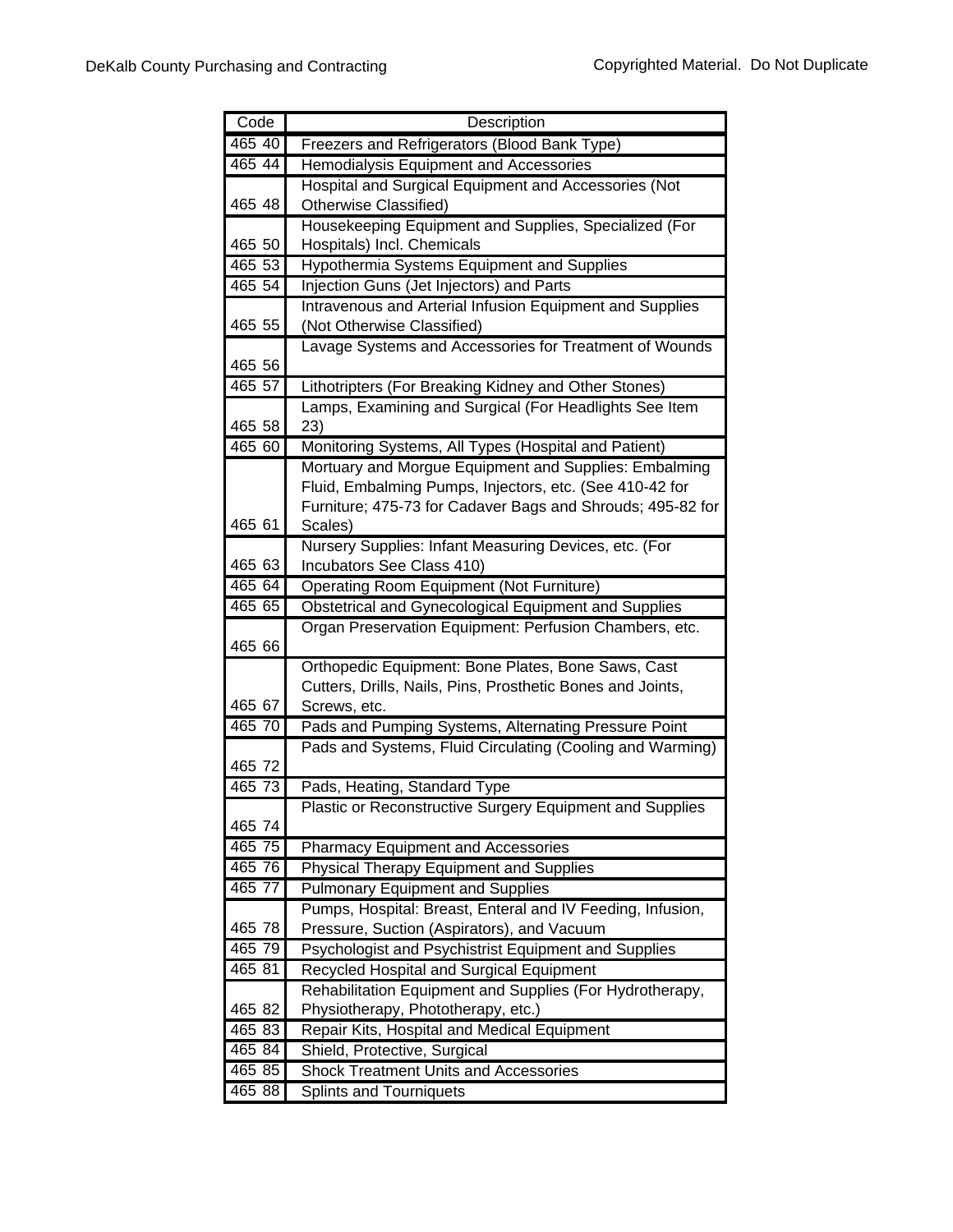| Code   | Description                                                                                |
|--------|--------------------------------------------------------------------------------------------|
|        | Sterilizing Equipment, Hospital and Research: Autoclaves                                   |
|        | and Sterilizers (Chemical, Dry Heat, Gas, Steam, etc.)                                     |
| 465 90 |                                                                                            |
| 465 91 | <b>Stress Relief and Test Equipment</b>                                                    |
| 465 92 | Surgical Instruments, Floor Grade                                                          |
| 465 93 | Surgical Instruments, Operating Room Grade                                                 |
| 465 94 | <b>Medical Valves</b>                                                                      |
|        | Vaporizers, Humidifiers, and Nebulizers (Including Room                                    |
| 465 95 | Size)                                                                                      |
| 465 97 | Warming Cabinets (For Blood, IV Solutions, etc.)                                           |
|        | HOSPITAL, NURSING HOME OR RESIDENTIAL                                                      |
|        | SPECIALIZED EQUIPMENT FOR THE HANDICAPPED                                                  |
| 470 00 | AND DISABLED                                                                               |
|        | Alarm and Warning Devices for the Disabled in Hospitals or                                 |
| 470 06 | <b>Nursing Homes</b>                                                                       |
| 470 10 | Ambulance Cots and Stretchers (Incl. Shifting Boards)                                      |
|        | Anatomical Braces and Supports: Arm Slings, Back                                           |
| 470 13 | Supports, Torso Supports, Neck Braces, Trusses, etc.                                       |
| 470 17 | Canes, Crutches, Gait Trainers, Walkers, etc.                                              |
| 470 20 | <b>Commode Chairs and Shower Chairs</b>                                                    |
|        | Communications Systems (For the Speech Impaired),                                          |
| 470 25 | Display Scanning Type                                                                      |
|        | Fracture Frames, Traction Apparatus, Trapeze Bars, etc.                                    |
| 470 40 |                                                                                            |
|        | Furniture, Special: Chairs, Stands, Stools, etc. (For Beds                                 |
| 470 45 | See Class 410)                                                                             |
| 470 50 | <b>Lifting Devices, Patient</b>                                                            |
| 470 54 | Orientation or Navigational Aids for the Disabled                                          |
| 470 55 | Page Turners                                                                               |
|        | Personal Care Devices for the Handicapped (Not Otherwise                                   |
| 470 56 | Listed)                                                                                    |
| 470 58 | Recycled Mobility, Speech Impaired and Restraint Items                                     |
| 470 60 | Restraint and Protection Items: Crib Nets, Foam Helmets,                                   |
| 470 62 | Jackets, Mittens, Wristlets, etc.                                                          |
|        | Robots for Assisting Disabled Persons<br>Specialized Cooking and Housekeeping Aids for the |
| 470 64 | Handicapped                                                                                |
|        | Specialized Mobility Items: Gridlock or other Devices for                                  |
|        | Wheelchair Mobility in Sand, Tricycles, etc. (For Wheelchairs                              |
| 470 65 | See 470-80)                                                                                |
| 470 67 | Speech Synthesizers                                                                        |
| 470 78 | Training and Recreational Aids for the Handicapped                                         |
| 470 79 | Vision Impaired Mobility Devices and Equipment                                             |
| 470 80 | <b>Wheelchairs (Including Mobile Treatment Chairs)</b>                                     |
|        | Wheelchair Lifting Devices and Accessories (Other than                                     |
| 470 81 | Vehicle Type)                                                                              |
| 470 90 | <b>Wheeled Stretchers</b>                                                                  |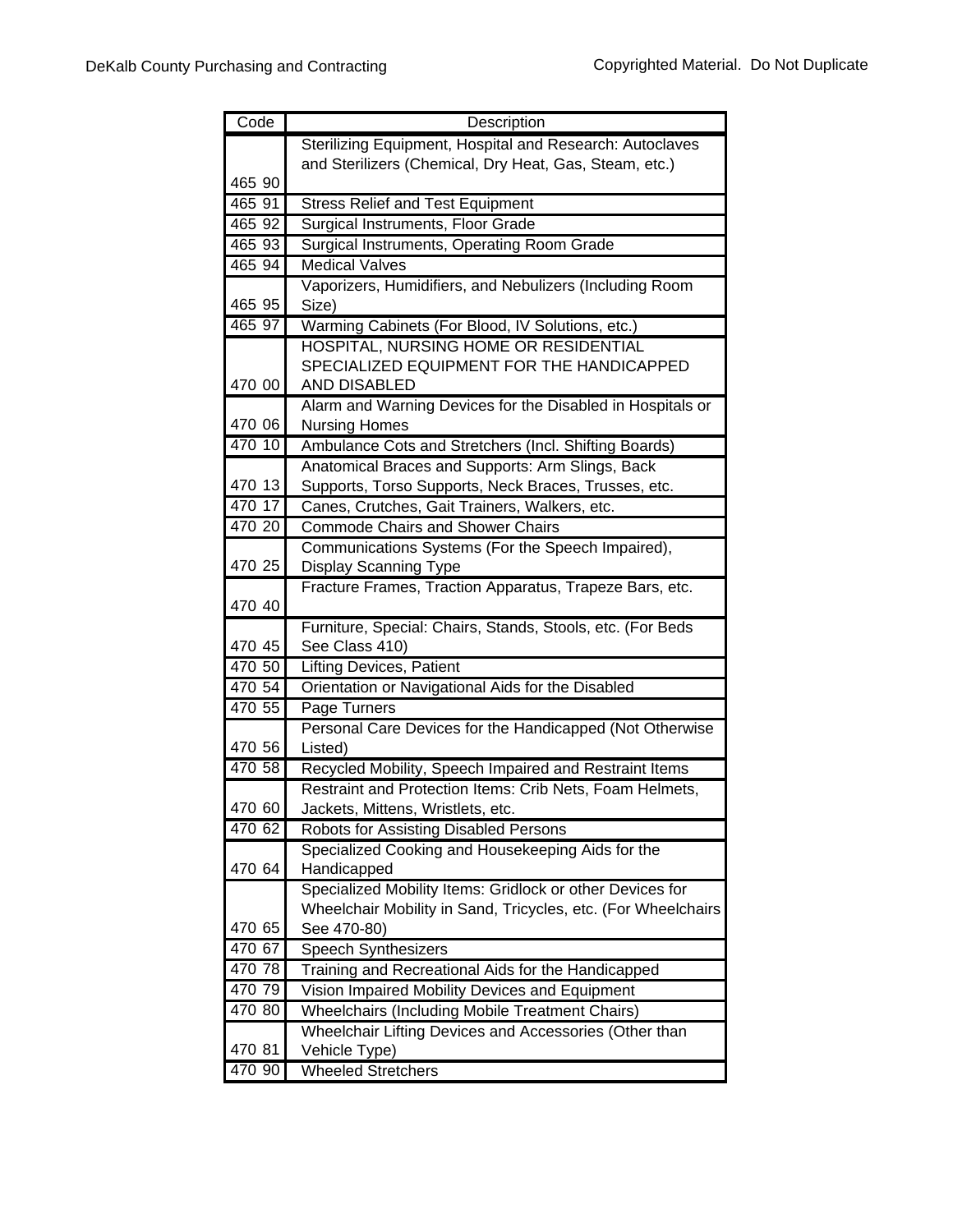| Code                | Description                                                     |
|---------------------|-----------------------------------------------------------------|
|                     | HOSPITAL, SURGICAL, AND MEDICAL RELATED                         |
| 475 00              | ACCESSORIES AND SUNDRY ITEMS                                    |
| 475 05              | Apnea Equipment and Supplies, Sleep                             |
| 475 06              | Atomizers and Nebulizers, Pocket Size                           |
| 475 08              | Bags, Physician and Nurse                                       |
|                     | Bandages (All Types), Adhesive Tapes, Dressings, Plaster of     |
| 475 09              | Paris, and Surgical Gauze (Including Casts)                     |
| 475 10              | Bath Systems Complete, Patient                                  |
| 475 11              | Blades and Handles, Surgeons'                                   |
| 475 12              | Body Parts for Transplanting, Artificial and Human              |
| 475 14              | Brush-Sponges, Scrub Brushes, and Dispensers                    |
|                     | Brushes, Specialized, Instrument Cleaning: Tracheal Tube,       |
| 475 15              |                                                                 |
|                     | etc.<br>Catheters, IV: Around Needle, Inside Needle, and Winged |
| 475 16              | Vein Sets                                                       |
|                     | Catheters and Urinary Drainage Systems, Plastic and             |
| 475 17              | Rubber                                                          |
| 475 18              | Catheters, Specialized (And Guide Wires)                        |
| 475 19              | Cement and Tape Remover, Surgical                               |
|                     | Cleaning Equipment and Supplies (For Infectious Body Fluid)     |
| 475 20              |                                                                 |
| 475 21              | Care Supplies, Patient (Not Otherwise Classified)               |
|                     | Clips, Wound (Not for Use in Automatic Suturing                 |
| 475 22              | Instruments)                                                    |
| $\overline{475}$ 24 | Collection Systems, Suction, Disposable                         |
| 475 26              | Crushers and Cutters, Tablet                                    |
|                     | Cotton and/or Rayon, Surgical (Dry or Impregnated With          |
| 475 27              | Germicide): Applicators, Balls, Padding, Swabs, etc.            |
| 475 28              | Debridement Products and Supplies                               |
| 475 29              | Diabetes Test Kits (Including Syringes)                         |
| 475 30              | Decubitus Pads: Sheepskin Shearlings, Synthetics, etc.          |
| 475 31              | Dispensers, Hospital (Not Otherwise Classified)                 |
| 475 32              | Disposals, Sanitary Napkin                                      |
| 475 33              | Dermatome Blades, Cement, and Tape                              |
|                     | Disposal Systems, Nonreusable (For Blades, Hospital Waste       |
| 475 34              | Containers, Needles, Syringes, etc.)                            |
|                     | Electrodes, Grounding Pads, Lead Wires, and Electrode Gel       |
| 475 35              | (For Monitoring Devices), Disposable                            |
|                     | Glassware: Bottles, Prescription and Nursing; Glasses,          |
|                     | Medicine; Jars, Ointment and Dressing; Vials, Medicine,         |
| 475 36              | Specimen, etc.                                                  |
|                     | <b>Emergency Medical Services (EMS) Equipment and Supplies</b>  |
|                     | (Including Response Kits, Life Support Kits, Trauma Kits,       |
| 475 37              | etc.)                                                           |
| 475 39              | <b>Glove Powder and Detergents</b>                              |
| 475 40              | Grafts and Implants, External                                   |
| 475 41              | Gloves and Finger Cots, Medical Type                            |
| 475 42              | Grafts and Implants, Internal                                   |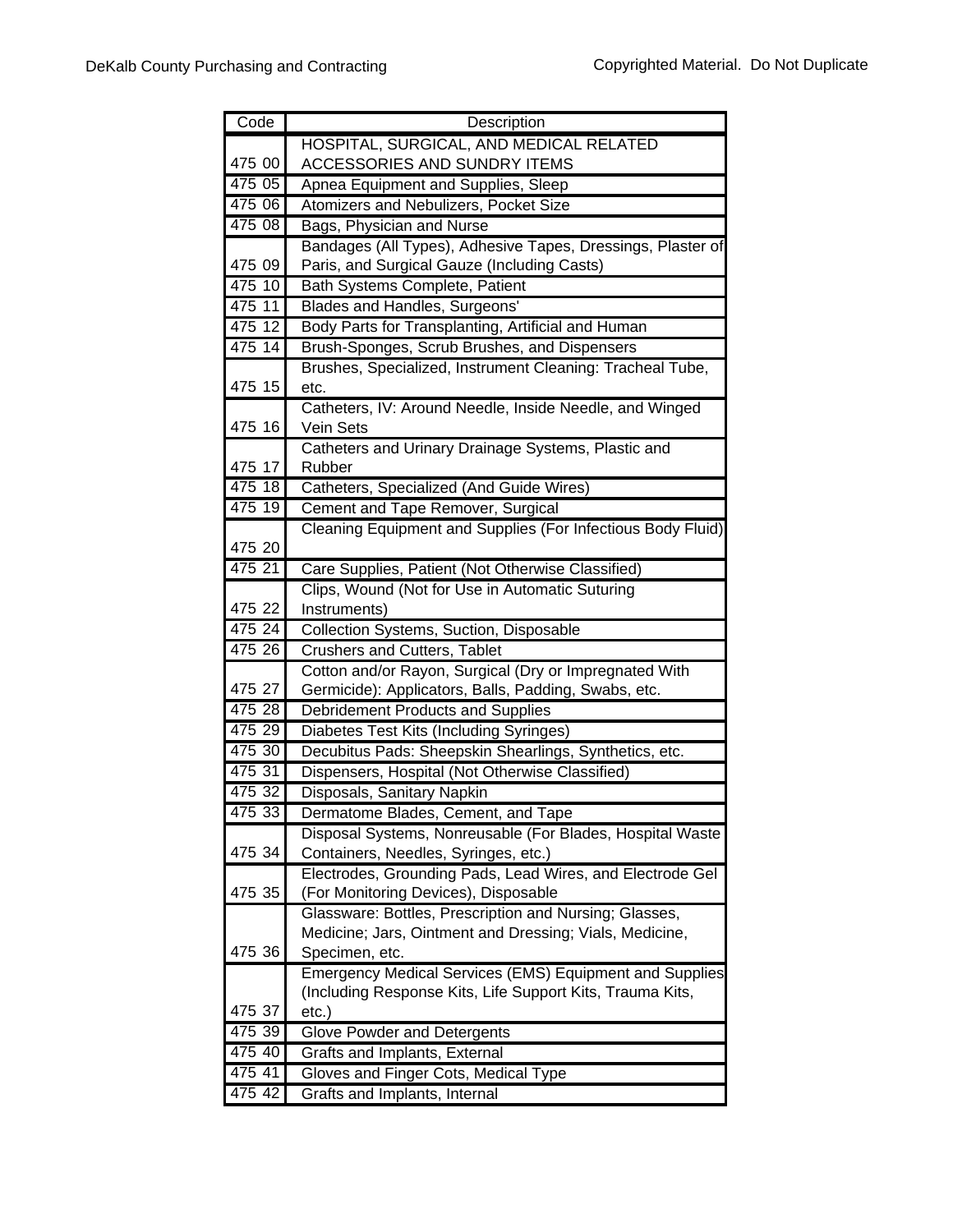| Code   | Description                                                                           |
|--------|---------------------------------------------------------------------------------------|
| 475 43 | <b>Height Measurement Devices</b>                                                     |
| 475 44 | Hosiery, Orthopedic and Surgical                                                      |
| 475 45 | Hospital Tubing and Accessories (All Types)                                           |
| 475 47 | Identification Supplies, Patient                                                      |
|        | Instrument Cleaners: Instrument Milk, Detergents,                                     |
| 475 48 | Lubricants, Rust Inhibitors, etc.                                                     |
|        | Instructional Aids and Training Programs, Medical (See                                |
| 475 49 | Class 345 and/or Class 785 for Mannikins and Models)                                  |
| 475 50 | Lancets, Blood                                                                        |
|        | Lymphatic Equipment and Supplies (Mapping, Navigator,                                 |
| 475 51 | $etc.$ )                                                                              |
| 475 52 | Medical Ergonomic Instruments and Equipment                                           |
|        | Medical I.D. Bracelets, Tags, etc., for Hospital Patients and                         |
| 475 53 | <b>Medical Emergency</b>                                                              |
| 475 54 | Medical Documentation Forms, Charts, Labels, etc.                                     |
|        | Medical Examination Equipment and Supplies (Not                                       |
| 475 55 | Otherwise Classified)                                                                 |
|        | Needles, Specialized: Amniocentesis Type, Biopsy, Spinal,                             |
| 475 61 | Surgical, etc.                                                                        |
| 475 62 | Operating and Examining Apparel, Disposable: Capes,                                   |
| 475 63 | Caps, Examination Paper, Gowns, Masks, etc.                                           |
|        | <b>Ostomy Care Products</b><br>Paper Goods: Diapers, Medication Blister Cards, Pillow |
| 475 64 | Cases, Sheets, Wiping Tissues, etc.                                                   |
| 475 65 | Pads, Sterile, Impregnated (For Topical Applications)                                 |
|        | Packs, Pads, and Drapes, Surgical: Lap Sponges, OB Pads,                              |
| 475 66 | etc.                                                                                  |
|        | Personal Items: Applicators, Corn Plasters, Safety Pins,                              |
| 475 67 | Suspensories, Tongue Blades, etc.                                                     |
|        | Paramedic Equipment and Supplies (Not Otherwise                                       |
| 475 68 | Classified)                                                                           |
|        | Pharmaceutical Equipment and Supplies (Not Otherwise                                  |
| 475 69 | Classified)                                                                           |
|        | Plastic Ware: Bottles; Prescription and Nursing; Cups,                                |
|        | Medicine; Jars, Ointment and Dressing; Vials, Medicine;                               |
| 475 70 | Specimen, Sickness Bags, etc.                                                         |
|        | Protective Wall and Corner Guards Installed in Health and                             |
| 475 71 | Nursing Facilities (For Patients Safety and Protection)                               |
|        | Recycled Hospital Accessories and Sundry Equipment and                                |
| 475 72 | <b>Supplies</b>                                                                       |
|        | Rubber, Fabric, and Plastic Goods: Cadaver Bags and                                   |
|        | Shrouds, Ice Bags, Sheeting, Tubing, Water Bottles, etc.                              |
| 475 73 |                                                                                       |
|        | Sets, Procedural, Disposable: Catheter Care, Enema,                                   |
|        | Irrigation, Surgical Prep, Surgical Scrub, Suture Removal,                            |
| 475 74 | Urine and Stool Collection Kits, etc.                                                 |
| 475 75 | Stopcocks and Adapters, Reusable                                                      |
| 475 76 | Stopcocks, Disposable                                                                 |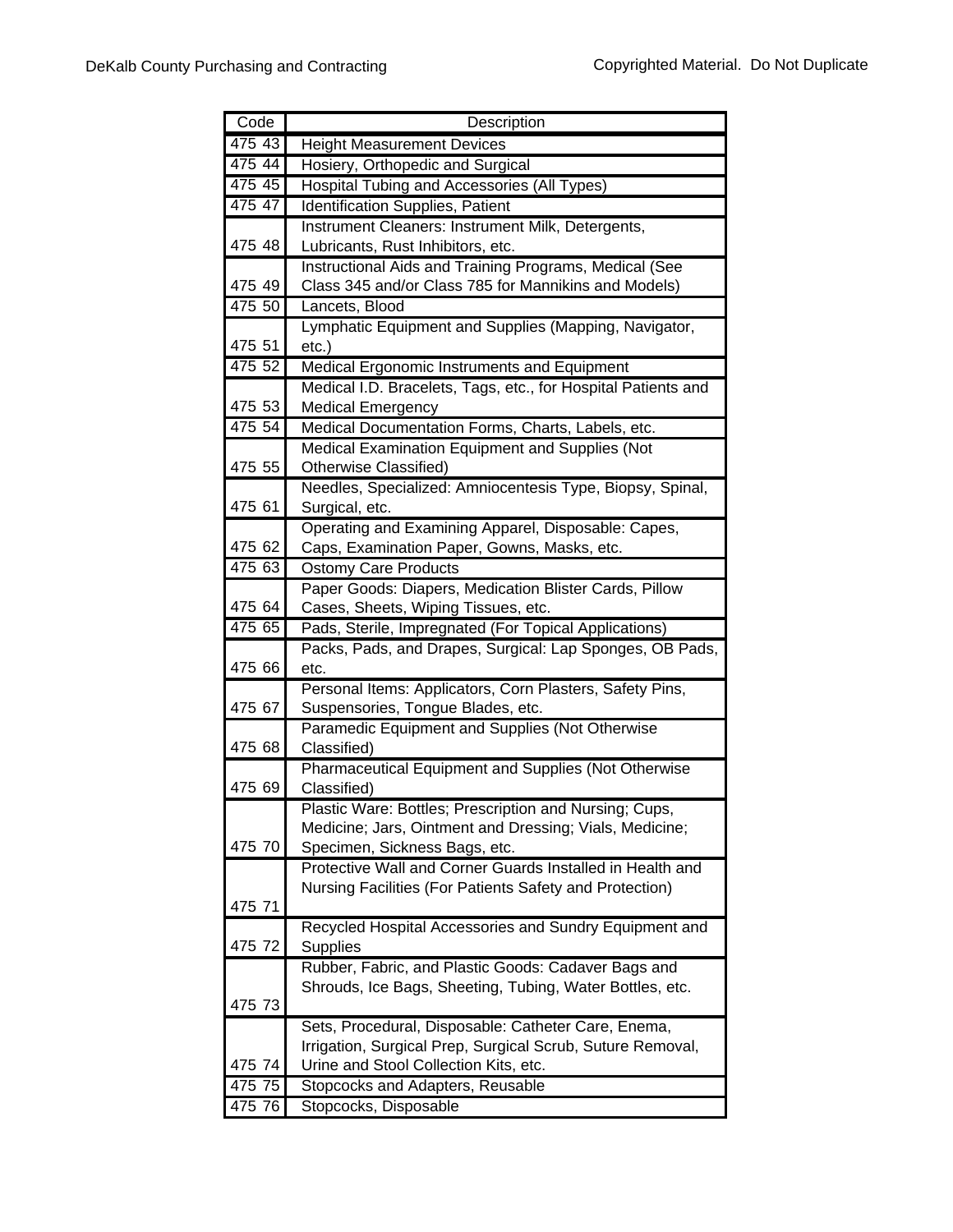| Code   | Description                                                        |
|--------|--------------------------------------------------------------------|
|        | Sterilizing Supplies: Biohazard Bags, Indicators, Sterilizing      |
| 475 77 | Tapes, Tubes, Wraps, etc.                                          |
|        | Sutures and Suturing Needles, Disposable (Including Skin           |
| 475 78 | Staplers, Skin Closures and Supplies)                              |
| 475 79 | Surgical Bougies, Sounds, Obturators, etc.                         |
| 475 80 | Syringes and Needles, Hypodermic, Reusable                         |
|        | Surgical Support Supplies incl. Post-Surgery (Not Otherwise        |
| 475 81 | Classified)                                                        |
|        | Syringes, Hypodermic and Irrigation (Disposable), and              |
| 475 82 | <b>Hypodermic Needles</b>                                          |
| 47583  | Tissues, Body                                                      |
| 475 84 | Trauma Packs and Kits                                              |
|        | Thermometers, Clinical; Sheaths and Dispensers (Including          |
| 475 85 | Electronic)                                                        |
| 475 86 | Trays, Preparation                                                 |
|        | Tracheotomy Equipment and Accessories (Including                   |
| 475 87 | Tracheal Tubes, Masks, etc.)                                       |
|        | Utensils, Sickroom: Aluminum, Enamelware, Stainless Steel,         |
| 475 88 | etc. (Bed Pans, etc.)                                              |
| 475 90 | Utensils, Sickroom, Plastic (Bed Pans, etc.)                       |
|        | Vaccination Needles and Devices (Incl. Immunology                  |
| 475 93 | Equipment)                                                         |
| 475 95 | Vacuum Blood-Collecting Sets (Tubes, Tube-Holders, and<br>Needles) |
| 475 97 | Vaginal Speculums and Dilators, Disposable                         |
| 485 00 | JANITORIAL SUPPLIES, GENERAL LINE                                  |
|        | Ammonia and Other Chemicals, Household (Plain or                   |
| 485 01 | Sudsing)                                                           |
| 485 02 | Animal Cage Cleaning Compound                                      |
| 485 03 | <b>Adhesive Removers</b>                                           |
| 485 04 | Applicators, Floor Finish, All Types (Except Brushes)              |
|        | Bottles, Glass (For Cleaners, Detergents, and Janitorial           |
| 485 06 | Supplies)                                                          |
|        | Bottles, Plastic (For Cleaners, Detergents, and Janitorial         |
| 485 08 | Supplies)                                                          |
| 485 09 | <b>Brush Cleaner</b>                                               |
| 485 10 | Brooms, Brushes, and Handles                                       |
| 485 11 | Cleaner and Detergent, Paste and Tablets                           |
|        | Cleaner and Polish, Metal (For Brass, Stainless Steel, etc.)       |
| 485 12 |                                                                    |
|        | Cleaner, Hand and Skin, Synthetic Detergent Type (See 435-         |
| 485 13 | 68, 70 for Skin Cleaners for Health Care Personnel)                |
| 485 14 | Cleaner, Hand, Mechanics' Waterless                                |
| 485 15 | Cleaner and Polish, Plastic                                        |
|        | Cleaner, Hard Surface, General Purpose, Liquid (Including          |
|        | Graffiti Removers) (See 630-45 for Painted Type Graffiti           |
| 485 16 | Removers)                                                          |
| 485 17 | Cleaner and Polish, Wood                                           |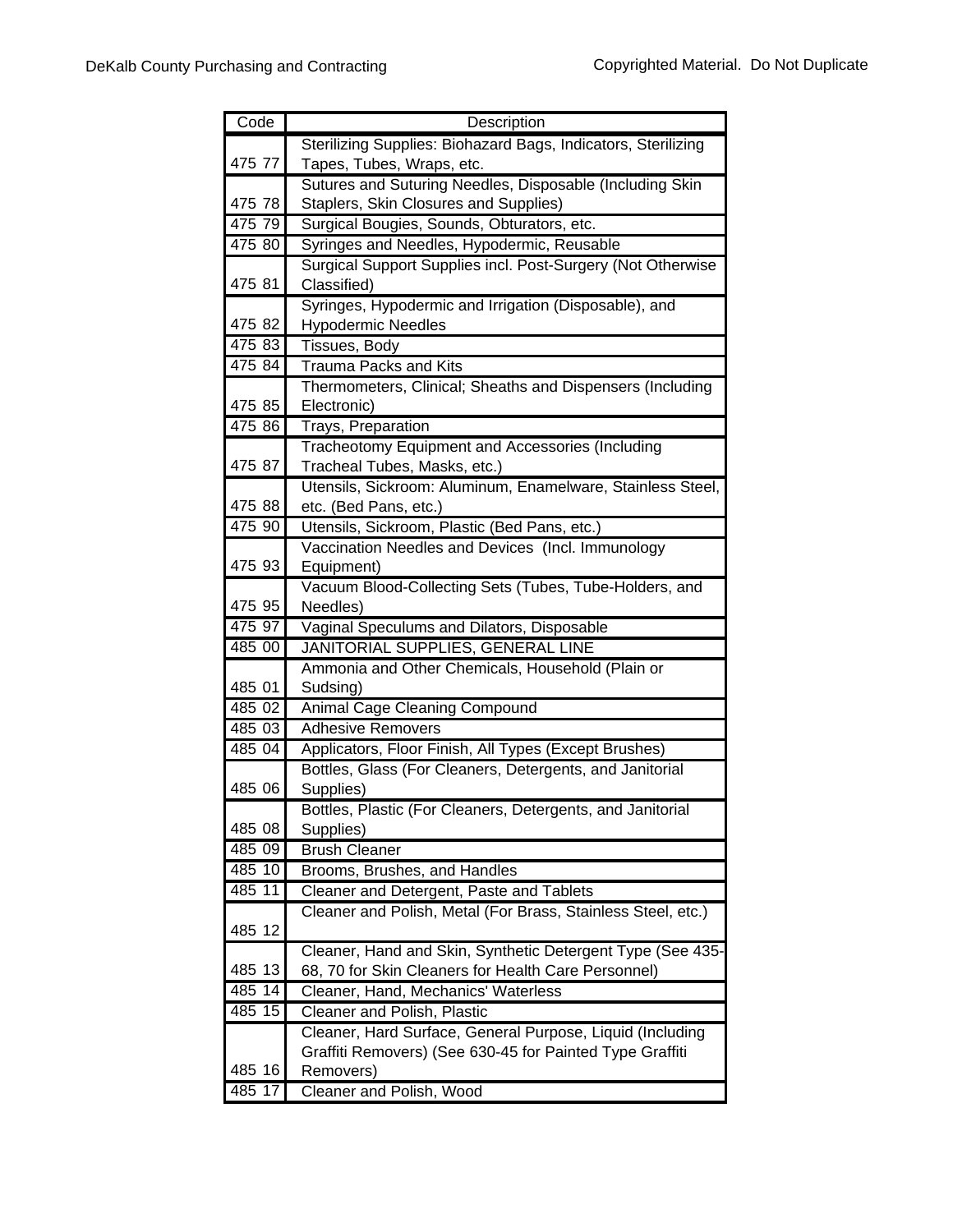| Code     | Description                                                                                   |
|----------|-----------------------------------------------------------------------------------------------|
| $485-18$ | Cleaner, Heavy Duty Degreaser (Including Oven Cleaner)                                        |
| 485 19   | Cleaner/Remover, Lead-Based Debris                                                            |
| 485 20   | Cleaner and Polish for Marble, Masonry, Porcelain, etc.                                       |
| 485 21   | Cleaner, Spray                                                                                |
|          | Cleaner, Sewer, Septic Tank, and Waste Pipe, Acid and                                         |
| 485 22   | Caustic Types (Incl. Drain Openers)                                                           |
|          | Cleaner, Sewer, Septic Tank, and Waste Pipe, Aerobic                                          |
| 485 24   | Bacteria and Fungi Type                                                                       |
| 485 25   | Cleaner, Tile and Grout                                                                       |
| 485 26   | Cleaner, Toilet Bowl, Granular and Liquid                                                     |
| 485 27   | Cleaner: Vinyl, Upholstery                                                                    |
| 485 28   | Cleaner and Wax: Window, Mirror, and Glass                                                    |
| 485 29   | Cleanser, Powdered, Chlorinated                                                               |
| 485 30   | Deodorant Blocks, All Types                                                                   |
|          | Deodorants for Portable Toilets (Including Ozone Air                                          |
| 485 31   | Freshener Type)                                                                               |
| 485 32   | Deodorants, Room, All Types                                                                   |
| 485 34   | Detergent, Steam and Hot Water Spray Cleaning                                                 |
| 485 36   | Detergent, Car Washing, Cold Water Type                                                       |
|          | Detergent-Disinfectant (Washroom Type), Liquid and Aerosol                                    |
|          | (See Class 435 for Health Care and 505 for Laundry Type)                                      |
| 485 37   |                                                                                               |
|          | Dishwashing Compounds, Hand and Machine Type                                                  |
| 485 38   | (Including Rinse Solutions)                                                                   |
| 485 40   | Disinfectants, Spray and Powdered                                                             |
| 485 42   | Disinfectants, Pine Oil                                                                       |
|          | Dispensers, Lotion and Soap (Including Waterless Soap                                         |
| 485 44   | Dispenser)                                                                                    |
| 485 45   | Dispensers (For Metered Aerosol Deodorants, Air Sanitizers,                                   |
|          | and Insectides), AC and DC Models<br>Dispensers and Holders (For Cleaning Rags, Paper Towels, |
| 485 46   | Toilet Tissue, and Toilet Seat Covers)                                                        |
| 485 48   |                                                                                               |
| 485 50   | Dispensers (For Sanitary Napkins and Tampons)<br>Door Mats, All Types                         |
|          | Dry Powder Processing Machine (For the Production and                                         |
| 485 51   | Packaging of Powder Soap)                                                                     |
| 485 52   | Dusting Cloths, Treated                                                                       |
| 485 53   | Dusters: Feather, Lambswool, Split, etc.                                                      |
|          | Floor Polishes and Waxes, Floor Sealer, and Dust Mop                                          |
| 485 54   | <b>Treating Compound</b>                                                                      |
| 485 55   | <b>Floor Stripper and Cleaner</b>                                                             |
| 485 56   | Floor Sweeping Compound and Oil                                                               |
| 485 57   | <b>Fly-Swatters</b>                                                                           |
| 485 58   | <b>Furniture Polish</b>                                                                       |
|          | Insect Control Units, Chemical or Electric, Lures and Traps                                   |
| 485 59   |                                                                                               |
| 485 60   | Insecticides and Repellents, Household                                                        |
| 485 62   | Insecticide Spraying Equipment, Household                                                     |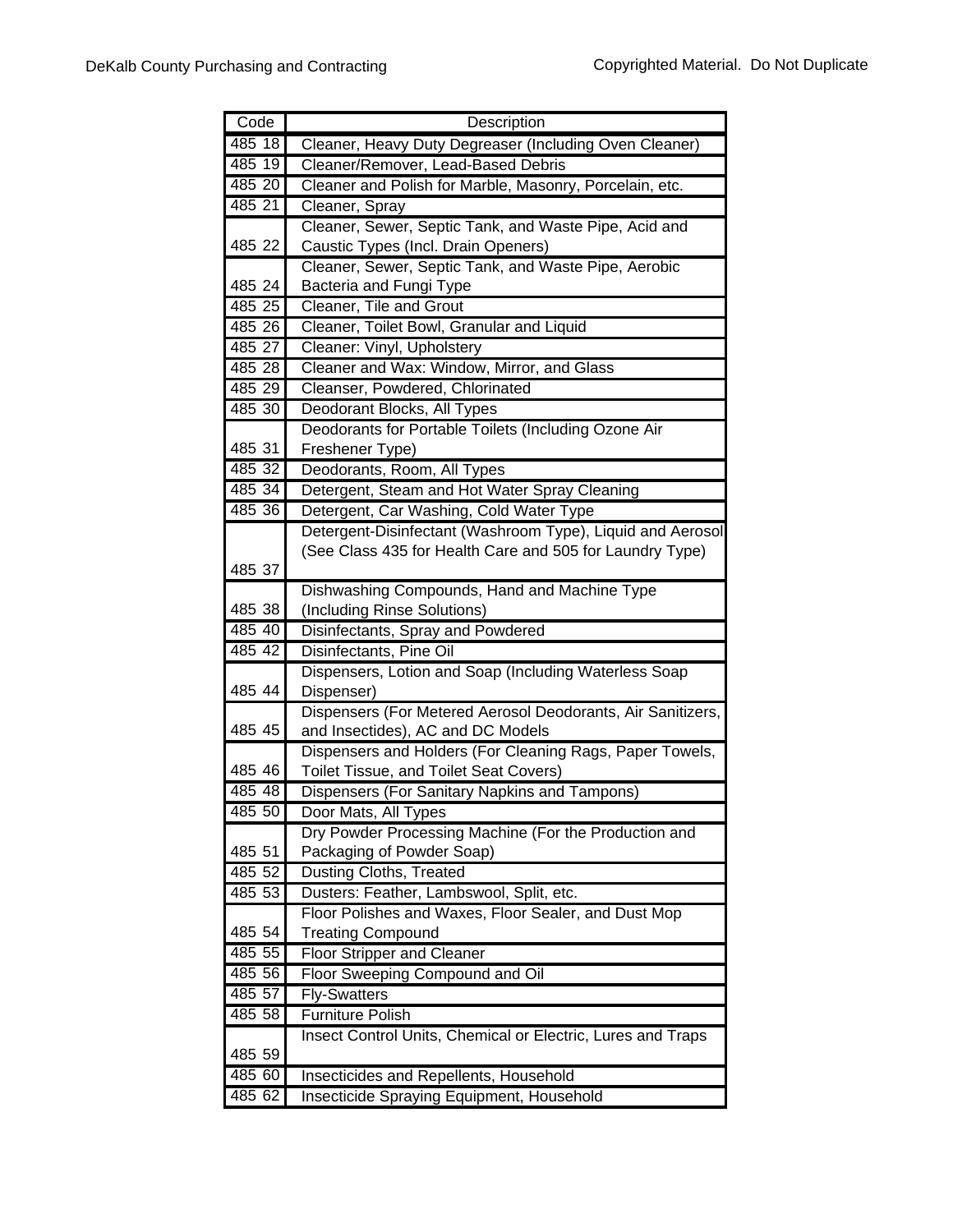| Code             | Description                                                  |
|------------------|--------------------------------------------------------------|
| 485 64           | Janitor Carts and Bags                                       |
|                  | Janitorial Equipment and Supplies (Not Otherwise Classified) |
| 485 65           |                                                              |
| 485 66           | Linen Hampers and Bags                                       |
| 485 67           | <b>Litter Pickup Devices</b>                                 |
|                  | Mop Buckets, Wringers, Bucket Trucks, and Attachments        |
| 485 68           |                                                              |
| 485 70           | Mops, Heads, and Handles, Dry and Treated Types              |
| 485 72           | Mops, Heads, and Handles, Wet Types                          |
| 485 73           | Protectant (For Furniture, Carpet, Fabrics, etc.)            |
|                  | Oil, Chemical, and Hazardous Material Spill Absorbents,      |
|                  | Cleaners, Neutralizers, and Pads (Including Microorganisms,  |
| 485 74           | Live; Peat Moss))                                            |
|                  | Receptacle Liners: Vinyl and Steel (See 665-24 For Plastic   |
| 485 75           | Type)                                                        |
| 485 76           | Recycled Janitorial Supplies                                 |
| 485 77           | <b>Rubber Cleaner</b>                                        |
|                  | Rug and Carpet Shampoo and Spot Remover (Including           |
| 485 78           | Deodorizers)                                                 |
|                  | Sand Urns, Filling Materials, Smoking Stands, Wall Mounted   |
| 485 80           | Ashtrays, and Cuspidors                                      |
| 485 82           | Sanitary Napkins and Tampons, Dispensable Type               |
|                  | Scale Remover (Acid Type Cleaners For Dishwashers,           |
| 485 84           | Steam Tables, etc.)                                          |
| 485 85           | Soap, Scrubbing Type (See 435-72 for Surgical Scrub)         |
| 485 86           | Soap, Hand: Bar, Liquid, and Powdered                        |
| 485 87           | Soil Retardant (For Carpets, Rugs, etc.)                     |
|                  | Squeegees, Sponges, and Scrubbing Pads (For Manual           |
| 485 88           | Hard Surface Cleaning)                                       |
|                  | Stain Remover, Active Chlorine or Oxygen Type (For Coffee    |
| 485 90           | Urns, Plastic Dishes, etc.)                                  |
| 485 91           | Stain Remover, Pet                                           |
| 485 94           | Waste Receptacles and Dust Pans                              |
|                  | LABORATORY EQUIPMENT, ACCESSORIES AND                        |
|                  | SUPPLIES: GENERAL ANALYTICAL AND RESEARCH                    |
| 490 00<br>490 06 | FOR NUCLEAR, OPTICAL, AND PHYSICAL                           |
|                  | Barometers and Manometers, Laboratory Type                   |
| 490 07           | Cabinets, Safety, Laboratory                                 |
| 490 08           | <b>Calorimeters and Accessories</b>                          |
| 490 09           | Centrifuges, Desk Top and Free Standing                      |
| 490 14           | Cleaners, Ultrasonic                                         |
| 490 15           | Colorimeters, Reflectance                                    |
|                  | Colorimeters, Optical, Comparators (See Class 493 for        |
| 490 16           | <b>Photoelectric Colorimeters)</b>                           |
|                  | Crystallography Equipment and Supplies (Not Otherwise        |
| 490 17<br>490 19 | Classified)                                                  |
|                  | Density Gradient Equipment: Fractionators, Mixers, etc.      |
| 490 21           | Dry Boxes and Glove Boxes                                    |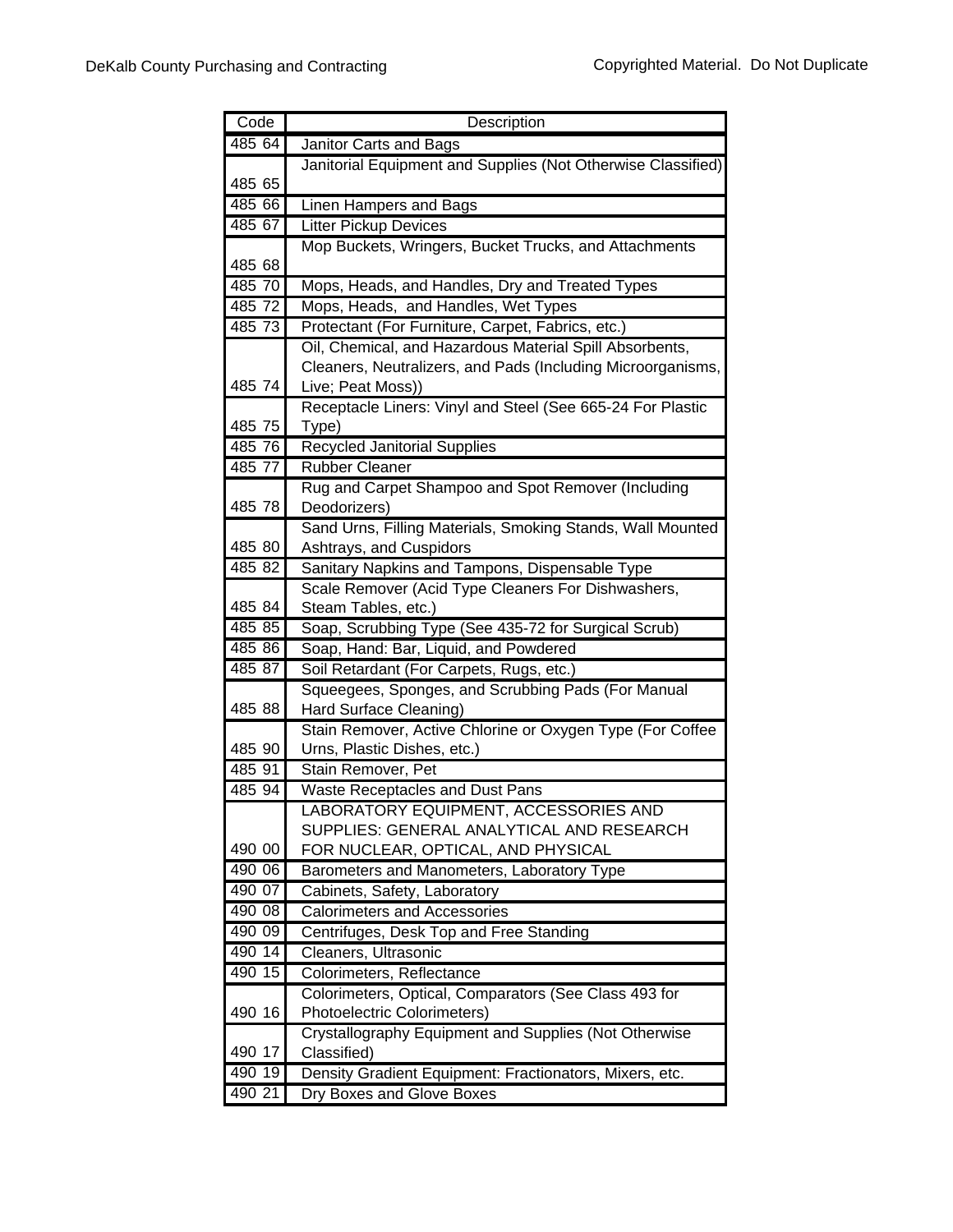| Code   | Description                                               |
|--------|-----------------------------------------------------------|
| 490 24 | Dynamometers (For Automotive See Class 075)               |
|        | Electron Microscopy Equipment: Electron Microscopes,      |
| 490 29 | Vacuum Sputtering Systems, etc.                           |
| 490 30 | <b>Electron Guns</b>                                      |
| 490 32 | <b>Environmental Test Chambers and Rooms</b>              |
| 490 34 | Filters, Optical: IR Interference, etc.                   |
| 490 36 | <b>Glassware Washing Apparatus</b>                        |
| 490 39 | <b>High-Pressure Equipment and Accessories</b>            |
| 490 40 | High Vacuum Fittings, Valves, Supplies, etc.              |
|        | Laboratory and Scientific Equipment and Supplies (Not     |
| 490 43 | Otherwise Classified)                                     |
|        | Lamps and Other Radiation Sources, Specialized: Cathode,  |
| 490 44 | Infrared, and Ultraviolet Lamps, etc.                     |
| 490 47 | <b>Liquid Scintillation Counting Systems</b>              |
| 490 51 | Lasers, Masers, and Accessories                           |
| 490 52 | Leak Detectors, Vacuum: Helium, Ultrasonic, etc.          |
|        | Magnetic Equipment: Demagnetizers, Electromagnets,        |
| 490 53 | Fluxmeters, Gaussmeters, Magnetometers, etc.              |
| 490 55 | Mass Spectrometers and Accessories                        |
| 490 56 | Micromanipulators                                         |
|        | Microscope Accessories: Adapters, Condensers, Filters,    |
| 490 57 | Illuminators, Lenses, etc.                                |
|        | Microscopes, All Types (For Electron See 490-29, and for  |
| 490 58 | Operating Room See Class 465)                             |
| 490 63 | Natural Science Equipment and Supplies                    |
|        | Nuclear Equipment and Accessories: Magnetic Shielding,    |
|        | Particle Accelerators, Counters (Research Type),          |
| 490 65 | Scintillating Crystals, etc.                              |
| 490 68 | Nuclear Magnetic Resonance (NMR) Apparatus                |
| 490 69 | Nuclear Radiation Sources (Not for Medical Use)           |
|        | Nuclear Safety Equipment and Supplies: Dosimeters, Film   |
|        | Badges, Lead Shielding, Radiation Monitors, Survey Meters |
| 490 71 | (For Warning Tape See Class 832)                          |
|        | Optical Laboratory Equipment: Beam Splitters, Choppers,   |
|        | Diffraction Gratings, Interferometers, Monochromators,    |
| 490 72 | Optical Benches and Tables, etc.                          |
| 490 73 | Photometers, Reflectance                                  |
| 490 74 | Physics Equipment (Not Otherwise Classified)              |
| 490 75 | <b>Plasma Generators</b>                                  |
|        | Plasticizers : Agriculture Oils, Glutarates, Phthalates,  |
| 490 76 | Polymerics, Sulfonamides, Etc.                            |
|        | Pumps, Liquid (Laboratory Type): Metering, Peristaltic,   |
| 490 77 | Syringe, etc.                                             |
| 490 78 | Pumps, Vacuum and Pressure/Vacuum                         |
| 490 79 | Radioactive Waste Disposal Systems and Accessories        |
|        | Sorption Measurement Systems (For Surface Area of Fine    |
| 490 80 | Particles, etc.)                                          |
| 490 81 | <b>Semiconductor Devices</b>                              |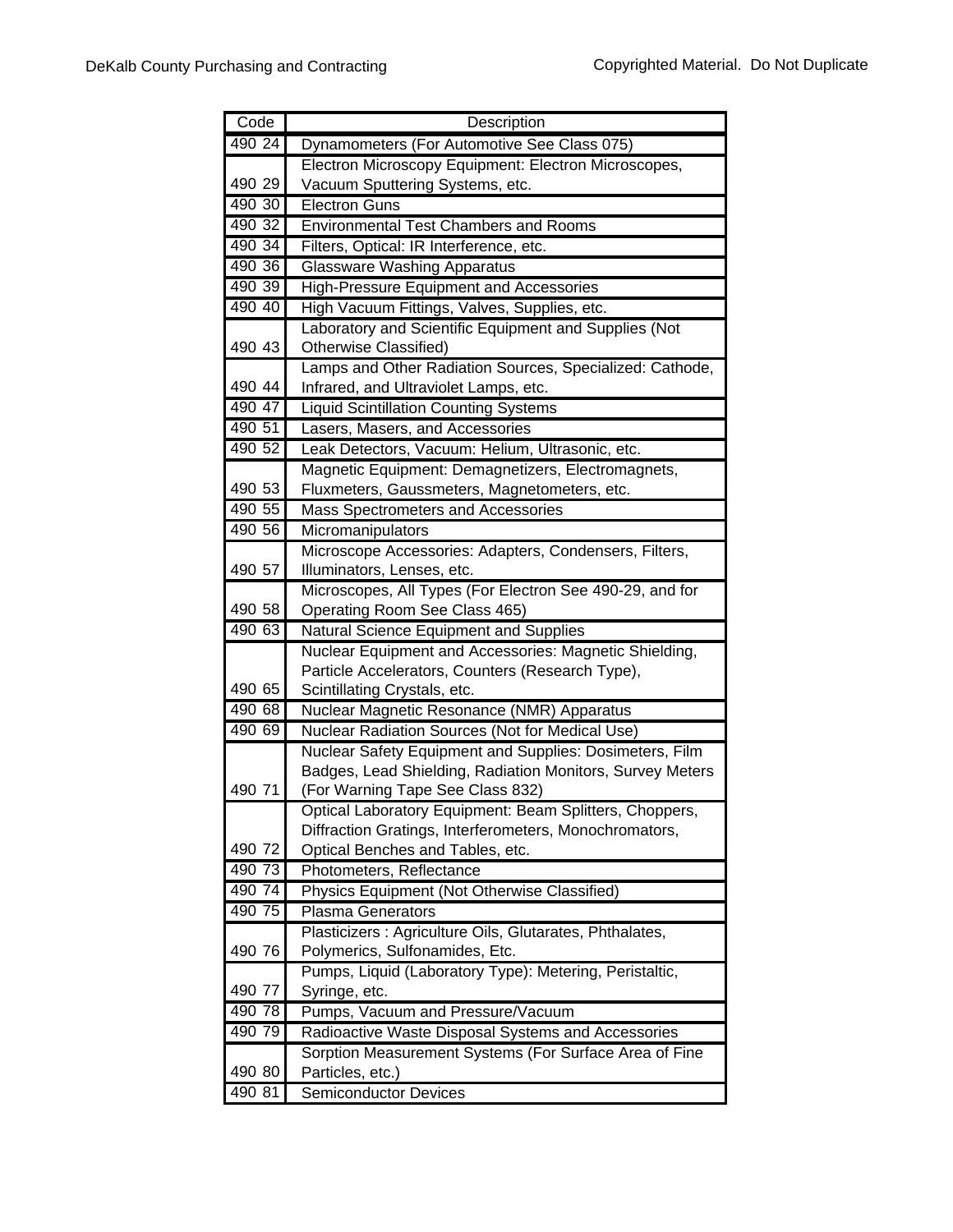| Code   | Description                                                 |
|--------|-------------------------------------------------------------|
| 490 82 | Separators, Laboratory                                      |
| 490 83 | Spectrographs, Laboratory                                   |
|        | Spectrometers: Auger, Electron Energy Loss, X-Ray           |
| 490 84 | Frequency, etc. (For Mass Spectrometers See 490-55)         |
| 490 88 | Spectroscopes, Direct Reading                               |
| 490 90 | Testing Instruments (Not Otherwise Classified)              |
|        | Thermal Analysis, Thermogravimetry, and Thermal             |
| 490 92 | <b>Conductivity Apparatus</b>                               |
|        | Ultrasonic Equipment (For Research): Ultrasound             |
| 490 93 | Interferometers, Pulse Generators, etc.                     |
| 490 94 | <b>Vibration Isolation Supports</b>                         |
|        | Vacuum Equipment, Laboratory (Not Otherwise Classified)     |
| 490 95 |                                                             |
| 490 96 | X-Ray Diffraction and Electron Diffraction Equipment        |
|        | Recycled Nuclear, Optical and Physical Laboratory           |
| 490 97 | <b>Equipment and Supplies</b>                               |
|        | LABORATORY EQUIPMENT, ACCESSORIES, AND                      |
|        | SUPPLIES: BIOCHEMISTRY, CHEMISTRY,                          |
| 493 00 | ENVIRONMENTAL SCIENCE, ETC.                                 |
|        | Air Quality Monitoring Equipment and Accessories (Including |
| 493 04 | Ozone Type)                                                 |
|        | Airborne Bacteria and Virus Inactivation Equipment, Ozone   |
| 493 05 | <b>Type</b>                                                 |
|        | Baths, Constant Temperature (Hot or Cold): Recirculating,   |
| 493 06 | Shaking, etc.                                               |
|        | Biochemical Research Equipment: DNA Synthesizers,           |
| 493 08 | Enzyme Analyzers, Respirometers, etc.                       |
|        | Chemical Analysis Systems, Automated: Ion-Sensing           |
| 493 09 | Electrode, Micro-Kjeldahl, Titration, etc.                  |
|        | Chemical Reactors: High-Pressure (Autoclaves), Catalytic,   |
| 493 10 | Fluid-Bed, Photochemical, etc.                              |
| 493 11 | Chromatographs, Gas                                         |
|        | Chromatographs, Liquid: High-Performance (HPLC),            |
|        | Preparative, etc., and Major Accessories:                   |
| 493 12 | Absorbance/Fluorescence Detectors and Monitors, etc.        |
|        | Colloids: Aerosols, Emulsions, Gels, Suspensions, Etc.      |
| 493 13 |                                                             |
|        | Combustion Analysis Equipment, Automatic (For Carbon,       |
| 493 14 | Nitrogen, Sulfur, etc.)                                     |
| 493 16 | Densitometers, Scanning (Gel or Plate Scanners)             |
| 493 17 | Deodorizers, Convection Type                                |
| 493 18 | Deodorizers and Room Air Fresheners, Ozone (Portable)       |
| 493 24 | Electrophoresis Equipment: Electrofocussing Cells, Gel      |
|        | Driers and Slicers, Power Supplies, etc.                    |
|        | Entomological Equipment and Accessories (Insect Science)    |
| 493 25 |                                                             |
| 493 30 | Evaporators, Analytical (Air or Nitrogen Jet)               |
| 493 32 | Evaporators, Vacuum: Flash, Rotating, etc.                  |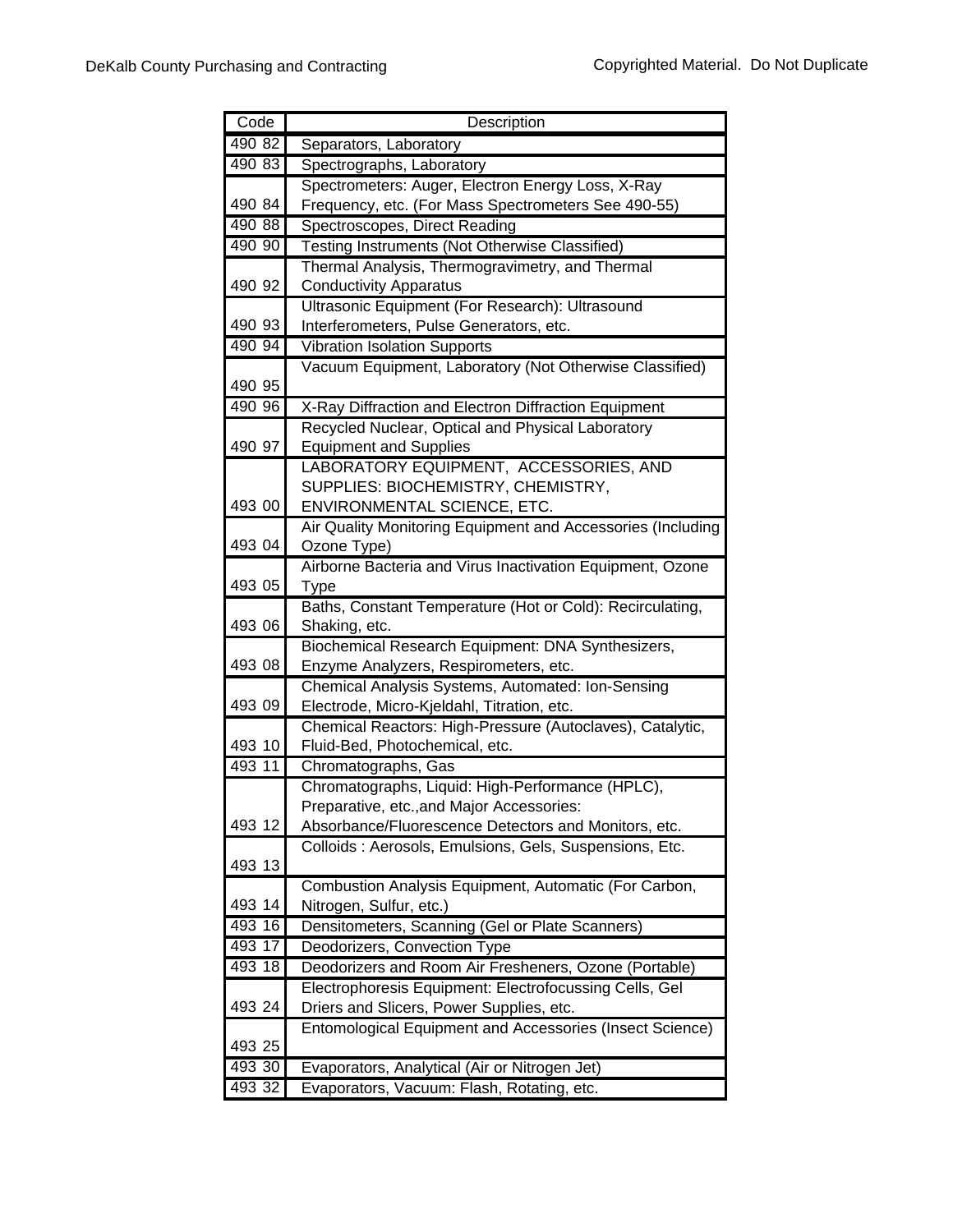| Code   | Description                                                 |
|--------|-------------------------------------------------------------|
| 493 35 | <b>Fluorometers and Spectrofluorometers</b>                 |
| 493 38 | Freeze-Drying and Critical-Point Drying Apparatus           |
|        | Gas Analysis and Monitoring Equipment (For CO2 Oxygen,      |
| 493 42 | etc., in Gas Mixtures)                                      |
|        | Gas Generating and Purifying Equipment: Hydrogen,           |
| 493 44 | Oxygen, Ozone, Pure Air, etc.                               |
| 493 45 | Incubators, Bacteriological                                 |
| 493 46 | Ion Equipment (Not Otherwise Classified)                    |
| 493 48 | Odor Control Equipment, Duct Mount Ozonators                |
| 493 50 | Osmometers                                                  |
| 493 52 | Photometers, Flame                                          |
|        | Photometers, Photoelectric (Colorimeters, Transmittance)    |
| 493 54 |                                                             |
| 493 58 | Polarimeters                                                |
| 493 60 | Polarographs                                                |
|        | Sample Collecting, Diluting and Multiple Dispensing         |
| 493 62 | Apparatus, Automatic: Pipetting Machines, etc.              |
|        | Sample Concentrators (For Multiple Samples), Vacuum Type    |
| 493 63 |                                                             |
| 493 64 | Sample Preparation Systems                                  |
|        | Spectrometers, Emission: Argon Plasma and Conventional      |
| 493 69 |                                                             |
| 493 73 | Spectrophotometers, Atomic Absorption                       |
| 493 75 | Spectrophotometers, Infrared                                |
| 493 77 | Spectrophotometers, Ultraviolet and Visible                 |
| 493 80 | Tensiometers (For Surface Tension Measurements)             |
|        | Tissue Disrupting, Grinding, and Homogenizing Equipment:    |
|        | Frozen Tissue Pulverizers, Ultrasonic Cell Disrupters, etc. |
| 493 84 |                                                             |
| 493 92 | Vacuum Still: Short Path, Spinning Band, etc.               |
|        | Water Quality Monitoring Equipment: BOD Analyzers,          |
| 493 96 | Turbidimeters, Well Samplers, etc.                          |
|        | Recycled Biochemistry, Chemistry, and Environmental         |
| 493 97 | Science Equipment and Supplies                              |
|        | LABORATORY AND FIELD EQUIPMENT AND SUPPLIES:                |
| 495 00 | BIOLOGY, BOTANY, GEOLOGY, MICROBIOLOGY,<br>ZOOLOGY, ETC.    |
|        | Activity Cages, Mazes, and Other Animal Psychology          |
| 495 05 | Equipment                                                   |
|        | Agricultural Science Equipment: Diffusive Resistance        |
|        | Meters, Leaf Porometers and Water Potential Measuring       |
|        | Equipment, Seed Counters and Germinators, Soil Sterilizers, |
| 495 07 | etc.                                                        |
| 49508  | Amphibia For Laboratory Research (Preserved)                |
| 495 09 | Animal Cage and Rack Washing Equipment                      |
|        | Animal Cages and Supplies (Including Litter) (Laboratory    |
| 495 10 | Type)                                                       |
| 495 12 | Animals, Experimental, Not Specially Bred                   |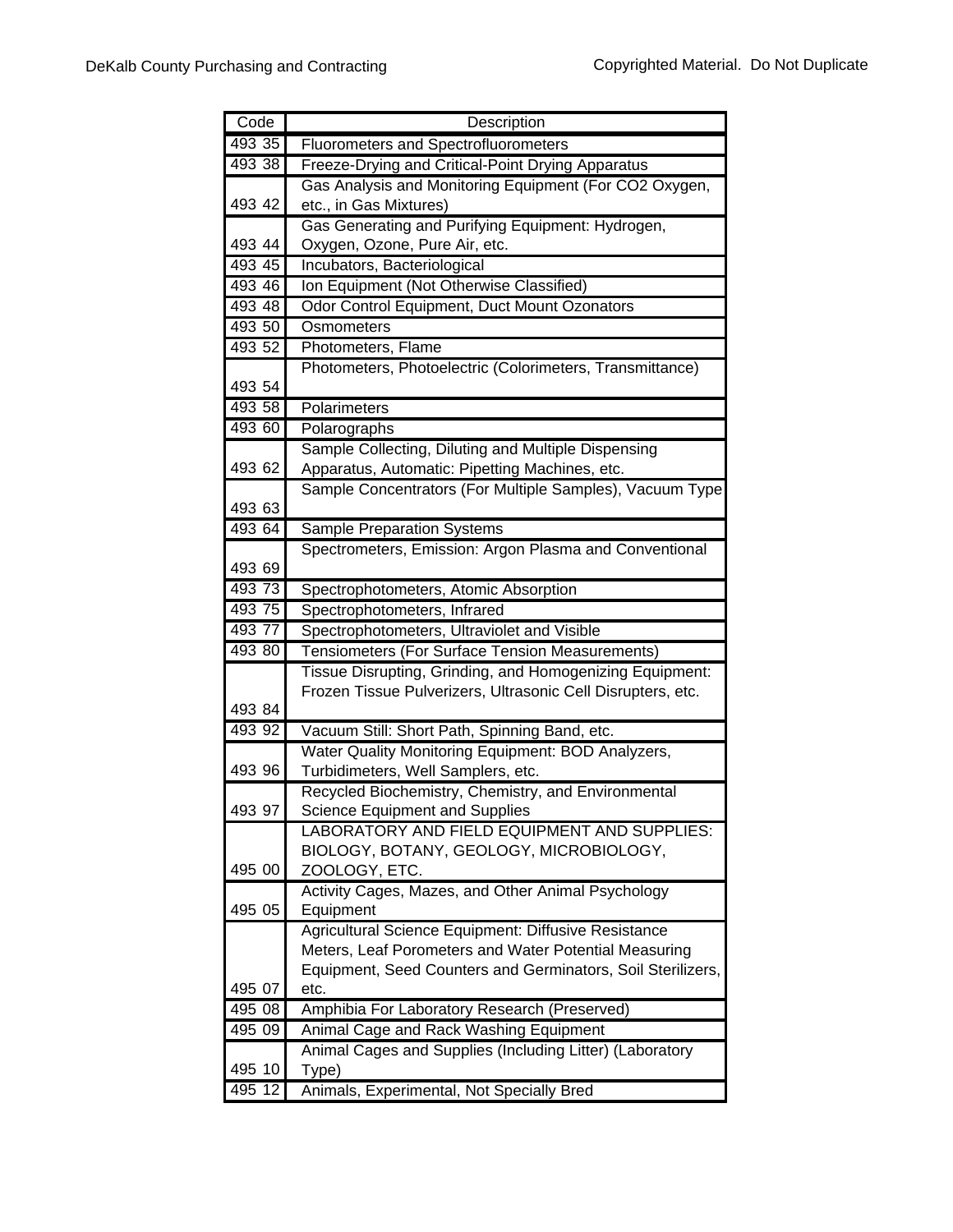| Code   | Description                                                |
|--------|------------------------------------------------------------|
|        | Animals, Experimental, Specially Bred or Selected (e.g.,   |
| 495 13 | Albino Mice and Rats)                                      |
| 495 15 | <b>Aquariums and Supplies</b>                              |
|        | Biology Equipment and Supplies (Not Otherwise Classified)  |
| 495 20 |                                                            |
| 495 25 | <b>Biology Specimens and Cultures (Except Microbial)</b>   |
|        | Biology Specimens and Cultures (Including Microbial):      |
| 495 26 | Complete Ecosystems, etc.                                  |
| 495 28 | Biotechnology and Clinical Equipment and Supplies          |
| 495 30 | <b>Botany Specimens</b>                                    |
| 495 33 | Breeding and Other Insect Equipment for the Laboratory     |
|        | Cabinets and Cases, Storage (For Slides and Specimens)     |
| 495 35 |                                                            |
| 495 36 | Charts, Anatomical and Life Sciences                       |
|        | Counters and Counting Chambers (For Bacterial Colonies,    |
| 495 37 | Blood Cells, etc.): Hemacytometers, etc.                   |
| 495 38 | Cultures, Microbial (Living Organism)                      |
|        | Fermentation Equipment: Chemostats, Chemotaxis             |
| 495 41 | Chambers, Fermenters, etc.                                 |
| 495 43 | Geology, Earth Science                                     |
| 495 44 | <b>Geology Equipment and Supplies</b>                      |
| 495 45 | <b>Geology Specimens and Collections</b>                   |
|        | Incubators: Convection, CO2 (Anaerobic Chambers), etc.,    |
| 495 48 | and Plant Growth Chambers                                  |
| 495 49 | Invertebrates and Vertebrates, Preserved                   |
| 495 50 | Herbarium Equipment and Supplies: Drying Cases, etc.       |
| 495 54 | Insects for Laboratory Research                            |
| 495 55 | Instruments, Dissecting                                    |
|        | Microbiology Equipment and Accessories (Not Otherwise      |
| 495 56 | Classified)                                                |
| 495 57 | Microscope Slide Preparation Equipment: Staining Racks     |
|        | and Trays, Slide Warmers, etc.                             |
| 495 58 | Microscopy Supplies: Cement, Immersion Oil, Slide Holders, |
| 495 60 | Dispensers and Mailers, etc.<br><b>Mounts and Models</b>   |
| 495 65 | Museum Preparations and Supplies: Labels, etc.             |
|        | Neuropsychological Testing Equipment: Reaction Time,       |
| 495 69 | Rotary Pursuit, etc.                                       |
|        | Oceanography and Limnology Equipment: Dredges,             |
| 495 70 | Thermographs, etc.                                         |
|        | Physiological Testing and Recording Equipment (Single and  |
|        | Multichannel), and Accessories: Electrodes, Monitors,      |
| 495 73 | Stimulators, etc.                                          |
| 495 75 | Prepared Slides (Microscope)                               |
| 495 78 | Reptiles, Preserved                                        |
|        | Scales, Laboratory (Animal and Human): Autopsy Scales,     |
| 495 82 | Underwater Scales, etc.                                    |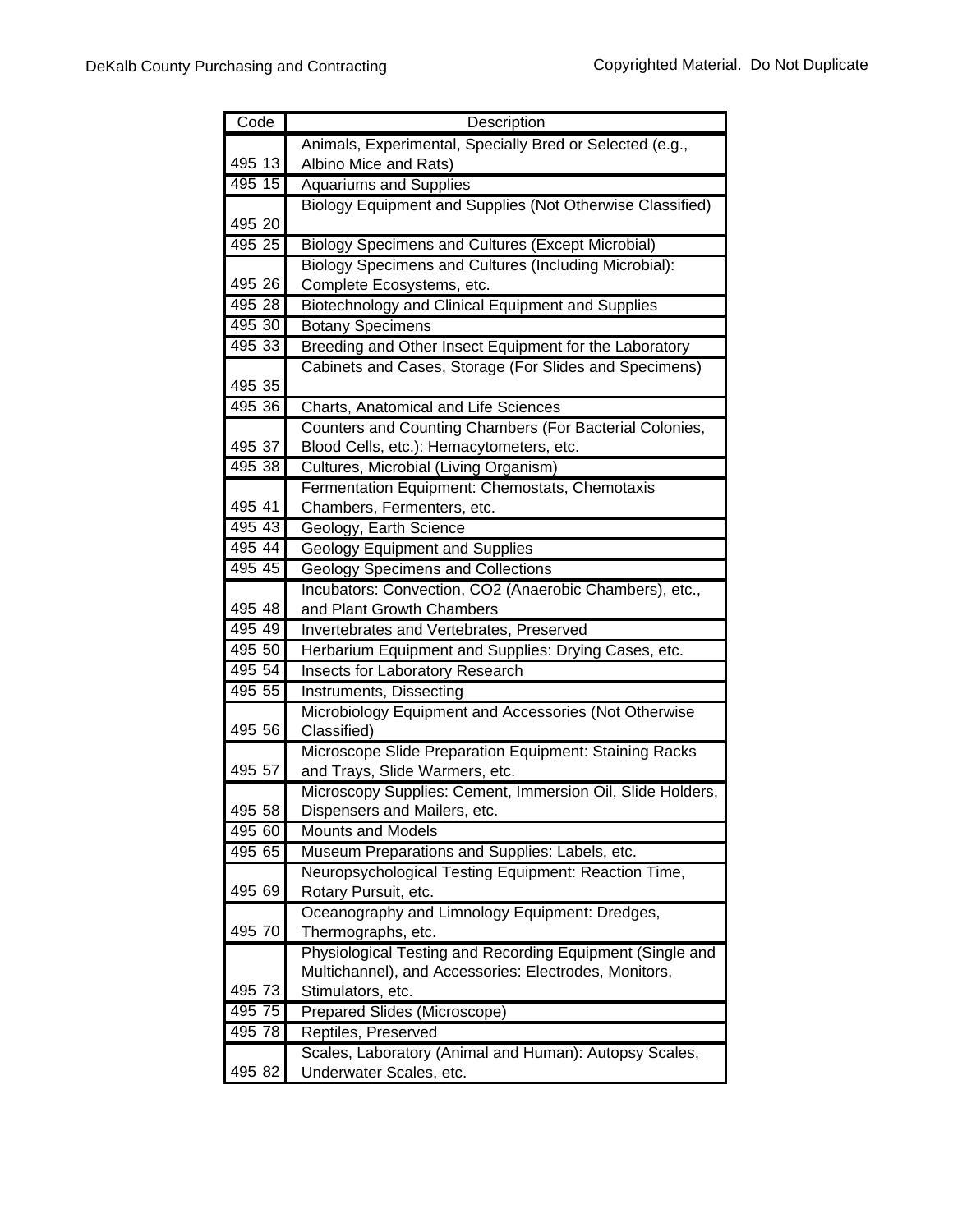| Code   | Description                                                 |
|--------|-------------------------------------------------------------|
|        | Slide Stainer Equipment and Accessories (Not Otherwise      |
| 495 84 | Classified)                                                 |
| 495 85 | Skeletons: Mounted, Unmounted, and Partial                  |
|        | Tissue and Organ Culture Equipment: Cell Harvesters, Roller |
| 495 88 | Drums, etc.                                                 |
|        | Tissue-Processing Equipment and Supplies (For Histology):   |
|        | Cryostats, Flotation Baths, Microtomes, Paraffin Embedment  |
| 495 90 | Systems, etc.                                               |
| 495 95 | Zoology Specimens, Live and Injected                        |
|        | Recycled Biology, Botany, Geology, Microbiology and         |
| 495 97 | Zoology Equipment and Supplies                              |
|        | LAUNDRY AND DRY CLEANING EQUIPMENT,                         |
| 500 00 | ACCESSORIES, AND SUPPLIES, COMMERCIAL                       |
|        | Conditioning and Finishing Equipment: Chambers, Tunnels,    |
| 500 03 | etc.                                                        |
| 500 05 | Dry Cleaning Plants, Petroleum Solvent                      |
| 500 10 | Dry Cleaning Plants, Synthetic Solvent                      |
|        | Drying Tumblers, Steam, Electric and Gas Fired (Fifty       |
| 500 15 | Pounds and Over)                                            |
|        | Drying Tumblers, Steam, Electric and Gas Fired (Up to Fifty |
| 500 17 | Pounds)                                                     |
| 500 20 | Extractors, Centrifugal                                     |
| 500 25 | Extractors, Hydraulic                                       |
| 50030  | Folders and Folder-Stackers, Flatwork                       |
| 500 40 | Ironers and Accessories, Flatwork                           |
| 500 45 | Ironing Tables and Spray Guns                               |
| 500 47 | Lint Disposal and Removal Systems                           |
| 500 50 | <b>Marking Machines</b>                                     |
| 500 55 | <b>Patching Machines, Electric</b>                          |
| 500 60 | Presses                                                     |
| 500 63 | Recycled Laundry and Dry Cleaning Equipment and<br>Supplies |
| 500 65 | Soap Tanks and Automatic Supply Injection Systems           |
| 500 68 | Stands, Laundry Equipment                                   |
| 500 70 | <b>Starch Cookers</b>                                       |
| 500 75 | Tables, Shirt Finishing and Folding                         |
| 500 87 | Washer Extractors (Rated Under 100 Pounds)                  |
| 500 90 | Washer Extractors (Rated at 100 Pounds and Over)            |
| 500 95 | Washing Machines                                            |
| 500 97 | Water Recovery System, Laundry                              |
|        | LAUNDRY AND DRY CLEANING COMPOUNDS,                         |
| 505 00 | DETERGENTS, AND SUPPLIES                                    |
| 50509  | Additives, Rinse                                            |
| 505 15 | Bluing, Inks, and Vat Dyes                                  |
|        | Boron Compounds: Granulated Borax, Sodium Perborate,        |
| 505 20 | etc.                                                        |
| 505 25 | Chlorine and Peroxygen Bleaches, etc.                       |
| 505 30 | <b>Chemicals (Not Otherwise Classified)</b>                 |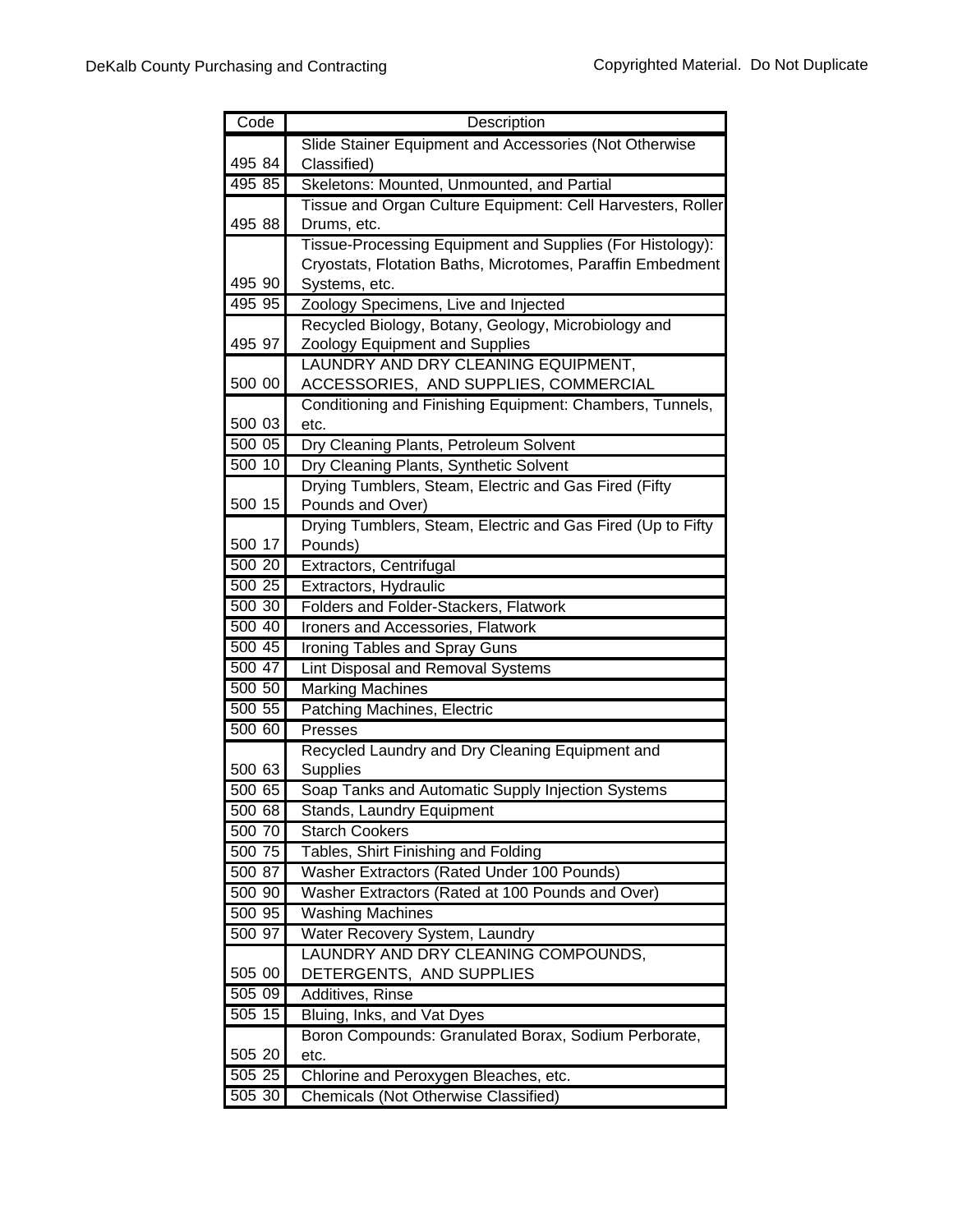| Code               | Description                                                |
|--------------------|------------------------------------------------------------|
|                    | Detergents, Special Formula (For Removing Proteins,        |
| 505 33             | Tannin, and Other Soils)                                   |
| 505 35             | Detergents, Synthetic                                      |
| 505 37             | Detergents, Synthetic, Germicidal                          |
|                    | Dry Cleaning Materials: Detergents, Naphtha and Other      |
| 505 40             | Solvents, etc.                                             |
|                    | Dry Cleaning Solvent Regeneration Materials: Activated     |
|                    | Carbon (Absorbent Powder), Diatomite (Filter Powder), etc. |
| 505 41             |                                                            |
|                    | Dry Cleaning Supplies: Bone Scrapers, Spotting Brushes,    |
| 505 42             | Spotting Tools, etc.                                       |
| 505 47             | Fabric Softeners, Germicidal and Nongermicidal             |
|                    | Laundry Alkalis: Sodium Hydroxide (Caustic Soda), Sodium   |
| 505 57             | Metasilicate, Sodium Orthosilicate, etc.                   |
| 505 63             | Paper Goods: Shirt Bands and Boards, etc.                  |
| 505 68             | <b>Paraffin Wax</b>                                        |
|                    | Recycled Laundry and Dry Cleaning Compounds,               |
| 505 70             | Detergents, Solvents and Soaps                             |
| $\frac{1}{505}$ 73 | Sizing, Textile Finishing                                  |
| 505 78             | Soaps: Bar, Chip, Flake, and Granular                      |
| 505 80             | Soaps, Germicidal: Bar, Chip, Flake, and Granular          |
| 505 85             | Sours                                                      |
| 505 88             | Stain and Spot Remover (Fabric)                            |
| 505 90             | <b>Starches</b>                                            |
| 505 95             | Waxes and Cleaners (For Ironers, Presses, etc.)            |
| 510 00             | <b>LAUNDRY TEXTILES AND SUPPLIES</b>                       |
| 510 08             | Aprons, Flatwork Ironer                                    |
| 510 16             | Asbestos Covers and Pads                                   |
| 510 20<br>510 22   | Bag Holders, Baskets, Carts, and Trucks                    |
|                    | Bags, Laundry, Cloth                                       |
| 510 24             | Bags, Laundry, Water Soluble                               |
| 510 32             | Bags and Liners (For Bag Holders, Baskets, and Trucks)     |
| 510 48             | <b>Belts and Feed Ribbons</b>                              |
| 510 56             | <b>Covers and Cover Cloths</b>                             |
| 510 64             | Identification Pins, Tags, etc.                            |
| 51072              | Net Pins                                                   |
| 510 80             | Nets, Laundry                                              |
| 510 83             | Pads and Padding                                           |
| 510 85             | Press Pads, Metal                                          |
| 510 88             | Recycled Laundry Textiles and Supplies                     |
| 510 90             | Slings, Laundry (For Conveyor Systems)                     |
|                    | LAWN MAINTENANCE EQUIPMENT AND ACCESSORIES                 |
|                    | (SEE CLASS 020 FOR AGRICULTURAL TYPES)                     |
| 515 00             |                                                            |
| 515 05             | Aerators, Pluggers, and Spikers                            |
| 515 06             | Baggers and Catchers, Grass, Lawn Mower                    |
| 515 07             | Blowers, Lawn, Power                                       |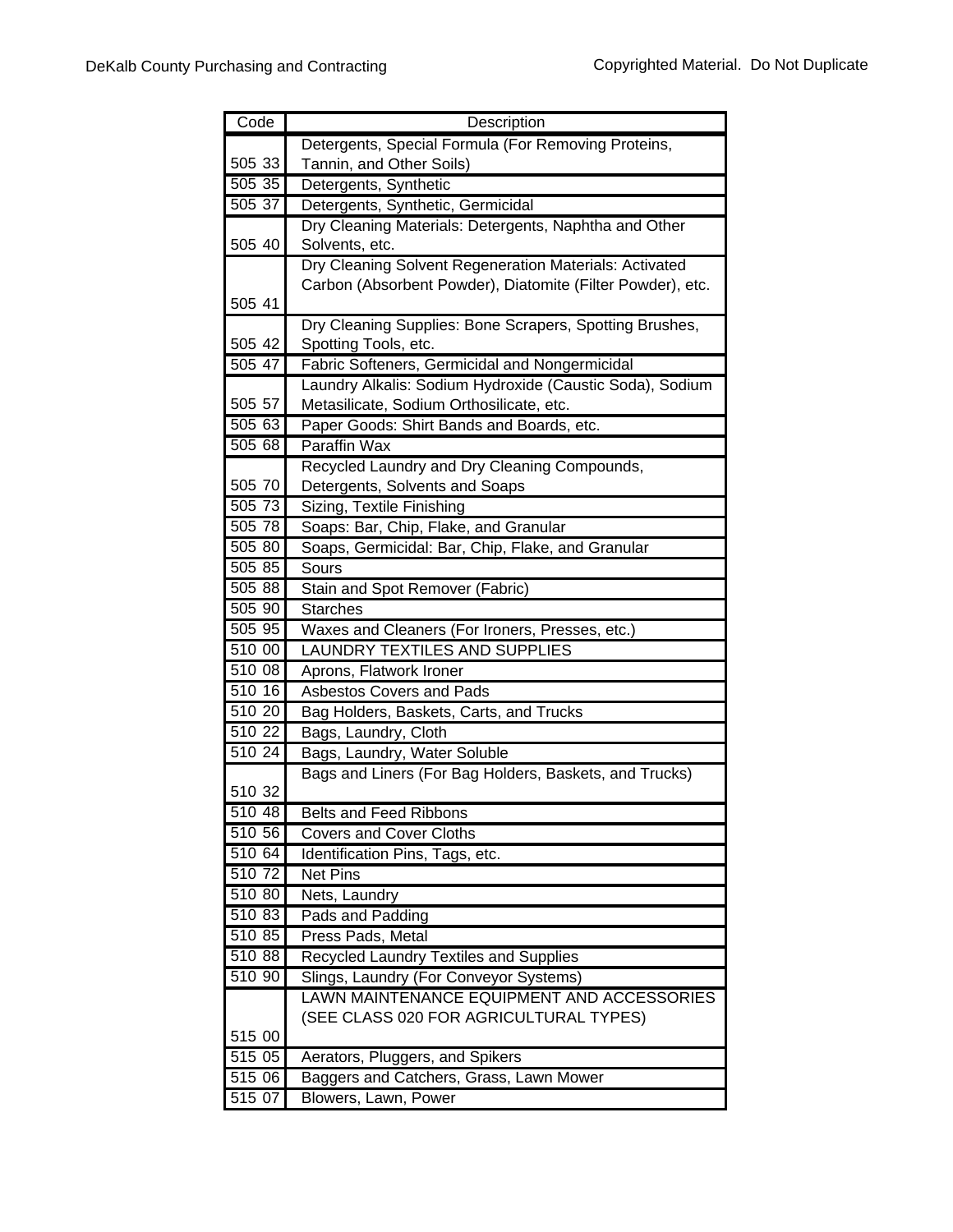| Code   | Description                                              |
|--------|----------------------------------------------------------|
| 515 08 | Carts, Lawn                                              |
| 51510  | Edgers, Trimmers, and Weed Cutters                       |
| 515 15 | Engines, Motors, and Parts (For Lawn Equipment)          |
| 515 18 | Feeders, Root                                            |
|        | Fertilizer Distributors, Lawn Type (See Class 020 for    |
| 515 20 | <b>Commercial Distributors)</b>                          |
| 51523  | Gang Mowers for Lawns and Grounds, All Types             |
|        | Garden Hand Tools (Not Otherwise Specified) (Including   |
| 515 24 | Sickles)                                                 |
|        | Lawn and Grounds Equipment Rollover Protection (ROPS)    |
| 515 29 |                                                          |
| 515 30 | Lawn Mowers, Hand, Reel Type (Manual)                    |
|        | Lawn Mowers, Power, Heavy Duty, Flail Type (See Class    |
| 515 35 | 020 For Highway Type)                                    |
|        | Lawn Mowers, Power, Heavy Duty, Reel Type (See Class     |
| 515 40 | 020 For Highway Type)                                    |
|        | Lawn Mowers, Power, Heavy Duty, Rotary Type (Incl. Self- |
|        | Propelled Types) (See Class 020 For Highway Type)        |
| 515 45 |                                                          |
|        | Lawn Mowers, Power, Light Duty, Reel Type (For Yard Use) |
| 515 50 |                                                          |
|        | Lawn Mowers, Power, Light Duty, Rotary Type (For Yard    |
| 515 55 | Use)                                                     |
| 515 56 | Lawn Mowers, Riding Type (Incl. Parts)                   |
| 515 59 | Pads, Kneeling, Lawn and Garden                          |
| 515 60 | Pruners and Grass Clippers, Hand Type                    |
| 51563  | Recycled Lawn Equipment, Accessories and Supplies        |
| 515 64 | Rollers, Lawn (Including Parts and Accessories)          |
| 515 65 | Rakers and Combers, Lawn, Power                          |
| 515 66 | Shears: Grass, Hedge, Lopping, Pruning, etc.             |
| 515 67 | Shredders and Screeners (For Conditioning Soil)          |
|        | Snowblowers and Snowthrowers, Tractor Mounted (For       |
| 515 68 | Lawns and Grounds)                                       |
|        | Snowblowers and Snowthrowers for Lawns and Grounds       |
| 515 69 | (Walk Behind)                                            |
| 515 70 | Sod Cutters and Lifters                                  |
| 515 75 | Spreaders, Broadcast, Fertilizer and Seed                |
| 515 80 | Sprinklers, Portable                                     |
| 515 82 | Sprinkler Systems and Parts, Lawn and Turf               |
|        | Tree Trimming and Pruning Equipment (Portable, Power     |
| 515 83 | Operated - Not Saws)                                     |
| 515 85 | Vacuum Cleaners and Other Litter Pickup Devices: Lawn,   |
|        | Parking Area, Sidewalk, etc.                             |
| 520 00 | LEATHER AND SHOE ACCESSORIES, EQUIPMENT, AND             |
| 520 06 | <b>SUPPLIES</b><br><b>Beeswax</b>                        |
| 520 08 | Blankets, Bags, Cinches, and Pads (Saddle)               |
|        |                                                          |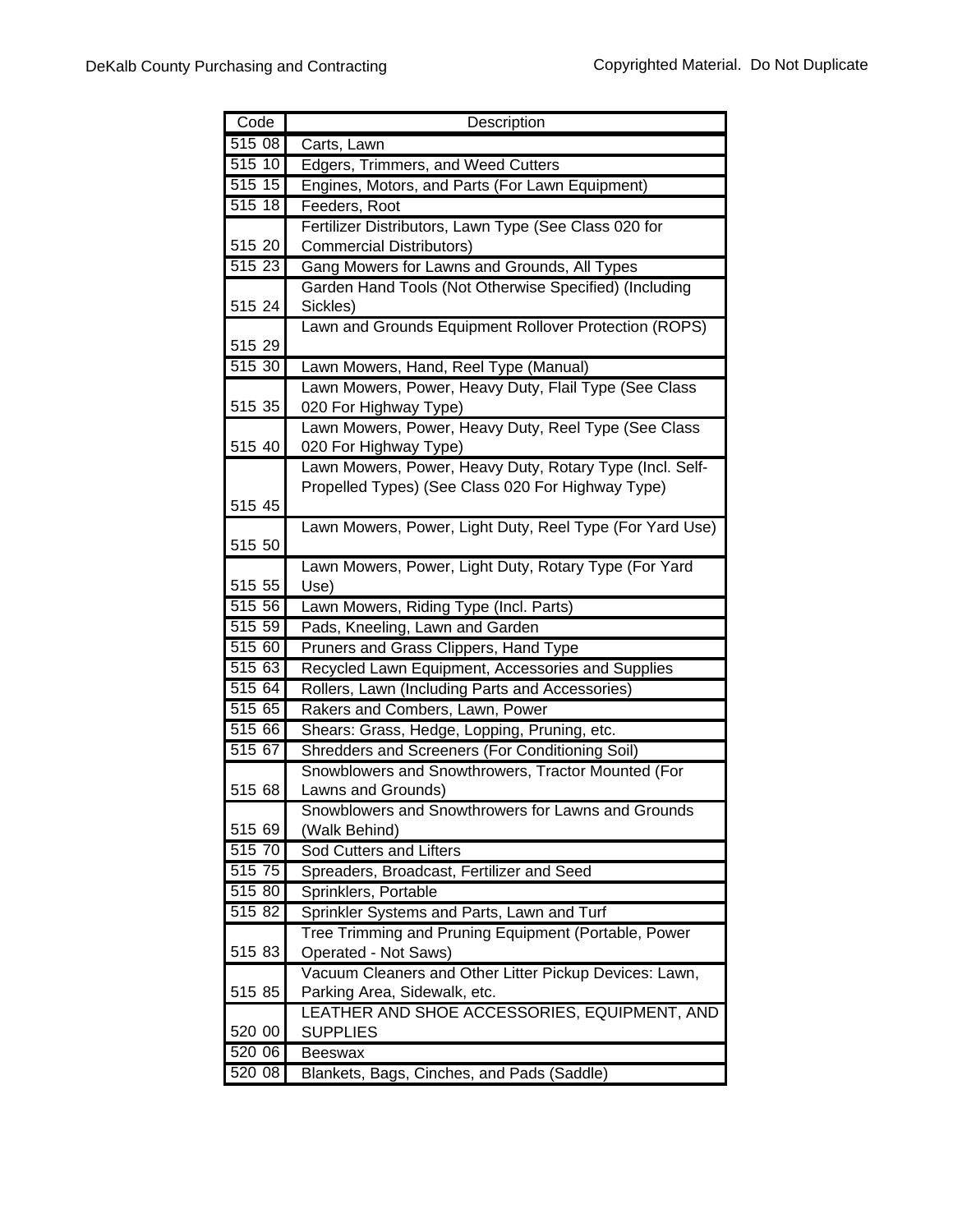| Code      | Description                                                 |
|-----------|-------------------------------------------------------------|
|           | Bottomfillers and Bottom Filler (For Cork See Class 010)    |
| 520 10    | Materials (For Shoe Manufacturing)                          |
| 520 12    | <b>Box Toes</b>                                             |
|           | Cement, Adhesives, and Thinner (For Leather and Rubber)     |
| 520 14    |                                                             |
| 520 16    | Hand Tools, Leather Working                                 |
| 520 18    | <b>Harness Hardware</b>                                     |
| 520 20    | Harness, Leather                                            |
| $520\,22$ | <b>Heel and Toe Plates</b>                                  |
| 520 24    | <b>Heel Braces</b>                                          |
| 520 26    | Heel Fillers, Grippers, Liners, Scaphoid Pads, etc.         |
| 520 28    | Heels, Leather and Wood                                     |
|           | Heels, Soles, and Strips, Polyethylene or Other Elastomer   |
| 520 29    |                                                             |
| 520 30    | Heels, Soles, and Strips, Composition                       |
| 520 32    | Heels, Soles, and Strips, Rubber                            |
| 520 33    | Heels, Soles, and Strips, Leather                           |
| 520 34    | Horse Collars and Reins, All Types                          |
| 520 36    | Ink and Brushes, Leather Working                            |
| 520 38    | Insoles and Counters, Shoe                                  |
| 520 40    | Leather, Belt                                               |
| 520 42    | Leather, Harness                                            |
| 520 43    | Leather Leggings and Chaps                                  |
| 520 44    | Leather, Shoe: Sole Bends, Split, and Upper                 |
| 520 45    | Leather Tanning and Finishing Equipment and Supplies        |
| 520 46    | Leather Preparation, Repairing and Working Equipment        |
| 520 47    | Lining, Base (Used in Shoe Manufacturing)                   |
| 520 48    | Lining, Shoe Tongue                                         |
| 520 49    | <b>Measurement Devices, Foot</b>                            |
| 520 50    | Metal Eyelets (For Leather)                                 |
| 520 52    | Nails, Tacks, and Wire, Shoe                                |
| 520 54    | Neat's-Foot Oil                                             |
| 520 56    | Needles and Awls, Shoe Machine                              |
| 520 58    | Patching and Upper Shoe Machine                             |
| 520 59    | Pellets, Shoe Sole                                          |
|           | Polishes and Conditioners: Leather, Shoe, Boot, etc. (Incl. |
| 520 60    | Dyes)                                                       |
| 520 61    | <b>Recycled Leather Products</b>                            |
| 520 62    | Saddles and Accessories                                     |
| 520 64    | Saddle Trees                                                |
| 520 66    | Shanks, Shoe, Steel and Fiber                               |
| 520 68    | Shoe Lasts: Iron, Wood, and Plastic                         |
|           | Shoe Repair Supplies: Beading, Belting, Cleats, Elastic,    |
| 520 70    | Pads, Piping, etc.                                          |
| 520 72    | Shoe Shine Brushes and Cloths                               |
| 520 74    | Shoe Shine Machines, Electric                               |
| 520 76    | Shoelaces, All Types                                        |
| 520 78    | Skins, Skivers, and Pelts (For Shoe Manufacturing)          |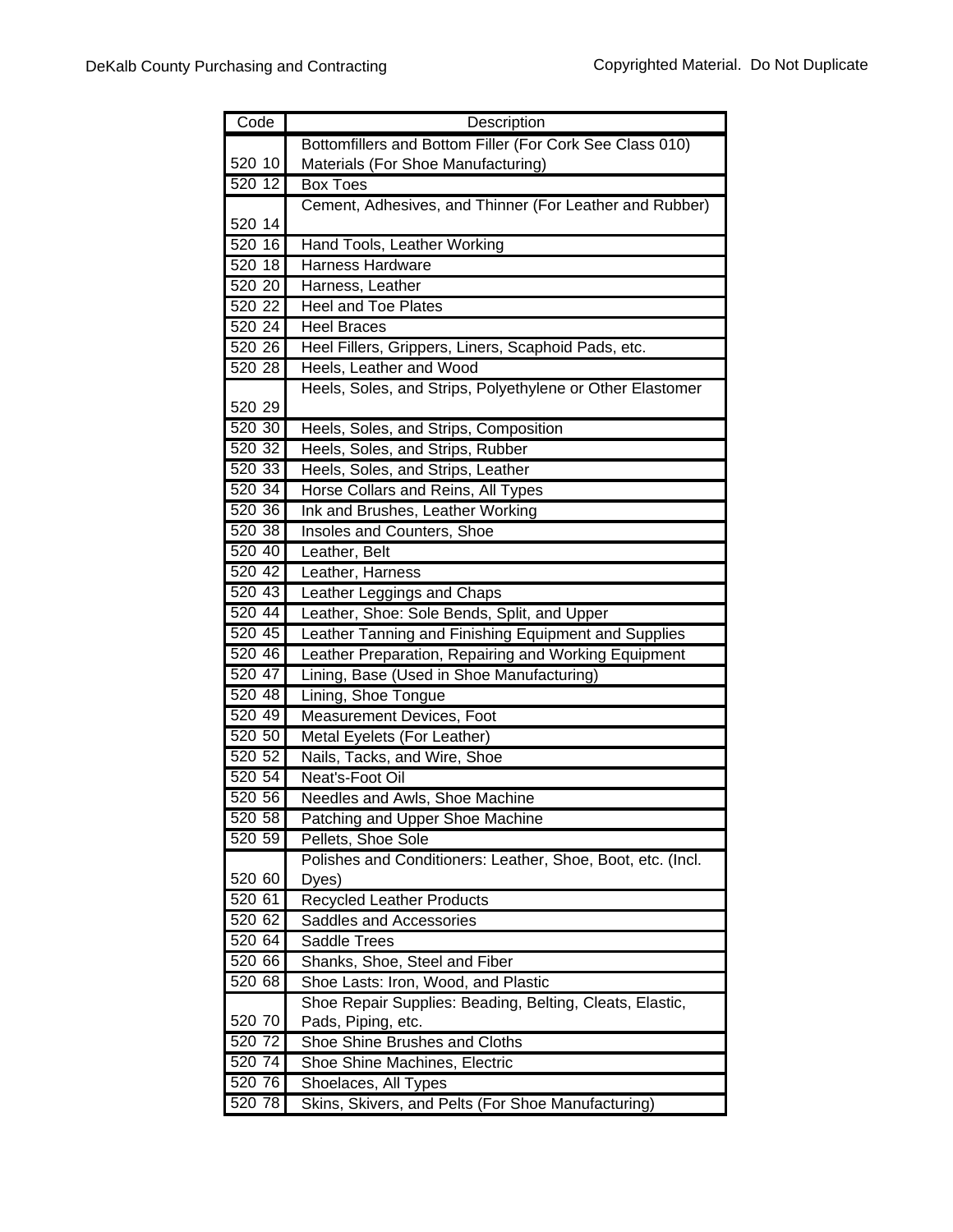| Code             | Description                                                    |
|------------------|----------------------------------------------------------------|
| 520 80           | Soap, Saddle                                                   |
| 520 81           | Stretchers, Shoe/Boot                                          |
| 520 82           | Stirrups, Saddle                                               |
| 520 83           | Taps, Shoe                                                     |
| 520 84           | Thread, Shoe Stitching                                         |
| 520 86           | Wax, Stitching                                                 |
| 520 88           | Welting, Shoe                                                  |
|                  | Wheel Covers, Cloth (For Shoe Manufacturing See Class          |
| 520 90           | 005 for Abrasives)                                             |
|                  | LIBRARY AND ARCHIVAL EQUIPMENT, MACHINES, AND                  |
| 525 00           | <b>SUPPLIES</b>                                                |
|                  | Archival Storage Materials (Acid Free): Document Cases,        |
| 525 05           | Envelopes, File Folders, etc.                                  |
|                  | Binders, Covers, Jackets, Protectors, Sticks, etc. (For Books, |
|                  | Magazines, Newspapers, Pamphlets, Photographs, etc.)           |
| 525 10           |                                                                |
| 525 20           | Book Cards, Date Slips, Pockets, Protectors, etc.              |
| $525\,25$        | Book Ends, Holders, Supports, etc.                             |
|                  | Book Mending, Rebinding, and Repairing Supplies (See 590-      |
| 525 30           | 68 for Binding Tape for Sewing Purposes)                       |
| 525 40           | Book Security Systems, Equipment, and Supplies                 |
| 525 50           | Books, Accession                                               |
| 525 55           | Daters, Pencil and Band Type; and Supplies                     |
|                  | Library Catalog Cards and Accessories: Cards, Guides,          |
| 525 60           | Protectors, Sorters, Trays, etc.                               |
|                  | Library Forms, All Kinds: Circulation Record, Continuous,      |
| 525 65           | Strip, etc.                                                    |
| 525 70           | Library Labeling Supplies: Labels, Letters, Signals, etc.      |
|                  | Library Machines: Card Duplicators, Card Master Machines,      |
| 525 75<br>525 80 | Charging Machines, Pasting Machines, etc.                      |
| 52595            | Library Supplies, Miscellaneous                                |
|                  | Recycled Library Books, Equipment and Supplies                 |
| 530 00           | LUGGAGE, BRIEF CASES, PURSES AND RELATED<br><b>ITEMS</b>       |
| 530 15           | <b>Attache Cases</b>                                           |
| 530 25           | Back and Fanny Packs                                           |
| 530 30           | Brief Cases, Brief Bags, and Portfolios                        |
|                  | Business and Credit Card Holders, Binders, Folders, etc.       |
| 530 39           |                                                                |
| 530 45           | Cases: Catalog, ID Card, Salesman's and Special                |
| 530 50           | Duffle and Tote Bags                                           |
| 530 60           | Luggage and Trunks                                             |
| 530 65           | Purses, Wallets, Key Cases, etc.                               |
| 530 68           | Recycled Luggage, Brief Cases, and Purses                      |
| 530 75           | <b>Travel Kits and Accessories</b>                             |
| 540 00           | LUMBER, SIDING, AND RELATED PRODUCTS                           |
|                  | Asbestos Sheets, All Types (Except Insulation and Roofing)     |
| 540 05           |                                                                |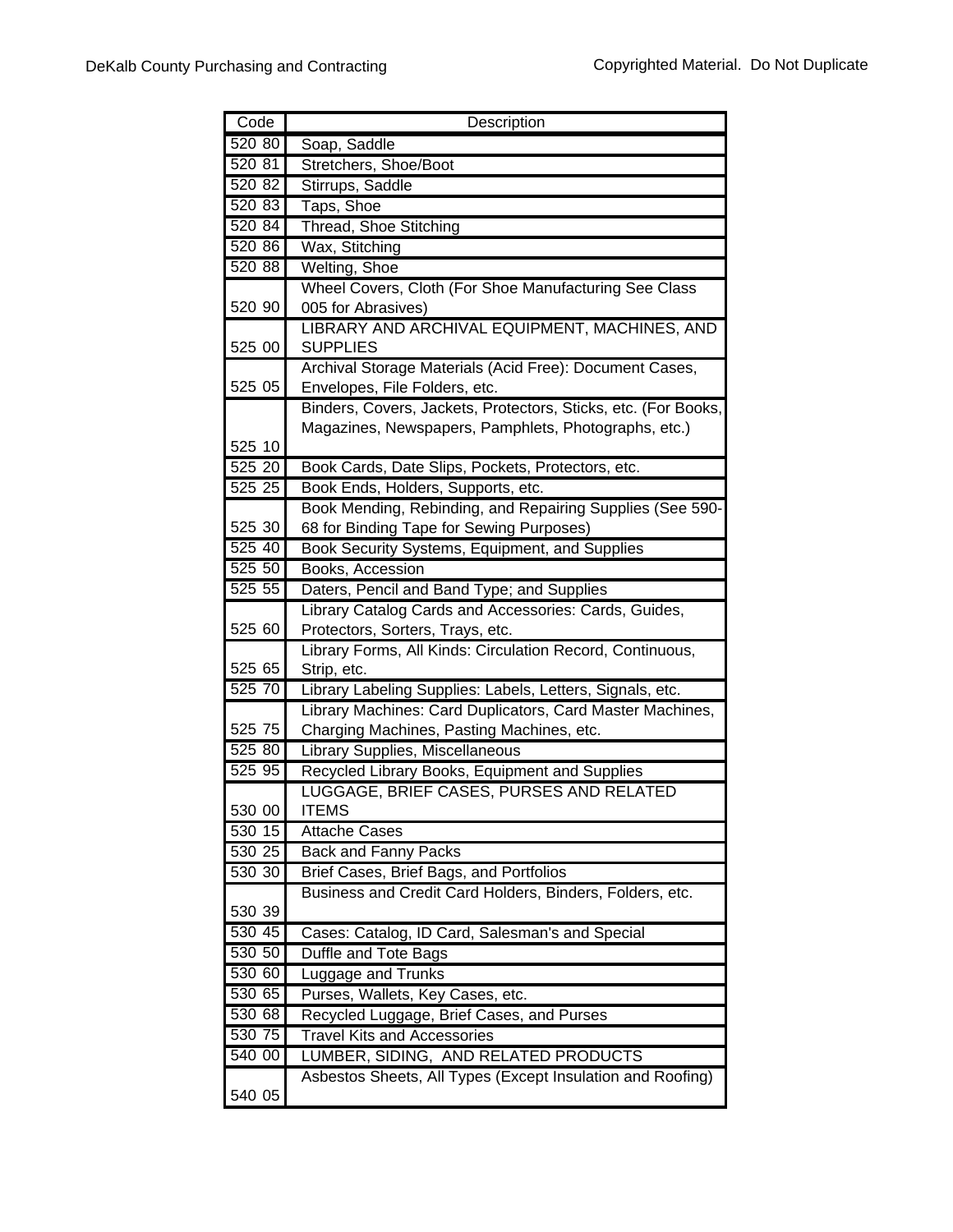| Code   | Description                                               |
|--------|-----------------------------------------------------------|
| 540 08 | Asbestos Siding, Flat                                     |
| 540 09 | <b>Blocking Wood</b>                                      |
| 540 10 | <b>Bridge Timbers and Railroad Ties, Treated</b>          |
|        | Forms, Wood (See 210-13 and 755-73 for Concrete Forms)    |
| 540 12 |                                                           |
| 54014  | Lumber, Cedar                                             |
| 540 17 | Lumber, Cypress                                           |
| 540 20 | Lumber, Fir                                               |
| 540 23 | Lumber, Hardwood, All Kinds                               |
| 540 26 | Lumber, Parana Pine                                       |
| 540 29 | Lumber, Poplar and Willow                                 |
| 540 32 | Lumber, Redwood                                           |
| 540 34 | Lumber, Softwood (SPF)                                    |
| 540 35 | Lumber, Southern Pine, Laminated Structural Type          |
| 540 41 | Lumber, Treated: Creosote, Penta, Wolmanized, etc.        |
| 540 42 | Lumber, Treated: Fire Retardant                           |
| 540 43 | Lumber, Walnut                                            |
| 540 44 | Lumber, White Pine                                        |
| 540 47 | Lumber, Yellow Pine                                       |
| 540 49 | Oriented Strandboard (OSB, Wafer Board)                   |
| 540 50 | Particleboard, All Types                                  |
| 540 52 | <b>Plastic Lumber and Related Products</b>                |
| 540 53 | <b>Pressed Paper Sheets</b>                               |
| 540 56 | Pressed Wood Sheets: Masonite, etc.                       |
| 540 57 | Pilings, Treated                                          |
| 540 58 | Pipe Sticks, Wooden                                       |
| 540 59 | Plywood, Softwood (SPF)                                   |
|        | Plywood, Hardwood Type (Except Decorative and Plastic     |
| 540 62 | Faced)                                                    |
| 540 65 | Plywood Panels, Decorative, Prefinished                   |
| 540 66 | Plywood Panels, Decorative, Unfinished                    |
|        | Plywood Panels, Plastic Faced (For Highway Signs, etc.)   |
| 540 68 |                                                           |
| 540 70 | Poles, Treated and Untreated                              |
| 540 71 | Posts, Cedar                                              |
|        | Posts, Treated and Untreated (Including Wooden Guard Rail |
| 540 73 | Posts - See 570-28 for Metal Posts)                       |
| 540 75 | Railings                                                  |
| 540 77 | Recycled Lumber                                           |
| 540 78 | Sawdust and Shavings                                      |
| 540 79 | Wood and Lumber Products, Scrap or Waste                  |
|        | Sheetrock and Accessories: Cement, Corners, Floating      |
|        | Compound, etc. (For Tape See Class 832) (Including        |
| 540 81 | Recycled Type)                                            |
| 540 84 | Shakes and Shims, Wood                                    |
| 540 87 | Siding, Prefinished Particleboard                         |
| 540 88 | Siding, Vinyl Clad (Including Recycled Types)             |
| 540 89 | Siding, Wood, All Types                                   |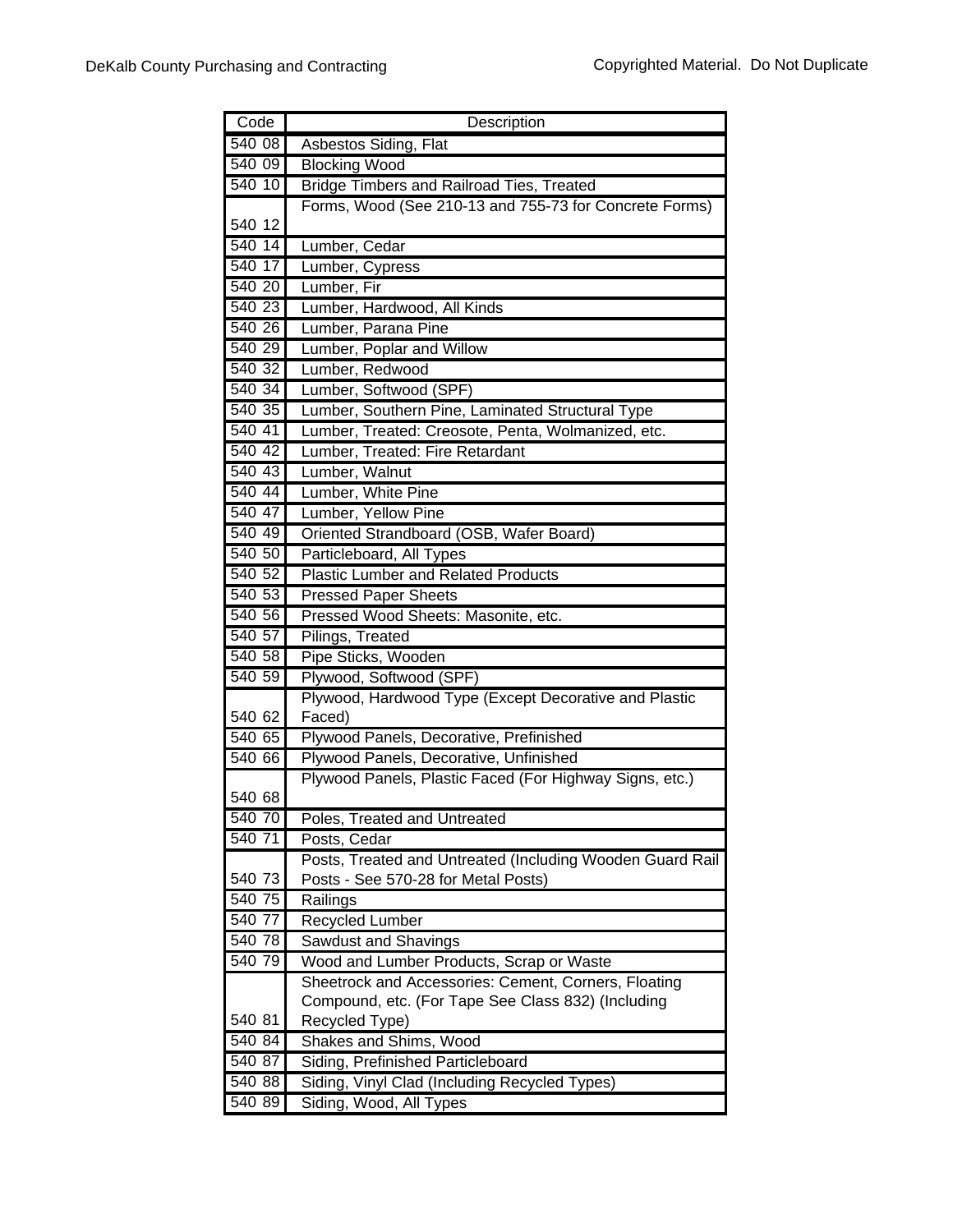| Code      | Description                                                              |
|-----------|--------------------------------------------------------------------------|
| 540 90    | Stakes: Engineers', Agricultural, etc.                                   |
|           | Structural Wood Products (Not Otherwise Classified):                     |
| 540 91    | Beams, Framing Lumber, Planks, Joists, etc.                              |
|           | Timbers, Construction Type (Laminated, Treated and                       |
| 540 92    | Untreated)                                                               |
| 540 94    | Underlayment                                                             |
| 540 95    | Veneers, All Kinds                                                       |
| 540 96    | Wood Bi-Products (Not Otherwise Classified)                              |
| 540 97    | Wood, Fire                                                               |
| 545 00    | MACHINERY AND HARDWARE, INDUSTRIAL                                       |
|           | Bits, Dies, Reamers, Taps, etc. (For Stationary Power Tools)             |
| 545 02    |                                                                          |
| 545 03    | <b>Broaching Machines and Tools</b>                                      |
|           | Blades, Power Saw, Stationary: Circular and Reciprocating                |
| 545 04    |                                                                          |
| 545 05    | Bushings, Machinery (Not Otherwise Classified)                           |
| 545 06    | Chain Hoists and Cable Lifts                                             |
| 545 07    | Can Crusher, Industrial (Paint, etc.)                                    |
| 545 08    | Can Puncturing and Biofiltration Unit, Aerosol                           |
| 545 09    | <b>Chain Saws</b>                                                        |
| 545 10    | <b>Coating Machines, All Types</b>                                       |
|           | Compactors, Trash, Industrial, Stationary to Include Sanitray            |
| 545 11    | Landfill Type (See 045 and 165 for Other Types)                          |
| 545 12    | Compressors, Gas (All Types)                                             |
| 545 13    | Contaminated Air and Vapor Treatment Equipment                           |
| 545 14    | Contaminated Soil Treatment Equipment                                    |
| 545 15    | Drills, Stationary, Air Powered: Arbor, Press, etc.                      |
| 545 16    | Drills, Stationary, Electric Powered: Arbor, Press, etc.                 |
| 545 17    | Drills, Stationary, Hydraulic Powered: Arbor, Press, etc.                |
| 545 18    | <b>Gin Machinery</b>                                                     |
| 545 19    | Exploration Equipment (Not Otherwise Classified)                         |
| 545 20    | <b>Filtering Equipment and Machinery</b>                                 |
| 545 21    | Grinders and Buffers: Bench, Portable, and Stand                         |
| 545 22    | Heat Treating and Tracing Equipment, Parts and<br>Accessories (Electric) |
| 545 23    | Impact Tools, Air Powered (Not Road Building)                            |
| $545\,24$ | Impact Tools, Electric Powered (Not Road Building)                       |
| 545 25    | Impact Tools, Hydraulic Powered (Not Road Building)                      |
|           | Industrial Type Steam and High Pressure Water Cleaning                   |
| 545 26    | Equipment, Accessories and Supplies                                      |
| 545 27    | Jacks, Industrial: Hydraulic, Screw, and Track                           |
|           | Industrial Compressors, All Types (Not Otherwise Classified)             |
| 545 28    |                                                                          |
|           | Industrial Commercial and Professional Equipment and                     |
| 545 29    | Supplies (Not Otherwise Classified)                                      |
| 54530     | Key Duplicating Machines, Accessories and Parts                          |
|           | Industrial and Construction Machinery, Equipment,                        |
| 545 31    | Components and Parts (Not Otherwise Classified)                          |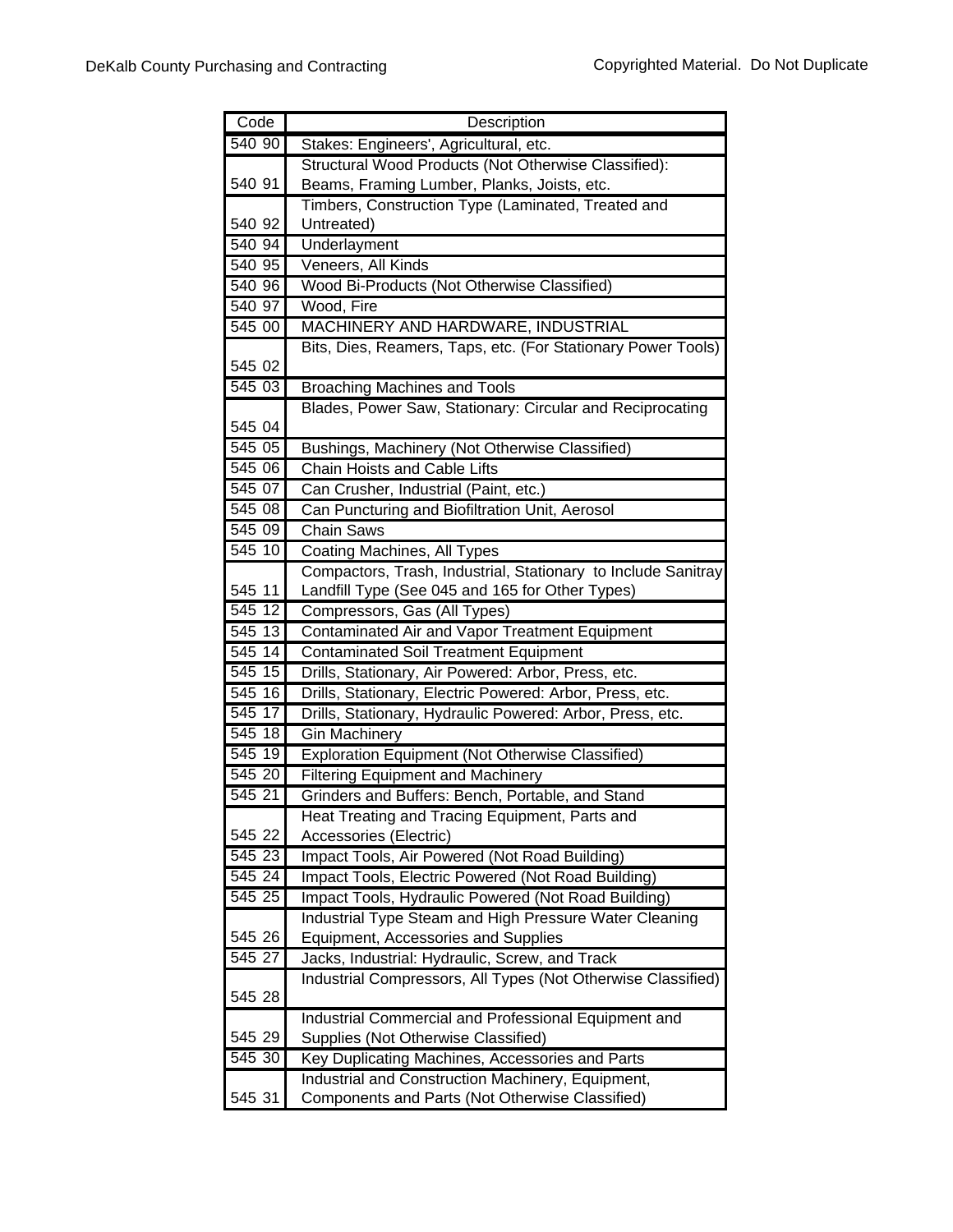| Code   | Description                                                            |
|--------|------------------------------------------------------------------------|
| 545 33 | Lathe, Metalworking, Accessories and Supplies                          |
| 54536  | Lathe, Woodworking                                                     |
|        | Lumber Equipment, Not Otherwise Classified (Including                  |
| 545 38 | Mills, Processing Machines, etc.)                                      |
|        | Lifts, Platform, Telescoping and Laterally Powered (Incl.              |
| 545 39 | Capstans)                                                              |
|        | Machines, Roofing: Roof Scratchers, Rotary Spudders, etc.              |
| 545 40 |                                                                        |
|        | Machine Work Station Center and Components (Incl. Tool                 |
| 545 41 | Changing, Transfer, and Way-Type Machines)                             |
|        | Masonry Saws and Blades (See Class 755 for Road and                    |
| 545 42 | <b>Highway Concrete Saws)</b>                                          |
| 545 43 | Metal Electroplating Machine, Accessories & Supplies                   |
| 545 44 | Manufacturing and Processing Equipment (Not Otherwise                  |
|        | Classified)<br>Metalworking Machines and Tools, (Not Itemized Herein), |
| 545 45 | Portable and Stationary                                                |
| 545 46 | Mills, Iron and Steel                                                  |
|        | Mining Machinery and Equipment (See 545-51 for Oil and                 |
| 545 47 | Gas Equip.)                                                            |
| 545 48 | <b>Milling Machines</b>                                                |
|        | Motors and Engines (Including Parts), Industrial, All Types            |
| 545 49 | (Not Automotive, Lawn or Marine)                                       |
|        | Oil and Gas Machinery and Equipment (Drilling Rigs, etc.)              |
| 545 51 |                                                                        |
|        | Oil Spillage Containment, Purification, and Recovery                   |
| 545 52 | Equipment                                                              |
| 545 53 | Ovens, Industrial Process and Heat Cleaning                            |
| 545 54 | Planers, Electric                                                      |
|        | Pollution Detection and Control Equipment (Other Than Oil              |
| 545 55 | Spill)                                                                 |
| 545 56 | Post Straighteners and Pullers, Hydraulic                              |
| 545 57 | Posthole Diggers and Earth Drills, Powered, Portable                   |
| 545 58 | Presses, All Capacities (Not Wastepaper or Other Paper<br>Material)    |
|        | Production Type Impregnation Equip. (Not for Clothing                  |
| 545 59 | Impregnation)                                                          |
|        | Presses, Wastepaper or Other Material (Not Automotive or               |
| 545 60 | Printing)                                                              |
| 545 61 | Refuse/Garbage Burning Equipment                                       |
| 545 62 | Router, Air/Pneumatic                                                  |
| 545 63 | Router, Electric                                                       |
| 545 64 | Rubber Processing and Working Equipment                                |
| 545 65 | <b>Salt Brine Production Equipment</b>                                 |
| 545 66 | Sandblasting Equipment and Accessories                                 |
| 545 69 | Sanders, Bench or Portable: Belt, Disc, and Finishing                  |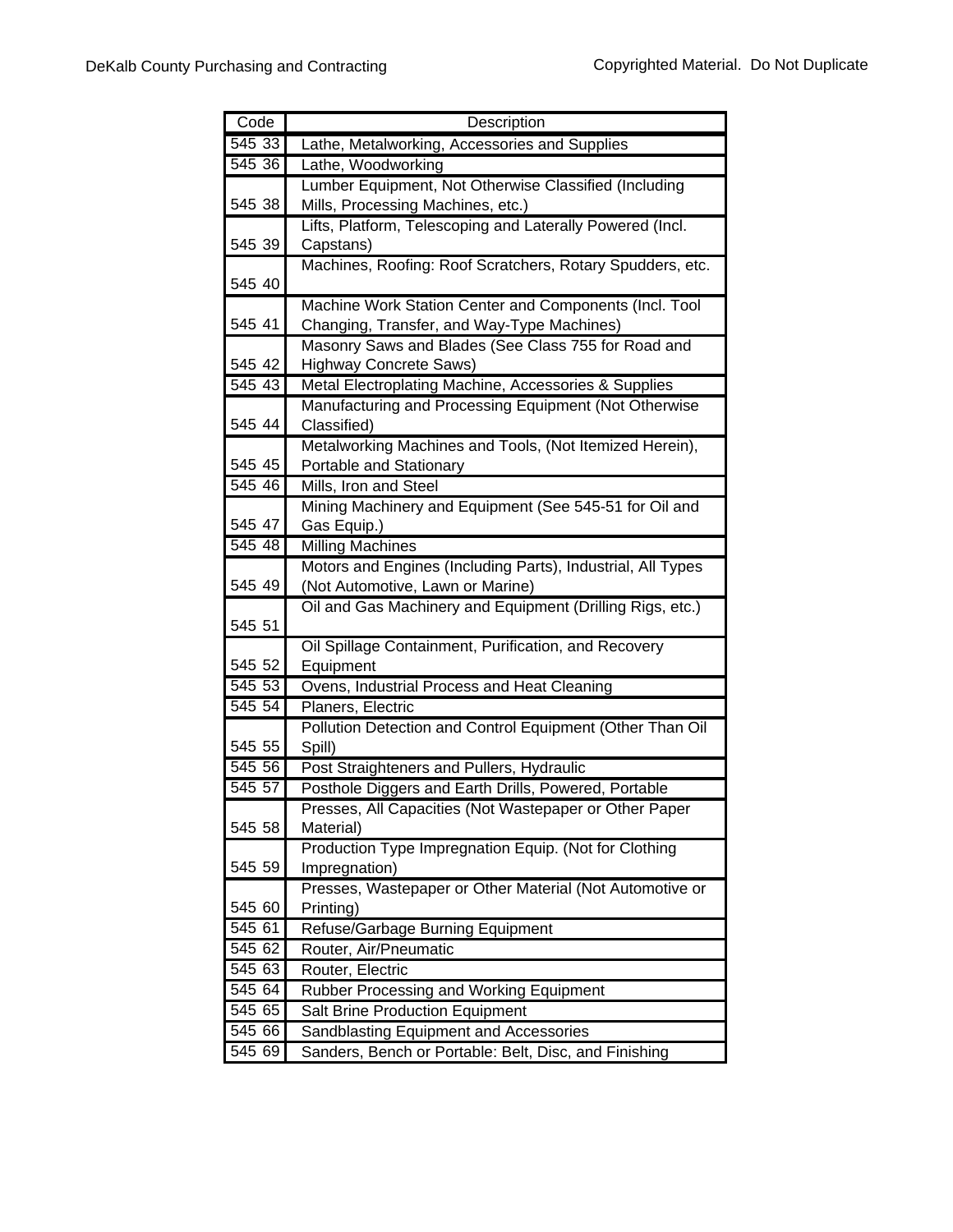| Code             | Description                                                          |
|------------------|----------------------------------------------------------------------|
|                  | Saws, Stationary, Powered: Band, Bench, Electric, Scroll,            |
|                  | Radial Arm, Table, Veneer, etc. (See 755-65 for Concrete             |
| 545 75           | Saws)                                                                |
| 545 76           | Soil Measuring Equipment (Not Otherwise Classified)                  |
| 545 77           | Spindle Centering Machine, Single                                    |
| 545 78           | Shapers, Jointers, and Banders, Wood                                 |
| 545 79           | Springs, Coil and Leaf (Industrial)                                  |
| 545 80           | Shield, Trench (Worker Protection)                                   |
| 545 81           | Sharpeners: Lawn Mower, Saw, etc.                                    |
| 545 82           | Shredder, Metal/Wood                                                 |
| 545 83           | Shredder, Aerator, and Composter for Sludge                          |
| 545 84           | Shears, Metal, Electric                                              |
| 54585            | <b>Tire Shredder</b>                                                 |
| 545 86           | Trowler, Concrete, Engine Driven                                     |
| 545 87           | <b>Windmills and Parts</b>                                           |
|                  | Vacuum Cleaners and Dust Collectors for Hazardous                    |
| 545 88           | Material                                                             |
| 545 89           | Vapor Extraction Equipment, Soil                                     |
|                  | Woodworking Machines and Tools (Not Otherwise                        |
| 545 90           | Classified), Portable and Stationary                                 |
| 545 91           | Wash System, Three-Stage, Industrial, Stainless Steel                |
| 545 92           | Water Distillation Equipment, Marine and Industrial                  |
| 545 93           | Wire Dispenser Fabrication Equip., Communication                     |
| 545 94           | <b>Tunneling Equipment</b>                                           |
| 545 95           | Recycled Machinery and Hardware, Industrial                          |
| 545 96           | <b>Water Well Drilling Equipment</b>                                 |
|                  | MARKERS, PLAQUES AND TRAFFIC CONTROL DEVICES                         |
| 550 00           |                                                                      |
| 550 04           | Beads, Glass, Sign and Stripe                                        |
| 550 05           | Beam and Barrier Handling Equipment                                  |
| 550 06           | <b>Bridge and Railroad Crossing Gates</b>                            |
| 550 08           | Buttons, Delineators, Reflectors, etc., Reflectorized                |
| 550 09           | Cameras, Red Light (See Class 655 for other types)                   |
| 550 10           | <b>Cement and Adhesives for Traffic Control Markers</b>              |
| 550 12           | Clamps and Bolts, U-Type, Large (For Highway Signs)                  |
|                  | Early Warning System, Engine Powered, Trailer Mounted (Or            |
| 550 14           | for Truck Mounting)                                                  |
| 550 17           | Encapsulant, Traffic Loop Detector                                   |
| 550 20<br>550 22 | <b>Flares and Fuses</b>                                              |
|                  | Gaskets, Traffic Markers and Dividers                                |
| 550 24           | Highway Pass and No-Pass Zone Determination Devices<br>and Equipment |
|                  | Markers, Plaques, Placards and Tablets: Dedicational,                |
| 550 28           | Historical, Informational, etc.                                      |
| 550 29           | Markers, Survey and Right-Of-Way                                     |
| 550 30           | Markers, Traffic, Ceramic: Jiggle Bars, etc.                         |
| 550 31           | Markers, Traffic, Concrete                                           |
| 550 32           | Markers, Traffic, Metal                                              |
|                  |                                                                      |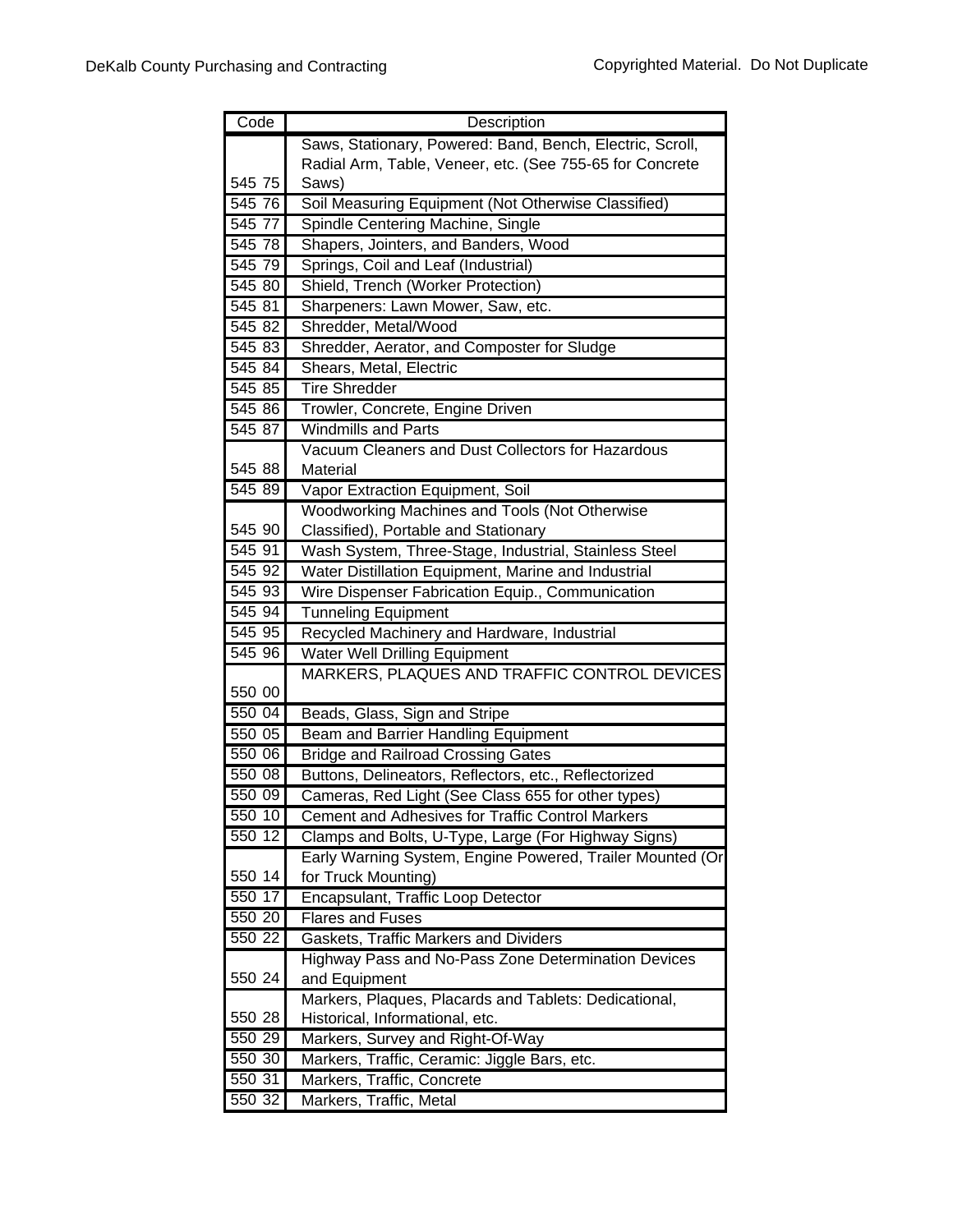| Code             | Description                                                  |
|------------------|--------------------------------------------------------------|
| 550 33           | Markers, Traffic, Fiberglass                                 |
| 550 34           | Markers, Traffic, Plastic and Rubber                         |
|                  | Marking Compound (Thermoplastic), and Marking Powder         |
| 550 36           |                                                              |
| 550 38           | Parking Meters and Area Control Equipment                    |
| 550 41           | Posts, Flexible (For Delineator Markers)                     |
|                  | Safety Barriers, Traffic, Mobile: Energy Absorption Systems, |
| 550 42           | Impact Attenuators (Crash Barriers), etc.                    |
|                  | Safety Barriers, Traffic, Stationary: Energy Absorption      |
| 550 43           | Systems, Impact Attenuators (Crash Barriers), etc.           |
| 550 44           | Sheeting, Reflectorized (For License Plates)                 |
|                  | Sheeting, Reflectorized (General) (See 801-49 for Reflective |
| 550 45           | Sign Material)                                               |
| 550 58           | Signal Torches, Kerosene                                     |
|                  | Stripes and Legends, Plastic, Prefabricated, Reflective      |
|                  | (Including Pavement Marking Tape) (See 832-48 for            |
| 550 72           | Marking Tape other than for Pavement)                        |
| 550 78           | Traffic Cones, Lane Markers, and Barricades (Portable)       |
|                  | Traffic Control Devices, Non-Electric (Including Rumble      |
| 550 79           | Strips, etc.)                                                |
| 550 80           | Traffic Controls and Equipment, Electric Systems             |
| 550 81           | Traffic Controls and Equipment, Electric Parts               |
| 550 82           | Traffic Counters, Monitors, and Accessories                  |
| 550 83           | Traffic Devices, Markers, Plaques, etc. Recycled             |
| 550 85           | Traffic Signal Poles, Standards, and Brackets                |
| 550 88           | Traffic Signals and Equipment, Electric Systems              |
| 550 89           | Traffic Signals and Equipment, Electric Parts                |
|                  | Transportation Systems, Intelligent (An automated            |
|                  | information system which provides traffic management,        |
| 550 90           | communications, and analysis of data as a minimum)           |
| 550 91           | <b>Vehicle Detectors</b>                                     |
| 550 92           | Vehicle Identification Systems, Automated                    |
|                  | Warning Devices, Telescoping or Fold Up Type; and            |
| 550 93           | Accessories                                                  |
|                  | Warning Lights, Flashers, and Flashing Arrow Boards (See     |
| 550 96           | Class 285-76 for Streetlights and Standards)                 |
| 553 00           | MANUFACTURING COMPONENTS AND SUPPLIES                        |
|                  | Components, Manufacturing (Stamped, Formed, Welded)          |
| 553 30           |                                                              |
| 553 40           | Extrusions (Cold, Impact, Profile)                           |
|                  | Forgings (Closed Die, Drop, Impression Die, Open Die,        |
| 553 43<br>553 44 | Rolled Ring)                                                 |
|                  | Hardware and Components, Furniture Manufacturing             |
| 553 45           | Hardware, Manufacturing (Not Otherwise Classified)           |
| 553 51           | Machine-made Parts (Metal, Non-Metal, Screw, etc.)           |
| 553 52           | Metal Components (Ferrous and Non-Ferrous)                   |
| 553 54           | Moldings (Blow, Injection, Reaction, Vacuum)                 |
| 553 66           | Raw Materials, Paper (Pulp, etc.)                            |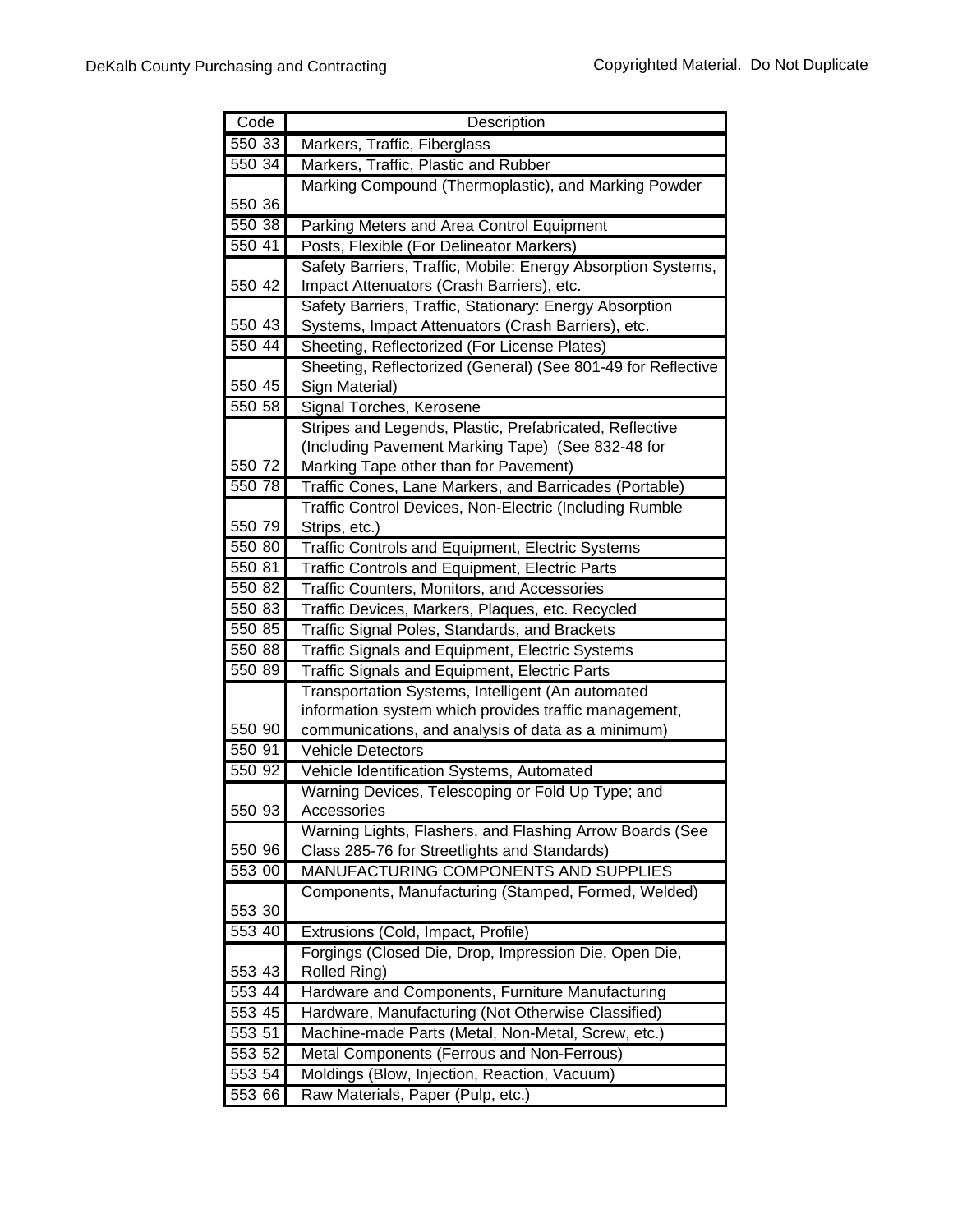| Code   | Description                                                |
|--------|------------------------------------------------------------|
| 553 75 | Shells and Casings (Plastic, Metal, Steel)                 |
| 553 95 | Recycled Manufacturing Components and Supplies             |
|        | METAL, PAPER, AND PLASTIC STENCILS AND                     |
| 555 00 | <b>STENCILING DEVICES</b>                                  |
| 555 10 | Stencil Board and Paper, Precut                            |
| 555 20 | Stencil Board and Paper, Rolls and Sheets                  |
| 555 30 | <b>Stencil Cutting Machine</b>                             |
| 555 40 | Stenciling Supplies: Brushes, Inks, etc.                   |
| 555 50 | <b>Stenciling Rollers</b>                                  |
| 555 70 | Stencils, Metal Adjustable, Stock                          |
| 555 80 | Stencils, Metal (Not Cut)                                  |
| 555 90 | Stencils, Metal (Precut)                                   |
| 555 92 | Stencils, Plastic (Pre-Cut)                                |
| 555 95 | <b>Recycled Stencils and Stenciling Devices</b>            |
| 556 00 | <b>MASS TRANSPORTATION - TRANSIT BUS</b>                   |
| 556 10 | Coach, Transit (Articulated)                               |
| 556 15 | Coach, Transit (Double Door)                               |
| 556 20 | Coach, Transit (Electric)                                  |
| 556 30 | Coach, Transit (Mini) Conventional                         |
| 556 40 | Coach, Transit (Mini) Handicapped                          |
| 556 50 | Coach, Transit (Single Door, under 35 feet)                |
| 556 60 | Coach, Transit (Touring) Conventional                      |
| 556 70 | Coach, Transit (Touring) Custom                            |
| 556 85 | Trolley, Transit, Rubber Tired (Compressed Natural Gas)    |
| 556 86 | Trolley, Transit, Rubber Tired (Diesel Powered)            |
| 556 87 | Trolley, Transit, Rubber Tired (Electric)                  |
|        | <b>MASS TRANSPORTATION - TRANSIT BUS</b>                   |
| 557 00 | ACCESSORIES AND PARTS                                      |
| 557 05 | Air Conditioning, Heating and Ventilation                  |
|        | Axles, Including Suspension, Springs, Shocks, Struts, etc. |
| 557 10 |                                                            |
| 55712  | <b>Bicycle Racks for Transit Buses</b>                     |
| 557 15 | Body Panels, Frames, Trim, and Parts                       |
| 557 20 | <b>Brake Parts/Linings</b>                                 |
|        | Communications Equipment and Accessories, Transit Bus      |
| 557 22 |                                                            |
| 557 23 | Cooling System Parts and Accessories                       |
| 557 25 | Electrical Accessories and Parts (Not Lighting)            |
| 557 30 | Engines, Complete                                          |
| 557 32 | <b>Exhaust System Parts and Accessories</b>                |
| 557 33 | <b>Engine Parts</b>                                        |
| 557 34 | Filters: Air, Fuel, Oil, etc.                              |
| 557 35 | Floors, Matting                                            |
| 557 36 | <b>Fuel System Parts and Accessories</b>                   |
| 557 37 | Gauges and Meters (Including Speedometers)                 |
| 557 38 | Hubodometers                                               |
|        | Glazing/Mirrors (Including Window, Door and Windshield     |
| 557 40 | Glass)                                                     |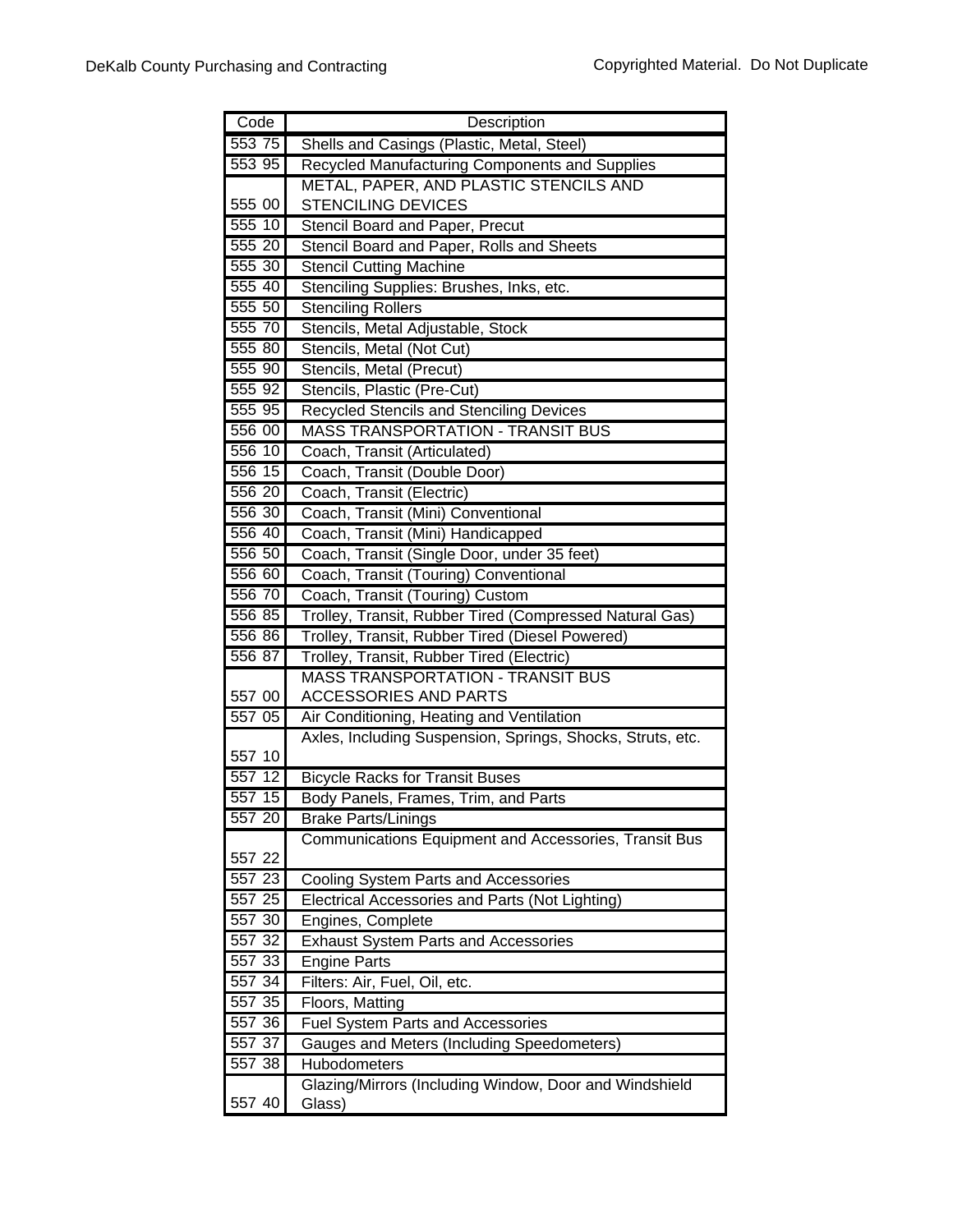| Code   | Description                                                   |
|--------|---------------------------------------------------------------|
| 557 44 | <b>Insulation, Transit Bus</b>                                |
| 557 50 | Lamps/Lighting, Lens, and Signals, Interior and Exterior      |
| 557 52 | Lubricating Systems and Parts (See 557-34 for Filters)        |
|        | Power and Drive Train Components and Parts (Transit Bus)      |
| 557 53 |                                                               |
| 557 54 | Radiators, Heater Cores, etc.                                 |
| 557 55 | Reflectors                                                    |
| 557 56 | Recycled Transit Bus Accessories and Parts                    |
| 557 60 | Seating and Upholstery                                        |
| 557 62 | Signage, Advertising Type (Interior and Exterior)             |
| 557 63 | Signage, Destination/Route                                    |
| 557 64 | <b>Stanchions and Grab Rails</b>                              |
| 557 65 | <b>Steering Components and Parts</b>                          |
| 557 70 | Tanks: Air, Fuel, Water                                       |
| 557 75 | Transmissions, Complete                                       |
| 557 78 | <b>Transmission Parts</b>                                     |
| 557 80 | Undercarriage/Frame (Including Alignment Parts)               |
| 557 85 | Wheels, Parts, and Accessories                                |
| 557 90 | <b>Wheelchair Lifts and Accessories</b>                       |
| 557 92 | Windows and Doors Including Parts and Accessories             |
| 557 93 | Windshield Wipers, Washers, Parts and Accessories             |
|        | <b>MASS TRANSPORTATION - RAIL VEHICLES AND</b>                |
| 558 00 | <b>SYSTEMS</b>                                                |
| 558 14 | Car Dumper System Including Electronics and Controls          |
| 558 20 | <b>Freight Cars</b>                                           |
| 558 30 | Locomotives, Diesel                                           |
| 558 35 | Locomotives, Electric                                         |
| 558 37 | Monorail System, Accessories, and Parts                       |
| 558 40 | Passenger Cars, Light (Self-Propelled)                        |
| 558 45 | Passenger Cars, Light (Non-Powered)                           |
| 558 50 | Passenger Cars, Heavy (Self-Propelled)                        |
| 558 55 | Passenger Cars, Heavy (Non-Powered)                           |
| 558 70 | Specialized Vehicles (Self-Propelled) (Rail Car Movers, etc.) |
| 558 75 | Specialized Vehicles (Non-Powered)                            |
| 558 85 | Trolleys, Accessories, and Parts                              |
|        | MASS TRANSPORTATION - RAIL VEHICLE PARTS AND                  |
| 559 00 | <b>ACCESSORIES</b>                                            |
|        | Air Conditioning, Heating and Ventilation (Including          |
| 559 05 | Defrosters and Defoggers)                                     |
| 559 10 | Body Panels, Frames, and Parts                                |
| 559 12 | <b>Bogie Assemblies</b>                                       |
| 559 15 | <b>Brake Systems</b>                                          |
| 559 17 | Brushes, Carbon                                               |
| 559 19 | Communications Equipment and Accessories, Train               |
| 559 20 | Couplers                                                      |
|        | Crossing Equipment and Accessories, Railroad (Including       |
| 559 23 | Crossing Signs)                                               |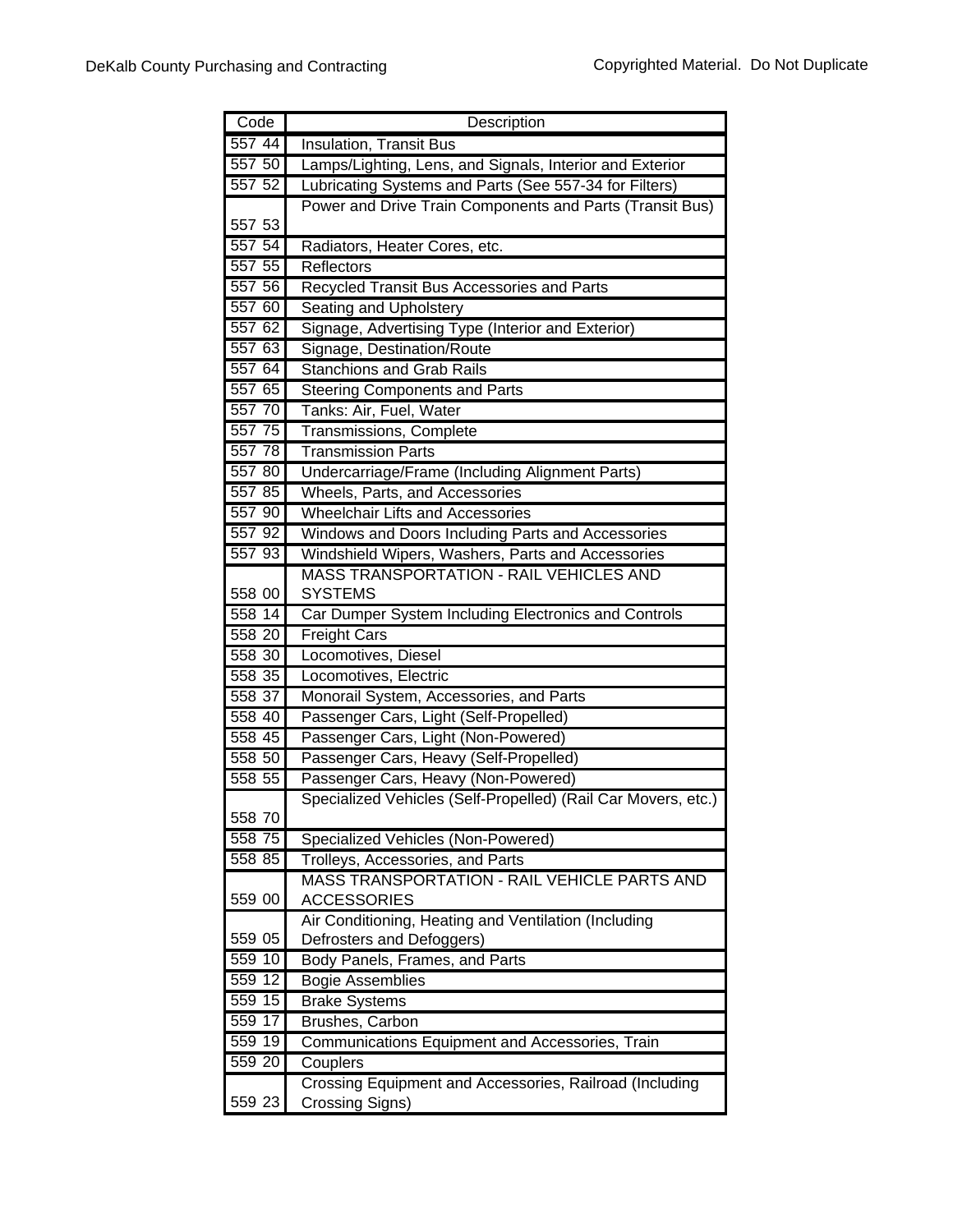| Code   | Description                                                  |
|--------|--------------------------------------------------------------|
| 559 25 | <b>Current Collecting Systems</b>                            |
| 559 30 | Door Operators                                               |
| 559 31 | Doors and Windows                                            |
| 559 35 | <b>Drive Motors and Accessories</b>                          |
| 559 40 | Electrical Accessories and Parts (Not Lighting)              |
|        | Glazing/Mirrors (Incl. Window, Door and Windshield Glass)    |
| 559 45 |                                                              |
| 559 46 | Governors and Speed Regulators                               |
| 559 47 | Heaters, Train Track                                         |
| 559 48 | Hubodometers, Rail Car                                       |
| 559 49 | Hydraulic Systems, Rail Car                                  |
| 559 51 | Insulation, Train                                            |
| 559 55 | Lamps/Lighting, Interior and Exterior                        |
| 559 57 | Lubricators, Train Track                                     |
| 559 59 | Recycled Rail Vehicle Accessories and Parts                  |
| 559 60 | Reflectors                                                   |
| 559 65 | Seating and Upholstery                                       |
| 559 67 | Shock Absorbers, Rail Vehicles                               |
| 559 70 | Signage (Incls. Destination, Routing and Advertising)        |
| 559 71 | Signals and Accessories, Train                               |
| 559 74 | <b>Stanchions and Grab Rails</b>                             |
| 559 75 | Special Parts (Not Otherwise Identified)                     |
| 559 76 | <b>Switch Stands</b>                                         |
| 559 77 | Tools, Railroad (Power)                                      |
| 559 78 | Tools, Railroad (Non Power)                                  |
|        | Track Hardware (Plates, Joint Bars, Spikes, Clips, Bolts,    |
| 559 79 | Nuts, etc.) (See Class 570 For Rails)                        |
| 559 80 | <b>Traction Power</b>                                        |
| 559 90 | <b>Wheel and Axle Assemblies</b>                             |
| 559 91 | <b>Wheel Truing Equipment and Accessories</b>                |
| 559 94 | Windshield Wipers, Parts and Accessories                     |
|        | MATERIAL HANDLING, CONVEYORS, STORAGE                        |
| 560 00 | EQUIPMENT AND ACCESSORIES                                    |
| 560 01 | Cargo Handling Equipment                                     |
| 560 02 | Carts, Industrial, All Kinds (Except Gas and Hospital)       |
| 560 03 | Conveying Systems, Food Processing                           |
| 560 05 | Conveyor Accessories (Not Otherwise Classified)              |
| 560 06 | Conveyor Line Boosters, Powered                              |
| 560 09 | Conveyor Systems, Overhead                                   |
| 560 12 | Conveyors and Hoists, Laundry Handling                       |
| 560 15 | Conveyors, Belt Type: Canvas, Metal, and Rubber              |
| 560 18 | Conveyors, Bucket Type (Not Road Building)                   |
|        | Conveyors, Gravity, Roller Type, Aluminum and Steel          |
| 560 21 | Frames                                                       |
| 560 24 | Conveyors, Gravity, Wheel Type, Aluminum and Steel<br>Frames |
| 560 27 | Conveyors, Pneumatic                                         |
| 560 30 | Conveyors, Powered, Roller Type                              |
|        |                                                              |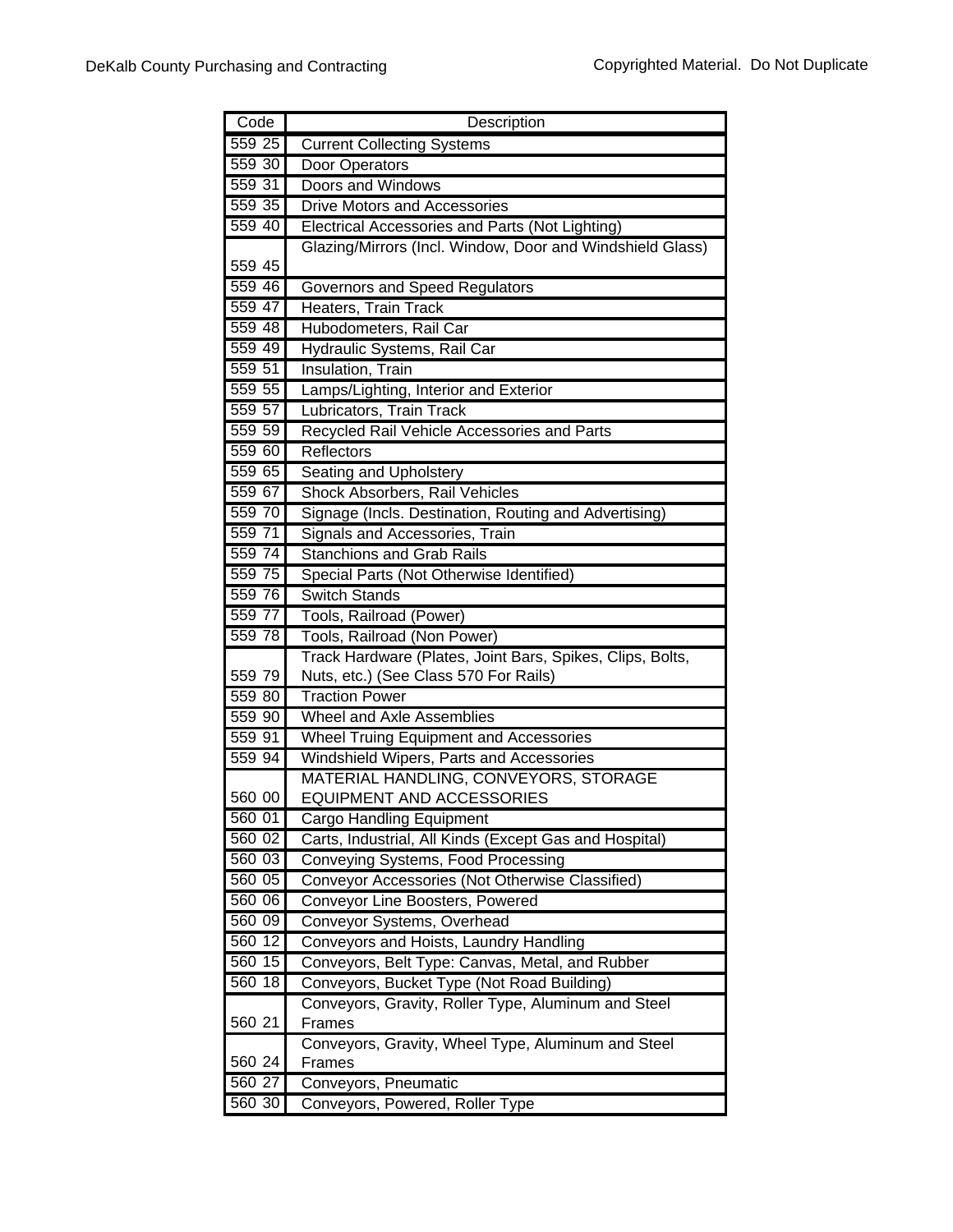| Code   | Description                                              |
|--------|----------------------------------------------------------|
| 560 33 | Conveyors, Screw Type                                    |
| 560 36 | Conveyors, Vibrating                                     |
| 560 37 | Conveyor, Vertical Reciprocating                         |
|        | Cranes, All Kinds (Except Automotive and Road and Bridge |
| 560 39 | Building)                                                |
| 560 45 | Dockboards and Ramps, All Types                          |
|        | Drum and Other Container Handling Equipment (Not         |
| 560 46 | Otherwise Classified)                                    |
| 560 47 | Fuel and Fuel Oil Handling Equipment                     |
| 560 48 | Lifters and Stackers, Hydraulic and Powered              |
|        | Lifting and Loading Equipment and Accessories (Not       |
| 560 49 | Otherwise Classified)                                    |
| 560 50 | <b>Liquid Mixing Equipment</b>                           |
| 560 51 | Material Handling Equipment Batteries and Chargers       |
| 560 53 | <b>Pallet Storage Racks</b>                              |
| 560 54 | Pallets and Skids (Metal, Plastic, Wood)                 |
| 560 55 | Tow, Battery Powered                                     |
| 560 56 | Tie-Downs, Straps, Protective Netting, etc.              |
| 560 57 | Tractors, Warehouse                                      |
| 560 60 | Trucks, Barrel, Cylinder, and Drum                       |
| 560 61 | Moving Devices, Equipment                                |
| 560 63 | Trucks, Dolly                                            |
| 560 66 | Trucks, Hand, Shelf                                      |
| 560 69 | Trucks, Hand, Two-Wheeled                                |
| 560 72 | Trucks, Lift, Hand Operated                              |
| 560 75 | Trucks, Lift, Powered: Fork Lifts, etc.                  |
| 560 78 | Trucks, Pallet, Hand Operated and Powered                |
| 560 81 | Trucks, Platform                                         |
|        | Storage, Shelving, and Accessories (Not Otherwise        |
| 560 82 | Classified)                                              |
|        | Warehouse Equipment and Supplies (Not Otherwise          |
| 560 83 | Classified)                                              |
|        | Wheels, Industrial, Steel, Pneumatic, and Rubber Tired   |
| 560 84 | Molded-on                                                |
|        | Recycled Material Handling and Storage Equipment and     |
| 560 95 | Accessories                                              |
|        | MATTRESS AND PILLOW MANUFACTURING                        |
| 565 00 | <b>MACHINERY AND SUPPLIES</b>                            |
| 565 05 | Border Backing, Cotton                                   |
| 565 10 | <b>Box Spring Units</b>                                  |
| 565 12 | Cores, Convoluted Foam (For Pillows)                     |
| 565 14 | Cores, Neoprene                                          |
| 565 15 | Cores, Polyurethane Foam                                 |
| 565 16 | Cores, Polyurethane/Vonar                                |
| 565 20 | Cores, Rubber, Foam                                      |
| 565 23 | Foam, Shredded (For Pillows)                             |
| 565 25 | Handles, Cord, Steel-Backed                              |
| 565 30 | Hog Rings                                                |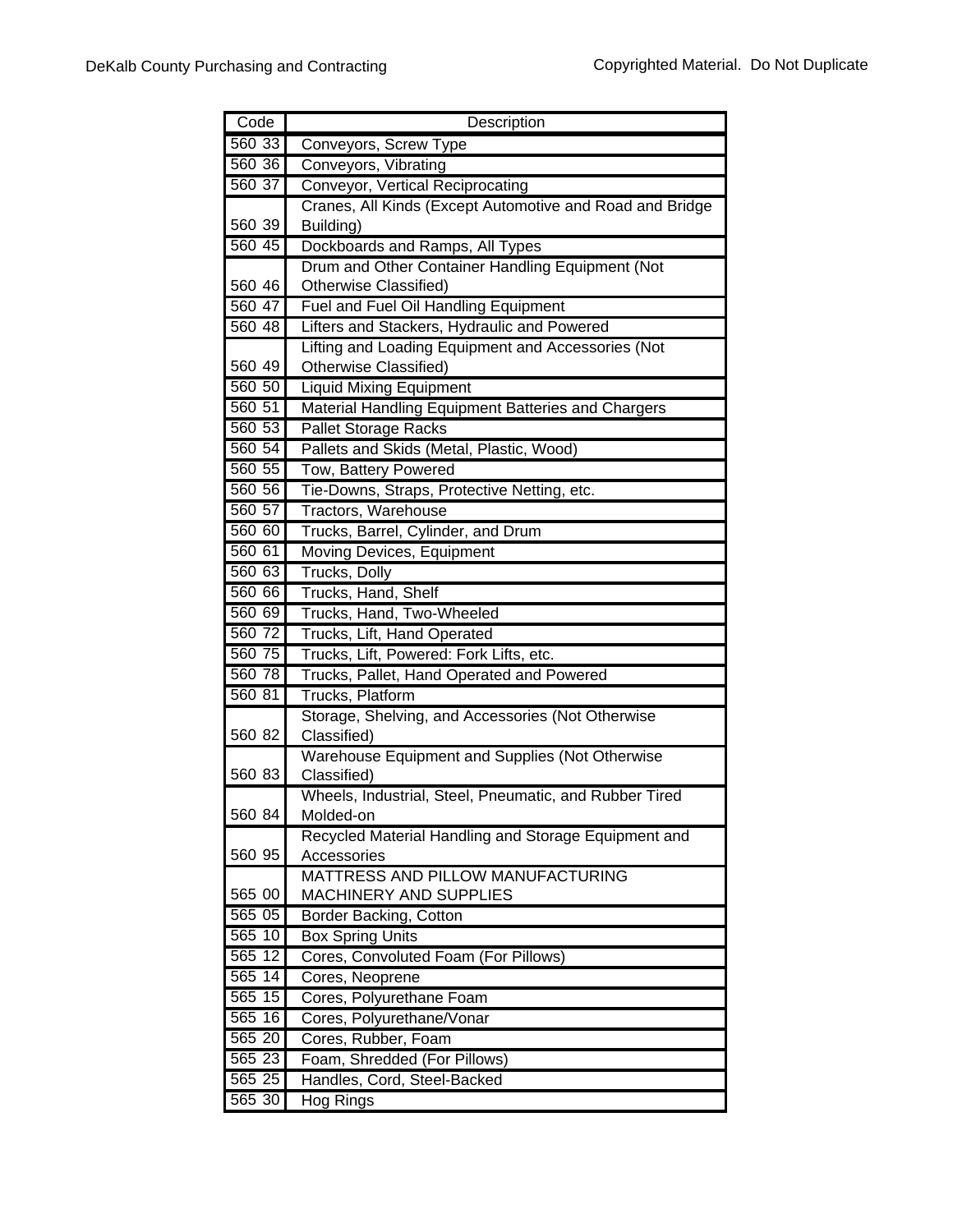| Code   | Description                                                  |
|--------|--------------------------------------------------------------|
| 565 35 | <b>Innerspring Units</b>                                     |
| 565 40 | Mattress Manufacturing Machinery and Parts                   |
| 565 45 | Mattress Manufacturing Tools                                 |
| 565 50 | Needles, Mattress                                            |
| 565 52 | <b>Pillow Manufacturing Machinery and Supplies</b>           |
|        | Recycled Mattress and Pillow Manufacturing Equipment and     |
| 565 54 | <b>Supplies</b>                                              |
| 565 55 | Sisal Padding, Loomed, Latex Coated                          |
| 565 60 | Sisal Padding, Loomed, Plain                                 |
| 565 65 | Spring Covers, Wire and Paper Cord Mat                       |
| 565 70 | Tape, Border                                                 |
| 565 75 | Tufts, Button, Mattress                                      |
| 565 80 | <b>Twine, Mattress</b>                                       |
| 565 85 | Ventilators, Screened                                        |
|        | METALS: BARS, PLATES, RODS, SHEETS, STRIPS,                  |
|        | STRUCTURAL SHAPES, TUBING, AND FABRICATED                    |
| 570 00 | <b>ITEMS</b>                                                 |
|        | Alloy Coatings and Sealers for the Repair of Metal Shafts,   |
| 570 02 | Journals, Spindles, etc.                                     |
|        | Alloy Metal: Angles, Sheets, etc. (Not Otherwise Classified) |
| 570 03 |                                                              |
|        | Aluminum: Bars, Plates, Posts, Rods, Sheets, Siding, Strips, |
| 570 05 | Structural Shapes, Tubes, etc.                               |
| 570 06 | Aluminum Ingots                                              |
| 570 07 | Bar Stock, All Kinds (Not Otherwise Classified)              |
| 570 08 | Bolt and Stud Stock, Steel                                   |
| 570 09 | Brass and Bronze: Bars, Plates, Rods, Sheets, Strips, etc.   |
| 570 11 | Brass Ingots                                                 |
| 570 12 | <b>Bronze Ingots</b>                                         |
| 570 13 | Bushing Stock, Brass and Bronze                              |
| 570 14 | Cast Iron, Primary and Semi-Finished                         |
| 570 16 | Crayons, Metal Worker's                                      |
| 570 17 | <b>Coil Stock</b>                                            |
| 570 18 | Copper: Bars, Plates, Rods, Sheets, Strips, etc.             |
| 570 19 | <b>Cutting Rod</b>                                           |
| 570 21 | Decking, Steel                                               |
| 570 22 | Earth's Metals (Not Otherwise Classified)                    |
| 570 23 | <b>Expanded Metal (Not Stainless)</b>                        |
| 570 24 | <b>Expanded Metal, Stainless</b>                             |
|        | Forms, Metal (For Concrete Curbs, Columns, and Gutters)      |
| 570 25 |                                                              |
| 570 26 | <b>Foil Stock</b>                                            |
| 570 27 | <b>Ferrous and Non-Ferrous Metals</b>                        |
|        | Guard Rails and Accessories: Bolts, Posts, Terminal Ends,    |
| 570 28 | Washers, etc. (See 540-73 for Wood Posts)                    |
| 570 29 | Iron: Angles, Bands, Plate, Sheets, etc.                     |
| 570 30 | Ingots (Not Otherwise Classified)                            |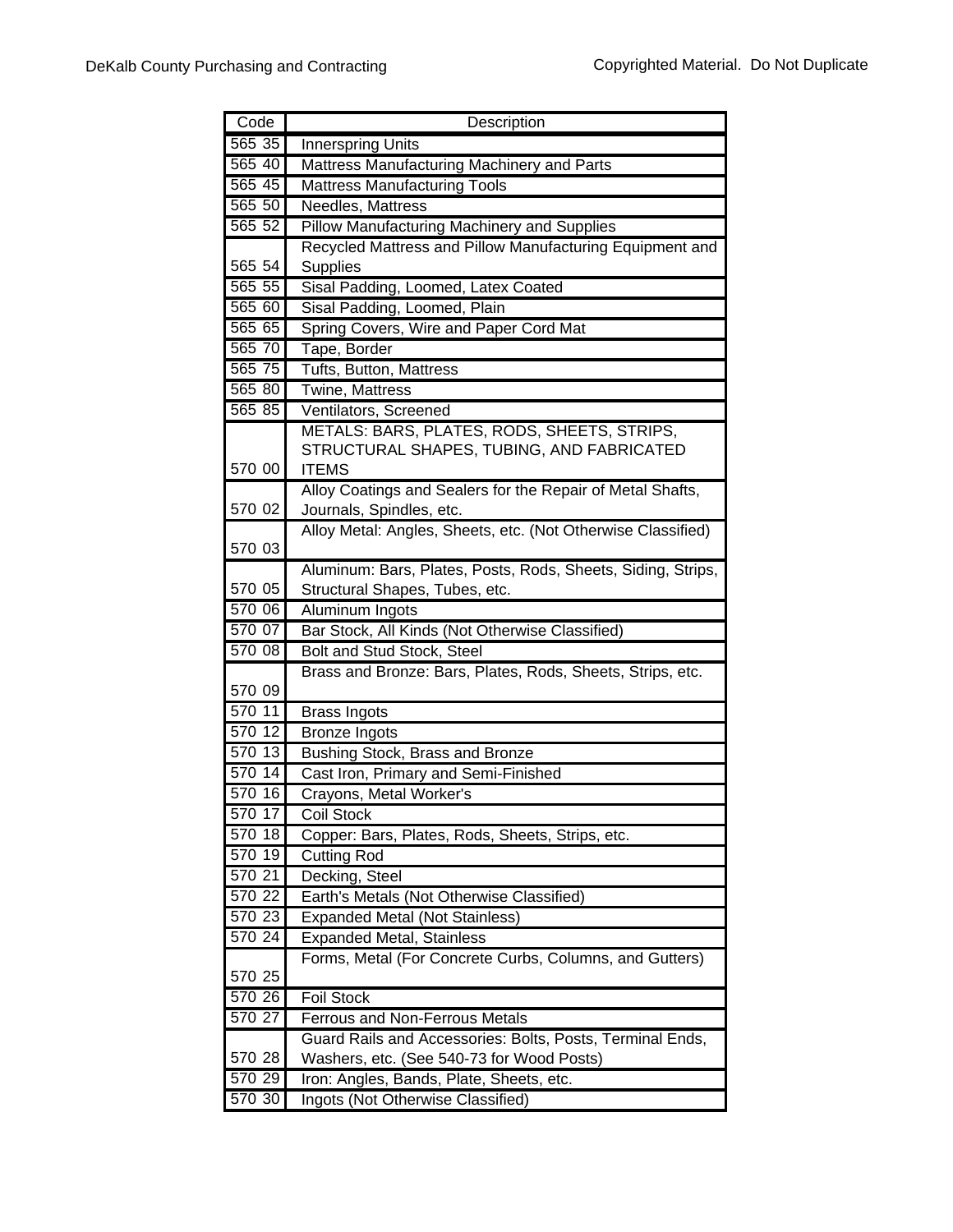| Code   | Description                                                                                                      |
|--------|------------------------------------------------------------------------------------------------------------------|
|        | Lead: Bulk, Granulated, Strips, etc. (Not Plumbing or Paint)                                                     |
| 570 31 |                                                                                                                  |
| 570 32 | Keystock, All Sizes                                                                                              |
| 570 33 | License Plate Blanks                                                                                             |
|        | License Plates Complete (Purchased Through Bid Process)                                                          |
| 570 34 |                                                                                                                  |
|        | Magnesium Alloy: Bars, Plates, Rods, Sheets, Strips, etc.                                                        |
| 570 35 |                                                                                                                  |
| 570 36 | Metal, Perforated                                                                                                |
| 570 37 | Magnesium Alloy Ingots                                                                                           |
| 570 38 | Metals, Alkali (Not Otherwise Classified)                                                                        |
| 570 39 | <b>Nickel</b>                                                                                                    |
| 570 40 | <b>Ornamental Ironwork</b>                                                                                       |
| 570 42 | Pig Iron Ingots                                                                                                  |
|        | Posts, Steel (For Delineator Markers, Mile Markers, etc.)                                                        |
| 570 44 |                                                                                                                  |
| 570 45 | Posts, Metal (Other Than Steel)                                                                                  |
|        | Post-Tensioned Type Reinforcing System (For Concrete                                                             |
| 570 46 | Slabs)                                                                                                           |
|        | Precious Metals: Gold, Silver, etc. (See 175-19 and 260-52                                                       |
| 570 47 | for other uses)                                                                                                  |
| 570 48 | Rails, Railroad, Steel                                                                                           |
| 570 50 | Scrap Metals, All Kinds                                                                                          |
| 570 52 | Shafting: Bronze, Monel, Stainless Steel, Steel, etc.<br>Sheet Metal, Fabricated (Custom-Made Sheet Metal Items) |
| 570 54 |                                                                                                                  |
| 570 56 | Sheet Piling, Steel                                                                                              |
| 570 57 | Shim Stock                                                                                                       |
| 570 62 | <b>Spring Steel</b>                                                                                              |
|        | Stainless Steel: Bars, Plates, Rods, Sheets, Strips, Tubes,                                                      |
| 570 64 | etc.                                                                                                             |
| 570 65 | Steel Bridge Truss, Overhead                                                                                     |
|        | Steel, Cold Rolled: Bars, Plates, Rods, Sheets, and Strips                                                       |
| 570 66 |                                                                                                                  |
|        | Steel, Fabricated: Beams, Gabions, Gratings, Walkways,                                                           |
|        | Window Bars, and Custom-Made Steel Items                                                                         |
| 570 68 |                                                                                                                  |
|        | Steel, Galvanized: Bars, Pipes (Not Plumbing), Plates, Rods,                                                     |
| 570 70 | Sheets, Strips, etc.                                                                                             |
|        | Steel, Mild: Bars, Plates, Rods, Sheets, Strips, Tubes, etc.                                                     |
| 570 72 |                                                                                                                  |
| 570 76 | Steel, Reinforcing, Bars and Rods                                                                                |
| 570 77 | Steel, Reinforcing, Mesh                                                                                         |
| 570 78 | Steel, Reinforcing, Fabricated                                                                                   |
| 570 79 | <b>Steel Siding</b>                                                                                              |
| 570 80 | Steel Sheets, High Carbon (For License Plates, etc.)                                                             |
| 570 81 | Steel Studs, Dry Wall                                                                                            |
| 570 82 | Steel Wire Panels (For Partitions, Window Guards, etc.)                                                          |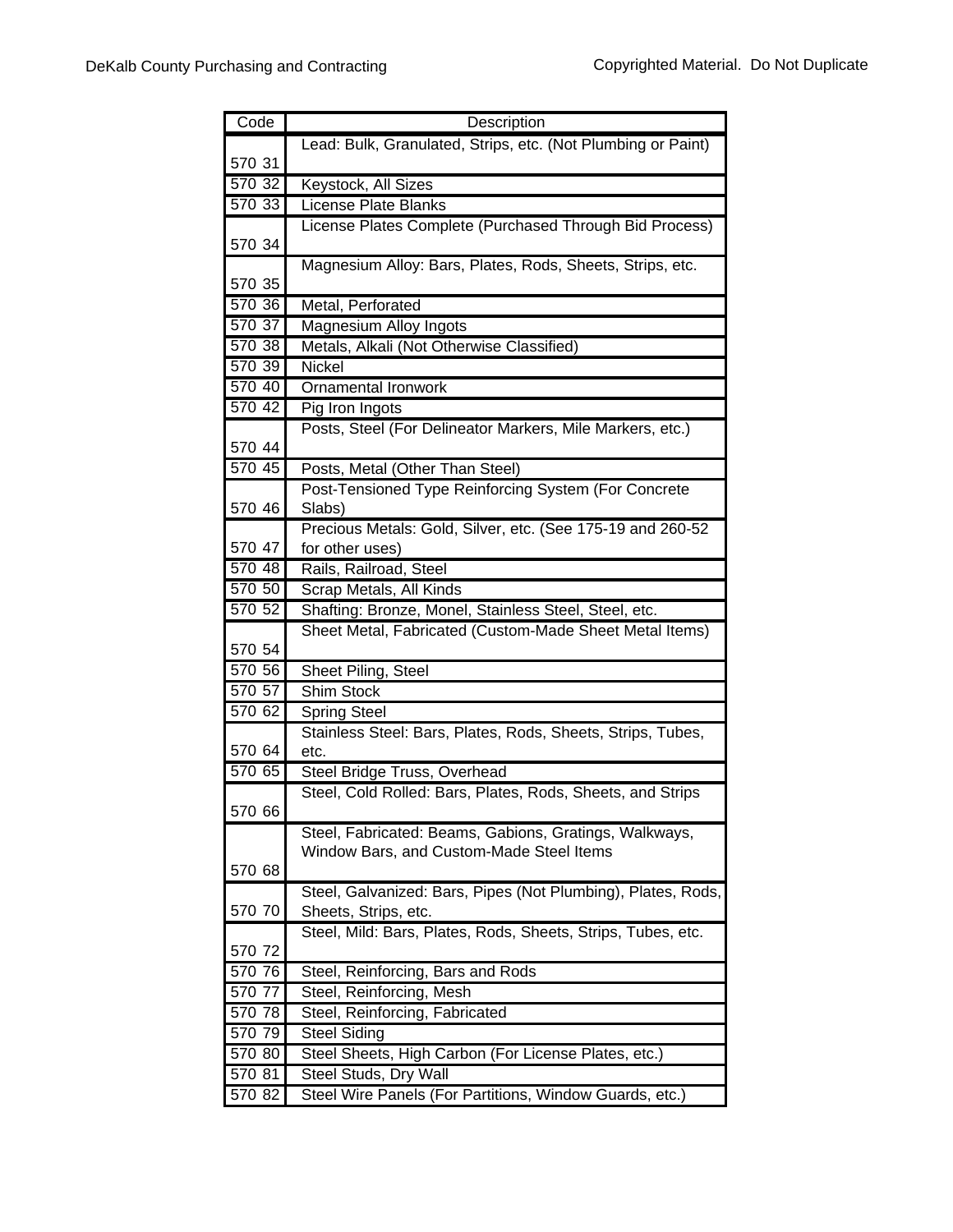| Code   | Description                                                      |
|--------|------------------------------------------------------------------|
|        | Structural Shapes, Other Than Steel: Angles, Channels, I-        |
| 570 83 | Beams, etc.                                                      |
|        | Structural Shapes, Steel: Angles, Channels, I-Beams, etc.        |
| 570 84 |                                                                  |
| 570 85 | $\overline{T}$ in                                                |
| 570 86 | Titanium                                                         |
| 570 87 | Tool Steel: Bars, Drill Rod, Flat Stock, etc.                    |
| 570 88 | <b>Tile, Metal</b>                                               |
| 570 89 | Transition Metals (Not Otherwise Classified)                     |
|        | Tubing, Mechanical, Steel: Rectangular, Round, Square, etc.      |
| 570 90 | (See 570-91 for Structural Tubing)                               |
| 570 91 | Tubing, Structural Grade                                         |
| 570 95 | Zinc: Anodes, Sheets, etc.                                       |
| 570 96 | Recycled Metals and Related Items                                |
|        | MICROFICHE AND MICROFILM EQUIPMENT,                              |
| 575 00 | ACCESSORIES, AND SUPPLIES                                        |
|        | Computer Output Microfilm/Microfiche (COM) Units: COM            |
|        | Recorders, COM Cameras, COM Tape/Recorder, etc.                  |
| 575 25 |                                                                  |
| 575 29 | Jacket Loaders, Microfilm                                        |
| 575 30 | Microfilm Cameras and Accessories                                |
| 575 31 | Cabinets and Filing Boxes, Microfilm                             |
| 575 33 | Microfiche and Microfilm Duplicators                             |
| 575 40 | Microfilm Splicer and Supplies                                   |
| 575 45 | <b>Microfilm Process Chemicals</b>                               |
|        | Microfiche/Microfilm Reader Printer Supplies: Paper, Toner,      |
| 575 47 | etc.                                                             |
|        | Microfiche/Microfilm Supplies (Not Otherwise Classified):        |
|        | Jackets, Leaders, Mailers, Reels, Spools, Trailers, Aperture     |
| 575 49 | Cards, etc.                                                      |
|        | Opaque Viewers (For Microprints and Other Opaque                 |
| 575 50 | Microforms)<br>Microfiche and Microfilm Equipment (Not Otherwise |
| 575 51 |                                                                  |
| 575 55 | Classified)<br>Processors, Microfilm                             |
| 575 70 | <b>Raw Microfilm</b>                                             |
| 575 72 | Reader, Microfiche and Microfilm                                 |
|        | Reader/Printer, Microfiche and Microfilm (including parts and    |
| 575 76 | options)                                                         |
|        | Recycled Microfiche and Microfilm Equipment, Accessories         |
| 575 80 | and Supplies                                                     |
|        | MISCELLANEOUS PRODUCTS (NOT OTHERWISE                            |
| 578 00 | CLASSIFIED)                                                      |
| 578 05 | <b>Assembly Lines, Complete</b>                                  |
| 578 06 | Avalanche Devices, Equipment, Accessories and Parts              |
| 578 12 | <b>Biometric Card Reader</b>                                     |
| 578 14 | Boxes, Suggestion Type                                           |
| 578 16 | Cards, Biometric Reader                                          |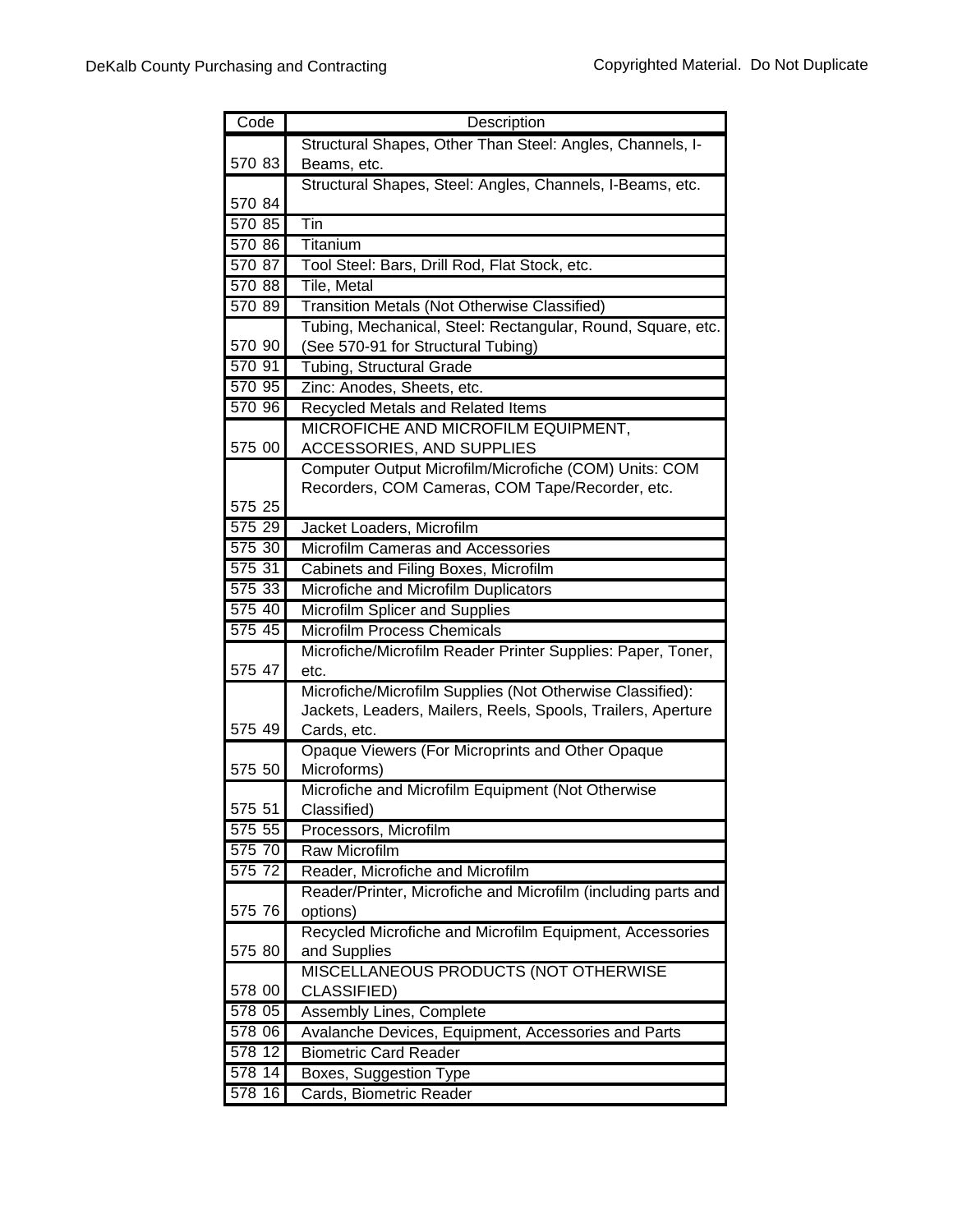| Code                | Description                                                            |
|---------------------|------------------------------------------------------------------------|
|                     | Caskets, Funeral (See Classes 410 and 465 for Mortuary                 |
| 578 17              | Equipment)                                                             |
| 578 18              | Caskets, Pet                                                           |
|                     | Cemetery Equipment and Supplies (See 578-52 For Lots                   |
| 578 19              | and Vaults)                                                            |
| 578 20              | Counters, Mechanical: Tally, etc.                                      |
|                     | Counting Machines, Electronic (Not Ticometers, See Class               |
| 578 22              | 600): Tally, etc.                                                      |
| 578 27              | Dehydrating Machines and Parts                                         |
| $\overline{578}$ 28 | Deodorants, Industrial (Heavy Duty)                                    |
| 578 30              | Disaster Survival Equipment, Kits, and Supplies                        |
|                     | Display and Showroom Equipment and Supplies (Including                 |
| 578 31              | Exhibit Booths)                                                        |
|                     | Distilling and Processing Machinery and Equipment,                     |
| 578 32              | Petroleum                                                              |
|                     | Energy Generating Devices; e.g., Modular Fuel Cells w/24,              |
| 578 33              | 48 or 125 vdc                                                          |
| 578 34              | Election and Voter Equipment and Supplies, Electronic                  |
| 578 35              | Election Equipment and Supplies, Non-Electronic                        |
| 578 36              | Fireworks                                                              |
| 578 37              | Flood Control Devices, Equipment, Accessories and Parts                |
| 578 38              | <b>Forestry Equipment and Supplies</b>                                 |
| 578 39              | <b>Gambling Equipment and Accessories</b>                              |
| 578 40              | Gavels                                                                 |
|                     | Hazardous Materials (Hazmat, Green Material, etc.), (Not               |
| 578 47              | <b>Otherwise Classified)</b>                                           |
|                     | Holography Apparatus and Accessories (Excluding Lasers)                |
| 578 48              |                                                                        |
|                     | Honeycomb Core Materials, All Kinds: Metal, Foam, Plastic,             |
| 578 49              | Wood                                                                   |
| 578 50              | Holders, Metal: Card, Door Name Card, Label, etc.                      |
| 578 51              | Ink, License Plate                                                     |
|                     | Lots and Vaults, Cemetery (See 578-19 for Equipment and                |
| 578 52              | Supplies)                                                              |
| 578 53              | Lottery Equipment and Supplies                                         |
| 578 54              | Mannequins, Clothing Display                                           |
| 578 55<br>578 56    | Mats, All Kinds (Not Otherwise Classified)<br><b>Minerals and Ores</b> |
|                     |                                                                        |
| 578 57              | Non-Metallic Structural Shapes (Not Otherwise Classified)              |
| 578 58              | Numbering Machines and Equipment (Take-A-Number)                       |
| 578 59              | Pneumatic Tube Equipment, Accessories, and Supplies                    |
| 578 62              | Recycled Miscellaneous Products                                        |
| 578 63              | Real Estate: Land and Improvements                                     |
| 578 64              | Recycling Equipment, Machines, and Supplies                            |
|                     | Religious Goods: Altar Sets, Collection Plates, Ecclesiastical         |
| 578 65              | Metalware, Pulpit Scarves, etc.                                        |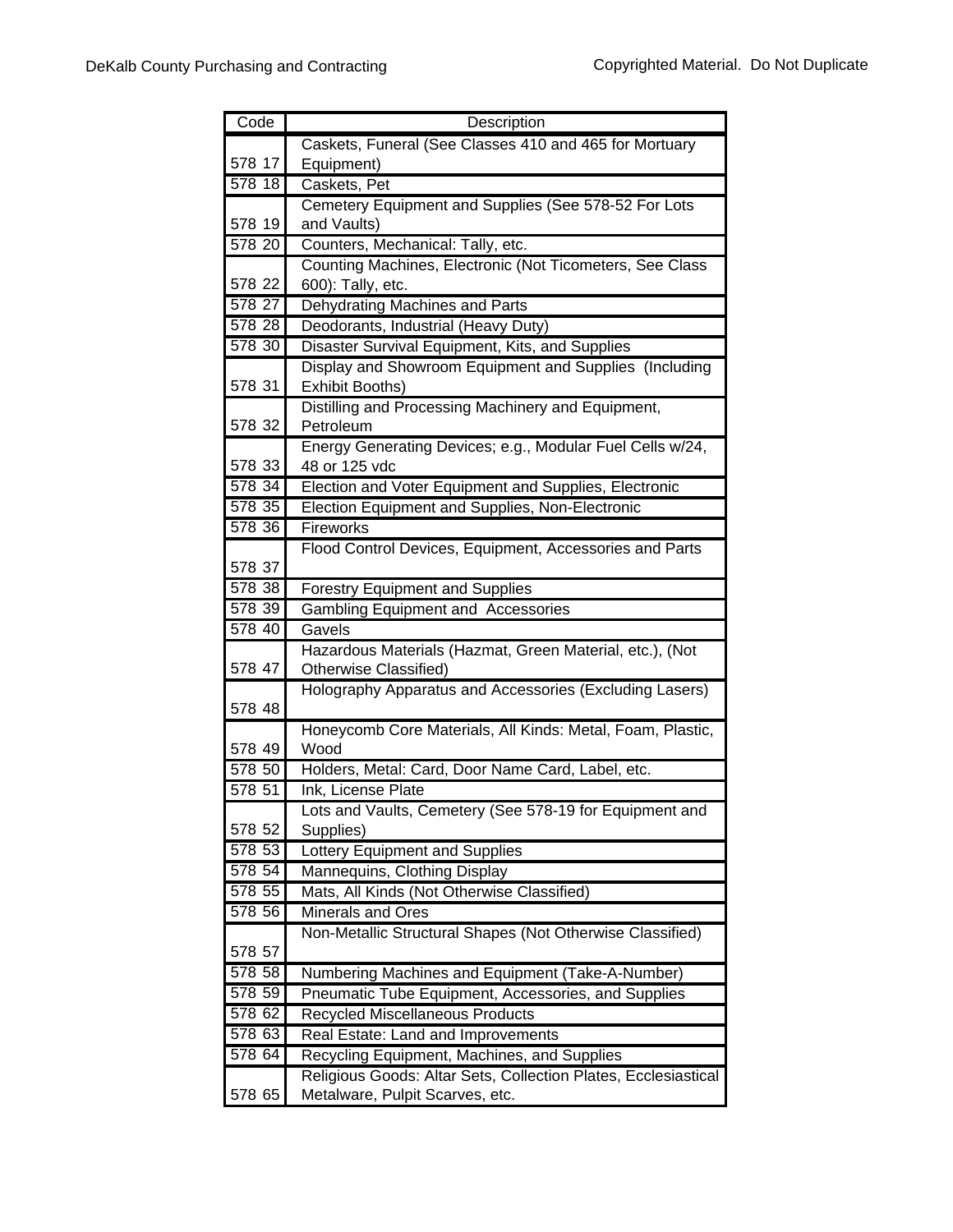| Code   | Description                                                      |
|--------|------------------------------------------------------------------|
| 578 74 | Robots (For Manufacturing Applications, etc.)                    |
| 578 76 | Robots (For Educational, Scientific Applications, etc.)          |
|        | Scrap and Waste Products, Non-Metallic (See 570-50 for           |
| 578 81 | Scrap Metal)                                                     |
|        | Table Skirts (Skirting): To be cloth, paper, vinyl, etc. and for |
| 578 84 | all uses                                                         |
|        | Tachistoscopic Devices (Used in the study of learning,           |
| 578 85 | attention and perception)                                        |
| 578 86 | Tags, Key (All Kinds)                                            |
| 578 90 | <b>Taxidermy Equipment and Supplies</b>                          |
|        | Testing Machines, Driver, Automated (Including Driver            |
| 578 91 | Simulating Machine)                                              |
| 578 92 | <b>Toll Collection Equipment and Supplies</b>                    |
| 578 93 | Tools for Scientific Use (Anthropological, etc.)                 |
| 578 94 | Turf, Artificial, Indoor and Outdoor                             |
| 578 95 | Water, Potable (See 390-91 for Bottled Water)                    |
| 578 97 | Water, Non-Potable                                               |
|        | MUSICAL INSTRUMENTS, ACCESSORIES, AND                            |
| 580 00 | <b>SUPPLIES</b>                                                  |
| 580 02 | <b>Accordians and Accessories</b>                                |
| 580 03 | Amplified Instruments (Guitars, etc.) and Amplifiers             |
| 580 05 | <b>Band and Choral Risers</b>                                    |
| 580 10 | <b>Band Instruments and Accessories</b>                          |
| 580 15 | Band Room Equipment: Music Cabinets, Stands, etc.                |
| 580 17 | Batons, Conductor                                                |
|        | Electronic Musical Instruments: Electronic Organs,               |
| 580 25 | Synthesizers, Visualizers, etc.                                  |
| 580 30 | Metronomes and Tuners, Conventional or Electronic                |
| 580 34 | Music Boxes                                                      |
| 580 35 | Music, Sheet and Folio                                           |
|        | Musical Instrument Repair Parts and Supplies (Except Organ       |
| 580 40 | and Piano)                                                       |
|        | Musical Supplies: Music Holders, Strings, Reeds, Rhythm          |
| 580 45 | Sticks, etc.                                                     |
| 580 53 | Orchestra Instruments and Accessories (Not Otherwise             |
| 580 55 | Classified)                                                      |
|        | Organs (Conventional), Accessories, Parts and Supplies           |
| 580 60 | Pianos, Accessories, Tuning Instruments, Parts and Supplies      |
|        | Recycled Musical Instruments, Accessories and Supplies           |
| 580 70 |                                                                  |
|        | Stringed Instruments, Conventional and Accessories               |
| 580 80 | (Banjos, Guitars, Violins, Violas, etc.)                         |
| 580 85 | Tower Chimes, Accessories, Parts, and Supplies                   |
|        | NOTIONS AND RELATED SEWING ACCESSORIES AND                       |
| 590 00 | <b>SUPPLIES</b>                                                  |
| 590 02 | Bra Backs, Replacement                                           |
| 590 04 | Buckles, Belt and Clothing                                       |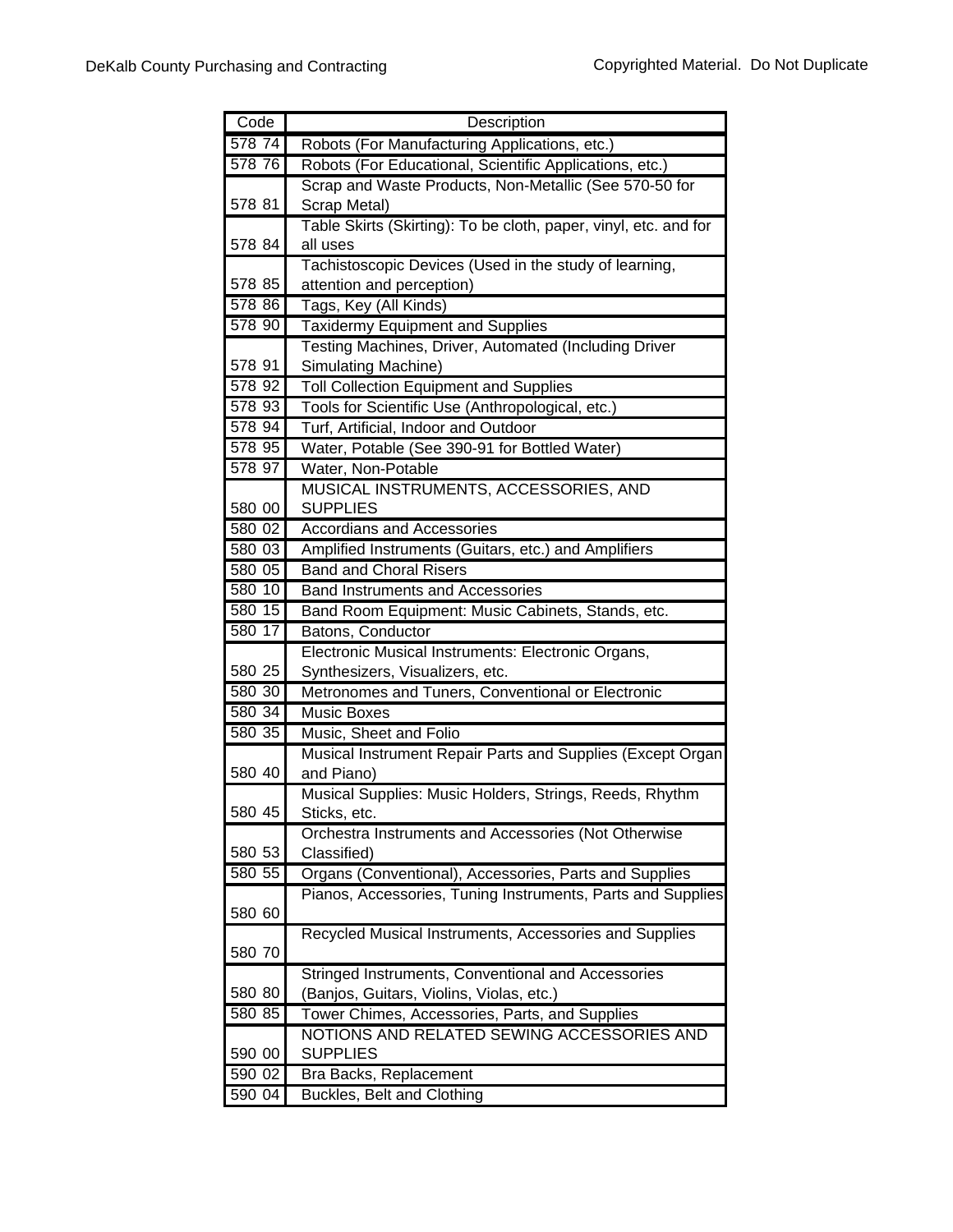| Code             | Description                                                                        |
|------------------|------------------------------------------------------------------------------------|
| 590 08           | Buttons, All Kinds                                                                 |
|                  | Crochet Hooks, Embroidery Hoops, Embroidery Needles,                               |
| 590 09           | Knitting Needles, etc.                                                             |
| 590 10           | <b>Cutting Boards</b>                                                              |
| 590 12           | <b>Dress Forms</b>                                                                 |
| 590 16           | <b>Eyelets and Grommets</b>                                                        |
| 590 20           | Fabrics, Heat Adhesive (For Marking, Patching, etc.)                               |
| 590 22           | Fasteners, Self-Gripping                                                           |
| 590 24           | Fasteners, Snap                                                                    |
| 590 28           | Hangers, Garment                                                                   |
| 590 32           | Hatters' Supplies: Bands, Blocks, Linings, etc.                                    |
| 59036            | Hooks and Eyes                                                                     |
| 590 37           | Interlining, Fusible                                                               |
| 590 38           | <b>Knitted Cuffs</b>                                                               |
| 590 39           | Labeling Machines, Fabric                                                          |
| 590 40           | Labels, Fabric, All Kinds                                                          |
|                  | Measuring Devices: Pattern Curves, Sewing Gauges, Tapes,                           |
| 590 42           | Thread Counters, Yardsticks, etc.                                                  |
| 590 44           | Needles, Pins, Thimbles, etc.                                                      |
| 590 48           | Patterns, Clothing                                                                 |
|                  | Pressing Aids: Cloths, Seam Rolls, Tailor's Boards, Tailor's                       |
| 590 50           | Hams, etc.                                                                         |
| 590 51           | Rick Rack (Flat Braid)                                                             |
| 590 52           | Scissors: Household, Pinking, Sewing                                               |
|                  | Sewing Accessories: Bound Buttonhole Makers, Palms,                                |
| 590 56           | Seam Rippers, Sewing Baskets, etc.                                                 |
| 590 57           | Sewing Kits, All Kinds                                                             |
| 590 60           | Slide Fasteners (Zippers)                                                          |
| 590 62           | Stays, All Types                                                                   |
| 590 64           | Tape and Webbing, Elastic                                                          |
| 590 68           | Tape, Binding (See 525-30 for Library Binder Tape)                                 |
| 59069<br>590 72  | Tape, Velcro Type (See 615-89 for Office Type)                                     |
|                  | Thread, Embroidery (Crewel)                                                        |
| 590 76<br>590 80 | Thread, Sewing, Commercial (Not Shoe Stitching)<br><b>Thread, Sewing, Domestic</b> |
| 590 84           | <b>Webbing (Not Elastic)</b>                                                       |
| 590 88           | Yarn, Knitting                                                                     |
|                  | Recycled Notions and Related Sewing Accessories and                                |
| 590 95           | <b>Supplies</b>                                                                    |
|                  | NUCLEAR EQUIPMENT COMPONENTS, ACCESSORIES                                          |
| 593 00           | <b>AND SUPPLIES</b>                                                                |
| 593 39           | Fuel, Fission                                                                      |
| 593 40           | <b>Fuel Equipment, Nuclear</b>                                                     |
| 593 41           | Fuel, Reactor (Uranium, Iridium, Plutonium)                                        |
| 593 47           | <b>Industrial Nucleonic Instruments</b>                                            |
| 593 48           | Irradiation Equipment, Atomic or Nuclear Energy                                    |
|                  | Nuclear Energy Machinery and Equipment (Subcritical Assy.,                         |
| 593 50           | Dosimetry Equip., Hot Cell Devices, etc.)                                          |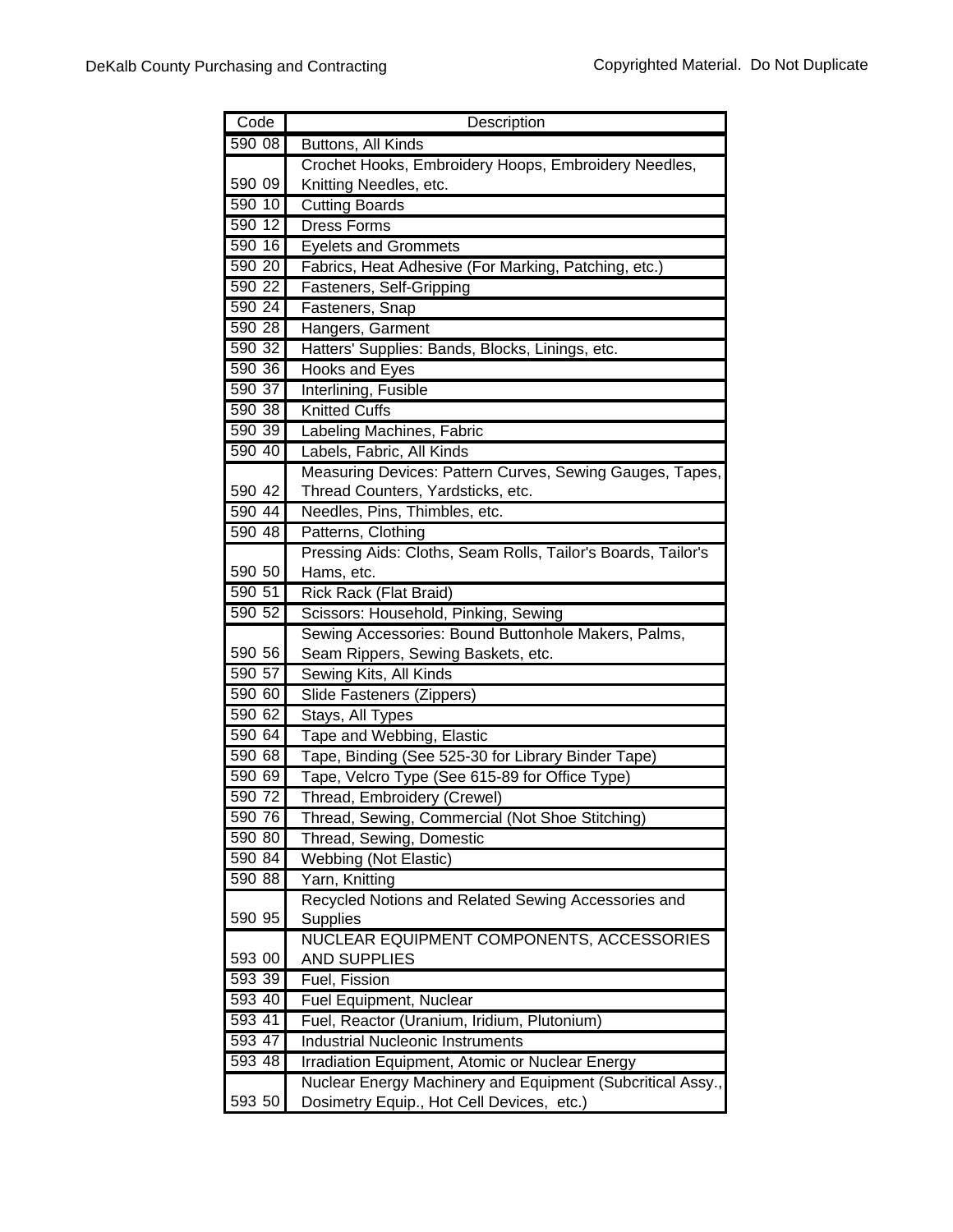| Code   | Description                                                |
|--------|------------------------------------------------------------|
| 593 64 | Reactor Equipment, Nuclear                                 |
|        | Recycled Nuclear Equipment, Components, Accessories,       |
| 593 67 | and Supplies                                               |
| 593 74 | Shielding Equipment, Radiation                             |
| 593 90 | Waste Equipment, Radioactive                               |
|        | NURSERY (PLANTS) STOCK, EQUIPMENT, AND                     |
| 595 00 | <b>SUPPLIES</b>                                            |
| 595 06 | Bamboo, Cane, Rattan, Reed, etc.                           |
| 595 07 | <b>Aquatic Plants</b>                                      |
| 595 10 | <b>Bedding Plants and Cuttings</b>                         |
| 595 15 | Bulbs and Seeds (Incl. Flower Seeds)                       |
| 595 26 | Edging, Lawn                                               |
| 595 28 | Flowers, Fresh                                             |
|        | Fountains, Statues and Other Decorative Lawn and Garden    |
| 595 30 | Items                                                      |
|        | Grates, Guards, and Other Protective Devices For Trees and |
| 595 33 | Shrubs                                                     |
| 595 35 | <b>Groundcovers and Vines</b>                              |
|        | Horticultural Specialties incl. Ornamental Floriculture    |
| 595 37 | Products                                                   |
|        | Nursery, Greenhouse and Floral Supplies: Labels, Planters, |
| 595 40 | Pots, Tags, Trellises, etc.                                |
| 595 50 | <b>Peat Moss</b>                                           |
| 595 52 | Perennials                                                 |
| 595 55 | Plant Foods (Not Fertilizer)                               |
| 595 57 | Plants, Non-Flowering                                      |
| 595 58 | <b>Plant Shine</b>                                         |
| 595 59 | Plants, Herb                                               |
|        | Plant Sprayers and Respirators, Plant Propagation Mats,    |
| 595 60 | etc., and Accessories                                      |
| 595 61 | Plants, Indoor                                             |
| 595 62 | Recycled Nursery Equipment and Accessories                 |
| 595 63 | Rocks, Ornamental and Decorative                           |
| 595 65 | Shrubbery, Evergreen                                       |
| 595 66 | Shrubbery, Flowering                                       |
| 595 68 | <b>Terrariums</b>                                          |
| 595 70 | Trees, Fruit and Nut                                       |
| 595 75 | <b>Trees, Ornamental and Shade</b>                         |
| 595 77 | <b>Tropicals</b>                                           |
| 595 80 | Turf Blankets, Seeded (Including Recycled)                 |
| 595 88 | Vases, Flower Pots, Pottery, etc.                          |
| 595 90 | <b>Vermiculite and Perlite</b>                             |
| 595 95 | Wood Chips and Bark: Composted, Shredded, etc.             |
|        | OFFICE MACHINES, EQUIPMENT, AND ACCESSORIES                |
| 600 00 |                                                            |
| 600 02 | Accessories, Calculators, Electronic                       |
|        | Accounting and Bookkeeping Machines (Not Data              |
| 600 03 | Processing)                                                |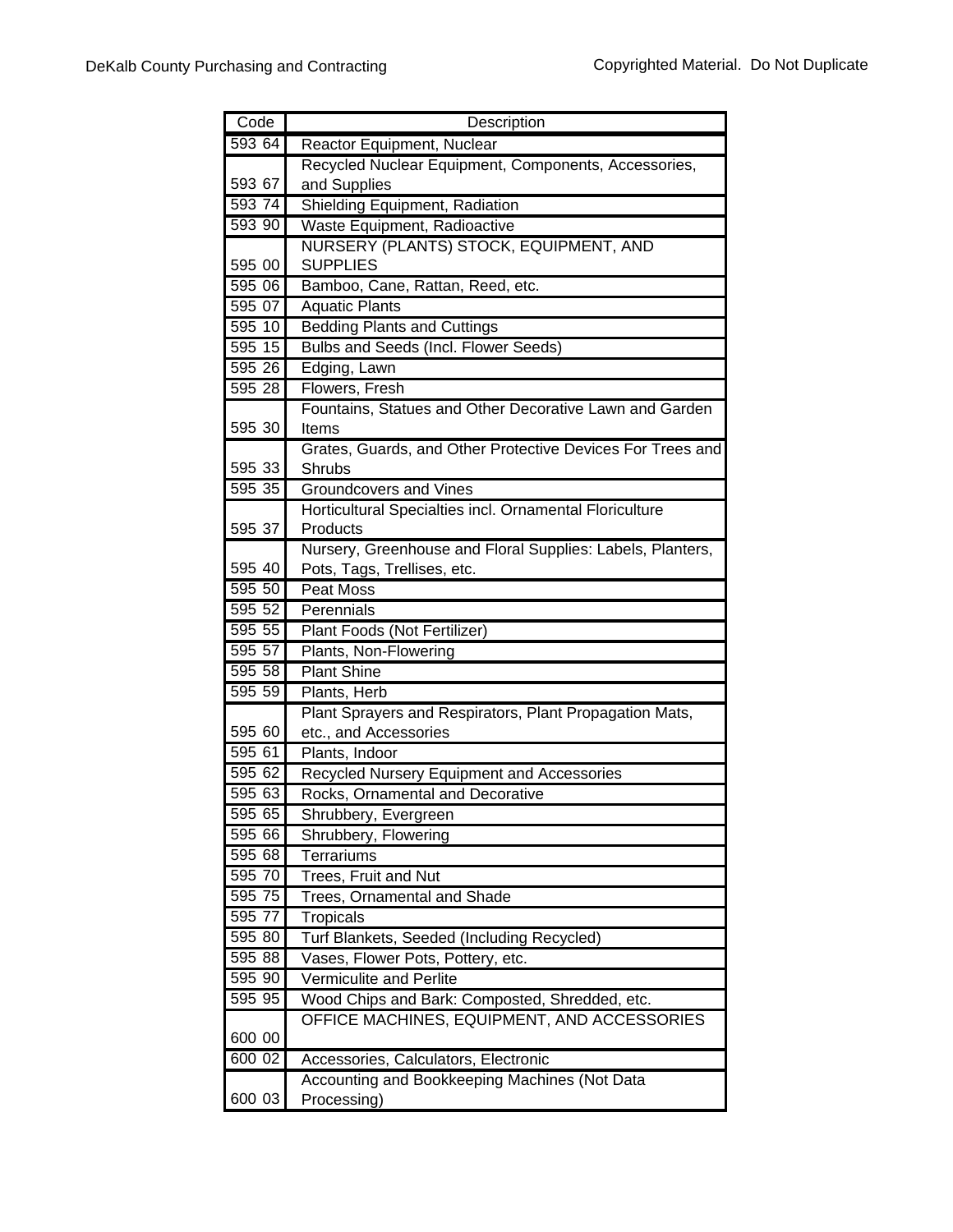| Code             | Description                                                             |
|------------------|-------------------------------------------------------------------------|
| 600 05           | <b>Adding Machines</b>                                                  |
|                  | Addressing Machines (Computer Driven Only, Direct Print                 |
|                  | Type Only) and Accessories (See Class 015 for Supplies)                 |
| 600 08           |                                                                         |
|                  | Addressing Machines (Embossed Plate Type) and                           |
|                  | Embossing and Imprinting Machines, and Accessories (See                 |
| 600 11           | Class 015 for Supplies)                                                 |
| 600 14           | <b>Braille Writers and Printers</b>                                     |
|                  | Calculators, Electronic, Display/Printing Type, Programmable            |
| 600 15           | (See 305-06 for Surveying Type)                                         |
|                  | Calculators, Electronic, Display/Printing Type, Non-                    |
| 600 16           | Programmable                                                            |
|                  | Calculators, Electronic, Display Type, Non-Programmable                 |
| 600 17           |                                                                         |
| 600 19           | Calculators, Electronic, Display Type, Programmable                     |
|                  | Calculators, Electronic, Printing Type, Non-Programmable                |
| 600 21           |                                                                         |
| 600 22           | Calculators, Electronic, Printing Type, Programmable                    |
| 600 25<br>600 27 | Calculators, Mechanical                                                 |
|                  | Cases, Typewriter                                                       |
| 600 30           | Cash Registers and Cash Drawers                                         |
| 600 33           | Change Makers, Coin and Bill Counters, Money Handling<br>Machines, etc. |
|                  | Check Writing Guide for the Writing Disabled (Incls. Writing,           |
|                  | Endorsing, and Depositing plus Traveler Check capabilities)             |
| 600 35           |                                                                         |
| 600 36           | Check Machines: Protection, Signing, Writing, etc.                      |
| 600 37           | Copyboards, Electronic                                                  |
|                  | Copy Machines, Bond (Plain) Paper Type Including Parts                  |
| 600 38           | and Accessories                                                         |
| 600 39           | Copy Machines, Analog                                                   |
|                  | Copy Machines, Coated or Treated Paper Type, Including                  |
| 600 40           | Parts and Accessories                                                   |
|                  | Copy Machines, Engineering, for Reproduction and Design                 |
| 600 41           | Production                                                              |
| 600 42           | Copy Machines, Laser, Including Parts and Accessories                   |
| 600 44           | Copier Vending Machines, Accessories and Supplies                       |
|                  | Copy Machines, Thermal Type, Including Parts and                        |
| 600 45           | Accessories                                                             |
| 600 46           | Copy Machines, Digital                                                  |
| 600 47           | Copy Machine Add-On Accessories                                         |
| 600 48           | <b>Counterfeit Scanning Devices (Including Detector Pens)</b>           |
| 600 49           | Court Reporter Equipment, Accessories and Supplies                      |
|                  | Counting Devices: Ticometers, etc. (Paper, Tickets, etc.)               |
| 600 50           | (For Coins See 600-33)                                                  |
| 600 51           | Detacher, Forms                                                         |
| 600 52           | Dictating Machines; Transcription Machines                              |
| 600 54           | Dictating Machine Accessories and Supplies                              |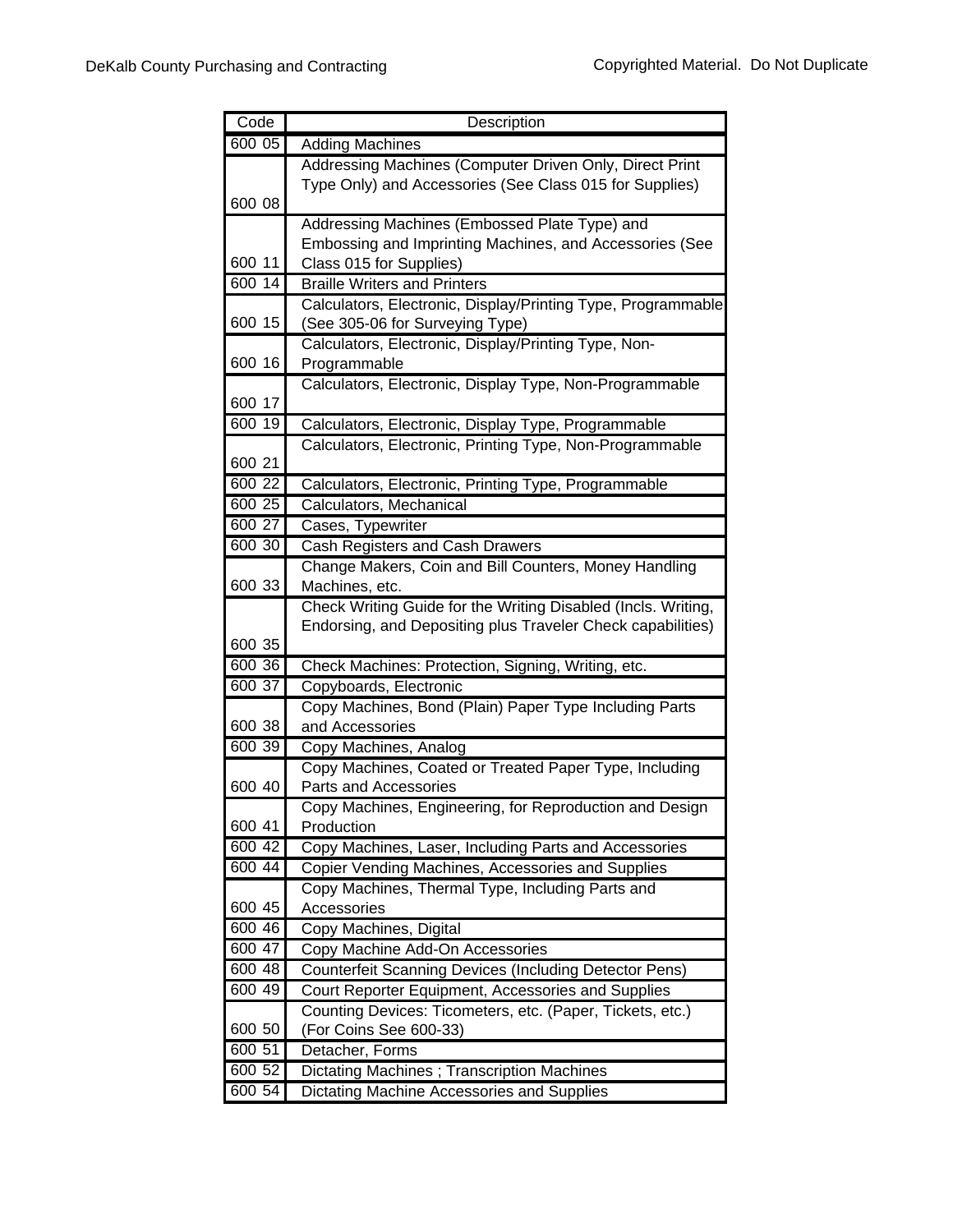| Code   | Description                                                |
|--------|------------------------------------------------------------|
| 600 56 | Duplicators, Digital                                       |
|        | Duplicating Machines and Accessories, Mimeograph Type      |
| 600 57 |                                                            |
| 600 59 | Duplicating Machines and Accessories, Spirit Type          |
| 600 60 | Electronic Reference Equipment (Organizers, etc.)          |
|        | Fax Machines, Parts and Supplies (See Class 725 for        |
| 600 61 | Industrial Type and Class 645 for Paper)                   |
| 600 62 | <b>Folding Machines</b>                                    |
| 600 63 | <b>Folding/Inserting/Sealing Machines</b>                  |
| 600 64 | Ink Rollers, Office Machines                               |
| 600 65 | <b>Inserting Machines</b>                                  |
|        | Label Dispensing Machines and Accessories (For             |
| 600 66 | Continuous Form Labels)                                    |
| 600 67 | Letter Extraction and Insertion Machines, Mailroom         |
| 600 68 | Letter Openers, Electric                                   |
| 60069  | Micrographics Equipment and Supplies                       |
| 600 70 | Machine Repair Tools, Office                               |
|        | Mailing, Packaging, and Shipping Machines (Including       |
| 600 71 | Packaging Material Dispensing Machines)                    |
|        | Multi-Function Office Machines (Combination of Fax-Copier- |
| 600 72 | Scanner-Printer, etc.)                                     |
|        | Office Machines, Equipment, Accessories, and Supplies -    |
| 600 73 | Recycled                                                   |
| 600 74 | <b>Perforating Machines</b>                                |
| 600 77 | Postage Meters                                             |
| 600 79 | Poster Making Machines and Equipment                       |
| 600 80 | <b>Postage Meter Supplies</b>                              |
|        | Postage Stamp Vending Machines, Accessories, and           |
| 600 81 | Supplies                                                   |
| 600 82 | Shredders, Paper and Media                                 |
|        | Stenographic and Stenotype Machines, Accessories, and      |
| 600 83 | Supplies                                                   |
| 600 84 | <b>Teletype Machines and Parts</b>                         |
| 600 85 | <b>Telegraph Equipment, Parts and Supplies</b>             |
| 600 86 | Typewriters, Electric, Accessories and Parts               |
| 600 87 | Typewriters, Electronic, Accessories and Parts             |
| 600 88 | Typewriters, Manual, Accessories and Parts                 |
|        | Typewriters, Memory: Typewriters with Memory for Data      |
|        | Storage and Retrieval (Not Microcomputer System Style)     |
| 600 89 |                                                            |
| 600 90 | Typewriters, Portable, Accessories and Parts               |
|        | Typewriters, Specialized: One-Handed, Large Type,          |
| 600 92 | Accessories and Parts, etc.                                |
| 600 95 | <b>Validating Machines</b>                                 |
|        | Vacuum Machines (Specifically Designed for Office          |
| 600 97 | Equipment)                                                 |
|        | OFFICE MECHANICAL AIDS, SMALL MACHINES, AND                |
| 605 00 | <b>APPARATUSES</b>                                         |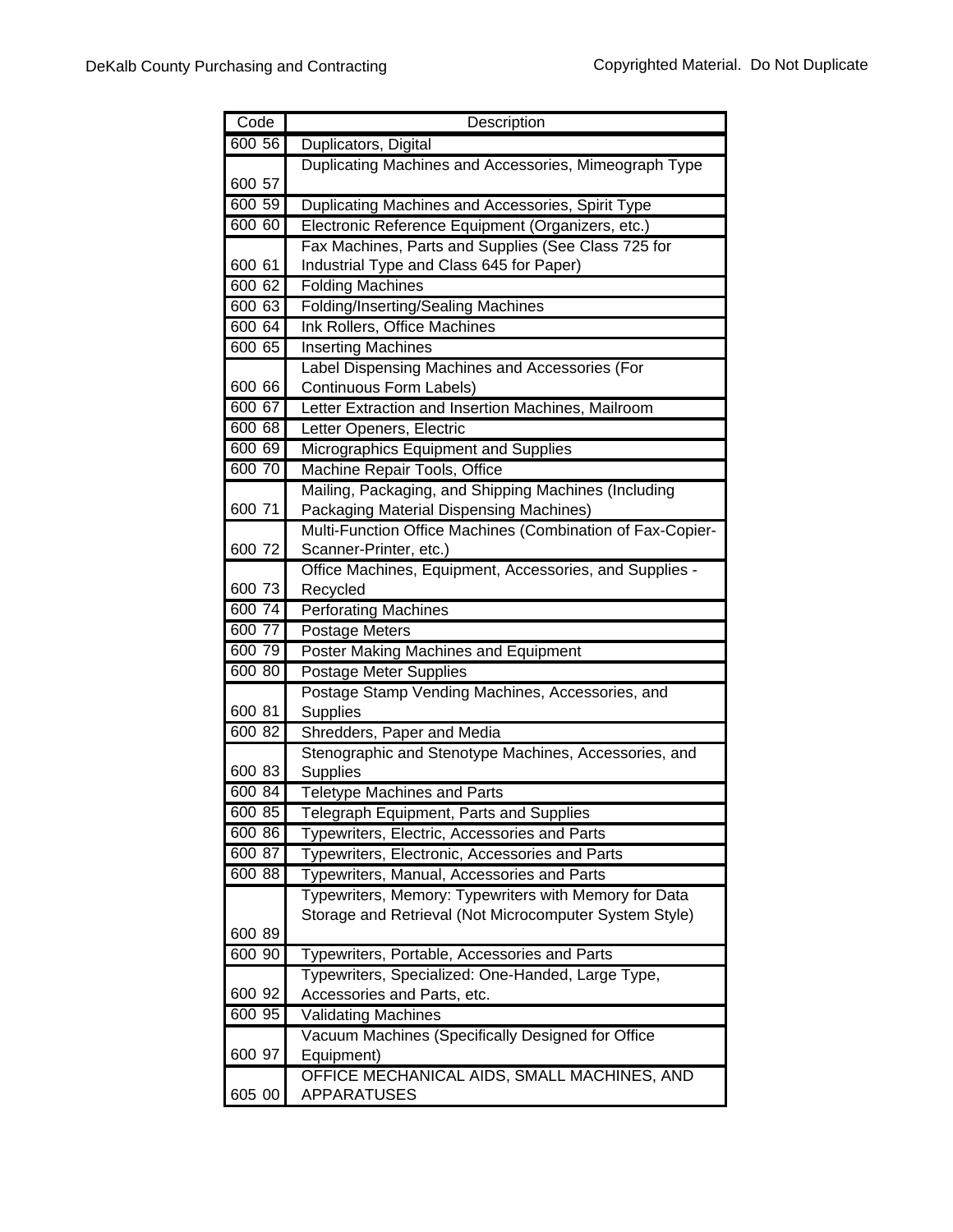| Code   | Description                                               |
|--------|-----------------------------------------------------------|
| 605 03 | Bells, Call                                               |
| 605 05 | Collators, Mechanical, Table Top Type; and Accessories    |
| 605 10 | Copyholders, Mechanical, Adjustable                       |
| 605 14 | Copyholders, Nonmechanical, Non-Adjustable                |
| 605 18 | Cutter, Wrapping Paper                                    |
| 605 24 | Date and Time Machines and Parts                          |
| 605 30 | Embossing Machines and Labeling Machines and Tapes        |
| 605 34 | <b>Eyelet Machines and Eyelets</b>                        |
| 605 36 | Footrests                                                 |
| 605 41 | Magnets                                                   |
| 605 42 | <b>Magnifying Glasses and Magnifiers</b>                  |
|        | Moisteners, Sanitary; and Rubber Finger Tips (Incl. Sheet |
| 605 46 | Lifters)                                                  |
| 605 50 | Numbering Machines and Supplies: Ink, Pads, etc.          |
| 605 55 | Paper Trimmers, Hand, Blade Type                          |
| 605 57 | Paper Trimmers, Hand, Rotary Type                         |
| 605 60 | Pencil Sharpeners, Electric and Battery Operated          |
| 605 63 | Pencil Sharpeners, Manual; and Parts                      |
| 605 65 | Punches, Paper, Electric                                  |
| 605 67 | Punches, Paper, Manual                                    |
|        | Recycled Office Mechanical Aids, Small Machines and       |
| 605 68 | Apparatuses                                               |
| 605 69 | Scissors and Shears, Office                               |
| 605 75 | Sealing and Tape Machines, Mail Room                      |
| 605 78 | Seal, Notary and Departmental                             |
| 605 82 | <b>Staple Removers</b>                                    |
| 605 85 | Stapling Machines, Electric; and Parts                    |
| 605 88 | <b>Stapling Machines and Parts, Manual</b>                |
|        | OFFICE SUPPLIES: CARBON PAPER AND RIBBONS, ALL            |
| 610 00 | <b>TYPES</b>                                              |
| 610 07 | Carbon Paper, One-Time                                    |
| 610 14 | Carbon Paper, Pencil                                      |
| 610 16 | Carbon Paper, Register Machines                           |
| 610 21 | Carbon Paper, Typewriter                                  |
| 610 28 | Carbon Paper, Solvent Carbon Type                         |
| 610 33 | <b>Recycled Carbon Paper</b>                              |
| 610 34 | <b>Recycled Ribbons</b>                                   |
| 610 35 | Ribbons, Adding Machine and Calculator, All Types         |
| 610 42 | Ribbons, Addressing Machine, All Types                    |
| 610 49 | Ribbons, Bookkeeping and Posting Machine, All Types       |
| 610 52 | Ribbons, Cash Register                                    |
|        | Ribbons, Computer and Data Processing, All Types (For Tab |
| 610 56 | See 610-73)                                               |
| 61063  | Ribbons, Teleprinter and Teletype, All Types              |
|        | Ribbons: Check Machine, Time Clock, Time Machine, and     |
| 610 70 | Recorder                                                  |
| 610 73 | Ribbons, Tab                                              |
| 610 77 | Ribbons, Typewriter and Word Processing, Fabric           |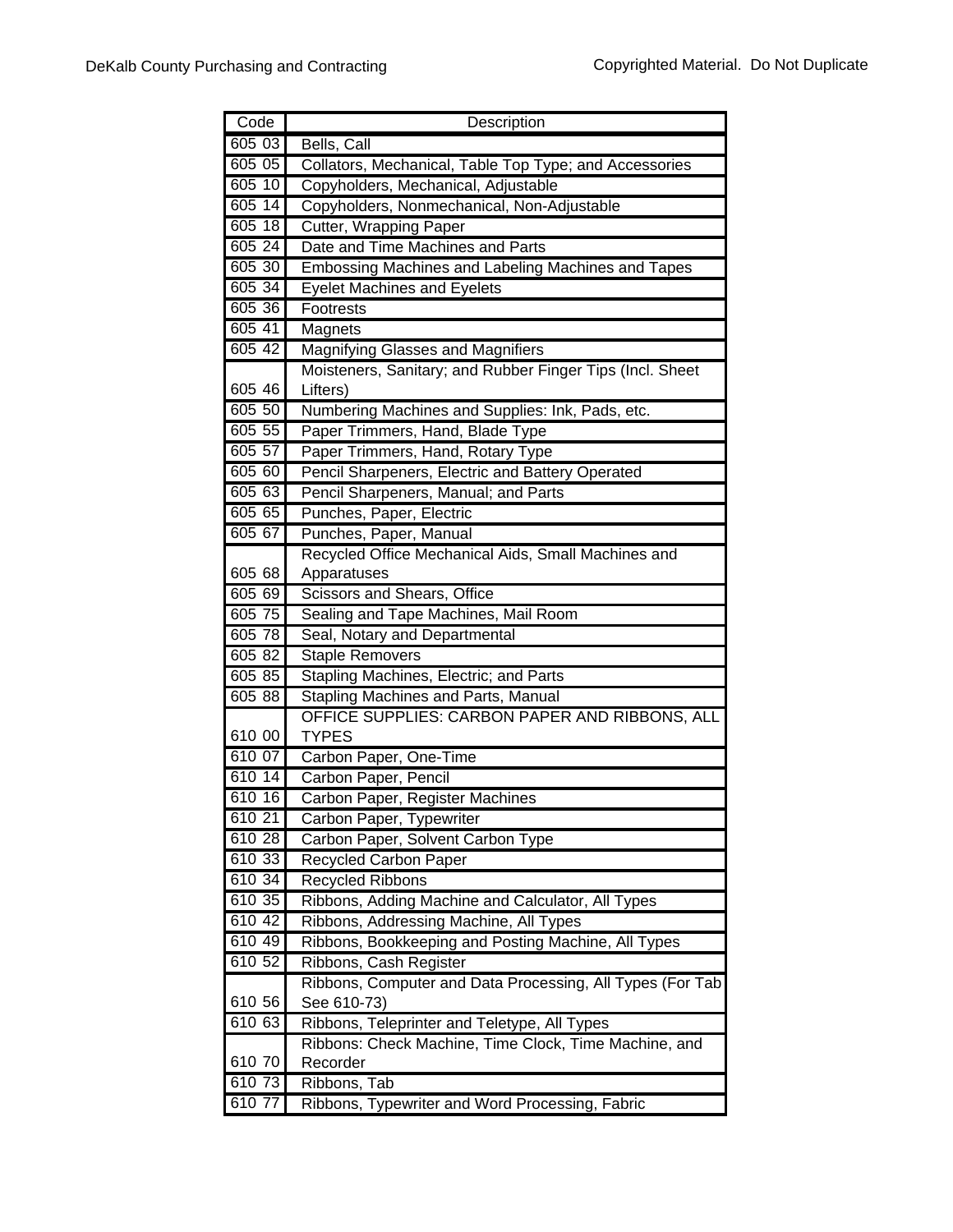| Code             | Description                                                         |
|------------------|---------------------------------------------------------------------|
| 610 84           | Ribbons, Typewriter and Word Processing, Film                       |
| 610 91           | Ribbons, Typesetting, All Types                                     |
| 610 96           | Tape, Correcting (For Use with Correctable Typewriters)             |
| 615 00           | <b>OFFICE SUPPLIES, GENERAL</b>                                     |
| 615 03           | Adding Machine and Calculator Paper (Rolls)                         |
|                  | Adding Machine and Calculator Paper (Rolls), Thermal Type           |
| 615 04           | "Treated Paper" and Carbonless Type                                 |
| 615 05           | Adhesives and Applicators: Glue, Mucilage, Paste, etc.              |
| 61507            | Ashtrays, Desk Type                                                 |
| 615 09           | Binders: Chain, Post, Prong, Ring, etc.                             |
|                  | Binder Sheets: Accounting, Columnar, Index, Journal,                |
| 615 11           | Ledger, etc.                                                        |
| 615 13           | Blotters and Pads, Desk                                             |
| 615 14           | Boards: Calendar, Schedule, Dispatch, Manning, etc.                 |
|                  | Books, Office: Accounting, Address, Columnar, Composition,          |
| 615 15           | Memo, Minute, Receipt, Steno, Time, etc.                            |
| 61517            | <b>Box Files</b>                                                    |
| 615 18           | Braille Labeling Material: Plastic Sheets, etc.                     |
| 615 19           | Calendars, Calendar Pads and Stands                                 |
| 615 20           | Cash Register Paper                                                 |
| 61521            | <b>Chair Cushions, All Types</b>                                    |
| 615 23           | Chair Mats (Carpet Protectors), All Types                           |
| 615 24           | Cleaners, Hand (Pre-moistened Towelettes, etc.)                     |
| 615 25           | Clipboards, Arch Boards, etc.                                       |
| 615 27           | Coin Wrappers, Bill Straps, Bank Deposit Bags, etc.                 |
|                  | Correction Fluid, Sheets and Tape, Including Thinners (For          |
| 615 29           | Typewriter Correction Tape See 610-96)                              |
| 615 31           | Covers: Brief, Manuscript, Pressboard, Report, etc.                 |
| 615 32           | Covers, Sleeve (Cuffettes)                                          |
|                  | Desk Accessories: Alphabetizers, Cash Boxes, Desk Files,            |
|                  | File Card Cabinets, Letter Sorters, Message Racks, etc.             |
| 615 33           | (See 620-10 for Desk Sets)                                          |
| 615 35           | File Cards, Blank and Ruled                                         |
| 615 37           | File Cases: Jackets, Binder, Storage, Transfer, etc.                |
| 615 39<br>615 41 | File Dividers, Labels, Tabs, etc.                                   |
|                  | File Folders: Expanding Envelopes, Wallets, etc.                    |
| 615 43           | File Folders, Hanging Type; and Accessories                         |
| 615 45<br>615 47 | File Folders, Regular, Legal and Letter Sizes<br><b>File Guides</b> |
| 615 48           | Holders, Form and Memo (Including Spindles)                         |
| 615 49           | Index Tabs: Celluloid, Cloth, etc.                                  |
| 615 50           | Key Rings, All Types                                                |
|                  | Labels, Reinforcements, Seals, etc. (Not Printed); and              |
| 615 51           | Sealing Wax                                                         |
| 615 52           | Label Remover Equipment                                             |
| 615 53           | Letter Folders and Openers                                          |
| $615\,55$        | Letter and Card Trays, All Types                                    |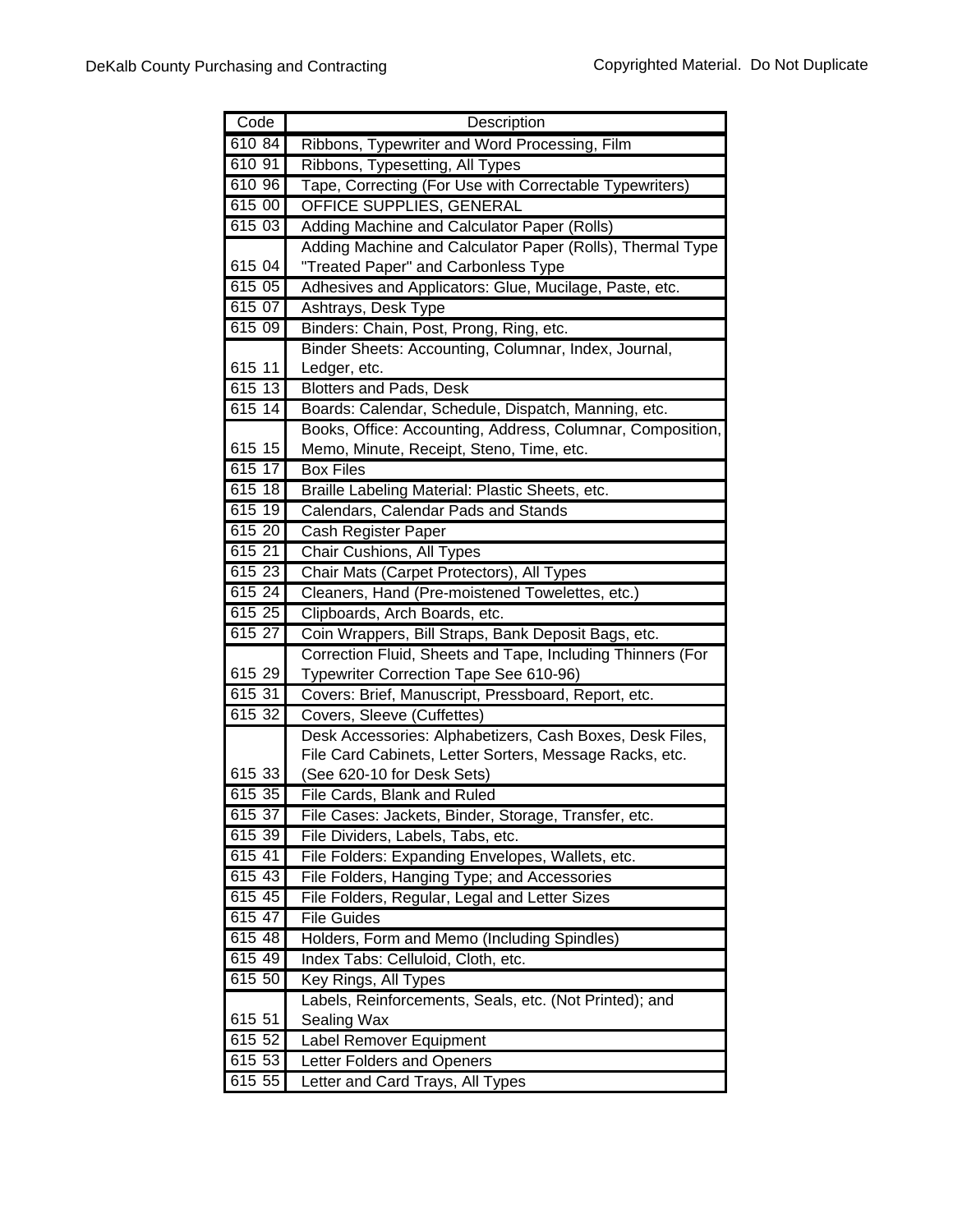| Code   | Description                                                  |
|--------|--------------------------------------------------------------|
|        | List Finders, Rolodex, Telephone Strips, and Accessories     |
| 615 57 |                                                              |
|        | Pads and Tablets: Analysis, Columnar, Figure, Memo, Note,    |
| 615 62 | Ruled, Post-It Notes, Telephone Message, etc.                |
| 615 65 | Pads and Covers, Office Machine, All Types                   |
| 615 67 | Paper Clips, Ball Bearing                                    |
|        | Paper Clips, Clamps, Fasteners (Round and Flat Head),        |
| 615 69 | Dispensers, etc.                                             |
| 61571  | Paper Fasteners, Prong Type                                  |
| 615 72 | Planners, Organizers                                         |
| 615 73 | <b>Recycled Office Supplies</b>                              |
| 615 75 | Rubber Bands, All Sizes                                      |
|        | Rubber Stamps, Stamp Pads, Stamp Pad Ink and Stamp           |
| 615 77 | Racks                                                        |
| 615 79 | Rulers, All Types (For Drafting See Class 305-35)            |
| 615 80 | Sheet Protectors, All Types                                  |
| 615 81 | <b>Staples</b>                                               |
|        | Stock Forms and Labels: Copy Sets, Receiving Forms,          |
| 615 82 | Speed Letters, etc.                                          |
|        | Tacks (Office Use): Map, Thumb, etc. (Incl. Push and T Pins) |
| 615 84 |                                                              |
| 615 86 | Tags, Marking and Shipping, Stock                            |
| 615 88 | Tape and Dispensers, Office Type                             |
| 61589  | Tape, Velcro Type (See 590-69 for Clothing Type)             |
| 615 90 | <b>Typewriter Cleaners and Oils</b>                          |
|        | Visible Record Supplies: Cards, Flags, Folders, Hinges,      |
| 615 93 | Signal, Strips, Tabs, etc.                                   |
| 615 95 | Wastebaskets, Office, All Types                              |
|        | OFFICE SUPPLIES: ERASERS, INKS, LEADS, PENS,                 |
| 620 00 | PENCILS, ETC.                                                |
|        | Desk Sets, Inkstands, Penholders, Pen Points, etc. (See 615- |
| 620 10 | 33 for Desk Accessories)                                     |
|        | Erasers: Pencil Types, etc. (See 785-57 for Blackboard and   |
| 620 20 | Dry Erase Types)                                             |
| 620 30 | Ink: Drawing, Marking, and Writing                           |
| 620 40 | <b>Ink Eradicators</b>                                       |
| 620 50 | Ink Refills (Not Ballpoint), Drawing and Writing             |
| 620 55 | <b>Lumber Marking Crayons</b>                                |
| 620 60 | Pencils, Lead; Pencil Leads; Pencil Lengtheners; etc.        |
|        | Pencils, Marking (Including Mechanical Types and Refills):   |
| 620 70 | "Grease" or "China" Types, etc.                              |
| 620 71 | Pencils, Marking (Not Grease or China Types)                 |
| 620 79 | Pens, Fountain                                               |
|        | Pens (General Writing Types): Ball Point, Nylon Tip, Plastic |
| 620 80 | Tip, Roller Ball, etc.                                       |
|        | Pen Refills (General Writing Types): Ball Point, Nylon Tip,  |
| 620 81 | Plastic Tip, Roller Ball, etc.                               |
| 620 85 | Pen and Pencil Sets                                          |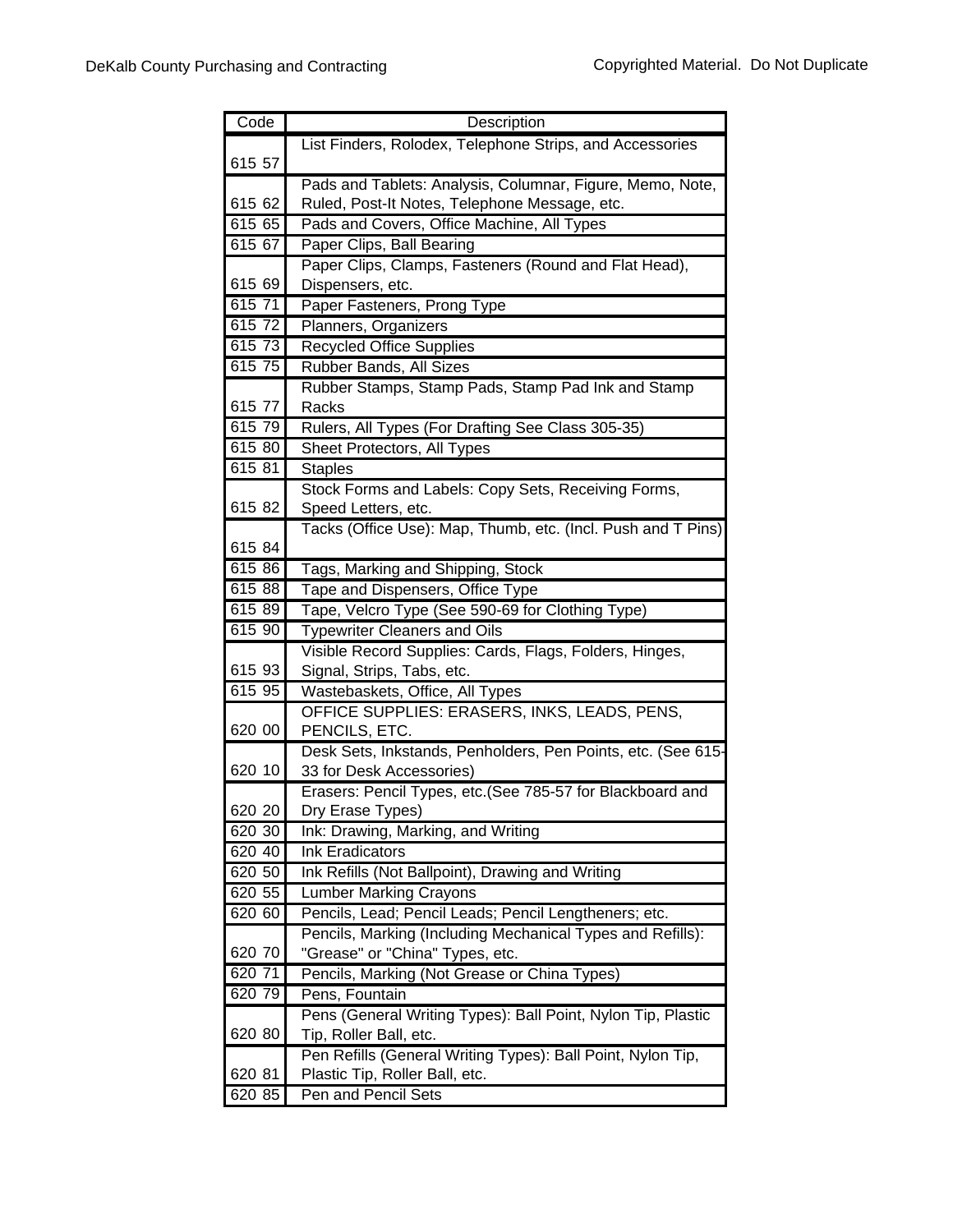| Code   | Description                                                                                               |
|--------|-----------------------------------------------------------------------------------------------------------|
| 620 86 | Pens, Erasable Markers (For Porcelain Boards, etc.)                                                       |
| 620 90 | Pens, Marker Type (Including Highlighter Types)                                                           |
| 620 94 | <b>Recycled Pens and Pencils</b>                                                                          |
|        | OPTICAL EQUIPMENT, ACCESSORIES, AND SUPPLIES                                                              |
| 625 00 |                                                                                                           |
| 625 13 | <b>Binoculars</b>                                                                                         |
| 625 15 | Calibration Equipment, Optical                                                                            |
| 625 17 | Cleaners and Wipes, Eye Glass                                                                             |
| 625 20 | <b>Contact Lenses and Supplies</b>                                                                        |
|        | Eye Glasses Including Sunglasses (Including Frames,                                                       |
| 625 26 | Cases, Parts, etc.)                                                                                       |
|        | Eye Testing Equipment (For Intraocular Pressure,                                                          |
| 625 39 | Refraction, etc.) (See item 97 for Vision Testers)                                                        |
| 625 40 | <b>Eyesight Testing Charts</b>                                                                            |
| 625 42 | Laser Safety Goggles                                                                                      |
|        | Laser Systems Instruments and Equipment (Including Lens                                                   |
| 625 43 | and Laser Windows)                                                                                        |
| 625 44 | Lens Cutting and Grinding Machines, Opthalmic                                                             |
| 625 45 | Lens Measuring and Polishing Equipment, Opthalmic                                                         |
|        | Optical Components: Blanks, Domes, Filters, Lenses,                                                       |
| 625 46 | Mirrors, Prisms, etc. (See Class 490 for Microscopes)                                                     |
| 625 52 | Opticians' Furniture: Cabinets, Chairs, etc.                                                              |
| 625 65 | <b>Opticians' Tools and Supplies</b>                                                                      |
| 625 78 | Magnifiers (For Office Use See Class 605)                                                                 |
| 625 82 | Telescope Accessories (Stands, etc.)                                                                      |
| 625 83 | Telescopes, Astronomical, Amateur Sizes                                                                   |
|        | Telescopes, Astronomical, Observatory Sizes, and Guide                                                    |
| 625 84 | Telescopes, Schmidt Cameras, etc.                                                                         |
| 625 88 | Telescopes, Surgical                                                                                      |
|        | Telescopes, Terrestrial: Alignment, Spotting, etc. (For Rifle                                             |
| 625 91 | and Range See Class 680)                                                                                  |
|        | Testing and Measuring Equipment (For Optical                                                              |
| 625 95 | Components): Spherometers, etc.                                                                           |
| 625 96 | Recycled Optical Equipment, Accessories and Supplies                                                      |
| 625 97 | Vision Testers (Not Opthalmology; See item 39)                                                            |
|        | PAINT, PROTECTIVE COATINGS, VARNISH,                                                                      |
| 630 00 | WALLPAPER, AND RELATED PRODUCTS                                                                           |
| 630 03 | Additives and Miscellaneous Paint Ingredients: Driers,                                                    |
| 630 05 | Fungicides, Latexes, Pigments, Surfactants, etc.<br>Bleach, Wood                                          |
| 630 06 |                                                                                                           |
|        | Caulking Compounds, Bulk or Cartridge Type<br>Coatings, Masonry (For Brick, Cinder Block, Concrete, etc.) |
|        | (To Include Silicate Protective Coatings and Products)                                                    |
| 630 09 |                                                                                                           |
| 63010  | Coatings, Protective, Polyurethane, etc.                                                                  |
|        | Coatings, Protective, Asphalt Based (Also See Class 770-26)                                               |
| 630 12 |                                                                                                           |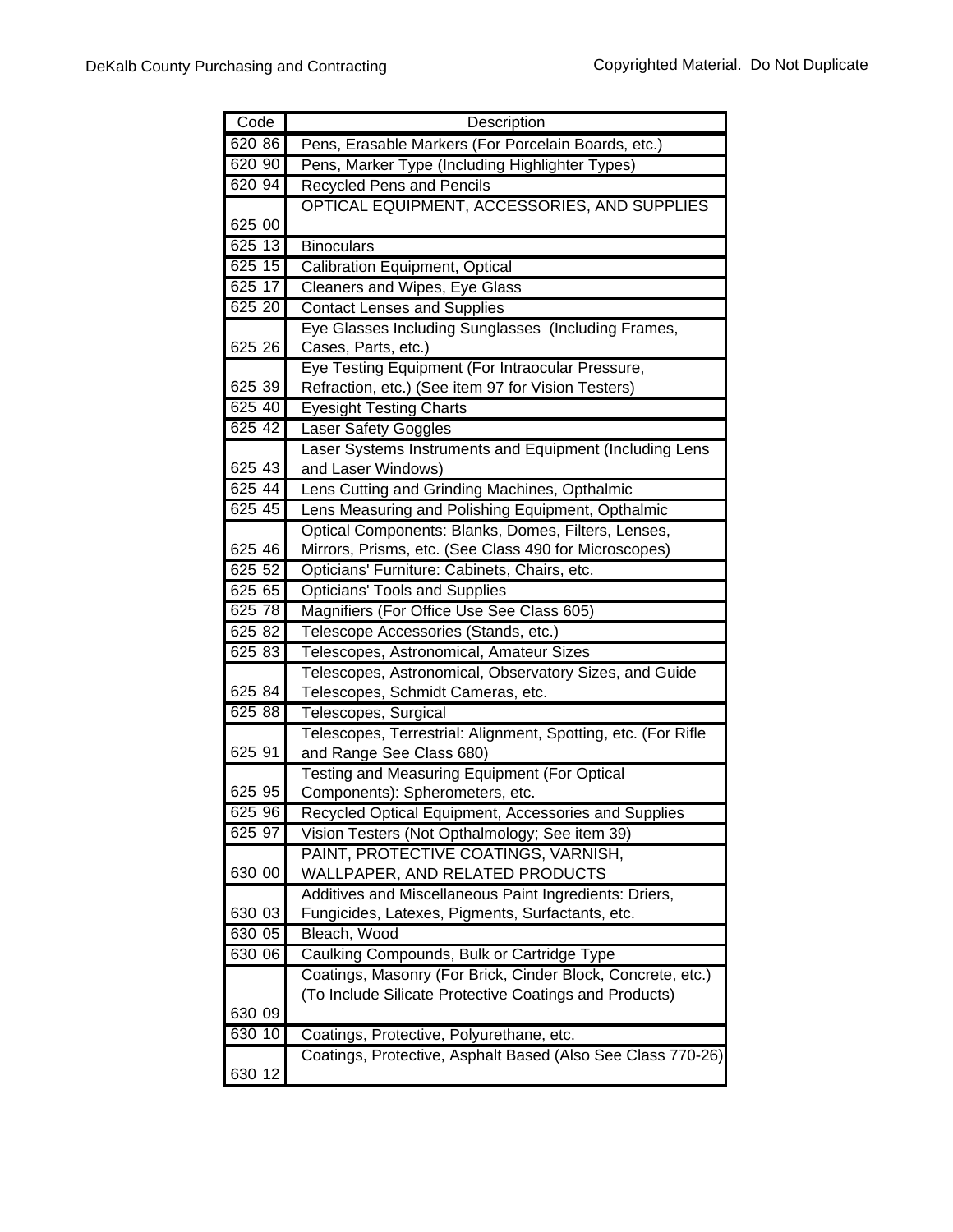| Code             | Description                                                               |
|------------------|---------------------------------------------------------------------------|
|                  | Coatings, Protective, Zinc-Rich (Cold Galvanizing                         |
| 630 19           | Compound)                                                                 |
|                  | Colors, Tinting (Oil, Mineral Silicate, or Universal Type) and            |
| 630 21           | Lettering                                                                 |
|                  | Fillers and Sealers, Masonry: Block Fillers, Water Repellent              |
| 630 22           | Solutions, etc.                                                           |
| 630 23           | Fillers and Sealers, Wallboard                                            |
| 630 25           | <b>Fillers and Sealers, Metal</b>                                         |
|                  | Fillers and Sealers, Wood: Paste, Plastic Wood, Sanding                   |
| 630 26           | Sealers, etc.                                                             |
| 630 27           | <b>Fillers and Sealers, Fiberglass</b>                                    |
|                  | Fire-Retardant and Heat-Resistant Coatings (Not Aluminum                  |
| 630 28           | Paint)                                                                    |
| 630 33           | Lacquer and Shellac, Clear and Colored                                    |
| 630 42           | <b>Linseed Oil</b>                                                        |
| 630 44           | Mix, Paint Water                                                          |
|                  | Paint and Varnish Removers (Includes Painted Graffiti                     |
|                  | Removers) (See 485-16 for Other Types of Graffiti                         |
| 630 45<br>630 47 | Removers)                                                                 |
|                  | Paint, Aluminum (Not Roof Coating)                                        |
| 630 49           | Paint, Automotive and Machinery                                           |
| 630 50           | Paint, Deck and Floor                                                     |
| 630 55<br>630 56 | Paint, Freezer and Wet Surface                                            |
|                  | Paint, House and Trim<br>Paint, Miscellaneous: Blockout, Bronzing Liquid, |
|                  | Environmentally Safe, Epoxy, Fluorescent, License Plate, Oil              |
|                  | Paste, Reflective, Tint Base, Tree Pruning, USDA Approved,                |
| 630 57           | etc.                                                                      |
| 630 59           | Paint, Marine                                                             |
| 630 61           | Paint, Masonry (To Include Silicate Paints)                               |
| 630 62           | Paint, Rust Preventative                                                  |
| 630 63           | Paint, Sports Court (Outdoor)                                             |
| 630 64           | Paint, Spray (Aerosol)                                                    |
| 630 65           | Paint, Swimming Pool                                                      |
| 630 66           | Paints, Traffic                                                           |
| 630 67           | Paint Sticks, Annealing                                                   |
| 630 72           | Primers, Rust Inhibiting: Red Oxide, Zinc Chromate, etc.                  |
| 630 75           | Putty, Glazing (Metal and Wood Sash)                                      |
| 630 76           | Putty: Lacquer, Plumbers, Tape                                            |
|                  | Recycled Paints, Lacquers, Shellacs, Varnish, Primers,                    |
| 630 79           | Coatings, Sealers, etc.                                                   |
| 630 82           | Sealers and Primers, Paint                                                |
| 630 84           | <b>Stains and Varnishes</b>                                               |
| 630 88           | <b>Textured Coatings, All Kinds</b>                                       |
|                  | Thinners (Reducers): Alcohols, Aromatic Solvents, Esters,                 |
|                  | Ketones, Mineral Spirits, Turpentine, V M and P Naphtha,                  |
| 630 90           | etc.                                                                      |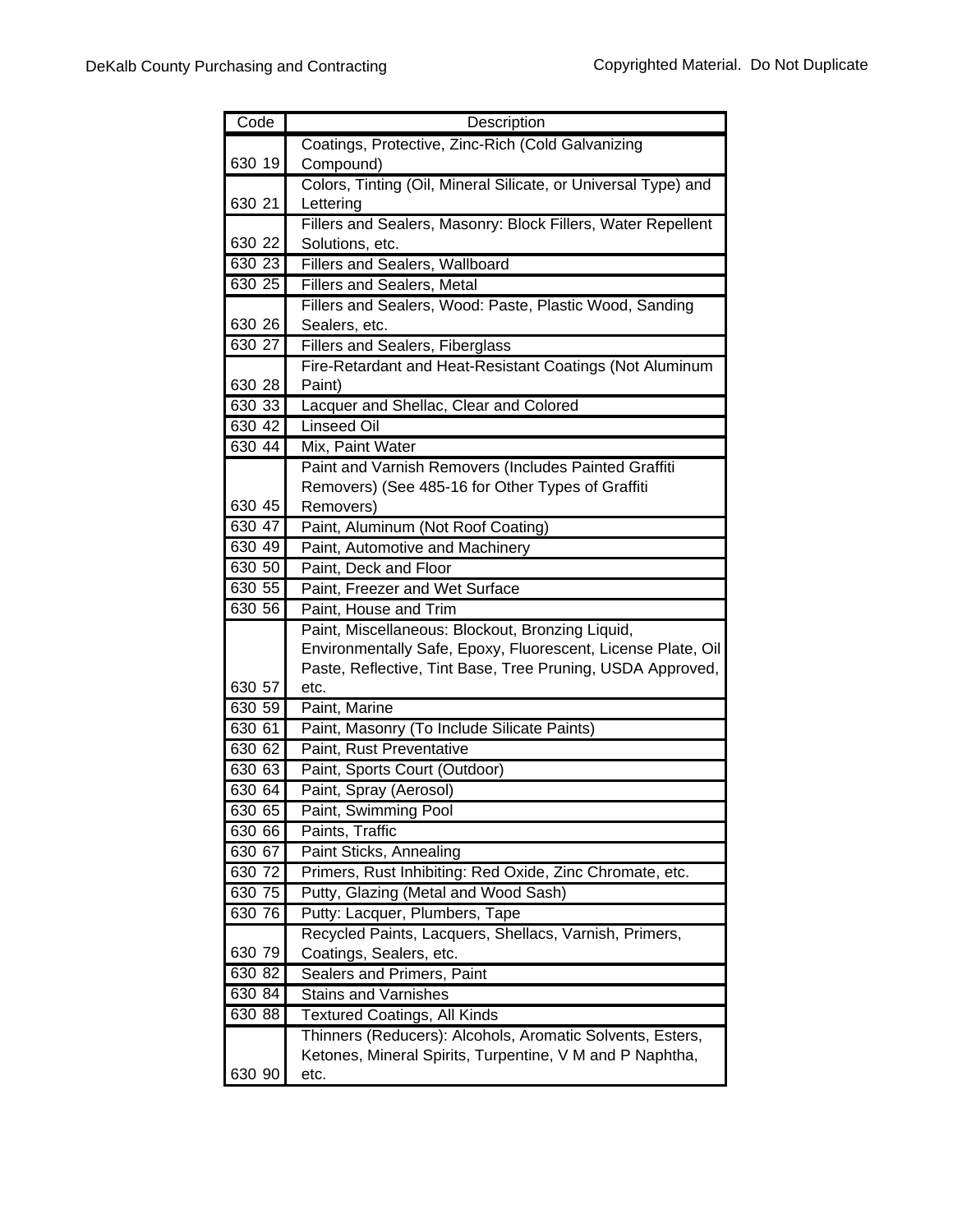| Code     | Description                                                 |
|----------|-------------------------------------------------------------|
|          | Wall Coverings, Fabric and Plastic; and Accessories         |
| 630 93   | (Including Recycled Types)                                  |
|          | Wallpaper, Paste, and Canvas (Including Paper Hanger        |
| 630 95   | Tools and Recycled Types)                                   |
| 630 97   | Wood Preservative and/or Water-Repellent Finishes           |
| 635 00   | PAINTING EQUIPMENT AND ACCESSORIES                          |
| 635 06   | Can Opener, Paint (Pneumatic)                               |
| 635 07   | Cleaner and Conditioner, Paint Brush                        |
|          | Compressors, Portable Paint Sprayer, Electric Motor or      |
| 635 08   | Engine Driven (Up to 25 CFM @ 100 PSI)                      |
| 635 14   | Drop Cloths, Hoods and Mitts, Painter's                     |
| 635 20   | Filter Pads, Paint Arrester                                 |
| 63538    | Masking Film (Spray Booth Lining), Masking Paper, etc.      |
|          | Paint Conditioners, Mixers, Shakers, and Tinting Machines   |
| 635 40   |                                                             |
|          | Paint Equipment, Accessories and Supplies (Not Otherwise    |
| 635 43   | Classified)                                                 |
| 635 45   | Paint and Varnish Removing Equipment                        |
| 635 47   | Rollers, Paint Can Holders, Trays and Accessories           |
| 635 50   | <b>Screens and Strainers</b>                                |
| 635 65   | Spray Booths and Accessories, Paint                         |
| 635 70   | Spray Booths and Accessories, Water Wash                    |
|          | Sprayer Components and Accessories: Guns, Hoses, Pots,      |
| 635 75   | Regulators, Tanks, etc.                                     |
| 635 80   | Sprayers and Spray Systems, Industrial, Heavy Duty          |
| 635 85   | Spraying Outfits, Portable, Light Duty                      |
| 635 95   | Recycled Painting Equipment and Accessories                 |
| 640 00   | PAPER AND PLASTIC PRODUCTS, DISPOSABLE                      |
|          | Bags and Boxes: Pollinating, Seed, and Soil Sampling; and   |
| 640 05   | <b>Seed Germination Paper</b>                               |
| 640 08   | Bags, Food Storage (Including Freezer Type)                 |
| 640 09   | Bags, Glassine                                              |
| 640 10   | Bags, Padded: Book Mailing, Shipping, etc.                  |
| $640$ 15 | Bags, Paper: Regular Weight, Heavy Weight, Nail, etc.       |
|          | Boxes and Retention Packaging (Not Otherwise Classified)    |
| 640 18   |                                                             |
| 640 20   | Chipboard, Pasteboard, and Telescoping Boxes                |
| 640 22   | Containers, Paper and Plastic                               |
| 640 23   | Containers, Cylindrical, Cardboard (Not Mailing Type)       |
| 640 25   | <b>Corrugated Boxes and Sheets (Including Fillers)</b>      |
| 640 26   | Fiber Type Dishes, Trays, etc. (Disposable)                 |
| 640 27   | <b>Foil Containers and Bags</b>                             |
| 640 28   | Gift Wrap Paper Including Tissue Paper and Ribbons          |
| 640 30   | Mailing Tubes and Storage Tubes                             |
| 640 40   | <b>Multiwall Paper Bags</b>                                 |
| 640 42   | Multiwall Wrapping Paper, Rolls or Sheets                   |
|          | Packing Materials for Mailing and Shipping (Not Containers) |
| 640 43   |                                                             |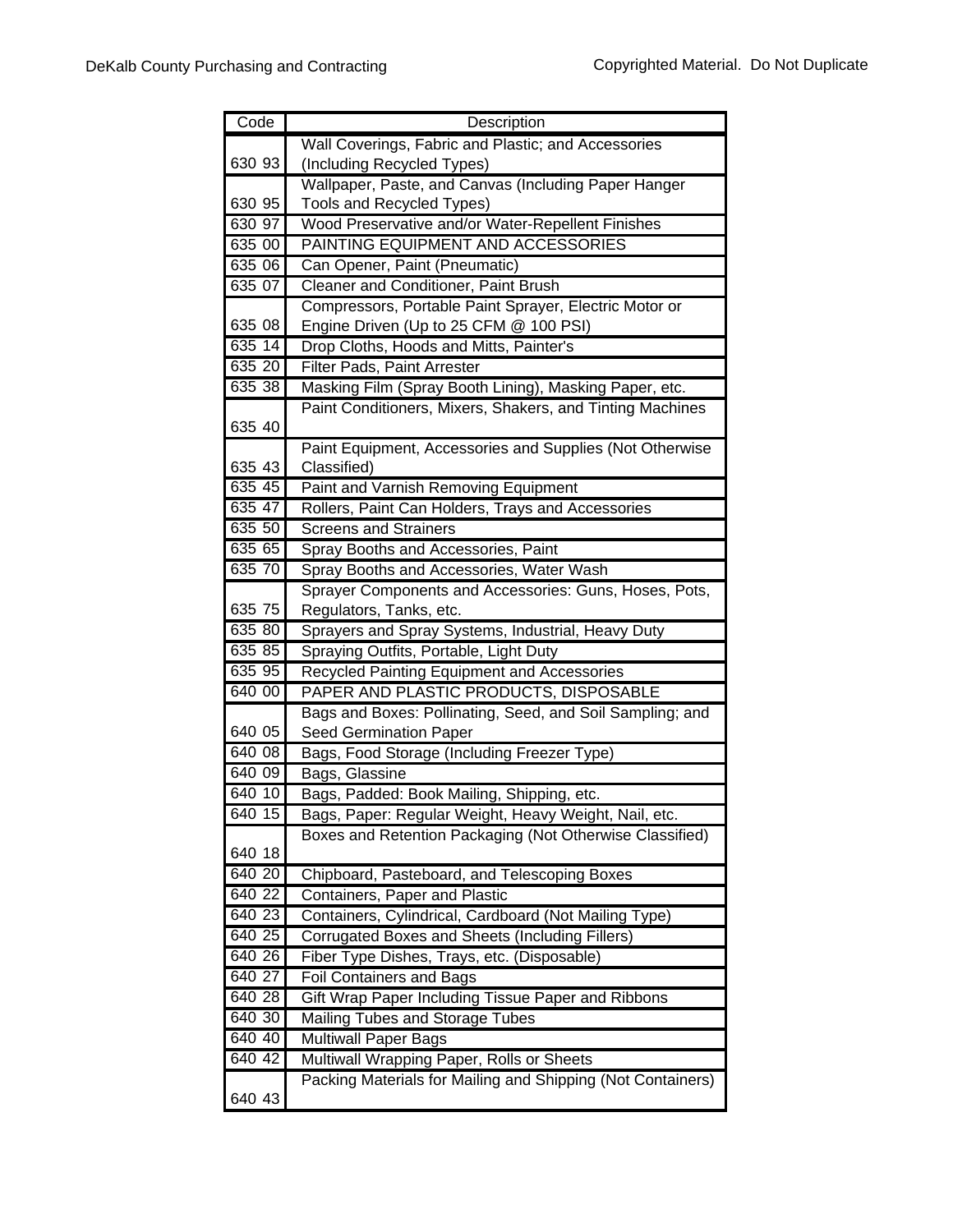| Code             | Description                                                                                                            |
|------------------|------------------------------------------------------------------------------------------------------------------------|
|                  | Packing List Envelopes (Plastic and Paper), Self Adhesive                                                              |
| 640 44           |                                                                                                                        |
|                  | Paper, Food Processing (Fresh and Frozen): Butcher Paper,                                                              |
|                  | Butter Paper, Freezer Paper, Vegetable Paper, etc.                                                                     |
| 640 45           |                                                                                                                        |
|                  | Paper Products: Cups, Doilies, Napkins, Plates, Straws,                                                                |
| 640 50           | Facial Tissues (Other Than Hospital), etc.                                                                             |
|                  | Plastic and Styrofoam Products: Cups, Forks, Plastic Coated<br>Dishes, Plastic Food Wrap, Cooking Bags, Sandwich Bags, |
| 640 60           | Spoons, Straws, Doilies, etc.                                                                                          |
|                  | Recycled Paper, Plastic, and Styrofoam Products                                                                        |
|                  | (Disposable Type) (Incl. Wax Paper, Aluminum Foil and                                                                  |
| 640 66           | Cellophane)                                                                                                            |
| 640 69           | Sheeting, Slip, Paper                                                                                                  |
| 640 70           | <b>Shelf Paper</b>                                                                                                     |
| 640 75           | Toilet Tissues, Paper Towels, and Toilet Seat Covers                                                                   |
| 640 80           | Waxed Paper, Aluminum Foil and Cellophane                                                                              |
| 640 85           | Wipers, Shop and Food Service Use                                                                                      |
| 640 87           | Wrapping Paper, Brown Kraft Paper, etc.                                                                                |
| 645 00           | PAPER (FOR OFFICE AND PRINT SHOP USE)                                                                                  |
| 645 10           | Announcement Stock (Including Recycled)                                                                                |
|                  | Backing Sheets and Liners for Decals, Bumper Stickers, etc.                                                            |
| 645 15           | (Crack and Peel)                                                                                                       |
|                  | Boards: Poster, Pressboard, Railroad, etc. (Including                                                                  |
| 645 18           | Recycled)                                                                                                              |
| 64521            | <b>Bond Paper (Including Recycled)</b>                                                                                 |
| 645 25<br>645 28 | <b>Book Paper (Including Recycled)</b>                                                                                 |
|                  | <b>Bristol (Including Recycled)</b>                                                                                    |
| 645 30           | Carbonless Paper (Chemical Transfer) (Including Recycled)                                                              |
| 645 31           | Card Stock (Incl. Recycled)                                                                                            |
| 645 32           | Coated Paper (Not Otherwise Classified) (Incl. Recycled)                                                               |
|                  | Copy Paper - Specialized High Speed (Included Recycled)                                                                |
| 645 33           |                                                                                                                        |
| 645 35           | Cover Stock (Including Recycled)                                                                                       |
| 645 39           | Duplicator and Mimeograph Paper (Including Recycled)                                                                   |
| 645 44           | Facsimile (Fax) Paper (Including Recycled)                                                                             |
| 645 47           | <b>Gummed Paper (Including Recycled)</b>                                                                               |
| 645 51           | <b>Index Paper (Including Recycled)</b>                                                                                |
| 645 54           | Kenaf Tree Free Paper (Incl. Recycled)                                                                                 |
| 645 55           | Ledger Paper (Including Recycled)                                                                                      |
| 645 58           | Manifold Paper (Including Recycled)                                                                                    |
| 645 59           | Map Paper (Including Recycled)                                                                                         |
| 645 61           | <b>Newsprint (Including Recycled)</b>                                                                                  |
| 645 64           | <b>Offset Paper (Including Recycled)</b>                                                                               |
| 645 66           | Onionskin (Including Recycled)                                                                                         |
| 645 68           | Parchment Paper (Including Recycled)                                                                                   |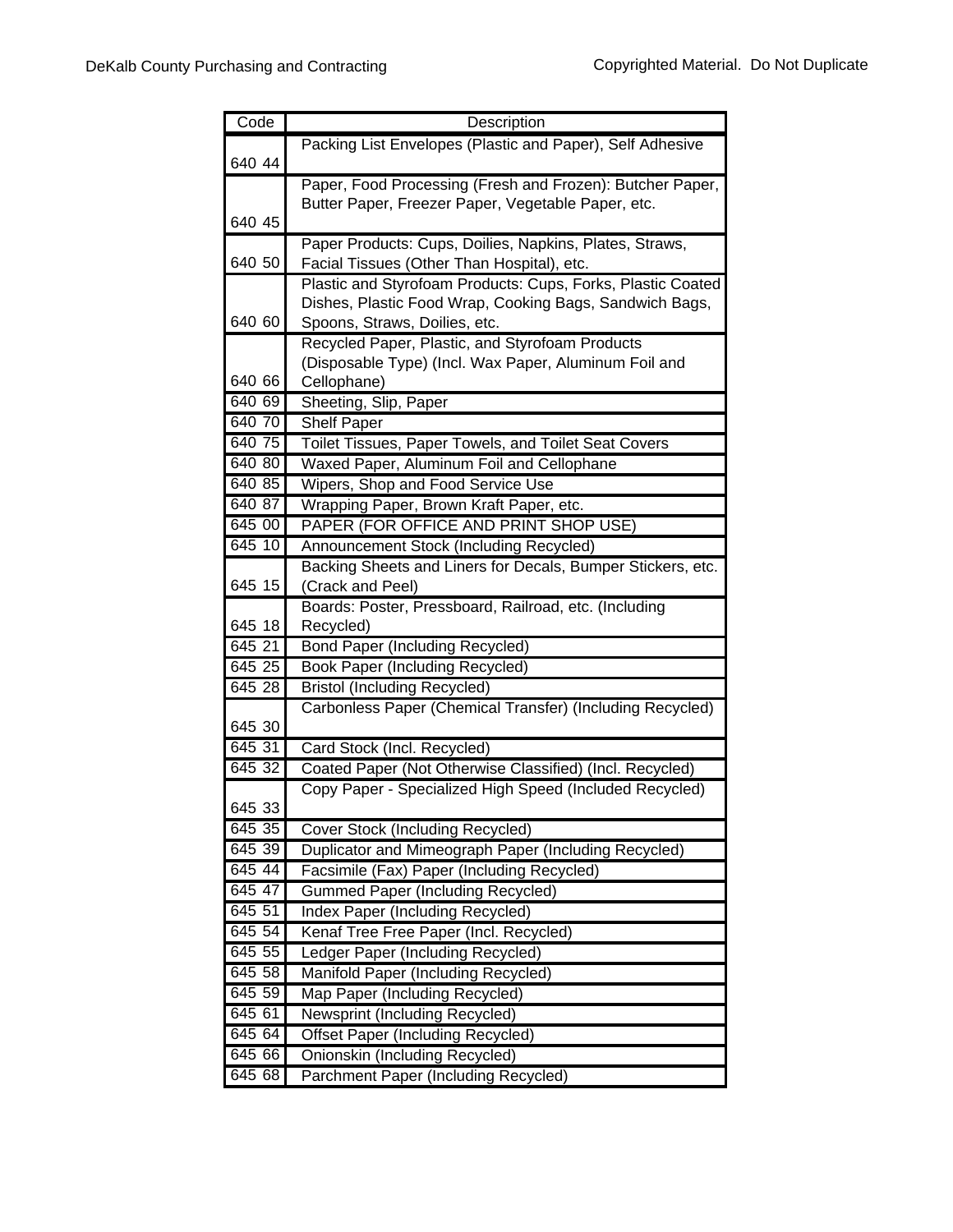| Code   | Description                                               |
|--------|-----------------------------------------------------------|
|        | Paper and Paper Products, Scrap or Waste (Incl. Recycled) |
| 645 69 |                                                           |
| 645 71 | Poster Paper (Including Recycled)                         |
| 645 74 | <b>Pressure Sensitive Paper (Including Recycled)</b>      |
| 645 80 | Stationery w/Envelopes (Including Recycled)               |
| 645 83 | <b>Tag Stock (Including Recycled)</b>                     |
| 645 88 | Teletype and Telex Paper (Including Recycled)             |
| 645 90 | Text Paper (Including Recycled)                           |
| 645 94 | Uncoated Paper (Not Otherwise Classified)                 |
|        | PARK, PLAYGROUND, RECREATIONAL AREA AND                   |
| 650 00 | SWIMMING POOL EQUIPMENT AND SUPPLIES                      |
|        | Amusement Park Ride Equipment, Accessories and Parts      |
| 650 04 |                                                           |
| 650 06 | Benches, Park (Including Bus Stop Benches)                |
| 650 10 | <b>Bicycle Racks</b>                                      |
| 650 12 | Climbers, Playground                                      |
| 650 18 | Combination Sets, Playground                              |
|        | Golf Course Maintenance Tools and Equipment (For Lawn     |
| 650 23 | Mowers See Class 515)                                     |
| 650 24 | Grill and Park Stoves, Outdoor                            |
| 650 30 | Ice Rink Resurfacer                                       |
| 650 36 | <b>Picnic Tables</b>                                      |
|        | Playground Equipment (Not Otherwise Classified) (See 420- |
| 650 38 | 04 for Bleachers)                                         |
| 650 46 | Rakes, Beach (Tractor Towed)                              |
| 650 48 | Recycled Recreational and Park Equipment                  |
| 650 50 | Safety Surfaces, Playground                               |
| 650 54 | Seesaws, Playground                                       |
| 650 60 | Slides, Playground                                        |
| 650 62 | Sports Field Maintenance Equipment                        |
|        | Swimming Pools, Equipment, and Supplies (Including        |
|        | Heaters, Lights, and Vacuum Machines; for Chemicals See   |
| 650 66 | <b>Class 885)</b>                                         |
| 650 72 | Swings, Playground                                        |
| 650 78 | Umbrellas, Lawn and Picnic Type                           |
| 650 80 | Whirls                                                    |
|        | PERSONAL HYGIENE AND GROOMING EQUIPMENT                   |
| 652 00 | <b>AND SUPPLIES</b>                                       |
| 652 12 | Baby Powder, Lotions, Oils and Creams                     |
| 652 15 | Bath Accessories (Not Otherwise Classified)               |
| 652 16 | Bath Powder, Oils, and Soaps (Including Talc)             |
| 652 27 | Combs and Brushes, Hair                                   |
|        | Cosmetics and Skin Care: Colognes, Creams, Lipsticks,     |
| 652 29 | Lotions, Perfumes, Powders, Soaps w/Lotion, etc.          |
|        | Dispensers for Personal Hygiene, Skin Care, and Grooming  |
| 652 32 | <b>Equipment and Supplies</b>                             |
| 652 35 | Electrolysis Equipment (Hair Removal)                     |
| 652 37 | Deodorants, Body                                          |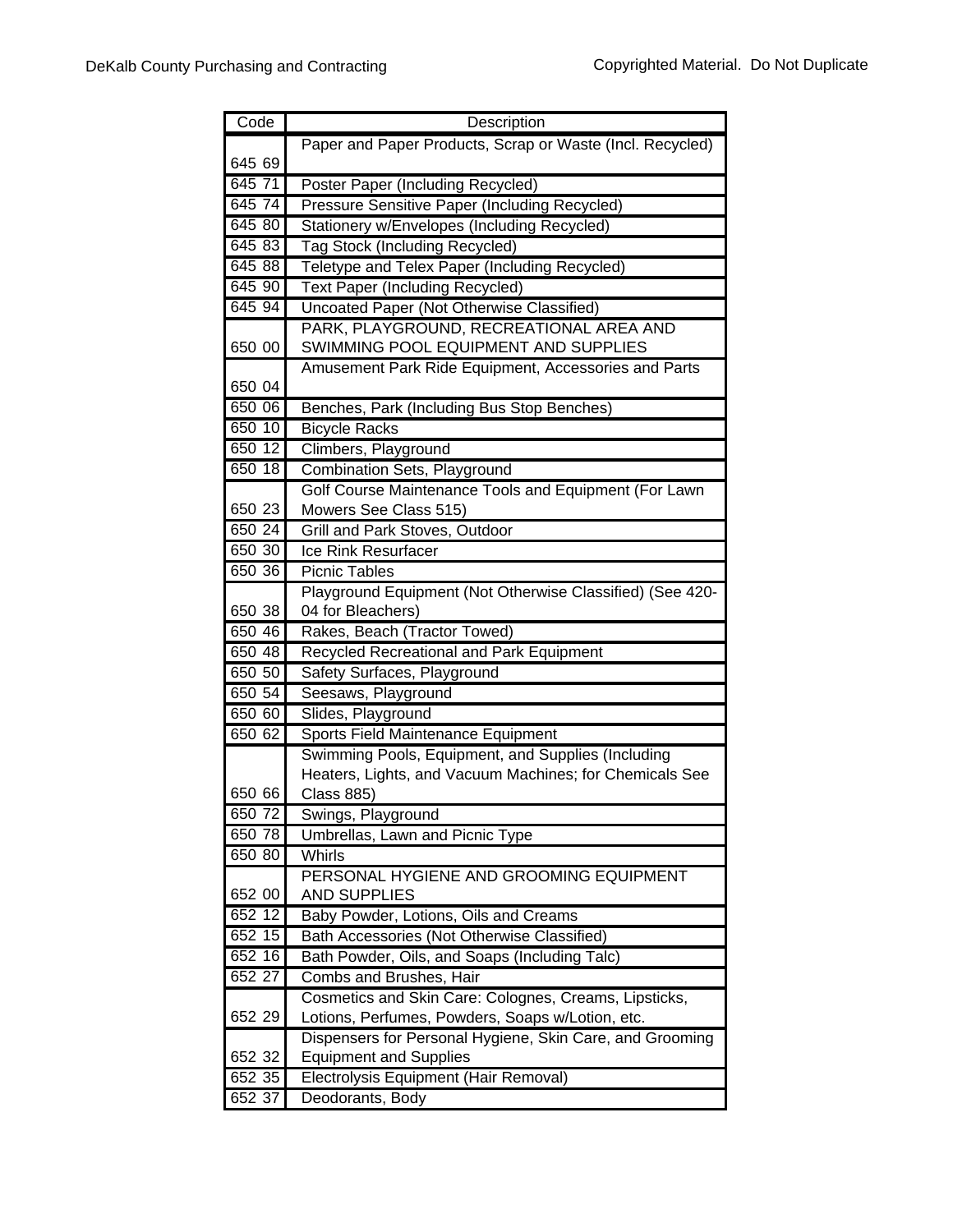| Code   | Description                                                 |
|--------|-------------------------------------------------------------|
|        | Feminine Personal Hygiene Items: Sanitary Napkins, Pads     |
| 652 39 | and Belts, Tampons, etc.                                    |
|        | Hair Cleaning and Conditioning Supplies: Colors, Creams,    |
|        | Dressings, Oils, Rinses, Shampoos, Sprays, Tonics, Waving   |
| 652 42 | Solutions, etc.                                             |
|        | Hair Care Accessories: Bands, Curlers, Nets, Pins, Rollers, |
| 652 43 | etc.                                                        |
|        | Manicuring Equipment and Supplies: Nail Files, Nail         |
| 652 50 | Clippers, Nail Polish, Polish Remover, etc.                 |
| 652 54 | Mouthwash                                                   |
|        | Personal Hygiene Kits for Men and Women (Incl.              |
| 652 57 | Toothpaste, Shampoo, Deodorant, etc.)                       |
| 652 64 | Razors and Blades, Electric                                 |
| 652 65 | Razors and Blades, Safety                                   |
| 652 66 | Razors and Keys, Security                                   |
| 652 67 | Razors, Shaper and Straight                                 |
|        | Recycled Personal Hygiene and Grooming Equipment and        |
| 652 70 | <b>Supplies</b>                                             |
|        | Shaving Supplies: Soaps, Brushes, Creams, Lathers,          |
| 652 75 | Lotions, etc.                                               |
| 652 84 | <b>Toothbrushes and Holders</b>                             |
| 652 85 | Tooth Paste, Polish, and Powders                            |
| 652 89 | Valets and Vanity Kits                                      |
| 652 91 | Wigs, Wiglets, Holders, and Manikins                        |
|        | PHOTOGRAPHIC EQUIPMENT, FILM, AND SUPPLIES                  |
| 655 00 | (NOT GRAPHIC ARTS, MICROFILM, AND X-RAY)                    |
| 655 04 | Albums and Organizers, Picture                              |
| 655 05 | <b>Animation Equipment and Supplies</b>                     |
|        | Camera Accessories: Batteries, Exposure Meters (Light       |
|        | Meters), Flash Equipment and Bar Lights (See Class 285 for  |
|        | Lamps), Power Packs and Chargers, Tripods, etc.             |
| 655 15 |                                                             |
|        | Camera Attachments: Adapter Rings, Collimators, Filters,    |
| 655 20 | Lenses, etc.                                                |
| 655 25 | Camera Carrying Cases, Gadget Bags, etc.                    |
| 655 27 | Camera Tools, Books, Instruction Manuals, etc.              |
| 655 29 | Cameras, Digital Type (Incl. Digital Network Cameras)       |
| 655 30 | Cameras, Movie; and Accessories                             |
|        | Cameras, Still, Nonspecialized (Incl. Infrared Types, Self- |
| 655 35 | Developing Types, etc.)                                     |
|        | Cameras, Still, Specialized (Including Complete Systems for |
|        | Medical and Dental Photography, Photomicrography, etc.)     |
| 655 39 |                                                             |
| 655 41 | Chemicals, Photographic                                     |
| 655 43 | Color Film Adhesive (For Adding Color to Visuals)           |
| 655 50 | Copying Equipment (Including Slide Duplicators)             |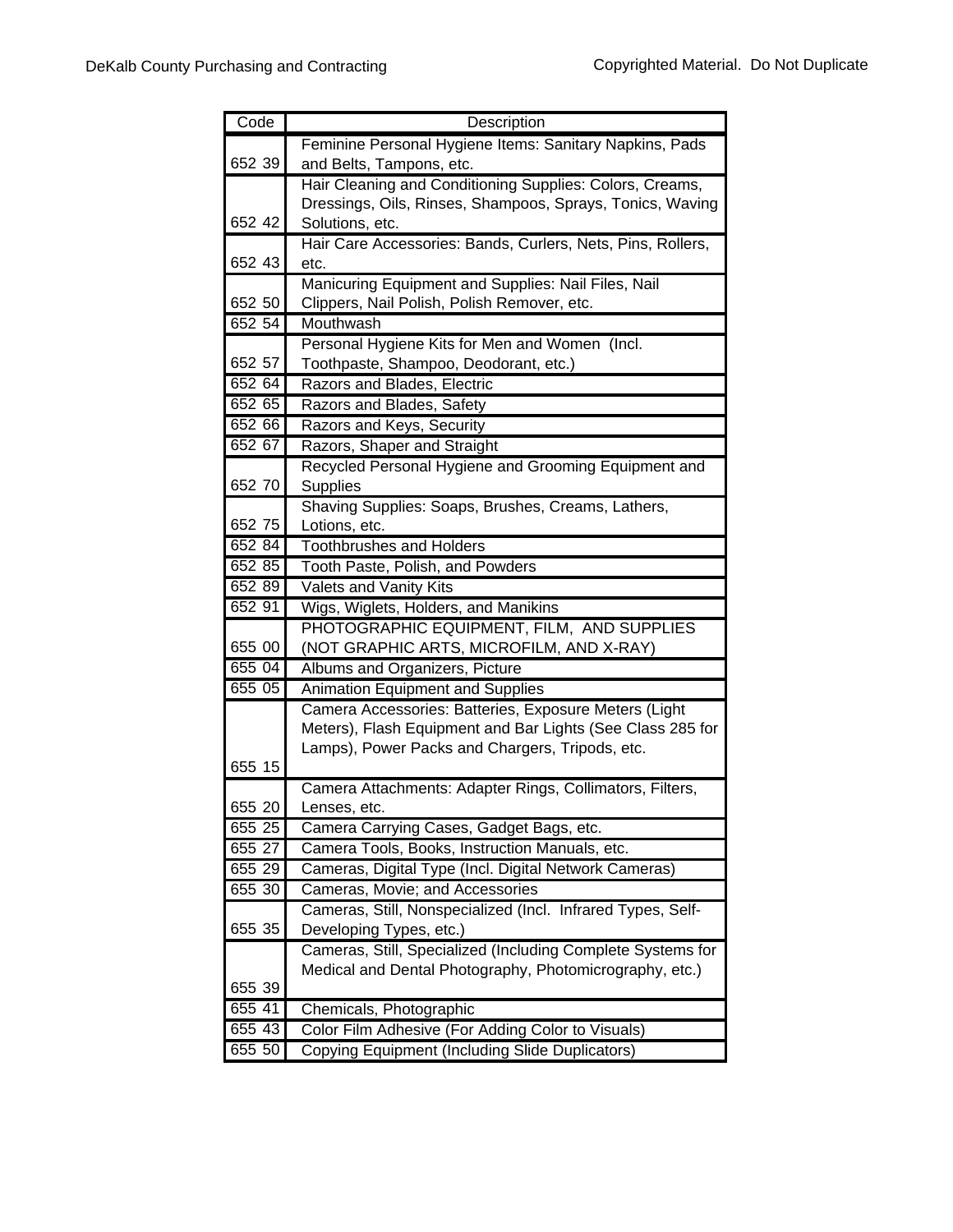| Code   | Description                                                            |
|--------|------------------------------------------------------------------------|
|        | Darkroom Equipment (Not Graphic Arts Type): Cabinets,                  |
|        | Color Analyzers, Counters, Densitometers, Developing                   |
| 655 55 | Tanks, Enlargers, etc.                                                 |
|        | Darkroom Supplies: Enlarger Easels, Film Holders, Film                 |
|        | Loaders, Lens Cleaner, Safelights and Filters,                         |
|        | Thermometers, Timers, Trays, Water Filtering Elements, etc.            |
| 655 60 |                                                                        |
| 655 66 | Film Developing and Processing Equipment (Not Otherwise<br>Classified) |
|        | Film, Photographic (Including Movie Films and Polaroid                 |
| 655 67 | Type)                                                                  |
| 65571  | Paper and Plates, Photographic                                         |
| 655 78 | Photo Identification Systems, Complete                                 |
| 655 79 | Recycled Photographic Equipment and Supplies                           |
| 655 80 | <b>Silver Recovery Devices</b>                                         |
| 655 84 | Slide Maker, Computerized                                              |
|        | Slide Preparation Supplies: Mounting Presses, Mounts, etc.             |
| 655 85 |                                                                        |
|        | Storage and Mailing Materials (For Negatives, Prints, or               |
| 655 88 | Slides): Envelopes, Files, Sleeves, etc.                               |
|        | Studio Production Equipment: Backdrop Mechanisms,                      |
|        | Floods, Posing Stools, Reflectors, Spots, Stands, Strobe               |
| 655 90 | Systems, etc. (See Class 285 for Lamps)                                |
| 655 92 | <b>Transparency Film</b>                                               |
| 655 95 | Video Equipment and Accessories (Including Tapes)                      |
| 658 00 | PIPE, TUBING, AND ACCESSORIES (NOT FITTINGS)                           |
| 658 04 | Pipe, Alloy Steel, Chrom-Moly, Stainless                               |
| 658 05 | Pipe, Aluminum                                                         |
| 658 09 | Pipe, Asbestos-Cement                                                  |
| 658 18 | Pipe, Bituminized Fiber                                                |
| 658 19 | Pipe, Bonded (All Types)                                               |
| 658 22 | Pipe, Brass                                                            |
| 658 24 | Pipe, Bronze                                                           |
| 658 28 | Pipe, Cast Iron                                                        |
| 658 30 | Pipe, Chrome                                                           |
| 658 31 | Pipe, Clay (Terra Cotta)                                               |
| 658 34 | Pipe, Concrete                                                         |
| 658 35 | Pipe, Copper                                                           |
| 658 40 | Pipe, Ferrous Alloy                                                    |
| 658 41 | Pipe, Fiberglass                                                       |
| 658 46 | Pipe, Iron (Includes Ductile Iron Pipe)                                |
| 658 50 | Pipe, Lead                                                             |
| 658 52 | Pipe, Magnesium                                                        |
| 658 54 | Pipe, Non-Ferrous Alloy                                                |
|        | Pipe, Plastic (Incls. Fiber Reinforced Plastic Pipe,                   |
| 658 56 | Polybutylene Pipe)                                                     |
| 658 58 | Pipe, Polyethylene                                                     |
| 658 60 | Pipe, PVC (Polyvinyl Chloride)                                         |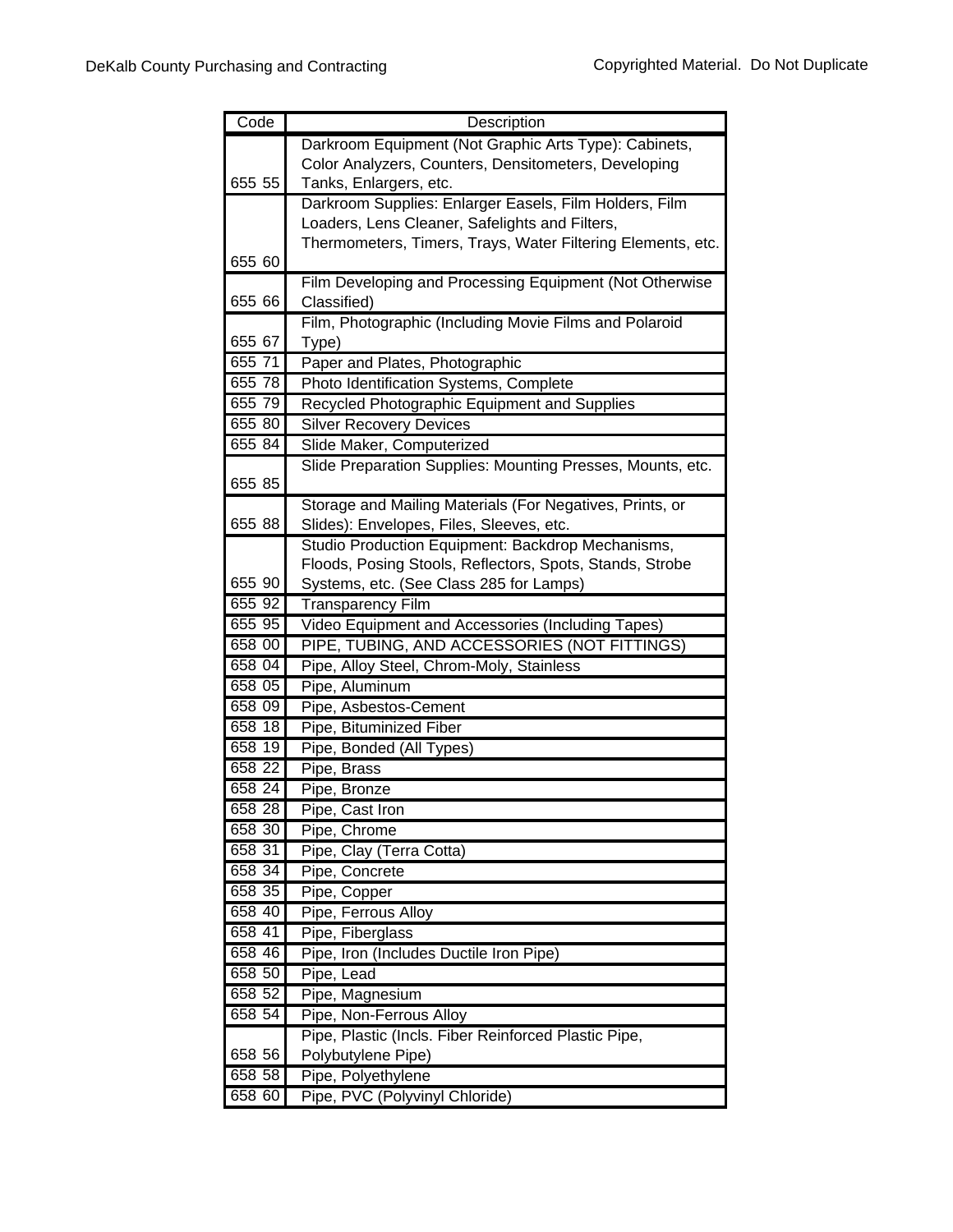| Code   | Description                                                |
|--------|------------------------------------------------------------|
| 658 68 | Pipe, Rubber                                               |
| 658 74 | Pipe, Soil                                                 |
| 658 77 | Pipe, Stainless Steel                                      |
| 658 80 | Pipe, Steel                                                |
| 658 81 | Pipe, Threaded                                             |
| 658 82 | Pipe, Steel, Wrought                                       |
| 658 83 | Pipe, Tin                                                  |
| 658 84 | Pipe, Titanium                                             |
| 658 86 | Pipe, Unthreaded                                           |
| 658 87 | Pipe, Zinc                                                 |
|        | Tubing, Brass, Bronze, and Copper (See 570-91 for          |
| 658 88 | Structural Tubing)                                         |
| 658 89 | Tubing: Ferrous and Non-Ferrous Alloy                      |
| 658 90 | Tubing: Iron, Lead, Magnesium                              |
| 658 91 | Tubing, Plastic and PVC                                    |
| 658 93 | Tubing: Tin, Titanium, Zinc                                |
|        | Tubing, Stainless Steel (See 570-91 for Structural Tubing) |
| 658 94 |                                                            |
| 658 95 | Tubing, Steel                                              |
| 658 96 | <b>Recycled Pipe and Tubing</b>                            |
| 658 97 | <b>Tubing (Not Otherwise Classified)</b>                   |
| 659 00 | <b>PIPE AND TUBING FITTINGS</b>                            |
| 659 06 | Adapters                                                   |
| 659 17 | <b>Bends</b>                                               |
| 659 24 | <b>Bushings</b>                                            |
| 659 27 | Caps                                                       |
| 659 30 | Connectors                                                 |
| 659 33 | Couplings                                                  |
| 659 36 | Crosses, Crossovers, Curves                                |
| 659 39 | Elbows, Miscellaneous                                      |
| 659 40 | Elbows, Steel                                              |
| 659 41 | Elbows (Other than Steel)                                  |
| 659 42 | Ells                                                       |
| 659 43 | Extensions, Pipe                                           |
| 659 44 | Ferrules, Flanges, Glands                                  |
| 659 47 | Hubs, Increasers, Inserts, Joints                          |
| 659 50 | Laterals, Nipples                                          |
| 659 51 | Lining, Pipe (Cement, Epoxy, etc.)                         |
| 659 54 | Offsets, Plugs, Pipe Rests                                 |
| 659 65 | Reducers                                                   |
| 659 73 | Saddles, Sleeves, Straps                                   |
| 659 78 | Tubing Fittings (Brass, Bronze, and Copper)                |
| 659 79 | Tubing Fittings (Plastic, PVC)                             |
| 659 80 | <b>Tubing Fittings (Stainless Steel)</b>                   |
| 659 81 | <b>Tubing Fittings (Steel)</b>                             |
| 65983  | Tees, Compression, Miscellaneous                           |
| 659 84 | Tees, Steel                                                |
| 659 85 | <b>Tees (Other Than Steel)</b>                             |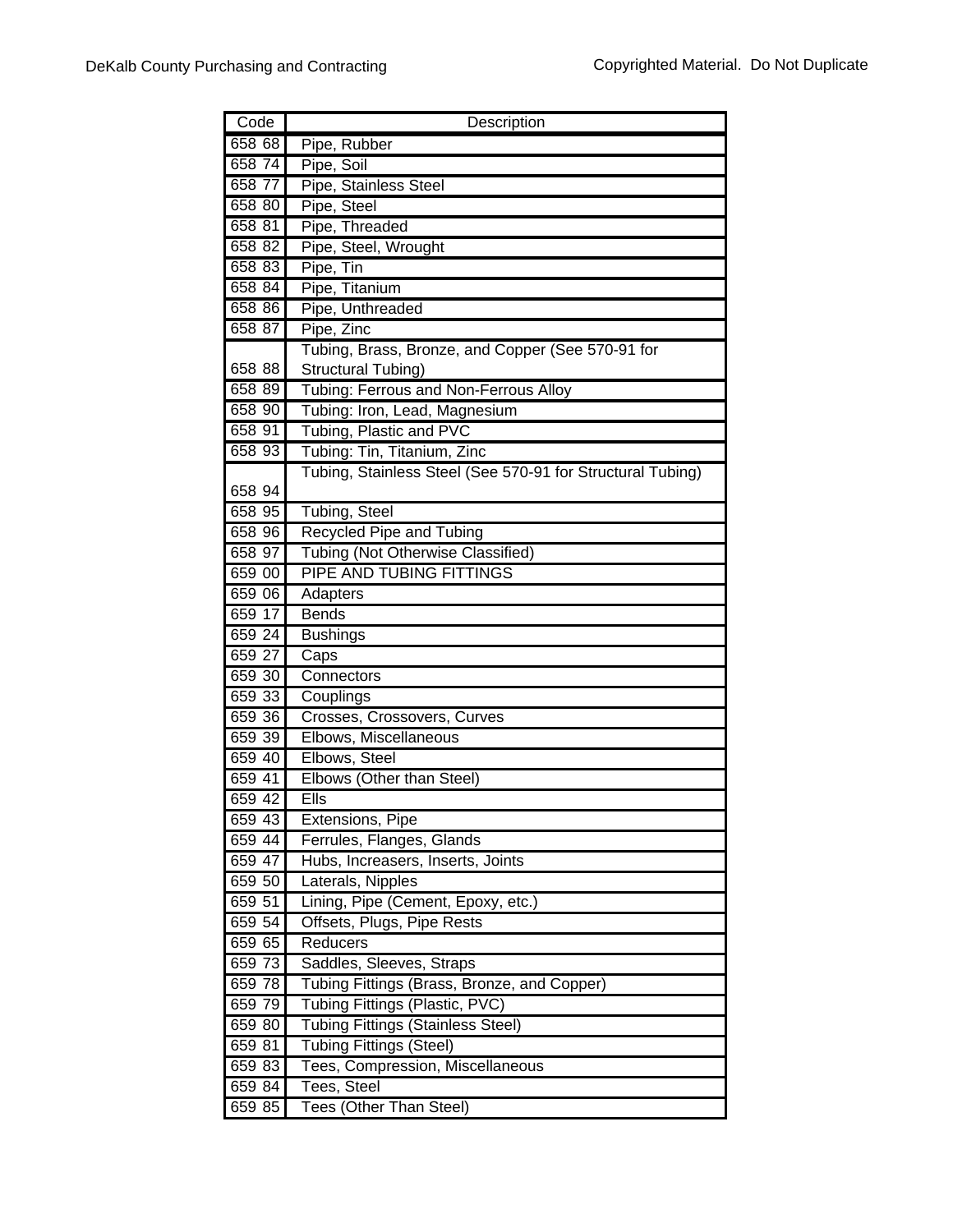| Code   | Description                                                  |
|--------|--------------------------------------------------------------|
| 659 87 | Unions                                                       |
| 659 90 | Vees (V)                                                     |
| 659 94 | Wyes (Y)                                                     |
| 659 96 | Recycled Pipe and Tubing Fittings                            |
| 659 97 | Pipe Fittings, Misc. (Not Otherwise Classified)              |
|        | PIPES, TOBACCOS, SMOKING ACCESSORIES;                        |
| 660 00 | <b>ALCOHOLIC BEVERAGES</b>                                   |
| 660 05 | Alcoholic Beverages, All Types                               |
| 660 10 | Cigarettes                                                   |
| 660 15 | Cigars                                                       |
| 660 23 | Lighters, Cigarette                                          |
| 660 29 | Papers and Storage Bags, Tobacco                             |
|        | Pipes, Smoking, All Types; and Pipe Cleaners, Filters, etc.  |
| 660 30 |                                                              |
| 660 40 | Snuff                                                        |
| 660 42 | Holders, Cigarette and Cigar                                 |
| 660 50 | Tobacco, Chewing                                             |
| 660 60 | Tobacco, Smoking                                             |
| 660 63 | Tobacco and Smoking Accessories, Scrap or Waste              |
|        | Recycled Tobacco and Alcoholic Beverages Accessories         |
| 660 95 | and Supplies                                                 |
|        | PLASTICS, RESINS, FIBERGLASS: CONSTRUCTION,                  |
|        | FORMING, LAMINATING, AND MOLDING EQUIPMENT,                  |
| 665 00 | ACCESSORIES, AND SUPPLIES                                    |
| 665 06 | <b>Acetate Film and Sheets</b>                               |
| 665 10 | Acrylic, Liquid                                              |
| 665 12 | Acrylic Rods and Tubes (Methyl Methacrylate)                 |
| 665 16 | <b>Acrylic Mirrors</b>                                       |
| 665 17 | Acrylic Polymer/Natural Material Blends (Corian)             |
| 66518  | Acrylic Sheets (Methyl Methacrylate) (Plexiglass)            |
|        | Bag Sealing Equipment, Including Tape and Accessories        |
| 665 21 |                                                              |
|        | Bumper and Guard Rails, Poly. (See Class 570 for Metal       |
| 665 23 | Type)                                                        |
|        | Bags and Liners, Plastic: Garbage Can Liners, Janitor Cart   |
|        | Liners, Linen Hamper Liners, Litter Bags, Polyethylene Bags, |
| 665 24 | etc.                                                         |
| 665 25 | <b>Burnishers for Plastic</b>                                |
| 665 26 | <b>Contact Cement (For Plastic Laminates)</b>                |
| 665 27 | Coatings, Protective for Plastics, etc.                      |
| 665 28 | Edging Tape, Polypropylene (For Mesh Screening)              |
|        | Engraving Machines (For Nameplates), Accessories, and        |
| 665 30 | Stock (Laminated)                                            |
| 665 32 | Envelopes, Plastic and Poly.                                 |
|        | Fiberglass Structural Shapes: Angles, Channels, I-Beams,     |
| 665 33 | etc.                                                         |
| 665 34 | Fiberglass, Plastic and Poly. Castings                       |
| 665 35 | Fiberglass Sheets, Panels, etc. (Incl. Reinforced Types)     |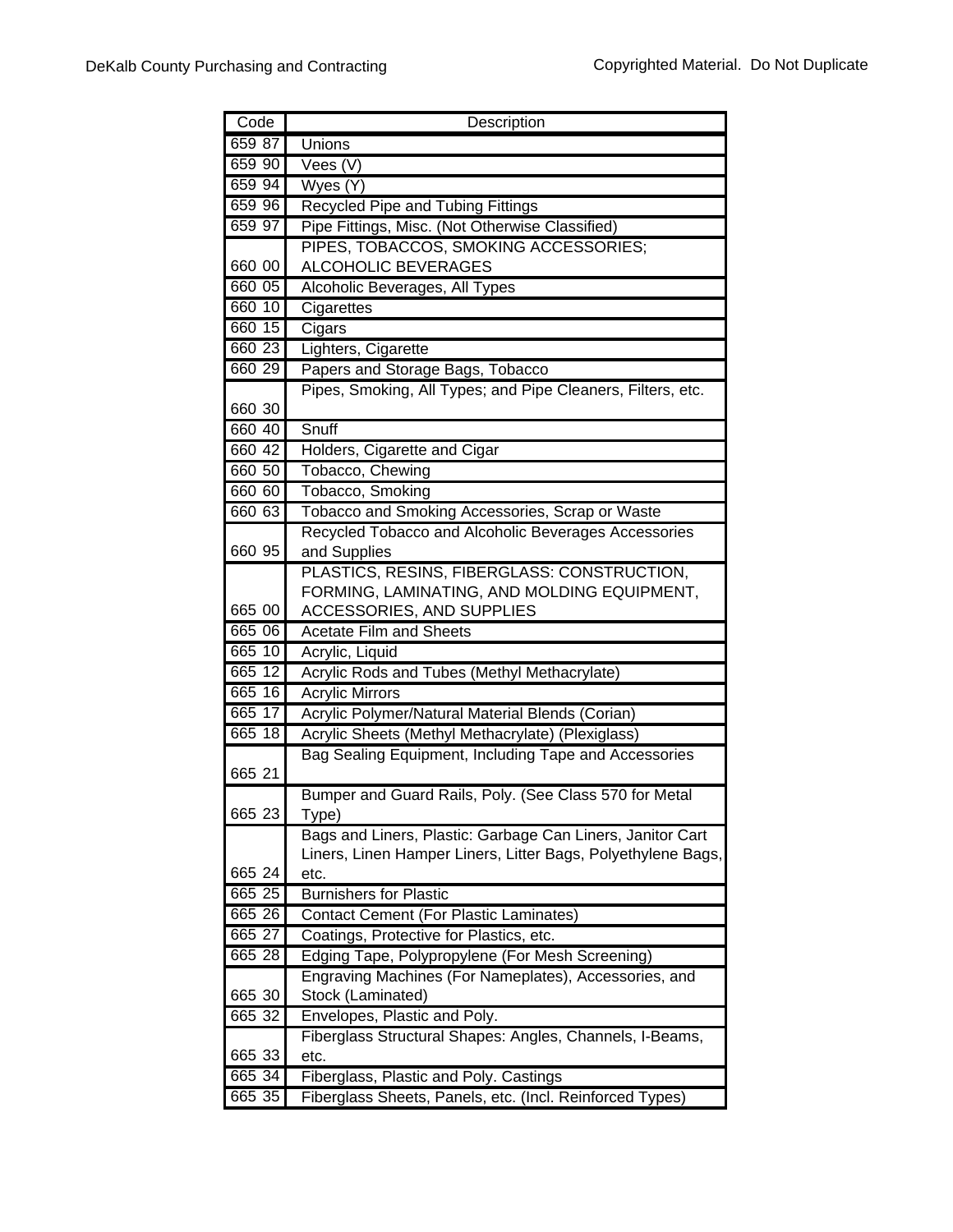| Code   | Description                                                 |
|--------|-------------------------------------------------------------|
| 665 36 | Fiberglass Supplies: Catalysts, Cloth, Resins, etc.         |
| 665 37 | Gratings: Fiberglass, Plastic, Poly., etc.                  |
| 665 38 | Heat Sealing Equipment, Film, and Supplies                  |
|        | Laminates, Polycarbonate: Ballistic, Break-Resistant and    |
| 665 41 | <b>Forced Entry Types</b>                                   |
| 665 42 | Laminating Presses, Film, ID Pouches, and Supplies          |
| 665 44 | <b>Landfill Liners</b>                                      |
| 665 48 | Mesh Screening, Fiberglass and Plastic                      |
| 665 54 | Nameplates (Engraved) and Easels                            |
| 665 59 | Pilings, Plastic                                            |
| 665 60 | Plastic Rods and Tubes (Except Acrylic)                     |
|        | Plastic Forming and Molding Equipment: Blow Molding,        |
|        | Extrusion Equipment, Injection Molding, Vacuum Forming,     |
| 665 66 | etc.                                                        |
|        | Plastic Forming and Molding Supplies: Catalysts, Colorants, |
| 665 67 | Mold Release Compounds, Resins, etc.                        |
|        | Plastics Processing Equipment and Supplies (Not Otherwise   |
| 665 68 | Classified)                                                 |
| 665 69 | Polypropylene Film, Rods, Tubes, etc.                       |
| 665 70 | Plastics and Related Products, Scrap or Waste               |
|        | Plastic Laminates: Decorative, High and Low Pressure Type   |
| 665 71 | Veneers (As Used for Desk Tops, Cabinetry, etc.)            |
|        | Plastic, Polyethylene and Fiberglass Products and Supplies, |
| 665 72 | Recycled                                                    |
| 665 73 | Plastic Sheets and Strips (Except Acetate, Acrylic, and     |
|        | Polycarbonate)                                              |
| 665 74 | Plastic Edge Molding (For Desks, Counter Tops, and Tables)  |
| 665 75 | Polyimide Film                                              |
| 665 76 | Polycarbonate Sheets                                        |
| 66577  | Polyethylene Bags, Self-Sealing, Reclosable                 |
| 665 78 | Polyethylene Film, Rods, Tubes, etc.                        |
| 665 79 | Polyvinyl Chloride Rods and Sheets                          |
| 665 80 | Polyethylene Film, Reinforced                               |
| 665 81 | Polyurethane                                                |
| 665 82 | Shrink Film Packaging Equipment and Supplies                |
| 665 83 | <b>Stretch Film and Wrapping Equipment</b>                  |
| 665 84 | Sheeting, Plastic, Reinforced (Not Polyethylene)            |
| 665 86 | Structural Plastic Shapes: Angles, Bars, etc.               |
| 665 87 | <b>Teflon Sheets and Rods</b>                               |
| 665 89 | <b>Thermoplastic Plastics</b>                               |
| 665 90 | <b>Thermoset Plastics</b>                                   |
| 670 00 | PLUMBING EQUIPMENT, FIXTURES, AND SUPPLIES                  |
|        | Bathroom Accessories: Fans, Mirrors, Medicine Cabinets,     |
| 670 02 | Soap Dishes, Towel Bars and Rings, etc.                     |
| 670 03 | <b>Bathtub and Shower Cleaners</b>                          |
| 670 04 | <b>Cathodic Protection Equipment</b>                        |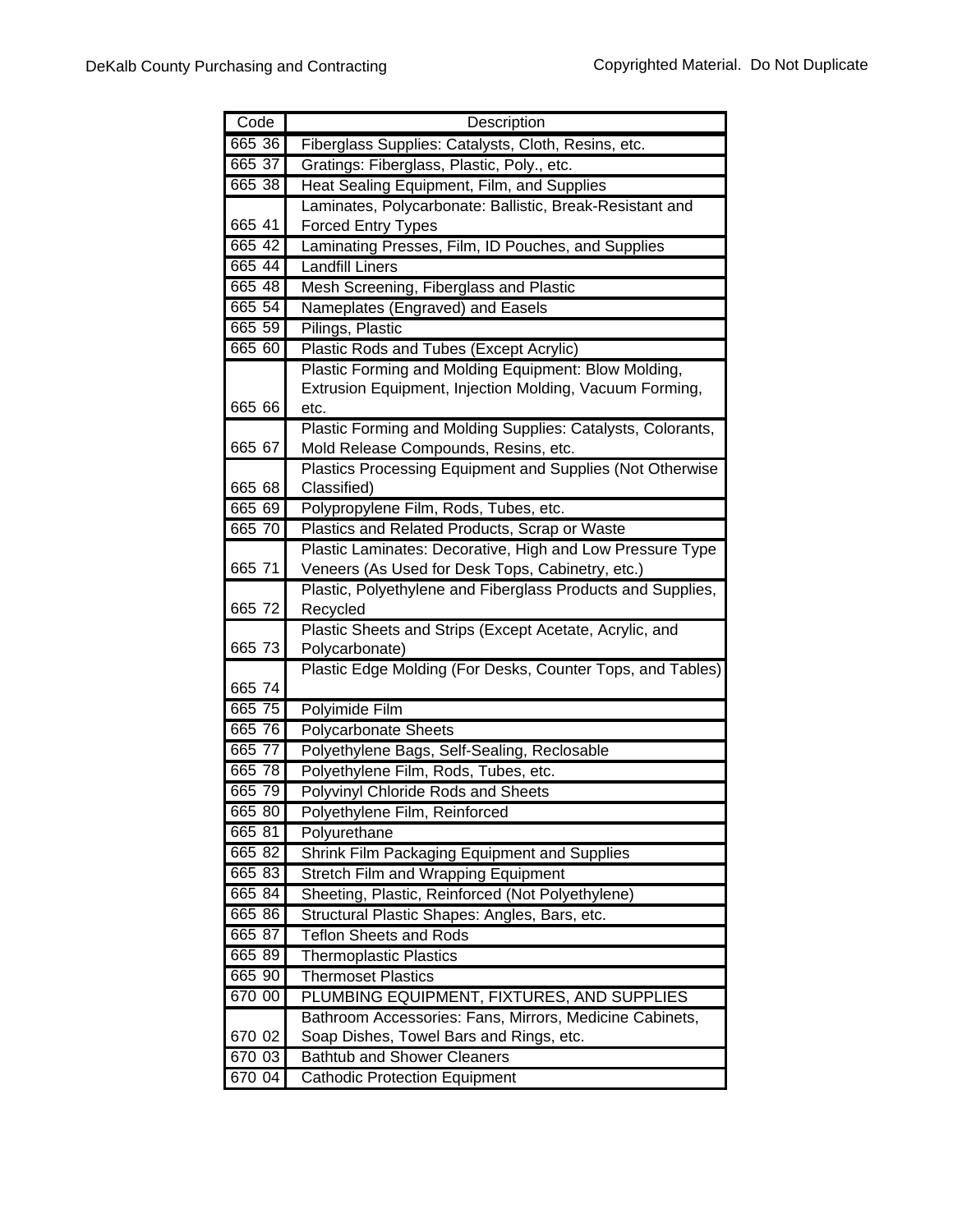| Code   | Description                                                                        |
|--------|------------------------------------------------------------------------------------|
|        | Cement and Cleaners (For Plastic Conduit, Fittings, and                            |
| 670 05 | Pipe)                                                                              |
| 670 06 | Compound, Pipe Joint and Tape                                                      |
| 670 09 | Drains, Grease Traps, etc.                                                         |
| 670 10 | Dryers, Hand, Electric                                                             |
| 670 12 | Grout, Pipe and Sewer                                                              |
| 670 13 | <b>Grab Bars</b>                                                                   |
| 670 14 | Gas Meters, Indicating and Recording                                               |
|        | Hand Tools, Including Plungers, Pipe and Tube Cutters and                          |
| 670 15 | Threaders, etc.                                                                    |
| 670 16 | <b>Hydraulic Fusion Machine for Pipe</b>                                           |
| 670 17 | Irrigation Systems, Supplies, Parts, and Accessories                               |
| 670 20 | Lead: Flashings, Ingots, Sheets, etc.                                              |
| 670 24 | Liquid Heaters, Immersion Type                                                     |
| 67043  | Oakum                                                                              |
|        | Pipe Hangers, Constant Support Type, for Power Plant                               |
| 670 49 | Operations                                                                         |
| 670 50 | Pipe Hangers, Concrete Inserts, Joint Restraints, etc.                             |
| 670 51 | <b>Pipe and Utility Markers</b>                                                    |
| 670 52 | Pipe Repair Clamps, Couplings, Leak Kits, etc.                                     |
|        | Pipeline Equipment and Tools (For Construction and Laying                          |
| 670 53 | of the Pipeline)                                                                   |
| 670 54 | <b>Plumbing Brass (Tubular Goods)</b>                                              |
|        | Plumbing Fixtures and Parts: Lavatories, Showers, Sinks,                           |
|        | Toilets (Water Closets), Toilet Seats (Incl. Hygienic Type),                       |
| 670 55 | Tubs, etc.                                                                         |
| 670 56 | Plumbing Trim: Faucets, Fittings, etc.                                             |
| 670 57 | Plumbing Equipment, Accessories and Supplies (Not                                  |
|        | Otherwise Classified)<br>Rubber Goods and Plumbing Specialties: Gaskets, Leathers, |
| 670 58 | Seats, Washers, etc.                                                               |
| 670 59 | Sealants, Waterplug                                                                |
| 670 60 | Septic Tanks and Cesspools (Other than Concrete)                                   |
| 670 61 | Sewer Pipe Cleaning Machines, Power Driven; and Parts                              |
| 670 62 | Shower Stalls, Doors, and Tub Enclosures                                           |
| 670 63 | <b>Service Boxes and Parts</b>                                                     |
| 670 64 | Supplies and Stops                                                                 |
| 670 66 | <b>Toilet Partitions and Doors</b>                                                 |
| 670 67 | Vacuum Breakers                                                                    |
| 670 68 | Valves, Aluminum                                                                   |
| 670 69 | Valves, Brass and Copper                                                           |
| 670 70 | Valves, Bronze: Angle, Ball, Check, Gate, Globe, etc.                              |
| 670 71 | Valves, Butterfly, All Kinds                                                       |
| 670 72 | Valves, Chrome                                                                     |
| 670 73 | Valves, Flush, All Types; and Parts                                                |
| 670 74 | Valves, Drop-Out                                                                   |
| 670 75 | Valves, Iron Body: Angle, Check, Gate, Globe, etc.                                 |
| 670 76 | Valves and Valve Parts, Miscellaneous                                              |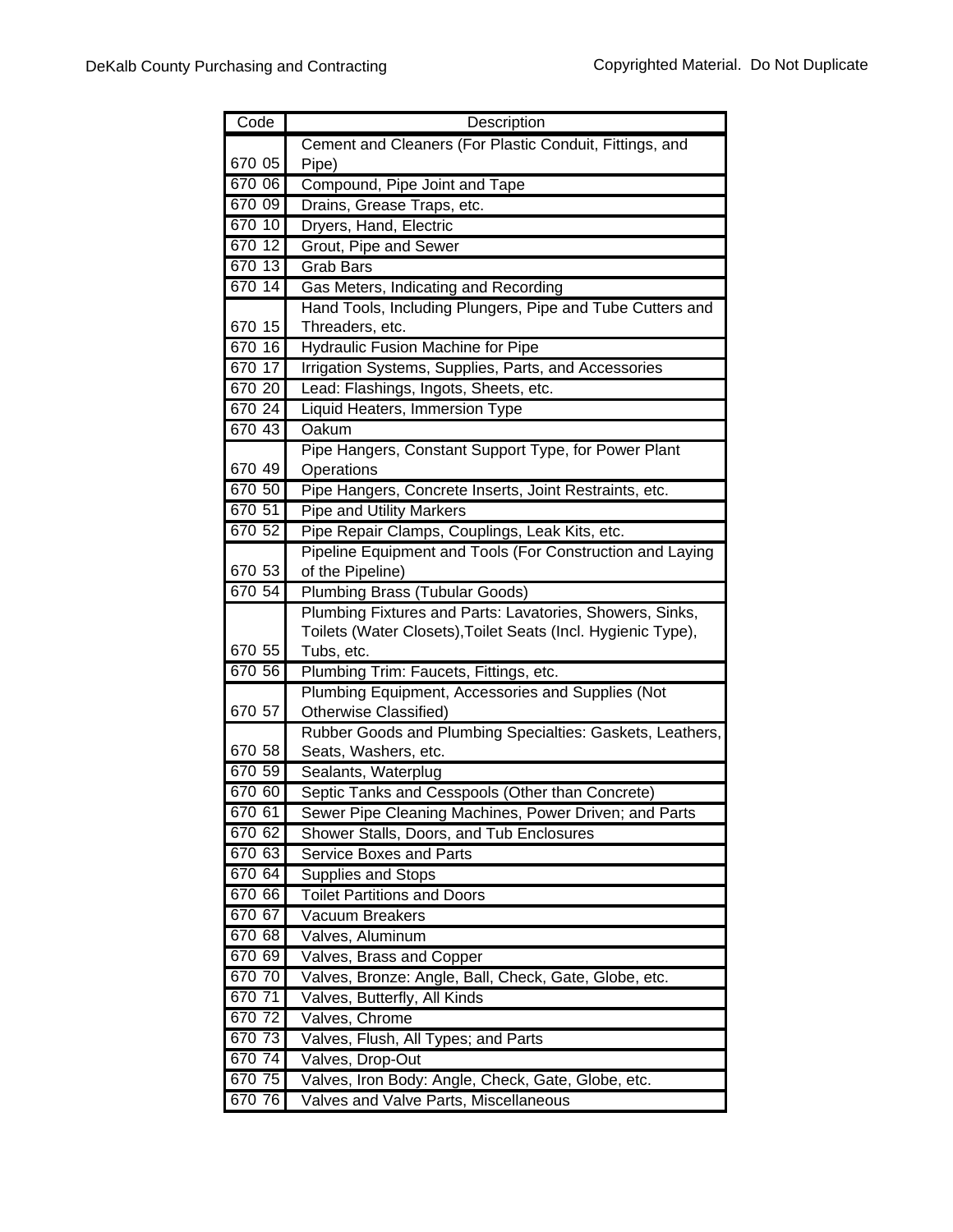| Code   | Description                                                    |
|--------|----------------------------------------------------------------|
| 670 77 | Valves, Plastic: Ball, Check, Diaphragm, Globe, etc.           |
| 670 79 | Valves, Semi-Steel                                             |
| 670 80 | Valves, Solenoid Control                                       |
|        | Valves, Stainless Steel: Angle, Ball, Check, Gate, Globe, etc. |
| 670 81 |                                                                |
| 670 82 | Valves, Steel: Angle, Check, Gate, Globe, etc.                 |
| 670 84 | Venturi Tubes, Air and Vacuum                                  |
|        | Water Filtration, Conditioning, and Purification Equipment for |
| 670 86 | the Office and Home                                            |
| 670 87 | <b>Water Conservation Kits</b>                                 |
| 670 88 | <b>Water Hammer Arrester</b>                                   |
| 670 89 | Water Heaters, Residential                                     |
| 670 91 | Water Heaters, Commercial                                      |
| 670 92 | Water Softening Equipment, Residential                         |
|        | Water Softening Equipment, Commercial (Also see 890-85)        |
| 670 93 |                                                                |
|        | Recycled Plumbing Equipment, Accessories and Supplies          |
| 670 95 |                                                                |
| 675 00 | POISONS: AGRICULTURAL AND INDUSTRIAL                           |
| 675 25 | Defoliants, Cotton                                             |
| 675 30 | Fumigating Gases (Other Than Soil)                             |
| 675 35 | <b>Grains and Baits, Poisoned</b>                              |
| 675 40 | Insecticides and Fungicides, Dry                               |
| 675 45 | Insecticides and Fungicides, Liquid                            |
| 675 54 | Pesticides                                                     |
|        | Poison Adjuvants: Emulsifiers, Spreader/Stickers, Wetting      |
| 675 55 | Agents, etc.                                                   |
| 675 58 | Recycled Poisons for Agriculture and Industrial Use            |
| 675 60 | Rotenone (Fish Toxicant)                                       |
| 675 65 | Seed and Soil Fumigants and Sterilants                         |
| 675 80 | <b>TCA (Trichloroacetic Acid, Sodium Salt)</b>                 |
| 675 84 | Weed Control Blankets (Including Recycled Types)               |
| 675 85 | Weed Killers (Herbicides), Dry                                 |
| 675 90 | Weed Killers (Herbicides), Liquid                              |
| 680 00 | POLICE AND PRISON EQUIPMENT AND SUPPLIES                       |
| 680 02 | <b>Access Control Systems and Security Systems</b>             |
| 680 04 | Ammunition                                                     |
| 680 05 | Ammunition, Reloaded                                           |
| 680 06 | Ammunition Handling Systems (Aircraft, Tanks, etc.)            |
|        | Police Protection Equipment (Body Armor and Riot Shields)      |
| 680 08 | and Supplies                                                   |
| 680 10 | Badge Cases, Police (All Types)                                |
| 680 12 | Belts, Cases, Holsters, Scabbards, etc.                        |
| 680 20 | <b>Billies and Night Sticks</b>                                |
| 680 24 | <b>Breath Alcohol Testing Instruments and Supplies</b>         |
| 680 28 | <b>Bullet Traps</b>                                            |
| 680 32 | <b>Burglar Alarms</b>                                          |
| 680 33 | Canine (K-9) Police Dog Training Equipment                     |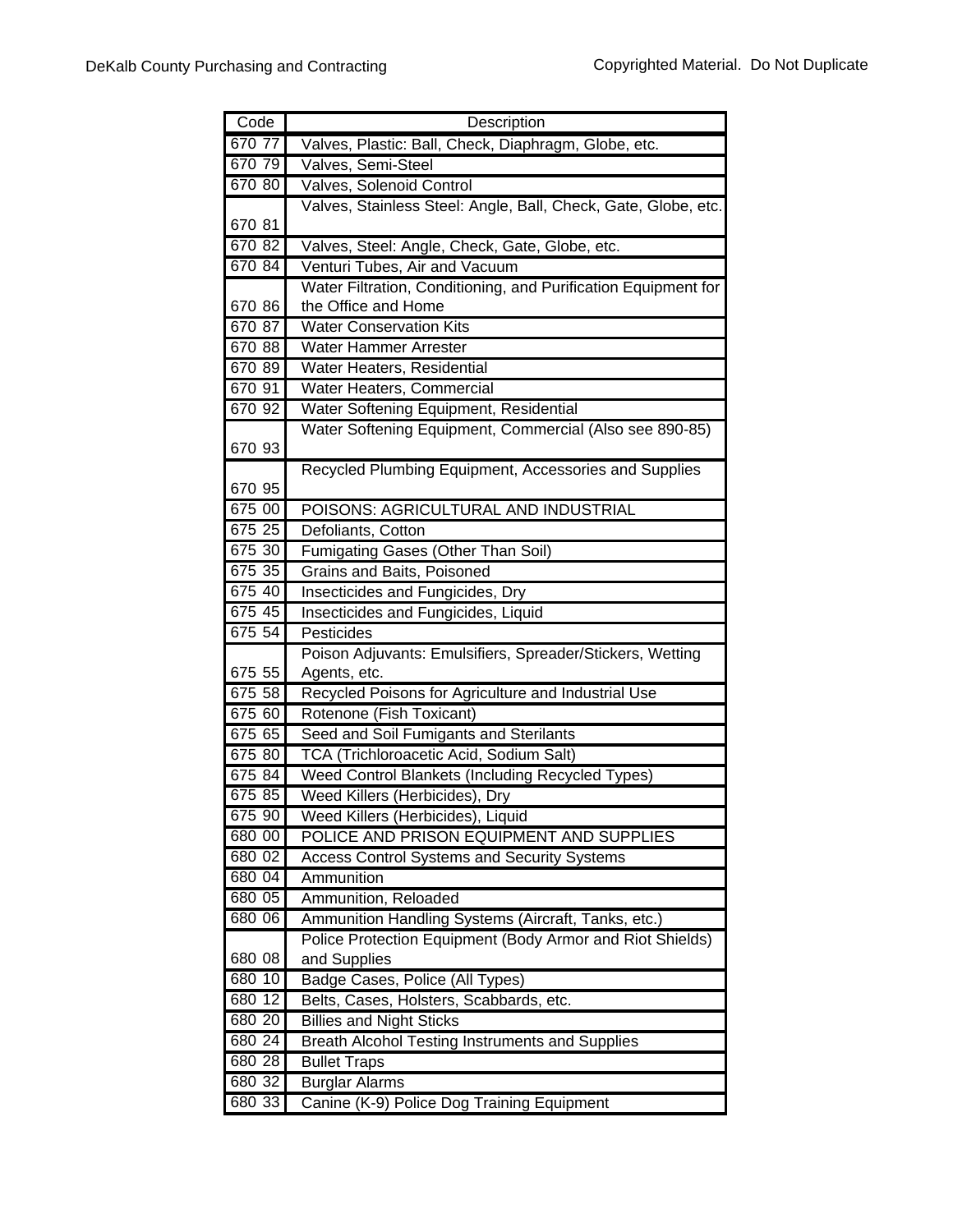| Code             | Description                                                        |
|------------------|--------------------------------------------------------------------|
| 680 34           | <b>Citation Issuance Devices and Supplies</b>                      |
| 680 35           | Chemicals for Personal Defense (Mace, etc.)                        |
| 680 36           | Clay Targets and Skeet Range Equipment                             |
| 680 40           | <b>Composite Identification Kits and Systems</b>                   |
| 680 41           | <b>Crime Detection Equipment and Supplies</b>                      |
| 680 42           | Curtains, Security; Vehicle Security Partitions                    |
| 680 44           | Detectors, Gun and Metal                                           |
| 680 45           | Explosives Storage Boxes, Bunkers, etc.                            |
| 680 46           | Explosives, Grenades, Accessories and Supplies                     |
| 680 47           | <b>Evidence Bags, Containers and Supplies</b>                      |
|                  | Finger and Footprinting Equipment, Accessories, and                |
|                  | Supplies (Including Laser and Cyanoacrylate Fuming                 |
| 680 48           | Chambers)                                                          |
| 680 49           | <b>Firearms Training Simulators</b>                                |
|                  | Guns, Stun (Nonlethal), (Incl. Taser Weapons), (See 680-54         |
| 680 50           | for EMD Weapons)                                                   |
|                  | Forced Entry Equipment and Supplies (Battering Rams, etc.)         |
| 680 51           |                                                                    |
| 680 52           | Guns, Pistols, Rifles, and Shotguns (Incl. Accessories)            |
| 680 53           | Guns, Machine (Including Other Military Style Weapons)             |
|                  | Guns, Electro-Muscular Disruption (EMD) (See 680-50 for            |
| 680 54           | Stun Guns)                                                         |
|                  | Gun Cleaning Supplies: Patches, Rods, Silicone Cloths,             |
| 680 56           | Solvents and Brushes, etc.                                         |
| 680 57           | <b>Gun Rifling Machines</b>                                        |
| 680 58           | Gun Locks, All Types                                               |
| 680 59<br>680 60 | <b>Identity Tracking Devices</b><br><b>Handcuffs and Leg Irons</b> |
| 680 61           | Lockers, Security                                                  |
| 680 62           | Megaphones, Whistles, etc.                                         |
| 680 63           |                                                                    |
| 680 65           | Maintenance Stands, Fixtures, and Jigs for Weapons                 |
| 680 66           | <b>Night Vision Systems</b><br>Police Investigation Robots         |
| 680 67           | Police Training and Instructional Aids: Wall Charts, etc.          |
| 680 68           | Polygraph Equipment and Supplies                                   |
|                  | Prisoner Tracking Devices, Electronic (Wrist and Leg Bands,        |
| 680 71           | $etc.$ )                                                           |
|                  | Prison Equipment, Cell Blocks, and Accessories (Incl.              |
| 680 72           | Control Panels, Door Control Relays, Furniture, etc.)              |
| 680 73           | Prisoner Identification Equipment and Supplies                     |
| 680 74           | Pyrotechnics                                                       |
| 680 76           | Racks, Gun (See 055-74 for Vehicle Racks)                          |
|                  | Radar Instruments, Traffic Enforcement Type (Including             |
|                  | Laser Speed Measuring, Ranging Devices and Radar                   |
| 680 77           | Instruments equipped w/Cameras)                                    |
| 680 78           | <b>Recoil Pads</b>                                                 |
| 680 79           | Recycled Police Equipment, Accessories and Supplies                |
| 680 80           | <b>Reloading Equipment and Supplies</b>                            |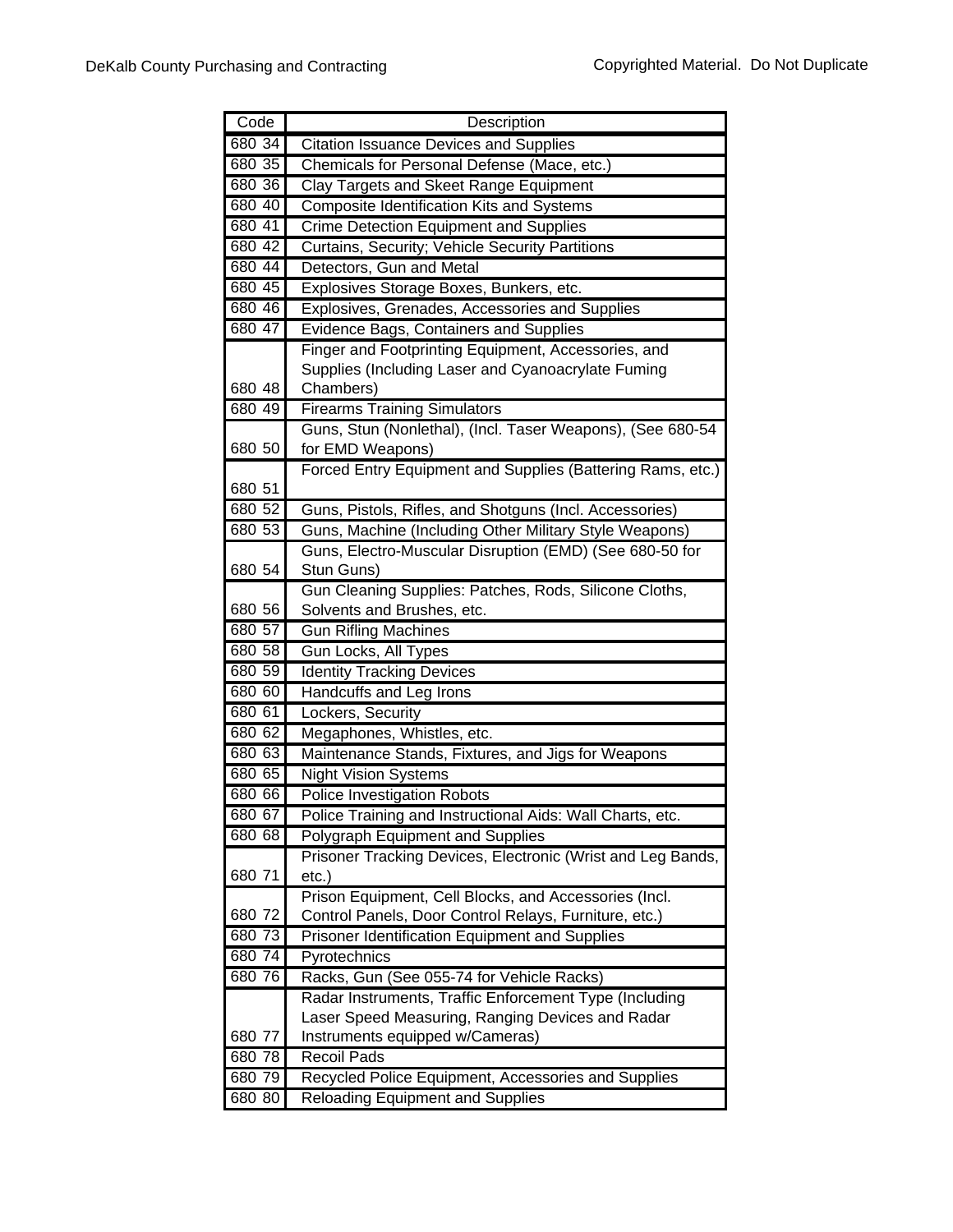| Code   | Description                                                   |
|--------|---------------------------------------------------------------|
| 680 82 | <b>Remote Operations Equipment</b>                            |
|        | Riot and Crowd Control Equipment (Not Otherwise               |
| 680 84 | Classified)                                                   |
|        | Road Spikes (For Use by Police to Stop Vehicles on the        |
| 680 85 | Road)                                                         |
| 680 86 | Scopes, Rifle and Range                                       |
|        | Surveillance and Countersurveillance Equipment and            |
| 680 87 | Supplies                                                      |
|        | Targets and Target Pasters, and Rifle Range Equipment         |
| 680 88 | (Including Range Finders)                                     |
| 680 92 | Tear Gas, Tear Gas Guns, and Ammunition                       |
|        | Test Equipment and Supplies: Criminology Kits, Metal          |
|        | Reagents, Paraffin, Sexual Assault Exam Kits, etc. (Including |
| 680 93 | Technical Equipment and Supplies Used in Police               |
| 680 94 | Laboratories)                                                 |
| 680 95 | <b>Tire Markers and Supplies</b>                              |
| 680 96 | Tools, Gunsmith's: Borescopes, etc.<br><b>Traffic Batons</b>  |
|        | Warning Systems, Perimeter Anti-Intrusion, Electronic         |
| 680 97 | (Including Civil Defense and Natural Disaster Types)          |
| 685 00 | POULTRY EQUIPMENT AND SUPPLIES                                |
| 685 05 | <b>Bands and Tags</b>                                         |
| 685 10 | <b>Brooders and Incubators</b>                                |
| 685 15 | <b>Debeakers</b>                                              |
| 685 20 | Egg Baskets                                                   |
| 685 25 | <b>Egg Candlers</b>                                           |
| 685 30 | Egg Cartons                                                   |
| 685 35 | Egg Cases, Fillers, Flats, etc.                               |
| 685 38 | <b>Egg Cleaning Chemicals</b>                                 |
| 685 40 | <b>Egg Crating Machines</b>                                   |
| 685 45 | Egg Graders                                                   |
| 685 50 | Egg Washers                                                   |
| 685 55 | <b>Feeders and Waterers</b>                                   |
| 685 60 | <b>Growing Batteries</b>                                      |
| 685 65 | Laying Cages                                                  |
| 685 70 | <b>Nest Pads</b>                                              |
| 685 75 | <b>Poultry Processing Machines and Accessories</b>            |
| 685 78 | Recycled Poultry Equipment, Accessories and Supplies          |
| 685 80 | <b>Shipping Boxes, Chick</b>                                  |
| 685 85 | <b>Shipping Crates, Poultry</b>                               |
| 685 90 | <b>Turkey Saddles</b>                                         |
|        | POWER GENERATION EQUIPMENT, ACCESSORIES,                      |
| 690 00 | <b>AND SUPPLIES</b>                                           |
| 690 14 | Analyzers and Accessories                                     |
| 690 27 | Ash Handling Removal Systems                                  |
| 690 28 | <b>Coal Handling Systems</b>                                  |
| 690 29 | Controls, Electro Hydraulic (EHC)                             |
| 690 30 | Controls, Fuel Safety Flame Sensing                           |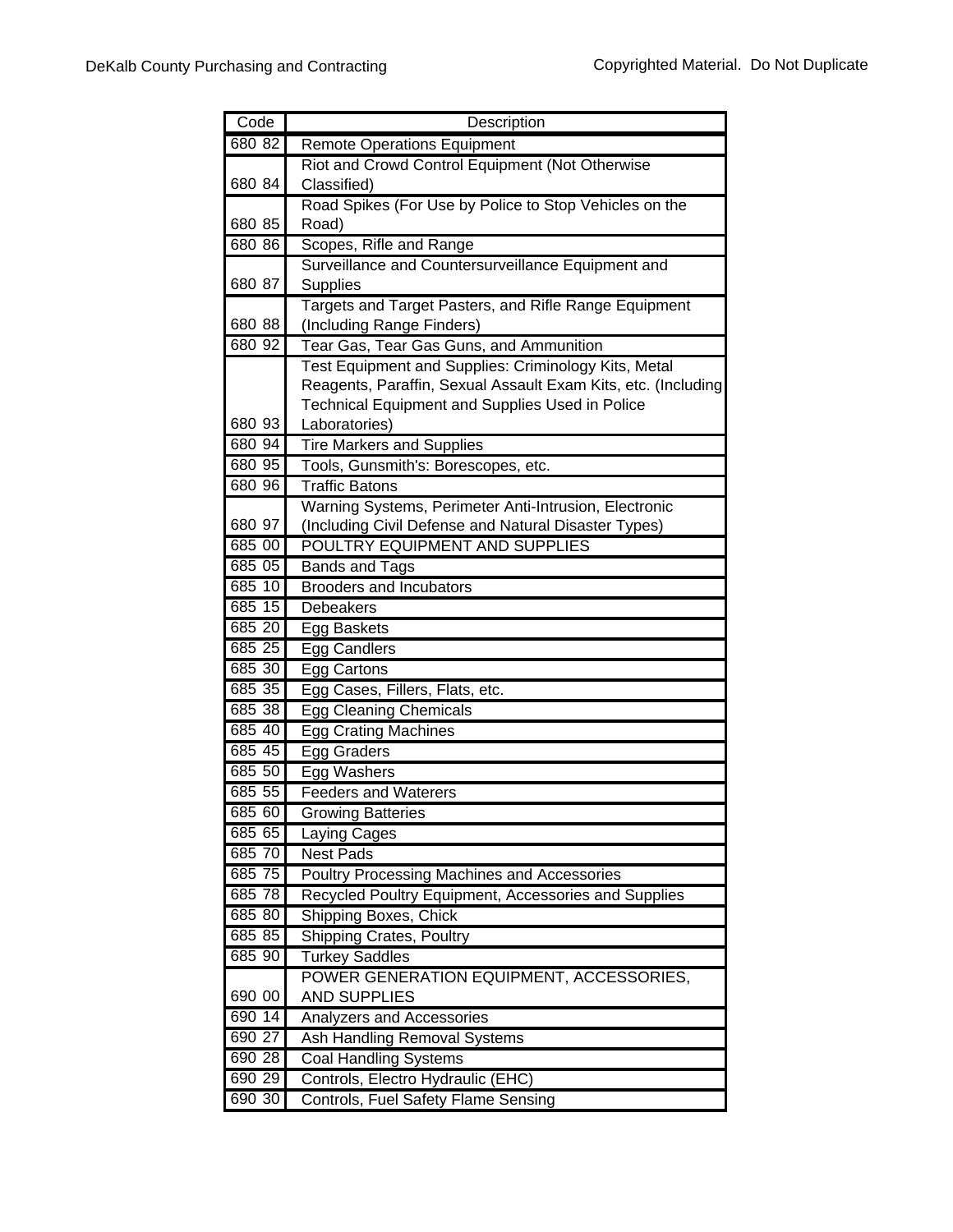| Code   | Description                                                                 |
|--------|-----------------------------------------------------------------------------|
| 690 31 | Controls, Integrated System                                                 |
| 690 32 | Controls, Programmable                                                      |
| 690 33 | Controls, Single Loop                                                       |
| 690 34 | Converters and Inverters, Power                                             |
| 690 37 | <b>Data Acquisition Systems</b>                                             |
| 690 39 | Diodes, Coils, and other Circuit Components                                 |
| 690 40 | Engines, Motors and Parts (Power Generation)                                |
| 690 41 | Excitation System, Generator                                                |
|        | Generators, Over 25 MW, Power Plant, Including Parts and                    |
| 690 43 | Accessories (Also see 285-37,39)                                            |
| 690 46 | Indicators, Power Generating Equipment                                      |
| 690 49 | Lamps and Lights, Indicating                                                |
| 690 53 | Meters, Indicating Panel                                                    |
| 690 54 | Monitors and Alarms, Power Generator                                        |
| 690 56 | <b>Photo-Voltaic Generating Systems</b>                                     |
| 690 57 | Power Supplies, Generating                                                  |
| 690 58 | Power Transmission, Kinetic                                                 |
|        | Power Plants (Hydro, Marine, Petrol, Solar, Steam, Wind,                    |
| 690 59 | Thermal)                                                                    |
|        | Recorders, Circular and Strip, and Accessories (Including                   |
|        | Chart Paper, Pens)(See 220-54 for General Laboratory                        |
| 690 62 | Type)                                                                       |
|        | Recycled Power Generation Equipment, Accessories and                        |
| 690 63 | <b>Supplies</b>                                                             |
| 690 64 | Regulators, Flow, Pressure                                                  |
| 690 65 | Regulators, Voltage Current                                                 |
| 690 68 | Relays, etc.                                                                |
| 690 79 | Switches, Temperature Pressure                                              |
| 690 84 | Test Equipment, Analog and Digital                                          |
| 690 87 | <b>Transducers, Signal Converter</b>                                        |
| 690 88 | <b>Transmitters, Pressure</b>                                               |
| 690 89 | Tubing and Fittings, Power Plant                                            |
|        | POWER TRANSMISSION EQUIPMENT (ELECTRICAL,                                   |
| 691 00 | MECHANICAL, AIR AND HYDRAULIC)                                              |
| 691 28 | Chain (Roller, Table Top, Engineering, Silent)                              |
|        | Clutches and Brakes (Pneumatic, Electric, Torque Limiting,                  |
| 691 31 | <b>Tension Control)</b>                                                     |
|        | Couplings (Jaw, Steel Flex, Gear, Fluid, Chain, Disc Brake)                 |
| 691 34 |                                                                             |
|        | Drives, Variable Speed (AC, AC Flux Vector, DC, Eddy                        |
| 691 39 | Current, Mechanical, Variable Speed Pulleys, Hydrostatic<br>Speed Variator) |
|        | Motion Components, Linear (Shafts, Bearings, Support                        |
| 691 51 | Blocks, Slides, Ball Screw)                                                 |
|        | Motors (AC, DC, Vector Duty, Washdown, Brake, Stainless)                    |
| 691 52 | (Also See Class 285)                                                        |
|        | Pneumatics and Accessories (Valves, Cylinders, Filters,                     |
| 691 57 | Regulators, Lubricators)                                                    |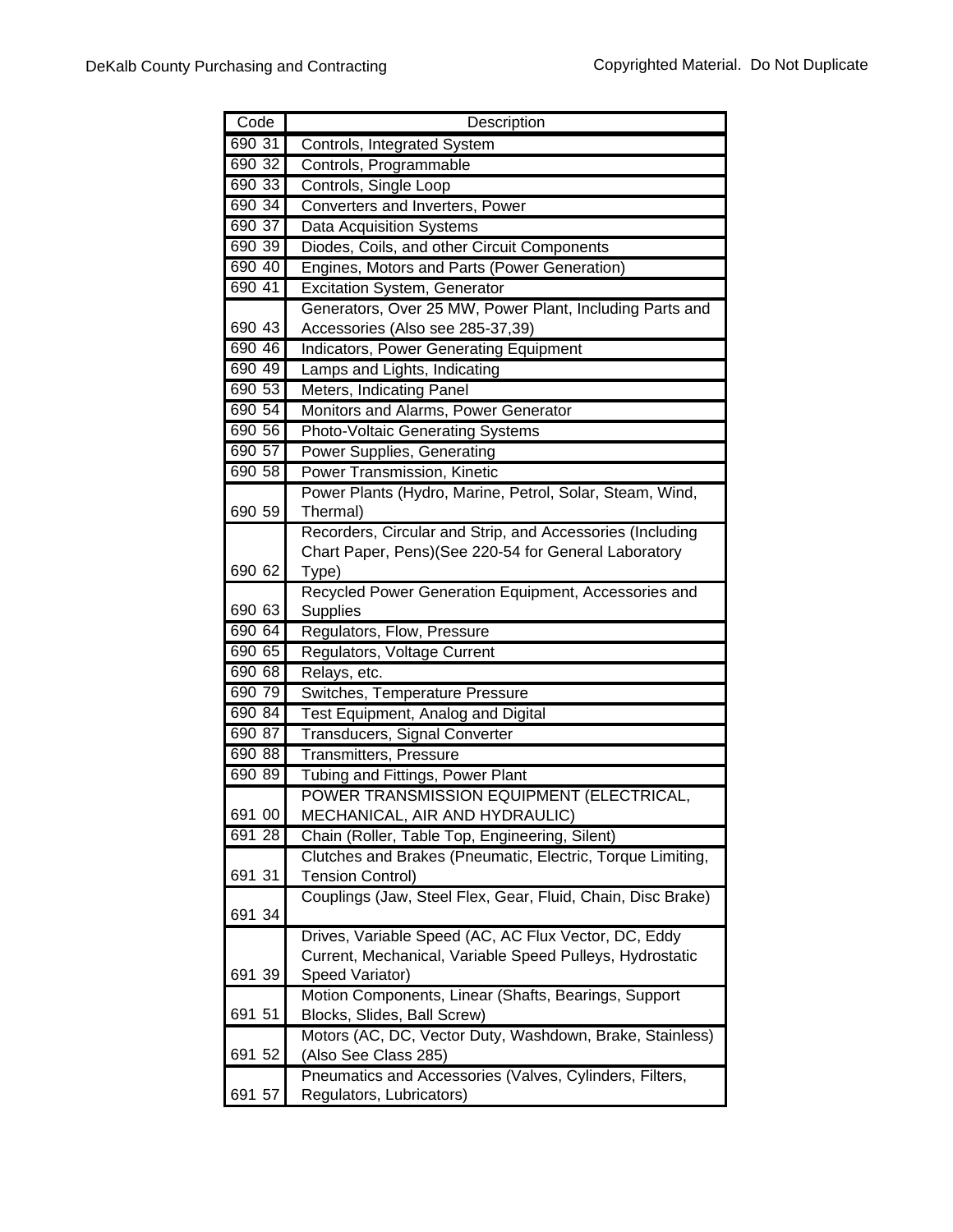| Code   | Description                                                           |
|--------|-----------------------------------------------------------------------|
|        | Recycled Power Transmission Equipment, Accessories and                |
| 691 62 | <b>Supplies</b>                                                       |
|        | Reducers (In-Line, Worm Gear, Right Angle, Parallel, Bevel,           |
| 691 63 | Mixer, Shaft Mount, Screw Conveyor)                                   |
|        | Sheaves/Belt Sprockets (V-Belt, Poly Chain, HTD, Timing               |
| 691 73 | Sprockets)                                                            |
|        | Sprockets and Gears (Roller Chain, Engineering, Split, Table          |
|        | Top, Plastic, Spur, Bevel, Helical, Rack and Pinion Gearing)          |
| 691 75 |                                                                       |
|        | PRINTING PLANT EQUIPMENT AND SUPPLIES (EXCEPT                         |
| 700 00 | PAPER)                                                                |
| 700 07 | Bar Code Printing and Sorting Systems                                 |
| 700 08 | Bindery Equipment and Machinery (For Comb Type See 700-<br>74 and 75) |
| 700 09 | <b>Binding Equipment and Supplies, Perfect</b>                        |
|        | Binding Equipment and Supplies, Book (Not Otherwise                   |
| 700 10 | Classified)                                                           |
| 700 12 | Casting Machines, Strip                                               |
| 700 16 | Casting Metals: Linotype, Intertype, and Strip                        |
|        | Cleaning Solvents for Press Rollers, etc. (Anhydrous                  |
| 700 20 | Ammonia, etc.)                                                        |
| 700 24 | <b>Collators and Sorters</b>                                          |
| 700 25 | Direct Impression Typesetting Machines and Supplies                   |
| 700 26 | Form Rollers                                                          |
| 700 27 | Folding, Scoring, and Perforating Equipment                           |
|        | Graphic Art Equipment: Cameras, Darkroom Sinks,                       |
|        | Engraving Machines, Heliographic Equipment, Light Tables,             |
| 700 28 | Photoengravers, Processors, Waxers, etc.                              |
| 700 29 | Film and Rapid Access Film, Reprographic                              |
|        | Graphic Art Supplies: Films and Chemistry, Opaguing                   |
| 700 30 | Supplies, Proofing Papers, Stripping Base, etc.                       |
|        | Imprinting Machine Systems Incl. Accessories and Supplies,            |
| 700 32 | Silk Screen                                                           |
| 700 36 | Letterpress Equipment                                                 |
| 700 38 | Letterpress Inks, Supplies, and Accessories                           |
| 700 42 | Linotype and Intertype Machines (Including Composing<br>Machines)     |
| 700 45 |                                                                       |
| 700 50 | Linotype and Intertype Supplies<br>Metal Pig Feeders and Molds        |
|        | Misc. Printing Equipment and Accessories (Not Otherwise               |
| 700 51 | Classified)                                                           |
|        | Numbering Machines and Devices (For Print Shops and                   |
| 700 52 | Presses; See 605-50 for Office Type)                                  |
| 700 53 | Offset Plate Makers and Processors                                    |
|        | Offset Printing (Duplicating and Lithographing) Machines and          |
| 700 55 | Equipment (Smaller than 17 In. by 22 In.)                             |
|        | Offset Printing (Duplicating and Lithographing) Machines and          |
| 700 56 | Equipment (For 17 in. x 22 in. and Larger)                            |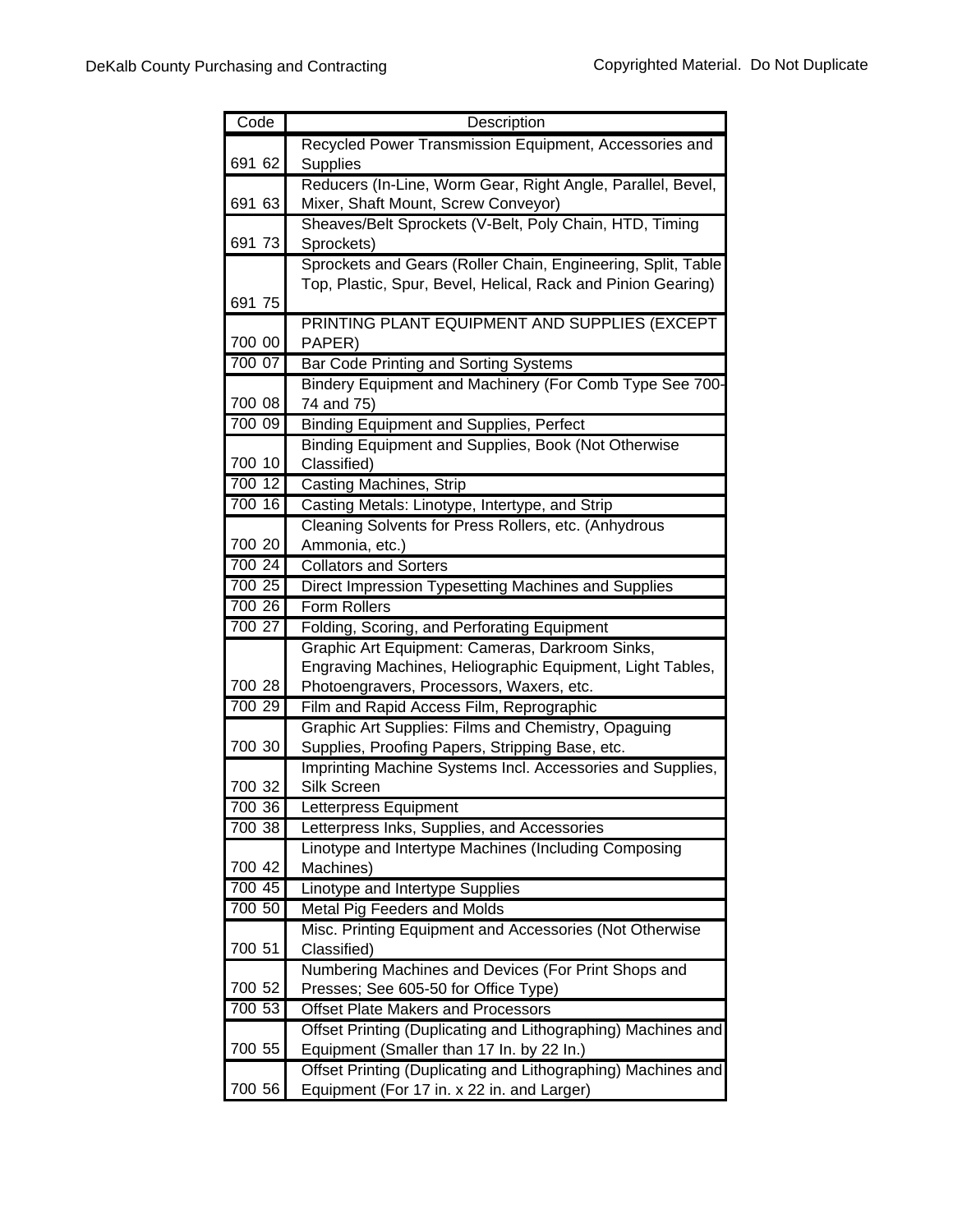| Code   | Description                                                                       |
|--------|-----------------------------------------------------------------------------------|
|        | Printing Accessories and Supplies (Incl. Electrostatic Types):                    |
|        | Blankets, Chemicals, Gum, Inks, Mats, Negatives, Plates,                          |
|        | Roller Covers, Rubber Rejuvenators, Sleeves, etc. (See 700-                       |
| 700 57 | 30 for Graphic Art Supplies)                                                      |
| 700 58 | <b>Proofing Systems</b>                                                           |
| 700 62 | <b>Paper Cutters and Trimmers</b>                                                 |
|        | Paper and Chemistry for Diffusion Transfer, Photographic                          |
| 700 63 | (Graphic Arts)                                                                    |
| 700 65 | <b>Paper Drilling Machines</b>                                                    |
| 700 68 | Paper Joggers                                                                     |
|        | Paper Production and Processing Equipment and Supplies                            |
| 700 69 | (Not Otherwise Classified)                                                        |
| 700 70 | Printing Presses (Not Otherwise Classified)                                       |
| 700 71 | Paper and Film Shredders                                                          |
|        | Photocompositors (Photo Typesetting Machines) and                                 |
| 700 72 | Supplies (See 700-28 for Processors)                                              |
| 700 73 | Printing Presses, Offset; and Accessories                                         |
| 700 74 | Punching and Binding Machines, Comb Type, Electric                                |
| 700 75 | Punching and Binding Machines, Comb Type, Manual                                  |
| 700 76 | <b>Rollers for Offset Presses</b>                                                 |
| 700 77 | <b>Sign Engraving Equipment</b>                                                   |
| 700 78 | <b>Sign Die Cutting Machines</b>                                                  |
| 700 79 | Sign Presses, Rollers, Supplies, etc.                                             |
| 700 80 | Stereotype Metal                                                                  |
| 700 82 | Signature Reproduction Machines, Pen and Ink Type                                 |
| 700 85 | <b>Typesetting Machines and Supplies, Ludlow</b>                                  |
| 700 88 | <b>Typesetting Machines and Supplies, Monotype</b>                                |
|        | Web Handling and Control Equipment and Supplies (Corona                           |
| 700 90 | and Flame Treaters, etc)                                                          |
| 700 91 | <b>Web Type Printing Presses</b>                                                  |
|        | Recycled Printing Plant Equipment, Accessories and                                |
| 700 95 | Supplies                                                                          |
|        | PROSTHETIC DEVICES, HEARING AIDS, AUDITORY                                        |
| 710 00 | TESTING EQUIPMENT, ELECTRONIC READING                                             |
| 710 09 | DEVICES, ETC.                                                                     |
| 710 18 | Alarm Systems (For the Hearing Impaired)                                          |
| 710 36 | <b>Artificial Eyes</b>                                                            |
|        | Artificial Limbs, Hooks and Accessories                                           |
| 710 52 | Audio Equipment for the Visual and Hearing Impaired (Not<br>Otherwise Classified) |
|        | Audiometers, Calibrators, and Accessories (Including                              |
| 710 54 | Audiometric Examining Rooms)                                                      |
| 710 60 | Batteries, Hearing Aid                                                            |
| 710 72 | Hearing Aids                                                                      |
| 710 73 | Hearing Devices (See 710-72 for Hearing Aids)                                     |
| 710 75 | <b>Hearing Protectors and Parts</b>                                               |
| 710 90 | Plastic Items (Not Internal): Ears, Nose Tips, etc.                               |
| 710 92 | Reading Devices (For the Vision Impaired)                                         |
|        |                                                                                   |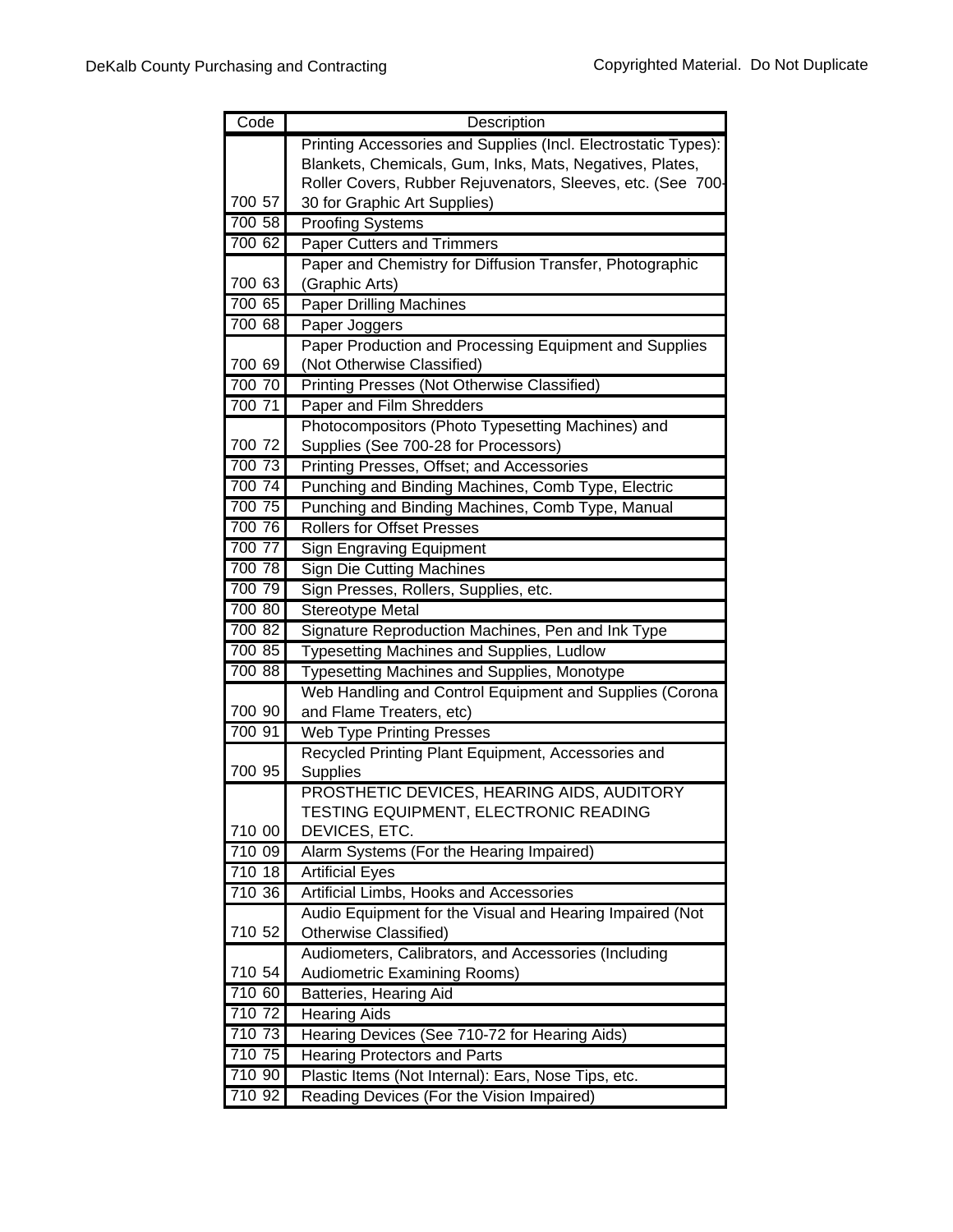| Code   | Description                                                                        |
|--------|------------------------------------------------------------------------------------|
|        | Recycled Prosthetic Devices, Hearing Aids, Auditory Test                           |
| 710 94 | <b>Equipment, Electronic Reading Devices</b>                                       |
| 710 95 | Speech Training Equipment (For the Hearing Impaired)                               |
|        | PUBLICATIONS, AUDIOVISUAL MATERIALS, BOOKS,                                        |
| 715 00 | TEXTBOOKS (PREPARED MATERIALS ONLY)                                                |
|        | Audio Cassettes, Tapes and Compact Disks (Prerecorded)                             |
| 715 05 |                                                                                    |
| 715 09 | Cook and Recipe Books                                                              |
|        | Books, Curriculum Guides, Directories, Magazines,                                  |
| 715 10 | Pamphlets, Periodicals, Publications, Reprints, etc.                               |
|        | Books, Reference (Incl. CD versions): Dictionaries,                                |
| 715 12 | Encyclopedias, etc.                                                                |
|        | Catalog Cards, Library of Congress Type and other Types                            |
| 715 20 |                                                                                    |
| 715 30 | Display, Exhibit, and Promotional Materials                                        |
| 715 33 | Drawings and Diagrams: Dimensional, Technical, etc.                                |
|        | Electronic Publications: Directories, Dictionaries,                                |
| 715 35 | Encyclopedias, etc.                                                                |
| 715 40 | Filmstrips, Slides, Transparencies, etc. (Prepared)                                |
|        | Laboratory Books, Research and Related Materials (DNA,                             |
| 715 45 | Genomic, etc)                                                                      |
| 715 46 | <b>Legal Books and Publications</b>                                                |
|        | Manuals: Parts, Personnel, Policy, Purchasing, Training, etc.,                     |
| 715 47 | Not Otherwise Classified                                                           |
| 715 48 | <b>Medical Books and Publications</b>                                              |
| 715 50 | Microfilm, Microfiche, etc. (Prepared)                                             |
|        | Journalistic Services to include page charges for publications                     |
| 715 52 |                                                                                    |
|        | Motion Pictures (See Class 475 for Medical Training Films)                         |
| 715 55 |                                                                                    |
| 715 60 | Multimedia Sets (Prepared)                                                         |
| 715 80 | Phonograph Records, Sound Tapes, etc. (Prepared)                                   |
| 715 82 | <b>Religious Publications and Books</b>                                            |
| 715 83 | Textbooks, Adult Education                                                         |
| 715 84 | <b>Textbooks, Special Education</b>                                                |
|        | Textbooks: Pre-Kindergarten thru 5th Grade (Includes                               |
| 715 85 | <b>Student and Teacher Editions)</b>                                               |
|        | Textbooks: 6th thru 8th Grade (Includes Student and                                |
| 715 86 | <b>Teacher Editions)</b>                                                           |
|        | Textbooks: 9th thru 12th Grade (Includes Student and                               |
| 715 87 | <b>Teacher Editions)</b><br>Textbooks: College Level (Includes Student and Teacher |
| 715 88 | Editions)                                                                          |
| 715 89 | Textbooks, Early Childhood                                                         |
|        | Video Cassettes, Disks, Tapes, etc. (For Computer and TV,                          |
| 715 90 | Prerecorded)                                                                       |
| 715 95 | Recycled Publications and Audio-Visual Materials                                   |
| 720 00 | PUMPING EQUIPMENT AND ACCESSORIES                                                  |
|        |                                                                                    |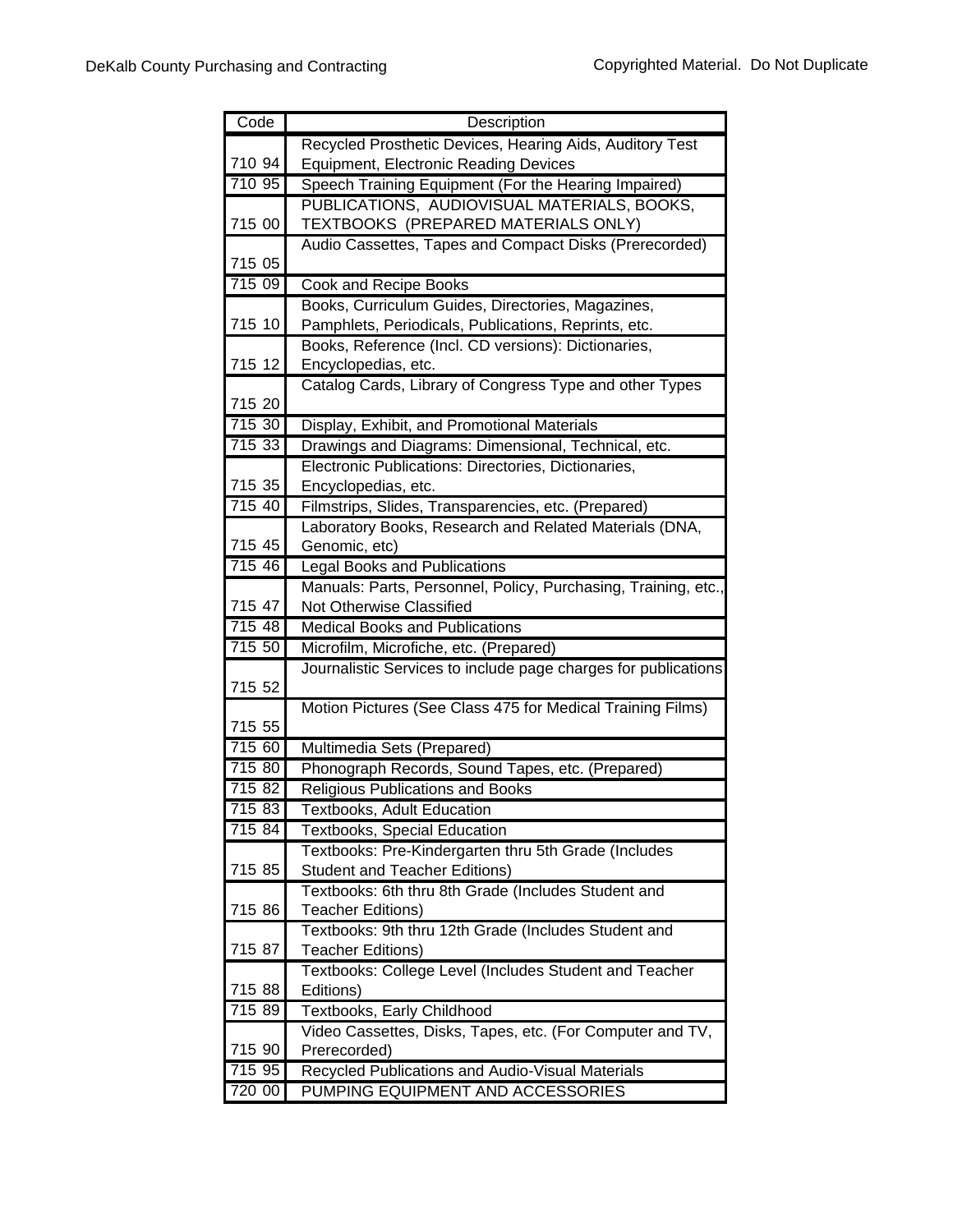| Code             | Description                                                                                   |
|------------------|-----------------------------------------------------------------------------------------------|
| 720 03           | <b>Asphalt Pumps</b>                                                                          |
| 720 04           | Automatic Fueling Systems, Accessories and Parts                                              |
|                  | Barrel Pumps (Drum Pumps), Rotary and Plunger Types,                                          |
| 720 06           | <b>Hand Operated</b>                                                                          |
| 720 10           | Boom Pumps and Parts, Concrete                                                                |
| 720 12           | Booster or Circulating Pumps, In-Line                                                         |
| 720 13           | <b>Cavity Pumps, Progressive</b>                                                              |
| 720 15           | Centrifugal Pumps, Portable                                                                   |
| 720 17           | Centrifugal Pumps, Compact, Submersible                                                       |
| 720 18           | Centrifugal Pumps, Stationary                                                                 |
| 720 19           | Compressors, Compressed Natural Gas (CNG)                                                     |
|                  | <b>Control Devices for Motor Fuel</b>                                                         |
| 720 20           | Dispensing/Security/Management                                                                |
| 720 24           | Diaphragm Pumps                                                                               |
| 720 27           | Fire Equipment Pumps and Pump Parts                                                           |
|                  | Gasoline, Compressed Natural Gas (CNG), Liquified                                             |
|                  | Petroleum Gas (LPG), and Diesel Fuel Pumps, Service                                           |
| 720 33           | <b>Station Type</b>                                                                           |
| 720 36           | Hydraulic Pumps, Hand and Motor Driven                                                        |
| 720 40           | <b>Mechanical Pumps and Accessories</b>                                                       |
| 720 41           | Meters and Dispensers for Fuel, Oil, and Lubricants                                           |
| 720 42           | Packing, Pump                                                                                 |
|                  | Oil Pumps and Accessories (See 060-64 for Automotive                                          |
| 720 43           | Type)                                                                                         |
| 720 45           | <b>Piston Pumps and Parts</b>                                                                 |
| 720 52           | Propeller Pumps, Vertical                                                                     |
|                  | Proportioning Pumps: Chemical Feed, Metering, Positive                                        |
| 720 55           | Displacement, and Injector Pumps (See Also Class 820)                                         |
| 720 56           | Pumps, Miscellaneous (Not Otherwise Classified)                                               |
|                  | Recovery Pumps and Piping (Free Product, Groundwater,                                         |
| 720 58<br>720 59 | $etc.$ )                                                                                      |
| 720 61           | Recycled Pumping Equipment and Accessories<br>Rotary Pumps, Gear or Roller Type, Power Driven |
| 720 63           | Sampling Pump Systems and Accessories                                                         |
| 720 64           | Sewage and Sludge Pumps, Submersible                                                          |
| 720 67           | Sewage and Sludge Pumps, Surface Mounted                                                      |
| 720 73           | Sump Pumps, Submersible and Non-Submersible                                                   |
| 720 79           | Trash Pumps, Portable, Engine-Driven                                                          |
|                  | Water Pumps and Accessories (See 060-35 for Automotive                                        |
| 720 82           | Type)                                                                                         |
|                  | Water Well Accessories: Drive Points, Foot Valves and                                         |
|                  | Strainers, Leather Cups, Sucker Rods, Well Cylinders, etc.                                    |
| 720 84           |                                                                                               |
| 720 90           | Well Pumps, All Kinds                                                                         |
|                  | RADIO COMMUNICATION, TELEPHONE, AND                                                           |
|                  | TELECOMMUNICATION EQUIPMENT, ACCESSORIES,                                                     |
|                  | AND SUPPLIES (SEE CLASS 840 FOR TELEVISION                                                    |
| 725 00           | <b>EQUIPMENT)</b>                                                                             |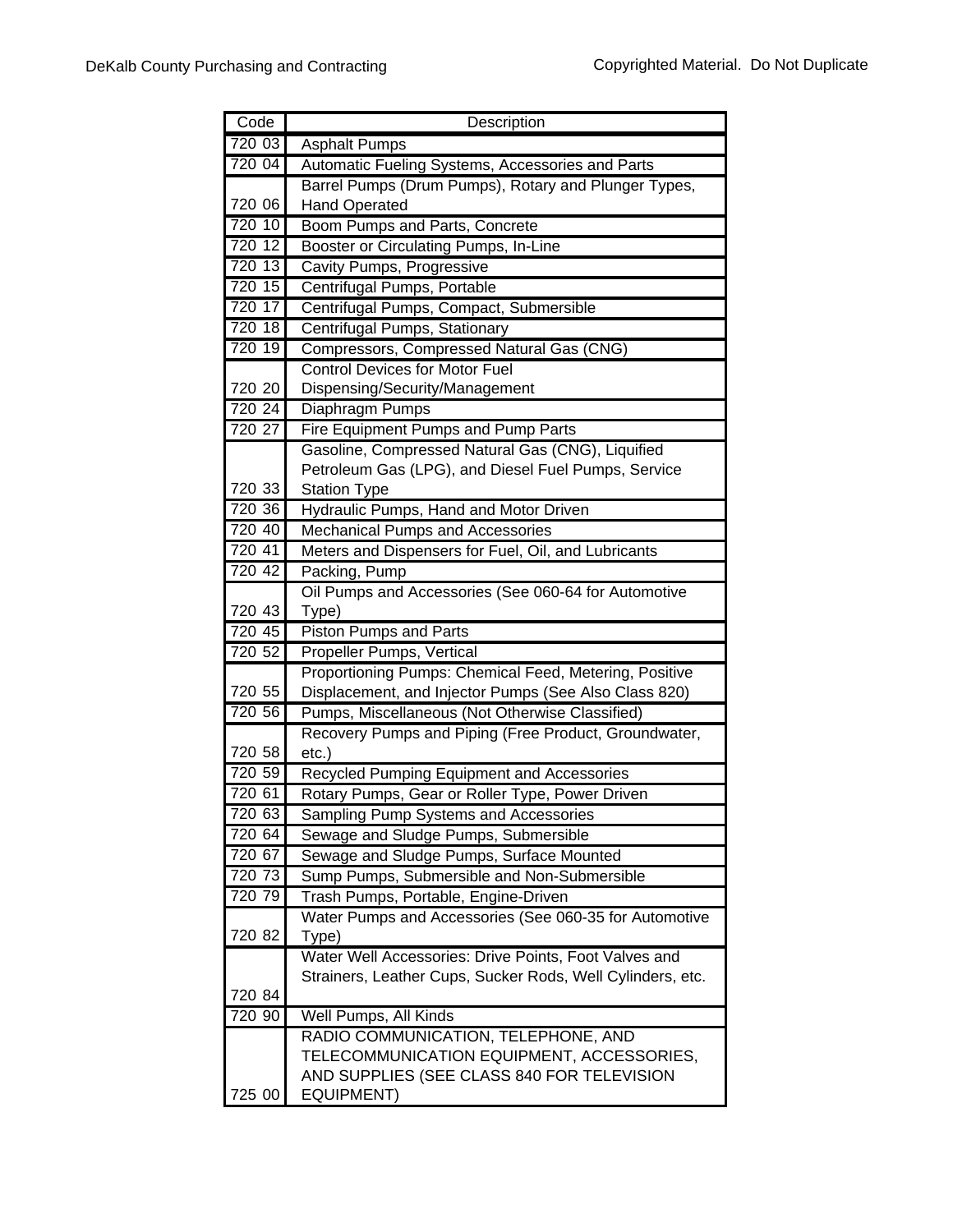| Code      | Description                                                                           |
|-----------|---------------------------------------------------------------------------------------|
| 725 03    | Adhesive/Cement, Radio - T.V.                                                         |
| 725 09    | <b>AM/FM Transmitters, Broadcast</b>                                                  |
|           | Amplifiers (Not TV Antenna): Differential, Linear, Pulse,                             |
| 725 10    | Video Processing, etc. (Incl. Preamplifiers)                                          |
|           | Antennas and Accessories (Radio Only): Brackets, Masts,                               |
|           | Mounts, Rotators, Standoffs, etc. (Incl. Aircraft, Vehicle and                        |
| 725 12    | Marine Types)                                                                         |
| 725 13    | Batteries, Radio/Telephone Communication                                              |
|           | Battery Chargers and Testers (For Automotive See Class                                |
| 725 14    | 075)                                                                                  |
|           | Communications Systems, Integrated (Includes Telephone,                               |
| 725 15    | Clock, Intercom, etc.)                                                                |
| 725 16    | Consoles, Communication                                                               |
| 725 17    | Emulators, Telecommunication                                                          |
|           | Emergency Radio/Telephone Systems (911 Dispatch, etc.)                                |
| 725 18    | <b>Including Accessories</b>                                                          |
| 725 19    | Encoder/Decoder with Printer (Vehicle)                                                |
| 725 20    | Encoder/Decoder, Scramblers, etc. (Voice)                                             |
| 725 21    | Facsimile Transceivers (Not Office Type)                                              |
|           | Digital Subscriber Loop (DSL) Equipment, Components and                               |
| 725 22    | Accessories                                                                           |
|           | Fiber Optics Cables, Interconnecting Components, and                                  |
| 725 23    | Accessories (Including Wiring Systems Tools and Supplies)                             |
|           |                                                                                       |
| 725 24    | Frequency Data Communication Equipment, Radio<br>(Including Identification Equipment) |
| 725 25    | <b>Ham Band Transmitters and Receivers</b>                                            |
| 725 26    | <b>Highway Advisory Radio Systems</b>                                                 |
| 725 27    | High Frequency Radio (SSB), Mobile and Base                                           |
|           | High Volume, Call Answering Telephone Systems (See 725-                               |
| 725 28    | 53 for Low Volume Equipment)                                                          |
| 725 29    | Long Distance Telephone Cards                                                         |
|           | Marine Radio (Includes Marine Global Positioning Systems)                             |
| 725 30    |                                                                                       |
|           | Monitoring, Surveillance and Intrusion Detection Systems,                             |
| 725 31    | <b>Telecommunications Network</b>                                                     |
| 725 32    | Intercom Systems, Household or Office                                                 |
| 725 33    | Intercom Systems, Prison                                                              |
| 725 36    | Microwave Equipment Including Security Sensors                                        |
| 725 40    | <b>Nurse Call Systems</b>                                                             |
| 725 41    | Pay Telephones                                                                        |
| 725 42    | Poles, Metal, Transmission, High Voltage                                              |
| 725 43    | Positioning Systems, Satellite (Global Info. System)                                  |
| $725\;44$ | Poles, Telephone and Utility (All Kinds)                                              |
| 725 45    | Pagers, Radio (Including Parts and Accessories)                                       |
| 725 47    | Radio Direction Finder                                                                |
| 725 48    | Radio Beacon Receivers                                                                |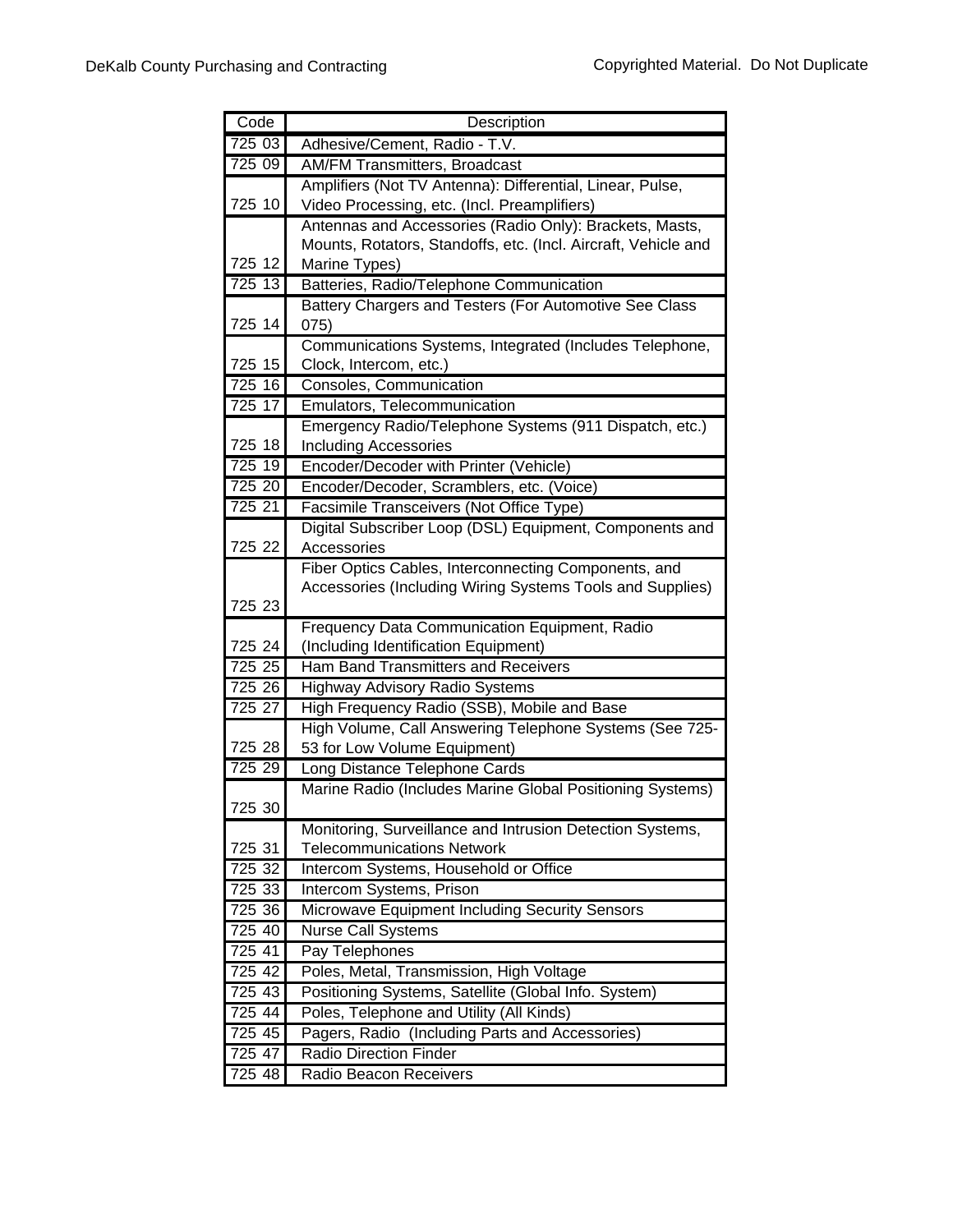| Code   | Description                                                           |
|--------|-----------------------------------------------------------------------|
|        | Radio Frequency Scanner Receivers and Amplifiers                      |
|        | (Including RF Connectors, Analyzers, Counters, Meters,                |
| 725 49 | Switches)                                                             |
| 725 50 | Radios, Home and Auto (Incl. Short-Wave Type)                         |
|        | Radio Telephones (Including Cellular Type For Vehicle,                |
| 725 51 | Marine, Personal, etc. Use)                                           |
|        | Satellite Ground Stations: Transmit/Receive and Receive               |
| 725 52 | Only (Including Antennas)                                             |
| 725 53 | Telephone Dialing and Answering Apparatus                             |
|        | Security Systems and Equipment, Communications (Incl.                 |
| 725 54 | <b>Prison Visitation Telephones)</b>                                  |
|        | Telephone Equipment and Piece Parts (Not Lines or                     |
| 725 55 | Otherwise Listed)                                                     |
|        | Telephone Systems (2-60 Stations), Electronic Key and 1A2             |
| 725 56 |                                                                       |
| 725 57 | Telephone Systems (Over 60 Stations)                                  |
| 725 58 | Telecommunicators and/or Display Terminals (For The                   |
|        | Hearing and Speech Impaired)                                          |
| 725 59 | Telecommunication Parts and Accessories (Not Otherwise<br>Classified) |
|        | Telecommunication Equipment (Via Satellite) for Police and            |
|        | Emergency Vehicle (Including Radio/Terminal Display)                  |
| 725 60 |                                                                       |
| 725 61 | Towers: Broadcasting, Microwave, Transmitting, etc.                   |
| 725 62 | <b>Telephone Switchboards</b>                                         |
| 725 63 | <b>Telemetry Equipment</b>                                            |
| 725 64 | Telemedical Equipment, Devices and Supplies                           |
| 725 69 | <b>Translation Equipment</b>                                          |
|        | Two-Way Radio, Portable, Including Vehicle Radio Relay                |
| 725 74 | Systems                                                               |
|        | Two-Way Radio Receivers, Transmitters, Transceivers:                  |
| 725 78 | Mobile and Base Station (Audio Transfer)                              |
| 725 82 | Two-Way Radio Supplies, Parts, and Accessories                        |
| 725 83 | Videophone Devices, Equipment and Accessories                         |
|        | Wide Area Telecommunications Services (WATS); Autovon                 |
| 725 84 |                                                                       |
|        | Wildlife Tracking Equipment (For Fish Locators See Class              |
| 725 90 | 120-37)                                                               |
|        | Recycled Communications Equipment (Including Batteries,               |
| 725 95 | Radios, Telephones, Telecommunication Equipment, etc.)                |
|        | RADIO COMMUNICATION AND TELECOMMUNICATION                             |
|        | TESTING, MEASURING, AND ANALYZING EQUIPMENT,                          |
|        | <b>ACCESSORIES AND SUPPLIES</b>                                       |
| 730 00 |                                                                       |
| 730 06 | Calibrators: Resistance, Power, Voltage, Time, etc.                   |
|        | Computer-Automated Measurement and Control (CAMAC)                    |
| 730 12 | Systems and Devices, All Kinds                                        |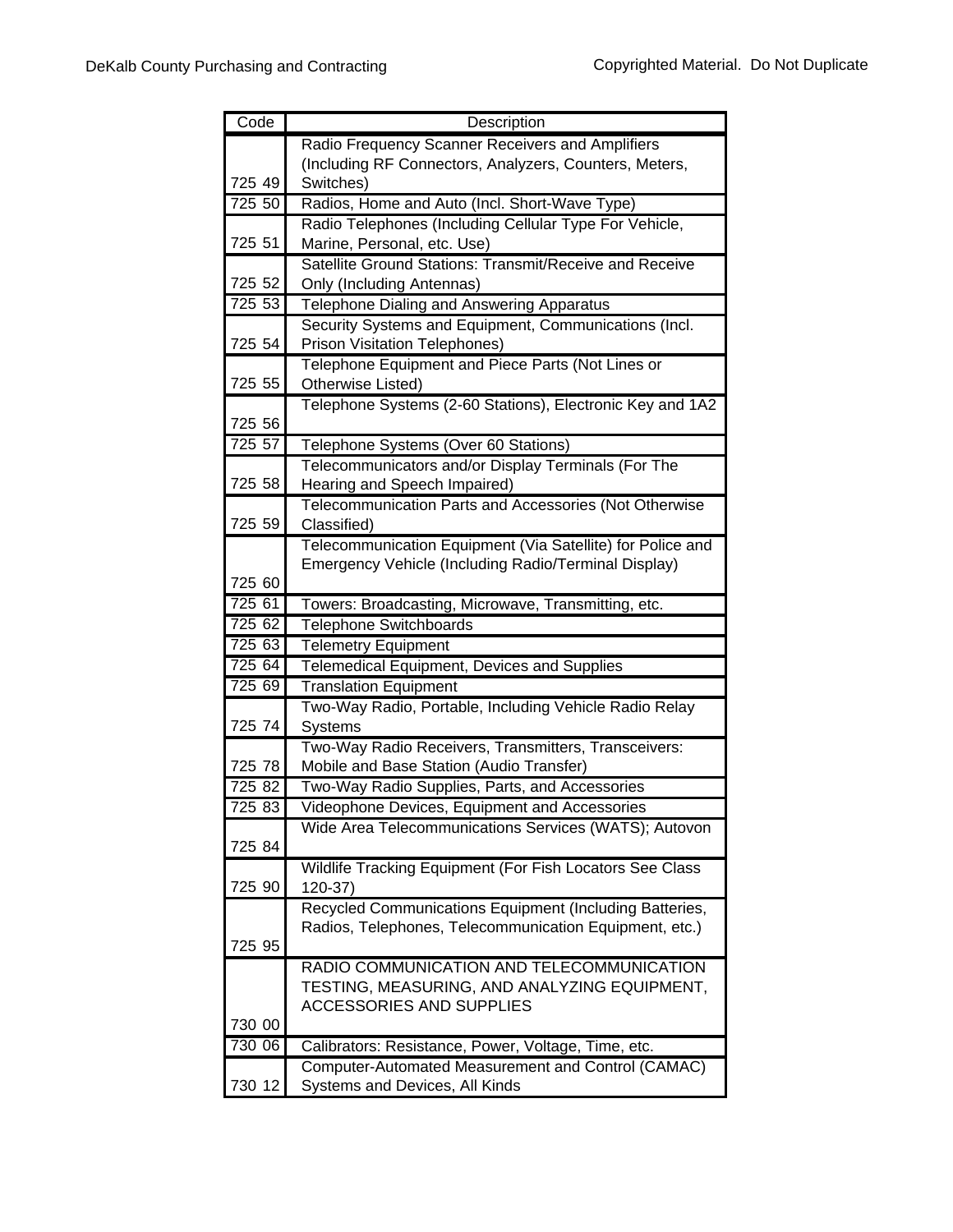| Code             | Description                                                                               |
|------------------|-------------------------------------------------------------------------------------------|
|                  | Converters: Analog-to-Digital, Digital-to-Analog, Time-to-                                |
| 730 18           | Amplitude, etc.                                                                           |
|                  | Counters, Ratemeters, Scalers, Timers, etc. (For Electronic                               |
| 730 24           | Pulses)                                                                                   |
| 730 30           | <b>Discriminators and Burst Protectors</b>                                                |
|                  | Distortion Measurement Equipment (For Audiofrequency,                                     |
| 730 32           | Radiofrequency, etc.)                                                                     |
|                  | Field Strength Meters (Microwave Power, etc.) and                                         |
| 730 36           | <b>Monitoring Systems</b>                                                                 |
|                  | Function Generators (Pulse, Ramp, Sweep, etc.) and                                        |
| 730 42           | <b>Oscillators</b>                                                                        |
|                  | Logic Analyzers, Microprocessor Analyzers, and                                            |
|                  | Accessories: Delay and Gate Generators, Personality                                       |
| 730 49           | Modules, Word Recognizers, etc.                                                           |
|                  | Measuring Instruments, Analog and Digital (For Capacitance,                               |
| 730 54           | Current, Frequency, Impedance, Power, Resistance, Sound<br>Level, Voltage, etc.)          |
| 730 60           | Oscilloscopes, Waveform Analyzers, and Accessories                                        |
|                  | Pulse Height Analyzers, Single Channel and Multichannel                                   |
| 730 66           |                                                                                           |
|                  | Radio, Sound, and Telecommunications Testing Equipment:                                   |
|                  | AF Generators, Deviation Meters, Meter Panels, Test                                       |
| 730 72           | Fixtures and Jigs, etc.                                                                   |
|                  | Recycled Radio and Telecommunication Testing, Measuring                                   |
| 730 74           | and Analyzing Equipment and Supplies                                                      |
| 730 78           | Signal Averagers, Integrators, etc.                                                       |
| 730 84           | Spectrum Analyzers: Radio Frequencies, Sound, etc.                                        |
| 730 86           | <b>Telephone Line Monitoring Systems</b>                                                  |
|                  | Video Testing Equipment: Color Bar Generators, Degaussing                                 |
|                  | Coils, Vectorscopes, Waveform Monitors, etc.                                              |
| 730 90           |                                                                                           |
| 730 96           | Tube Testers: Radio, TV, etc.                                                             |
| 735 00           | RAGS, SHOP TOWELS, AND WIPING CLOTHS                                                      |
| 735 05<br>735 10 | <b>Dispenser for Wipers</b>                                                               |
| 735 20           | Towels, Shop Type, New                                                                    |
|                  | Wipers, Fabric, Non-Woven                                                                 |
| 735 60           | Wiping Rags, All Types: Cotton Towels, Lightweight<br>Blankets, Muslins, Synthetics, etc. |
| 735 75           | Recycled Rags, Shop Towels and Wiping Cloths                                              |
| 740 00           | REFRIGERATION EQUIPMENT AND ACCESSORIES                                                   |
| 740 05           | Ammonia                                                                                   |
| 740 09           | <b>Bacterial and Odor Control Equipment</b>                                               |
| 740 12           | <b>Cold Storage Doors</b>                                                                 |
| 740 13           | Cold Storage Vaults, Walk-In Coolers, and Shelving                                        |
| 740 17           | <b>Compressors and Parts</b>                                                              |
| 740 24           | <b>Condensing Units</b>                                                                   |
| 740 28           | Cylinders, Empty (For Refrigerant Gases)                                                  |
| 740 30           | Display Cases, Refrigerated                                                               |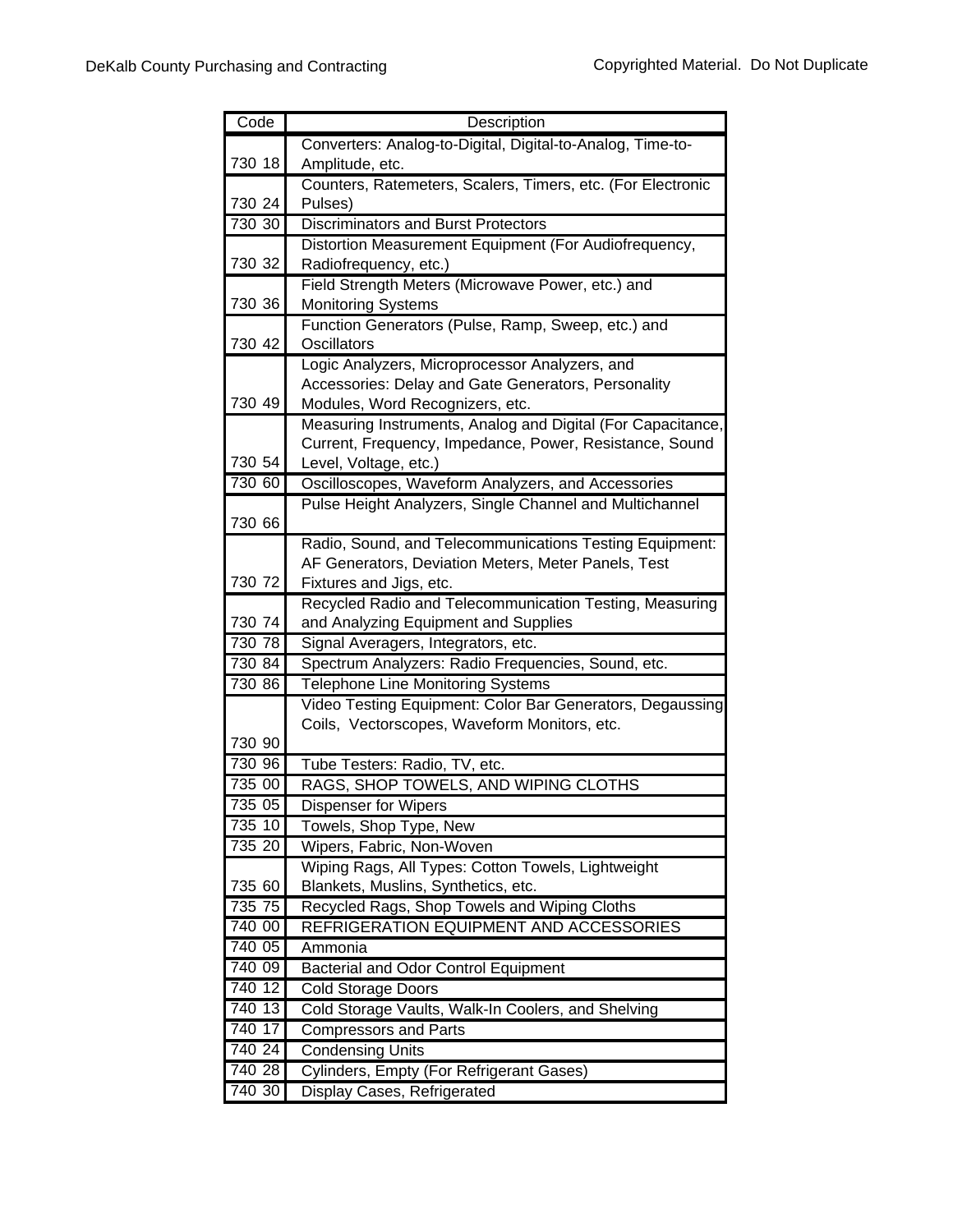| Code   | Description                                                 |
|--------|-------------------------------------------------------------|
| 740 32 | Dry Ice Making Machines                                     |
| 740 36 | <b>Gaskets and Felts</b>                                    |
| 740 40 | Hand Tools, Refrigeration                                   |
| 740 45 | Ice Making and Dispensing Machines (Not Dry Ice)            |
| 740 55 | Refrigerant Gases (Except Ammonia)                          |
|        | Refrigeration Accessories and Supplies: Capillaries,        |
|        | Controls, Dryers, Expansion Valves, Refrigerant Oil,        |
|        | Sealants, Sight Glasses, Thermometers, Vibration            |
| 740 59 | Eliminators, etc.                                           |
| 740 60 | Refrigerant Recovery Systems and Accessories                |
| 740 63 | <b>Refrigeration Tubing and Fittings</b>                    |
|        | Refrigeration Units (For Vaults and Walk-In Coolers),       |
| 740 66 | <b>Complete and Self Contained</b>                          |
| 740 70 | Refrigerators and Freezers, Commercial                      |
| 740 74 | Scale Eliminator Devices, Ice Machine                       |
|        | Vending Machines, Refrigerated (Food, Beverages,            |
| 740 85 | Sundries, etc.)                                             |
| 740 88 | Water Filters, Ice Machine                                  |
| 740 95 | Recycled Refrigeration Equipment and Accessories            |
|        | ROAD AND HIGHWAY BUILDING MATERIALS                         |
| 745 00 | (ASPHALTIC)                                                 |
| 745 01 | Aggregate, Precoated                                        |
| 745 02 | Asphalt, AC (Asphalt/Cement)                                |
| 745 04 | Asphalt, AC (With Latex/Polymer)                            |
| 745 06 | Asphalt, Cutback                                            |
| 745 07 | Asphalt, Cutback (With Latex/Polymer)                       |
| 745 08 | Asphalt, Emulsified                                         |
| 745 10 | Asphalt, Emulsified (With Latex/Polymer)                    |
| 745 12 | Asphalt, Oil                                                |
| 745 13 | Asphalt, Uintaite                                           |
| 74514  | Asphaltic Concrete, Cold Laid                               |
|        | Asphaltic Concrete, Hot Laid Including Bituminous Materials |
| 745 21 |                                                             |
| 74528  | <b>Asphaltic Shell</b>                                      |
| 745 31 | Bitumens, Bulk (Oil and Tar)                                |
| 745 35 | Catalytically Blown Asphalt                                 |
| 745 42 | Coal Tar Pitch, Emulsions, and Anti-Stripping Additives     |
| 745 45 | <b>Cracked Fuel Oil</b>                                     |
| 74549  | Expansion Joint Material: Asphalt, Rubber, etc.             |
|        | Joint Sealants: Asphalt, Elastomeric Materials, Glass       |
|        | Filament, Impervious Membranes, Plastic, Rubber, Silicones, |
| 745 56 | Water Stops, etc.                                           |
| 745 63 | Latex Rubber Additive Compound (For Asphalt)                |
| 745 65 | Patching Mix, Asphalt Concrete                              |
| 745 67 | Patching Mix, Cutback Asphalt                               |
| 745 68 | Recycled Asphalt and Asphalt Products                       |
| 745 70 | Road Oil                                                    |
| 745 77 | <b>Rock Asphalt</b>                                         |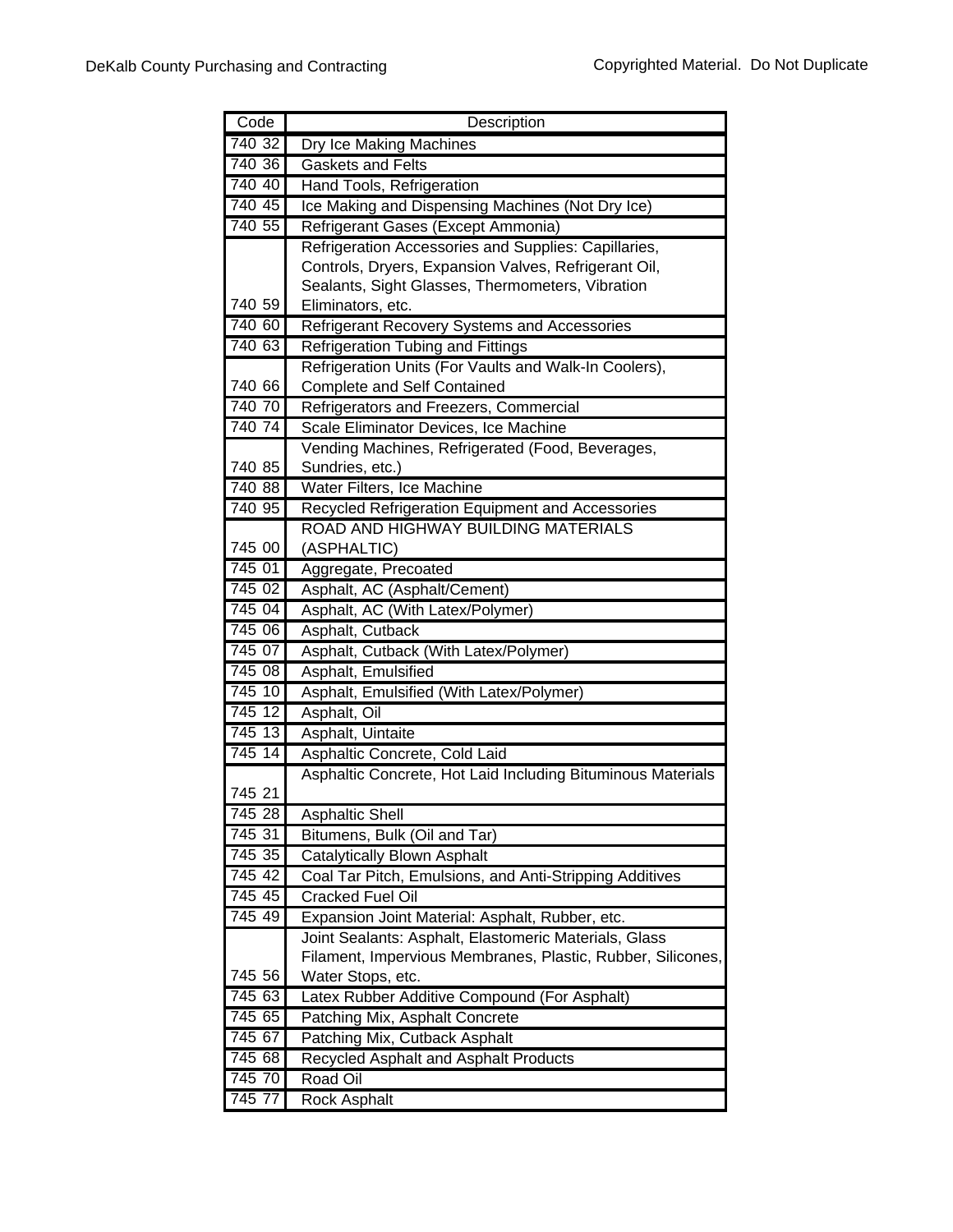| Code   | Description                                                                           |
|--------|---------------------------------------------------------------------------------------|
| 745 80 | Rubber Asphalt Crack Sealing Compound                                                 |
| 745 84 | <b>Slurry Seal</b>                                                                    |
| 745 87 | Stabilized Base, Asphaltic                                                            |
|        | ROAD AND HIGHWAY BUILDING MATERIALS (NOT                                              |
| 750 00 | <b>ASPHALTIC)</b>                                                                     |
| 750 04 | Ash, Fly and Bottom                                                                   |
| 750 07 | Borrow and Soil (See Class 790 for Top Soil)                                          |
| 750 14 | Caliche                                                                               |
|        | Cement, Truckload Lots and Larger (See 150-12 for Bagged                              |
| 750 21 | Cement)                                                                               |
| 750 28 | <b>Concrete Curing Blankets and Paper</b>                                             |
| 750 30 | Concrete, Precast                                                                     |
| 750 32 | Concrete Crack Repair Adhesive (Structural Urethane)                                  |
| 750 35 | Crushed Stone (Includes Riprap)                                                       |
| 750 42 | <b>Drilling Mud</b>                                                                   |
| 750 45 | <b>Dust Control Agents</b>                                                            |
|        | Dynamite and Supplies: Caps, Fuses, Powder, Stick, and                                |
| 750 49 | Wire                                                                                  |
| 750 50 | Expansion Joint Repair Adhesive (Structural Urethane)                                 |
| 750 51 | Fabric, Pavement                                                                      |
| 750 52 | Flexible Base                                                                         |
| 750 54 | Ice Control Aggregate (See Class 775 for Salt)                                        |
| 750 56 | Lightweight Aggregate, All Types                                                      |
| 750 59 | Mixers, Mobile, Concrete                                                              |
| 750 60 | Patching Materials (Not Asphaltic)                                                    |
| 750 70 | Ready-Mix Concrete (See 150-12 for Bagged Concrete)                                   |
| 750 72 | Recycled Bulk Concrete and Other Road Materials (See 745-<br>68 for Recycled Asphalt) |
| 750 77 | Sand and Gravel                                                                       |
| 750 84 | Shell                                                                                 |
| 750 89 | Slag                                                                                  |
| 750 91 | <b>Stabilized Base</b>                                                                |
| 750 93 | Storage Bins, Aggregate                                                               |
| 750 95 | White (Hydrated) Lime (See 150-12 for Bagged Lime)                                    |
| 750 96 | Water for Road and Highway Use                                                        |
|        | ROAD AND HIGHWAY ASPHALT AND CONCRETE                                                 |
| 755 00 | HANDLING AND PROCESSING EQUIPMENT                                                     |
| 755 06 | Adhesive Applicator, Gas Fired Marker                                                 |
| 755 08 | Ash System Equipment, Fly and Bottom                                                  |
|        | Asphalt Distributors, Levelers, Mixers, Crack Sealing Equip.,                         |
| 755 10 | etc. (See 755-40 for Tools)                                                           |
| 755 15 | <b>Asphalt Heaters, Electric</b>                                                      |
| 755 20 | Asphalt Heaters, Gas Fired                                                            |
| 755 25 | Asphalt Heaters, Oil Fired                                                            |
| 755 30 | Asphalt Pavers, Self-Propelled Type                                                   |
| 755 35 | <b>Asphalt Pavers, Towed Type</b>                                                     |
| 755 37 | Asphalt and Concrete Recycling Equipment                                              |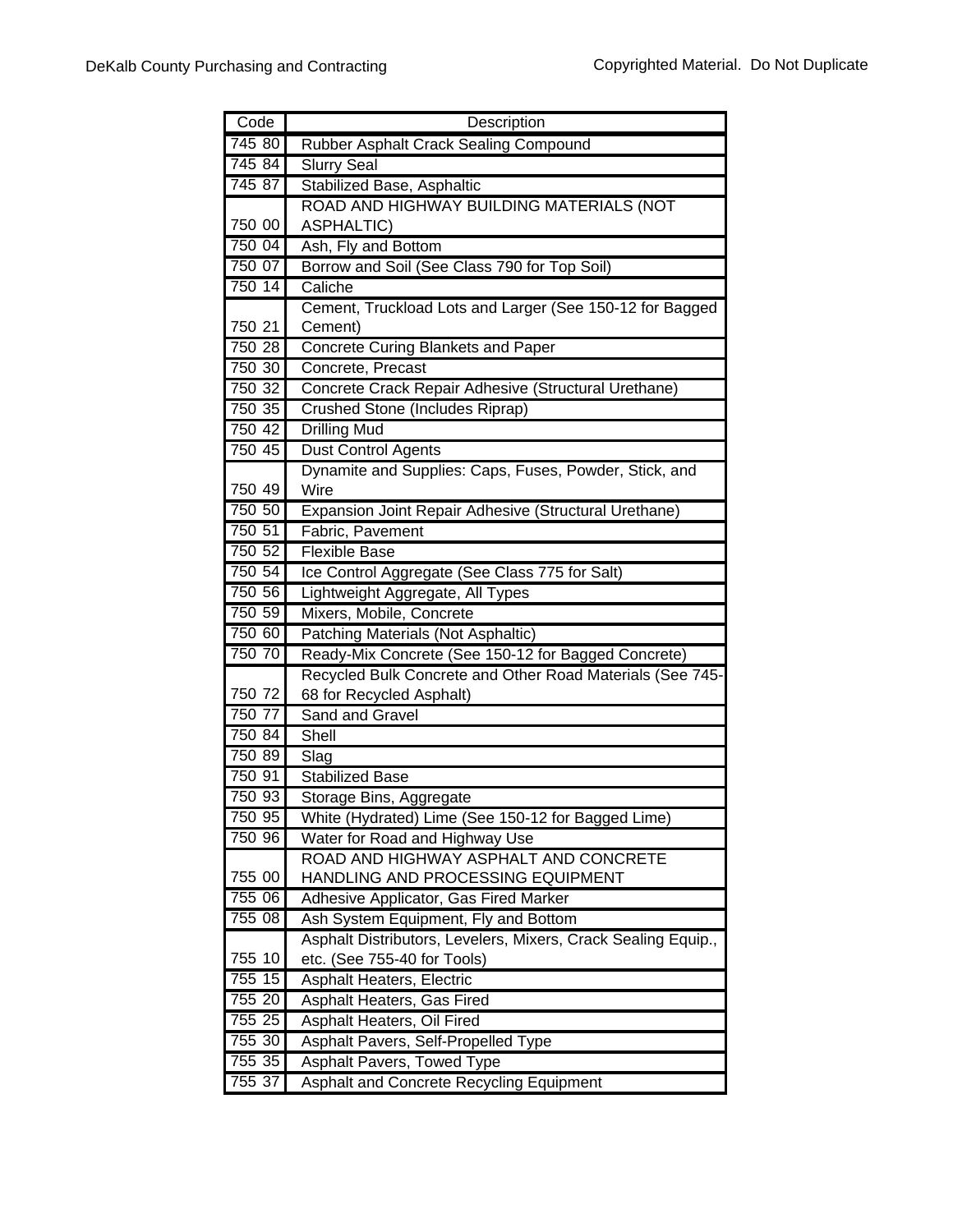| Asphalt Tools: Buckets, Cutters, Lutes, Pouring Pots, Rakes,<br>755 40<br>etc.<br>Asphalt and Concrete Scrapers, Profilers, and Milling<br>755 43<br>Machines (Powered, Complete)<br>755 45<br><b>Batchers and Dryers</b><br>755 47<br>Concrete and Asphalt Power Gun Sprayers<br>755 50<br><b>Concrete Buckets</b><br>Concrete Buggies, Carts, Screeding Machines, Screens, etc.<br>755 55<br>755 60<br>Concrete Curbers, Gutter Machines and Accessories<br>Concrete Cutters, Saws, Multipurpose Saws, and<br>755 65<br>Accessories<br>755 70<br>Concrete Finishers, Power Driven<br>Concrete Form Tubes and Boxes (For Forming Concrete<br>755 73<br>Columns, etc.), All Kinds<br>755 75<br>Concrete Joint Cleaning and Routing Machines<br>755 80<br><b>Concrete Mixers</b><br>755 85<br><b>Concrete Vibrators</b><br>755 90<br>Sensors, Road (To detect Ice/Snow on Bridges, etc.)<br>755 92<br>Thermometers, Pavement and Thermoplastic<br>Recycled Asphalt and Concrete Handling Equipment,<br>755 95<br><b>Accessories and Supplies</b><br>ROAD AND HIGHWAY EQUIPMENT: EARTH HANDLING,<br>GRADING, MOVING, PACKING, ETC.<br>760 00<br>760 03<br><b>Backhoe</b><br><b>Backhoe/Loader Combination</b><br>760 04<br>760 05<br><b>Beach Cleaners</b><br>Blades and Edges: Dozer, Grader, Scraper, Snow Plow, etc.<br>760 06<br>760 10<br>Buckets (For Ditchers, Draglines, Loaders, etc.)<br>760 11<br>Caps, Dust/Rain, For Equipment<br>760 12<br>Cruise Control Units, Low Speed, For Road Equipment<br>760 13<br>Cylinders, Hydraulic<br>760 15<br>Ditch and Trenching Machines<br>760 16<br>Dredging Machines and Equipment<br>760 20<br><b>Earth Boring Machines</b><br>760 23<br>Earth Movers, Motorized<br>760 26<br><b>Earth Pulverizers and Grinders</b><br>Electrical Accessories, Heavy Equip.: Alternators, Ammeters,<br>Coils, Distributors Generators, Ignition, Regulators, Starters,<br>760 27<br>etc.<br>760 28<br>Engines, Diesel and Gasoline (Heavy Equipment)<br>760 30<br><b>Graders, Elevating Type</b><br>760 33<br>Graders, Motorized<br>760 36<br>Graders, Towed Types<br>760 44<br>Loaders, Front End (For Crawler Tractors) | Code | Description |
|-------------------------------------------------------------------------------------------------------------------------------------------------------------------------------------------------------------------------------------------------------------------------------------------------------------------------------------------------------------------------------------------------------------------------------------------------------------------------------------------------------------------------------------------------------------------------------------------------------------------------------------------------------------------------------------------------------------------------------------------------------------------------------------------------------------------------------------------------------------------------------------------------------------------------------------------------------------------------------------------------------------------------------------------------------------------------------------------------------------------------------------------------------------------------------------------------------------------------------------------------------------------------------------------------------------------------------------------------------------------------------------------------------------------------------------------------------------------------------------------------------------------------------------------------------------------------------------------------------------------------------------------------------------------------------------------------------------------------------------------------------------------------------------------------------------------------------------------------------------------------------------------------------------------------------------------------------------------------------------------------------------------------------------------------------------------------------------------------------------------------------------------------------------|------|-------------|
|                                                                                                                                                                                                                                                                                                                                                                                                                                                                                                                                                                                                                                                                                                                                                                                                                                                                                                                                                                                                                                                                                                                                                                                                                                                                                                                                                                                                                                                                                                                                                                                                                                                                                                                                                                                                                                                                                                                                                                                                                                                                                                                                                             |      |             |
|                                                                                                                                                                                                                                                                                                                                                                                                                                                                                                                                                                                                                                                                                                                                                                                                                                                                                                                                                                                                                                                                                                                                                                                                                                                                                                                                                                                                                                                                                                                                                                                                                                                                                                                                                                                                                                                                                                                                                                                                                                                                                                                                                             |      |             |
|                                                                                                                                                                                                                                                                                                                                                                                                                                                                                                                                                                                                                                                                                                                                                                                                                                                                                                                                                                                                                                                                                                                                                                                                                                                                                                                                                                                                                                                                                                                                                                                                                                                                                                                                                                                                                                                                                                                                                                                                                                                                                                                                                             |      |             |
|                                                                                                                                                                                                                                                                                                                                                                                                                                                                                                                                                                                                                                                                                                                                                                                                                                                                                                                                                                                                                                                                                                                                                                                                                                                                                                                                                                                                                                                                                                                                                                                                                                                                                                                                                                                                                                                                                                                                                                                                                                                                                                                                                             |      |             |
|                                                                                                                                                                                                                                                                                                                                                                                                                                                                                                                                                                                                                                                                                                                                                                                                                                                                                                                                                                                                                                                                                                                                                                                                                                                                                                                                                                                                                                                                                                                                                                                                                                                                                                                                                                                                                                                                                                                                                                                                                                                                                                                                                             |      |             |
|                                                                                                                                                                                                                                                                                                                                                                                                                                                                                                                                                                                                                                                                                                                                                                                                                                                                                                                                                                                                                                                                                                                                                                                                                                                                                                                                                                                                                                                                                                                                                                                                                                                                                                                                                                                                                                                                                                                                                                                                                                                                                                                                                             |      |             |
|                                                                                                                                                                                                                                                                                                                                                                                                                                                                                                                                                                                                                                                                                                                                                                                                                                                                                                                                                                                                                                                                                                                                                                                                                                                                                                                                                                                                                                                                                                                                                                                                                                                                                                                                                                                                                                                                                                                                                                                                                                                                                                                                                             |      |             |
|                                                                                                                                                                                                                                                                                                                                                                                                                                                                                                                                                                                                                                                                                                                                                                                                                                                                                                                                                                                                                                                                                                                                                                                                                                                                                                                                                                                                                                                                                                                                                                                                                                                                                                                                                                                                                                                                                                                                                                                                                                                                                                                                                             |      |             |
|                                                                                                                                                                                                                                                                                                                                                                                                                                                                                                                                                                                                                                                                                                                                                                                                                                                                                                                                                                                                                                                                                                                                                                                                                                                                                                                                                                                                                                                                                                                                                                                                                                                                                                                                                                                                                                                                                                                                                                                                                                                                                                                                                             |      |             |
|                                                                                                                                                                                                                                                                                                                                                                                                                                                                                                                                                                                                                                                                                                                                                                                                                                                                                                                                                                                                                                                                                                                                                                                                                                                                                                                                                                                                                                                                                                                                                                                                                                                                                                                                                                                                                                                                                                                                                                                                                                                                                                                                                             |      |             |
|                                                                                                                                                                                                                                                                                                                                                                                                                                                                                                                                                                                                                                                                                                                                                                                                                                                                                                                                                                                                                                                                                                                                                                                                                                                                                                                                                                                                                                                                                                                                                                                                                                                                                                                                                                                                                                                                                                                                                                                                                                                                                                                                                             |      |             |
|                                                                                                                                                                                                                                                                                                                                                                                                                                                                                                                                                                                                                                                                                                                                                                                                                                                                                                                                                                                                                                                                                                                                                                                                                                                                                                                                                                                                                                                                                                                                                                                                                                                                                                                                                                                                                                                                                                                                                                                                                                                                                                                                                             |      |             |
|                                                                                                                                                                                                                                                                                                                                                                                                                                                                                                                                                                                                                                                                                                                                                                                                                                                                                                                                                                                                                                                                                                                                                                                                                                                                                                                                                                                                                                                                                                                                                                                                                                                                                                                                                                                                                                                                                                                                                                                                                                                                                                                                                             |      |             |
|                                                                                                                                                                                                                                                                                                                                                                                                                                                                                                                                                                                                                                                                                                                                                                                                                                                                                                                                                                                                                                                                                                                                                                                                                                                                                                                                                                                                                                                                                                                                                                                                                                                                                                                                                                                                                                                                                                                                                                                                                                                                                                                                                             |      |             |
|                                                                                                                                                                                                                                                                                                                                                                                                                                                                                                                                                                                                                                                                                                                                                                                                                                                                                                                                                                                                                                                                                                                                                                                                                                                                                                                                                                                                                                                                                                                                                                                                                                                                                                                                                                                                                                                                                                                                                                                                                                                                                                                                                             |      |             |
|                                                                                                                                                                                                                                                                                                                                                                                                                                                                                                                                                                                                                                                                                                                                                                                                                                                                                                                                                                                                                                                                                                                                                                                                                                                                                                                                                                                                                                                                                                                                                                                                                                                                                                                                                                                                                                                                                                                                                                                                                                                                                                                                                             |      |             |
|                                                                                                                                                                                                                                                                                                                                                                                                                                                                                                                                                                                                                                                                                                                                                                                                                                                                                                                                                                                                                                                                                                                                                                                                                                                                                                                                                                                                                                                                                                                                                                                                                                                                                                                                                                                                                                                                                                                                                                                                                                                                                                                                                             |      |             |
|                                                                                                                                                                                                                                                                                                                                                                                                                                                                                                                                                                                                                                                                                                                                                                                                                                                                                                                                                                                                                                                                                                                                                                                                                                                                                                                                                                                                                                                                                                                                                                                                                                                                                                                                                                                                                                                                                                                                                                                                                                                                                                                                                             |      |             |
|                                                                                                                                                                                                                                                                                                                                                                                                                                                                                                                                                                                                                                                                                                                                                                                                                                                                                                                                                                                                                                                                                                                                                                                                                                                                                                                                                                                                                                                                                                                                                                                                                                                                                                                                                                                                                                                                                                                                                                                                                                                                                                                                                             |      |             |
|                                                                                                                                                                                                                                                                                                                                                                                                                                                                                                                                                                                                                                                                                                                                                                                                                                                                                                                                                                                                                                                                                                                                                                                                                                                                                                                                                                                                                                                                                                                                                                                                                                                                                                                                                                                                                                                                                                                                                                                                                                                                                                                                                             |      |             |
|                                                                                                                                                                                                                                                                                                                                                                                                                                                                                                                                                                                                                                                                                                                                                                                                                                                                                                                                                                                                                                                                                                                                                                                                                                                                                                                                                                                                                                                                                                                                                                                                                                                                                                                                                                                                                                                                                                                                                                                                                                                                                                                                                             |      |             |
|                                                                                                                                                                                                                                                                                                                                                                                                                                                                                                                                                                                                                                                                                                                                                                                                                                                                                                                                                                                                                                                                                                                                                                                                                                                                                                                                                                                                                                                                                                                                                                                                                                                                                                                                                                                                                                                                                                                                                                                                                                                                                                                                                             |      |             |
|                                                                                                                                                                                                                                                                                                                                                                                                                                                                                                                                                                                                                                                                                                                                                                                                                                                                                                                                                                                                                                                                                                                                                                                                                                                                                                                                                                                                                                                                                                                                                                                                                                                                                                                                                                                                                                                                                                                                                                                                                                                                                                                                                             |      |             |
|                                                                                                                                                                                                                                                                                                                                                                                                                                                                                                                                                                                                                                                                                                                                                                                                                                                                                                                                                                                                                                                                                                                                                                                                                                                                                                                                                                                                                                                                                                                                                                                                                                                                                                                                                                                                                                                                                                                                                                                                                                                                                                                                                             |      |             |
|                                                                                                                                                                                                                                                                                                                                                                                                                                                                                                                                                                                                                                                                                                                                                                                                                                                                                                                                                                                                                                                                                                                                                                                                                                                                                                                                                                                                                                                                                                                                                                                                                                                                                                                                                                                                                                                                                                                                                                                                                                                                                                                                                             |      |             |
|                                                                                                                                                                                                                                                                                                                                                                                                                                                                                                                                                                                                                                                                                                                                                                                                                                                                                                                                                                                                                                                                                                                                                                                                                                                                                                                                                                                                                                                                                                                                                                                                                                                                                                                                                                                                                                                                                                                                                                                                                                                                                                                                                             |      |             |
|                                                                                                                                                                                                                                                                                                                                                                                                                                                                                                                                                                                                                                                                                                                                                                                                                                                                                                                                                                                                                                                                                                                                                                                                                                                                                                                                                                                                                                                                                                                                                                                                                                                                                                                                                                                                                                                                                                                                                                                                                                                                                                                                                             |      |             |
|                                                                                                                                                                                                                                                                                                                                                                                                                                                                                                                                                                                                                                                                                                                                                                                                                                                                                                                                                                                                                                                                                                                                                                                                                                                                                                                                                                                                                                                                                                                                                                                                                                                                                                                                                                                                                                                                                                                                                                                                                                                                                                                                                             |      |             |
|                                                                                                                                                                                                                                                                                                                                                                                                                                                                                                                                                                                                                                                                                                                                                                                                                                                                                                                                                                                                                                                                                                                                                                                                                                                                                                                                                                                                                                                                                                                                                                                                                                                                                                                                                                                                                                                                                                                                                                                                                                                                                                                                                             |      |             |
|                                                                                                                                                                                                                                                                                                                                                                                                                                                                                                                                                                                                                                                                                                                                                                                                                                                                                                                                                                                                                                                                                                                                                                                                                                                                                                                                                                                                                                                                                                                                                                                                                                                                                                                                                                                                                                                                                                                                                                                                                                                                                                                                                             |      |             |
|                                                                                                                                                                                                                                                                                                                                                                                                                                                                                                                                                                                                                                                                                                                                                                                                                                                                                                                                                                                                                                                                                                                                                                                                                                                                                                                                                                                                                                                                                                                                                                                                                                                                                                                                                                                                                                                                                                                                                                                                                                                                                                                                                             |      |             |
|                                                                                                                                                                                                                                                                                                                                                                                                                                                                                                                                                                                                                                                                                                                                                                                                                                                                                                                                                                                                                                                                                                                                                                                                                                                                                                                                                                                                                                                                                                                                                                                                                                                                                                                                                                                                                                                                                                                                                                                                                                                                                                                                                             |      |             |
|                                                                                                                                                                                                                                                                                                                                                                                                                                                                                                                                                                                                                                                                                                                                                                                                                                                                                                                                                                                                                                                                                                                                                                                                                                                                                                                                                                                                                                                                                                                                                                                                                                                                                                                                                                                                                                                                                                                                                                                                                                                                                                                                                             |      |             |
|                                                                                                                                                                                                                                                                                                                                                                                                                                                                                                                                                                                                                                                                                                                                                                                                                                                                                                                                                                                                                                                                                                                                                                                                                                                                                                                                                                                                                                                                                                                                                                                                                                                                                                                                                                                                                                                                                                                                                                                                                                                                                                                                                             |      |             |
|                                                                                                                                                                                                                                                                                                                                                                                                                                                                                                                                                                                                                                                                                                                                                                                                                                                                                                                                                                                                                                                                                                                                                                                                                                                                                                                                                                                                                                                                                                                                                                                                                                                                                                                                                                                                                                                                                                                                                                                                                                                                                                                                                             |      |             |
|                                                                                                                                                                                                                                                                                                                                                                                                                                                                                                                                                                                                                                                                                                                                                                                                                                                                                                                                                                                                                                                                                                                                                                                                                                                                                                                                                                                                                                                                                                                                                                                                                                                                                                                                                                                                                                                                                                                                                                                                                                                                                                                                                             |      |             |
|                                                                                                                                                                                                                                                                                                                                                                                                                                                                                                                                                                                                                                                                                                                                                                                                                                                                                                                                                                                                                                                                                                                                                                                                                                                                                                                                                                                                                                                                                                                                                                                                                                                                                                                                                                                                                                                                                                                                                                                                                                                                                                                                                             |      |             |
|                                                                                                                                                                                                                                                                                                                                                                                                                                                                                                                                                                                                                                                                                                                                                                                                                                                                                                                                                                                                                                                                                                                                                                                                                                                                                                                                                                                                                                                                                                                                                                                                                                                                                                                                                                                                                                                                                                                                                                                                                                                                                                                                                             |      |             |
|                                                                                                                                                                                                                                                                                                                                                                                                                                                                                                                                                                                                                                                                                                                                                                                                                                                                                                                                                                                                                                                                                                                                                                                                                                                                                                                                                                                                                                                                                                                                                                                                                                                                                                                                                                                                                                                                                                                                                                                                                                                                                                                                                             |      |             |
|                                                                                                                                                                                                                                                                                                                                                                                                                                                                                                                                                                                                                                                                                                                                                                                                                                                                                                                                                                                                                                                                                                                                                                                                                                                                                                                                                                                                                                                                                                                                                                                                                                                                                                                                                                                                                                                                                                                                                                                                                                                                                                                                                             |      |             |
|                                                                                                                                                                                                                                                                                                                                                                                                                                                                                                                                                                                                                                                                                                                                                                                                                                                                                                                                                                                                                                                                                                                                                                                                                                                                                                                                                                                                                                                                                                                                                                                                                                                                                                                                                                                                                                                                                                                                                                                                                                                                                                                                                             |      |             |
|                                                                                                                                                                                                                                                                                                                                                                                                                                                                                                                                                                                                                                                                                                                                                                                                                                                                                                                                                                                                                                                                                                                                                                                                                                                                                                                                                                                                                                                                                                                                                                                                                                                                                                                                                                                                                                                                                                                                                                                                                                                                                                                                                             |      |             |
|                                                                                                                                                                                                                                                                                                                                                                                                                                                                                                                                                                                                                                                                                                                                                                                                                                                                                                                                                                                                                                                                                                                                                                                                                                                                                                                                                                                                                                                                                                                                                                                                                                                                                                                                                                                                                                                                                                                                                                                                                                                                                                                                                             |      |             |
|                                                                                                                                                                                                                                                                                                                                                                                                                                                                                                                                                                                                                                                                                                                                                                                                                                                                                                                                                                                                                                                                                                                                                                                                                                                                                                                                                                                                                                                                                                                                                                                                                                                                                                                                                                                                                                                                                                                                                                                                                                                                                                                                                             |      |             |
|                                                                                                                                                                                                                                                                                                                                                                                                                                                                                                                                                                                                                                                                                                                                                                                                                                                                                                                                                                                                                                                                                                                                                                                                                                                                                                                                                                                                                                                                                                                                                                                                                                                                                                                                                                                                                                                                                                                                                                                                                                                                                                                                                             |      |             |
| 760 47<br>Loaders, Front End (For Trucks)                                                                                                                                                                                                                                                                                                                                                                                                                                                                                                                                                                                                                                                                                                                                                                                                                                                                                                                                                                                                                                                                                                                                                                                                                                                                                                                                                                                                                                                                                                                                                                                                                                                                                                                                                                                                                                                                                                                                                                                                                                                                                                                   |      |             |
| 760 50<br>Loaders, Front End (For Wheel Type Tractors)                                                                                                                                                                                                                                                                                                                                                                                                                                                                                                                                                                                                                                                                                                                                                                                                                                                                                                                                                                                                                                                                                                                                                                                                                                                                                                                                                                                                                                                                                                                                                                                                                                                                                                                                                                                                                                                                                                                                                                                                                                                                                                      |      |             |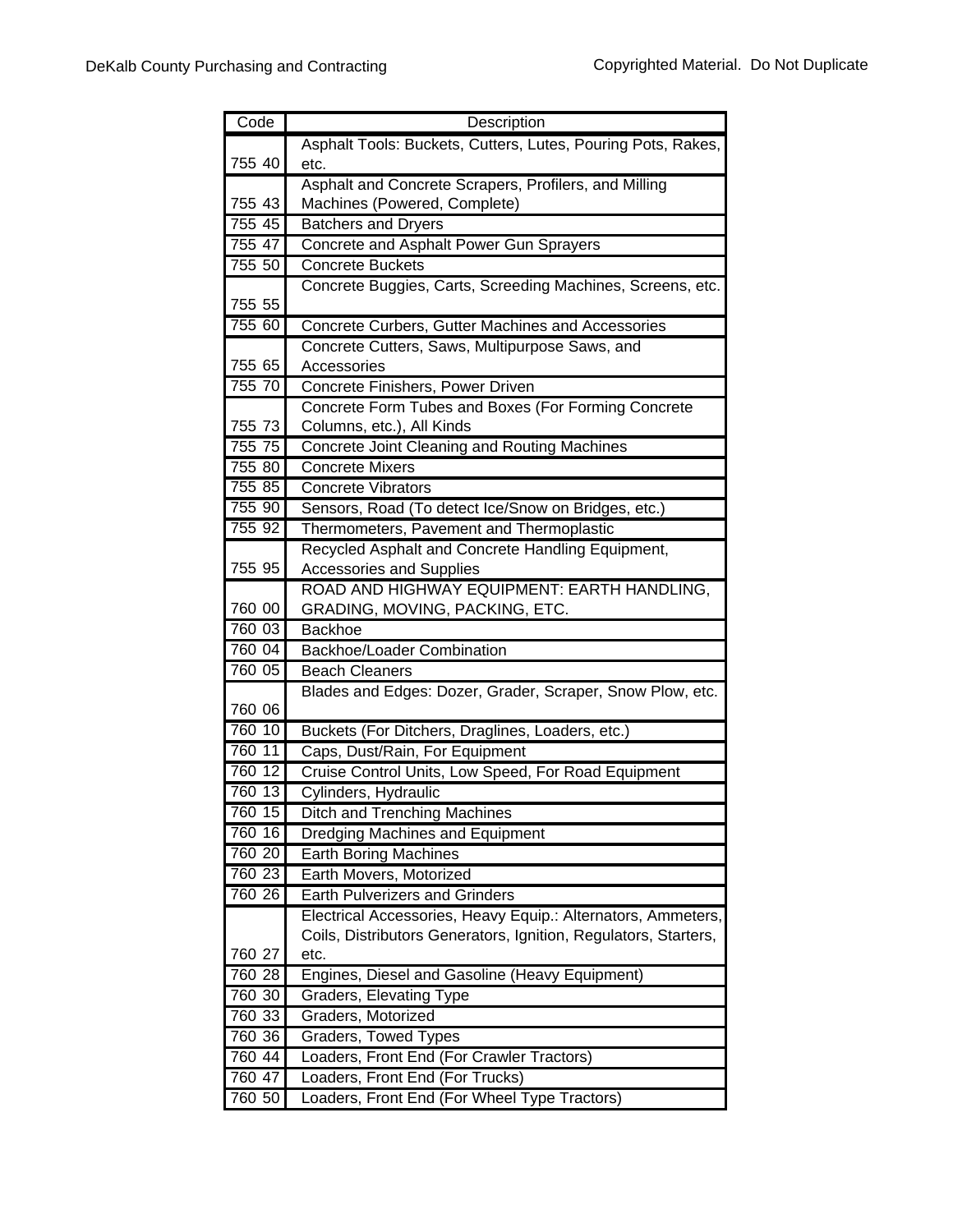| Code   | Description                                                |
|--------|------------------------------------------------------------|
| 760 51 | Loaders, Pneumatic Tired                                   |
| 760 53 | Loaders, Windrow Type                                      |
| 760 55 | Mats, Erosion Control Blankets, Rolled                     |
|        | Mats, Floor, for Heavy Equipment (See 055-61 for           |
| 760 56 | Automotive Type)                                           |
|        | Recycled Earth Handling, Grading, Moving and Packing       |
| 760 59 | <b>Equipment and Accessories</b>                           |
| 760 60 | <b>Rippers and Scarifiers</b>                              |
| 760 63 | Rollers, Flat Wheel Type, Static                           |
| 760 66 | Rollers, Flat Wheel Type, Vibrating                        |
| 760 69 | Rollers, Grid Type                                         |
| 760 72 | Rollers, Portable Type                                     |
| 760 75 | Rollers, Rubber Tired                                      |
| 760 78 | Rollers, Sheepsfoot Type                                   |
| 760 79 | Rolling Straight Edges, Towed                              |
| 760 84 | <b>Scrapers</b>                                            |
|        | Shovels, Power; and Excavating Machines, Telescoping and   |
| 760 90 | Hinged Boom Type, Crawler or Tractor Mounted               |
|        | ROAD AND HIGHWAY EQUIPMENT (EXCEPT                         |
| 765 00 | EQUIPMENT IN CLASSES 755 AND 760)                          |
|        | Air Conditioners, Heaters and Ventilators for Heavy        |
| 765 02 | Equipment                                                  |
| 765 03 | Booms: Crane, Tractor, etc.                                |
|        | Brake and Clutch Parts and Accessories For Heavy Duty      |
| 765 05 | Equipment (Not Automotive)                                 |
| 765 06 | Breaker/Drill, Gasoline Powered                            |
| 765 07 | Cab, Body and Frame Parts For Heavy Equipment              |
| 765 08 | <b>Core Drilling Rigs and Accessories</b>                  |
| 765 09 | Cranes, Backhoe and Dragline                               |
| 765 11 | Cranes, Clamshell                                          |
| 765 13 | Cranes, Truck Mounted Type, Heavy Duty                     |
| 765 14 | <b>Crane Indicators</b>                                    |
| 765 16 | <b>Crushing Machines</b>                                   |
|        | Crushing Plants, Elevators, Furnaces, Kilns, Pugmills, and |
| 765 18 | <b>Stabilizing Material Plants</b>                         |
| 765 21 | <b>Culvert Cleaning Equipment</b>                          |
| 765 24 | <b>Diamond Core Drills</b>                                 |
| 765 27 | <b>Drill Steel and Rock Bits</b>                           |
|        | Epoxy Dispensing Machines (For Placing Buttons and         |
| 765 30 | Markers)                                                   |
| 765 31 | Fabric Lay-Down Machines, etc.                             |
|        | Filters: Air, Fuel, Hydraulic, Oil, etc. (For Heavy Duty   |
| 765 33 | Equipment)                                                 |
| 765 34 | Hour Meters, Heavy Equipment                               |
|        | Hydraulic Attachments and Accessories (Hammers, Rams,      |
| 765 35 | $etc.$ )                                                   |
| 765 36 | <b>Gunite Machines</b>                                     |
| 765 37 | Mixers, Lime Slurry                                        |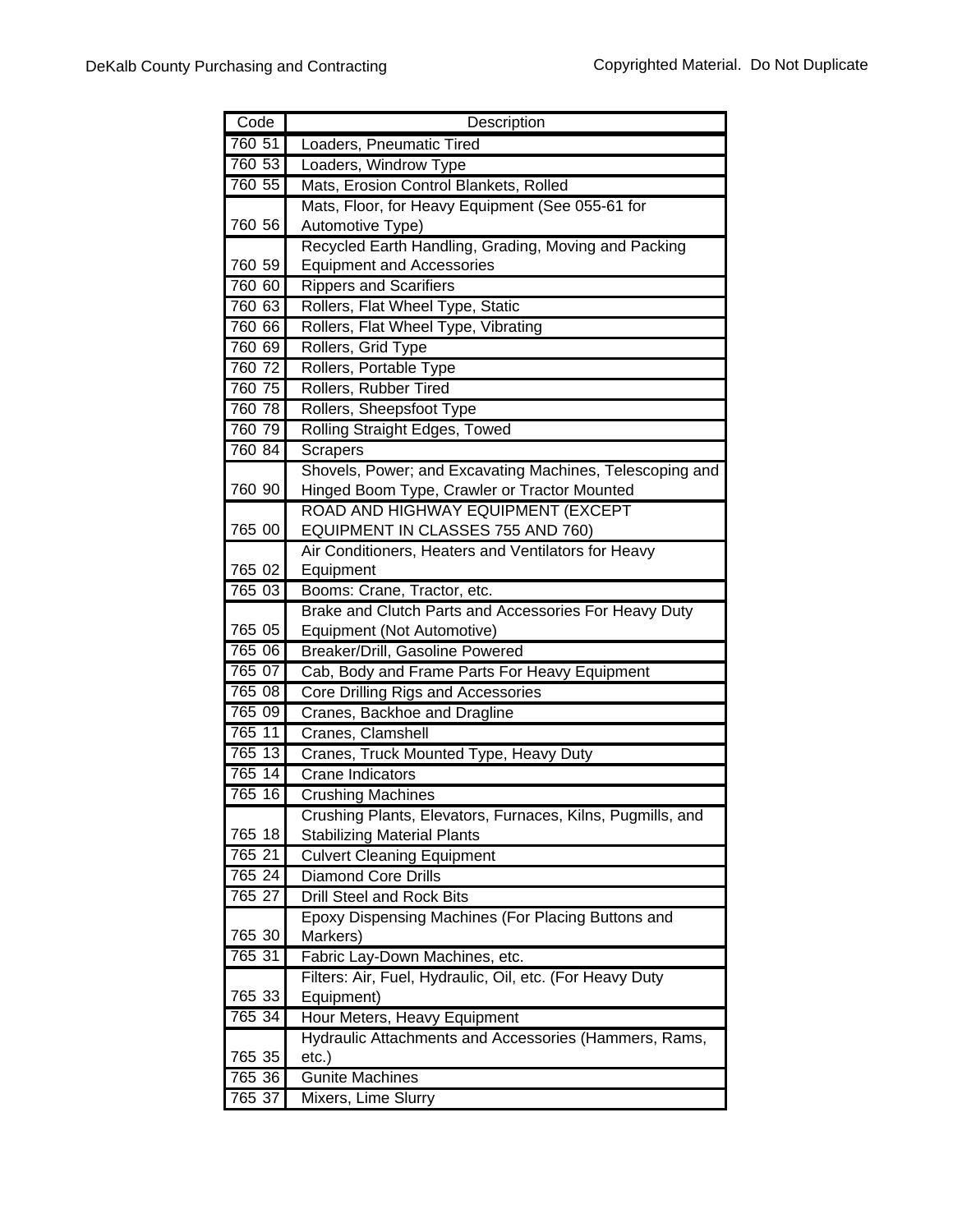| Code   | Description                                                                                  |
|--------|----------------------------------------------------------------------------------------------|
|        | Leaf Loaders, Heavy Duty, Truck or Trailer Mounted (See                                      |
| 765 38 | 445-43 for Hand Operated Type)                                                               |
| 765 39 | Lubrication System Accessory, Automatic                                                      |
| 765 41 | Mud Jacks and Accessories (Except Hose)                                                      |
| 765 43 | Pavement Marking Removal Equipment and Accessories                                           |
| 765 46 | <b>Pile Drivers and Accessories</b>                                                          |
|        | Pneumatic Machines: Demolition Tools, Paving Breakers,                                       |
|        | Rock Cutters, Tampers, etc. (See 765-80 for Non-Pneumatic                                    |
| 765 49 | Tampers)                                                                                     |
|        | Pneumatic Tool Accessories: Bits, Chisels, Points, Spades,                                   |
| 765 51 | Tampers, etc.                                                                                |
|        | Power Transmission Units: Chains, Gear Reducers,                                             |
| 765 54 | Sprockets, etc.                                                                              |
| 765 56 | <b>Rollover Protections Structures (ROPS)</b>                                                |
| 765 57 | Snow Blowers, Self-Propelled                                                                 |
| 765 58 | Snow Blowers, Vehicle or Equipment Mounted                                                   |
| 765 59 | Snow Blowers, Walk-Behind                                                                    |
| 765 60 | Snow Plows, Motorized                                                                        |
| 765 61 | Snow Plows and/or Snow Wings, Vehicle Mounted                                                |
| 765 64 | Spreaders, Self-Propelled (For Aggregates, Sand, etc.)                                       |
|        | Spreaders, Truck Mounted (For Aggregates, Ice Control                                        |
| 765 66 | Materials, Seal Coatings, etc.)                                                              |
| 765 69 | Sprinkler Equipment (For Roads and Streets)                                                  |
| 765 72 | <b>Striping Machines and Accessories</b>                                                     |
| 765 75 | Sweeper Accessories: Broom Fibers, Extension Brooms,                                         |
|        | Strips, Wire, Road Magnets, etc.<br>Sweepers, Drag Brooms, etc. and Parts (See Class 365 for |
|        | Warehouse Power Brooms and 035-81 for Runway                                                 |
| 765 77 | Sweepers)                                                                                    |
|        | Tampers (Except Pneumatic) and Vibrating Flat Plate                                          |
| 765 80 | Compactors (See 765-49 for Pneumatic Tampers)                                                |
| 765 83 | <b>Tractor Bulldozers, Crawler and Wheel Type</b>                                            |
| 765 85 | Tractors, Crawler Type                                                                       |
|        | Tractors, Wheel Type (Except Farm Tractors) (Including                                       |
| 765 87 | Walk-Behind Type)                                                                            |
| 765 90 | Weed Burners and Accessories                                                                 |
| 765 93 | Wire Rope                                                                                    |
|        | Wire Rope Accessories: Clamps, Clips, Cutters, Eyes,                                         |
| 765 95 | Hoists, Slings, Thimbles, Turnbuckles, Windlasses, etc.                                      |
|        | Recycled Road and Highway Equipment and Supplies (Not                                        |
| 765 96 | Otherwise Classified)                                                                        |
| 770 00 | ROOFING MATERIALS AND SUPPLIES                                                               |
|        | Aggregate, Gravel, Marble and Stone Chips, etc. (For Roofs)                                  |
| 770 06 |                                                                                              |
| 770 09 | Asphalt, Roofing                                                                             |
| 770 15 | Bolts, Clips, Fasteners, etc. (For Sheet Roofing)                                            |
| 770 18 | Cant Strips (Expansion Joint Fillers)                                                        |
| 770 20 | Caps, Roofing                                                                                |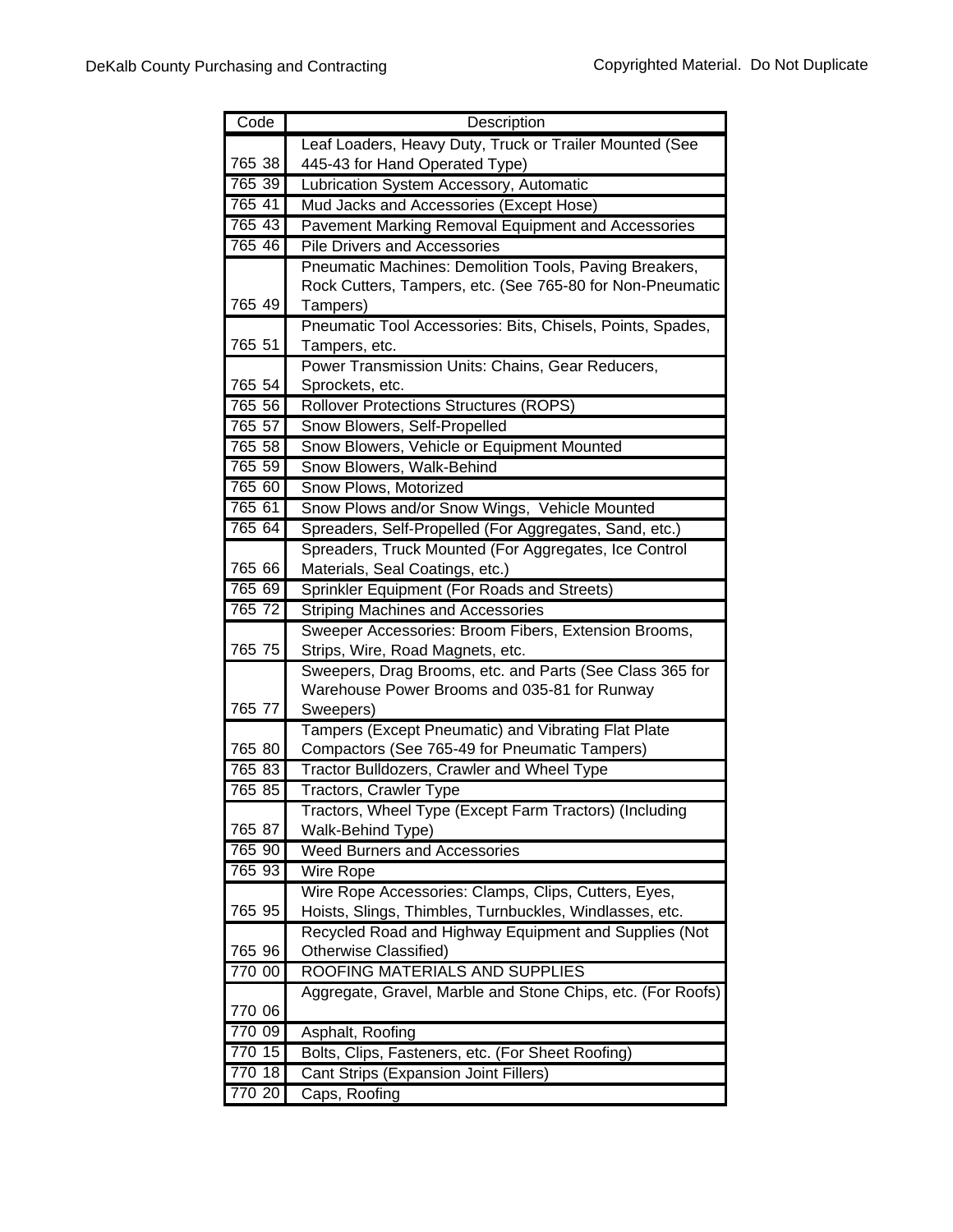| Code             | Description                                                        |
|------------------|--------------------------------------------------------------------|
| 770 23           | Cements and Mastics, Roofing                                       |
| 770 26           | Coatings, Roof, All Kinds                                          |
| 770 38           | Felt, Roofing (Rolls)                                              |
|                  | Flashing, Eave Strips, Gravel Guards, Ridge Rolls, Valleys,        |
| 770 41           | etc. (Metal)                                                       |
| 770 42           | Flashing, Plastic                                                  |
| 770 45           | Insulation, Roof, All Kinds                                        |
| 770 48           | Paper, Roofing                                                     |
| 770 53           | Primers, Roofing                                                   |
| 770 56           | Roofing, Aluminum: Corrugated, V-Crimp, etc.                       |
| 770 59           | Roofing, Asbestos-Cement: Corrugated, etc.                         |
|                  | Roofing, Baked Enamel Sheet Steel: Corrugated, V-Crimp,            |
| 770 60           | etc.                                                               |
| 770 61           | Roofing: Coated, Elastomeric, Sprayed Foam, etc.                   |
| 770 62           | Roofing, Composition: Rolls                                        |
|                  | Roofing, Concrete Tile (See 135-74 for Clay Roofing Tile)          |
| 770 64           |                                                                    |
|                  | Roofing, Galvanized Sheet Metal: Corrugated, V-Crimp, etc.         |
| 770 65           |                                                                    |
| 770 66           | Roofing, Malleable Iron                                            |
| 770 68           | Roofing, Plastic and Fiberglass: Corrugated, etc.                  |
| 770 70           | <b>Roofing Repair Kits</b>                                         |
| 770 72           | Roofing Supplies (Not Otherwise Classified)                        |
| 770 73           | Roofing, Tin                                                       |
| 770 74           | Shingles, Asbestos                                                 |
| 770 77           | Shingles, Composition, Asphalt                                     |
| 770 78           | Shingles, Fiberglass                                               |
| 770 80           | Shingles, Metal                                                    |
| 77082            | Shingles, Wood                                                     |
| 770 83           | Skylights, All Types                                               |
| 770 88           | Tar, Roofing (Coal Tar Pitch)                                      |
| 770 93           | <b>Waterproofing Membrane and Base Sheet</b>                       |
|                  | Recycled Roofing Material and Supplies Including Insulation        |
| 770 96           |                                                                    |
|                  | SALT (SODIUM CHLORIDE) (SEE CLASS 393 FOR TABLE                    |
| 775 00           | SALT)                                                              |
| 775 09           | Block Salt, Plain or Medicated (For Livestock)                     |
| 775 18           | <b>Brine</b>                                                       |
| 775 27<br>775 36 | Ice Cream Salt                                                     |
|                  | <b>Meat Curing Salt</b>                                            |
|                  | Road Maintenance Salt (See Class 192 for Ice Removal<br>Chemicals) |
| 775 45<br>775 54 |                                                                    |
| 775 63           | Rock (Granular) Salt (For Livestock)                               |
| 775 72           | Salt, Evaporated<br>Salt Tablets (With or Without Dextrose)        |
|                  |                                                                    |
| 775 81           | Salt, Tissue Flake, Dairy (Dendritic Butter or Cheese Salt)        |
| 775 90           | <b>Water Softener Salt</b>                                         |
|                  |                                                                    |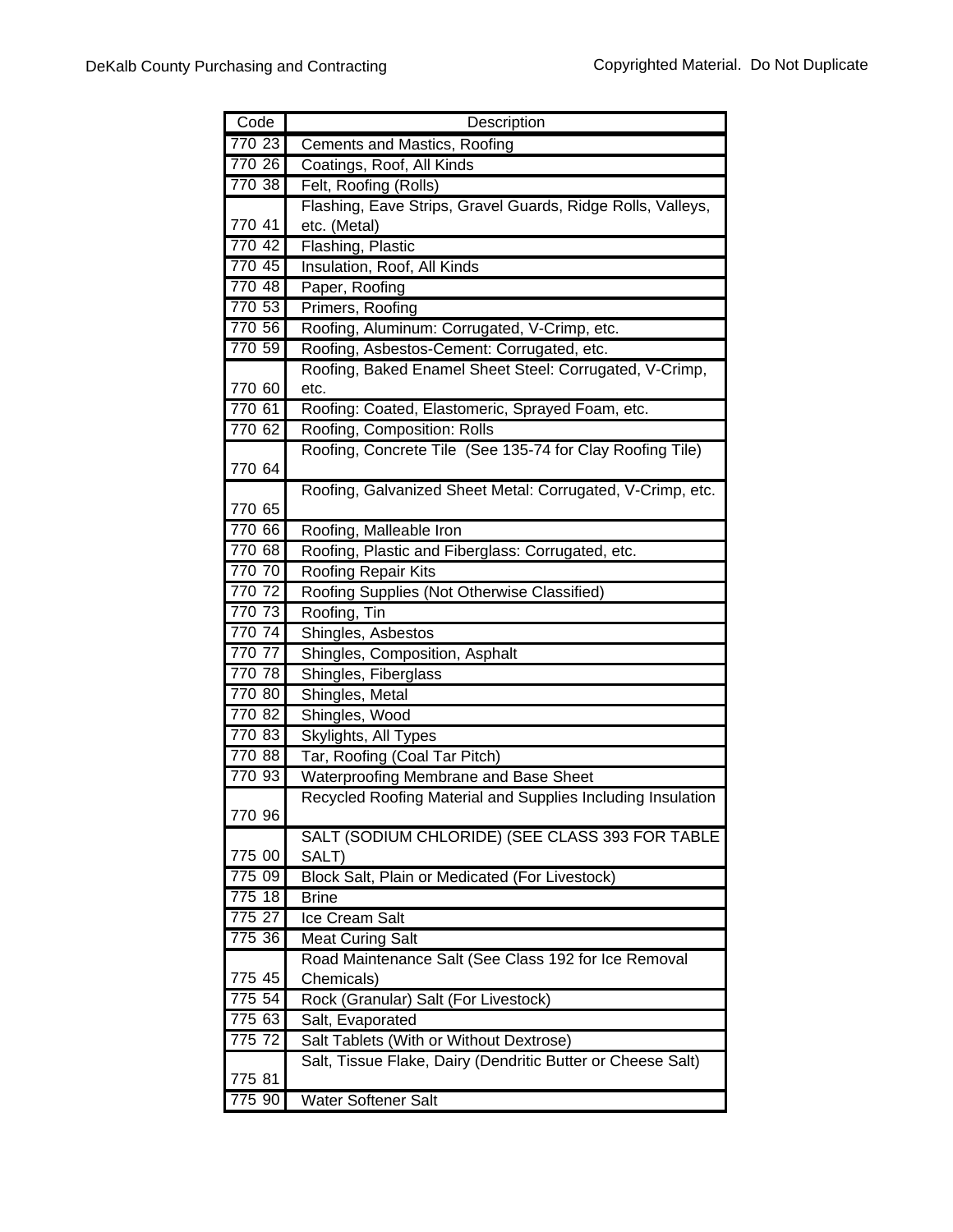| Code   | Description                                                                                                         |
|--------|---------------------------------------------------------------------------------------------------------------------|
| 775 95 | <b>Recycled Road Salt</b>                                                                                           |
|        | SCALES AND WEIGHING APPARATUS (SEE 175-08 FOR                                                                       |
| 780 00 | <b>LABORATORY BALANCES)</b>                                                                                         |
| 780 04 | <b>Abattoir Scales</b>                                                                                              |
| 780 08 | Animal Scales (For Cattle, Horses, etc.)                                                                            |
| 780 12 | Automatic Scales (With Printers and/or Recorders)                                                                   |
| 780 16 | <b>Batching Scales</b>                                                                                              |
| 780 18 | <b>Bathroom Scales</b>                                                                                              |
| 780 20 | <b>Bench and Counter Scales</b>                                                                                     |
| 780 24 | <b>Computing Scales (Except Postal)</b>                                                                             |
| 780 28 | <b>Counting Scales</b>                                                                                              |
| 780 32 | <b>Crane Scales</b>                                                                                                 |
| 780 34 | Dairy Scales                                                                                                        |
| 780 37 | Egg Scales                                                                                                          |
| 780 40 | <b>Floor Scales</b>                                                                                                 |
| 780 42 | <b>Gas Cylinder Weighing Scales</b>                                                                                 |
| 780 43 | <b>Grain Scales</b>                                                                                                 |
| 780 44 | Hanging Scales                                                                                                      |
| 780 48 | <b>Hopper Scales</b>                                                                                                |
| 780 49 | Hospital Scales: Chair, In-Bed, etc.                                                                                |
| 780 52 | <b>Industrial Built-In Scales</b>                                                                                   |
| 780 60 | Infant (Pediatric) Scales                                                                                           |
| 780 63 | <b>Load Cell Scales</b>                                                                                             |
| 780 64 | Over-Under (Even Balance) Scales                                                                                    |
| 780 72 | Physician's Scales: Clinical, Office, etc.                                                                          |
| 780 76 | <b>Platform Scales</b>                                                                                              |
| 780 77 | Postal Scales, Conventional                                                                                         |
| 780 78 | Postal Scales, Electronic (Computing)                                                                               |
| 780 80 | Table Scales, Small: Baker's, Dietetic, etc.                                                                        |
| 780 82 | <b>Test Systems and Calibration Standards</b>                                                                       |
| 780 84 | <b>Truck Scales and Railroad Track Scales</b>                                                                       |
| 780 90 | Underwater Scales (For Laboratory See 495-82)                                                                       |
| 780 95 | <b>Weigh-In-Motion Systems</b>                                                                                      |
|        | Recycled Scales, Weighing Apparatus, Accessories and                                                                |
| 780 96 | Supplies                                                                                                            |
|        | SCHOOL EQUIPMENT, TEACHING AIDS, AND SUPPLIES                                                                       |
| 785 00 |                                                                                                                     |
| 785 02 | Agendas/Planners, Student                                                                                           |
|        | Anatomical Models (For Medical and Nursing Instruction)<br>(See Also First Aid Manikins and Models In Class 345-68) |
| 785 03 |                                                                                                                     |
| 785 05 | Atlases, Charts, Globes, and Maps                                                                                   |
| 785 15 | Blackboards, Chalkboards and Dry Erase Boards                                                                       |
|        | Blind Teaching and Training Equipment and Supplies (See                                                             |
| 785 17 | Class 600 for Braille Writers and Printers)                                                                         |
| 785 20 | Books: Class Register, Record, and Plan Books                                                                       |
|        | Bulletin Boards: Changeable Letter, Cork, Magnetic, Peg,                                                            |
| 785 25 | etc.                                                                                                                |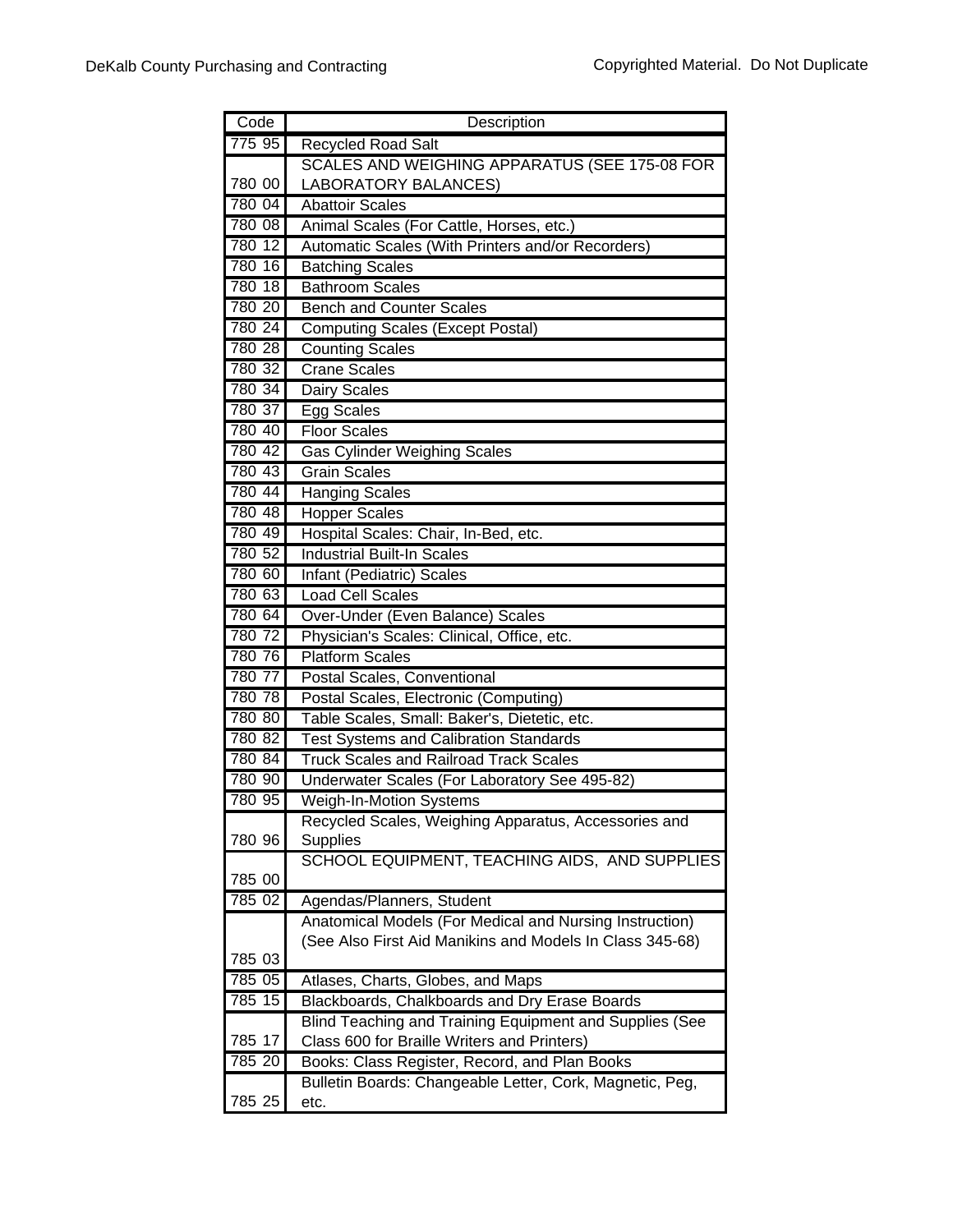| Code   | Description                                                                |
|--------|----------------------------------------------------------------------------|
| 785 26 | <b>Bulletin Board Accessories</b>                                          |
| 785 27 | Carrels, Audio-Visual                                                      |
|        | Chalk, Crayons, Erasable Markers, Water Colors, Permanent                  |
| 785 30 | Markers (Child Proof Safety Type), etc.                                    |
|        | <b>Classroom Equipment and Supplies (Not Otherwise</b>                     |
| 785 32 | Classified)                                                                |
| 785 43 | Display Cabinets, Cases, Files, Racks, Stands, etc.                        |
| 785 44 | Displays, Educational: Kits, Models, Plaques, etc.                         |
|        | Drawing/Art Supplies, Schoolroom: Colored Pencils,                         |
|        | Compasses, Construction Paper, Drawing Paper,                              |
| 785 45 | Protractors, etc.                                                          |
| 785 46 | <b>Driver Training Materials</b>                                           |
|        | Easels, Accessories and Supplies, All Types (Including Flip                |
| 785 47 | Charts)                                                                    |
|        | Educational Games and Toys, All Types (See 037-84; 208-                    |
|        | 47; 209-48; and 805-51 for other type games) Incl. Assembly                |
| 785 53 | Kits                                                                       |
|        | Engineering and Technical Instruction Equipment and                        |
|        | Materials (For Air Conditioning, Electronics, Machine Shop,                |
| 785 55 | $etc.$ )                                                                   |
| 785 57 | Erasers and Cleaners, Chalkboard and Dry Erase Board                       |
| 785 62 | <b>Flannel Boards and Accessories</b>                                      |
| 785 65 | Handwriting Materials, Instructional Aids and Supplies                     |
|        | Instructional Aids: Courses, Lesson Plans (Prepared),                      |
| 785 70 | Programs, Ancillary Materials, Videos, etc. (See Class 715                 |
|        | for Textbooks)<br>Lecterns, Rostrums, and Speaker's Stands, Pointers, etc. |
| 785 72 |                                                                            |
| 785 73 | Notebooks and Spirals                                                      |
| 785 74 | Number Boards and Directory Boards                                         |
|        | Paper Items, Classroom: Composition Books, Scrapbooks,                     |
|        | Examination Booklets, Notebook Filler, Tablets, etc.                       |
| 785 76 |                                                                            |
| 785 80 | Plays and Entertainment, Schoolroom                                        |
|        | Presentation Systems Equipment (Incl. Presentation Boards                  |
| 785 83 | and Multi-Image Devices)                                                   |
|        | Reading Programs, Reading Aids, Accelerators, and                          |
| 785 85 | Calculators                                                                |
| 785 86 | Recycled School Equipment and Supplies                                     |
|        | Resource Books and Materials (Not Otherwise Classified)                    |
| 785 87 |                                                                            |
|        | Science Instruction Equipment (For Classroom or Laboratory                 |
| 785 88 | Use)                                                                       |
|        | School Equipment Required to Meet the Needs of the                         |
|        | Physically Handicapped Student (Prone Stands, Toddler                      |
| 785 89 | Chairs, Special Computer Keyboards, etc.)                                  |
|        | Test and Test Scoring Devices: Achievement, Aptitude,                      |
| 785 90 | Intelligence, etc.                                                         |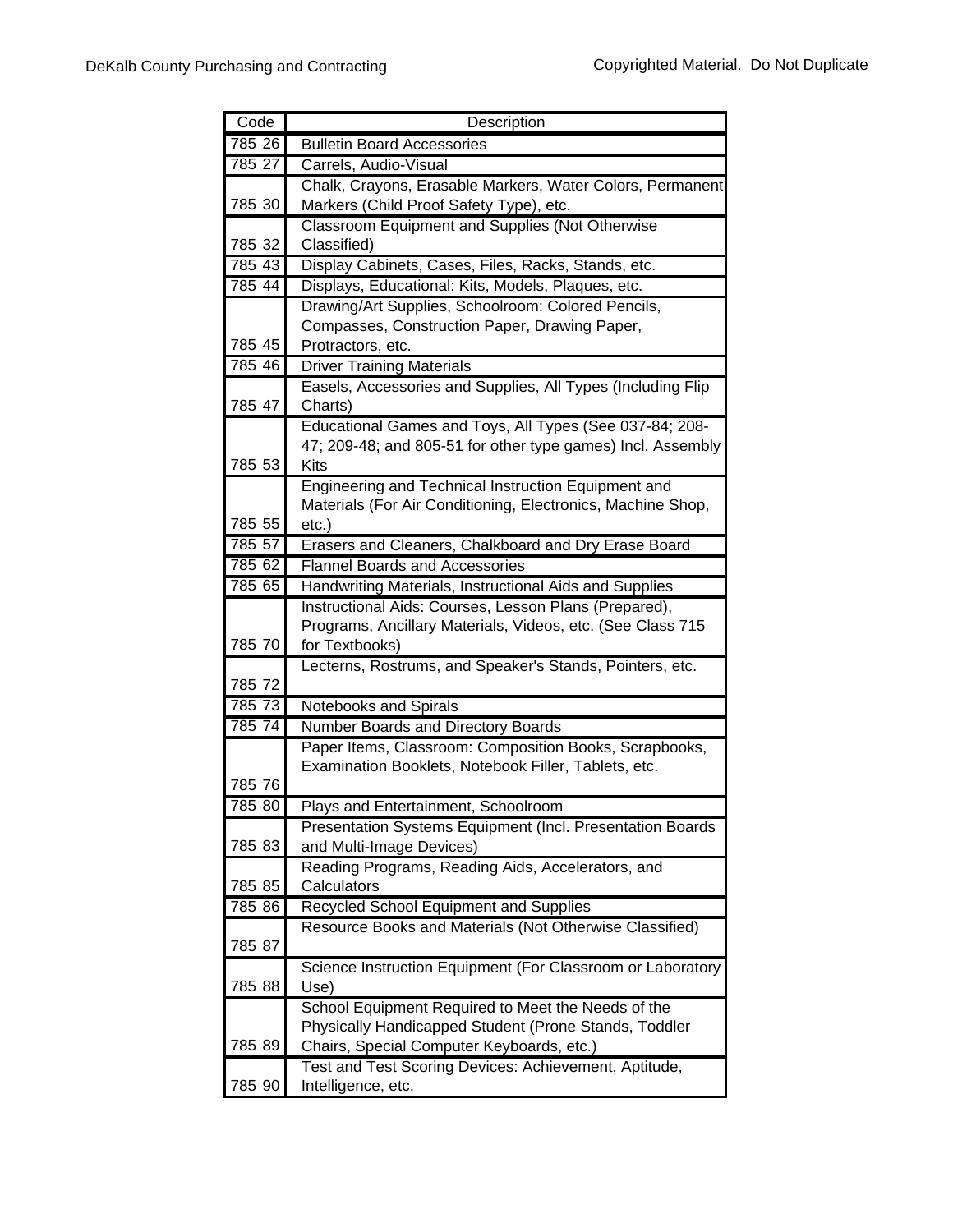| Code   | Description                                                |
|--------|------------------------------------------------------------|
|        | Training Aids, Materials, and Equipment for the Industrial |
|        | Trades (Welding, Electrical, Instrumentation, Industrial   |
| 785 92 | Mechanics, etc.)                                           |
| 785 93 | <b>Vocational Equipment and Supplies</b>                   |
| 790 00 | SEED, SOD, SOIL, AND INOCULANTS                            |
| 790 02 | Athletic Field Compositions (Baseball Infields, etc.)      |
| 790 05 | <b>Desert Plant Seeds</b>                                  |
| 790 10 | Field Seeds: Cotton, etc.                                  |
| 790 15 | Field Seeds: Grains, etc.                                  |
| 790 18 | <b>Fruit Seed</b>                                          |
| 790 20 | <b>Grass Seeds</b>                                         |
| 790 30 | Inoculants                                                 |
| 790 31 | Melon Seeds (Incl. Pumpkin)                                |
| 790 32 | <b>Millet Grass</b>                                        |
| 790 33 | <b>Nut Seeds</b>                                           |
| 790 34 | <b>Seed Peanuts</b>                                        |
| 790 37 | <b>Rice Seeds</b>                                          |
| 790 40 | <b>Seed Potatoes</b>                                       |
| 790 44 | Seeds, Spice                                               |
| 790 50 | Sod, Grass                                                 |
| 790 54 | Soil Mixtures (Special)                                    |
| 790 60 | Sprigs, Grass                                              |
| 790 70 | Top Soil and Fill Dirt (For Mulch See Class 335)           |
| 790 73 | <b>Tree Seeds</b>                                          |
| 790 80 | Vegetable Seeds                                            |
| 790 95 | Recycled Seed, Soil, Sod and Inoculants                    |
| 795 00 | SEWING AND TEXTILE MACHINERY AND                           |
| 795 05 | <b>ACCESSORIES</b><br><b>Bartacking Machines</b>           |
| 795 10 | <b>Button Covering Machines</b>                            |
| 795 15 | <b>Button Sewing Machines</b>                              |
| 795 20 | <b>Buttonhole Machines</b>                                 |
| 795 25 | <b>Cloth Cutting Machines</b>                              |
| 795 28 | <b>Cloth Rolling Equipment and Supplies</b>                |
| 795 30 | <b>Cloth Spreading Machines</b>                            |
| 795 35 | <b>Cushion Filling Machines</b>                            |
| 795 37 | <b>Drapery Making Equipment and Accessories</b>            |
| 795 38 | <b>Embroidery Machines, Accessories and Supplies</b>       |
| 795 39 | Eye and Hook Attaching Machines                            |
| 795 40 | Fabric Drills, All Types                                   |
| 795 45 | <b>Folding and Rewinding Machines</b>                      |
| 795 48 | Garment and Brand Tag Fasteners and Accessories            |
| 795 50 | <b>Gripper Snap Fastener Machines</b>                      |
| 795 53 | Knitting Machines and Accessories                          |
| 795 55 | Looms and Other Textile Weaving Equipment                  |
| 795 60 | Pattern Paper                                              |
| 795 63 | Quiller Machines and Accessories                           |
| 795 64 | <b>Roving Cans</b>                                         |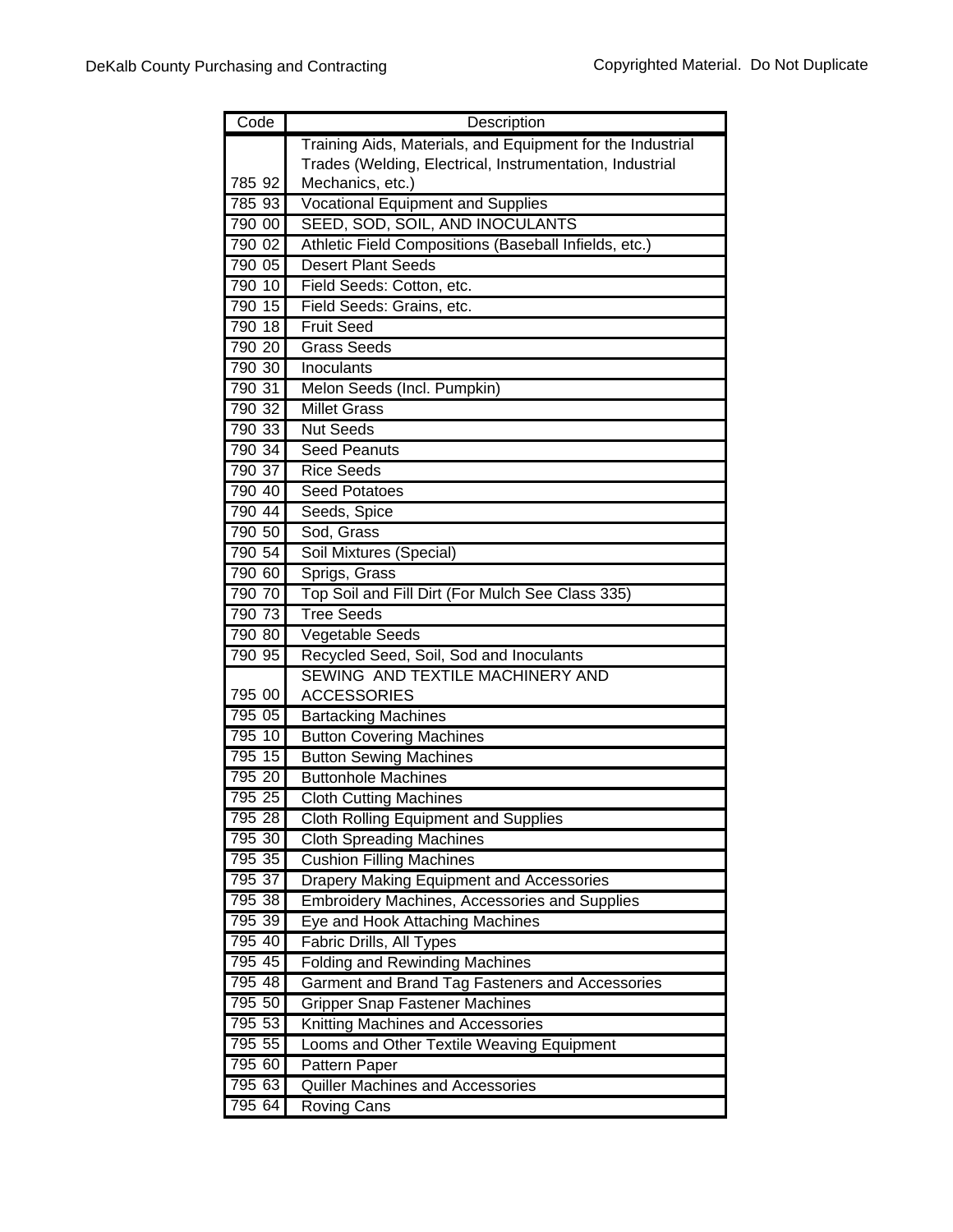| Code   | Description                                                |
|--------|------------------------------------------------------------|
| 795 65 | Sewing Machines and Accessories, Domestic                  |
|        | Sewing Machines and Accessories, Heavy Duty (Except        |
| 795 70 | Shoe Stitching)                                            |
| 795 75 | Sheeting, Slitting, Spooling, and Notching Machines        |
| 795 80 | Slashers, Batts, and Pickers                               |
| 795 82 | Spinning Machines and Accessories                          |
| 795 83 | <b>Spiral Tubes</b>                                        |
| 795 85 | Tables, Cloth Cutting and Sewing                           |
| 795 87 | Textile Processing Equipment (Not Otherwise Classified)    |
| 795 88 | Textile Working Equipment (Not Otherwise Classified)       |
| 795 90 | <b>Warp Conditioner</b>                                    |
| 795 92 | <b>Warper Machines and Supplies</b>                        |
|        | Recycled Sewing Room and Textile Equipment and             |
| 795 95 | Accessories                                                |
| 800 00 | <b>SHOES AND BOOTS</b>                                     |
|        | Boots and Shoes, Athletic and Sportsman Type (Incl. Canvas |
| 800 05 | Type)                                                      |
| 800 08 | Boots, Leather                                             |
| 800 14 | Boots (Other Than Leather or Rubber)                       |
| 800 16 | Boots, Rubber                                              |
| 800 17 | Boots, Rubber, Waders                                      |
| 800 24 | Boots, Rubber, Safety Toe                                  |
| 800 25 | Boots, Rubber, Waders, Safety Toe                          |
| 800 28 | Caps, Spikes, Spurs, and Shields                           |
| 800 32 | House Shoes and Slippers, All Types                        |
| 800 38 | Shoe and Boot Racks                                        |
| 800 40 | Shoes, Casual, Women's and Girl's                          |
| 800 48 | Shoes, Casual, Men's and Boy's                             |
| 800 56 | Shoes, Dress, Women's and Girl's                           |
| 80064  | Shoes, Dress, Men's and Boy's                              |
| 800 70 | Shoes, Orthopedic                                          |
| 800 72 | Shoes, Safety Toe                                          |
| 800 80 | Shoes, Rain                                                |
| 800 86 | Shoes and Boots, Work, Men's                               |
| 800 88 | Shoes and Boots, Work, Women's                             |
| 800 95 | <b>Recycled Shoes and Boots</b>                            |
|        | SIGNS, SIGN MATERIALS, SIGN MAKING EQUIPMENT,              |
| 801 00 | AND RELATED SUPPLIES                                       |
|        | Blanks, Sign, Metal (See 801-71, 89, and 97 for other Sign |
| 801 09 | Blanks)                                                    |
| 801 12 | Brackets and Holders, Sign                                 |
| 801 20 | Letters and Numerals, Sign (To Include Logos)              |
| 801 30 | Posts, Standards, Supports, and Expansion Plugs            |
|        | Recycled Signs, Equipment, and Supplies (Including Braille |
| 801 38 | Type)                                                      |
| 801 45 | Sign Making Equipment Including Computerized Type          |
| 801 48 | Sign Material, Non-Reflective                              |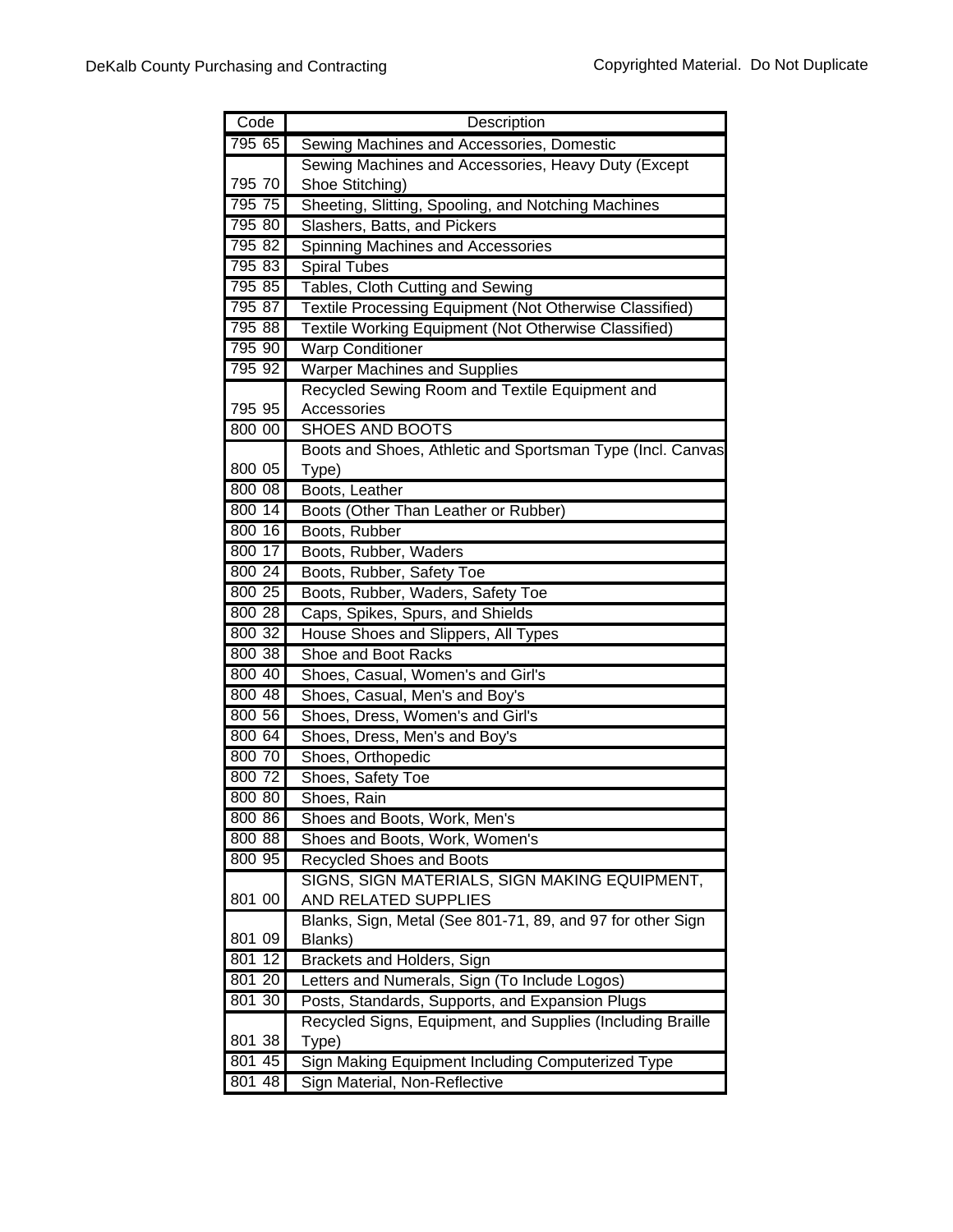| Code   | Description                                                                     |
|--------|---------------------------------------------------------------------------------|
|        | Sign Material, Reflective (See 550-45 for Reflective Sheeting                   |
| 801 49 | for other than Signs)                                                           |
|        | Sign Material, Reflective (Die Cut)(See 550-45 for Reflective                   |
| 801 50 | Sheeting for other than Signs)                                                  |
| 801 53 | <b>Sign Painting Machines (Including Automatic)</b>                             |
| 801 54 | Sign Painting Supplies (Including Brushes and Inks)                             |
| 801 56 | Signs, American Disability Act (ADA)                                            |
| 801 58 | Signs: Billboard, Advertising, etc.                                             |
| 801 59 | Signs: Braille (Including Markers and Plaques)                                  |
| 801 60 | Signs: Construction (Including Roll-Up Type Message Signs)                      |
| 801 62 | Signs, Door Knob: Meeting in Progress, Do Not Disturb, etc.                     |
| 801 66 | Signs, Electronic Display (Marquee, etc.)                                       |
| 801 68 | Signs, Exit: LED, Lighted, etc.                                                 |
| 801 69 | Signs, Fabric                                                                   |
| 801 71 | Signs, Fiberglass (Including Blanks)                                            |
| 801 74 | Signs, Hospital Bed                                                             |
|        | Signs and Posters, Informational (No Smoking, Fire                              |
| 801 76 | Extinguisher, etc.)                                                             |
| 801 78 | Signs, Janitorial (Wet Floor, Hazardous Spill, etc.)                            |
| 801 81 | Signs, Library                                                                  |
| 801 82 | Signs, Magnetic                                                                 |
| 801 83 | Signs, Metal (Not Blanks)                                                       |
| 801 84 | Signs, Message, Computerized                                                    |
| 801 85 | Signs, Neon                                                                     |
| 801 86 | Signs, Miscellaneous (Not Otherwise Classified)                                 |
| 801 87 | Signs, Overhead (Traffic)                                                       |
| 801 89 | Signs, Plastic and Polyethylene (Including Blanks)                              |
| 801 91 | Signs, Railroad Crossing (Electric)                                             |
| 801 94 | Signs, Runway and Taxiway                                                       |
| 801 97 | Signs, Wood (Including Blanks)                                                  |
|        | SOUND SYSTEMS, COMPONENTS, AND ACCESSORIES:                                     |
| 803 00 | GROUP INTERCOM, MUSIC, PUBLIC ADDRESS, ETC.                                     |
|        |                                                                                 |
| 803 10 | Cartridges (Microphone, Phonograph, etc.), Needles, Pickup<br>Arms, Styli, etc. |
| 803 16 | Disc Players, Compact (MP3, etc.)                                               |
| 803 18 | Electronic Sound Equipment (Not Otherwise Classified)                           |
|        | Group Auditory Systems, Language Laboratories, and                              |
| 803 20 | <b>Speech Training Equipment</b>                                                |
|        | Intercom Systems, Group (For Panel Discussions,                                 |
| 803 30 | Schoolrooms, Hospital Rooms, etc.)                                              |
|        | Microphones and Related Equipment (Not Wireless                                 |
|        | Systems): Chestsets, Earphones, Handsets, Headphones,                           |
| 803 39 | etc.                                                                            |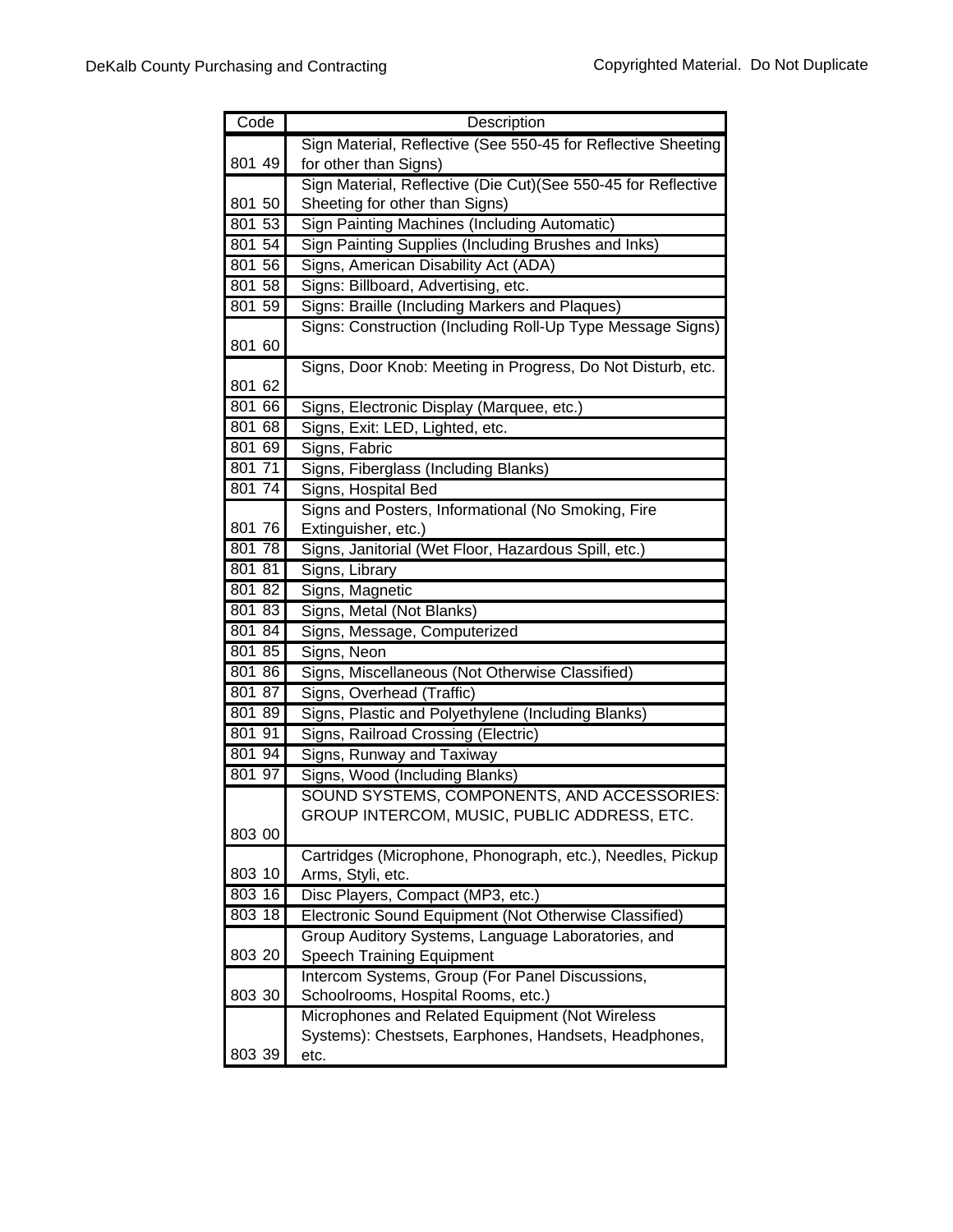| Code             | Description                                                                               |
|------------------|-------------------------------------------------------------------------------------------|
|                  | Microphones and Related Equipment (Wireless Systems):                                     |
|                  | Chestsets, Earphones, Handsets, Headphones, etc.                                          |
| 803 40           |                                                                                           |
|                  | Music Systems and Components: Amplifiers, Mixers,                                         |
| 803 45           | Preamplifiers, Tuners, Turntables, etc.                                                   |
| 803 50           | Music Systems and Components (Stereo Only)                                                |
| 803 55           | Paging Systems, Loud Speaker Type                                                         |
| 803 56           | Paging Terminal, Solid State (Computerized)                                               |
| 803 60           | Public Address Systems, Portable                                                          |
| 803 61           | <b>Public Address Systems, Stationary</b>                                                 |
|                  | Record Players (Phonographs, Record Changers,) and                                        |
| 803 65           | Accessories                                                                               |
|                  | Recording Disks and Sound Sheets (Including Compact and                                   |
| 803 70           | Laser Disks)                                                                              |
|                  | Recording Tape, Sound: Audio Cassettes, Cartridges, Reels,                                |
| 803 75           | etc.                                                                                      |
|                  | Recycled Sound Equipment, Components and Accessories                                      |
| 803 77           |                                                                                           |
| 803 79           | Sound Proof Booths or Chambers (Anechoic)                                                 |
|                  | Speakers and Accessories: Drivers, Enclosures, Grilles,                                   |
| 803 80           | Grille Cloth, etc.                                                                        |
| 803 82           | Studio Monitors, Broadcasting and Recording                                               |
|                  | Tape Recorders, Decks, Players, etc., Sound (Not for Office                               |
| 803 85           | Dictation)                                                                                |
| 803 90           | <b>Tape Duplicating and Erasing Equipment</b>                                             |
| 803 92<br>804 00 | Telephony Equipment, Accessories and Supplies                                             |
| 804 10           | SPACECRAFTS, ACCESSORIES AND COMPONENTS                                                   |
| 804 12           | Accessories, Satellite (Not Otherwise Classified)<br>Altitude Control Systems, Spacecraft |
| 804 32           | Computerized Master Control Systems, Spacecraft                                           |
| 804 42           | Flight Instrumentation, Aerospace                                                         |
| 804 53           | Payload Delivery Systems, Spacecraft                                                      |
|                  | Power Systems, Spacecraft (Solar Arrays, Solar Cells, etc.)                               |
| 804 57           |                                                                                           |
|                  | Satellites (Navigation, Geosynchrous, Orbiting, etc.) (See                                |
| 804 74           | 257-75 for Military Types)                                                                |
| 804 76           | Service Modules, Spacecraft                                                               |
| 804 77           | Spaceships                                                                                |
| 804 95           | Recycled Spacecrafts, Components, and Accessories                                         |
|                  | SPORTING GOODS, ATHLETIC EQUIPMENT AND                                                    |
| 805 00           | ATHLETIC FACILITY EQUIPMENT                                                               |
| 80505            | <b>Aerobic Training Equipment</b>                                                         |
| 805 09           | <b>Archery Equipment</b>                                                                  |
|                  | Athletic Awards (For Service Type See Class 080): Medals,                                 |
| 805 15           | Plaques, Trophies, etc.                                                                   |
|                  | Athletic Facility Storage Equipment (Incl. Locker Room                                    |
| 805 16           | Equipment)                                                                                |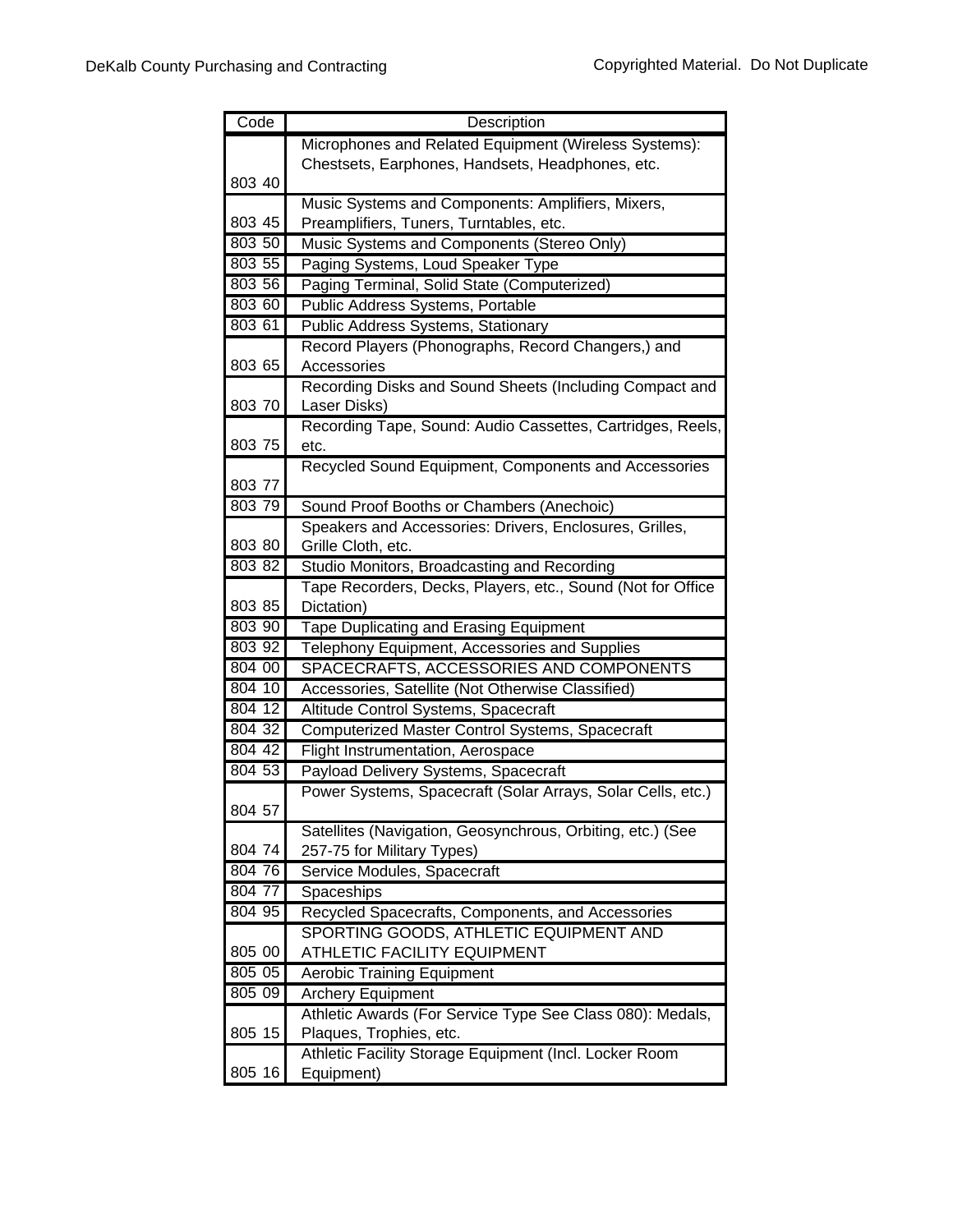| Code             | Description                                                     |
|------------------|-----------------------------------------------------------------|
|                  | Athletic Field Markers, Goal Posts, Bases, Goals, etc.          |
| 805 17           | (Including Athletic Field Striping Machines)                    |
| 805 21           | <b>Badminton Equipment</b>                                      |
|                  | Balls (Not Otherwise Classified): Medicine, Playground,         |
| 805 22           | Push, etc., and Inflators                                       |
| 805 23           | Bags, Sports Equipment                                          |
| 805 24           | <b>Baseball Equipment</b>                                       |
|                  | Basketball Equipment (Including Backboards and Backstops)       |
| 805 30           |                                                                 |
|                  | Bicycles and Tricycles, All Types (Childrens, Mountain,         |
|                  | Racing, Recumbent, Tandem, Touring, etc. - See 805-05 for       |
| 805 34<br>805 35 | Stationary Bikes and 805-57 for Exercise Bikes)                 |
| 805 36           | Bicycle Accessories including Tires and Tubes                   |
| 805 37           | <b>Billiard and Pool Tables and Supplies</b>                    |
|                  | <b>Bobsled Equipment and Accessories</b>                        |
| 805 38           | <b>Bungee Equipment and Accessories</b>                         |
| 805 39           | Bowling Equipment (Incl. Lawn Bowling)                          |
| 805 40<br>805 41 | <b>Coaching Equipment and Supplies</b>                          |
|                  | <b>Cricket Equipment and Accessories</b>                        |
|                  | Boxing and Wrestling Equipment: Gloves, Platforms, Rings,       |
| 805 42           | Striking Bags, Training Bags, etc.                              |
| 805 43           | <b>Climbing and Repelling Equipment</b>                         |
| 805 44           | Equestrian Equipment, Clothing and Supplies (Including<br>Polo) |
| $805$ 45         | Fencing Equipment (Sport)                                       |
| 805 46           | <b>Flip Score Cards</b>                                         |
| 805 47           | Flooring, Temporary Portable (Athletic Facility)                |
| 805 48           | <b>Football Equipment</b>                                       |
| 805 50           | Jumping/Parachuting Equipment                                   |
|                  | Games: Croquet, Dart Boards, Horseshoes, Shuffleboards,         |
|                  | Table Tennis, Tetherball, etc. See 037-84; 208-47; 209-48;      |
| 805 51           | and 785-53 for other type games)                                |
| 805 54           | <b>Golfing Equipment</b>                                        |
|                  | Gymnasium Apparatus and Equipment: Bicycle Trainers,            |
|                  | Climbing Ropes, Exerciser Units, Game Standards,                |
| 805 57           | Horizontal, Parallel, and Stall Bars                            |
| 805 58           | LaCrosse Equipment and Accessories                              |
|                  | Hunting Equipment and Accessories (Including Decoys and         |
| 805 59           | Blinds)(For Weapons See 680)                                    |
| 805 60           | Gymnasium Mats, Covers, Hangers, and Trucks                     |
| 805 61           | Hockey Equipment, Ice and Field                                 |
|                  | Physical Education Equipment, Adaptive: Body Alignment          |
|                  | Wedges, Mobile Mats, Stimulation Boards, Straddle Seats,        |
| 805 62           | Vestibular Boards, etc.                                         |
| 80563            | Scoreboards, Sports                                             |
|                  | Skating Rink and Skater Equipment and Accessories, Ice          |
| 805 64           | and Roller                                                      |
| 805 65           | Ski Equipment and Accessories                                   |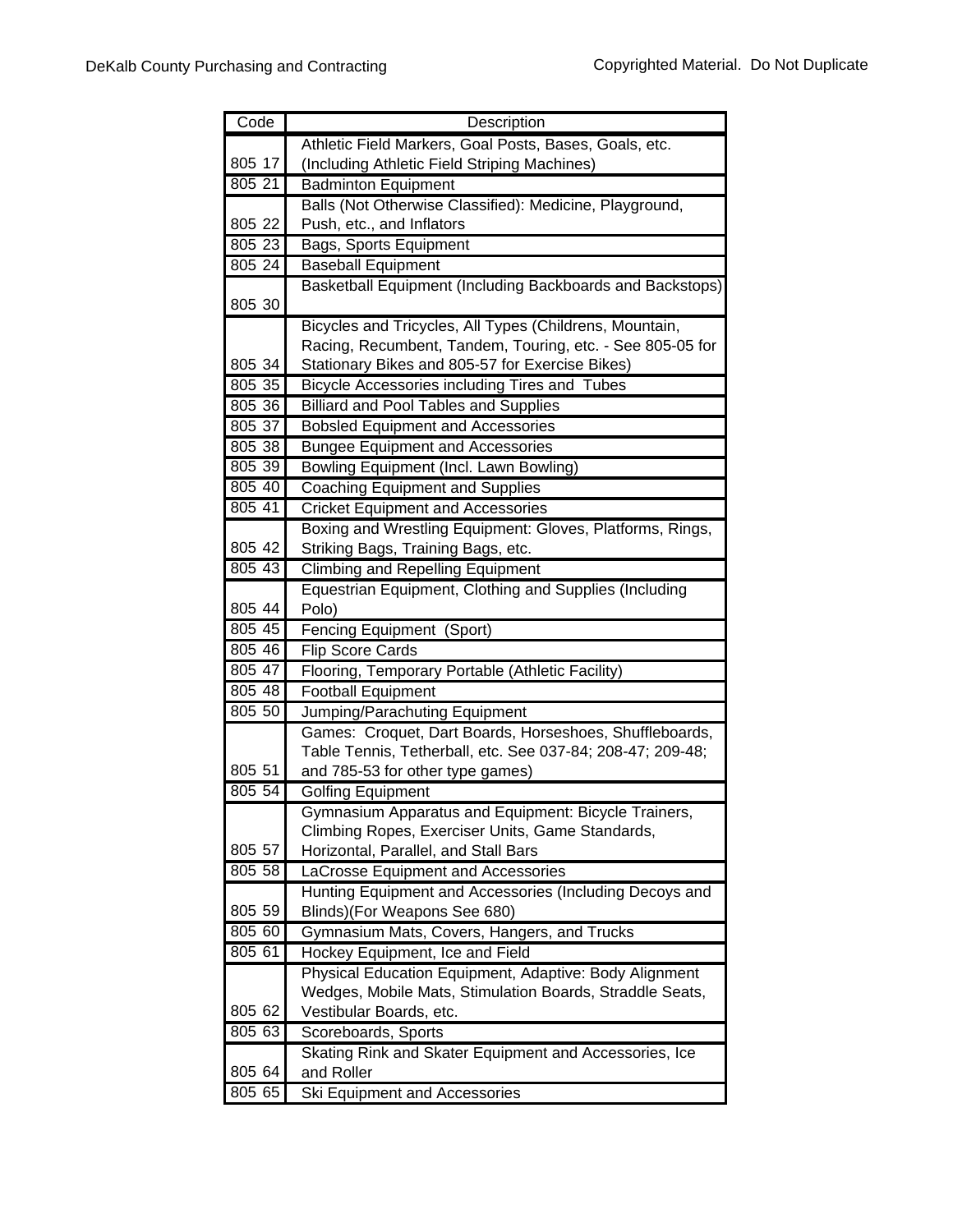| Code   | Description                                               |
|--------|-----------------------------------------------------------|
| 805 66 | Soccer Equipment                                          |
| 805 67 | Scooters and Skateboards                                  |
| 805 69 | Softball Equipment                                        |
|        | Squash, Handball, Paddle Ball, and Racquet Ball Equipment |
| 805 72 |                                                           |
|        | Stadium Lighting Equipment and Light Poles (See Class 285 |
| 805 73 | for Lamps)                                                |
| 805 74 | <b>Starting Gates and Other Racing Equipment</b>          |
| 805 75 | <b>Swimming and Surfing Equipment</b>                     |
| 805 77 | Tables, Score (For Scorer's Use)                          |
| 805 78 | <b>Tennis Equipment</b>                                   |
|        | Track Equipment (Including Pedometers, Pole Vault and     |
| 805 81 | High Jump Equipment, etc.)                                |
| 805 84 | <b>Trainers' Supplies</b>                                 |
| 805 86 | Tubes, Sports Type, Snow and Water                        |
| 805 87 | Trampolines, Beds, Cables, Frame Pads, etc.               |
| 805 88 | <b>Trap Shooting Equipment</b>                            |
|        | Umpire, Referee, and Coach Equipment, Clothing and        |
| 805 89 | <b>Supplies</b>                                           |
| 805 90 | <b>Volleyball Equipment</b>                               |
| 805 93 | Water Polo Equipment and Accessories                      |
| 805 94 | Weight Lifting Equipment and Accessories                  |
| 805 95 | Whirlpools, Saunas, Hot Tubs, Spas, etc.                  |
|        | Recycled Sporting Goods and Athletic Equipment and        |
| 805 96 | Accessories                                               |
|        | SPRAYING EQUIPMENT (EXCEPT HOUSEHOLD,                     |
| 810 00 | NURSERY PLANT, AND PAINT)                                 |
| 810 15 | Cleaner, Spray Equipment                                  |
| 810 18 | <b>Dusting Machines, Crop</b>                             |
| 810 27 | Fogging Machines for Outdoor Service (See 485-60 for      |
| 810 40 | Room Type)<br>Insect Vacuum, Engine Driven                |
| 810 50 | <b>Smoke Generators</b>                                   |
| 810 54 | Spray Equipment, Crop, Machine Powered                    |
| 81056  | Spray Equipment, Defoliant                                |
| 810 57 | Spray Equipment, Deicer and Frost Protection              |
| 810 71 | Spray Equipment, Landscape, Machine Powered               |
| 810 72 | Spray Equipment, Livestock, Machine Powered               |
|        | Spray Equipment, Pesticide, Machine Powered, Commercial   |
| 810 85 |                                                           |
| 810 90 | Spray Equipment, Portable, Hand Powered                   |
|        | Spray Equipment, Portable, Machine Powered (Back-Pack     |
| 810 91 | Type, etc.)                                               |
| 810 93 | Spray Equipment: Vehicle, Trailer, or Skid Mounted        |
| 810 95 | Sprayer Guns, Nozzles, Fittings, Reels, etc.              |
|        | Recycled Spraying Equipment, Accessories and Supplies     |
| 810 96 |                                                           |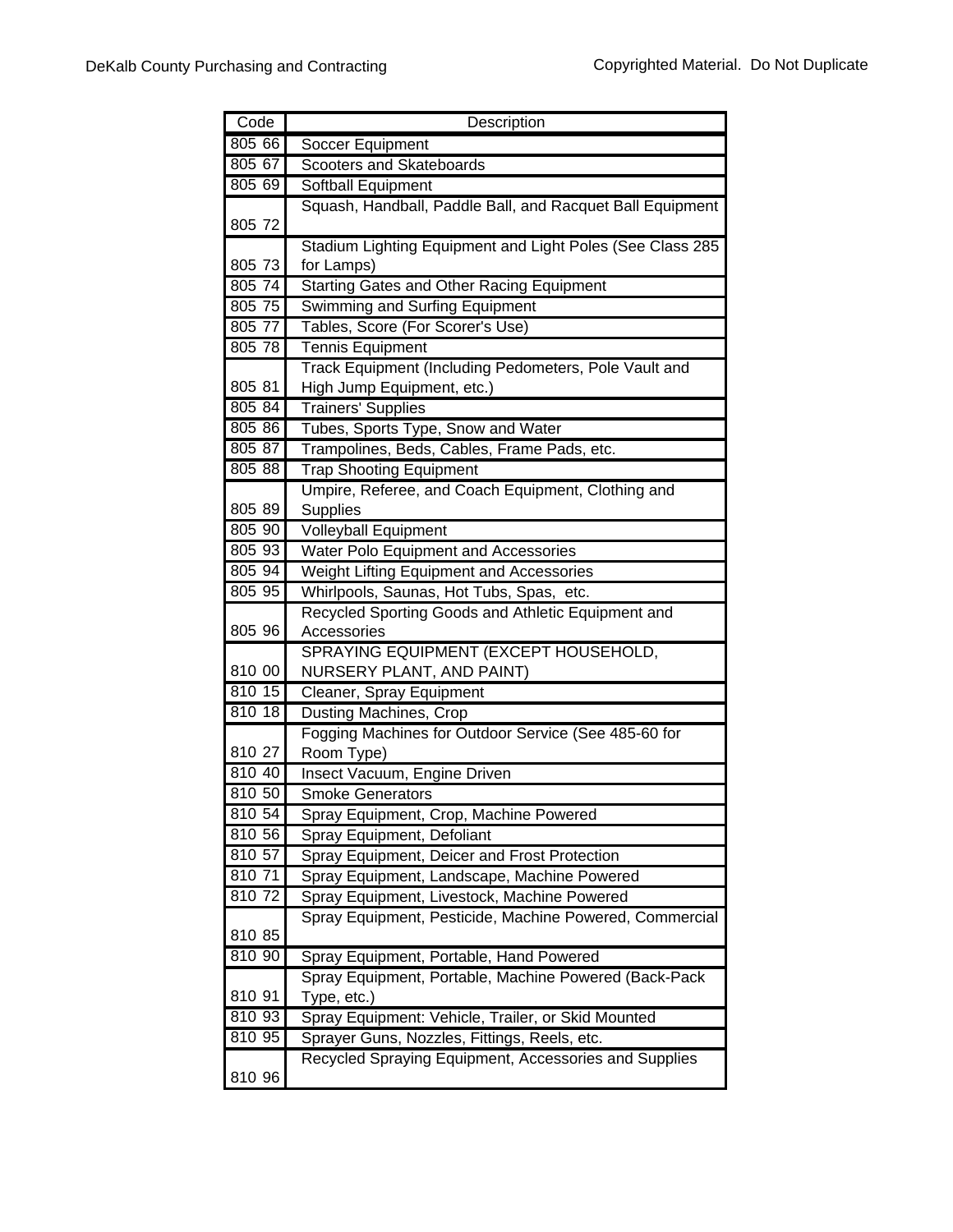| Code             | Description                                                                |
|------------------|----------------------------------------------------------------------------|
|                  | STEAM AND HOT WATER FITTINGS, ACCESSORIES,                                 |
| 815 00           | <b>AND SUPPLIES</b>                                                        |
| 815 06           | Cocks: Air, Drain, Gauge, Pet, Try, etc.                                   |
| 815 12           | <b>Expansion Joints</b>                                                    |
| 815 18           | <b>Fusible Plugs</b>                                                       |
| 815 22           | Gaskets: Flange, Handhole and Manhole, All Types                           |
| 815 23           | Gasket Sealants, Compounds, etc.                                           |
| 815 26           | <b>Gauge Glass and Gaskets</b>                                             |
| 815 28           | Gauge Siphons and Pulsation Dampers                                        |
| 815 40           | Mechanical Pump and Shaft Seals                                            |
| 815 45           | O-Rings                                                                    |
| 815 48           | <b>Oil Seals</b>                                                           |
|                  | Packing, All Kinds (Except Sheet): Rod, Shaft, Valve Stem,                 |
| 815 52           | etc.                                                                       |
| 815 54           | Packing, Sheet, All Kinds                                                  |
|                  | Pressure Gauges (Not Hospital, Laboratory, and                             |
| 815 58           | Refrigeration)                                                             |
|                  | Steam Specialties: Air Vent Valves, Main Vent Valves,                      |
| 815 62           | Radiator Valves, Radiator Traps, etc.                                      |
| 815 65           | <b>Steam Traps and Strainers</b>                                           |
| 815 70           | Thermometers, Industrial; and Thermometer Wells                            |
|                  | Valves, Directional Control (To Control Pneumatic, Hydraulic,              |
| 815 73           | or Water Cylinders)                                                        |
| 815 75<br>815 78 | Valves, Mixing                                                             |
| 815 81           | Valves, Pressure Reducing                                                  |
| 815 84           | Valves, Relief and Safety                                                  |
| 815 90           | Valves, Temperature and Pressure Regulating<br>Water Gauges, Columns, etc. |
|                  | Recycled Steam and Hot Water Fittings, Accessories and                     |
| 815 95           | <b>Supplies</b>                                                            |
|                  | STEAM AND HOT WATER BOILERS AND STEAM                                      |
| 820 00           | <b>HEATING EQUIPMENT</b>                                                   |
| 820 04           | After-Coolers and Condensers                                               |
| 820 05           | Air Dryers, Dehydrators, and Preheaters                                    |
| 820 06           | A.S.M.E. Code Tanks                                                        |
| 820 08           | Boilers, High Pressure                                                     |
| 820 12           | Boilers, Low Pressure                                                      |
| 820 14           | Boiler Parts and Accessories (Not Otherwise Listed)                        |
| 820 16           | <b>Boiler Tubes</b>                                                        |
| 820 19           | Blow-Down Equipment, Automatic Top                                         |
| 820 20           | <b>Blow-Off Basins</b>                                                     |
| 820 24           | <b>Blow-Off Valves</b>                                                     |
| 820 28           | Burners, Gas and Oil                                                       |
|                  | Chemical Feed Systems (For Proportioning Pumps See                         |
| 820 32           | <b>Class 720)</b>                                                          |
| 820 36           | Coils, Steam Heating                                                       |
|                  | Condensate Return Systems: Vacuum Heat Pumps, Wet                          |
| 820 38           | Vacuum Pumps, etc.                                                         |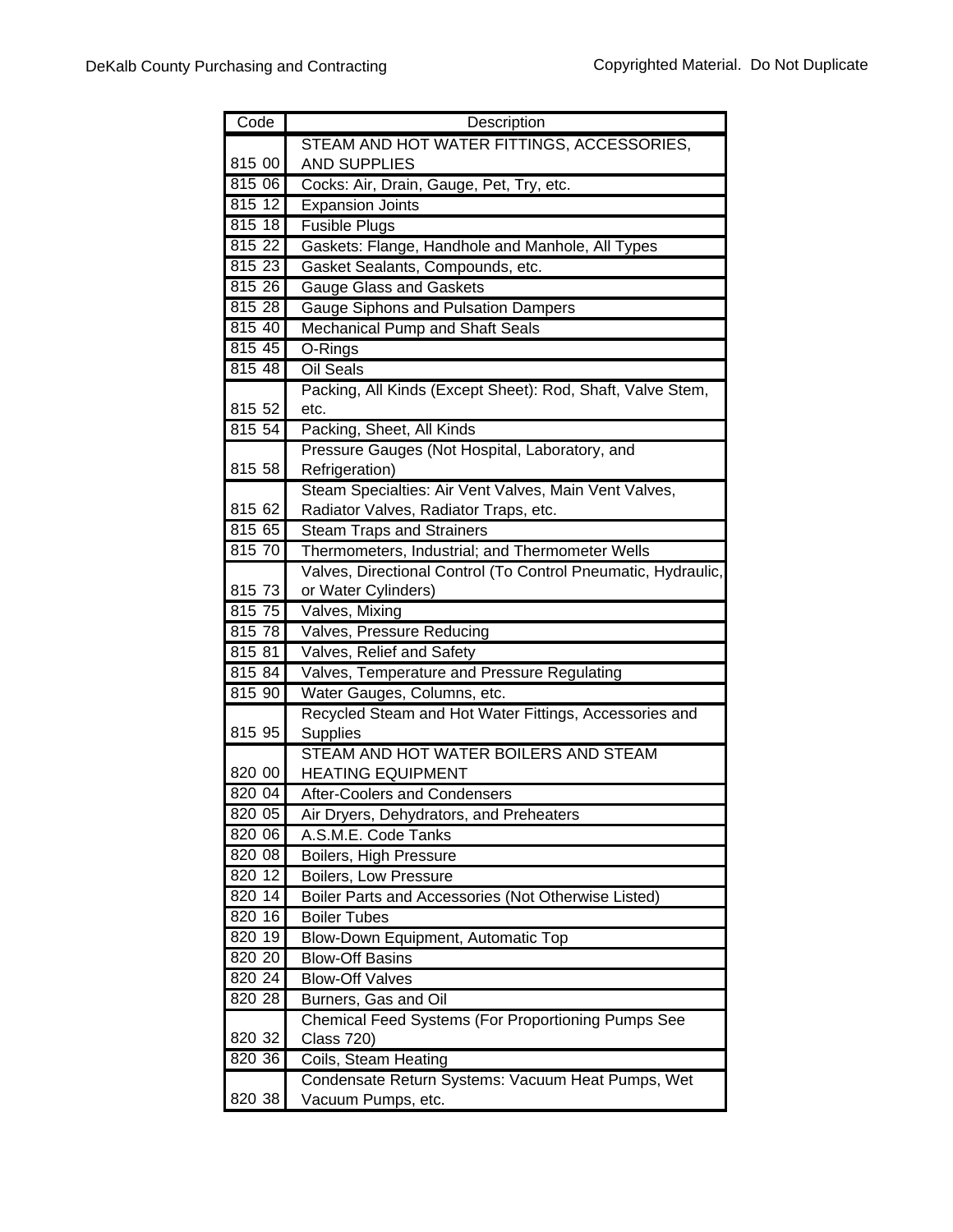| Code   | Description                                                 |
|--------|-------------------------------------------------------------|
|        | Controls: Combustion, Fuel Cut-Off, Hardness, High-Low      |
| 820 40 | Water Level, Ignition, etc.                                 |
|        | Control, Corrosion (Using Entrained Gas Eliminator          |
| 820 41 | Equipment)                                                  |
| 820 42 | Controllers, Steam Boiler Automatic Conductivity            |
| 820 44 | <b>Convectors and Radiators</b>                             |
| 820 48 | <b>Deaerating Units</b>                                     |
| 820 49 | Descaling Equipment, MHD Type                               |
| 820 52 | <b>Draft Fans and Draft Gauges</b>                          |
| 820 56 | <b>Feedwater Heaters</b>                                    |
| 820 60 | Feedwater Injectors                                         |
| 820 62 | <b>Feedwater Pumps</b>                                      |
| 820 64 | Filters, Boiler Water                                       |
| 820 65 | Flue Gas Desulfurization System Equipment                   |
| 820 68 | Heat Exchangers, Accessories, and Parts                     |
| 820 72 | <b>Hot Water Generators</b>                                 |
| 820 75 | <b>Oil Coolers</b>                                          |
| 820 76 | <b>Oil Purifiers</b>                                        |
| 820 78 | Oxygen Reduction Equipment, Dissolved                       |
| 820 80 | Pulverizers, Boiler and Power Plant                         |
| 820 81 | Screens and Strainers, Water Intake, etc.                   |
| 820 84 | Stacks, Steel                                               |
| 820 85 | <b>Steam Boiler Bottom Blow Alarm</b>                       |
| 820 86 | <b>Steam Flow Transmitters</b>                              |
| 820 88 | <b>Tube Cleaners and Tube Expanders</b>                     |
| 820 91 | Turbines, Gas Driven                                        |
| 820 92 | Turbines, Steam Driven                                      |
|        | Turbines, Water (Hydraulic) Including Accessories and Parts |
| 820 93 |                                                             |
| 820 95 | Valves, Spherical                                           |
|        | Recycled Steam and Hot Water Boilers and Heating            |
| 820 96 | Equipment                                                   |
| 825 00 | <b>STOCKMAN EQUIPMENT AND SUPPLIES</b>                      |
| 825 03 | <b>Animal Dips and Sprays</b>                               |
| 825 05 | <b>Back Scratchers and Oilers</b>                           |
| 825 06 | Bee Keeping Equipment and Supplies (Apiculture)             |
| 825 08 | <b>Blankets, Livestock</b>                                  |
| 825 11 | Branding Crayons, Paints, Paint Pellets, Pistols, etc.      |
| 825 13 | <b>Branding Irons</b>                                       |
| 825 14 | Calf Pullers, Obstetrical                                   |
| 825 16 | Castraters                                                  |
| 825 19 | Chains, Halters, Leaders, Nose Rings, Straps, Bits, etc.    |
| 825 20 | <b>Chin-Ball Marking Devices</b>                            |
| 825 22 | Chutes, Corrals, Livestock Holding Pens, etc.               |
| 825 25 | Dehorners                                                   |
| 825 26 | Disinfectants (For Animal Pens): Creosote, etc.             |
| 825 29 | <b>Drench Guns</b>                                          |
| 825 31 | <b>Farrowing Stalls</b>                                     |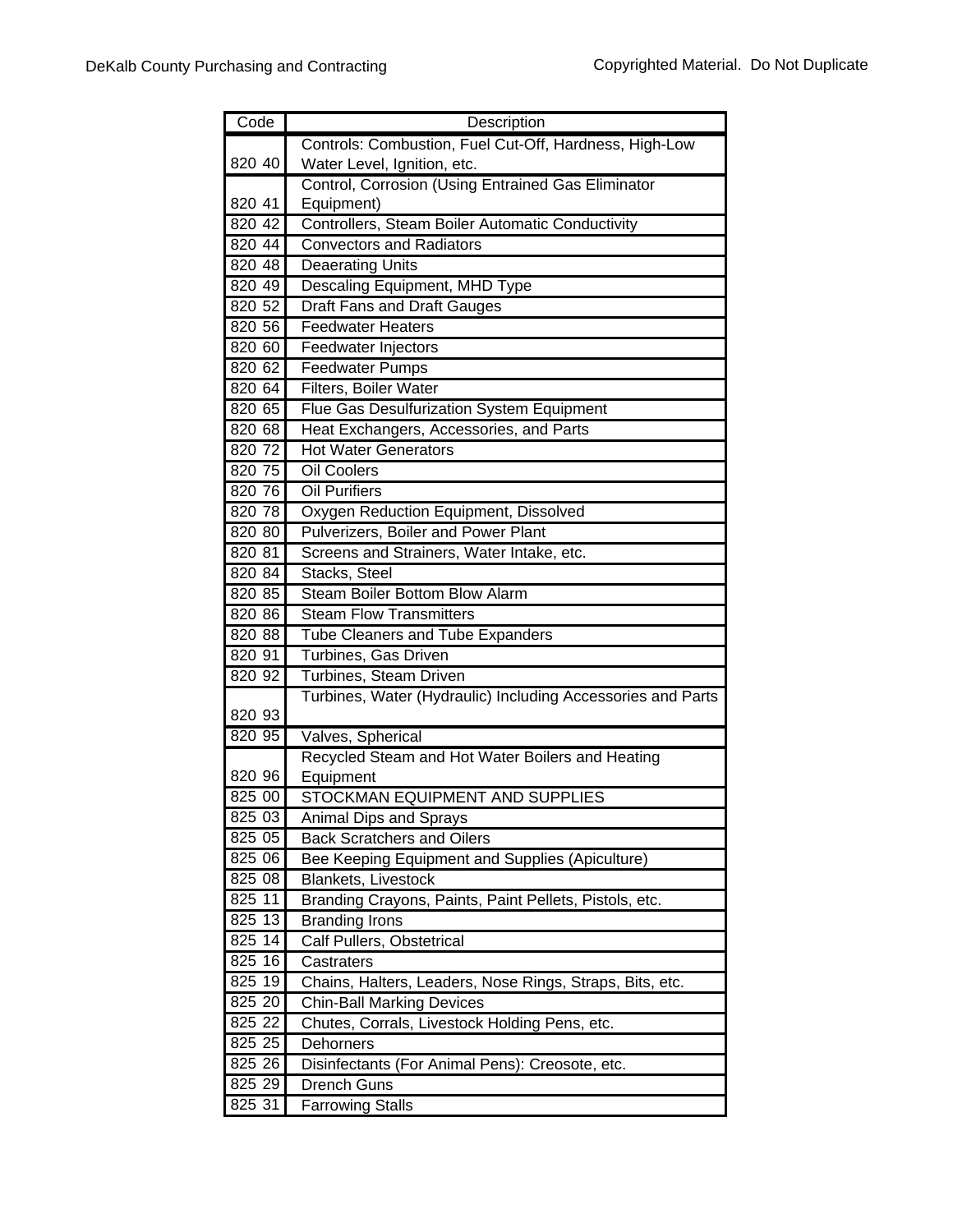| Code             | Description                                                                              |
|------------------|------------------------------------------------------------------------------------------|
| 825 34           | Feeders, All Kinds (Except Troughs)                                                      |
| 825 36           | Feeder Troughs, Dishes, etc.                                                             |
| 825 37           | Feedlots                                                                                 |
|                  | Grooming Equipment and Supplies: Brushes, Clippers,                                      |
| 825 39           | Currycombs, Docking Supplies, Nippers, Trimmers, etc.                                    |
| 825 42           | Harness, Ewe Marking                                                                     |
| 825 45           | <b>Hog Holders</b>                                                                       |
| 825 48           | <b>Hog Ringer Pliers and Rings</b>                                                       |
| 825 51           | Horn Trainers and Weights                                                                |
|                  | Immobilizers and Accessories: Guns, Loads, Syringes, etc.                                |
| 825 54           |                                                                                          |
| 825 58           | Lariats                                                                                  |
| 82562            | Nipple Pails                                                                             |
| 825 65           | Prodders, Shock Type                                                                     |
| 825 69           | Recycled Stockman Equipment and Supplies                                                 |
| 825 72           | <b>Shearing Equipment</b>                                                                |
| 825 75           | Slappers and Whips                                                                       |
|                  | Tags (Ear, Neck, etc,) and Tagging Accessories (Chains,                                  |
| 825 78           | Fasteners, Pliers, etc.)                                                                 |
| 825 81           | <b>Tattooing Equipment and Inks</b>                                                      |
| 825 85           | Vacuum Cleaners, Cattle                                                                  |
| 825 90           | Waterers (Except Concrete Troughs)                                                       |
| 825 93           | Weaners                                                                                  |
|                  | TANKS (METAL, PLASTIC, WOOD, AND SYNTHETIC                                               |
|                  | MATERIALS): MOBILE, PORTABLE, STATIONARY, AND                                            |
| 830 00           | UNDERGROUND TYPES                                                                        |
| 830 04           | Aluminum Tanks, All Kinds                                                                |
| 830 10           | <b>Brass Tanks, All Kinds</b>                                                            |
| 830 13           | Butane and Propane Tanks, Surface and Underground                                        |
| 830 16           | Butane and Propane Tanks, Transport Truck Type                                           |
| 830 18           | <b>Calibrating Tanks</b>                                                                 |
| 830 19           | Cast Iron Tanks, All Kinds                                                               |
| 830 22           | <b>Cement Lined Tanks</b>                                                                |
| 830 23           | Cisterns and Parts, Fire                                                                 |
| 830 24<br>830 25 | <b>Collapsible Tank for Petroleum Spills</b>                                             |
|                  | Copper Lined Tanks                                                                       |
| 830 26           | Dip Tanks                                                                                |
| 830 27<br>830 28 | <b>Expansion Tanks</b>                                                                   |
|                  | <b>Fiberglass Lined Tanks</b><br>Fiberglass Tanks, Gasoline (Including Underground Type) |
| 830 31           |                                                                                          |
| 830 32           |                                                                                          |
| 830 33           | Fiberglass Tanks (Other Than for Gasoline)<br>Filters, Storage Tank                      |
| 830 34           | <b>Galvanized Sheet Iron and Steel Tanks</b>                                             |
| 830 37           | <b>Glass Lined Tanks</b>                                                                 |
| 830 40           | <b>Lead Lined Tanks</b>                                                                  |
| 830 41           | Leak Detection and Vapor Monitoring Equipment                                            |
| 830 42           | <b>Plastic and PVC Tanks</b>                                                             |
|                  |                                                                                          |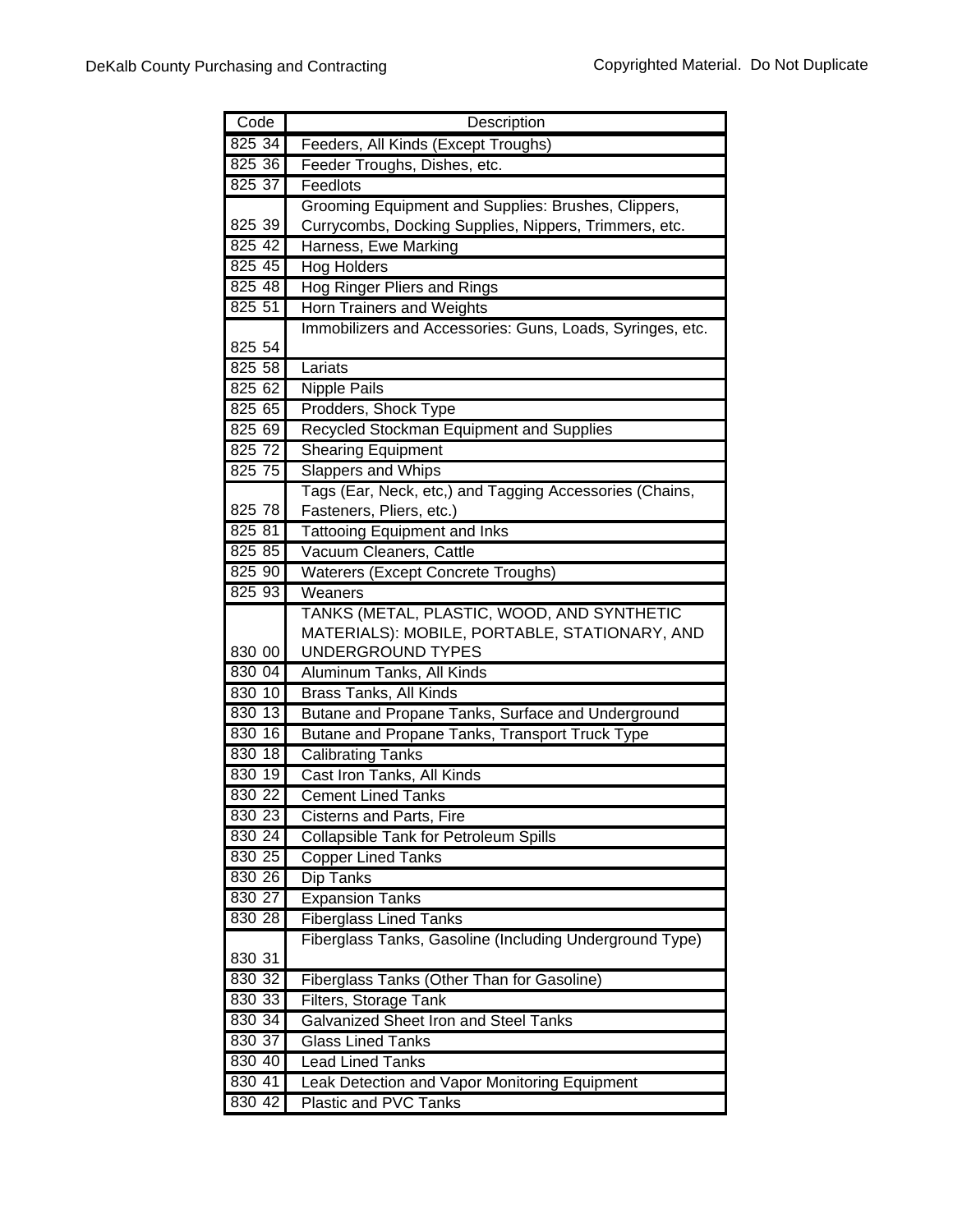| Code             | Description                                                                    |
|------------------|--------------------------------------------------------------------------------|
| 830 43           | <b>Plastic Lined Tanks</b>                                                     |
| 830 44           | <b>Polyethylene Tanks</b>                                                      |
| 830 45           | <b>Processing Tanks</b>                                                        |
| 830 46           | Stainless Steel Tanks, Pressure Type                                           |
| 830 47           | Stainless Steel Tanks, Holding (For Milk)                                      |
|                  | Stainless Steel Tanks, Transport Truck Type (For Chemicals,                    |
| 830 49           | Milk, etc.)                                                                    |
|                  | Stainless Steel Tanks: Mixing, Pickling, and Processing                        |
| 830 52           | Types (For Chemicals, Foods, Paints, Soaps, etc.)                              |
| 830 54           | Steel Tanks, For Chemical Storage                                              |
|                  | Steel Tanks, Overhead Type (For Diesel Fuel, Gasoline,                         |
| 830 55           | Kerosene, etc.)                                                                |
|                  | Steel Tanks, Portable Type (For Diesel Fuel, Gasoline,                         |
| 830 58           | Kerosene, Liquid Fertilizers, Water, etc.)                                     |
| 830 61           | Steel Tanks, Pressure Type (For Air, Gas, Water, etc.)                         |
| 830 64           | Steel Tanks, Surface Storage Type (For Asphalt, Emulsions,                     |
|                  | Road Oil, Water, etc.)                                                         |
| 830 67           | Steel Tanks, Transport Truck Type (For Asphalt, Gasoline,<br>Oil, Water, etc.) |
|                  | Steel Tanks, Storage Type (For Fuel, Gasoline, and Wetted                      |
| 830 69           | Salt)                                                                          |
|                  | Steel Tanks, Surface and Underground Type (For Gasoline,                       |
| 830 70           | Kerosene, etc.)                                                                |
| 830 73           | Steel Tanks, Water Works Type, Elevated and Tower                              |
| 830 77           | <b>Tank Packing Material</b>                                                   |
| 830 78           | Tank Ends (Heads), Metal                                                       |
| 830 79           | Tanks and Cylinders (Not Otherwise Classified)                                 |
| 830 80           | Wooden Tanks, All Kinds                                                        |
| 830 95           | Recycled Tanks, Accessories and Supplies                                       |
|                  | TAPE (NOT DATA PROCESSING, MEASURING, OPTICAL,                                 |
| 832 00           | SEWING, SOUND, OR VIDEO)                                                       |
| 832 02           | Tape, Anti-Seizing                                                             |
| 832 03           | Tape, Anti-Skid                                                                |
| 832 04           | Tape, Athletic                                                                 |
| 832 05           | Tape, Automotive Type                                                          |
|                  | Tape, Barrier (Includes Cautionary and Crime Scene Tape)                       |
| 832 10           |                                                                                |
| 832 20           | Tape, Cellulose: Drafting, Labeling, etc.                                      |
| 832 22           | Tape, Cloth, Mending                                                           |
| 832 23           | Tape, Detectable Marking                                                       |
| 832 24           | Tape, Duct, Adhesive Type                                                      |
| 832 26           | Tape, Electrical                                                               |
| 832 27           | Tape, Epoxy                                                                    |
| 832 28           | Tape, Filament                                                                 |
| 832 29           | Tape, Glass Setting                                                            |
| 832 30<br>832 32 | Tape, Freezer/Freeze Protection                                                |
|                  | Tape, Gummed Kraft and Reinforced Paper                                        |
| 832 36           | Tape, Insulating, All Types (Except Electrical)                                |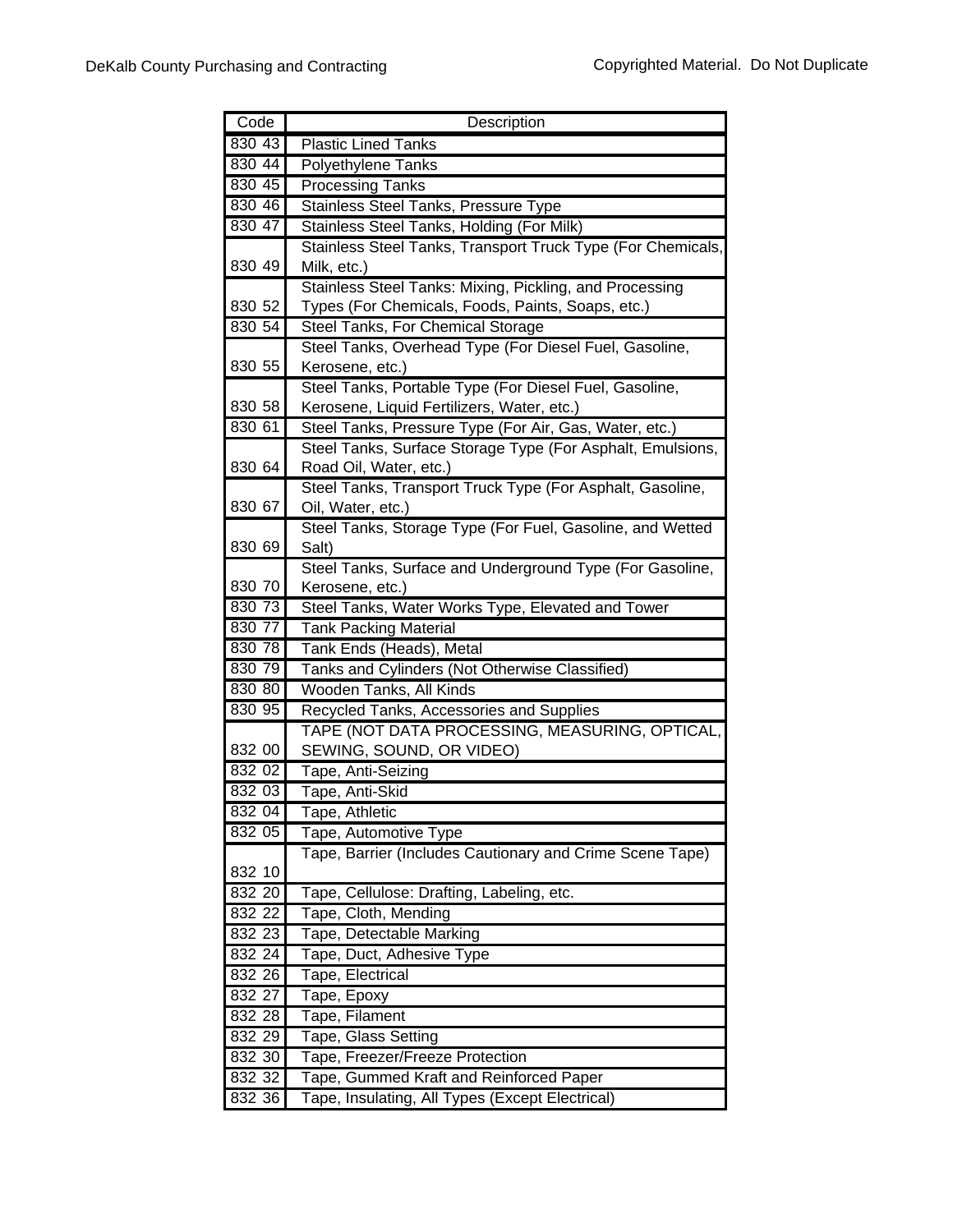| Code   | Description                                                 |
|--------|-------------------------------------------------------------|
| 832 40 | Tape, Insulating, Electrical                                |
| 832 44 | Tape, Labeling, Library Type                                |
|        | Tape, Marking, Reflective Adhesive-Backed (See 550-72 for   |
| 832 48 | <b>Pavement Marking Tape)</b>                               |
| 832 52 | Tape, Masking                                               |
| 832 54 | Tape, Metal Repair                                          |
| 832 55 | Tape (Not Otherwise Classified)                             |
| 832 56 | Tape, Nuclear Radiation                                     |
| 832 60 | Tape, Nylon                                                 |
| 832 62 | Tape, Pipe Banding                                          |
| 832 63 | Tape, Polypropylene                                         |
| 832 64 | Tape, Roofing: Rubber, etc.                                 |
| 832 68 | Tape, Sheetrock                                             |
| 832 69 | Tape, Sign                                                  |
| 832 72 | Tape, Thread, Teflon                                        |
| 832 74 | Tape, Vinyl                                                 |
| 832 75 | Tape, Wire and Cable Marking and Accessories                |
| 832 76 | Tape, Wood, All Kinds                                       |
| 832 95 | Recycled Tape                                               |
| 840 00 | TELEVISION EQUIPMENT AND ACCESSORIES                        |
|        | Antennas and Accessories: Amplifiers, Brackets, Masts,      |
|        | Mounts, Rotators, Standoffs, etc. (Television Only)         |
| 840 10 |                                                             |
|        | Audio Equipment and Accessories, Television (Microphones,   |
| 840 14 | Mixers, and Amplifiers)                                     |
| 840 20 | <b>Broadcast Equipment, Television</b>                      |
| 840 24 | Cable or Community Television Equipment and Hardware        |
| 840 27 | Carts and Stands, Television                                |
| 840 28 | Cassette Holders, Video                                     |
| 840 30 | Digital Video Disk (DVD) Television Combinations            |
|        | Editing, Titling, and Special Effects Systems, Accessories, |
| 840 34 | and Parts                                                   |
| 840 36 | <b>Frequency Measuring Equipment, Television</b>            |
| 840 38 | Monitors, Television                                        |
|        | Recording Tape, Video; Video Cassettes; Videotape           |
| 840 40 | Evaluator/Cleaner                                           |
| 840 43 | Rewinding Equipment, Tape                                   |
| 840 45 | Satellite Receiver Dish (Video)                             |
|        | Studio Equipment: Furnishings, Record and Tape Storage      |
| 840 50 | Cabinets, Tables, etc.                                      |
| 840 55 | Switchers, Audio and Video                                  |
|        | Teleconference Systems, Audio/Video (To Include Video on    |
| 840 56 | Demand Systems)                                             |
| 840 57 | <b>Teleprompters and Accessories</b>                        |
|        |                                                             |
| 840 58 | Television Hardware (Adapters, Brackets, Connectors, etc.)  |
| 840 60 | <b>Television Receivers and Consoles</b>                    |
| 840 62 |                                                             |
|        | Television Receivers, Wide Screen, Projection Type          |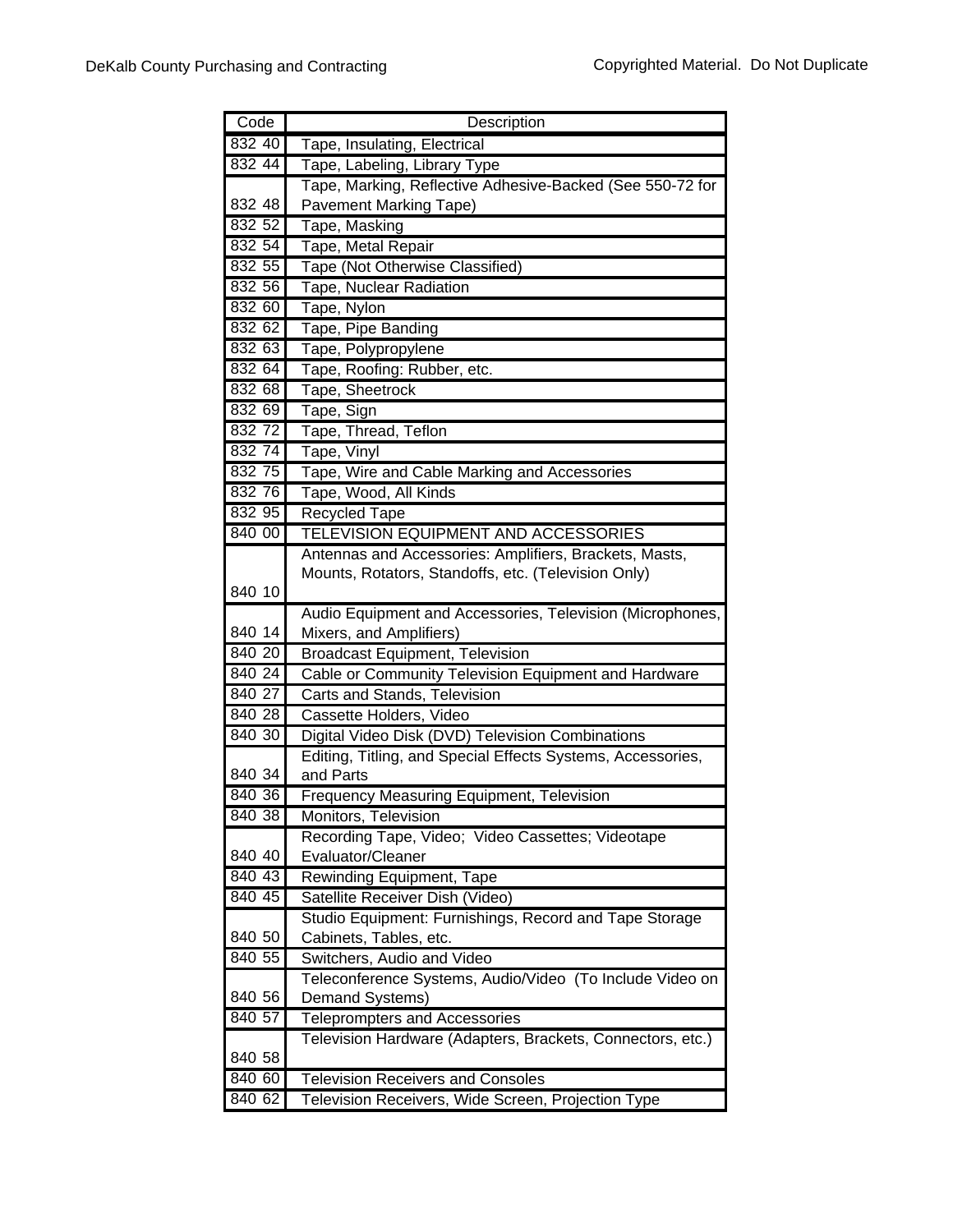| Code   | Description                                                    |
|--------|----------------------------------------------------------------|
|        | Television Tools, Equipment and Supplies for Analysis,         |
| 840 64 | Inspection, Testing, etc.                                      |
| 840 65 | <b>Television Transmitters</b>                                 |
| 840 66 | <b>Television-VCR Combination Sets</b>                         |
| 840 67 | Video Camera Recorders, Digital Type                           |
| 840 68 | <b>VCR/DVD/Television Combinations</b>                         |
|        | Video Camera-Recorders, Accessories and Parts (Television      |
| 840 69 | Studio Type)                                                   |
|        | Video Camera-Recorders, Accessories and Parts (Portable        |
| 840 70 | Type)                                                          |
|        | Video Cassette Recorders (VCR), Accessories and Parts          |
| 840 71 | (Consumer)                                                     |
|        | Video Lighting Units (Portable) and Battery Packs,             |
| 840 72 | Accessories, etc.                                              |
|        | Video Monitors, Demodulators, Signal Processors, etc;          |
| 840 74 | <b>Accessories and Parts</b>                                   |
| 840 75 | Video Players                                                  |
| 840 76 | Video Projectors, Accessories and Parts                        |
|        | Video/Disk Players (Recorders and Playback Only Devices);      |
| 840 82 | CDI Players, etc.                                              |
|        | Video and Audio Systems, Accessories and Parts (Closed         |
| 840 84 | Circuit TV) (Including Surveillance Type)                      |
| 840 86 | Video Systems (For Studio Quality Production)                  |
| 840 95 | Recycled Television Equipment and Accessories                  |
|        | TESTING APPARATUS AND INSTRUMENTS (NOT FOR                     |
|        | ELECTRICAL OR ELECTRONIC MEASUREMENTS)                         |
| 845 00 |                                                                |
| 845 01 | <b>Acoustics Testing Devices</b>                               |
|        | Aerodynamic and Aeronautical Testing Devices (Laboratory       |
| 845 02 | Type) and Wind Tunnels                                         |
|        | <b>Combustion Efficiency Measurement Apparatuses (For Flue</b> |
| 845 04 | Gases, Exhaust Gases, etc.)                                    |
| 84506  | <b>Concrete Testing Apparatus and Supplies</b>                 |
| 845 08 | <b>Corrosion Test Equipment and Supplies</b>                   |
| 845 10 | <b>Fabric Testing Apparatus</b>                                |
|        | Falling Weight Deflectometer System (Pavement Loading          |
| 845 12 | Device)                                                        |
| 845 14 | Fiber Testing Apparatus (Except Flammability)                  |
| 845 19 | Flash Point Tester (Closed and Open Cup)                       |
| 845 22 | <b>Fuel Test Kits and Devices</b>                              |
|        | Flammability Testing Equipment (For Apparel, Construction      |
| 845 23 | Materials, Fabrics, etc.)                                      |
|        | Food Testing Apparatus (For Fat, Fiber, Moisture Content,      |
| 845 24 | $etc.$ )                                                       |
|        | Hydrostatic Pressure Testers: Dead Weight Testers,             |
| 845 25 | Hydrostatic Test Pumps, etc.                                   |
| 845 32 | <b>Lead Test Kits</b>                                          |
| 845 34 | Metallurgical Physical Quality Control Testers                 |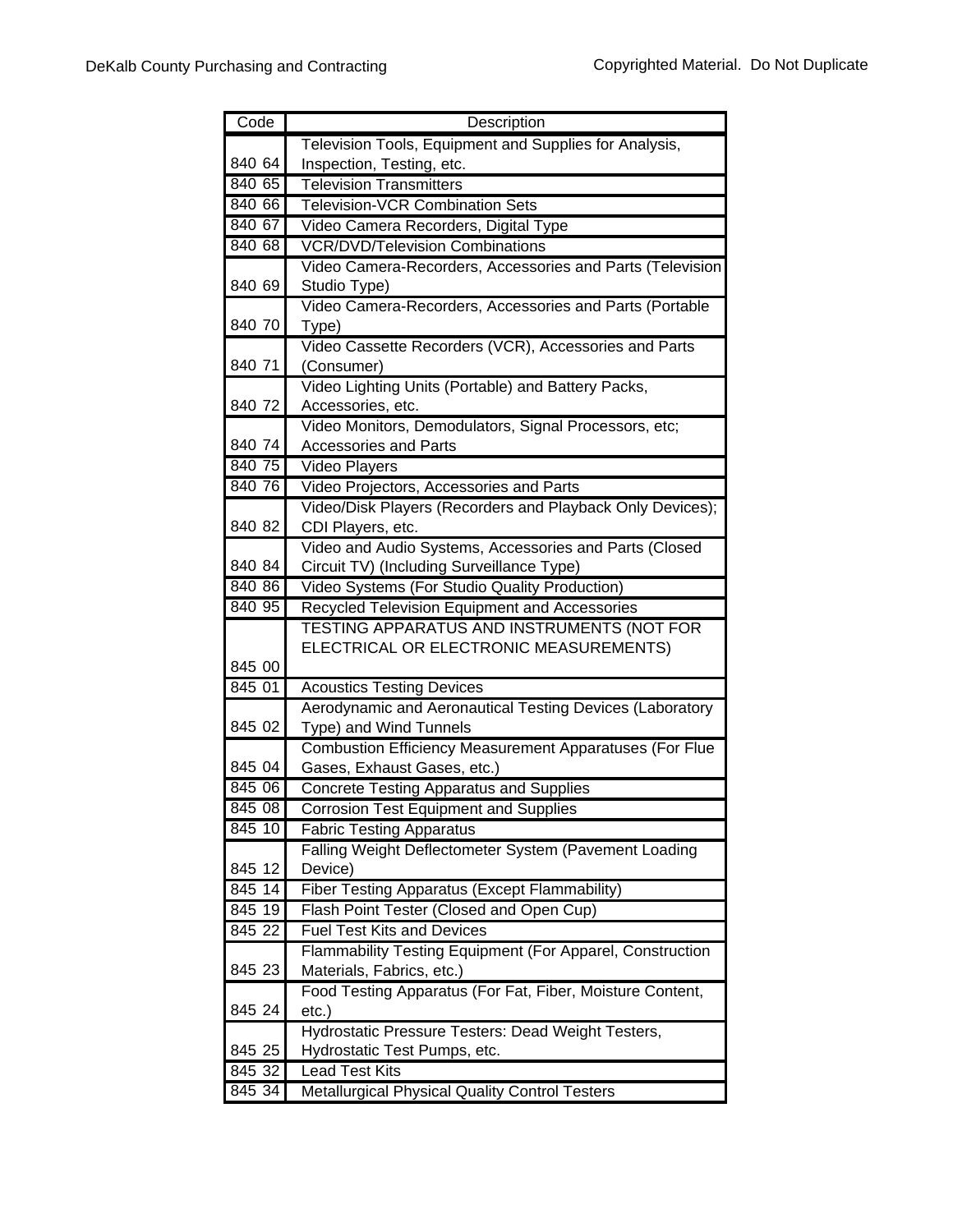| Code   | Description                                                                                                           |
|--------|-----------------------------------------------------------------------------------------------------------------------|
|        | Milk Testing Equipment (For Dairy Thermometers See 245-                                                               |
| 845 35 | 87)                                                                                                                   |
|        | Microwave Test Equipment and Accessories (Not                                                                         |
| 845 44 | Communications Type)                                                                                                  |
| 845 45 | Moisture Testers (Not for Soils)                                                                                      |
|        | Moisture-Density Tester (For Soils): Nuclear Moisture-                                                                |
| 845 46 | Density Gauges, etc.                                                                                                  |
| 845 48 | <b>Paint Testing Equipment</b>                                                                                        |
| 845 49 | Pavement Testing and Data Collection Equipment                                                                        |
|        | Petroleum Production Test Equipment (Specialized): Retorts                                                            |
|        | (High-Temperature), Rheometers, Well Testers (For Gas,                                                                |
| 845 50 | Liquid and Water Production), etc.                                                                                    |
|        | Petroleum Test Equipment and Supplies (To Determine                                                                   |
| 845 51 | Recyclability)                                                                                                        |
|        | Precision Linear Measuring Instruments: Calipers and                                                                  |
|        | Vernier Calipers, Dry Film Thickness Gauges, Dial And                                                                 |
| 845 54 | Standard Micrometers, etc.                                                                                            |
| 845 60 | Recycled Testing Apparatus, Instruments and Accessories                                                               |
|        |                                                                                                                       |
| 845 63 | Road Building Materials Testers and Accessories                                                                       |
|        | Strength of Materials Testing Apparatus (For Metals,<br>Plastics, Wood, etc.): Fatigue Resistance, Hardness, Internal |
| 845 71 | Flaws, etc.                                                                                                           |
|        | Soil Testing Apparatus (For Determining Permeability,                                                                 |
| 845 81 | Resistivity, Soil Chemistry, etc.)                                                                                    |
|        | Test Equipment For Hazardous Material (Lead Content, etc.)                                                            |
| 845 87 |                                                                                                                       |
| 845 95 | Viscosity Testers (Viscometers and Viscosimeters)                                                                     |
| 845 97 | Volume Standards: Liter Provers, etc.                                                                                 |
|        | TEXTILES, FIBERS, HOUSEHOLD LINENS, AND PIECE                                                                         |
| 850 00 | GOODS                                                                                                                 |
| 850 03 | Bags, Bedding                                                                                                         |
| 850 04 | Bags, Flour                                                                                                           |
| 850 08 | <b>Bedspreads (Including Dust Ruffles)</b>                                                                            |
| 850 12 | Blankets, Bedding, All Types                                                                                          |
| 850 14 | <b>Border Foam</b>                                                                                                    |
| 850 15 | <b>Braiding Material</b>                                                                                              |
| 850 16 | Cheesecloth                                                                                                           |
| 850 17 | Chemicals and Dyes, Textile                                                                                           |
| 850 20 | Cloth (Yard Goods): Cotton                                                                                            |
| 850 24 | Cloth (Yard Goods): Blends, Mixtures, and Synthetics                                                                  |
| 850 26 | Cloth, Oil                                                                                                            |
| 850 28 | Cloth, Sheeting: Muslin and Percale                                                                                   |
| 850 32 | Cloth (Yard Goods): Wool                                                                                              |
| 850 33 | Cotton Linters, Bales and Batts                                                                                       |
| 850 34 | Cotton Staple, Bales and Batts                                                                                        |
| 850 35 | <b>Comforters and Quilts</b>                                                                                          |
| 850 36 | Diaper Cloth (Yard Goods)                                                                                             |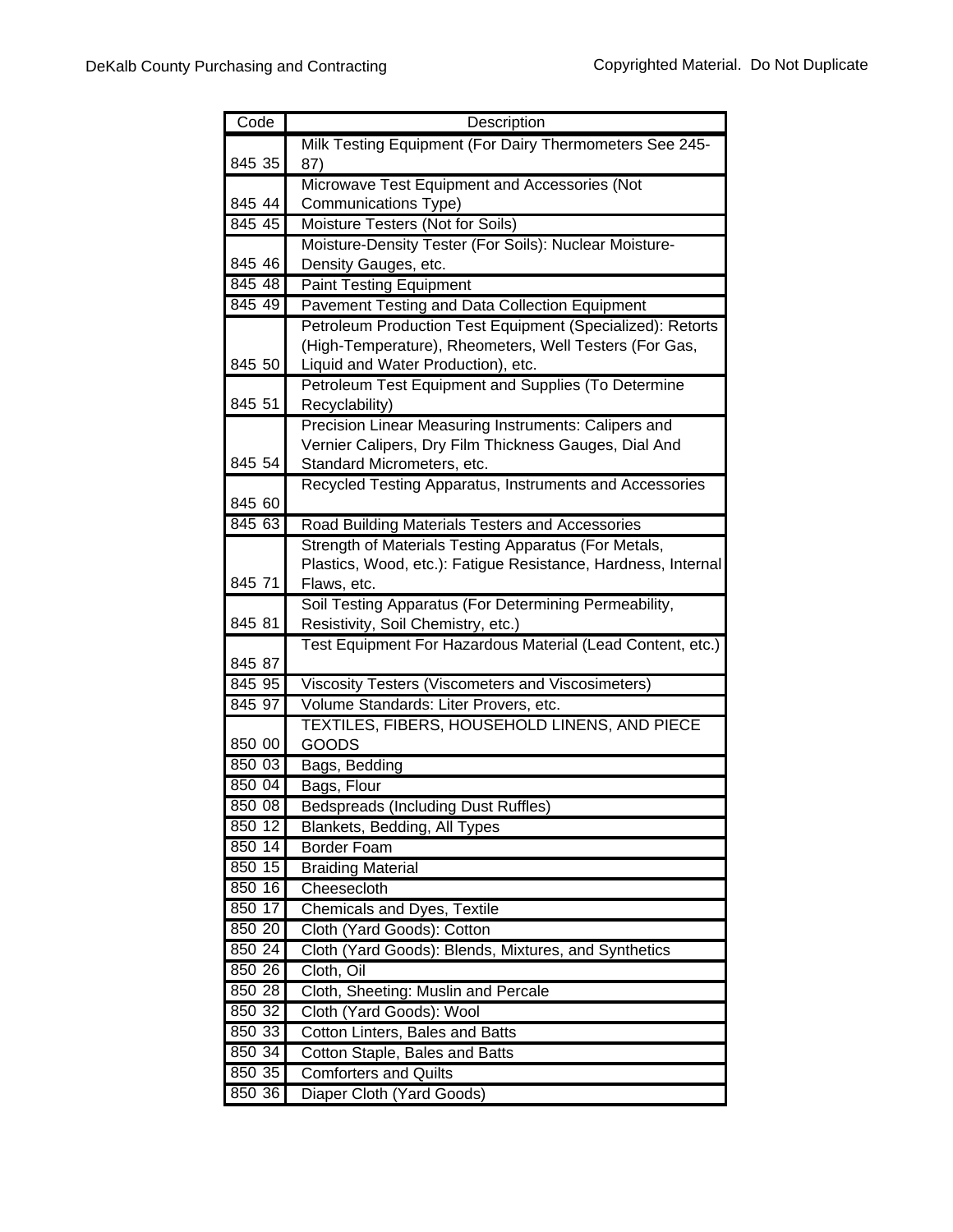| Code             | Description                                                                                                          |
|------------------|----------------------------------------------------------------------------------------------------------------------|
| 850 40           | Diapers, Cotton and Synthetic                                                                                        |
| 850 42           | Duck (Canvas), Treated (Tent Cloth)                                                                                  |
| 85044            | Duck (Canvas), Untreated                                                                                             |
| 850 45           | Fabrics, Non-woven                                                                                                   |
| 850 46           | Fibers, Plant (Hemp, Cotton, Flax, Jute, Sisal, etc.)                                                                |
| 850 47           | Fur and Related Materials (Incl. Feathers)                                                                           |
| 850 48           | Fabrics, Coated and Impregnated (Not Ticking)                                                                        |
| 850 49           | <b>Furniture Scarves</b>                                                                                             |
| 850 50           | <b>Hot Pads and Pot Holders</b>                                                                                      |
|                  | Fabrics, Synthetic and Artificial (Not Otherwise Classified)                                                         |
| 850 51           |                                                                                                                      |
| 850 52           | Mattress Covers, Cotton or Vinyl                                                                                     |
| 850 56           | <b>Mattress Pads</b>                                                                                                 |
| 850 60           | Mattress Protectors and Pillow Covers, Synthetic                                                                     |
| 850 61           | Mohair                                                                                                               |
| 850 62           | Pads, Furniture, Protective and Moving                                                                               |
| 850 63           | Pillows, All Types                                                                                                   |
| 850 64           | <b>Sheets and Pillow Cases</b>                                                                                       |
| 850 68           | Shower Curtain, Duck                                                                                                 |
| 850 72           | Shower Curtain, Synthetic                                                                                            |
| 850 73           | <b>Silk Fabric</b>                                                                                                   |
|                  | Synthetic Textile Fibers: Nylon, Polyethylene, Rayon, etc.                                                           |
| 850 74           |                                                                                                                      |
| 850 76           | <b>Table Linens</b>                                                                                                  |
| 850 77           | <b>Textile Mills</b>                                                                                                 |
| 850 78           | Textiles, Scrap or Waste                                                                                             |
| 850 80           | Ticking, Mattress and Pillow, Cotton                                                                                 |
|                  | Ticking, Mattress and Pillow, Synthetic and Waterproofed                                                             |
| 850 84           |                                                                                                                      |
|                  | Toweling: Crash (Cup), Huck, and Terry (Includes Dish                                                                |
| 850 88           | <b>Towels and Cloths)</b>                                                                                            |
| 850 92           | Towels, Washcloths, and Bathmats, Huck and Terry                                                                     |
| 850 94           | Wool                                                                                                                 |
|                  | Recycled Textiles, Fibers, Household Linens and Piece<br>Goods                                                       |
| 850 95<br>855 00 |                                                                                                                      |
|                  | THEATRICAL EQUIPMENT AND SUPPLIES                                                                                    |
| 855 15           | <b>Costumes and Accessories</b>                                                                                      |
| 855 22           | Curtains, Cycloramas, Draperies, Drops, etc.                                                                         |
| 855 30           | Dance Floors, Portable                                                                                               |
| 855 43           | Lifts, Orchestra (Theater Pit Area)                                                                                  |
|                  | Lighting and Dimming Controls: Autotransformer Dimmers,<br>Control Panels, Solid State Thyristor/Triac Dimmers, etc. |
| 855 44           |                                                                                                                      |
|                  | Lighting Control Systems: Memory and                                                                                 |
| 855 46           | Computer/Microprocessor Type                                                                                         |
|                  | Lighting Distribution Hardware: Borderlight Cables, Pipe                                                             |
|                  | Battens, Plugging Strips and Boxes, Wall and Floor Pockets,                                                          |
| 855 48           | etc.                                                                                                                 |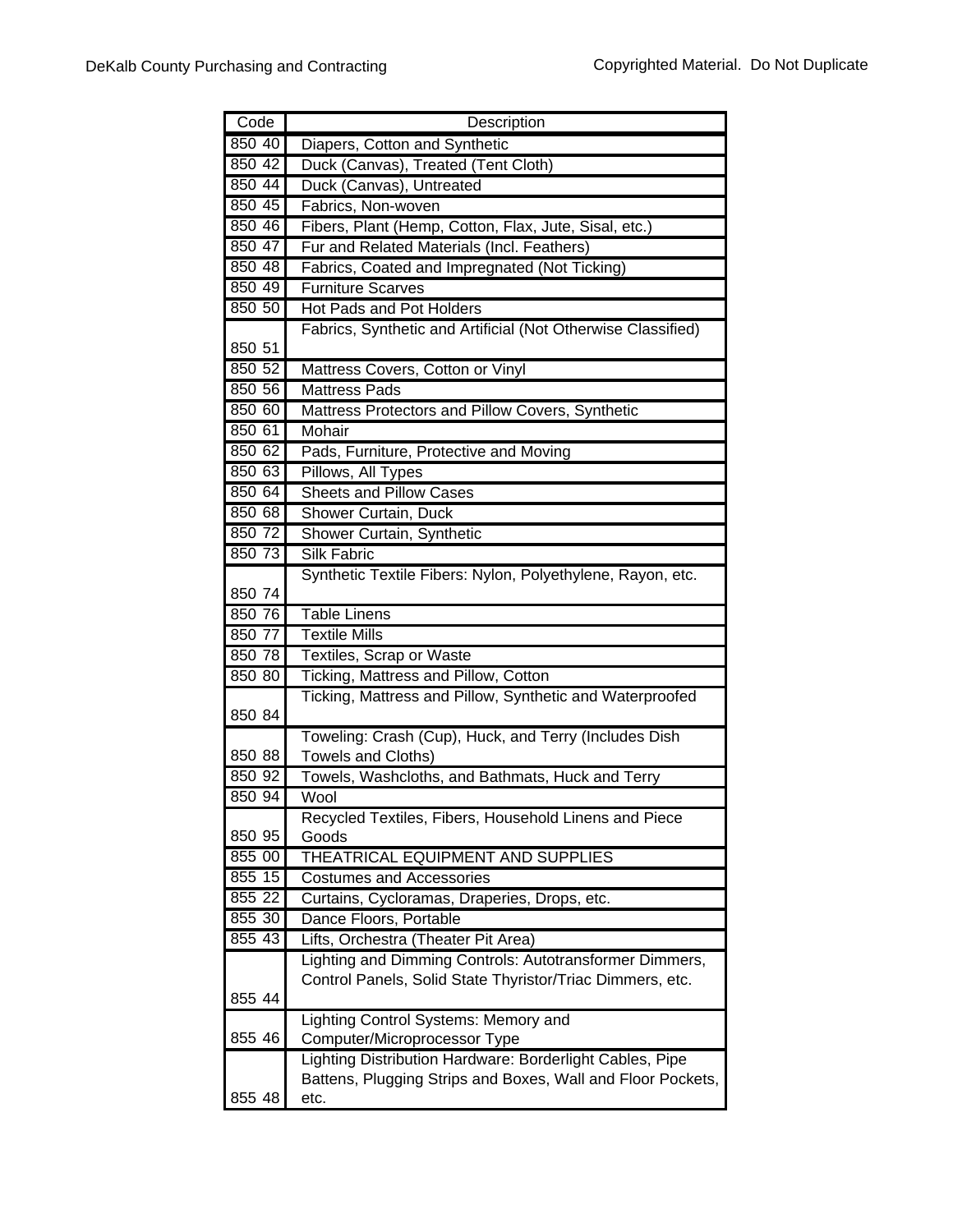| Code             | Description                                                                  |
|------------------|------------------------------------------------------------------------------|
|                  | Lighting Instruments: Border and Cyclorama Striplights,                      |
|                  | Follow Spotlights, Floodlights, Special Effects Lighting,                    |
| 855 50           | Spotlights, etc.                                                             |
| 855 53           | Lighting Systems, Complete                                                   |
| 85560            | Makeup                                                                       |
| 855 68           | Scenery and Props                                                            |
| 855 70           | <b>Sound Effects Equipment</b>                                               |
|                  | Stage Hardware and Supplies: Braces, Canvas, Clamps,                         |
| 855 75           | Paints, etc.                                                                 |
| 855 77           | Standards, Portable; and Ropes (For Theater Lobbies)                         |
| 855 80           | <b>Stage Rigging and Tracks</b>                                              |
| 855 81           | Stages, Theatre (All Types)                                                  |
| 855 88           | Turnstiles, Theater                                                          |
| 855 95           | Recycled Theatrical Equipment, Accessories and Supplies                      |
|                  | TICKETS, COUPON BOOKS, SALES BOOKS, STRIP                                    |
| 860 00           | BOOKS, ETC.                                                                  |
| 860 20           | Coupon Books                                                                 |
|                  | Dispensing Machines and Collection Boxes for Tickets, etc.                   |
| 860 30           |                                                                              |
| 860 40           | Sales Books                                                                  |
| 860 50           | Strip Books                                                                  |
| 860 70           | <b>Tickets, Reserved Type</b>                                                |
| 860 75           | Tickets, Roll Type                                                           |
| 860 76           | Tickets, Spitter                                                             |
|                  | Recycled Tickets, Coupon Books, Sales Books and Strip                        |
| 860 95           | <b>Books</b>                                                                 |
|                  | TIRES AND TUBES (INCL. RECAPPED/RETREADED                                    |
| 863 00           | TIRES)                                                                       |
| 863 03           | <b>Tires and Tubes, Aircraft</b>                                             |
| 863 05           | Tires and Tubes, Passenger Vehicles                                          |
| 863 06           | Tires and Tubes, Motorcycle                                                  |
| 863 07<br>863 10 | Tires and Tubes, Light Trucks                                                |
| 863 15           | Tires and Tubes, Medium Truck and Bus<br>Tires and Tubes, Off-Road Equipment |
| 863 20           | Tires and Tubes, Farm Tractor and Implement                                  |
| 863 25           | Tires and Tubes, Industrial                                                  |
| 863 30           | Tires and Tubes, Misc. (Not Otherwise Listed)                                |
| 863 42           | Flaps and O-Rings, Tire                                                      |
|                  | Recapped/Retreaded Tires (See Class 928 if                                   |
| 863 65           | Recapping/Retreading Own Tires as a Service)                                 |
| 863 95           | <b>Recycled Tires and Tubes</b>                                              |
| 864 00           | TRAIN CONTROLS, ELECTRONIC                                                   |
| 864 40           | <b>Mainline Train Controls</b>                                               |
| 864 45           | Mainline Sub-System Controls                                                 |
| 864 55           | <b>Miscellaneous Train Controls</b>                                          |
| 864 65           | <b>Operations Control Center</b>                                             |
| 864 73           | <b>Recycled Train Controls</b>                                               |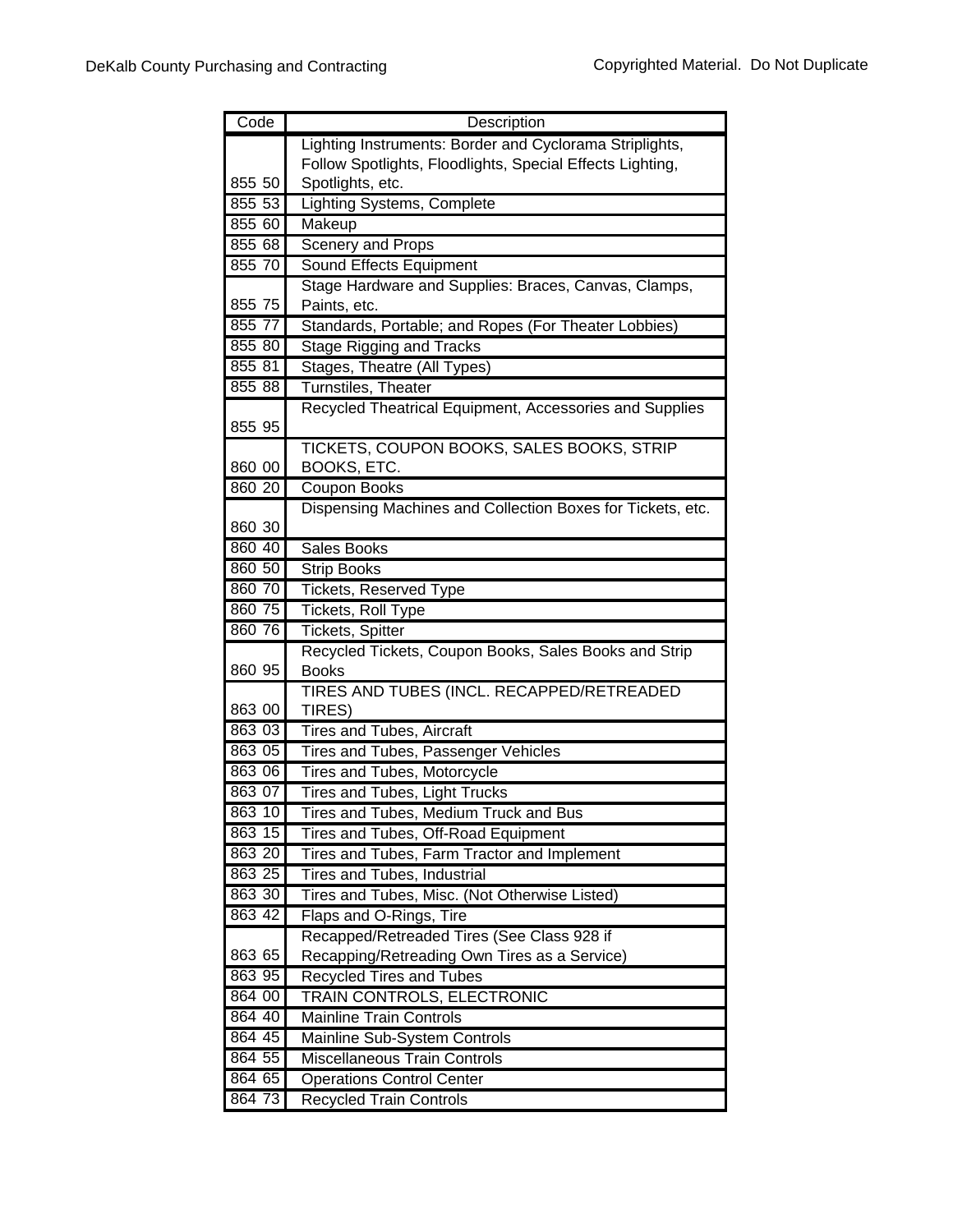| 864 80<br>Vehicle Train Protection                                                                     |  |
|--------------------------------------------------------------------------------------------------------|--|
| 864 85<br><b>Vital Relays</b>                                                                          |  |
| 864 90<br><b>Yard Train Controls</b>                                                                   |  |
| 864 95<br><b>Yard Sub-System Controls</b>                                                              |  |
| 865 00<br><b>TWINE AND STRING</b>                                                                      |  |
| 865 20<br><b>Cotton Twine</b>                                                                          |  |
| 865 30<br>Hay Baler Twine                                                                              |  |
| 865 35<br><b>Hemp Twine</b>                                                                            |  |
| 865 40<br>Jute Twine                                                                                   |  |
| 865 50<br><b>Linen Twine</b>                                                                           |  |
| 865 55<br><b>Marline Twine</b>                                                                         |  |
| 865 60<br><b>Nylon Twine</b>                                                                           |  |
| 865 65<br>Polyester and Polypropylene Twine                                                            |  |
| 865 68<br><b>Seine Twine</b>                                                                           |  |
| 865 70<br>Sisal Twine (Including Binder Twine)                                                         |  |
| 865 75<br>String, All Types (Kite, Mailing, Pull, etc.)                                                |  |
| 865 95<br><b>Recycled Twine and String</b>                                                             |  |
| 870 00<br>VENETIAN BLINDS, AWNINGS, AND SHADES                                                         |  |
| 870 10<br>Awnings, Cloth                                                                               |  |
| 870 20<br>Awnings, Metal and Wood                                                                      |  |
| 870 22<br>Awnings, Vinyl                                                                               |  |
| Reflective Film (Solar Type Sun Screen)<br>870 25                                                      |  |
| 870 30<br>Shade Screens, Louvered or Perforated                                                        |  |
| 870 40<br>Venetian Blind Cord and Tape                                                                 |  |
| 870 50<br>Venetian Blinds, Metal, Audio- Visual and Standard                                           |  |
| 870 60<br>Venetian Blinds, Wood                                                                        |  |
| 870 70<br>Vertical Blinds, All Types                                                                   |  |
| 870 78<br>Wind Screens, Privacy Screens, etc.                                                          |  |
| 870 80<br><b>Window Shade Cloth</b>                                                                    |  |
| 870 90<br><b>Window Shades</b>                                                                         |  |
| Recycled Awnings, Venetian and Vertical Blinds, and                                                    |  |
| 870 95<br>Shades                                                                                       |  |
| VETERINARY EQUIPMENT AND SUPPLIES (SEE CLASS                                                           |  |
| 325 FOR VITAMINS AND SUPPLEMENTS FOR ANIMALS)                                                          |  |
| 875 00                                                                                                 |  |
| 875 05<br>Anesthesia Equipment: Ventilators, etc.                                                      |  |
| Animal Control Equipment: Catching Poles, Muzzles,                                                     |  |
| Restrainers, Shockers, etc.<br>875 08                                                                  |  |
| 875 09<br>Animal Body Parts, Tissues, Body Fluids, etc.                                                |  |
| Artifical Insemination Equipment (For Semen Ejaculation,<br>875 10<br>Freezing, Storage, and Use)      |  |
| 875 12                                                                                                 |  |
| Dental Equipment and Supplies, Veterinary<br>Diagnostic Equipment, Veterinary: Scopes, Speculums, etc. |  |
| 875 13                                                                                                 |  |
| 875 15<br>Diagnostic Test Kits and Supplies                                                            |  |
| 875 24<br>Fat and Muscle Assay Equipment                                                               |  |
| 875 27<br>Flea, Tick and Insect Control Equipment and Supplies                                         |  |
| 875 30<br>Frozen Semen                                                                                 |  |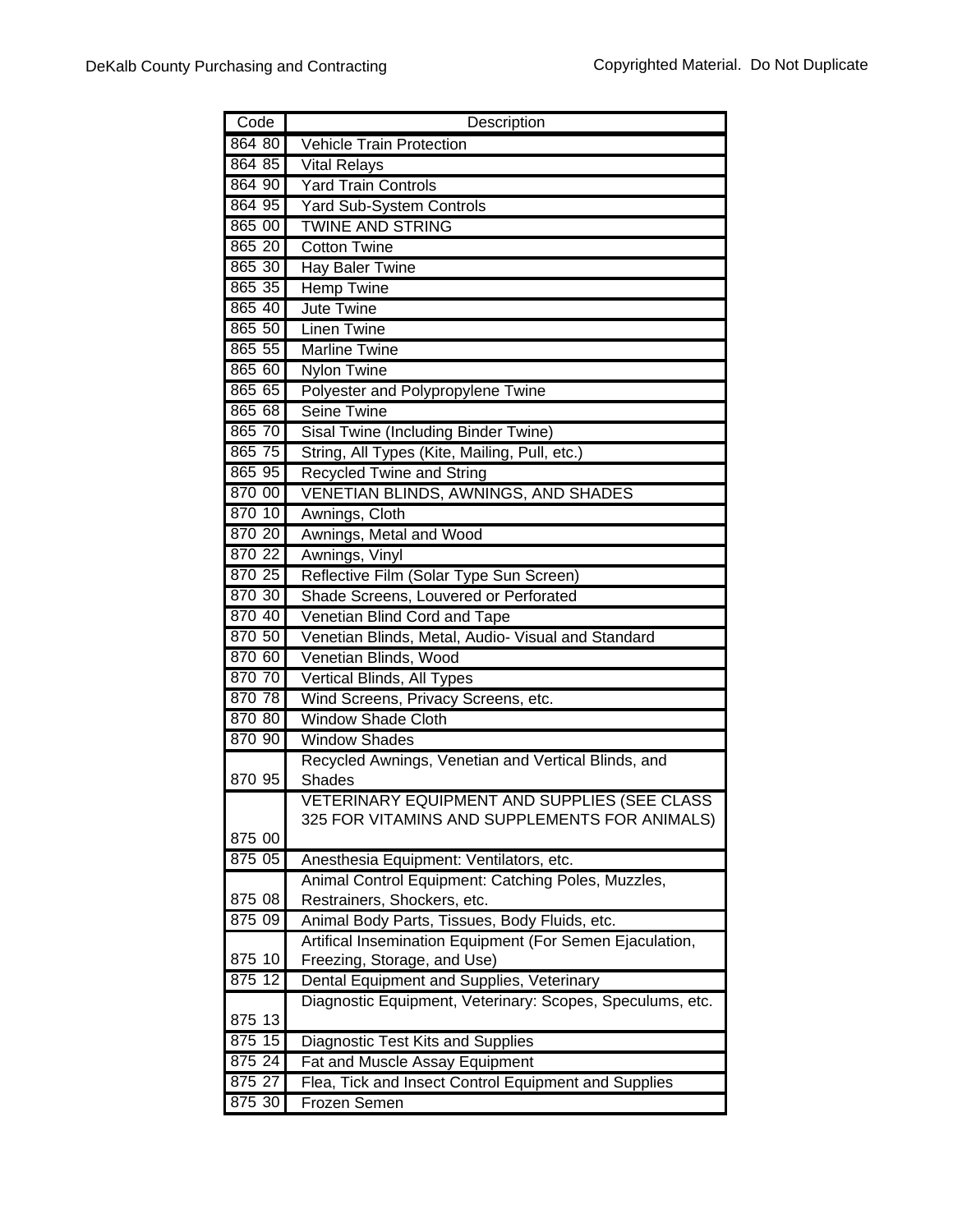| Code   | Description                                                                    |
|--------|--------------------------------------------------------------------------------|
| 875 34 | Instruments, Surgical, Veterinary                                              |
| 875 53 | <b>Operating Room Equipment</b>                                                |
|        | Pharmaceuticals, Veterinary, Animal: Drugs, Vaccines, etc.                     |
| 875 58 |                                                                                |
|        | Pharmaceuticals, Veterinary, Marine Life: Drugs, Vaccines,                     |
| 875 59 | etc.                                                                           |
| 875 65 | <b>Pregnancy Detection Equipment</b>                                           |
| 875 67 | Repellants, Animal and Birds                                                   |
|        | Surgical Supplies: Catheters, Gut, Needles, Syringes, etc.                     |
| 875 70 |                                                                                |
| 875 80 | Thermometers, Veterinary                                                       |
| 875 95 | Recycled Veterinary Equipment and Supplies                                     |
| 880 00 | <b>VISUAL EDUCATION EQUIPMENT AND SUPPLIES</b>                                 |
|        | (EXCEPT PROJECTION LAMPS -SEE CLASS 285)                                       |
| 880 11 | Audio Visual Equipment and Supplies (Not Otherwise<br>Classified)              |
|        | Film Editing and Splicing Equipment and Supplies: Cement,                      |
|        | Cleaner, Conditioner, Editors, Film Leader, Splicers, etc.                     |
| 880 20 |                                                                                |
|        | Pointers, Projection Type, Hand-Held and Stationary (110V                      |
| 880 30 | AC and Battery Powered)                                                        |
|        | Previewers, Sorters, and Viewers (For Filmstrips, Slides, etc.                 |
| 880 40 | -Not Projectors or Film Editors and Viewers)                                   |
|        | Projectional Supplies: Acetate Sheets, Films, Photo-Reflex                     |
| 880 42 | and Photo-Modifier Materials, etc.                                             |
| 880 43 | Projection Screens, Standard and Rear-Projection Types                         |
|        | Projection Stands, Tables, etc., Standard and Rear-                            |
| 880 46 | <b>Projection Types</b>                                                        |
|        | Projectors, Filmstrip (Standard Types Only); Carrying Cases;                   |
| 880 49 | Parts, and Accessories                                                         |
|        | Projectors, Motion Picture (Specialized Types Only, Including                  |
|        | Film Loop Projectors, Rear-Projection Units, Repetitive                        |
| 880 52 | Projectors, etc.)<br>Projectors, Motion Picture (Standard Type Only); Carrying |
| 880 55 | Cases; Parts, and Accessories                                                  |
|        | Projectors, Opaque; Carrying Cases; Parts; and Accessories                     |
| 880 58 | (Epidiascopes)                                                                 |
|        | Projectors, Overhead Transparency; Carrying Cases; Parts;                      |
| 880 61 | and Accessories                                                                |
|        | Projectors, Slide (Standard Types Only); Carrying Cases;                       |
| 880 64 | Parts; and Accessories                                                         |
|        | Projectors (Not Otherwise Classified): Combination Filmstrip-                  |
|        | Slide Projectors, Rear-Projection Slide Units, Rear-Projection                 |
| 880 67 | Filmstrip Units, LCD Projectors                                                |
|        | Recycled Visual Education Equipment, Accessories and                           |
| 880 73 | <b>Supplies</b>                                                                |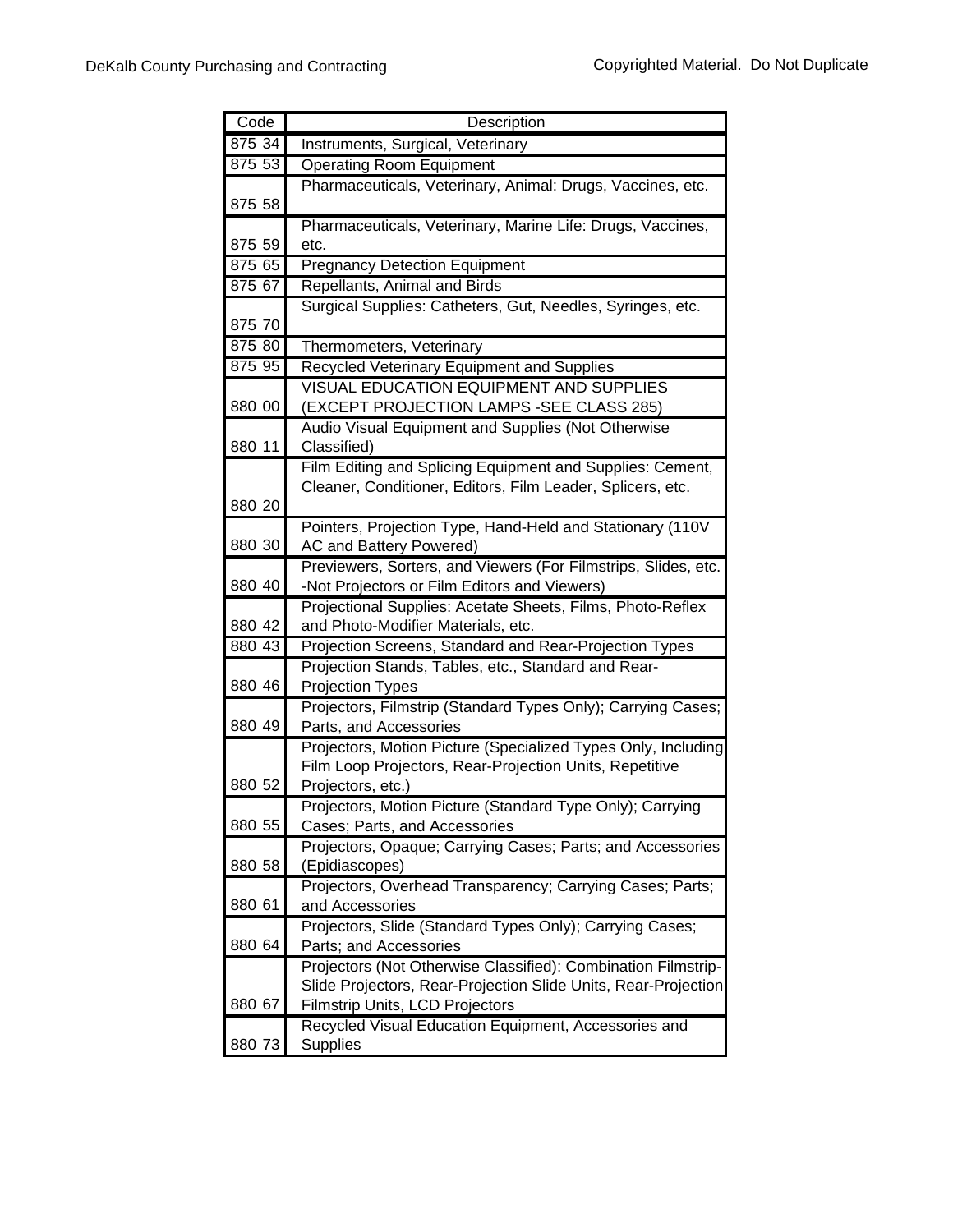| Code   | Description                                                |
|--------|------------------------------------------------------------|
|        | Shipping and Storage Accessories (For Films, Filmstrips,   |
|        | Slides, etc.): Cans, Carrying Cases, Cartridges, Reels,    |
|        | Shipping Cases, Slide Files and Trays, etc.                |
| 880 80 |                                                            |
|        | Storage Cabinets (For Visual Education Equipment and       |
| 880 85 | Supplies)                                                  |
| 880 86 | Tables, Light (Visual Education)                           |
| 880 88 | Transparencies (See Class 715 for Prepared Material)       |
| 880 90 | <b>Transparency Equipment</b>                              |
| 883 00 | <b>VOICE RESPONSE SYSTEMS</b>                              |
| 883 16 | Audiotex Voice Response Systems                            |
| 883 18 | Autoattendant Telephone Systems                            |
| 883 19 | <b>Automatic Call Distribution (ACD) Systems</b>           |
| 883 32 | Computer Telephony Integration (CTI) Systems               |
| 883 43 | Interactive Voice Response (IVR) Systems                   |
|        | Recycled Voice Response Systems, Accessories and           |
| 883 64 | Supplies                                                   |
| 883 80 | Telephone Switching (PBX) Systems                          |
| 883 90 | Voice Mail Systems                                         |
| 885 00 | WATER AND WASTEWATER TREATING CHEMICALS                    |
| 885 08 | <b>Activated Carbon and Filter Elements</b>                |
| 885 11 | Agents, Curing                                             |
| 885 15 | Algae and Microbe Control Chemicals (Copper Sulfate, etc.) |
|        | Algae and Microbe Control Chemicals (For Air Conditioning  |
| 885 16 | and Cooling Water)                                         |
| 885 28 | <b>Antifoaming Agents</b>                                  |
| 885 31 | Biological Maintainers (Bacteria, Enzymes, etc.)           |
| 885 32 | <b>Boiler Water Chemical Treating Compounds</b>            |
| 885 36 | Carbon Based Chemicals and Compounds                       |
| 885 38 | Chlorine, Liquefied                                        |
|        | Chlorinating and Oxidizing Agents: Bromohydantoins,        |
|        | Chloroisocyanurates, Hypochlorites, etc. (For Swimming     |
| 885 40 | Pool Disinfection)                                         |
| 885 43 | Color Control Chemicals, Water                             |
|        | Corrosion, Scale, and Sludge Control Chemicals: Alum,      |
| 885 44 | Amines (Morpholine, etc.), Sodium Sulfite, etc.            |
| 885 46 | Counteractant and Degreaser, Odor                          |
| 885 47 | Dechlorinating Agents (Sulfur Dioxide, etc.)               |
| 885 48 | <b>Descaling Compounds</b>                                 |
| 885 51 | Disinfectants, Wastewater                                  |
| 885 52 | Disinfectant, Ozone (For Laboratory and Clinical Baths)    |
| 885 60 | <b>Ferrous Sulfate and Ferrous Chloride</b>                |
| 885 64 | Filter Aids: Diatomaceous Earth, Fuller's Earth, etc.      |
| 885 66 | <b>Fluoride and Other Drinking Water Additives</b>         |
|        | Hardness Control Chemicals: Chelating Agents               |
|        | (Phosphonates, etc.), Polyphosphates, Polymer Flocculants, |
| 885 70 | etc.                                                       |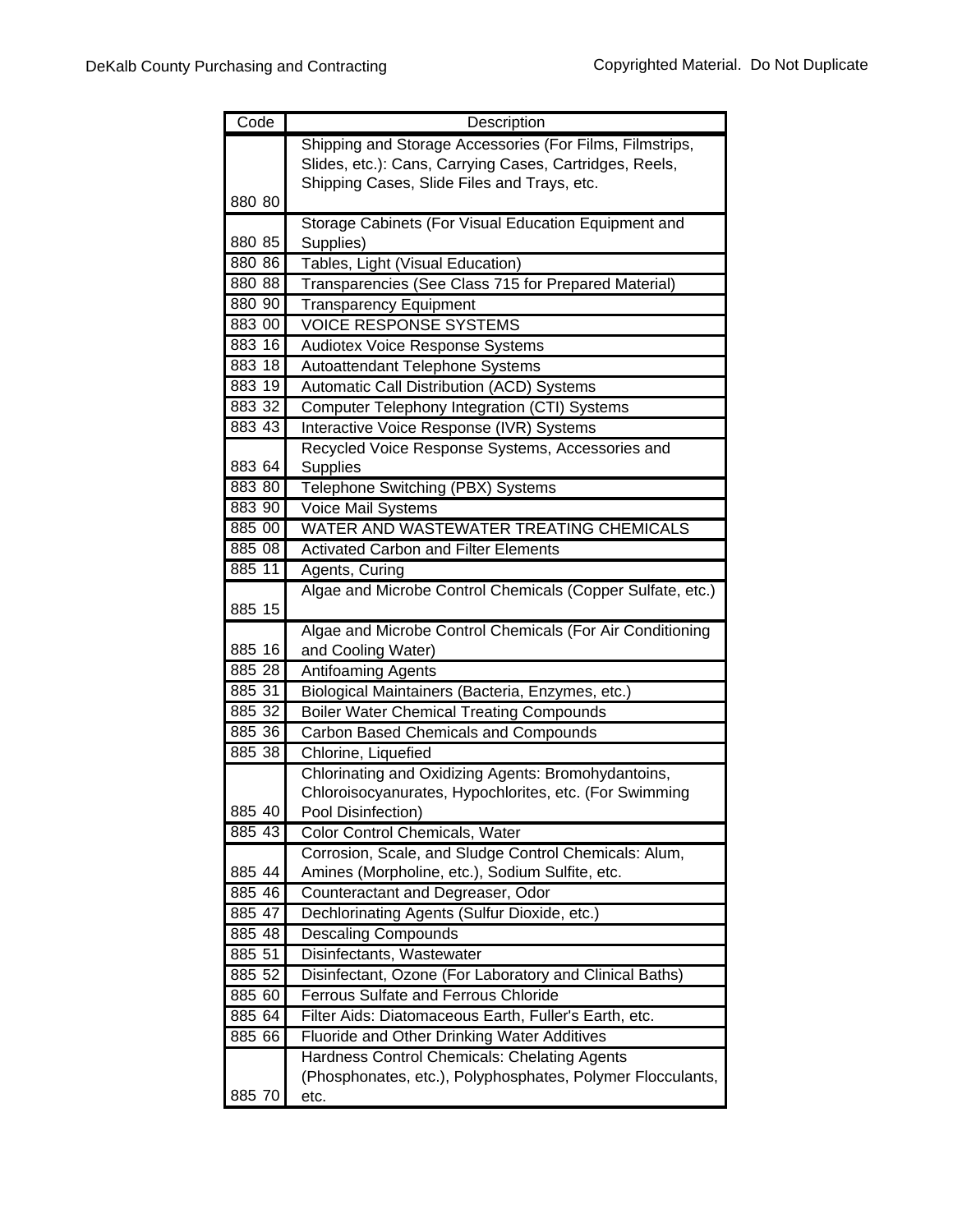| Code   | Description                                               |
|--------|-----------------------------------------------------------|
| 885 74 | Nitrogen and Oxygen, Liquid                               |
| 885 76 | Odor Control Chemicals, etc.                              |
|        | Polymer Flocculants (For Color, Thickening, Dewatering,   |
| 885 77 | Coagulant Aid) (Not Hardness Control)                     |
|        | pH Control Chemicals: Caustic Soda, Lime, Muriatic Acid,  |
| 885 78 | Quicklime, Soda Ash, etc.                                 |
| 88579  | Reagents, Buffer (For Water Treatment)                    |
| 885 80 | Resins, Sodium Ion Exchange (For Water Softening)         |
| 885 82 | Sewer and Septic Treating Chemicals                       |
| 885 84 | Sodium Hydroxide                                          |
| 885 89 | Stabilizers (Cyanuric Acid, etc.)                         |
| 885 94 | Water Treating Chemicals (Not Otherwise Classified)       |
| 885 95 | Water Testing Kits (For Chlorine, Hardness, PH, etc.)     |
| 885 96 | Recycled Water and Wastewater Treating Chemicals          |
|        | WATER SUPPLY, GROUNDWATER, SEWAGE                         |
|        | TREATMENT, AND RELATED EQUIPMENT (NOT FOR AIR             |
|        | CONDITIONING, STEAM BOILER, OR LABORATORY                 |
| 890 00 | <b>REAGENT WATER)</b>                                     |
|        | Air Flotation Systems (For Water Treatment Removal of     |
| 890 01 | Hydrocarbons)                                             |
| 890 02 | Activated Carbon Systems, Equipment, and Absorbers        |
| 890 03 | Back Flow Preventers for Water/Sewer Pipe                 |
| 890 04 | Bar and Trash Screen Equipment and Parts                  |
| 890 05 | <b>Belt Filter Press and Parts</b>                        |
| 890 06 | <b>Bioroughing Systems and Parts</b>                      |
| 890 07 | Centrifuges, Water Treatment                              |
| 890 08 | <b>Chlorination Equipment and Parts</b>                   |
| 890 13 | <b>Clarifiers and Settlers (Separators)</b>               |
| 890 15 | Complete Water Treatment Systems, Chemical                |
|        | Complete Water Treatment Systems, Nonchemical:            |
| 890 16 | Ultraviolet Water Supply Sterilization, etc.              |
| 890 17 | <b>Contaminated Groundwater Treatment Equipment</b>       |
| 890 19 | Crushers, Grinders, Size Reduction Equipment, etc.        |
| 890 20 | Demineralizers: Reverse Osmosis, etc.                     |
| 890 21 | Desludging Equipment and Accessories                      |
| 890 22 | Desalination Equipment, Water Treatment                   |
| 890 23 | Elements, Primary (Flow, Pressure, Temperature, etc.)     |
| 890 24 | Filtration Equipment and Accessories, Water               |
| 890 25 | <b>Fluoridation Equipment</b>                             |
| 890 27 | Incinerators and Parts, Sludge                            |
|        | Instrumentation Equip., Parts and Accessories (Actuators, |
| 890 28 | Analyzers, Regulators, Controllers, Transducers, etc.)    |
|        | Manholes, and Manhole Covers, Frames, Grates, Rings,      |
| 890 30 | Yokes, etc.                                               |
| 890 31 | Manhole Risers, Steel Expandable                          |
| 890 35 | Metal Finders and Detectors, Pipe Locators, etc.          |
|        |                                                           |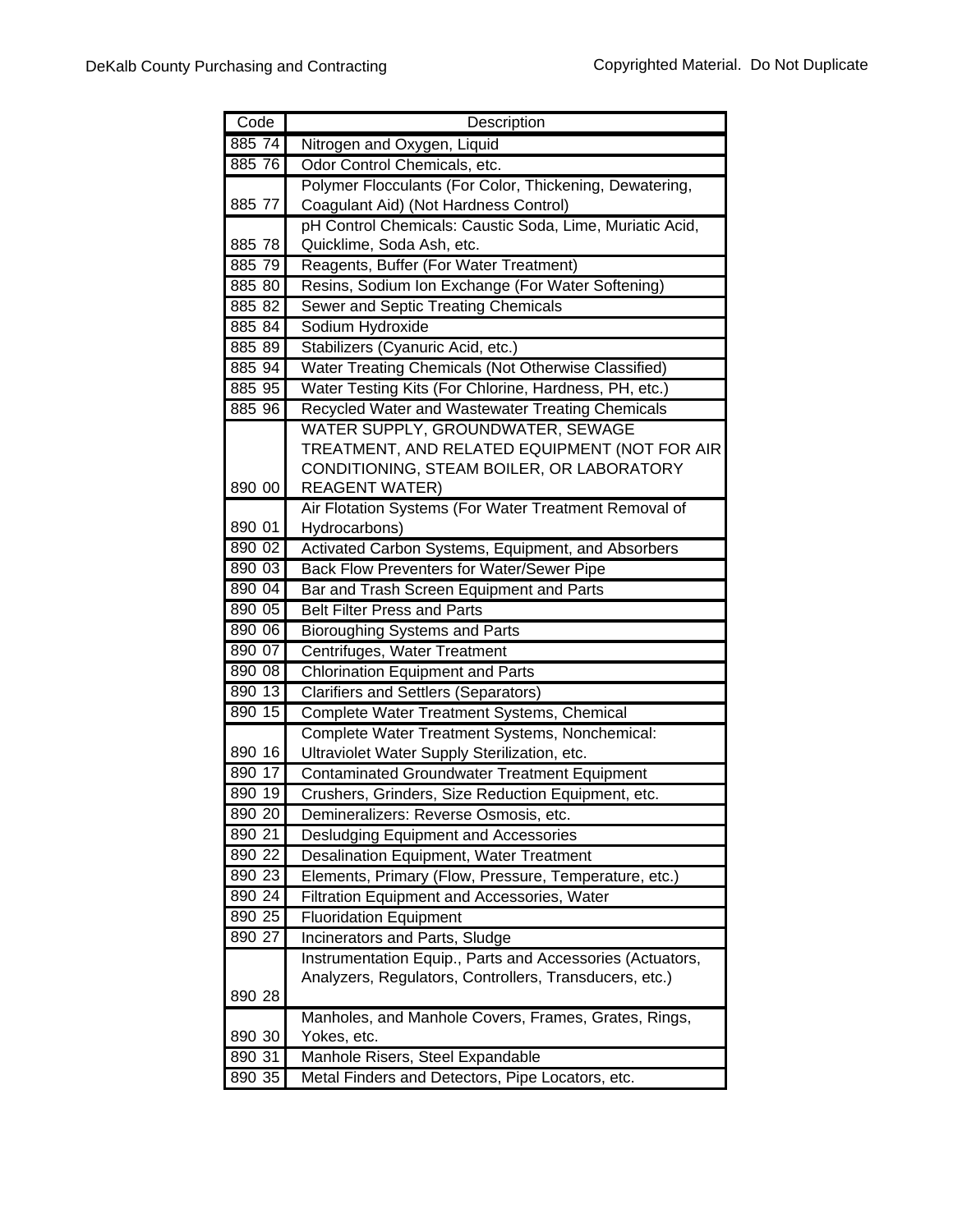| Code                                                                                                                 | Description                                                                                                                                                                                                                                                                                                                                                                                                                                                                                                                                                                                                                                     |
|----------------------------------------------------------------------------------------------------------------------|-------------------------------------------------------------------------------------------------------------------------------------------------------------------------------------------------------------------------------------------------------------------------------------------------------------------------------------------------------------------------------------------------------------------------------------------------------------------------------------------------------------------------------------------------------------------------------------------------------------------------------------------------|
|                                                                                                                      | Meter Boxes, Meter Vaults, and Valve Boxes (See 210-45 for                                                                                                                                                                                                                                                                                                                                                                                                                                                                                                                                                                                      |
| 890 40                                                                                                               | Concrete Type)                                                                                                                                                                                                                                                                                                                                                                                                                                                                                                                                                                                                                                  |
| 890 44                                                                                                               | Meters, Water                                                                                                                                                                                                                                                                                                                                                                                                                                                                                                                                                                                                                                   |
|                                                                                                                      | Meter Fittings, Water, Accessories, Parts, and Conversion                                                                                                                                                                                                                                                                                                                                                                                                                                                                                                                                                                                       |
| 890 45                                                                                                               | <b>Kits</b>                                                                                                                                                                                                                                                                                                                                                                                                                                                                                                                                                                                                                                     |
| 890 46                                                                                                               | <b>Meter Reading Devices</b>                                                                                                                                                                                                                                                                                                                                                                                                                                                                                                                                                                                                                    |
| 890 47                                                                                                               | Mixing and Agitation Equipment                                                                                                                                                                                                                                                                                                                                                                                                                                                                                                                                                                                                                  |
| 890 48                                                                                                               | Oil Skimming Equipment and Parts                                                                                                                                                                                                                                                                                                                                                                                                                                                                                                                                                                                                                |
| 890 49                                                                                                               | Ozone and Oxygen Generating Equipment and Parts                                                                                                                                                                                                                                                                                                                                                                                                                                                                                                                                                                                                 |
| 890 50                                                                                                               | Rings and Seals, Carbon (For Turbine Shafts)                                                                                                                                                                                                                                                                                                                                                                                                                                                                                                                                                                                                    |
| 890 51                                                                                                               | Root Cutting Equipment for Sewer Lines                                                                                                                                                                                                                                                                                                                                                                                                                                                                                                                                                                                                          |
|                                                                                                                      | Removal Equipment, Water Treatment: Ammonia, Bacterial,                                                                                                                                                                                                                                                                                                                                                                                                                                                                                                                                                                                         |
| 890 52                                                                                                               | Iron, Etc.                                                                                                                                                                                                                                                                                                                                                                                                                                                                                                                                                                                                                                      |
| 890 53                                                                                                               | Separation and Treatment Equipment, Oil/Water                                                                                                                                                                                                                                                                                                                                                                                                                                                                                                                                                                                                   |
|                                                                                                                      | Sewer Analyzing, Monitoring, Probe and Related Equipment                                                                                                                                                                                                                                                                                                                                                                                                                                                                                                                                                                                        |
| 890 63                                                                                                               |                                                                                                                                                                                                                                                                                                                                                                                                                                                                                                                                                                                                                                                 |
| 890 64                                                                                                               | Sewer Inspection Equipment                                                                                                                                                                                                                                                                                                                                                                                                                                                                                                                                                                                                                      |
| 890 65                                                                                                               | Sewage and Waste Treating Equipment and Supplies                                                                                                                                                                                                                                                                                                                                                                                                                                                                                                                                                                                                |
| 890 66                                                                                                               | Sewer Lift Stations and Parts                                                                                                                                                                                                                                                                                                                                                                                                                                                                                                                                                                                                                   |
| 890 67                                                                                                               | Solvent (Chlorinated) Recovery System                                                                                                                                                                                                                                                                                                                                                                                                                                                                                                                                                                                                           |
| 890 68                                                                                                               | Tags, Water Meter Removal                                                                                                                                                                                                                                                                                                                                                                                                                                                                                                                                                                                                                       |
|                                                                                                                      | Sumps, Parts, and Accessories (See 720-73 for Sump                                                                                                                                                                                                                                                                                                                                                                                                                                                                                                                                                                                              |
| 890 69                                                                                                               | Pumps)                                                                                                                                                                                                                                                                                                                                                                                                                                                                                                                                                                                                                                          |
|                                                                                                                      | Switches (Pressure, Flow, Level, Proximity, Temperature,                                                                                                                                                                                                                                                                                                                                                                                                                                                                                                                                                                                        |
| 890 70                                                                                                               | $etc.$ )                                                                                                                                                                                                                                                                                                                                                                                                                                                                                                                                                                                                                                        |
| 890 72                                                                                                               | <b>Tapping Machines and Equipment</b>                                                                                                                                                                                                                                                                                                                                                                                                                                                                                                                                                                                                           |
| 890 74                                                                                                               | Transmitters (Pressure, Flow, Level, etc.)                                                                                                                                                                                                                                                                                                                                                                                                                                                                                                                                                                                                      |
|                                                                                                                      | Valve Operators, Accessories, Parts, and Tools (See 515-82                                                                                                                                                                                                                                                                                                                                                                                                                                                                                                                                                                                      |
| 890 75                                                                                                               | for Lawn Sprinkler Type)                                                                                                                                                                                                                                                                                                                                                                                                                                                                                                                                                                                                                        |
|                                                                                                                      | Virus and Bacteria Inactivation, Ozone Type Equipment (See                                                                                                                                                                                                                                                                                                                                                                                                                                                                                                                                                                                      |
| 890 76                                                                                                               | 493-05 for Airborne Type)                                                                                                                                                                                                                                                                                                                                                                                                                                                                                                                                                                                                                       |
| 890 77                                                                                                               | Waste Water Reclamation Systems And Parts                                                                                                                                                                                                                                                                                                                                                                                                                                                                                                                                                                                                       |
|                                                                                                                      |                                                                                                                                                                                                                                                                                                                                                                                                                                                                                                                                                                                                                                                 |
|                                                                                                                      |                                                                                                                                                                                                                                                                                                                                                                                                                                                                                                                                                                                                                                                 |
|                                                                                                                      |                                                                                                                                                                                                                                                                                                                                                                                                                                                                                                                                                                                                                                                 |
|                                                                                                                      |                                                                                                                                                                                                                                                                                                                                                                                                                                                                                                                                                                                                                                                 |
|                                                                                                                      |                                                                                                                                                                                                                                                                                                                                                                                                                                                                                                                                                                                                                                                 |
|                                                                                                                      |                                                                                                                                                                                                                                                                                                                                                                                                                                                                                                                                                                                                                                                 |
|                                                                                                                      |                                                                                                                                                                                                                                                                                                                                                                                                                                                                                                                                                                                                                                                 |
|                                                                                                                      |                                                                                                                                                                                                                                                                                                                                                                                                                                                                                                                                                                                                                                                 |
|                                                                                                                      |                                                                                                                                                                                                                                                                                                                                                                                                                                                                                                                                                                                                                                                 |
|                                                                                                                      |                                                                                                                                                                                                                                                                                                                                                                                                                                                                                                                                                                                                                                                 |
|                                                                                                                      |                                                                                                                                                                                                                                                                                                                                                                                                                                                                                                                                                                                                                                                 |
|                                                                                                                      |                                                                                                                                                                                                                                                                                                                                                                                                                                                                                                                                                                                                                                                 |
|                                                                                                                      |                                                                                                                                                                                                                                                                                                                                                                                                                                                                                                                                                                                                                                                 |
|                                                                                                                      |                                                                                                                                                                                                                                                                                                                                                                                                                                                                                                                                                                                                                                                 |
|                                                                                                                      |                                                                                                                                                                                                                                                                                                                                                                                                                                                                                                                                                                                                                                                 |
| 890 78<br>890 79<br>890 80<br>890 81<br>890 82<br>890 83<br>890 84<br>890 85<br>890 86<br>890 87<br>890 88<br>890 89 | Water Filters and Filter Elements (Except Boiler,<br>Photographic Darkroom, and Swimming Pool): Cartridges,<br>etc.<br>Water and Wastewater Disinfecting Ozonators<br>Water Leak Detection System (Including Chemicals, Dyes<br>and Supplies)<br><b>Water Main Cleaning Equipment</b><br>Water Screens and Parts, Travelling<br><b>Water Purification Separators</b><br><b>Water Odor Control Equipment</b><br>Water Softening Equipment, Ion Exchange Type (Also See<br>670-92,93)<br>Water Systems, Ultra Pure<br>Water Treatment Equipment (Not Otherwise Classified)<br><b>Water Rights</b><br>Well Pointing Systems, Accessories and Parts |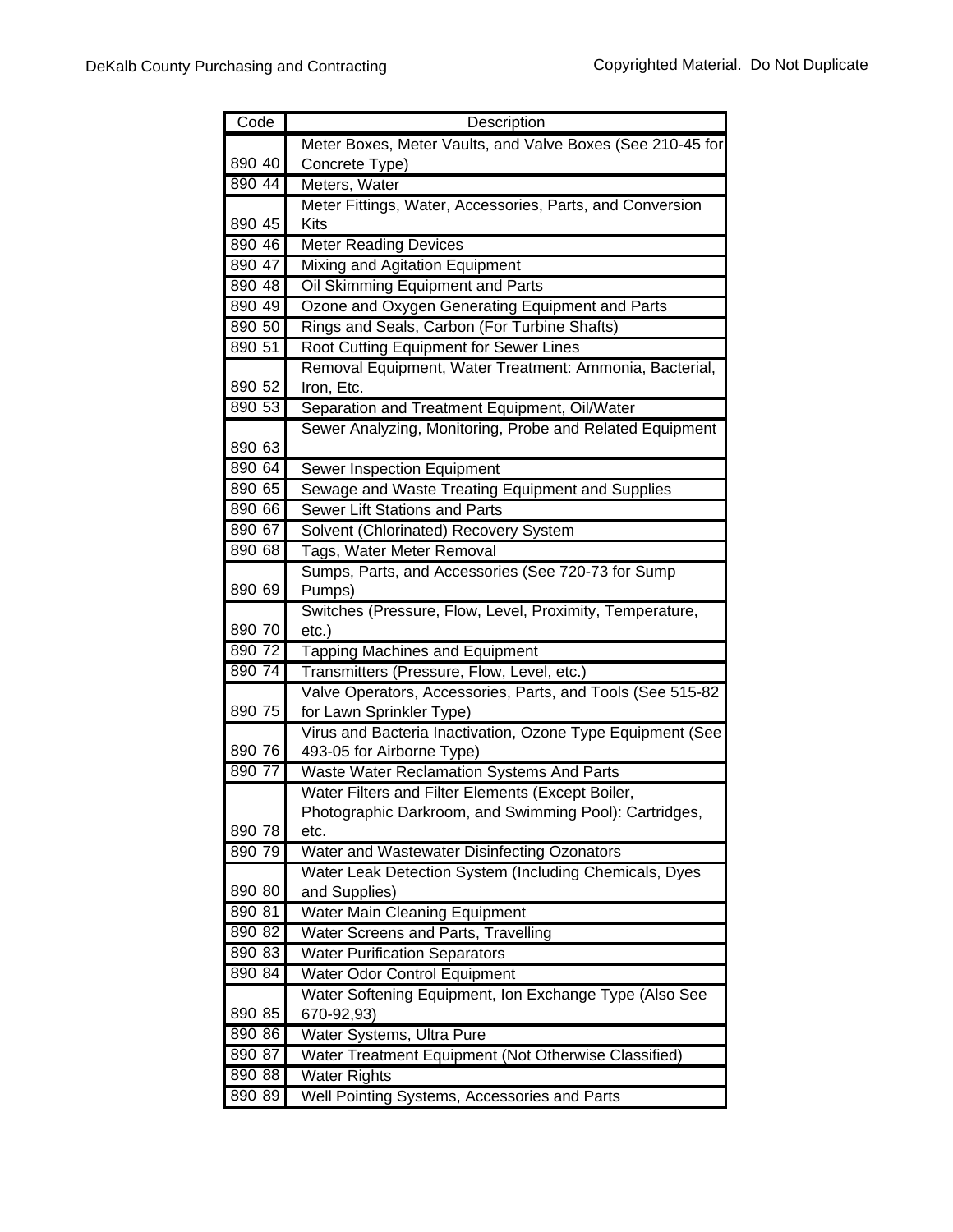| Code             | Description                                                  |
|------------------|--------------------------------------------------------------|
|                  | Recycled Water Supply, Groundwater and Sewage                |
| 890 95           | Treatment Equipment, Accessories, and Supplies               |
| 895 00           | <b>WELDING EQUIPMENT AND SUPPLIES</b>                        |
| 895 10           | Arc Welders, Electric Driven                                 |
| 895 20           | Arc Welders, Engine Driven                                   |
| 895 21           | Arc Welders, Wire, Self-Feeder                               |
| 895 25           | Electric Spot Welder                                         |
| 895 27           | <b>Electric Welding Torch, Flameless</b>                     |
| 895 29           | <b>Fittings for Welding Equipment</b>                        |
| 895 30           | Gas Cylinder Carts, Industrial                               |
|                  | Gas Tungsten-Arc Welder (TIG) and Specialized                |
| 895 40           | Accessories                                                  |
|                  | Gas Shielded Metal-Arc Welder (MIG) and Specialized          |
| 895 45           | Accessories                                                  |
| 895 50           | <b>Gas Welding Apparatus</b>                                 |
| 895 55           | Torch, Cutting                                               |
|                  | Welder/Soldering Unit, Refrigeration/Plumber Type, Single    |
| 895 65           | Tank, Complete                                               |
|                  | Welding Accessories: Cutting Tips, Hammers, Hose,            |
|                  | Inspection Shields, Lighters, Lighter Flints, Soapstone, Tip |
| 895 70           | Cleaner, Tip Dip, etc.                                       |
| 895 71           | Welding Equipment and Supplies, Plastic                      |
| 895 72           | Welding Gloves, Protective Aprons, Capes, and Sleeves        |
|                  | Welding Goggles, Helmets, Chin Straps, and Face Shields      |
| 895 74           |                                                              |
|                  | Welding Electrodes, Flux, Rods, Wire, and Soldering          |
| 895 90           | Compounds                                                    |
| 895 92           | <b>Welding Electrode Oven</b>                                |
| 895 94           | <b>Welding Safety Shields/Curtains/Partitions</b>            |
| 895 96           | <b>Welding and Brazing Tools</b>                             |
|                  | Recycled Welding Equipment, Accessories, and Supplies        |
| 895 97           |                                                              |
|                  | X-RAY AND OTHER RADIOLOGICAL EQUIPMENT AND                   |
| 898 00           | SUPPLIES (MEDICAL)                                           |
| 898 03           | Archiving System Hardware for Medical X-Ray Film             |
|                  | Cassettes, Cassette Holders, Grids, and Intensifying         |
| 898 06<br>898 10 | <b>Screens</b>                                               |
|                  | Chemicals, Developing and Processing                         |
| 898 20           | Computerized Axial Tomography (CAT) Scanning Systems         |
|                  |                                                              |
| 898 21           | Computed Radiography Digitizing Equipment and Supplies       |
|                  | Daylight Stampers or Identification Printers for Medical X-  |
| 898 24           | Ray Fil m                                                    |
| 898 26           | Digital (film-less) Radiography Equipment and Supplies       |
|                  | Film Developing and Processing Equipment (Except Dental):    |
|                  | Automatic Processors, Safelights, etc.(Including Wet         |
| 898 30           | Darkroom or Daylight Type)                                   |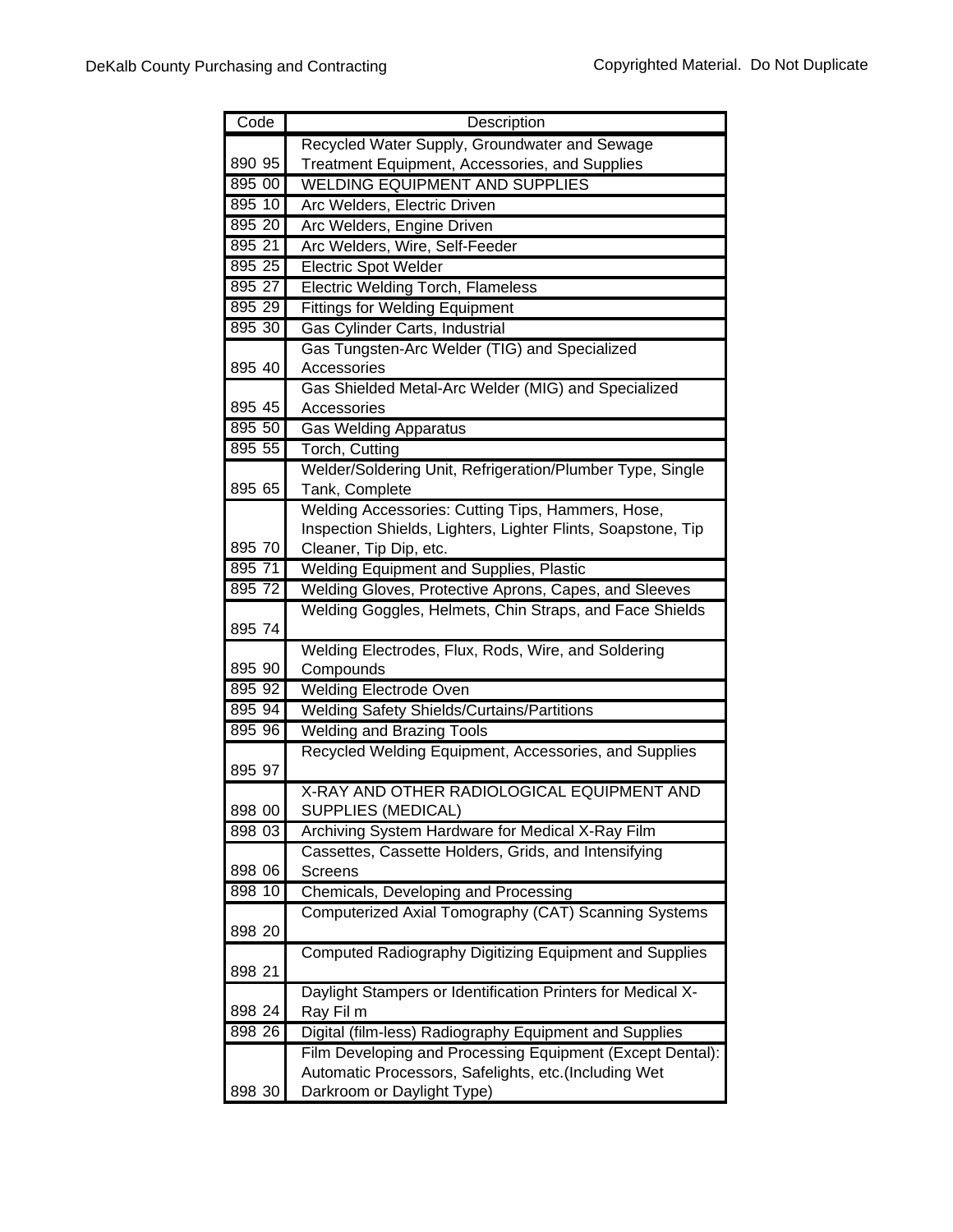| Code             | Description                                                                                                 |
|------------------|-------------------------------------------------------------------------------------------------------------|
| 898 35           | Film, X-Ray (Including Dental)                                                                              |
| 898 41           | Gamma Cameras                                                                                               |
| 898 42           | Generators, X-Ray                                                                                           |
| 898 45           | <b>Illuminators (Film Viewing Devices)</b>                                                                  |
| 898 46           | <b>Image Analysis Systems</b>                                                                               |
|                  | Magnetic Resonance Imaging Systems and Accessories                                                          |
| 898 47           | (MRI)                                                                                                       |
| 898 48           | Phantoms                                                                                                    |
|                  | Radiation Measuring Equipment: Ionization Chambers, X-                                                      |
| 898 50           | Ray Film Densitometers, etc.                                                                                |
|                  | Radiation Monitoring Equipment and Shielding Materials:                                                     |
|                  | Badges, Dosimeters, Protective Aprons and Coats, etc. (See                                                  |
| 898 55           | Also Class 490 and 593)                                                                                     |
|                  | Radiation Therapy Equipment, Nuclear: Cobalt Sources,                                                       |
| 898 60           | Radioactive Implants, etc.                                                                                  |
| 898 65           | Radiation Therapy Equipment and Accessories, X-Ray                                                          |
| 898 67           | Radiography Examination Equipment and Accessories                                                           |
| 898 68           | Recycled X-Ray and Radiological Equipment, Accessories<br>and Supplies                                      |
| 898 70           |                                                                                                             |
| 898 74           | Radiological Furniture: Cabinets, Files, Tables, etc.<br>Ultrasonic Imaging Systems: Echocardiographs, etc. |
|                  | Radiological Equipment and Accessories (Not Otherwise                                                       |
| 898 78           | Classified)                                                                                                 |
|                  | X-Ray Machines (Diagnostic) and Accessories (Except                                                         |
| 898 80           | Dental)                                                                                                     |
|                  | X-Ray Supplies: Film Hangers and Holders, Labels, Markers                                                   |
| 898 90           | and Mounts                                                                                                  |
| 905 00           | AIRCRAFT AND AIRPORT OPERATIONS SERVICES                                                                    |
| 905 03           | Aerial Patrolling (Not Survey)                                                                              |
| 905 04           | <b>Aerial Photogrammery Services</b>                                                                        |
| 905 05           | Aerial Photography                                                                                          |
|                  | Aerial Surveys and Mapping Services (See 962-52 for                                                         |
| 905 10           | <b>Standard Survey and Mapping Services)</b>                                                                |
| $905\,11$        | <b>Aircraft Painting Services</b>                                                                           |
| 905 12           | <b>Aircraft Crash Removal Services</b>                                                                      |
| 905 13           | Aircraft Washing, Waxing and Polishing Services                                                             |
| 905 14           | Airplane/Helicopter Services (Not Otherwise Classified)                                                     |
| $905$ 15         | Aircraft Refurbishing, Soundproofing, etc. Services                                                         |
|                  | Airplanes, Helicopters and Accessories Maintenance and                                                      |
| 905 16           | Repair                                                                                                      |
| 905 17<br>905 18 | <b>Airport Ground Handling Services</b><br><b>Airport Runway Friction Testing</b>                           |
| 905 19           |                                                                                                             |
| 905 20           | Air Cargo Services: Developers, Operators, etc.<br>Air Rescue and Transfer of Patients                      |
| 905 26           | <b>Air Traffic Control Services</b>                                                                         |
|                  | Aviation Analytical Studies Including Surveys (See 918-12 for                                               |
| 905 28           | Consulting)                                                                                                 |
| 905 31           | Concessions, Airport.: Art Gallery                                                                          |
|                  |                                                                                                             |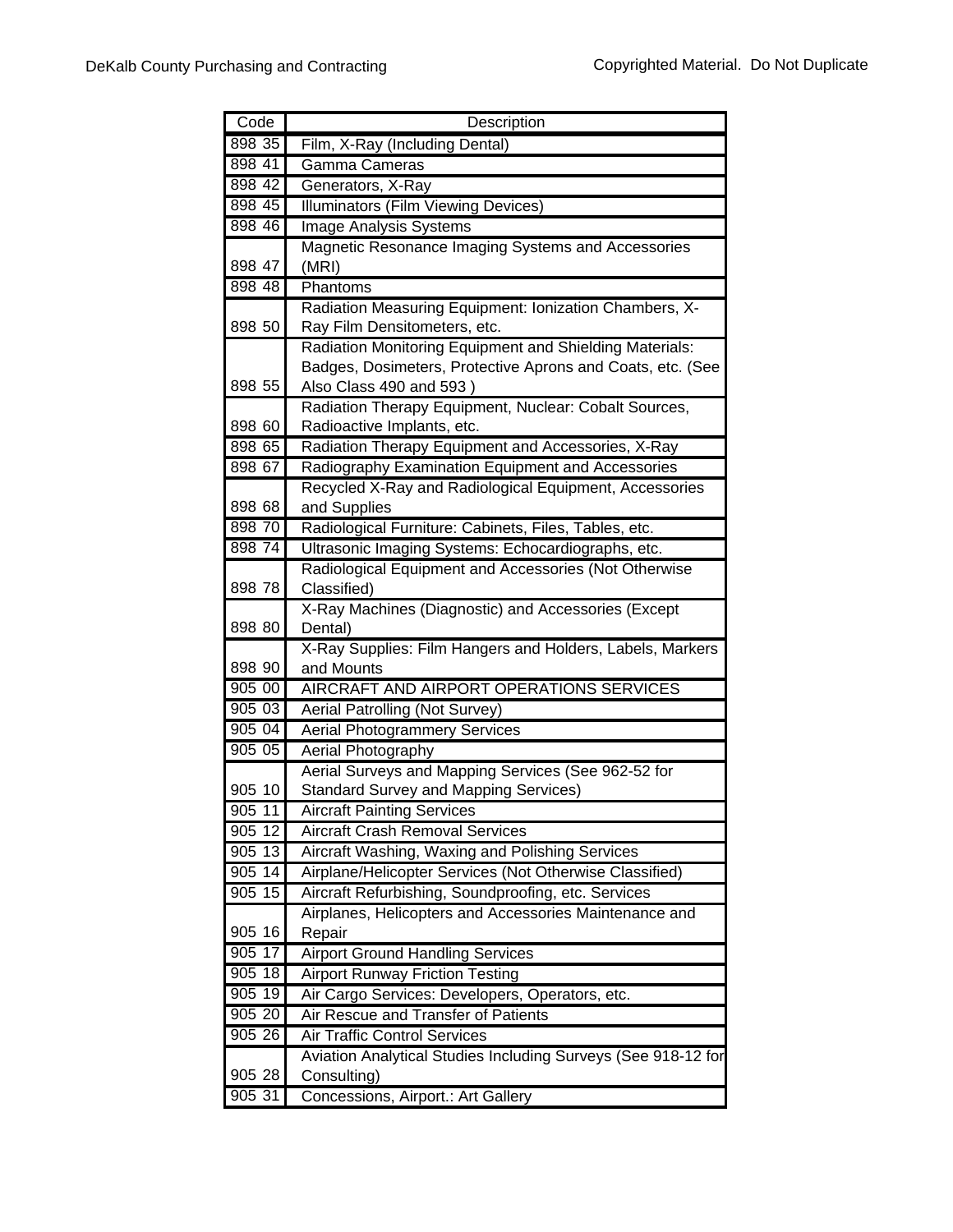| Code      | Description                                                    |
|-----------|----------------------------------------------------------------|
| 905 32    | Concessions, Airport: Business Center                          |
| 905 33    | Concessions, Airport: Currency Exchange                        |
| 90534     | Concessions, Airport: Food                                     |
| 905 35    | Concessions, Airport: Gift Shops, Specialties                  |
| 905 36    | Concessions, Airport: Miscellaneous                            |
| 905 37    | Concessions, Airport: Pay Telephone                            |
| 905 38    | Deicing Fluid Recovery Services, Aircraft                      |
| 905 41    | Dusting and Seeding Services, Crop (Aerial)                    |
|           | Falconry Services (See 910-59 for other Bird Proofing          |
| 905 47    | Services)                                                      |
| 90553     | <b>Pilot Training Services</b>                                 |
| 90559     | Radio Frequency Access Services                                |
| 905 60    | Removal of Rubber Deposits from Runways                        |
| 905 66    | Runway Grooving Services, Airport                              |
| 905 67    | Runway Services (Not Otherwise Classified)                     |
| 905 68    | <b>Security Screening Services, Personnel</b>                  |
| 90569     | Signage Services, Aircraft and Airport                         |
| 905 70    | Storage Space Services (Not Building Lease), Aircraft          |
| 905 71    | <b>Spacecraft Cargo Transport Services</b>                     |
| 905 72    | Spacecraft Services (Not Otherwise Classified)                 |
| 905 90    | Waste Disposal Services, Aircraft                              |
| 906 00    | ARCHITECTURAL SERVICES, PROFESSIONAL                           |
| 906 02    | Acoustics; Noise Abatement - Architectural Services            |
| 906 04    | Agricultural Development - Architectural Services              |
|           | Airports (Lighting, Fueling, Navaids) - Architectural Services |
| 906 06    |                                                                |
| 906 07    | Architect Services, Professional                               |
|           | Automation; Controls; Instrumentation - Architectural          |
| 906 08    | Services                                                       |
| 906 10    | Buildings - Architectural Design                               |
| 906 12    | <b>Building Sanitation - Architectural Services</b>            |
|           | Cemeteries, Planning and Relocation, Architectural Services    |
| 906 14    |                                                                |
| 906 16    | Chemical Processing and Storage - Architectural                |
| 906 18    | Cold Storage; Refrigeration; Fast Freeze - Architectural       |
| 906 19    | <b>Concrete Architectural Services</b>                         |
|           | Corrosion Control; Cathodic Protection; Electrolysis -         |
| 906 22    | Architectural                                                  |
| 906 24    | Desalinization (Process and Facilities) - Architectural        |
| 906 25    | Design Build Services                                          |
| $906\,26$ | Electronics - Architectural Services                           |
| 906 27    | Energy Management - Architectural                              |
|           | Energy Conservation; New Energy Sources (Solar, etc.) -        |
| 906 28    | <b>Architectural Services</b>                                  |
| 906 29    | Environmental - Architectural                                  |
| 906 30    | Fire Protection - Architectural Services                       |
| 906 32    | Fisheries; Fish Ladders - Architectural                        |
| 906 33    | Forensic - Architectural                                       |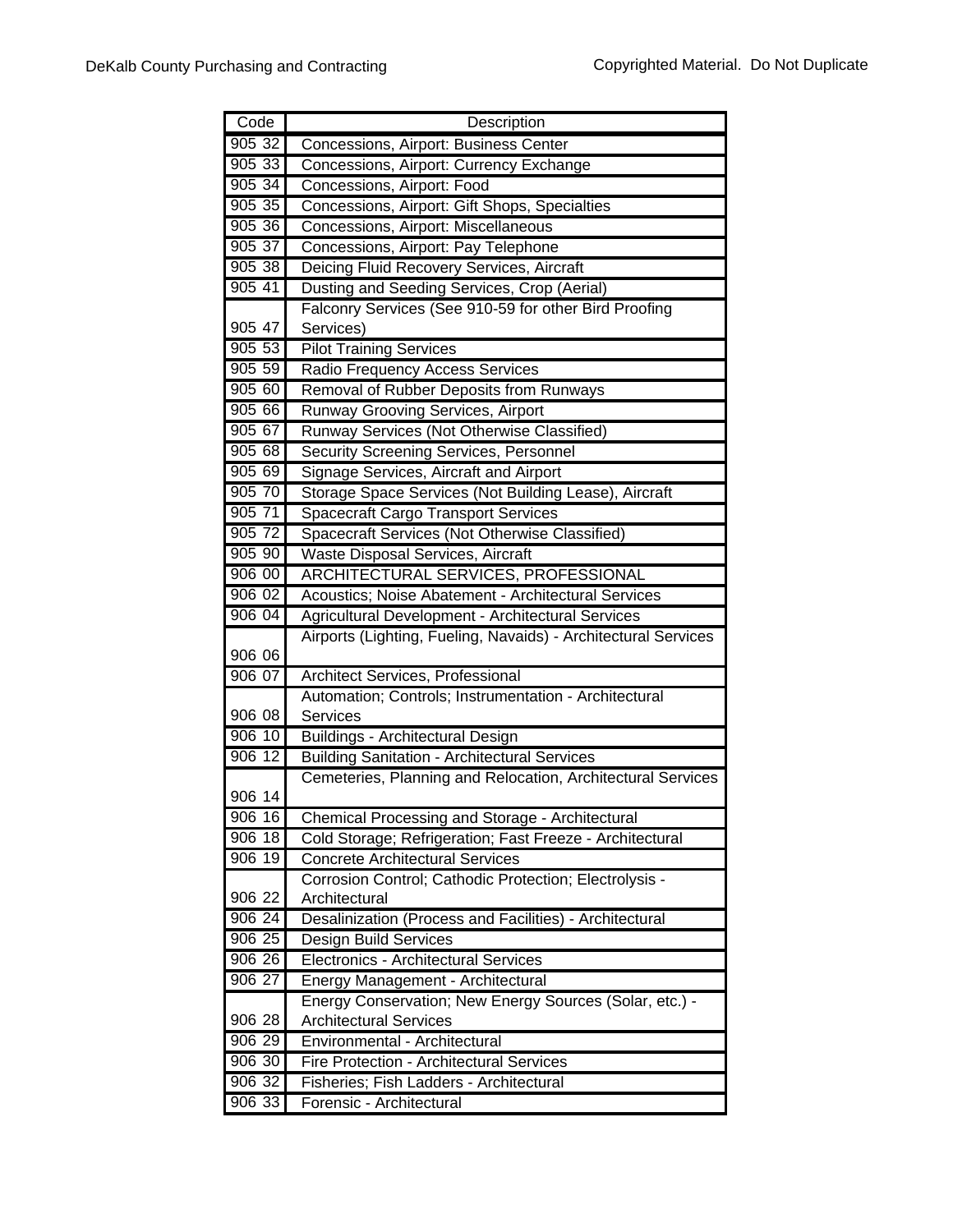| Code               | Description                                                     |
|--------------------|-----------------------------------------------------------------|
| 90634              | Freight Handling; Materials Handling - Architectural            |
| 906 36             | Gas Systems (Propane, Natural, etc.) - Architectural            |
| 906 38             | <b>General Construction - Architectural</b>                     |
| 906 40             | Graphic Design - Architectural                                  |
|                    | Harbors; Jetties; Piers; Ship Terminal Facilities -             |
| 906 42             | Architectural                                                   |
|                    | Heating; Ventilating; Air Conditioning - Architectural Services |
| 906 44             |                                                                 |
|                    | Highways; Streets; Airport Pay-Parking Lots - Architectural     |
| 906 46             |                                                                 |
| 906 48             | <b>Historical Preservation</b>                                  |
| 906 50             | Industrial Processes; Quality Control                           |
| 906 52             | Interior Design, Space Planning, and Exhibits/Displays          |
| 906 54             | Irrigation; Drainage; Flood Control - Architectural             |
| $906\,56$          | Landscape Architecture                                          |
| 906 57             | Land Development and Planning - Architectural                   |
| 906 58             | Lighting (Interior, Exterior) - Architectural Services          |
| 906 60             | Mining and Mineralogy - Architectural                           |
| 906 61             | Models of Layouts and Buildings to Scale, Architectural         |
|                    | Petroleum and Fuel (Storage and Distribution) - Architectural   |
| 906 62             |                                                                 |
|                    | Planning, Urban (Community, Regional, Areawide, and             |
| 906 64             | State)                                                          |
| 906 66             | Planning, Site (Installation and Project)                       |
|                    | Power Generation, Transmission, Distribution - Architectural    |
| 906 68             |                                                                 |
| 906 70             | Railroad; Rapid Transit; Monorail - Architectural               |
|                    | Recreation Facilities (Parks, Marinas, etc.) - Architectural    |
| 906 72             | <b>Services</b>                                                 |
| 906 74             | Recycling Systems - Architectural Design                        |
|                    | Security Systems; Intruder and Smoke Detection -                |
| 906 78             | Architectural                                                   |
| 906 80             | Sewage Collection, Treatment, and Disposal - Architectural      |
|                    | Solid Wastes; Disposal Systems - Architectural Services         |
| 906 82             |                                                                 |
|                    | Telecommunications Systems (Telephone, Radio, etc.) -           |
| 906 84             | Architectural                                                   |
| 906 88             | <b>Towers - Architectural Services</b>                          |
| 906 90             | Tunnels and Subways - Architectural                             |
| 906 92             | Utilities (Gas, Steam, Electric) - Architectural                |
| 906 93             | Video Systems Design - Architectural Services                   |
| $\frac{1}{906}$ 94 | Water Supply, Treatment and Distribution - Architectural        |
|                    | ARCHITECTURAL AND ENGINEERING SERVICES, NON-                    |
| 907 00             | <b>PROFESSIONAL</b>                                             |
|                    | Architectural Services, Non-Licensed (Not Otherwise             |
| 907 14             | Classified)                                                     |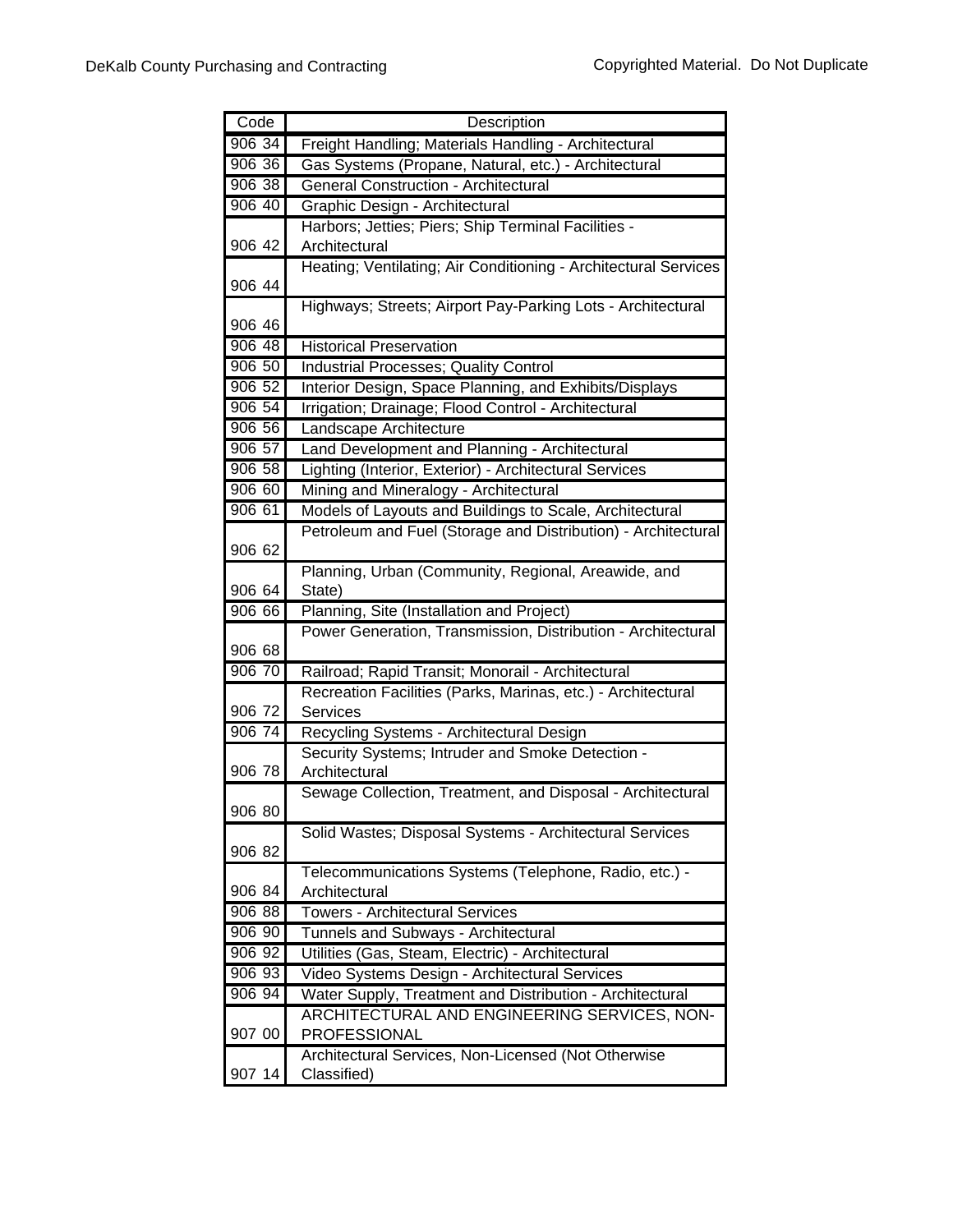| Code                | Description                                                                        |
|---------------------|------------------------------------------------------------------------------------|
|                     | Communications Systems; TV; Microwave; Telephone;                                  |
| 907 28              | Computer                                                                           |
| 907 35              | <b>Designing Services</b>                                                          |
| 907 38              | <b>Drafting Services</b>                                                           |
|                     | Engineering Services, Non-Licensed (Not Otherwise                                  |
| 907 40              | Classified)                                                                        |
| 907 42              | Geotechnical - Soils                                                               |
|                     | Safety Engineering and Accident Studies; OSHA Studies                              |
| 907 72              |                                                                                    |
| $\overline{907}$ 75 | Site Assessment and Site Field Observation                                         |
| 907 83              | <b>Testing Services</b>                                                            |
| 908 00              | <b>BOOKBINDING AND REPAIRING SERVICES</b>                                          |
| 908 10              | <b>Bookbinding Services, Custom</b>                                                |
| 908 12              | Bookbinding Services, Glued or Paste Type                                          |
| 908 15              | Bookbinding Services, Perfect (Paperback Book Type)                                |
| 90817               | Bookbinding Services, Saddle Stitched                                              |
|                     | Bookbinding Services(Sewed Cross Stitched, Library                                 |
| 908 20              | Quality), Rebinding, and Repairing: Library Books, Text                            |
| 908 22              | Books, etc.                                                                        |
| 908 35              | Bookbinding, Spiral<br><b>Headbands Installed</b>                                  |
| 908 45              |                                                                                    |
| 908 50              | Magazine Binding (Sewed), Rebinding, and Repairing                                 |
| 908 55              | Manuscript Binding, (Sewed)<br>Newspaper Binding (Sewed), Rebinding, and Repairing |
|                     | Special Work and Repairing: Special Treatment of Rare                              |
| 908 65              | Volumes, Rebacking of Old Volumes, etc.                                            |
| 908 75              | Thesis Binding, Sewed                                                              |
|                     | BUILDING CONSTRUCTION SERVICES, NEW (INCL.                                         |
| 909 00              | MAINTENANCE AND REPAIR SERVICES)                                                   |
|                     | Administration of Contracts: Summary of Work, Quality                              |
| 909 03              | Control, Project Closeout, etc.                                                    |
| 909 10              | <b>Airport Facility Construction</b>                                               |
| 909 11              | <b>Airport Facility Maintenance and Repair</b>                                     |
| 909 16              | Athletic Facility Construction                                                     |
| 909 17              | Athletic Facility Maintenance and Repair                                           |
| 909 21              | Building Construction, Industrial (Warehouse, etc.)                                |
|                     | Building Construction, Non-Residential (Office Bldg., etc.)                        |
| 909 22              |                                                                                    |
| 909 23              | Building Construction, Residential (Apartments, etc.)                              |
| 909 24              | Building Construction, Commercial and Institutional                                |
| 909 25              | <b>Building Construction, Prefabricated (All Types)</b>                            |
| 909 26              | <b>Building Construction, Agricultural</b>                                         |
| 909 27              | <b>Building Construction, Educational</b>                                          |
| 909 28              | <b>Building Construction, Medical</b>                                              |
| 909 29              | <b>Building Construction, Religious</b>                                            |
| 909 30              | <b>Building Construction (Not Otherwise Classified)</b>                            |
| 909 33              | <b>Contractor Compliance Monitoring Services</b>                                   |
| 90934               | Conveying Systems: Elevators, Lifts, etc.                                          |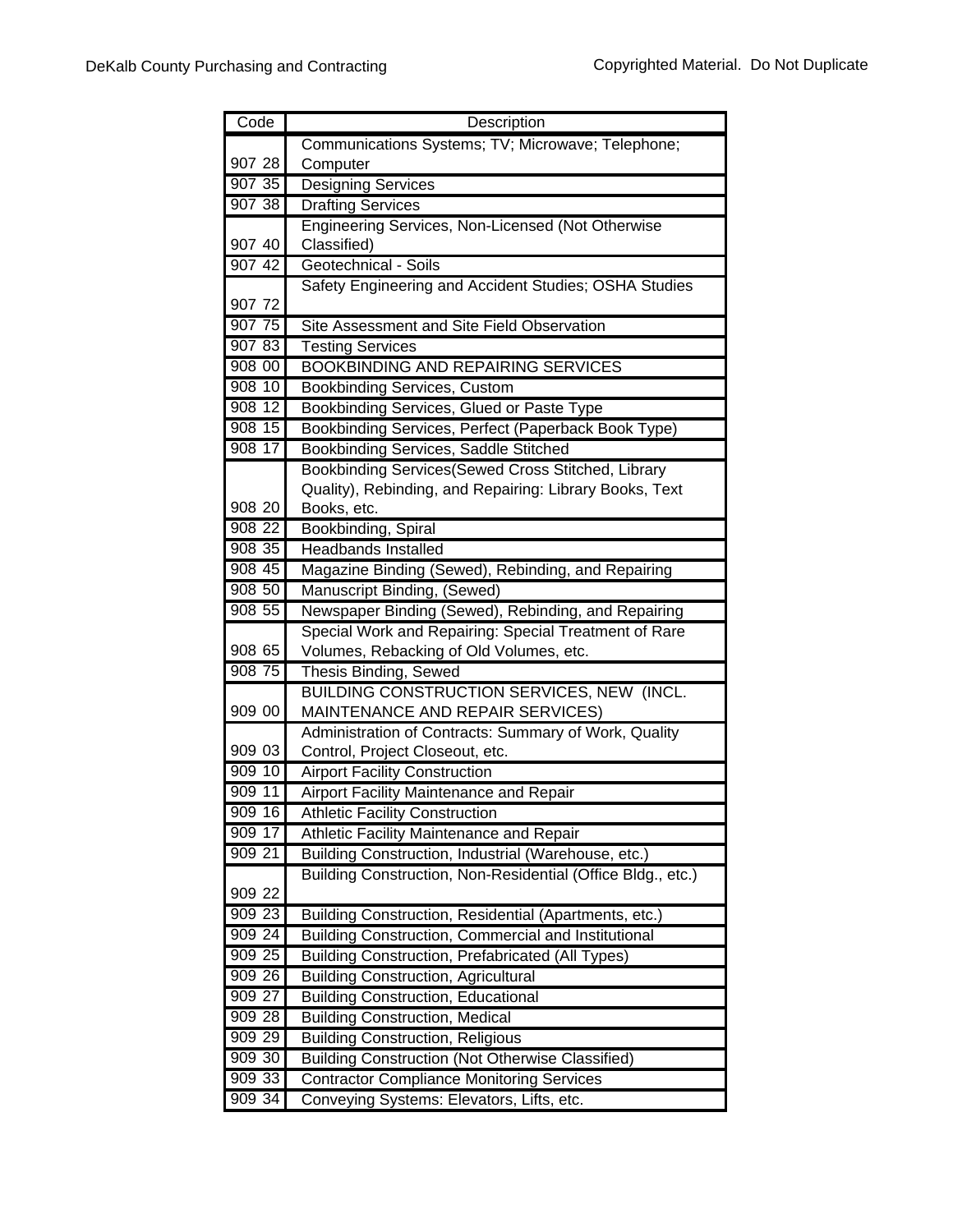| Code   | Description                                                                                                         |
|--------|---------------------------------------------------------------------------------------------------------------------|
| 909 37 | Doors and Windows                                                                                                   |
| 909 45 | Finishes: Flooring, Wall and Ceiling, etc.                                                                          |
|        | Furnishings: Artwork, Cabinets, Furniture, Window                                                                   |
| 909 48 | Treatments, etc.                                                                                                    |
| 909 54 | Home Construction, Single Family                                                                                    |
| 909 57 | Land Development and Sub-Division Services                                                                          |
| 909 60 | Maintenance and Repair, Industrial Building                                                                         |
| 909 61 | Maintenance and Repair, Non-Residential Building                                                                    |
|        | Maintenance and Repair, Residential Buildings (Incl. Single                                                         |
| 909 62 | Family Homes and Apartments)                                                                                        |
|        | Maintenance and Repair, Commercial and Institutional                                                                |
| 909 63 | <b>Building</b>                                                                                                     |
| 909 64 | Maintenance and Repair, Agricultural Building                                                                       |
| 909 66 | Maintenance and Repair, Educational Building                                                                        |
| 909 67 | Maintenance and Repair, Medical Building                                                                            |
| 909 68 | Maintenance and Repair, Religious Building                                                                          |
| 909 76 | Site Work (Incl. Site Clean-Up)                                                                                     |
|        | Special Construction: Observatory, Security, Special Rooms,                                                         |
| 909 77 | etc.                                                                                                                |
| 909 79 | Specialties: Chalkboards, Fireplace, Storage, etc.                                                                  |
|        | Special Equipment: Bank Vaults, Darkrooms, Food Service,                                                            |
| 909 80 | Laboratory, etc.                                                                                                    |
| 909 84 | <b>Thermal and Moisture Protection Services</b>                                                                     |
|        | BUILDING MAINTENANCE, INSTALLATION AND REPAIR                                                                       |
| 910 00 | <b>SERVICES</b>                                                                                                     |
|        | Acoustical Ceilings and Walls: Cleaning, Installation,<br>Restoration, Maintenance and Repair (Including Panel Wall |
| 910 01 | Systems)                                                                                                            |
| 910 02 | Background Music Maintenance and Repair Services                                                                    |
| 910 03 | <b>Building Cleaning, Exterior</b>                                                                                  |
| 910 04 | <b>Air Duct Cleaning Services</b>                                                                                   |
| 910 05 | <b>Building and House Leveling Services</b>                                                                         |
| 910 06 | <b>Carpentry Maintenance and Repair Services</b>                                                                    |
| 910 07 | <b>Chute Installation Services</b>                                                                                  |
| 910 08 | <b>Concrete Raising and Undersealing Services</b>                                                                   |
| 910 09 | Carpet Cleaning, Dyeing, Installation and Repair                                                                    |
| 910 10 | Chimney Installation, Maintenance and Repair                                                                        |
|        | Drapery and Curtain Installation, Maintenance and Repair                                                            |
| 910 11 |                                                                                                                     |
| 910 12 | Drapery and Curtain Fabrication Services                                                                            |
| 910 13 | Elevator Installation, Maintenance and Repair                                                                       |
| 91014  | Door Installation, Maintenance, and Repair (Metal)                                                                  |
| 910 15 | Door Installation, Maintenance, and Repair (Wood)                                                                   |
| 910 16 | <b>Energy Conservation Services (Including Audits)</b>                                                              |
|        | Energy Computerized Control System (HVAC, Lighting,                                                                 |
|        | Utilities, etc) Installation, Maintenance and Repair Services                                                       |
| 910 17 |                                                                                                                     |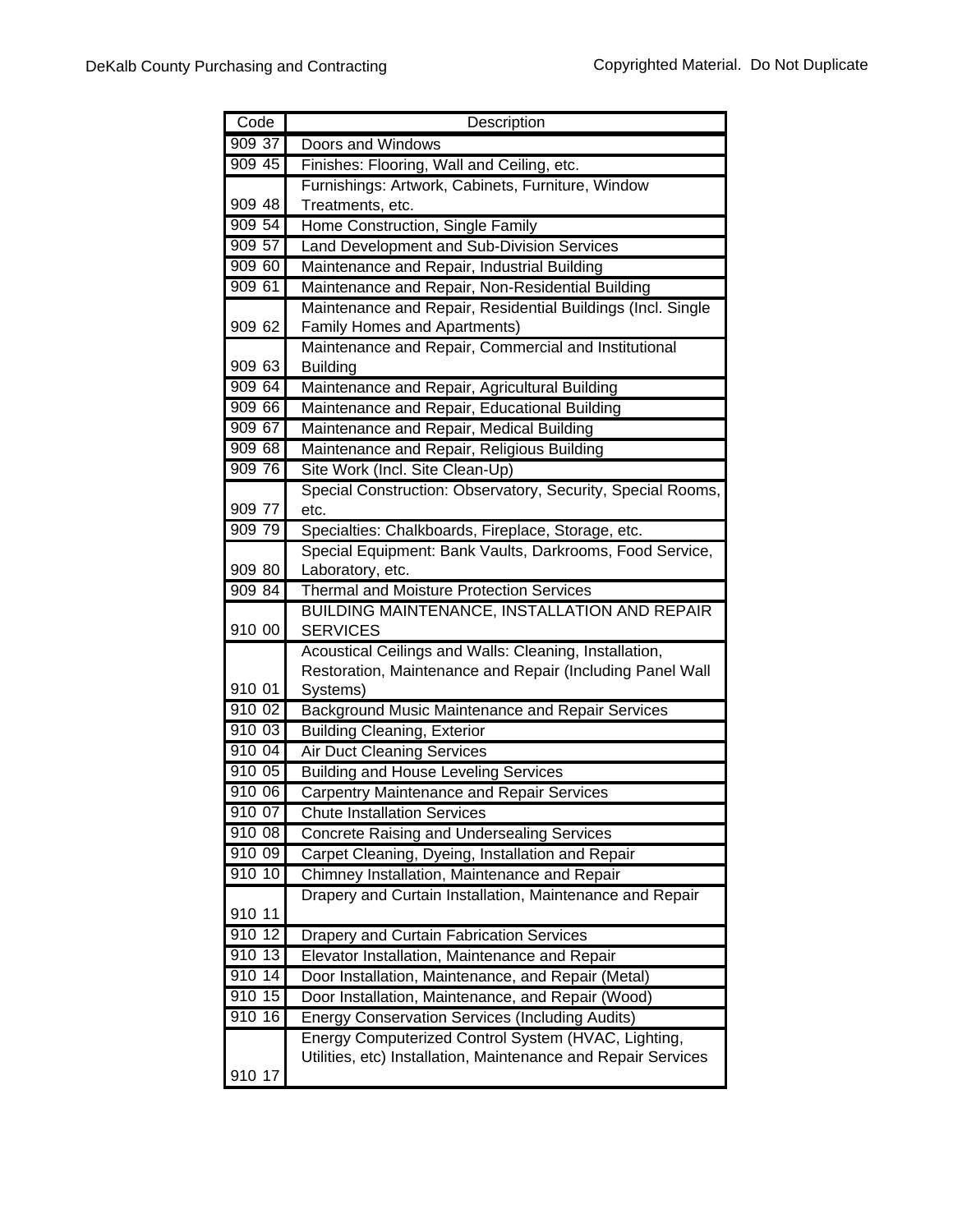| Code                | Description                                                    |
|---------------------|----------------------------------------------------------------|
|                     | Escalator and Moving Walkway, Installation, Maintenance        |
| 910 20              | and Repair                                                     |
| 910 22              | Fireproofing Services, Spray-On Type                           |
| 910 23              | Firestop Systems (Includes Installation and Fireproofing)      |
| 91024               | Fire and/or Water Damage Restoration Services                  |
|                     | Flooring Maintenance and Repair to Include Refinishing and     |
| 910 25              | Sealing                                                        |
| 910 26              | Furnace Maintenance and Repair                                 |
| $\overline{910}$ 27 | Garbage/Trash Removal, Disposal and/or Treatment               |
| 910 30              | Glass Replacement, Maintenance, and Repair                     |
|                     | Heating, Air Conditioning, and Ventilation Maintenance and     |
| 910 36              | Repair Services (Including Installation)                       |
| 910 37              | Incinerator Repair and Maintenance                             |
|                     | Insulation and Asbestos Installation, Maintenance, Repair      |
|                     | and Removal Services (Includes Spray-On Insulation)            |
| 910 38              |                                                                |
| 910 39              | Janitorial/Custodial Services                                  |
|                     | Inspection, Monitoring of Insulation and Asbestos Installation |
| 910 40              | and Removal                                                    |
|                     | Kitchen and Bathroom Fixture Repair (Not Plumbing):            |
| 910 42              | Bathtubs, Sinks, Cabinets, Counter Tops, etc.                  |
| 910 45              | Lathing and Plastering Maintenance and Repair Services         |
| 910 46              | Lead Poisoning Control and Reduction                           |
| 910 47              | <b>Lead Abatement Services</b>                                 |
| 910 48              | <b>Locksmith Services</b>                                      |
|                     | Loading Dock and Associated Accessories Maintenance and        |
| 910 49              | Repair                                                         |
|                     | Masonry, Concrete, and Stucco Maintenance, Finishing, and      |
| 910 51              | Repair (Includes Inside Concrete Sawing and Grouting<br>Work)  |
|                     | Maintenance and Repair Services, Building (Not Otherwise       |
| 910 52              | Classified)                                                    |
|                     | Metal Work Maintenance and Repair (Incl. Metal Refinishing     |
| 910 53              | Services)                                                      |
|                     | Painting, Maintenance and Repair Services (Including           |
| 910 54              | Caulking)                                                      |
| 910 55              | Overhead Door Installation, Maintenance, and Repair            |
|                     | Panel Wall Systems Installation, Maintenance, and Repair       |
| 910 56              |                                                                |
|                     | Pest Control (Incl. Termite Inspection and Control, Bird       |
|                     | Proofing, Animal Trapping, Rodent Control, Exterminating       |
| 910 59              | and Fumigation)                                                |
|                     | Plumbing Maintenance and Repair (Includes Pressure             |
| 910 60              | Tapping Services, Pipe Freezes, Toilets, etc.)                 |
| 910 61              | Plant Maintenance, Indoor                                      |
| 910 62              | Protection of Building From Weather or Vandalism               |
|                     | Public Utilities: Water, Sewer and Gas Maintenance and         |
| 910 63              | Repair                                                         |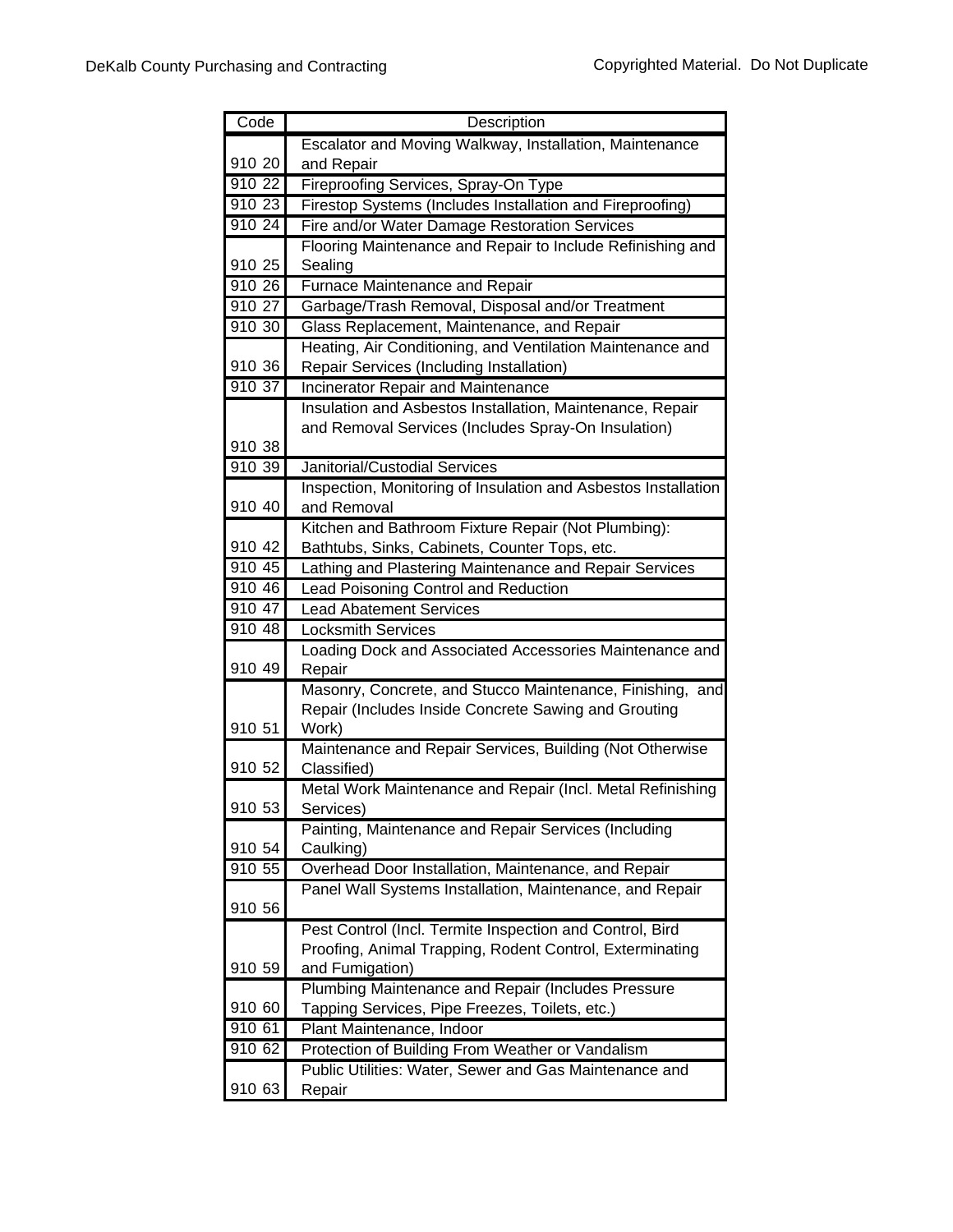| Code   | Description                                                            |
|--------|------------------------------------------------------------------------|
| 910 64 | Relocation, Building                                                   |
| 910 65 | <b>Remodeling and Alterations</b>                                      |
|        | Roofing, Gutters, and Downspouts Maintenance and Repair                |
| 910 66 |                                                                        |
| 910 67 | Security Lock-Bar Installation, Maintenance and Repair                 |
|        | Septic Tank Maintenance and Repair Services (Includes                  |
| 910 68 | Absorption/Leach Field Construction)                                   |
|        | Shelters, Carports, Portable Buildings, etc. Maintenance and           |
| 910 69 | Repair                                                                 |
|        | Sludge Removal, Building (To Include Grease Trap                       |
| 910 70 | Cleaning)                                                              |
| 910 71 | Shoring and Reinforcement Services                                     |
| 910 72 | <b>Tinting Services, Window</b>                                        |
|        | Tile and Stone (Includes Granite, Marble, and Terrazzo),               |
| 910 73 | Restoration, Refurbishing, Maintenance and Repair                      |
|        | Wallpapering Services, Includes Maintenance and Repair                 |
| 910 74 |                                                                        |
| 910 75 | Wall and Ceiling Repair and Replacement (Including                     |
|        | Drywalling)<br>Welding Maintenance and Repair Services (Incl. Brazing, |
| 910 76 | Casting, and Soldering)                                                |
| 910 77 | <b>Water Purification/Softening Services</b>                           |
|        | Weather and Waterproofing Maintenance and Repair                       |
| 910 78 | <b>Services</b>                                                        |
| 910 79 | Window Installation, Maintenance and Repair (Metal)                    |
| 910 80 | Window Installation, Maintenance, and Repair (Wood)                    |
| 910 81 | <b>Window Washing Services</b>                                         |
|        | Wiring and Other Electrical Maintenance and Repair                     |
| 910 82 | <b>Services</b>                                                        |
| 910 83 | Sandblasting Buildings (See 968-67 for All Other Types)                |
| 910 84 | Shutter Installation, Maintenance and Repair                           |
| 910 85 | <b>Skylight Installation Services</b>                                  |
| 910 86 | Siding Installation and Repair Services                                |
|        | CONSTRUCTION SERVICES, GENERAL (INCL.                                  |
| 912 00 | MAINTENANCE AND REPAIR SERVICES)                                       |
| 912 16 | Boring, Drilling, Testing, and Soundings                               |
| 912 19 | <b>Clearing and Grubbing Services</b>                                  |
| 912 20 | Construction, Fire Protection (Includes Fire Escapes)                  |
| 912 21 | Construction, Energy Related (All Types)                               |
|        | Construction, General (Backfill Services, Digging, Ditching,           |
| 912 23 | Road Grading, Rock Stabilization, etc.)                                |
| 912 25 | <b>Construction, Golf Course</b>                                       |
| 912 26 | Construction, Hike and Bike Trail                                      |
| 912 27 | Construction, Irrigation System                                        |
| 912 29 | Construction, Oil and Gas Refinery                                     |
| 912 30 | <b>Construction, Power Plant</b>                                       |
| 912 31 | <b>Construction, Statues and Monuments</b>                             |
| 912 32 | Construction, Street Lighting                                          |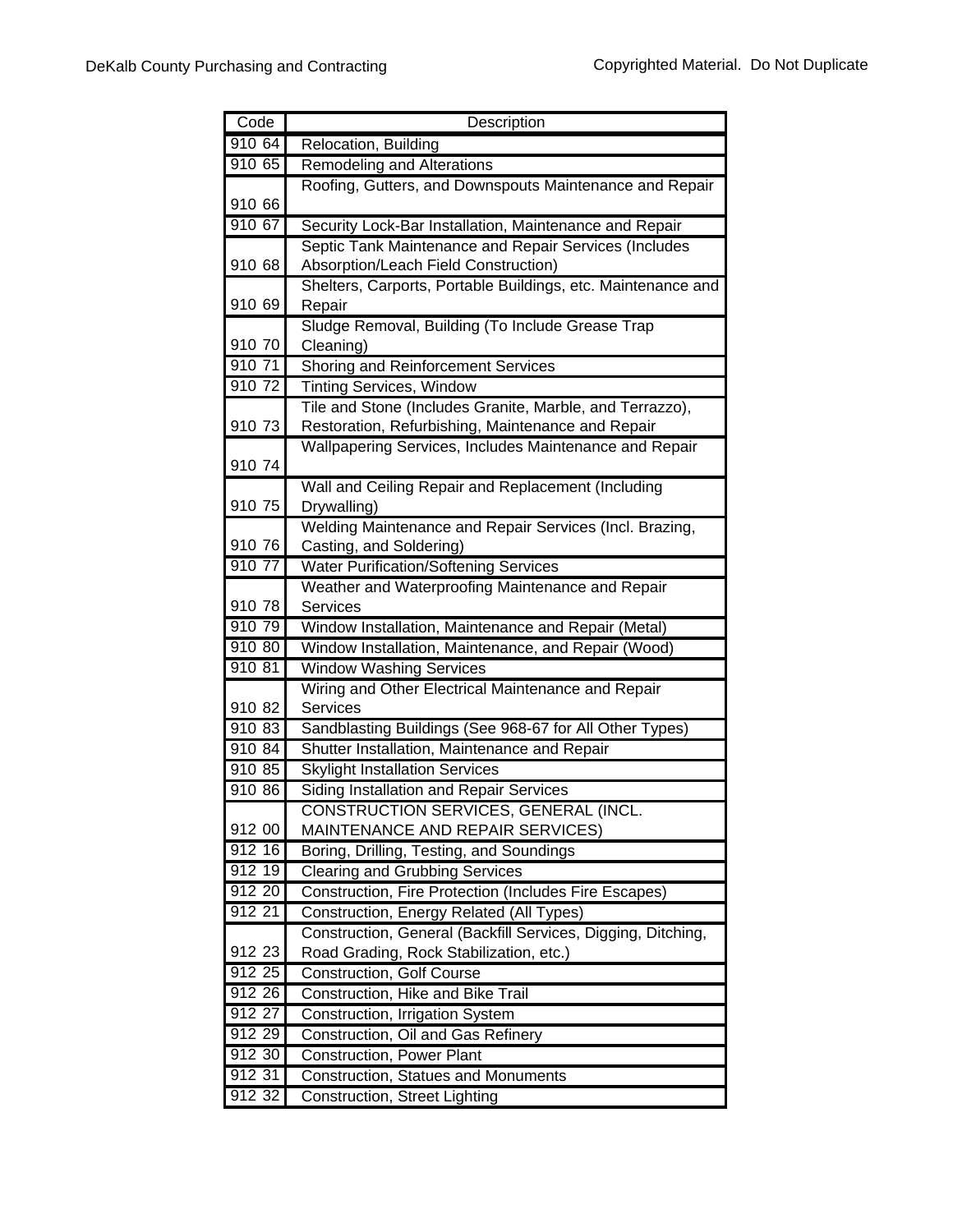| Code      | Description                                                                                |
|-----------|--------------------------------------------------------------------------------------------|
| 912 33    | Construction, Swimming Pool                                                                |
| $912\,35$ | Construction, Tennis/Sports Court                                                          |
|           | Construction Services, Hazardous Waste (Incl. Site                                         |
| 912 38    | Management)                                                                                |
| 912 40    | <b>Demolition Services</b>                                                                 |
| 912 44    | <b>Excavation Services</b>                                                                 |
| 912 50    | Maintenance and Repair, Golf Course                                                        |
| 912 52    | Maintenance and Repair, Hike and Bike Trails                                               |
| 912 54    | Maintenance and Repair, Oil and Gas Refinery                                               |
| 912 56    | Maintenance and Repair, Power Plant                                                        |
| 912 59    | Maintenance and Repair, Statues and Monuments                                              |
| 912 60    | Maintenance and Repair, Street Lighting                                                    |
|           | Maintenance and Repair, Swimming Pool (Incls. Swimming                                     |
| 912 63    | Pool Water Treatment Services)                                                             |
| 912 65    | Maintenance and Repair, Tennis/Sport Court                                                 |
| 912 68    | <b>Monitoring Services, Structural</b>                                                     |
| 912 73    | <b>Paver Block Installation</b>                                                            |
| 912 75    | Quality Control Testing Services for Construction                                          |
|           | Striping Streets, Parking Facilities, Lane Divisions, etc.                                 |
| 912 76    | (Paint)                                                                                    |
|           | CONSTRUCTION SERVICES, HEAVY (INCL.                                                        |
| 913 00    | MAINTENANCE AND REPAIR SERVICES)                                                           |
| 913 10    | Construction: Airport Roadway, Runway and Taxiway                                          |
| 913 13    | Construction, Bridge and Drawbridge (Includes                                              |
| 91315     | Reconstruction/Rehabilitation)                                                             |
|           | Construction, Canal or Aquaduct<br>Construction, Communication Equipment (Includes Antenna |
| 913 16    | Towers)                                                                                    |
|           | Construction, Curb and Gutter (Includes Maintenance,                                       |
| 913 19    | Repair, and Removal)                                                                       |
| 913 23    | Construction, Defense and Military Structure                                               |
| 91327     | Construction, Highway and Road                                                             |
| 913 36    | Construction, Parking Lot and Alley                                                        |
| 913 39    | Construction, Pipe Culvert                                                                 |
| 913 40    | Construction, Pipeline                                                                     |
|           | Construction, Power Line (Includes Installation,                                           |
| 913 41    | Maintenance, and Repair)                                                                   |
| 913 45    | Construction, Sewer and Storm Drain                                                        |
|           | Construction, Sidewalk and Driveway (Includes Pedestrian                                   |
| 913 47    | and Handicap Ramps)                                                                        |
|           | Construction, Street (Major and Residential)(Includes                                      |
| 913 50    | Reconstruction)                                                                            |
| 913 55    | Construction, Tunnel                                                                       |
| 913 56    | Construction, Utility/Underground Projects                                                 |
| 913 57    | <b>Construction, Vaulted Sidewalk</b>                                                      |
| 913 58    | Construction, Viaduct (Includes Reconstruction)                                            |
|           | Construction and Upgrades, Wastewater Treatment Plant                                      |
| 913 59    |                                                                                            |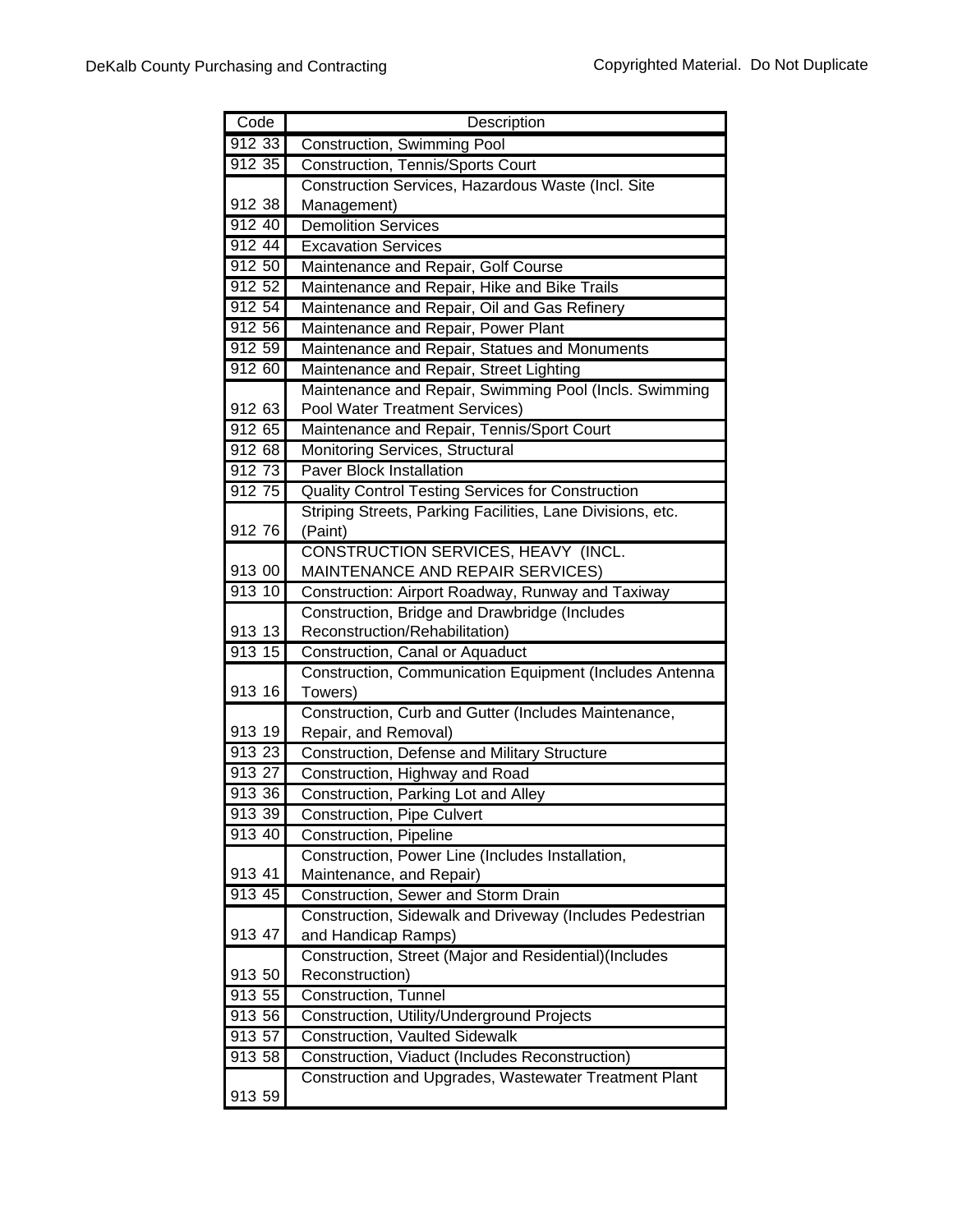| Code   | Description                                                        |
|--------|--------------------------------------------------------------------|
|        | Construction, Water System/Plants, Main and Service Line           |
| 913 60 |                                                                    |
|        | Construction, Vertical, Concrete, Pour-In-Place,                   |
| 913 61 | Form/Place/Finish                                                  |
| 913 63 | <b>Lime Slurry Removal Services</b>                                |
|        | Maintenance and Repair: Airport Roadway, Runway and                |
| 913 64 | Taxiway                                                            |
|        | Maintenance and Repair, Antenna Tower and other                    |
| 913 65 | <b>Communication Equipment</b>                                     |
| 913 66 | Maintenance and Repair, Bridges                                    |
| 913 67 | Maintenance, Repair, and Operation of Drawbridges                  |
| 913 68 | Maintenance and Repair, Canal                                      |
| 913 69 | Maintenance and Repair, Defense and Military Structure             |
|        | Maintenance and Repair, Highway and Road (To include the           |
| 913 71 | removal of asphalt, concrete, bitumens, etc)                       |
| 913 75 | Maintenance and Repair, Parking Lot and Alley                      |
| 913 77 | Maintenance and Repair, Pipe Culvert                               |
|        | Maintenance and Repair, Pipeline (Includes Removal and             |
| 913 78 | Relocation)                                                        |
|        | Maintenance and Repair, Sewer and Storm Drain (Including           |
| 913 81 | Removal)                                                           |
| 913 82 | Maintenance and Repair, Sidewalk and Driveway (Including           |
| 913 84 | Removal)<br>Maintenance and Repair, Street (Major and Residential) |
| 913 88 | Maintenance and Repair, Tunnel                                     |
| 91389  | Maintenance and Repair, Utility/Underground Projects               |
| 913 90 | Maintenance and Repair, Viaduct                                    |
| 913 91 | Maintenance and Repair, Wastewater Treatment Plant                 |
|        | Maintenance and Repair, Water System, Main and Service             |
| 913 92 | Line                                                               |
| 913 94 | Paving/Resurfacing, Alley and Parking Lot                          |
| 913 95 | Paving/Resurfacing, Highway and Road                               |
| 913 96 | Paving/Resurfacing, Street (Major and Residential)                 |
|        | CONSTRUCTION SERVICES, TRADE (NEW                                  |
| 914 00 | CONSTRUCTION)                                                      |
| 914 27 | Carpentry                                                          |
| 914 30 | Concrete                                                           |
| 914 38 | Electrical                                                         |
| 914 44 | Flooring                                                           |
| 914 47 | <b>Glass and Glazing</b>                                           |
| 914 50 | Heating, Ventilating and Air Conditioning (HVAC)                   |
| 914 53 | Insulation                                                         |
| 914 55 | Masonry                                                            |
| 914 58 | <b>Metal Work</b>                                                  |
| 914 61 | <b>Painting and Wallpapering</b>                                   |
| 914 64 | Plastering                                                         |
| 914 65 | Plastics                                                           |
| 914 68 | Plumbing                                                           |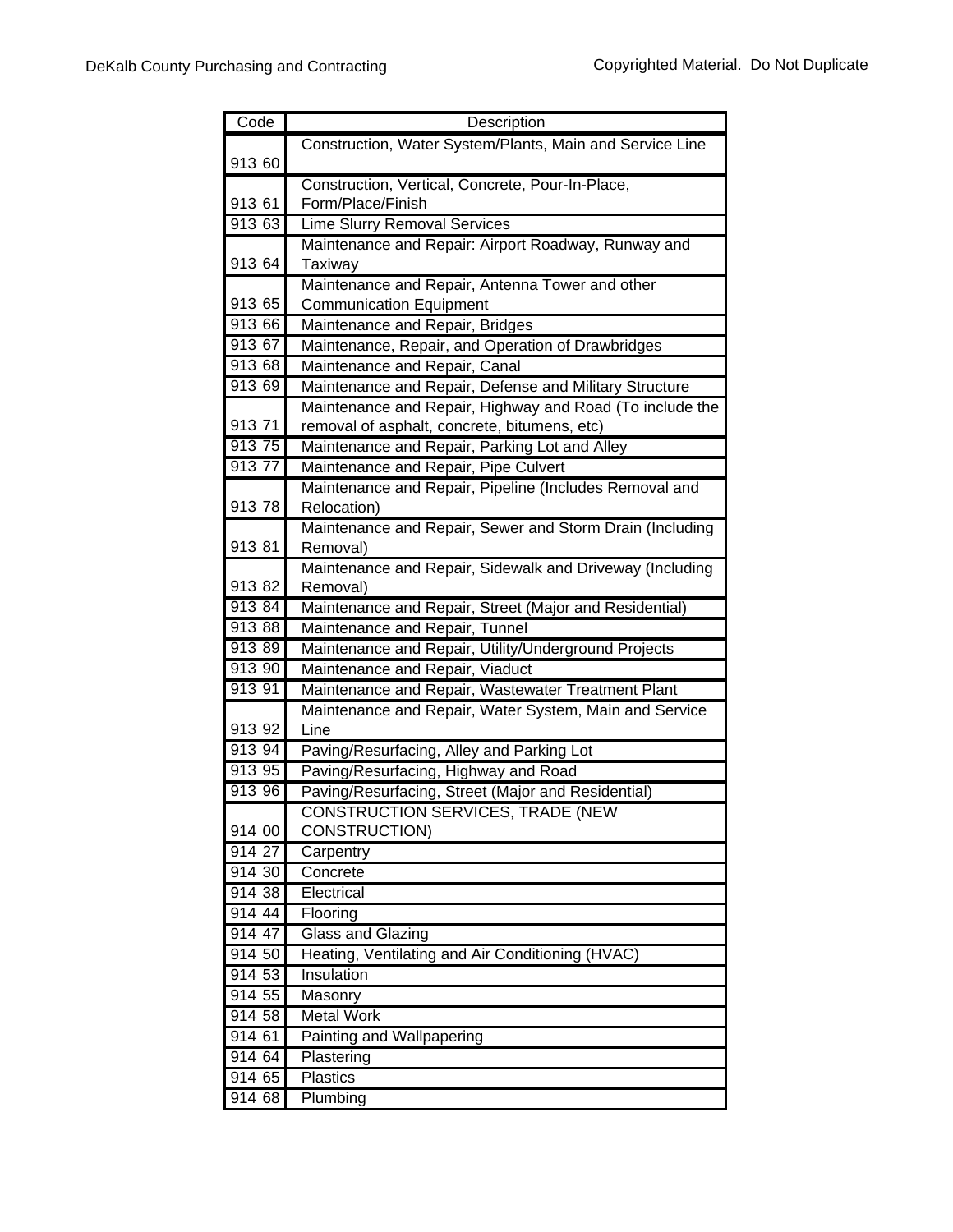| Code                | Description                                                                             |
|---------------------|-----------------------------------------------------------------------------------------|
| 914 73              | Roofing and Siding                                                                      |
| 914 79              | <b>Structural Steel</b>                                                                 |
| 91480               | <b>Stucco</b>                                                                           |
| 914 83              | Tile and Marble Work, All Types                                                         |
| 914 84              | Trade Services, Construction (Not Otherwise Classified)                                 |
| 914 85              | Welding                                                                                 |
| 914 88              | Wood                                                                                    |
| 915 00              | COMMUNICATIONS AND MEDIA RELATED SERVICES                                               |
| 915 01              | <b>Advertising Agency Services</b>                                                      |
| 915 02              | Advertising (Notice of Bid Solicitation)                                                |
| 915 03              | Advertising/Public Relations (Incl. Skywriting)                                         |
| 915 04              | Advertising, Outdoor Billboard, etc.                                                    |
| 915 05              | Answering/Paging Services                                                               |
| 915 06              | <b>Audio Production</b>                                                                 |
| 915 07              | <b>Audio Recording</b>                                                                  |
|                     | Audio Media Duplicating Services (Incl. Cassettes, CD                                   |
| 915 08              | Roms, Tapes, etc.)                                                                      |
| 915 09              | Audio/Video Production Services Complete                                                |
|                     | Background Music Services (Incl. Messaging on Hold, etc.)                               |
| 915 11              |                                                                                         |
| 915 14              | <b>Broadcasting Services, Radio</b>                                                     |
| $915$ 15            | <b>Broadcasting Services, Television</b>                                                |
| $915 \overline{22}$ | <b>Communications Marketing Services</b>                                                |
| 915 23              | <b>Conference Coordinating and Planning Services</b>                                    |
|                     | Cable Television Services (Includes Pay-Per-View Services)                              |
| 915 24              |                                                                                         |
|                     | Captioned Services for the Hearing Impaired (See 915-85                                 |
| 915 25              | for Telecommunication Relay Services)                                                   |
|                     | EDI (Electronic Data Interchange) Value Added Network                                   |
| 915 26              | (VAN) Services                                                                          |
| 915 27              | <b>Editorial Services</b>                                                               |
| 915 28              | <b>Electronic Information and Mailing Services</b>                                      |
| 915 30              | <b>DVD Duplicating Services</b>                                                         |
| 915 36              | Facsimile (Fax) Services                                                                |
|                     | Film and Slide Processing, Duplicating and Touch Up                                     |
| 915 38              | <b>Services</b>                                                                         |
| 915 42              | Film and Slide/Tape Production Services                                                 |
|                     | Fulfillment (Incls. Data Processing, Packaging, Labeling and                            |
| 915 44<br>915 48    | Mailing of Literature as a Package)                                                     |
|                     | <b>Graphic Arts Services (Not Printing)</b>                                             |
| 915 49              | High Volume, Telephone Call Answering Services (See 915-                                |
|                     | 05 for Low Volume Services)<br>Information Highway Electronic Services (Internet, World |
| 915 51              | Wide Web, etc.)                                                                         |
| 915 52              | Journalistic Services (Includes Page Print Services)                                    |
|                     | Mailing Services (Incl. Addressing, Collating, Packaging,                               |
| 915 58              | Sorting and Delivery)                                                                   |
| 915 59              | Mail Services, Express                                                                  |
|                     |                                                                                         |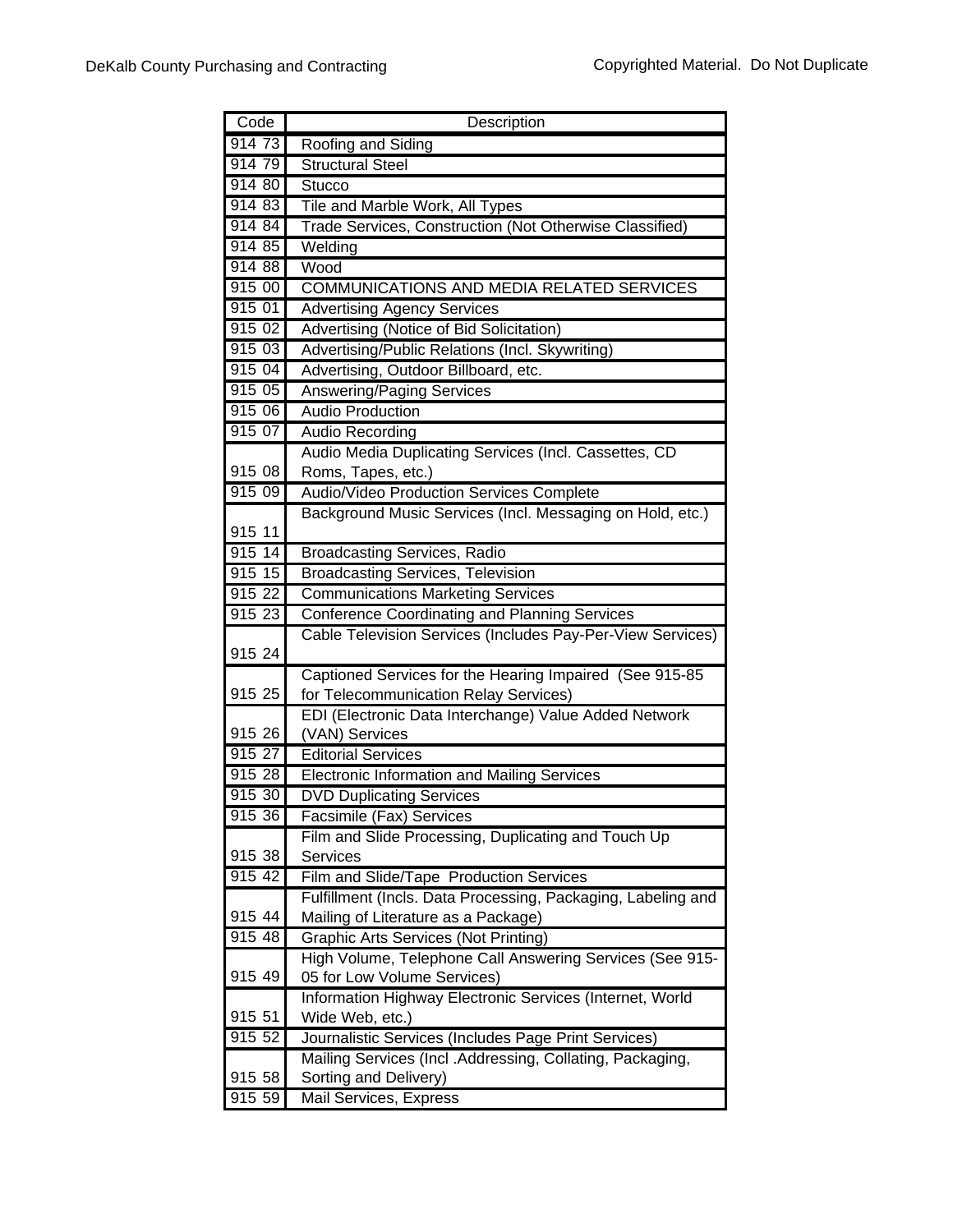| Code   | Description                                                   |
|--------|---------------------------------------------------------------|
| 915 60 | <b>Magazine Distribution Services</b>                         |
|        | Media Clippings, Outtakes, Critiques, Summaries, Legislative  |
|        | Bill Tracking Services, etc.(Incl. State, Local, Out-of-State |
| 915 64 | and International)                                            |
| 91568  | Microfiche/Microfilming Services                              |
| 915 69 | Motion Picture Production and Distribution Services           |
| 915 70 | Monitoring Services: Parolee, Patient, Convict, etc.          |
| 915 71 | Newspaper and Publication Advertising                         |
| 915 72 | Photography (Not Including Aerial Photography)                |
| 915 73 | Public Information Services (Incl. Press Releases)            |
| 915 74 | Radio Commercial Production                                   |
| 915 75 | Telephone Services, Cellular                                  |
|        | Telephone Services Includes Installation, Moves, Changes,     |
|        | Adds, Programming, Removal, Training, etc. (To Include Pay    |
| 915 76 | Telephones)                                                   |
|        | Telephone Services, Long Distance and Local (Including        |
| 915 77 | 800, Telex and Watts Services)                                |
| 915 78 | <b>Television Commercial Production</b>                       |
| 915 79 | Telecommunication Services (Not Otherwise Classified)         |
| 915 80 | Typing and Word Processing                                    |
| 915 81 | Telegram/Telegraph Services                                   |
| 915 82 | <b>Video Production</b>                                       |
| 915 83 | <b>Television Services, Satellite</b>                         |
| 915 84 | Video Recording                                               |
|        | Telecommunication Relay Services (Text Telephone (TTY);       |
|        | Text-To-Voice; Voice Carry Over (VCO); Hearing Carry Over     |
|        | (HCO); Speech-To-Speech Relay; Video Relay; Spanish           |
| 915 85 | Relay; 7-1-1 Access to TRS                                    |
|        | Video Media Duplicating and Production Services (Including    |
| 915 90 | CD Roms, Tapes, etc.)                                         |
| 915 93 | <b>Voice Mail Services</b>                                    |
| 915 95 | Warning System Services, Citizen                              |
| 915 96 | Web Page Design and/or Management Services                    |
| 915 97 | Wiring Services, Data/Voice                                   |
| 918 00 | <b>CONSULTING SERVICES</b>                                    |
| 918 03 | Alcohol and Drug Abuse Consulting Services                    |
| 918 04 | Accounting/Auditing/Budget Consulting                         |
| 918 06 | <b>Administrative Consulting</b>                              |
| 918 07 | <b>Advertising Consulting</b>                                 |
| 918 09 | <b>Agricultural Consulting</b>                                |
| 918 10 | <b>Air Pollution Consulting</b>                               |
| 918 11 | Anthropology Consulting                                       |
| 918 12 | Analytical Studies and Surveys (Consulting)                   |
| 918 13 | <b>Asbestos Consulting</b>                                    |
| 918 14 | <b>Appraisals Consulting</b>                                  |
| 918 15 | <b>Architectural Consulting</b>                               |
| 918 16 | <b>Archeological Consulting</b>                               |
| 918 17 | <b>Aviation Consulting</b>                                    |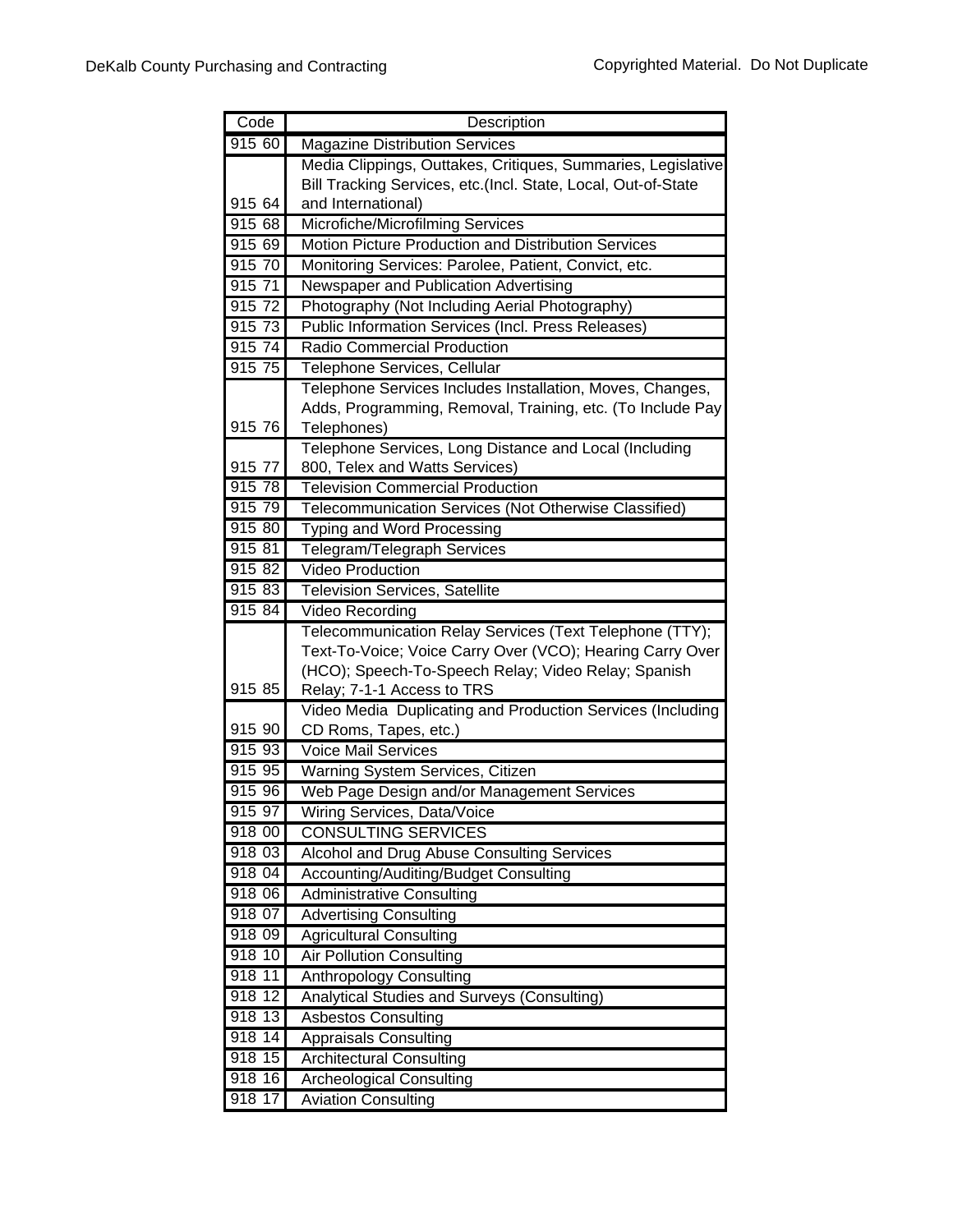| Code     | Description                                                 |
|----------|-------------------------------------------------------------|
| $918$ 18 | <b>Boiler Chemistry Consulting</b>                          |
| 918 19   | Buildings, Structures and Components Consulting             |
| 918 20   | <b>Business Consulting, Small</b>                           |
| 918 21   | <b>Business Consulting, Large</b>                           |
| 918 25   | Compliance Consulting, American Disabilities Act (ADA)      |
| 918 26   | <b>Communications: Public Relations Consulting</b>          |
| 918 27   | <b>Community Development Consulting</b>                     |
| 918 28   | <b>Computer Hardware Consulting</b>                         |
| 918 29   | <b>Computer Software Consulting</b>                         |
| 918 30   | <b>Computer Network Consulting</b>                          |
| 918 31   | <b>Construction Consulting</b>                              |
| 918 32   | Consulting Services (Not Otherwise Classified)              |
|          | Disadvantage Business Enterprise (DBE) and Historically     |
|          | Underutilized Business (HUB) Consulting Including Technical |
| 918 35   | Assistance                                                  |
| 918 37   | <b>Economy Consulting</b>                                   |
| 918 38   | <b>Education and Training Consulting</b>                    |
| 918 39   | Elevator/Escalator/Moving Walks Consulting Services         |
| 918 40   | <b>Employee Benefits Consulting</b>                         |
| 918 41   | <b>Energy Conservation Consulting</b>                       |
| 918 42   | <b>Engineering Consulting</b>                               |
| 918 43   | <b>Environmental Consulting</b>                             |
| 918 45   | <b>Fashion Consulting Services</b>                          |
| 918 46   | <b>Feasibility Studies (Consulting)</b>                     |
| 918 49   | <b>Finance/Economics Consulting</b>                         |
| 918 52   | <b>Food Service Consulting</b>                              |
| 918 54   | <b>Furnishings Consulting</b>                               |
| 918 55   | <b>Geological Consulting and Study</b>                      |
| 918 58   | <b>Governmental Consulting</b>                              |
| 918 62   | <b>Horticultural Consulting</b>                             |
| 918 63   | <b>Housing Consulting</b>                                   |
| 918 65   | <b>Human Relations Consulting</b>                           |
|          | Human Services Consulting (To Include Mental Health         |
| 918 67   | <b>Consulting Services)</b>                                 |
| 918 69   | <b>Insurance Consulting</b>                                 |
| 918 70   | <b>Inventory Consulting</b>                                 |
|          | Lakes, Rivers, and Other Waterway Management Consulting     |
| 918 72   | Services                                                    |
| 918 73   | <b>Landscaping Consulting</b>                               |
| 918 74   | <b>Legal Consulting</b>                                     |
| 918 75   | <b>Management Consulting</b>                                |
| 91876    | <b>Marketing Consulting</b>                                 |
| 918 77   | <b>Mail Consulting Services</b>                             |
| 918 78   | <b>Medical Consulting</b>                                   |
| 91879    | Minority and Small Business Consulting                      |
| 918 80   | Moving/Relocation Consulting Service                        |
|          | Natural Disasters (Fire, Flood, Wind, Quakes) Consulting    |
| 918 81   |                                                             |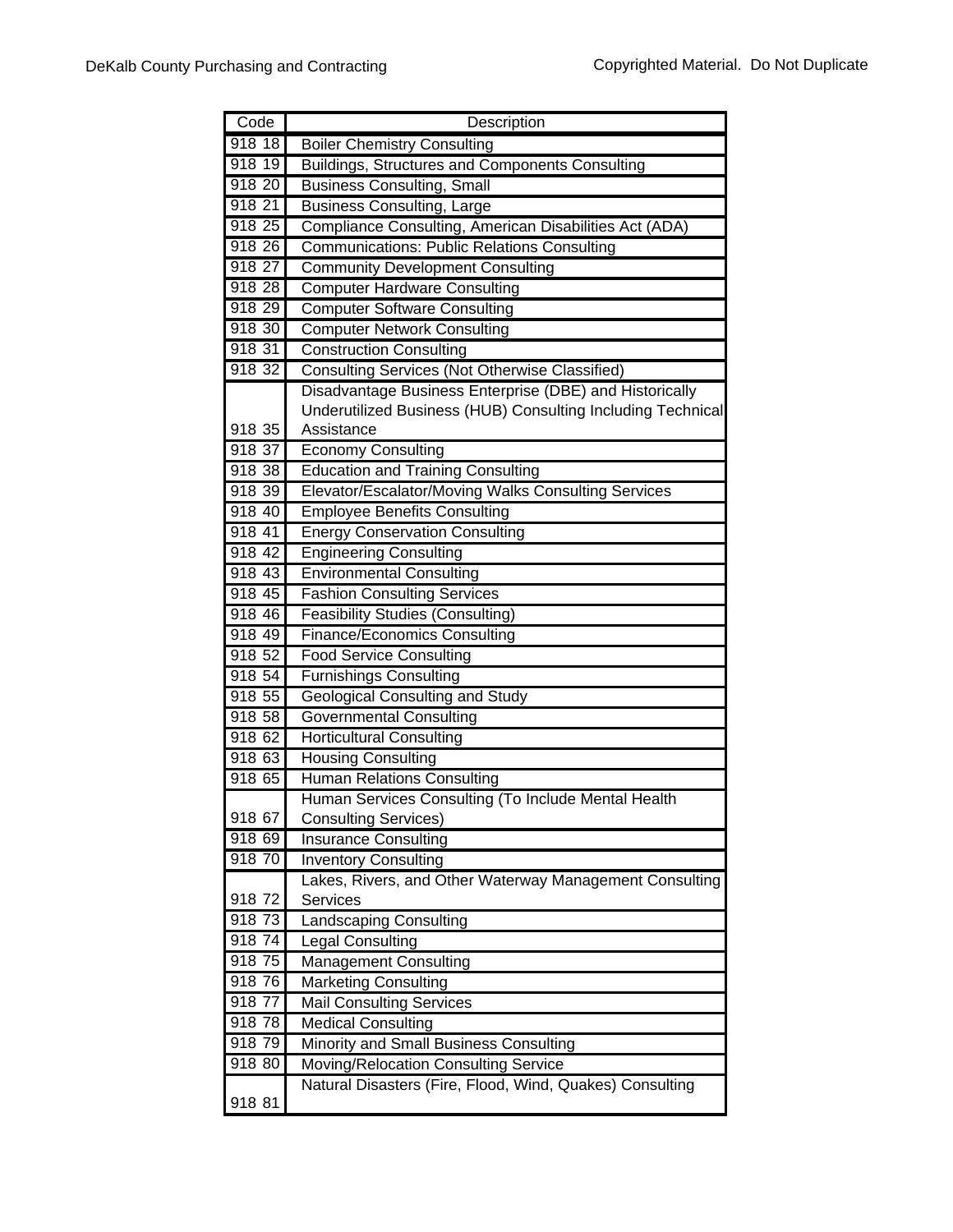| Code      | Description                                                  |
|-----------|--------------------------------------------------------------|
| 918 83    | <b>Organizational Development Consulting</b>                 |
| 918 85    | Personnel/Employment Consulting (Human Resources)            |
| 918 86    | <b>Public Art Consulting</b>                                 |
| 918 87    | Purchasing Consulting (Incl. Specification Development)      |
| 918 88    | <b>Quality Assurance/Control Consulting</b>                  |
|           | Real Estate/Land Consulting (Including Land Survey           |
| 918 89    | Consulting)                                                  |
| 918 90    | <b>Strategic Technology Planning and Consulting Services</b> |
| 918 91    | <b>Roofing Consultant</b>                                    |
| 918 92    | <b>Urban Planning Consulting</b>                             |
| 918 93    | Security/Safety Consulting                                   |
| 918 94    | <b>Traffic Consulting</b>                                    |
| 918 95    | <b>Telecommunications Consulting</b>                         |
| 918 96    | <b>Transportation Consulting</b>                             |
| 918 97    | Utilities: Gas, Water, Electric Consulting                   |
|           | DATA PROCESSING, COMPUTER, PROGRAMMING, AND                  |
| 920 00    | SOFTWARE SERVICES                                            |
| 92002     | Access Services, Data                                        |
| 920 03    | Application Service Provider (ASP) (Web Based Hosted)        |
| 920 04    | Applications Software (For Main Frame Systems)               |
|           | Applications Software for Microcomputer Systems: Business,   |
|           | Mathematical/Statistical, Medical, Scientific, etc.          |
| 920 07    |                                                              |
| 920 14    | Applications Software (For Minicomputer Systems)             |
| 920 15    | Assessment and Profiling Services of Software                |
|           | Biometric Authentication System Software Services (Incl.     |
| 920 16    | Maint. And Repair)                                           |
| 920 18    | <b>Computer Aided Design Services</b>                        |
| 920 19    | <b>Computer Digitizing Services</b>                          |
|           | Computer Output to Microfilm (COM) Processing Services       |
| 920 20    |                                                              |
| 920 21    | Data Entry Services                                          |
| $920\,22$ | Data Preparation and Processing Services                     |
| 920 23    | Data Recovery Services                                       |
| 920 24    | <b>Data Conversion Services</b>                              |
| 920 25    | Diskette, CD Rom, and Tape Duplicating Services              |
| 920 26    | <b>Desktop Publishing Services</b>                           |
| 920 27    | E-Commerce Software Development Services                     |
|           | <b>Emergency Back-up Services and Facilities for Data</b>    |
| 920 28    | Processing                                                   |
| 920 29    | Facilities Management Services, Computer                     |
| 920 30    | Image Processing and Conversion Services                     |
|           | Installation of Computers, Peripherals, and Related          |
| 920 31    | Equipment (Including Software)                               |
|           | Intelligent Transportation System Software (To Include       |
| 920 32    | Design, Development, and Maintenance Services)               |
|           | Mapping Services, Digitized, Cartography (See 962-52 for     |
| 920 33    | <b>Standard Mapping Services)</b>                            |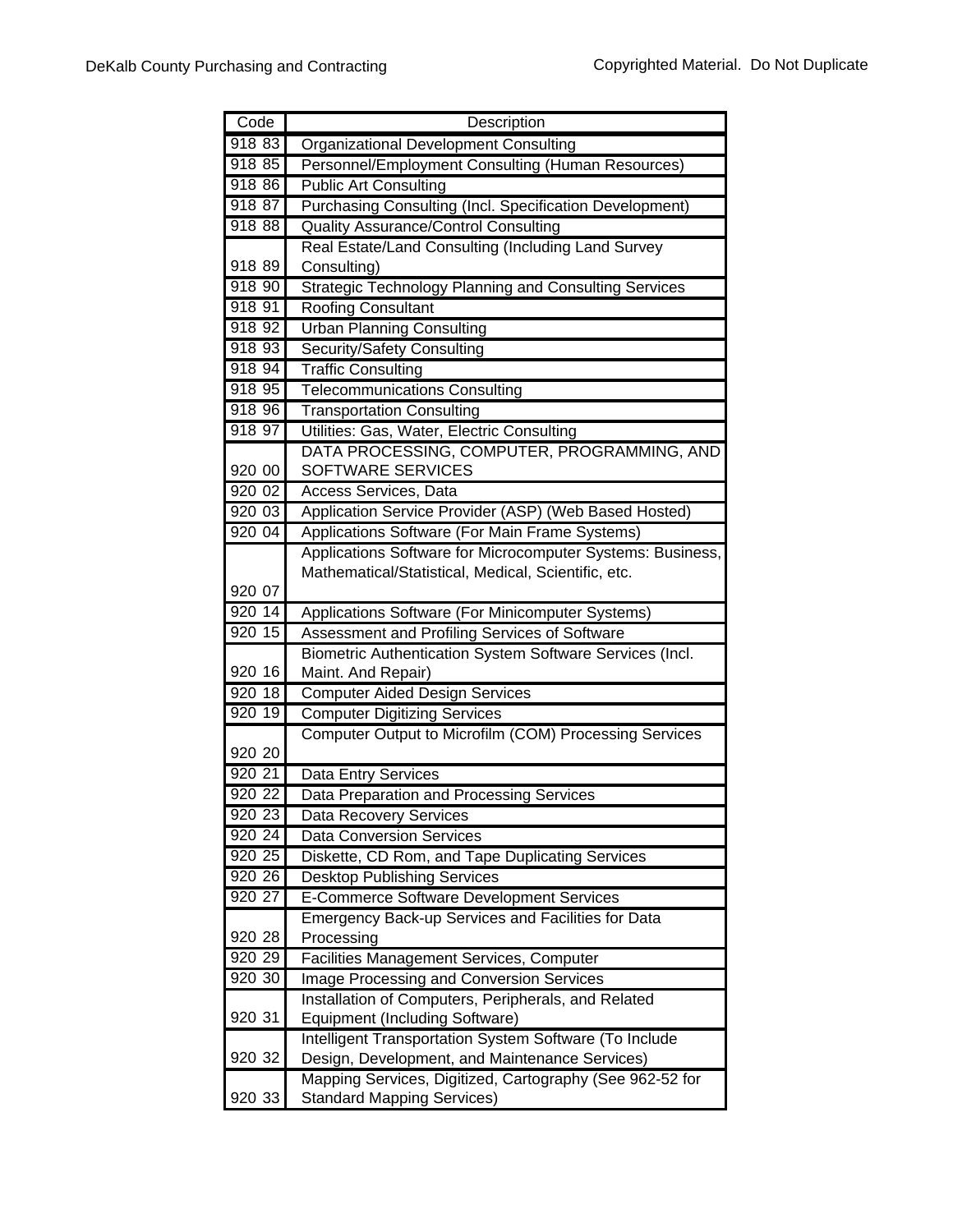| Code                 | Description                                                                         |
|----------------------|-------------------------------------------------------------------------------------|
| 920 34               | <b>Media Conversion Services</b>                                                    |
|                      | Modification of Existing Equipment (Including Cost of Parts)                        |
| 920 35               |                                                                                     |
|                      | Networking Services (Including Installation, Security, and                          |
| 920 37               | Maintenance)                                                                        |
| 920 38               | <b>Optical Scanning Services</b>                                                    |
|                      | Processing System Services, Data (Not Otherwise                                     |
| 920 39               | Classified)                                                                         |
| 920 40               | Programming Services, Computer                                                      |
| 920 41               | Retrieval Services, Information                                                     |
|                      | Recertification/Rehabilitation of Magnetic Media (Disk Packs,                       |
| 920 42               | Tapes, etc.)                                                                        |
|                      | Recharging and Remanufacturing of Printer and Fax                                   |
| 920 43               | Cartridges                                                                          |
| 920 44               | Risk Management for Software Development                                            |
| 920 45               | Software Maintenance/Support                                                        |
| 920 46               | <b>Software Updating Services</b>                                                   |
|                      | Support Services, Computer (Includes Computer Warranties)                           |
| 920 47               |                                                                                     |
| 920 48               | Storage Services, Data Media                                                        |
| 920 49               | Systems/Executive Software, Main Frame                                              |
|                      | Shredding Services, Computer Components and Peripherals                             |
| 920 50               |                                                                                     |
| 920 56<br>920 63     | Systems/Executive Software, Microcomputer                                           |
|                      | Systems/Executive Software, Minicomputer                                            |
| 920 64<br>920 65     | <b>System Implementation and Engineering Services</b>                               |
| 920 77               | <b>System Requirements Quality Assurance Review</b>                                 |
| 920 84               | Teleprocessing Via Proprietary Data Bases<br>Teleprocessing, Business (Timesharing) |
|                      | Teleprocessing, Scientific, Industrial, Medical, etc. -                             |
| 920 90               | Timesharing                                                                         |
| 920 91               | Training, Computer Based (Software Supported)                                       |
| 920 94               | Word Processing Software, Main Frame                                                |
| 920 95               | Word Processing Software, Microcomputer                                             |
| 920 96               | Word Processing Software, Minicomputer                                              |
| 924 00               | <b>EDUCATIONAL/TRAINING SERVICES</b>                                                |
| 924 05               | Advisory Services, Educational                                                      |
| 924 16               | Course Development Services, Instructional/Training                                 |
| 924 18               | <b>Educational Services, Alternative</b>                                            |
| 924 19               | <b>Educational Research Services</b>                                                |
| 924 20               | <b>Examination and Testing</b>                                                      |
| 924 25               | For Credit Classes, Seminars, Workshops, etc.                                       |
| 924 35               | In-Service Training (For Employees)                                                 |
| 924 40               | Instructor-led, Classroom Training (Technical)                                      |
| 924 41               | Instructor-led, Classroom Training (Non-Technical)                                  |
| 924 42               | Instructors, Classes for the Public                                                 |
| 924 60               | Not-For-Credit Classes, Seminars, Workshops, etc.                                   |
| $924\,\overline{64}$ | Partnering Workshop Facilitation Services                                           |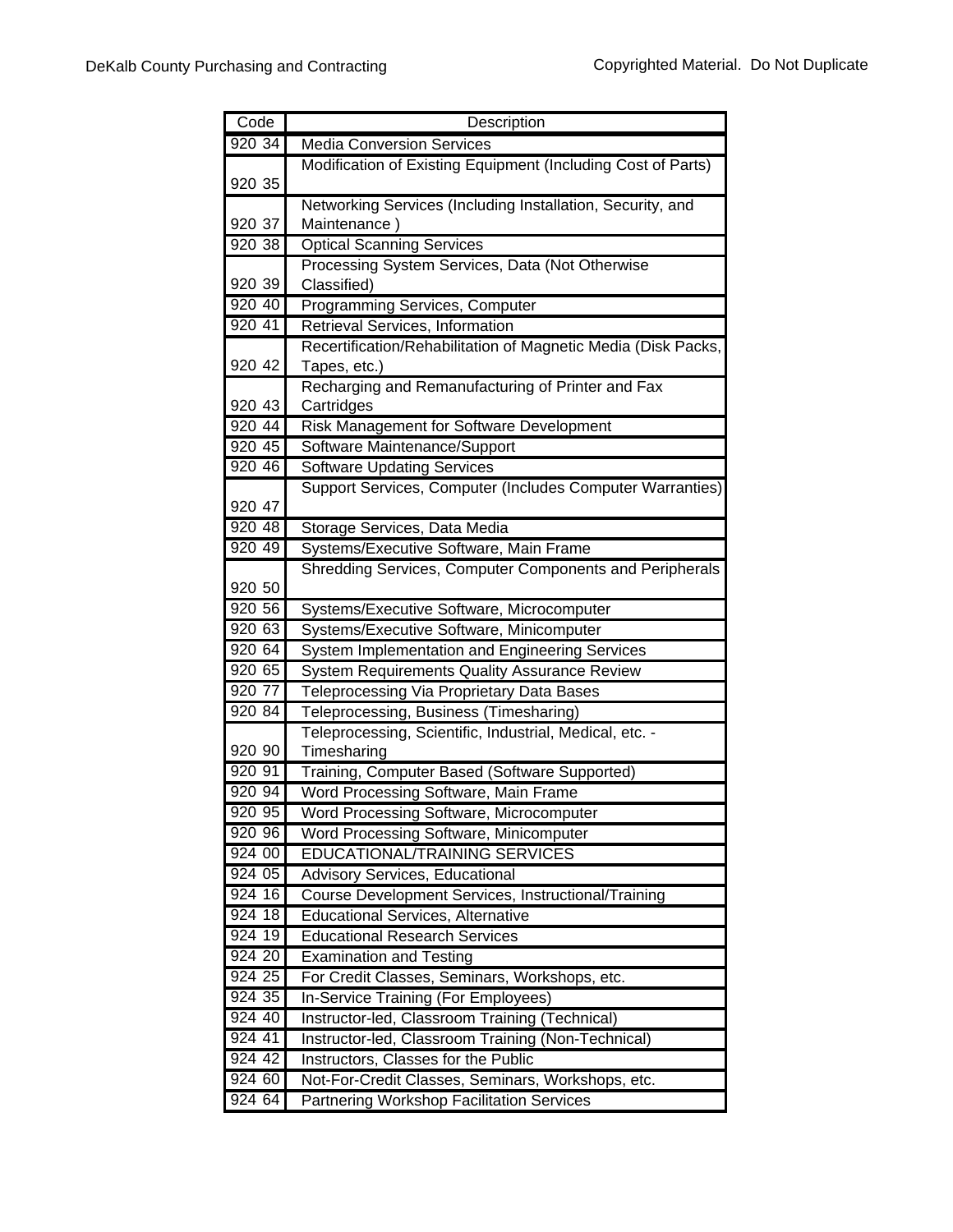|           | Description                                                     |
|-----------|-----------------------------------------------------------------|
| 924 71    | <b>School Operation and Management Services</b>                 |
| 924 74    | <b>Special Education</b>                                        |
| 924 76    | <b>Student Activities Services</b>                              |
| 924 77    | <b>Teacher Certification Services</b>                           |
|           | Teaching and Instruction Services (Including Elementary         |
|           | and Secondary Education, Higher Education and Adult             |
| 924 78    | Education)                                                      |
| 924 80    | Tutoring                                                        |
|           | Vocational Training, All Types (Including Vocational            |
| 924 86    | Rehabilitation and Technical Education)                         |
| 925 00    | <b>ENGINEERING SERVICES, PROFESSIONAL</b>                       |
| 92503     | Aeronautical/Aerospace Engineering                              |
| 92504     | <b>Agricultural Engineering</b>                                 |
| 925 07    | Air Conditioning, Heating and Ventilating Engineering           |
| 925 08    | Airports (Lighting, Fueling, Navaids) - Engineering             |
| 925 11    | Biomedical/Engineering                                          |
| 925 15    | <b>Chemical Processing and Storage/Engineering</b>              |
| 925 17    | <b>Civil Engineering</b>                                        |
| 925 19    | <b>Concrete Engineering</b>                                     |
| 925 20    | Cold Storage; Refrigeration; Fast Freeze/Engineering            |
|           | Corrosion Control; Cathodic Protection;                         |
| 925 21    | Electrolysis/Engineering                                        |
| 925 22    | <b>Control Systems Engineering</b>                              |
| 925 23    | Dam Engineering                                                 |
| 925 24    | Desalinization (Process and Facilities)/Engineering             |
| 925 28    | <b>Drainage Engineering</b>                                     |
| $925\ 30$ | Earthquake-Seismic Engineering                                  |
| 925 31    | Electrical Engineering (Incl. Cogeneration Design Services)     |
| 925 32    | <b>Electronic Engineering</b>                                   |
| 925 33    | Engineer Services, Professional                                 |
| 925 34    | <b>Energy Management Engineering</b>                            |
| 925 35    | <b>Environmental Engineering</b>                                |
| 925 36    | Engineering Services (Not Otherwise Classified)                 |
| 925 37    | Facilities Design Services, Engineering                         |
| 925 38    | <b>Field Engineering</b>                                        |
| 925 39    | <b>Fire Protection Engineering</b>                              |
| 925 40    | Fisheries; Fish Ladders - Engineering                           |
| 925 41    | <b>Forensic Engineering</b>                                     |
| 925 42    | Foundation Engineering                                          |
| 925 43    | Gas Systems (Propane, Natural, etc.) Engineering                |
|           | General Construction: Management, Scheduling, Cost              |
| 925 44    | <b>Estimation - Engineering</b>                                 |
| 925 45    | <b>Geological Engineering</b>                                   |
| 925 46    | <b>Geotechnical Engineering</b>                                 |
|           | Harbors; Jetties; Piers; Ship Terminal Facilities - Engineering |
| 925 48    |                                                                 |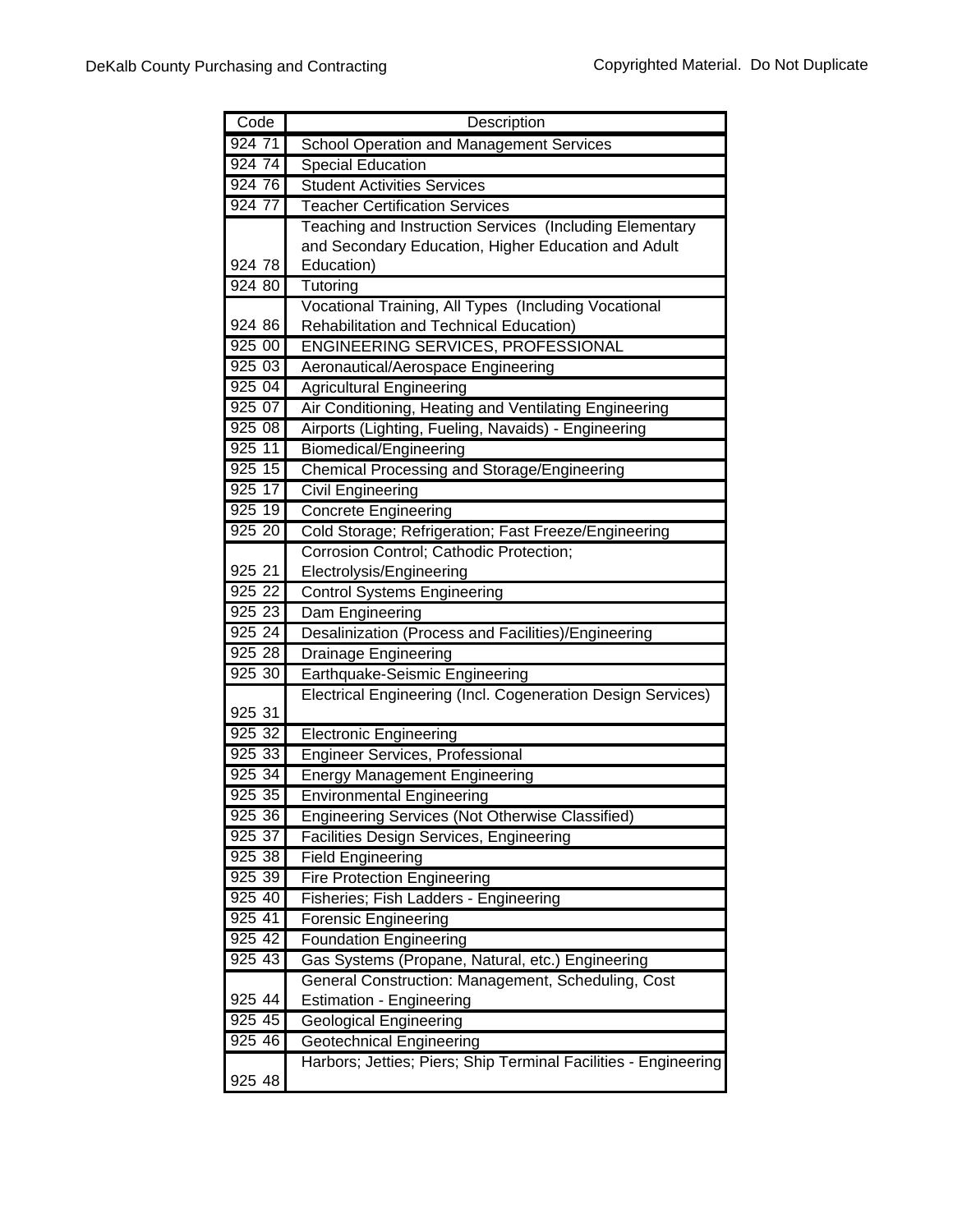| Code      | Description                                                    |
|-----------|----------------------------------------------------------------|
|           | Highways; Streets; Airport Pay-Parking Lots - Engineering      |
| 925 49    |                                                                |
| 92550     | <b>Hydroelectric Engineering</b>                               |
|           | Hazardous Waste Engineering Services (Incl. Remedial           |
| 925 51    | Investigations and Feasibility Studies for Waste Sites)        |
| 925 53    | <b>Industrial Engineering</b>                                  |
| 925 55    | Inspecting, General/Engineering                                |
| 925 56    | Inspecting, Structural/Engineering                             |
| 925 57    | Instrumentation/Engineering                                    |
| 925 58    | Irrigation; Drainage; Flood Control/Engineering                |
| 925 61    | Land Development and Planning/Engineering                      |
| 925 65    | Machine Design/Engineering                                     |
| 925 66    | <b>Manufacturing Engineering</b>                               |
| 925 67    | <b>Mechanical Engineering</b>                                  |
| 925 68    | <b>Metallurgical Engineering</b>                               |
| 925 69    | Mining and Minerology/Engineering                              |
| 925 70    | <b>Municipal Engineering</b>                                   |
| 925 72    | <b>Nuclear Engineering</b>                                     |
| 925 73    | <b>Ocean Engineering Services</b>                              |
|           | Petroleum and Fuel (Storage and Distribution)/Engineering      |
| 925 74    |                                                                |
| 925 77    | <b>Pollution Control Engineering</b>                           |
|           | Power Generation, Transmission, Distribution - Engineering     |
| 925 78    |                                                                |
| 925 79    | Railroad; Rapid Transit; Monorail/Engineering                  |
| 925 80    | <b>Rate Engineering</b>                                        |
| 925 83    | Sanitary Engineering                                           |
|           | Security Systems; Intruder and Smoke                           |
| 925 84    | Detection/Engineering                                          |
| 925 86    | Surveyor Services, Land                                        |
| 925 87    | Sewage Collection, Treatment, and Disposal/Engineering         |
| 925 88    |                                                                |
| 925 89    | <b>Structural Engineering</b><br>Telephone Systems/Engineering |
| 925 91    | Video Design and Engineering Services                          |
|           | Value Engineering and Value Analysis Services,                 |
| 925 92    | Professional                                                   |
| 925 93    | <b>Traffic and Transportation Engineering</b>                  |
| 925 94    | Tunnels and Subways/Engineering                                |
| 925 95    | Utilities (Gas, Steam, Electric)/Engineering                   |
| 925 96    | <b>Waste Water Treatment Engineering</b>                       |
| 925 97    | Water Supply, Treatment, and Distribution/Engineering          |
| 926 00    | ENVIRONMENTAL AND ECOLOGICAL SERVICES                          |
|           | Air Pollution Control Services (Including Data Collection      |
| 926 14    | Research and Development, etc.)                                |
| 926 15    | Air Quality Monitoring Services                                |
| $926\;23$ | Auditing Services, Environmental                               |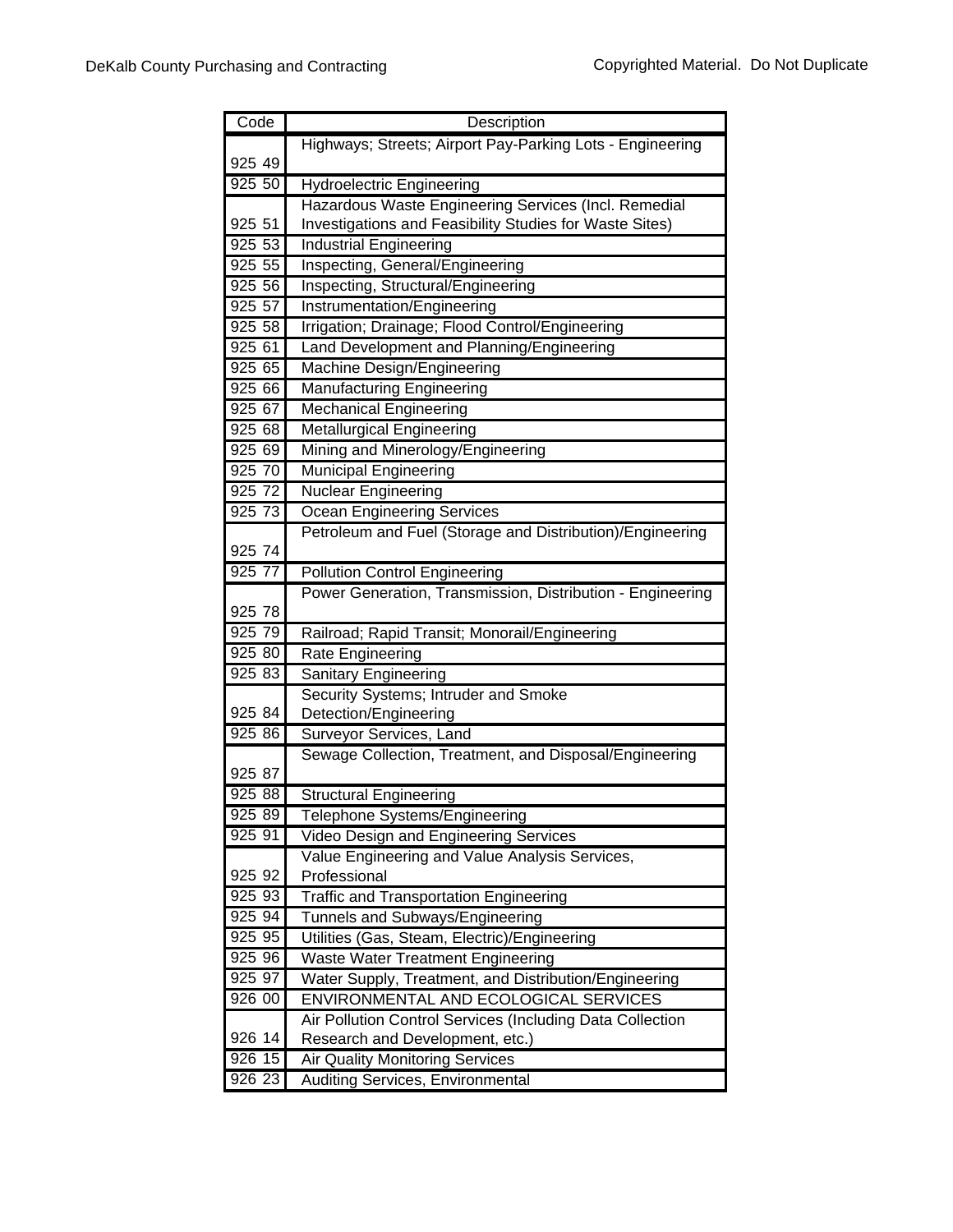| Code   | Description                                                   |
|--------|---------------------------------------------------------------|
|        | <b>Contaminated Groundwater Services (Including Discharge</b> |
| 926 29 | Pipe Installation)                                            |
| 926 30 | <b>Contaminated Soil Services</b>                             |
| 926 40 | <b>Ecological Services</b>                                    |
|        | Ecosystems Development, Management and Protection             |
| 926 41 | Services                                                      |
| 926 42 | Environmental Services (Not Otherwise Classified)             |
| 926 43 | <b>Gas Analysis Services</b>                                  |
|        | Hazardous Material and Waste Services (Including              |
| 926 45 | <b>Emergency Response and Nuclear Wastes)</b>                 |
| 926 49 | Hydraulic Push Probe (Geoprobe) Services                      |
| 926 52 | Impact Studies, Environmental                                 |
| 926 53 | <b>Industrial Hygiene Testing Services</b>                    |
| 926 54 | <b>Investigation Services, Pollution</b>                      |
| 926 58 | Lead and Asbestos Inspection Services                         |
| 926 62 | <b>Noise Testing Services</b>                                 |
|        | Oil and Petroleum Spill Services (Including Removal of Used   |
| 926 65 | Petroleum Products)                                           |
| 926 66 | Oil/Water Separator Inspection and Testing Services           |
| 926 70 | Permitting Services, Environmental                            |
| 926 72 | Planning and Advisory Services, Environmental                 |
| 926 75 | <b>Radiation Dosimeter Services</b>                           |
| 926 76 | Radioactive Waste Disposal Services                           |
| 926 77 | <b>Recycling Services</b>                                     |
|        | Remediation Services, Environmental (Including                |
| 926 78 | Rehabilitation Services Hazardous Waste and Mold              |
| 926 82 | Remediation)<br>Safety Services, Environmental                |
| 926 83 | Site Assessment, Environmental                                |
| 926 84 | <b>Soil Pollution Services</b>                                |
|        | Soil, Soil Vapor, and Groundwater Sampling and Analysis       |
| 926 85 | (Including Disposal)                                          |
| 926 88 | <b>Storm Water Discharge Testing Services</b>                 |
| 926 90 | Subsurface Testing, Environmental                             |
|        | Tank Testing and Disposal Services, Storage (Including        |
| 926 91 | Underground Types)                                            |
| 926 93 | Testing and Monitoring Services for Air, Gas, and Water       |
| 926 94 | <b>Water Pollution Services</b>                               |
| 92695  | <b>Water/Wastewater Conservation Services</b>                 |
| 926 96 | Wetland Delineations (Incl. Assessments)                      |
|        | EQUIPMENT MAINTENANCE AND REPAIR SERVICES                     |
|        | FOR AUTOMOBILES, TRUCKS, TRAILERS, TRANSIT                    |
| 928 00 | <b>BUSES AND OTHER VEHICLES</b>                               |
|        | Accessories (Not Otherwise Classified) Maintenance and        |
| 928 04 | Repair                                                        |
|        | Alignment and Wheel Balancing (Including Front-End Repair)    |
| 928 10 |                                                               |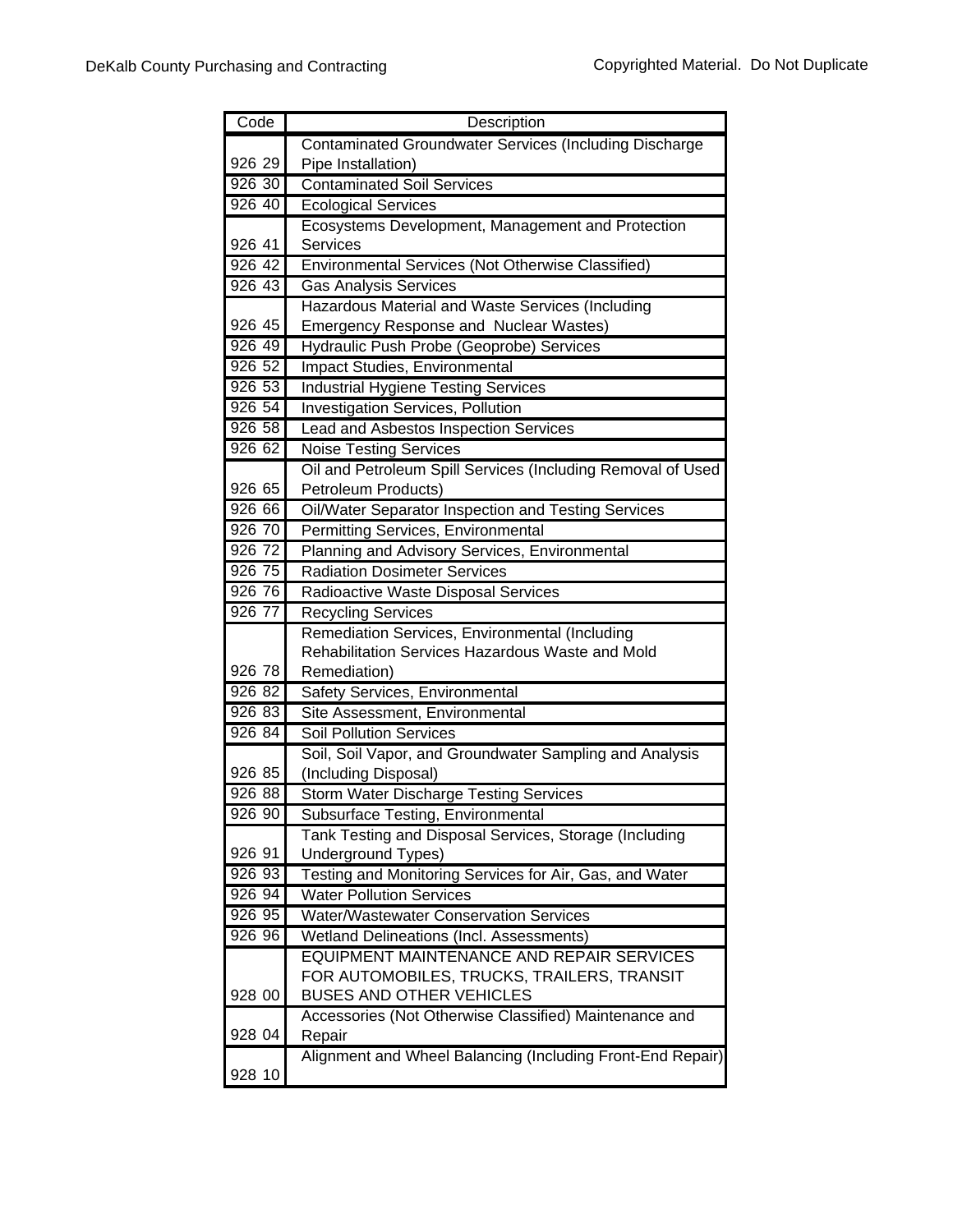| Code   | Description                                                                                       |
|--------|---------------------------------------------------------------------------------------------------|
|        | Ambulance and Rescue Vehicles Maintenance and Repair                                              |
|        | Services (Incl. Major Components and Accessory Items)                                             |
| 928 12 |                                                                                                   |
|        | Automobile and Other Passenger Vehicles Maint. and Repair                                         |
| 928 15 | (Not Otherwise Classified)                                                                        |
| 928 19 | Body and Frame Work (Including Undercoating)                                                      |
| 928 23 | <b>Brake Maintenance and Repair</b>                                                               |
|        | Buses, School and Mass Transit, Maintenance and Repair                                            |
| 928 24 |                                                                                                   |
|        | Communications Systems Maintenance and Repair, Vehicle                                            |
| 928 27 | (Including Installation and Removal Services)                                                     |
|        | Conversion of Gasoline Fuel Systems to Alternative Fuel                                           |
| 928 29 | Systems Including Maintenance and Repair Services                                                 |
|        | Cooling, Heating, and Ventilating System (A/C System,                                             |
| 928 30 | Hoses, Water Pump, Radiator, Heater and Accessories,                                              |
|        | Ventilation, etc.) Maintenance and Repair<br>Customizing Services, Vehicle (Including Armoring of |
| 928 33 | Vehicles; Handicapped and Van Coversions, etc.)                                                   |
|        | Drive Train (Clutch Assembly, Flywheel, etc.) Maintenance                                         |
| 928 35 | and Repair                                                                                        |
|        | Electrical (Alternator/Generator, Battery, Ignition System,                                       |
| 928 38 | Lights, etc.) Maintenance and Repair                                                              |
| 928 40 | <b>Exhaust System Maintenance and Repair</b>                                                      |
| 928 44 | Fuel System Maintenance and Repair                                                                |
| 928 45 | Fueling Services, Mobile (Vehicle)                                                                |
|        | Glass Replacement and Repair Services, Windshield and                                             |
| 928 46 | Window (Auto), (Including Window Tinting Services)                                                |
|        | General Maintenance and Repair, Vehicle (Not Otherwise                                            |
|        | Classified), to Include Oil Changes, Lubrication, Guaranteed                                      |
|        | Maintenance Programs, etc. (See 928-88 for Tune-Ups)                                              |
| 928 47 |                                                                                                   |
|        | Hydraulics (Pump, Hydraulic Motor, Valves, Gauges, etc.)                                          |
| 928 49 | Maintenance and Repair                                                                            |
| 928 51 | License Identification System (Vehicle), Maintenance and                                          |
|        | Repair<br>Machine Shop Services, Automotive Type (See 929-48 for                                  |
| 928 54 | Industrial Type)                                                                                  |
|        | Motor Homes and Recreational Vehicles Maintenance and                                             |
| 928 55 | Repair                                                                                            |
| 928 56 | Oil Collection Services, Waste                                                                    |
| 928 57 | Painting, Vehicle                                                                                 |
| 928 58 | <b>Parts Washing Services</b>                                                                     |
|        | Power Plant (Engine, Belts, Heads, Intake, Rebuilding, etc.)                                      |
| 928 60 | Maintenance and Repair                                                                            |
| 928 64 | Reconditioning/Refurbishing Vehicles                                                              |
|        | Retrofitting Vehicles to Reduce Emissions and Improve Air                                         |
|        | Quality (A complete service incl. Parts where necessary to                                        |
| 928 65 | meet specs)                                                                                       |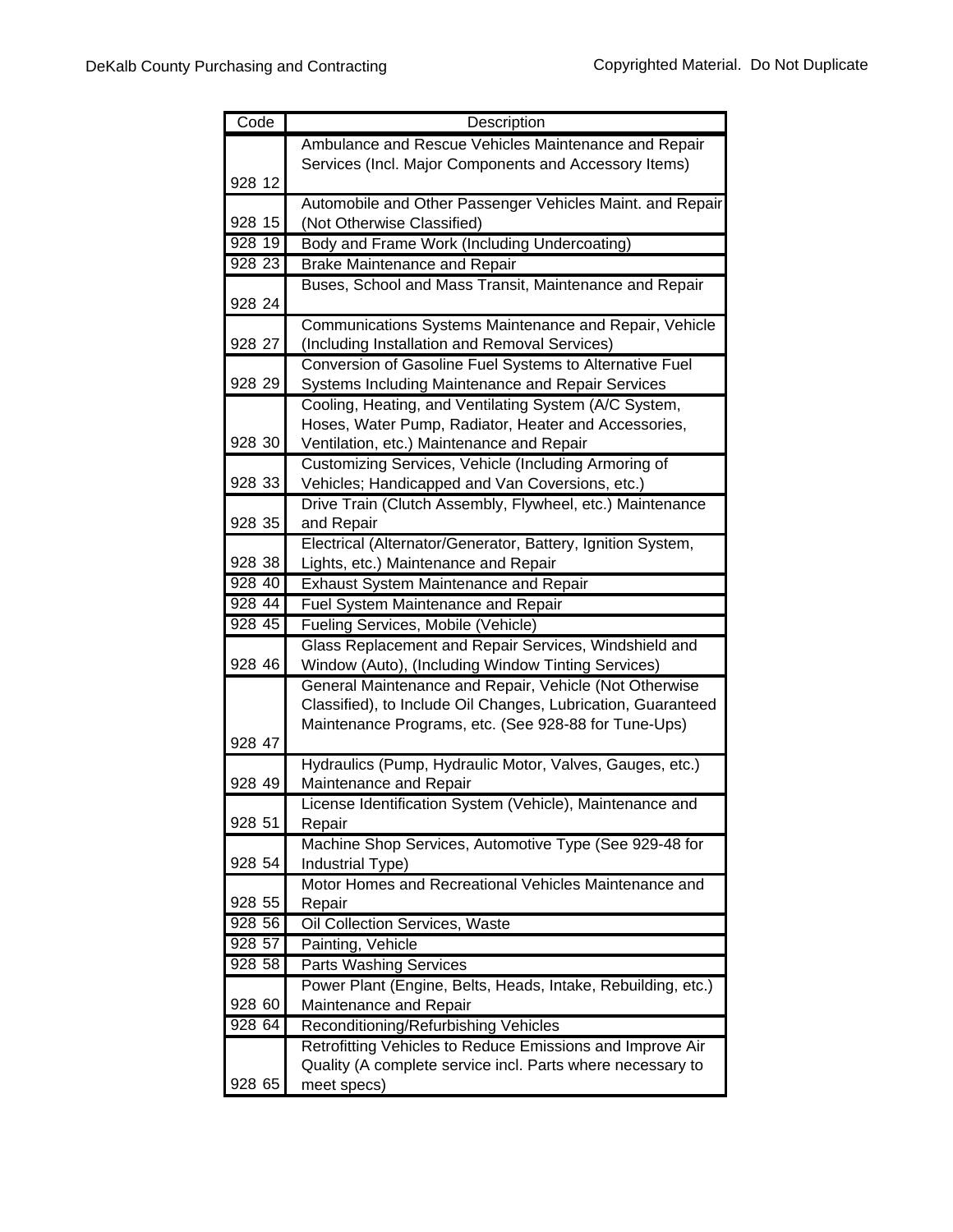| Code   | Description                                                                |
|--------|----------------------------------------------------------------------------|
|        | Road Services, Vehicle (Includes Mobile Repair Services)                   |
| 928 67 |                                                                            |
|        | Suspension (Axles, Springs, Steering, etc.) Maintenance and                |
| 928 76 | Repair                                                                     |
|        | Tire and Tube Mounting, Repair, Retreading, and Rotation                   |
| 928 82 | (Including Tire Foam Filling Services)                                     |
|        | Trailer Maintenance and Repair (Not Otherwise Classified)                  |
| 928 84 |                                                                            |
|        | Transmission (Main, Transfer Case, Chain and Final Drives)                 |
| 928 85 | Maintenance and Repair                                                     |
|        | Truck and Van Maintenance and Repair (Not Otherwise                        |
| 928 86 | Classified)                                                                |
| 928 87 | Truck Maintenance and Repair, Heavy                                        |
| 928 88 | Tune-ups                                                                   |
| 928 91 | <b>Upholstery Maintenance and Repair</b>                                   |
|        | Vehicle Inspection and Testing Services (Emissions, etc.)                  |
| 928 92 |                                                                            |
|        | Washing, Waxing, Polishing, Steam Cleaning, Disinfecting,                  |
| 928 93 | etc.                                                                       |
| 928 94 | Wheel Maintenance and Repair                                               |
| 928 95 | <b>Welding Services, Automotive Transportation</b>                         |
|        | EQUIPMENT MAINTENANCE AND REPAIR SERVICES                                  |
|        | FOR AGRICULTURAL, CONSTRUCTION, HEAVY                                      |
|        | INDUSTRIAL, MATERIAL HANDLING, AND ROAD AND                                |
| 929 00 | <b>HIGHWAY EQUIPMENT</b>                                                   |
| 929 04 | Agricultural Implements, Parts and Accessories Maintenance                 |
|        | and Repair<br>Asphalt Distributors, Levelers, Mixers, etc. Maintenance and |
| 929 12 | Repair                                                                     |
| 929 13 | Asphalt Heaters Maintenance and Repair                                     |
| 929 14 | Asphalt Pavers Maintenance and Repair                                      |
|        | Asphalt Scarifiers, Milling Machines, Scrapers, etc.,                      |
| 929 15 | Maintenance and Repair                                                     |
| 929 17 | Automotive Shop Equipment Maintenance and Repair                           |
| 929 24 | Car Wash Equipment Maintenance and Repair                                  |
|        | Concrete Equipment: Buckets, Screeding Machines,                           |
| 929 29 | Curbers, Finishers, etc., Maintenance and Repair                           |
| 929 30 | Concrete Mixers, Maintenance and Repair                                    |
|        | Construction Equipment Maintenance and Repair (Not                         |
| 929 31 | Otherwise Listed)                                                          |
|        | Concrete and Asphalt Equipment (Not Otherwise Classified)                  |
| 929 32 | Maintenance and Repair                                                     |
|        | Cranes: Backhoe, Dragline, Clamshell, etc., Maintenance                    |
| 929 33 | and Repair                                                                 |
|        | Earth Handling, Grading, Moving, and Packing Equipment                     |
| 929 35 | Maintenance and Repair                                                     |
| 929 41 | Engines And Motors, Industrial, Maintenance and Repair                     |
|        | Hydraulics (Pump, Hydraulic Motor, Valves, Gauges, etc.)                   |
| 929 43 | Maintenance and Repair                                                     |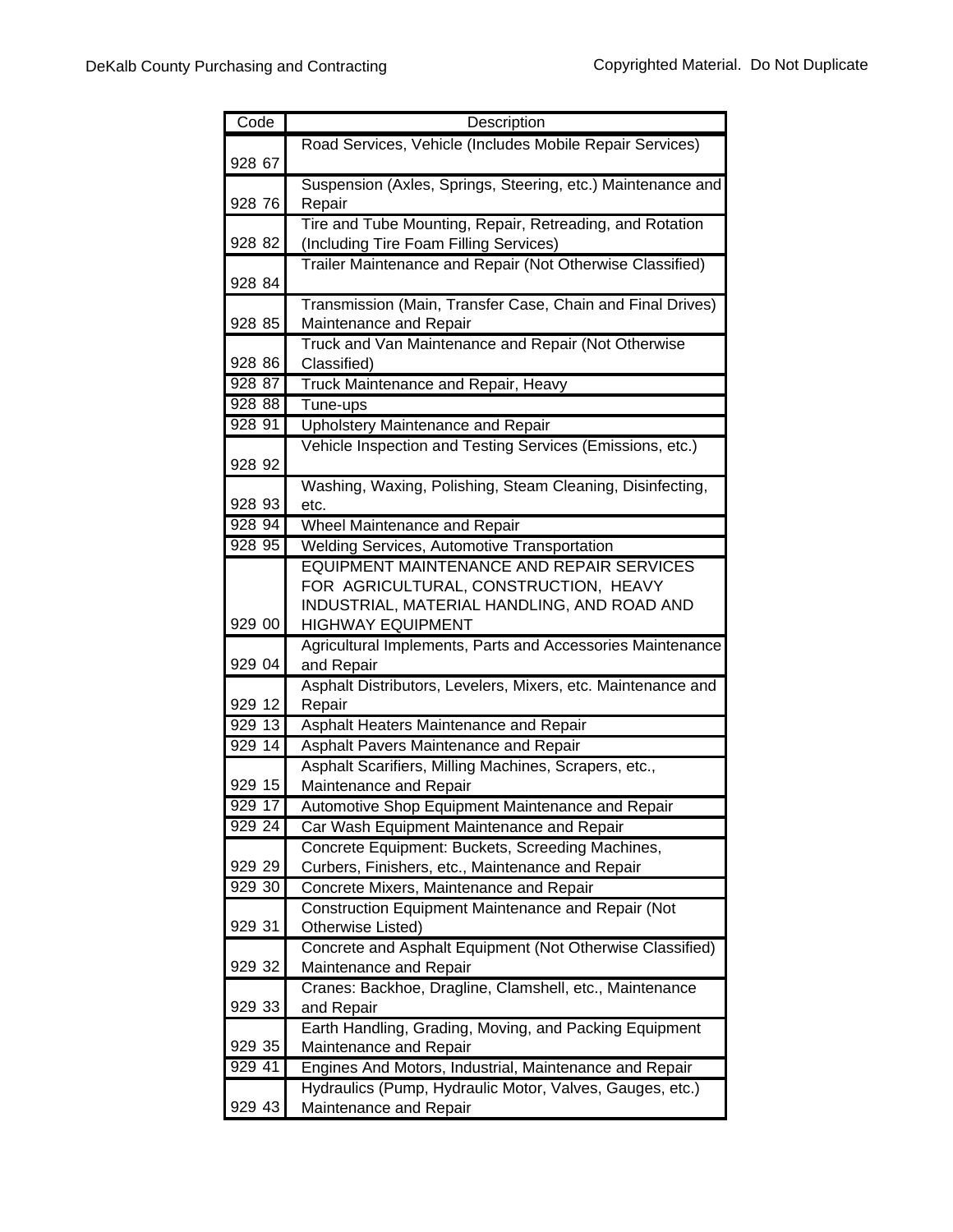| Code   | Description                                                                    |
|--------|--------------------------------------------------------------------------------|
| 929 44 | Hydraulic Tools, Maintenance and Repair                                        |
| 929 47 | Lifts and Hoists, Maintenance and Repair                                       |
|        | Machine Shop and Fabricating Services, Industrial (See 928-                    |
| 929 48 | 54 for Automotive Type)                                                        |
|        | Machinery and Heavy Hardware (Not Lawn Equipment)                              |
| 929 50 | Maintenance and Repair                                                         |
| 929 58 | Material Handling Equipment Maintenance and Repair                             |
|        | Motor and Engine Maintenance and Repair, Small Gasoline                        |
| 929 60 |                                                                                |
| 929 61 | Motor Rewinding and Repairing, Electric                                        |
|        | Motorcycles, Bicycles, Motor Scooters, and Trucksters                          |
| 929 62 | (Including Golf Carts), Maintenance and Repair                                 |
| 929 63 | Oil Field Equipment Maintenance and Repair                                     |
| 929 64 | Pneumatic Tools, Maintenance and Repair                                        |
|        | Refuse/Garbage Burning Equipment, Maintenance and                              |
| 929 65 | Repair                                                                         |
|        | Refuse/Garbage Collection/Dumping Equipment                                    |
| 929 66 | Maintenance and Repair                                                         |
| 929 67 | Painting Services, Road and Heavy Industrial Equipment                         |
|        | Road and Highway Equipment (Not Otherwise Classified)                          |
| 929 68 | Maintenance and Repair                                                         |
|        | Scales, incl. Weigh-In-Motion Type (See 938-79 for Hospital,                   |
|        | Laboratory and Testing Types), Maintenance and Repair                          |
| 929 69 |                                                                                |
| 929 70 | Snow Plow and Blower Maintenance and Repair                                    |
| 929 71 | Snow Melter Maintenance and Repair                                             |
| 929 74 | Tanks: Mobile, Portable, Stationary, Storage, etc.,                            |
|        | Maintenance and Repair (Includes Relining)                                     |
| 929 75 | Taxiway and Runway Maintenance and Testing Equipment<br>Maintenance and Repair |
| 929 76 | Spreaders (Salt and Sand), Maintenance and Repair                              |
| 929 79 | Sweepers, Street, Maintenance and Repair                                       |
|        | Tractors, Industrial: Bulldozers, Crawlers, Wheel Type,                        |
| 929 85 | Maintenance and Repair                                                         |
|        | Welding Services, Agricultural, Heavy Industrial and Similar                   |
| 929 95 | Equipment (Not Otherwise Classified)                                           |
|        | EQUIPMENT MAINTENANCE AND REPAIR SERVICES                                      |
|        | FOR APPLIANCE, ATHLETIC, CAFETERIA, FURNITURE,                                 |
|        | MUSICAL INSTRUMENTS, AND SEWING EQUIPMENT                                      |
| 931 00 |                                                                                |
|        | Amusement Park Ride Equipment Maintenance and Repair                           |
| 931 05 |                                                                                |
|        | Appliances and Equipment, Household, (Not Laundry or                           |
| 931 07 | HVAC) Maintenance and Repair                                                   |
|        | Athletic and Sporting Goods Equipment and Accessories                          |
|        | (Shoulder Pads, etc.), Maintenance and Repair                                  |
| 931 11 |                                                                                |
| 931 16 | <b>Bakery Equipment Maintenance and Repair</b>                                 |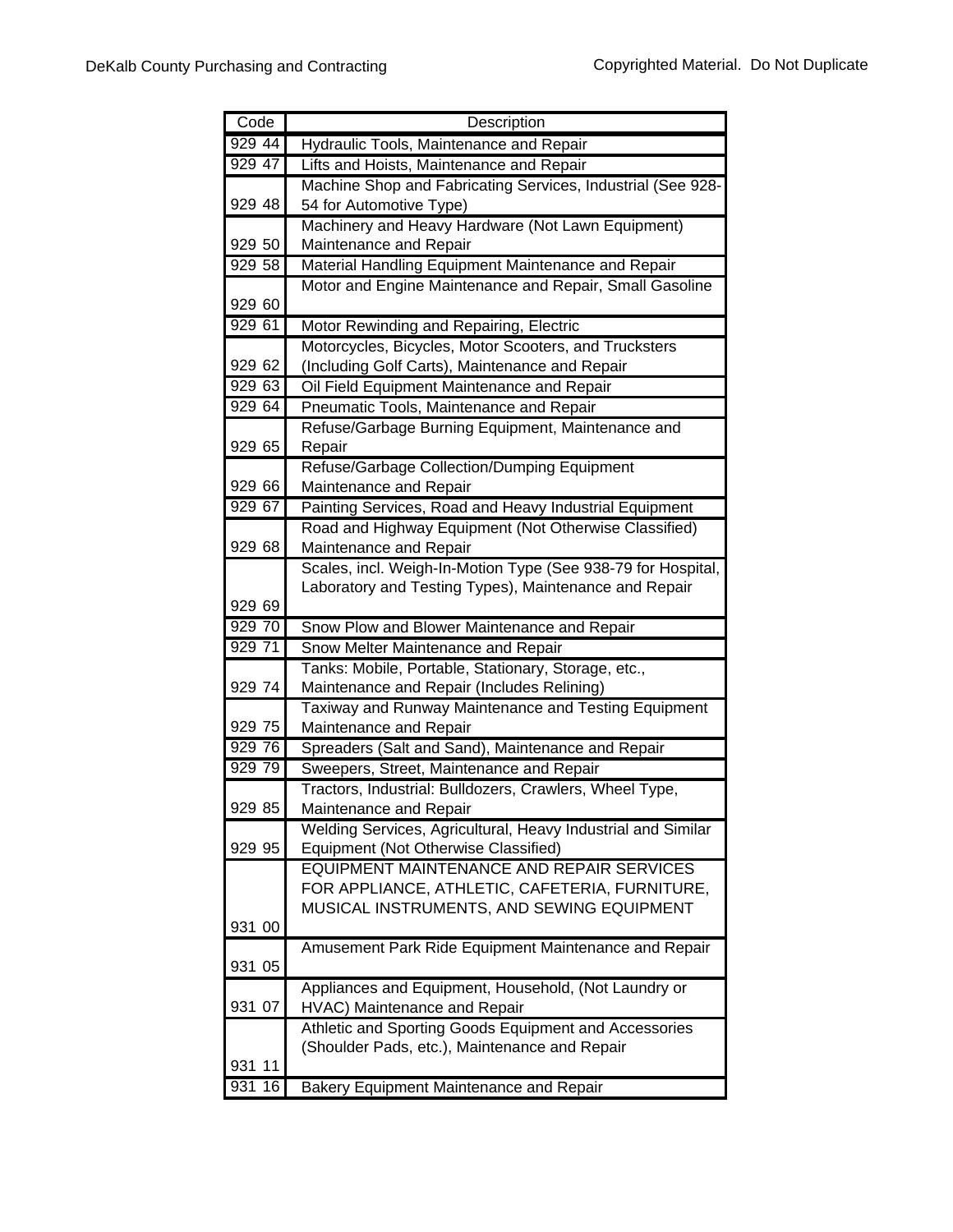| Code             | Description                                                             |
|------------------|-------------------------------------------------------------------------|
|                  | Barber and Beauty Shop Equipment Maintenance and                        |
| 931 19           | Repair                                                                  |
| 931 21           | Bedding, All Types, Maintenance and Repair                              |
|                  | Butcher Shop and Meat Processing Equipment Maintenance                  |
| 931 23           | and Repair                                                              |
|                  | Cafeteria and Kitchen Equipment, Commercial, Maintenance                |
| 931 30           | and Repair                                                              |
|                  | Camping and Outdoor Equipment Maintenance and Repair                    |
| 931 32           |                                                                         |
| 93136            | Dairy Equipment Maintenance and Repair                                  |
|                  | Food Processing and Canning Equipment Maintenance and                   |
| 931 40           | Repair                                                                  |
| 931 43           | Furnishings Maintenance and Repair (All Kinds)                          |
|                  | Furniture, Not Office, Maintenance and Repair (Includes                 |
| 931 44           | Refinishing and Reupholstering)                                         |
|                  | Furniture Installation and Reconfiguration Services (Including          |
| 931 45           | <b>Systems Furniture)</b>                                               |
|                  | Furniture, Office, Maintenance and Repair (Includes                     |
| 931 46           | Refinishing and Reupholstering)                                         |
| 931 53           | Lighting Fixtures Maintenance and Repair                                |
| 931 58           | Musical Instruments, Maintenance and Repair                             |
|                  | Park, Playground, and Swimming Pool Equipment                           |
| 931 65           | Maintenance and Repair                                                  |
|                  | Sewing Room and Textile Machinery Maintenance and                       |
| 931 72           | Repair                                                                  |
|                  | Skating Rink Equipment, Roller and Ice, Maintenance and                 |
| 931 75<br>931 88 | Repair                                                                  |
|                  | Vending Machine Maintenance and Repair                                  |
|                  | EQUIPMENT MAINTENANCE AND REPAIR SERVICES                               |
| 934 00           | FOR LAUNDRY, LAWN, PAINTING, PLUMBING, AND<br><b>SPRAYING EQUIPMENT</b> |
|                  | Broom, Brush, and Mop Manufacturing Equipment                           |
| 934 14           | Maintenance and Repair                                                  |
|                  | Floor Maintenance Machines, Floor Covering Equipment                    |
| 934 29           | Maintenance and Repair                                                  |
| 934 37           | <b>Irrigation Systems Maintenance and Repair</b>                        |
| 934 39           | Janitorial Equipment Maintenance and Repair                             |
|                  | Laundry and Dry Cleaning Equipment, Commercial,                         |
| 934 42           | Maintenance and Repair                                                  |
| 934 43           | Laundry Equipment Maintenance and Repair, Household                     |
| 934 46           | Lawn Equipment Maintenance and Repair                                   |
| 934 58           | Painting Equipment Maintenance and Repair                               |
| 934 62           | Pipe and Pipe Fittings Maintenance and Repair                           |
|                  | Plumbing Equipment and Fixtures, Maintenance and Repair                 |
| 934 64           |                                                                         |
| 934 77           | Spraying Equipment Maintenance and Repair                               |
|                  | Toilets, Portable, Maintenance and Repair (Including                    |
| 934 84           | Servicing)                                                              |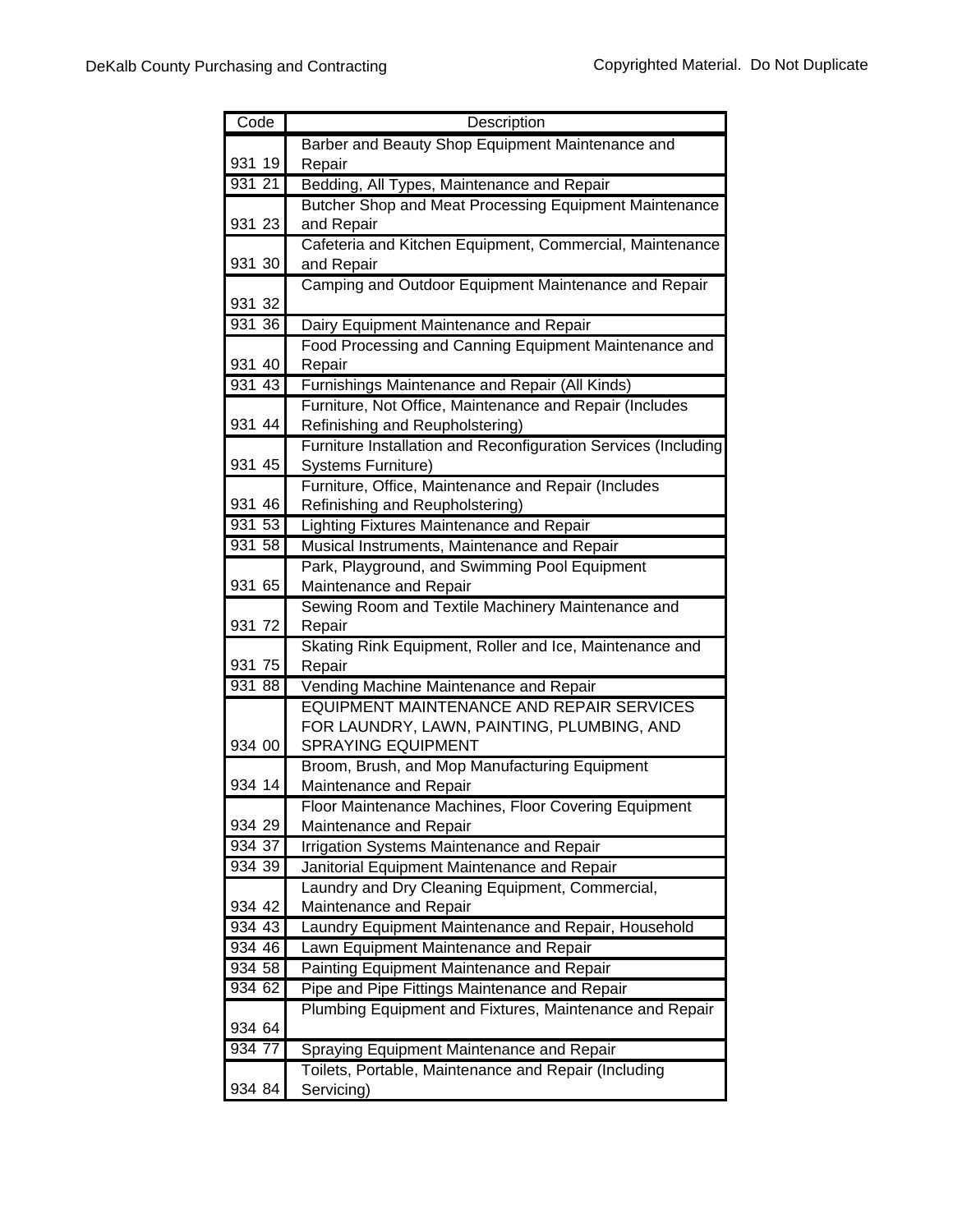| Code   | Description                                                                                           |
|--------|-------------------------------------------------------------------------------------------------------|
|        | <b>EQUIPMENT MAINTENANCE AND REPAIR SERVICES</b>                                                      |
| 936 00 | FOR GENERAL EQUIPMENT                                                                                 |
|        | Awards, Trophies, Collectibles, etc. Maintenance and Repair                                           |
| 936 06 |                                                                                                       |
|        | Atomic and Nuclear Energy Machines and Equipment                                                      |
| 936 07 | Maintenance and Repair                                                                                |
| 936 08 | Air Compressors and Accessories, Maintenance and Repair                                               |
| 936 09 |                                                                                                       |
|        | Alarm Equipment Maintenance/Repair (Fire, etc.)<br>Bank Machines and Equipment Maintenance and Repair |
| 936 10 | (Incl. ATM Machines)                                                                                  |
| 936 11 | Bird Cage and Aquarium Maintenance and Repair                                                         |
| 936 18 | Clothing Maintenance and Repair (Incl. Uniforms)                                                      |
|        | Containers: Barrels, Drums, etc., Maintenance and Repair                                              |
| 936 19 |                                                                                                       |
| 936 20 | <b>Cemetery Maintenance Services</b>                                                                  |
| 936 21 | Craft Equipment, All Types, Maintenance and Repair                                                    |
|        | Door Automatic Operator Installation, Maintenance and                                                 |
| 936 23 | Repair                                                                                                |
|        | Electrical Equipment (Except Cable and Wires, and Lighting                                            |
| 936 25 | Fixtures) Maintenance and Repair                                                                      |
|        | Emergency Warning Systems Maintenance and Repair                                                      |
| 936 27 | (Including Civil Defense and Natural Disaster Equipment)                                              |
|        | <b>Energy Collecting Equipment and Accessories Maintenance</b>                                        |
| 936 28 | and Repair                                                                                            |
|        | Facility Energy Management Systems Maintenance and                                                    |
| 936 29 | Repair                                                                                                |
| 936 30 | Fare Collection Equipment Maintenance and Repair                                                      |
| 936 31 | Foundry Equipment Maintenance and Repair                                                              |
| 936 32 | Fire Fighting Equipment Maintenance and Repair                                                        |
|        | Fire Protection Equipment and Systems Including Fire                                                  |
|        | Hydrants, Fire Sprinkler Systems, Smoke Detectors, Jaws of                                            |
|        | Life, Fire Protection Material Treatment, etc. Maintenance                                            |
| 936 33 | and Repair<br>Fire Extinguisher Maintenance (Including Recharging) and                                |
| 936 34 | Repair                                                                                                |
| 936 35 | Foundry Machine Shop Work                                                                             |
|        | Furniture, School (Including Student Lockers), Maintenance                                            |
|        | and Repair (Includes Refinishing and Reupholstery)                                                    |
| 936 36 |                                                                                                       |
|        | Gates, Electric (Card Reader, etc.) Maintenance and Repair                                            |
| 936 37 |                                                                                                       |
| 936 38 | Glass and Glazing Equipment Maintenance and Repair                                                    |
|        | Generators, Portable and Stationary, Including Parts and                                              |
| 936 39 | Accessories Maintenance and Repair                                                                    |
|        | Hand Tools, Powered, All Kinds, Maintenance and Repair                                                |
| 936 40 | (Including Electrical and Hydraulic)                                                                  |
|        | Hand Tools, Non-Powered, All Kinds, Maintenance and                                                   |
| 936 41 | Repair                                                                                                |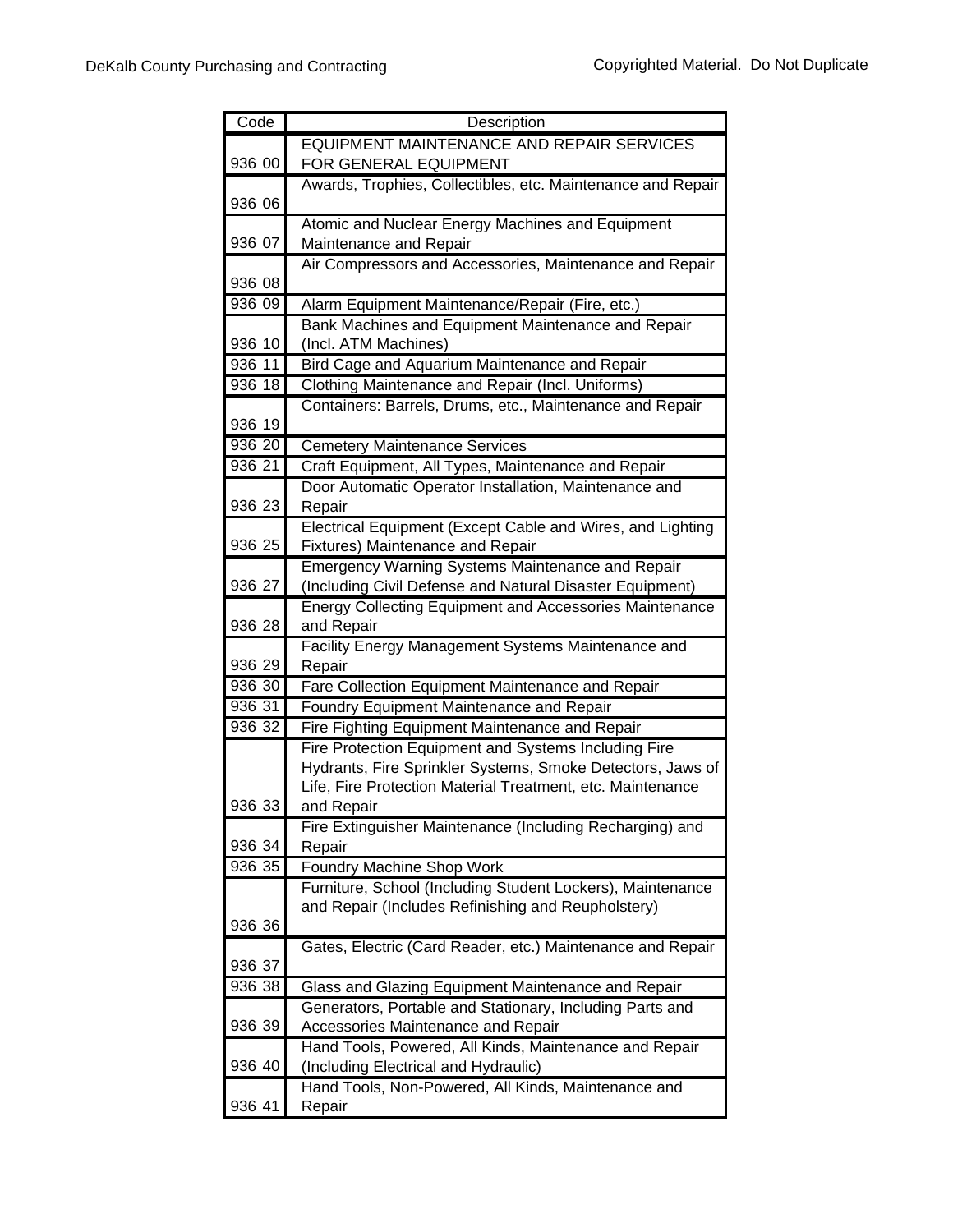| Code   | Description                                                 |
|--------|-------------------------------------------------------------|
| 936 42 | Gunsmith Services                                           |
|        | Hardware, Shelf Hardware, and Allied Items Maintenance      |
| 936 43 | and Repair                                                  |
|        | Hearing Devices (Aids, Auditory Training Equipment, etc.)   |
| 936 45 |                                                             |
|        | Industrial Equipment (Not Construction and Repair, or       |
| 936 48 | HVAC) Maintenance and Repair                                |
|        | Intelligent Transportation Systems Equipment Maintenance    |
| 936 49 | and Repair                                                  |
|        | Jewelry, Badges, Nameplates, etc. Maintenance and Repair    |
| 936 50 |                                                             |
| 936 51 | Leather Working Equipment Maintenance and Repair            |
| 936 52 | Luggage, Handbags, Purses Maintenance and Repair            |
|        | Parking Equipment Maintenance and Repair (See 936-37 for    |
| 936 53 | Parking Gates)                                              |
| 936 54 | Pipeline Equipment Maintenance and Repair                   |
|        | Plastics Forming and Molding Equipment Maintenance and      |
| 936 55 | Repair                                                      |
| 936 57 | Police Equipment Maintenance and Repair                     |
| 936 58 | Poultry Equipment Maintenance and Repair                    |
|        | Printing Plant and Bindery Equipment Maintenance and        |
| 936 60 | Repair (Incl. Graphic Arts Equipment)                       |
| 936 62 | Pumps and Pump Accessories Maintenance and Repair           |
| 936 63 | Pumps, Vertical, Maintenance and Repair                     |
|        | Purification and Filtering Devices Maintenance and Repair   |
| 936 64 |                                                             |
| 936 67 | Refrigeration Equipment Maintenance and Repair              |
| 936 69 | Rifle Range Equipment Maintenance and Repair                |
| 936 70 | Roofing Equipment and Machinery Maintenance and Repair      |
| 936 71 | Scaffolding Maintenance and Repair                          |
|        | School Equipment Maintenance and Repair (Incl.              |
| 936 72 | Resurfacing Slate Blackboards)                              |
| 936 73 | Security and Access Systems Maintenance and Repair          |
|        | Signs, Message Centers, Scoreboards, etc. (Including Sign   |
|        | Making Equipment), Maintenance and Repair (See 968-81       |
| 936 74 | for Traffic Sign Maint.)                                    |
| 936 75 | Stockman Equipment and Tool Maintenance and Repair          |
|        | Stone, Rock, and Ceramic Equipment Maintenance and          |
| 936 76 | Repair                                                      |
|        | Substation/High Voltage (Electrical) Maintenance and Repair |
| 936 77 |                                                             |
|        | Tarpaulins, Tents, and Canvas Items, Maintenance and        |
| 936 78 | Repair                                                      |
| 936 79 | Storage Equipment Maintenance and Repair                    |
| 936 80 | Theatrical Equipment Maintenance and Repair                 |
| 936 82 | Tool Maintenance and Repair, Electric                       |
| 936 83 | Toll Collection Equipment Maintenance and Repair            |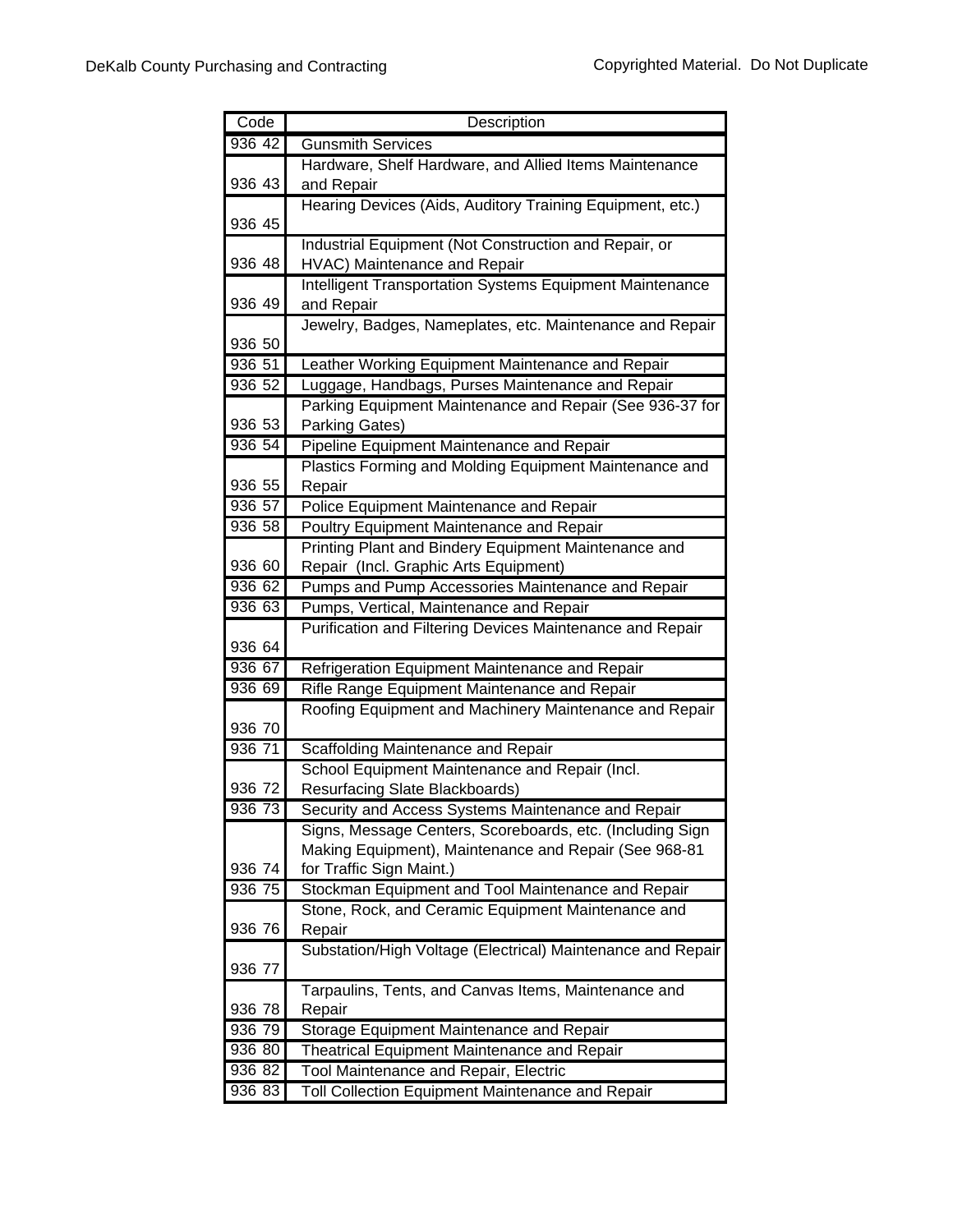| Code   | Description                                                                           |
|--------|---------------------------------------------------------------------------------------|
|        | Towers, Radio/Radar, etc., Maintenance and Repair                                     |
| 936 84 | (Including Painting)                                                                  |
| 936 85 | Traffic Counting Devices, Maintenance and Repair                                      |
| 936 86 | Traffic Control Devices, Maintenance and Repair                                       |
| 936 87 | Transformer (High Voltage) Maintenance and Repair                                     |
|        | Upholstery and Drapery Maintenance and Repair (Incl.                                  |
| 936 88 | Cleaning)                                                                             |
|        | Venetian Blinds Maintenance and Repair (Incl. Cleaning                                |
| 936 89 | Services)                                                                             |
| 936 90 | Voting Machine Maintenance and Repair                                                 |
|        | Water Supply and Sewage Treatment Equipment                                           |
| 936 91 | Maintenance and Repair                                                                |
|        | Wagering and Gambling Equipment Maintenance and Repair                                |
| 936 92 |                                                                                       |
| 936 93 | Weapon Maintenance and Repair                                                         |
|        | Weather Forecasting Equipment Maintenance and Repair                                  |
| 936 94 |                                                                                       |
| 936 95 | Welding Equipment Maintenance and Repair<br>EQUIPMENT MAINTENANCE AND REPAIR SERVICES |
|        | FOR HOSPITAL, LABORATORY, AND TESTING                                                 |
| 938 00 | <b>EQUIPMENT</b>                                                                      |
|        | Controlling, Indicating, and Recording Instruments and                                |
| 938 17 | Supplies Maintenance and Repair                                                       |
|        | CPR Equipment Maintenance and Repair (Including CPR                                   |
| 938 18 | Manikins)                                                                             |
| 938 24 | Dental Equipment Maintenance and Repair                                               |
|        | Engineering and Surveying Equipment Maintenance and                                   |
|        | Repair; Drawing Instruments, etc. (Including                                          |
| 938 31 | Photogrammetry Equipment)                                                             |
|        | First Aid and Safety Equipment (Except Nuclear and                                    |
| 938 38 | Welding) Maintenance and Repair                                                       |
| 938 41 | Forensic Equipment Maintenance and Repair                                             |
|        | Furniture, Hospital, Specialized, Maintenance and Repair                              |
| 938 45 | (Includes Refinishing and Reupholstering)                                             |
|        | Furniture, Laboratory, Specialized, Maintenance and Repair                            |
| 938 46 | (Includes Refinishing and Reupholstering)                                             |
| 938 50 | Gas Equipment (Hospital, Laboratory, and Welding)                                     |
|        | Maintenance and Repair                                                                |
| 938 56 | Hospital and Medical Equipment, General, Maintenance and<br>Repair                    |
|        | Hospital and Medical Equipment, Invalid, Maintenance and                              |
| 938 57 | Repair                                                                                |
|        | Instrument Maintenance and Repair (Measuring, Observing                               |
| 938 59 | and Testing)                                                                          |
|        | Laboratory Equipment and Accessories, Maintenance and                                 |
|        | Repair: For General and Analytical Research Use, Nuclear,                             |
| 938 62 | Optical, Physical                                                                     |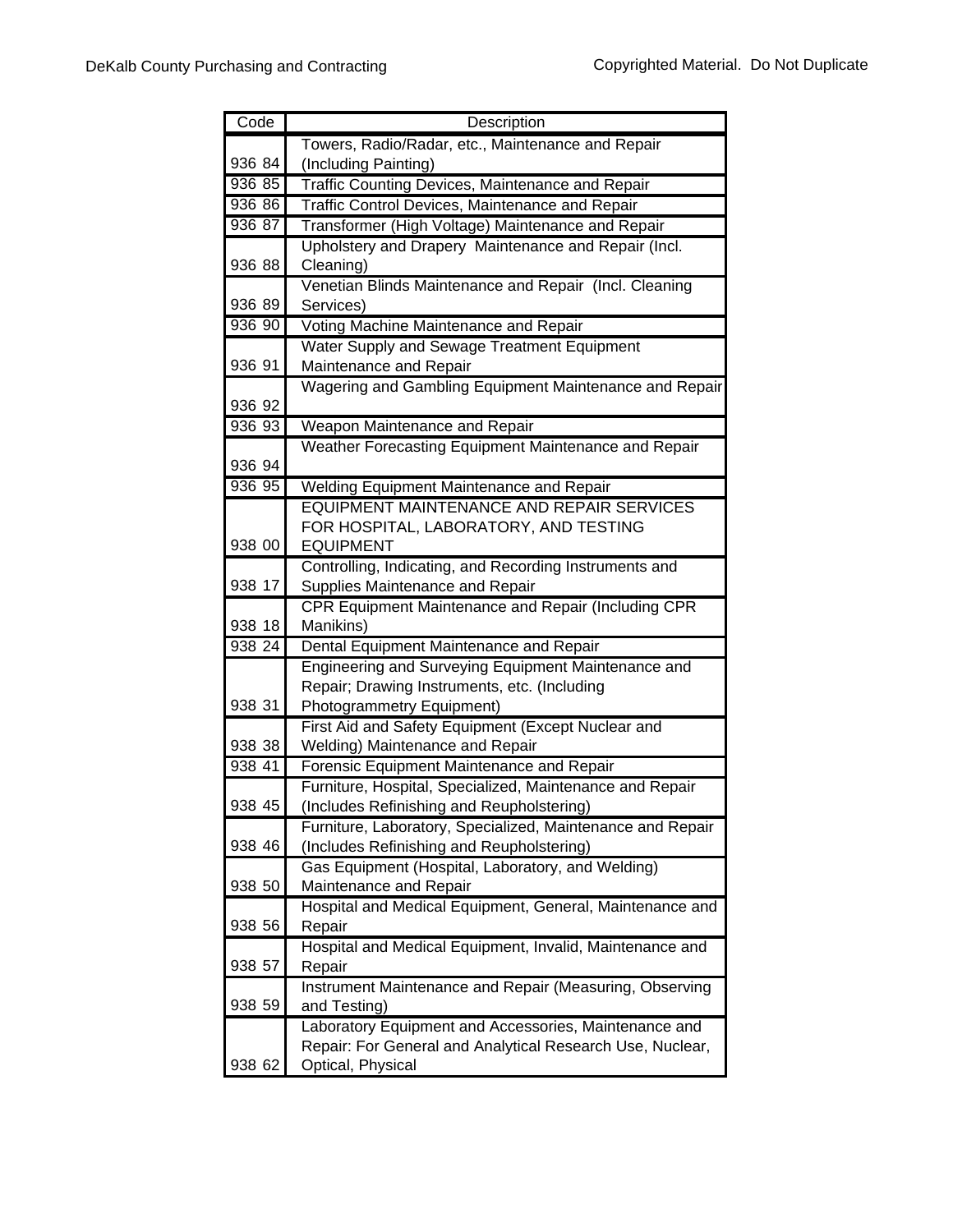| Code               | Description                                                                           |
|--------------------|---------------------------------------------------------------------------------------|
|                    | Laboratory Equipment and Accessories: Specialized,                                    |
|                    | Biochemistry, Biology, Chemistry, etc., Maintenance and                               |
| 938 63             | Repair                                                                                |
| 93874              | <b>Optical Equipment Maintenance and Repair</b>                                       |
| 938 76             | Pollution Control Equipment Maintenance and Repair                                    |
|                    | Respiratory Equipment (Including Air Tanks, Breathers,                                |
| 938 78             | Masks, etc.) Maintenance and Repair                                                   |
|                    | Scales and Weighing Apparatus Maintenance and Repair                                  |
|                    | (For Hospital, Laboratory and Testing Types Only)                                     |
| 938 79             |                                                                                       |
| 938 81             | Scientific Equipment Maintenance and Repair                                           |
|                    | Semiconductor Devices and Components Maintenance and                                  |
| 938 82             | Repair                                                                                |
|                    | Testing and Training Apparatus, Instruments, and Machines,                            |
| 938 85             | Maintenance and Repair                                                                |
|                    | Veterinary Equipment and Accessories (Including Cages and                             |
| 938 90<br>938 95   | Kennels), Maintenance and Repair                                                      |
|                    | X-Ray Equipment Maintenance and Repair                                                |
|                    | EQUIPMENT MAINTENANCE AND REPAIR SERVICES<br>FOR COMPUTERS, OFFICE, PHOTOGRAPHIC, AND |
| 939 00             | RADIO/TELEVISION EQUIPMENT                                                            |
| 939 06             | Audio-Visual Equipment Maintenance and Repair                                         |
|                    | Calculating Machine (Not Computer) Maintenance and                                    |
| 939 15             | Repair                                                                                |
|                    | Clocks, Timers, Watches, and Jewelers' and Watchmakers'                               |
|                    | Tools and Equipment Maintenance and Repair (Including                                 |
| 939 18             | Programming Timers, etc.)                                                             |
|                    | Computers, Data Processing Equipment and Accessories                                  |
|                    | (Not Word Processing Equipment), Maintenance and Repair                               |
| 939 21             |                                                                                       |
| 939 24             | Coolers, Drinking Water, Maintenance and Repair                                       |
| 939 27             | Copy Machine Maintenance and Repair                                                   |
| 939 35             | Dictating Machine Maintenance and Repair                                              |
| 939 37             | <b>Electronic Equipment Maintenance and Repair</b>                                    |
| $939\overline{42}$ | <b>Intercom Equipment Maintenance and Repair</b>                                      |
| 939 48             | Library Machines and Supplies, Maintenance and Repair                                 |
|                    | Mailing Machines and Equipment Maintenance and Repair                                 |
| 939 52             |                                                                                       |
|                    | Microfilm and Microfiche Equipment Maintenance and Repair                             |
| 939 54             |                                                                                       |
| 939 55             | Multi-Function Office Machine Maintenance and Repair                                  |
|                    | Office Equipment, Filing Systems, etc., Maintenance and                               |
| 939 59             | Repair                                                                                |
|                    | Office Machines and Mechanical Aids, Small, Maintenance                               |
| 939 60             | and Repair                                                                            |
|                    | Photographic Equipment (Not Including Graphic Arts,                                   |
| 939 66             | Microfilm, and X-Ray) Maintenance and Repair                                          |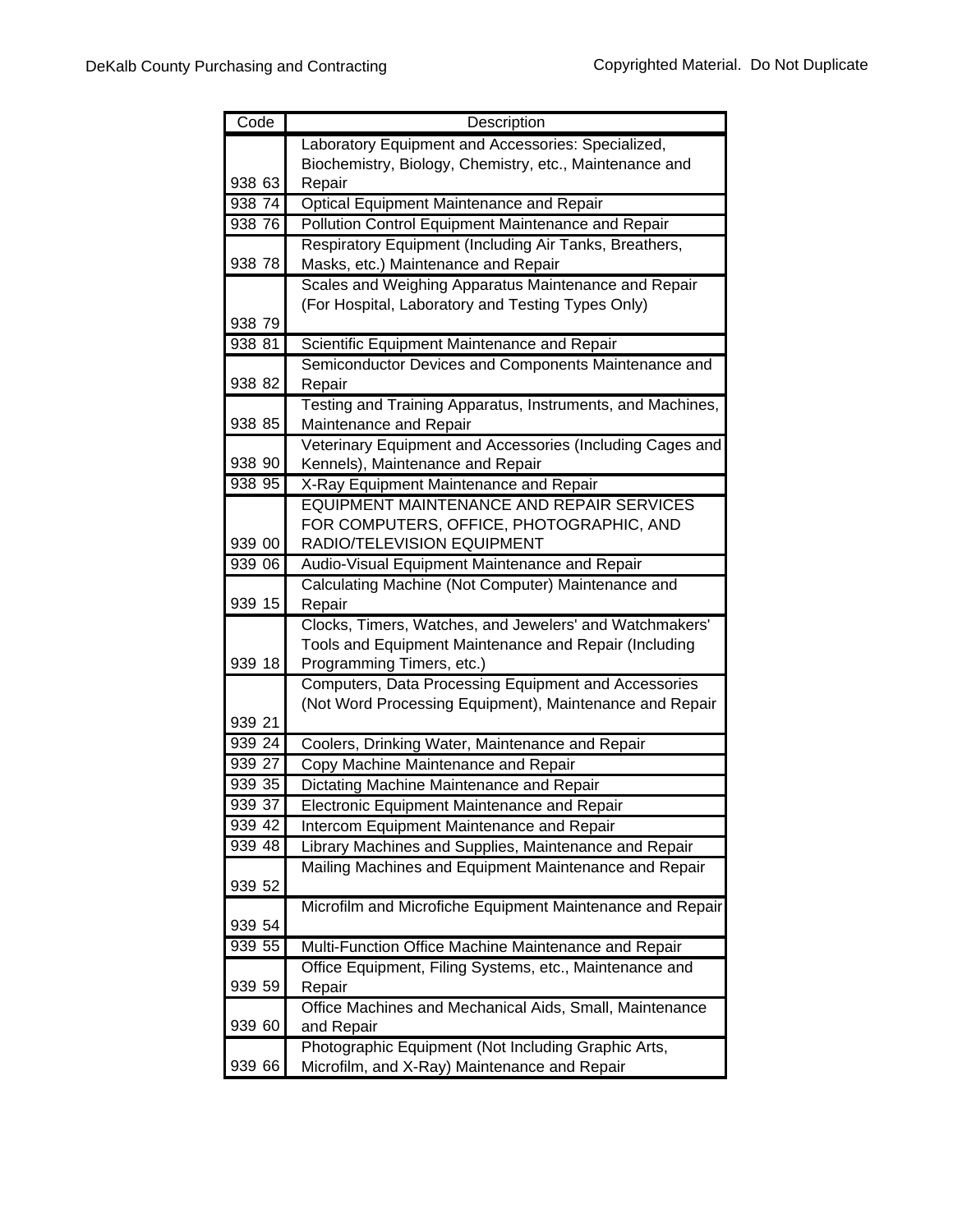| Code   | Description                                                                         |
|--------|-------------------------------------------------------------------------------------|
|        | Radio/Telecommunications/Telephone Equipment (Including                             |
|        | 911 Systems and Facsimile Transceivers) Maintenance and                             |
| 939 72 | Repair                                                                              |
|        | Radio, Television, and Electronic Testing, Measuring, and                           |
| 939 73 | Analyzing Equipment Maintenance and Repair                                          |
| 939 76 | Satellite Systems Maintenance and Repair                                            |
|        | Sound Equipment (Including Microphones, Speakers,                                   |
| 939 77 | Recording Equipment, etc.) Maintenance and Repair                                   |
|        | Television Equipment and Accessories (Including Video and                           |
| 939 84 | Closed Circuit Equipment), Maintenance and Repair                                   |
| 939 87 | Typewriter Maintenance and Repair                                                   |
| 939 91 | Visual Education Equipment Maintenance and Repair                                   |
| 939 94 | Word Processing Equipment Maintenance and Repair                                    |
|        | EQUIPMENT MAINTENANCE, REPAIR, CONSTRUCTION,                                        |
|        | AND RELATED SERVICES FOR RAILROADS                                                  |
| 940 00 |                                                                                     |
| 940 25 | Cargo Transport Services, Rail                                                      |
| 940 29 | Construction, Elevated Transit Station (Including Rehab.,                           |
|        | Maintenance and Repair)                                                             |
| 940 31 | Construction, Rail Station/Shop (Including Rehab.,                                  |
|        | Maintenance and Repair)                                                             |
| 940 33 | Construction, Subway and Subway Station (Including                                  |
|        | Rehab., Maintenance and Repair)                                                     |
| 940 34 | Construction, Transit Facility, Other (Including Rehab.,<br>Maintenance and Repair) |
| 940 50 | Passenger Transportation Services, Railroad                                         |
| 940 54 | Power Supply Installation, Electric                                                 |
| 940 55 | Power Supply Maintenance and Repair, Electric                                       |
| 940 61 | Rail Car Maintenance and Repair                                                     |
| 940 63 | <b>Rail Grinding</b>                                                                |
|        | Railroad Construction at Street Intersection (Including                             |
| 940 65 | Maintenance and Repair)                                                             |
| 940 67 | Railroad Switching and Terminal Services                                            |
| 940 75 | Signal System Installation                                                          |
| 940 76 | Signal System Maintenance and Repair                                                |
| 940 85 | <b>Tower Construction</b>                                                           |
| 940 86 | <b>Tower Maintenance and Repair</b>                                                 |
| 940 88 | <b>Track Construction and Inspection</b>                                            |
| 940 89 | <b>Track Maintenance and Repair</b>                                                 |
| 940 90 | <b>Tram Construction and Maintenance Services</b>                                   |
| 940 92 | <b>Weed/Brush Control Services</b>                                                  |
|        | EQUIPMENT MAINT, REPAIR, AND RELATED SERVICES                                       |
|        | FOR POWER GENERATION AND TRANSMISSION EQUIP.                                        |
| 941 00 |                                                                                     |
| 941 16 | <b>Babbiting Services, Industrial Bearing</b>                                       |
|        | Blade Maintenance and Repair, Electric Power Generator                              |
| 941 21 |                                                                                     |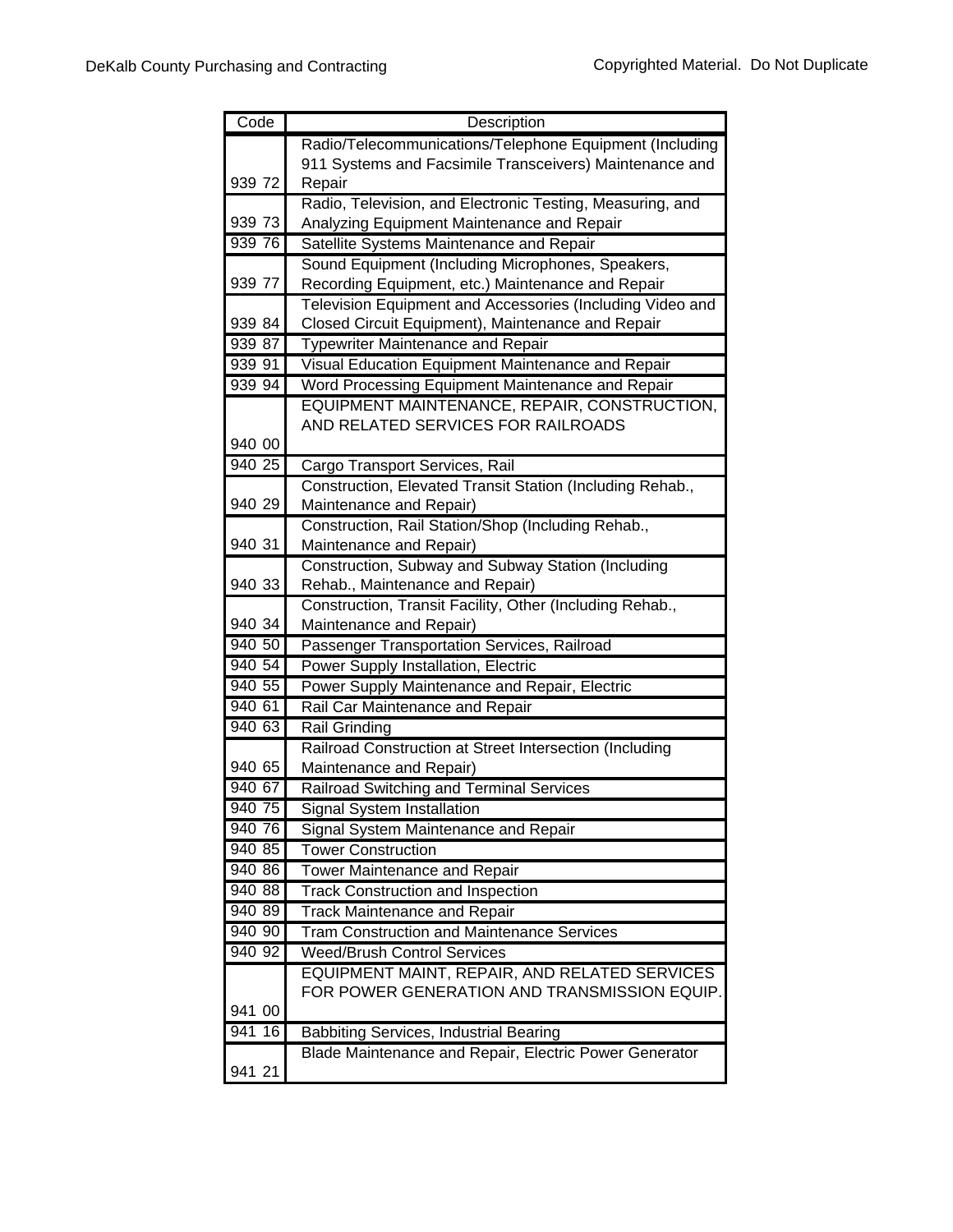| Code   | Description                                                         |
|--------|---------------------------------------------------------------------|
|        | Boiler Maintenance and Repair, Steam (Including Testing             |
| 941 25 | Services - See 941-56 for Hydrostatic Testing)                      |
| 941 27 | <b>Burner Maintenance and Repair</b>                                |
| 94130  | <b>Cathodic Protection Services</b>                                 |
| 941 34 | Circuit Breaker Services, Air                                       |
|        | Digital and Analog Testing Equipment Maintenance and                |
| 941 39 | Repair                                                              |
| 94145  | Gas Chromatagh Systems Maintenance and Repair                       |
| 941 51 | Heat Exchanger Maintenance and Repair                               |
| 941 52 | Heating Equipment Maintenance and Repair, Steam                     |
| 941 55 | HVAC Systems Maintenance and Repair, Power Plant                    |
| 941 56 | <b>Hydrostatic Testing Services, Boiler</b>                         |
|        | <b>Inspection/Examination Services, Non-Destructive</b>             |
|        | (Ultrasonic Testing, Dye Penetrant Testing, Radiography,            |
| 941 59 | $etc.$ )                                                            |
| 941 63 | Monitoring Services, Power Generation                               |
| 941 64 | Motor Maintenance and Repair, Vertical                              |
| 941 69 | <b>Pipeline Pressure Flushing Services</b>                          |
|        | Power Generating and Transmitting Control System                    |
| 941 72 | Maintenance and Repair Services                                     |
|        | Power Plant Equipment Maintenance and Repair (Not                   |
| 941 73 | Otherwise Listed)                                                   |
| 941 77 | <b>Refractory Services</b>                                          |
| 941 82 | <b>Teflon Coating and Lining Services</b>                           |
| 941 85 | <b>Tube Pressure Testing Services</b>                               |
| 941 87 | Turbine Maintenance and Repair, Gas                                 |
| 94188  | Turbine Maintenance and Repair, Steam                               |
| 941 91 | Valve Maintenance and Repair (Control, Fuel Modulation,<br>$etc.$ ) |
|        | FARMING AND RANCHING SERVICES, ANIMAL AND                           |
| 944 00 | <b>CROP</b>                                                         |
| 944 19 | Animal Farming and Ranching Services                                |
| 944 26 | Bean and Pea Farming                                                |
| 944 31 | <b>Citrus Fruit Farming</b>                                         |
| 944 34 | Corn Farming                                                        |
| 944 36 | <b>Cotton Farming</b>                                               |
| 944 38 | Crop Farming (Not Otherwise Classified)                             |
| 944 42 | Fruit and Tree Nut Farming (Not Citrus)                             |
| 944 45 | Grain Farming (Not Otherwise Classified)                            |
| 944 48 | Hay Farming                                                         |
| 944 54 | <b>Miscellaneous Farming Services</b>                               |
| 944 57 | Oilseed and Grain Farming                                           |
| 944 60 | <b>Peanut Farming</b>                                               |
| 944 64 | Potato Farming                                                      |
| 944 67 | <b>Poultry Farming</b>                                              |
| 944 71 | Ranching Services (Not Otherwise Classified)                        |
| 944 72 | <b>Rice Farming</b>                                                 |
| 944 76 | Soybean Farming                                                     |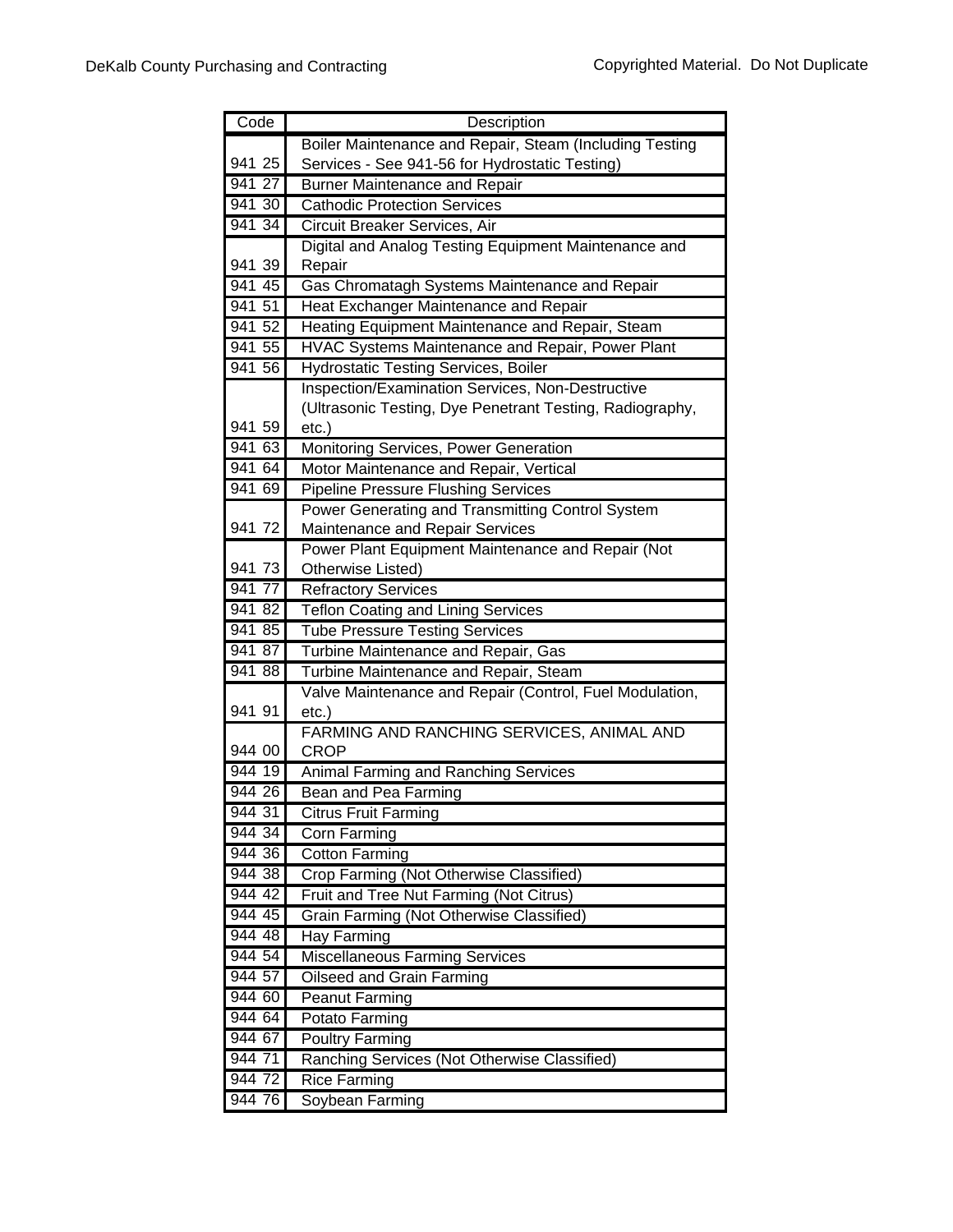| Code               | Description                                                  |
|--------------------|--------------------------------------------------------------|
| 944 79             | Sugarcane Farming                                            |
| 944 85             | <b>Tobacco Farming</b>                                       |
| 944 89             | Vegetable and Melon Farming                                  |
| 944 93             | <b>Wheat Farming</b>                                         |
|                    | FISHING, HUNTING, TRAPPING, GAME PROPAGATION,                |
| 945 00             | AND RELATED SERVICES                                         |
| $\frac{1}{945}$ 14 | Aquaculture: Cultivation of Fish and Shellfish               |
| 945 31             | <b>Commercial Fishing Services for Finfish</b>               |
| 945 32             | <b>Commercial Fishing Services for Shellfish</b>             |
| 945 33             | <b>Commercial Fishing Services for Misc. Marine Products</b> |
| 945 42             | Fish and Marine Life Hatching and Processing Services        |
| 945 45             | <b>Game Propagation Services</b>                             |
| 945 49             | Hunting and Trapping Services                                |
| 945 55             | Maintenance and Repair, Fishing Equipment                    |
| 945 56             | Maintenance and Repair, Hunting Equipment                    |
| 945 57             | Maintenance and Repair, Trapping Equipment                   |
| 945 63             | Processing Services, Wild Game (Fowl, Deer, Elk, etc.)       |
| 945 80             | <b>Taxidermy Services</b>                                    |
| 945 85             | <b>Trawling Services</b>                                     |
| 945 92             | <b>Whaling Services</b>                                      |
| 946 00             | <b>FINANCIAL SERVICES</b>                                    |
|                    | Accounting and Billing Services (Including Payroll Services, |
|                    | 3rd Party Reimbursement for Medicare, Medicaid, Private      |
| 946 10             | Insurance, etc)                                              |
| 946 11             | Accounting Services (Not Otherwise Classified)               |
| 946 12             | <b>Actuarial Services and Retirement Planning</b>            |
| 946 14             | Appraisal Services, Antique                                  |
| 946 15             | Appraisal Services, Real Estate                              |
| $946$ 16           | Appraisal Services (Not Otherwise Classified)                |
| 946 17             | Appraisal Services, Art                                      |
| 946 20             | Auditing                                                     |
| $946\,22$          | Automatic Teller Machine (ATM) Services                      |
| 946 25             | <b>Banking Services</b>                                      |
| 946 29             | Cash Management Services (Incl. Budgeting Services)          |
| 946 30             | Cash/Securities and Bonding Services                         |
| 946 31             | Certified Public Accountant (CPA) Services                   |
| 946 33             | <b>Collection Services, Financial Debt</b>                   |
| 946 35             | Credit Card, Charge Card Services                            |
| 946 36             | <b>Credit Investigation and Reporting</b>                    |
| 946 38             | Custom Brokerage Services (Incl. Stock and Bonds)            |
| 946 45             | <b>Employee Benefit Funds</b>                                |
| 946 46             | <b>Escrow and Title Services</b>                             |
| 946 48             | <b>Financial Advisor</b>                                     |
| 946 49             | Financial Services (Not Otherwise Classified)                |
| 946 50             | <b>Fund Raising Services</b>                                 |
| 946 54             | Installment Purchase/Lease Purchase Financing and Lease      |
| 946 55             | With Option to Purchase Financing                            |
|                    | <b>Inventory Services</b>                                    |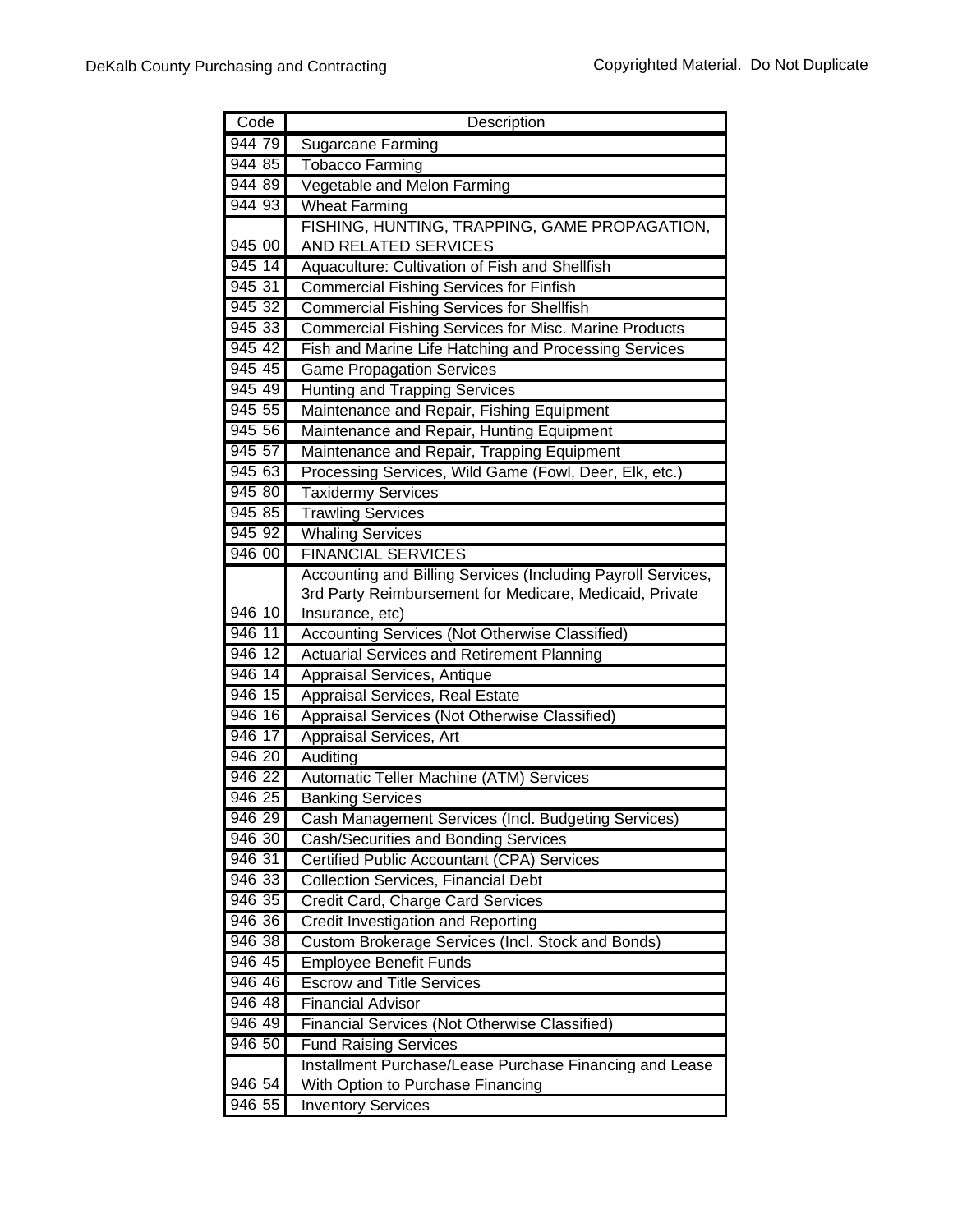| Code               | Description                                                 |
|--------------------|-------------------------------------------------------------|
| 946 56             | <b>Investment Management Services</b>                       |
| 946 60             | Loan Administration                                         |
| 946 64             | <b>Mortgage Banking Services</b>                            |
|                    | Monetary Systems (Incl. Analysis, Liquidity, Policy, etc.)  |
| 946 66             |                                                             |
| 946 67             | <b>Notary Public Services</b>                               |
| 946 70             | <b>Payment Card Services</b>                                |
| 946 77             | <b>Statistical Services</b>                                 |
|                    | Tax Services (Including Tax Preparation, Advisory Services, |
| 946 82             | etc.)                                                       |
| 946 85             | Trusts, Estates and Agency Accounts                         |
| 947 00             | <b>FORESTRY SERVICES</b>                                    |
| 947 32             | <b>Conservation Services, Forest</b>                        |
| 947 41             | <b>Firefighting Services, Forestry</b>                      |
| 947 43             | <b>Forest Nursery and Gathering Services</b>                |
|                    | Forestry Economic and Marketing Services (Including         |
| 947 45             | <b>Forestry Resources Services)</b>                         |
| 947 52             | <b>Harvesting Services, Forest</b>                          |
| 947 56             | <b>Logging Services</b>                                     |
| 947 62             | Maintenance and Repair, Forestry Equipment                  |
| 947 81             | <b>Timber Production Services</b>                           |
| 947 84             | Tree Farm Operation and Management Services                 |
|                    | HEALTH RELATED SERVICES (FOR HUMAN SERVICES                 |
| 948 00             | SEE CLASS 952)                                              |
| 948 07             | Administration Services, Health                             |
|                    | Ambulance Services, Non-emergency (See 990-37 for           |
| 948 12             | <b>Emergency Ambulance Services)</b>                        |
| 948 15             | Audiology Services (Including Hearing Aid Services)         |
| 948 26             | <b>Cytology Screening Services</b>                          |
| 948 27             | <b>Dental Laboratory Services</b>                           |
| 948 28             | <b>Dental Services</b>                                      |
| 948 29             | <b>Dental Prosthetic Manufacturing Services</b>             |
| 948 32             | <b>Dietician Services</b>                                   |
|                    | Disease Prevention and Control Services, Non-Contagious     |
| 948 33             | (See 948-92 for Vaccination Services)                       |
|                    | Disease Prevention and Control Services, Contagious (See    |
| 948 34             | 948-92 for Vaccination Services)                            |
| 948 36             | Exercise Program Services                                   |
| 948 37             | <b>Experimental Medical Services</b>                        |
| 948 44             | <b>Health Physics Services</b>                              |
| 948 46             | Hospital Services, Inpatient and Outpatient                 |
| 948 47             | <b>Health Care Center Services</b>                          |
| 948 48             | Health Care Services (Not Otherwise Classified)             |
| 948 49             | Hygiene Services, Industrial                                |
| 948 52             | <b>Infant Mortality Reduction Initiative</b>                |
|                    | Laser Light and Electro Stimulation Services (Includes      |
| 948 53             | <b>Acupuncture Services)</b>                                |
| $948\overline{54}$ | Massage Services                                            |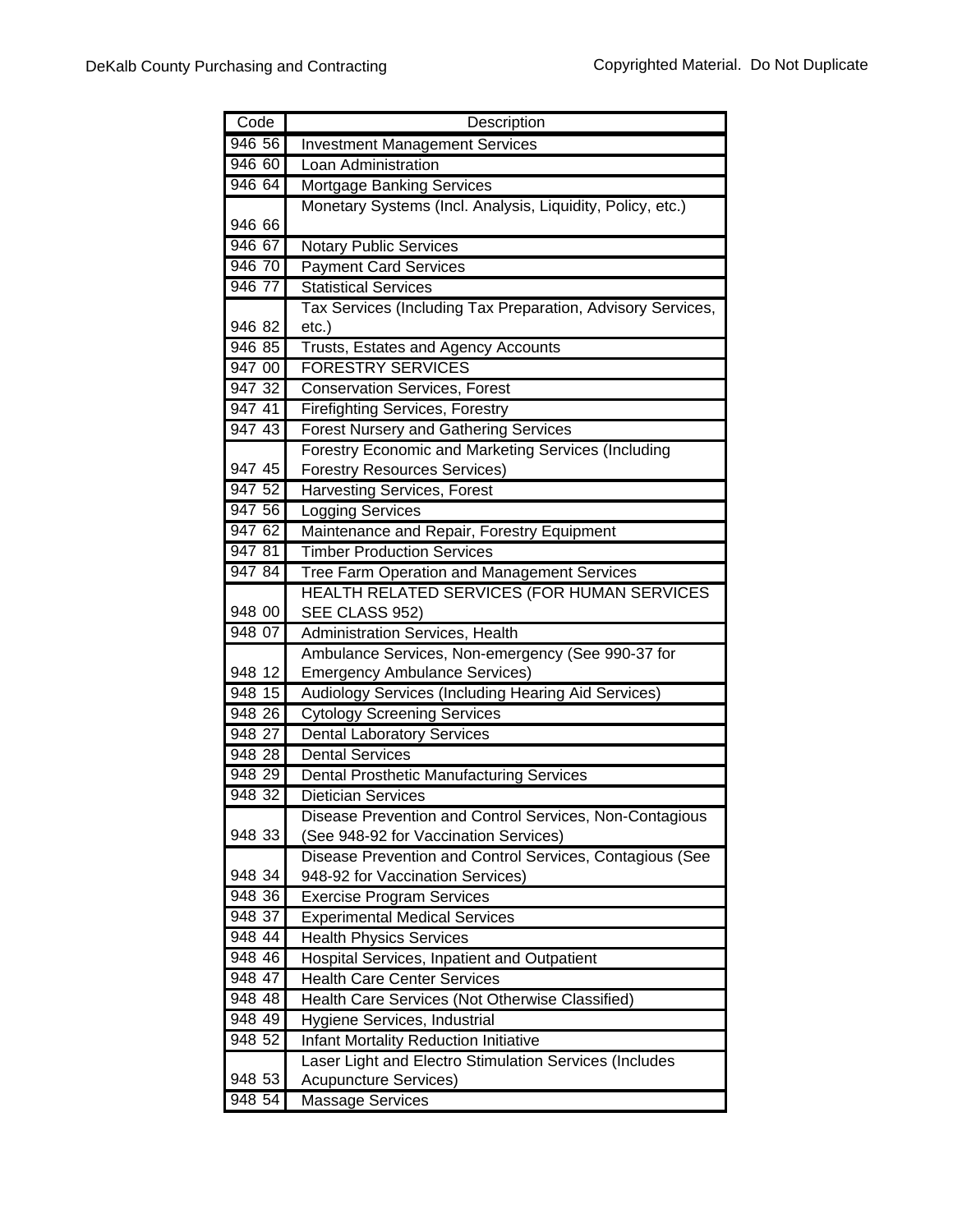| Code   | Description                                                |
|--------|------------------------------------------------------------|
| 948 55 | Medical and Laboratory Services (Non-Physician)            |
| 948 64 | <b>Nursing Services</b>                                    |
| 948 65 | <b>Nursing Home Services</b>                               |
| 948 68 | Optician/Optometrical Services (Non-Physician)             |
| 948 71 | <b>Physician Credentialing Services</b>                    |
| 948 72 | <b>Pharmaceutical Services</b>                             |
| 948 73 | <b>Physical Fitness Programs</b>                           |
|        | Professional Medical Services (Including Physicians,       |
| 948 74 | Pharmacists, and All Specialties)                          |
| 948 75 | Prosthetic Manufacturing Services (Other Than Dental)      |
|        | Psychologists/Psychological and Psychiatric Services       |
| 948 76 | (Including Behavorial Management Services)                 |
| 948 80 | Radiation Control and Leak Detection Services              |
| 948 81 | <b>Radiation Therapy Treatment Services</b>                |
| 948 82 | <b>Research and Science Services, Medical</b>              |
| 948 85 | Sanitary Napkin Disposal Services                          |
| 948 86 | <b>Therapy and Rehabilitation Services</b>                 |
| 948 87 | <b>Telemedical Professional Services</b>                   |
| 948 92 | <b>Vaccination Program Services</b>                        |
| 948 93 | Waste Disposal Services, Medical                           |
| 948 97 | X-Ray Services (Incl. Dental)                              |
| 952 00 | <b>HUMAN SERVICES</b>                                      |
| 952 05 | Alcohol and Drug Detoxification (Incl. Rehabilitation)     |
| 952 06 | Alcohol and Drug Prevention                                |
| 952 07 | <b>Alcohol and Drug Testing Services</b>                   |
| 952 08 | <b>Assisted Living Services</b>                            |
| 952 09 | Autopsy and Other Coroner Type Services                    |
| 952 10 | <b>Barber/Beautician Services</b>                          |
| 952 11 | <b>Babysitting or Nanny Services</b>                       |
| 952 12 | <b>Bioethical Services</b>                                 |
|        | Big Brother, Big Sister, and Similar Type Program Services |
| 952 13 |                                                            |
|        | Cemetery Services (Including Operation, Management, and    |
| 952 14 | Maintenance)                                               |
| 952 15 | Case Management                                            |
| 952 16 | <b>Chaplain/Minister Services</b>                          |
|        | Child Abuse: Identification, Treatment, and Prevention     |
| 952 17 | (Including Sexual Abuse)                                   |
| 952 18 | Child Care Services (Incl. the Food Program)               |
| 952 19 | <b>Community Garden Program</b>                            |
| 952 20 | Correctional                                               |
| 952 21 | Counseling                                                 |
|        | Community Service Campaigns (Anti-Litter Programs, etc.)   |
| 952 22 |                                                            |
| 952 23 | <b>Court Intervention Services</b>                         |
| 952 24 | <b>Cultural Administration and Promotion Services</b>      |
| 952 25 | Day Care (Preschool)                                       |
| 952 26 | Day Care (Adult)                                           |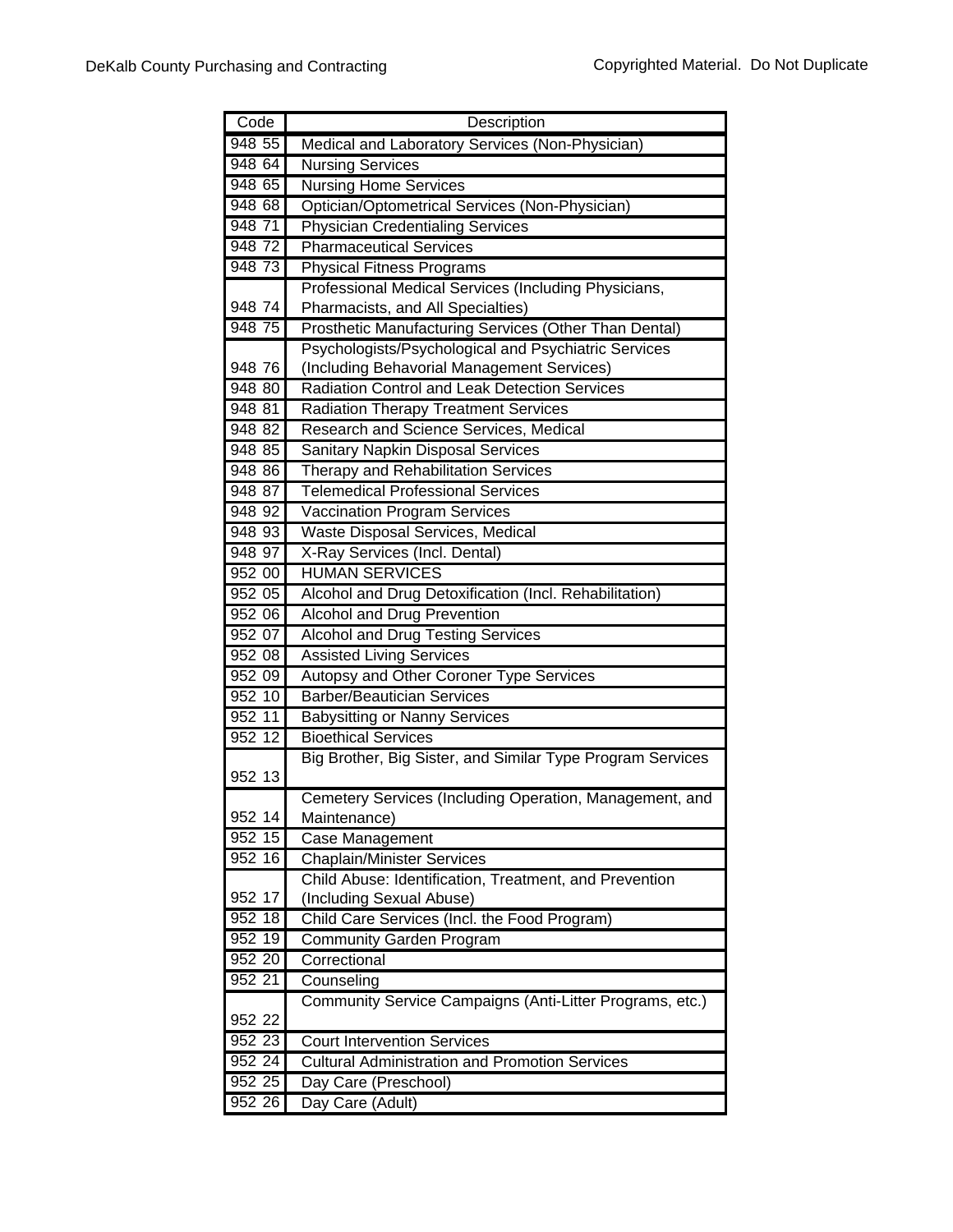| Code      | Description                                                                                   |
|-----------|-----------------------------------------------------------------------------------------------|
| 952 28    | Day Care Training Consortium                                                                  |
| 952 29    | Dating and Escort Services                                                                    |
|           | Delivered Meals (Including Shelf Stable Meals and                                             |
| 952 30    | Congregate Meals)                                                                             |
| 952 31    | Discrimination Investigation                                                                  |
| 952 32    | Domicile                                                                                      |
| 952 35    | <b>Elder Abuse Prevention Services</b>                                                        |
| 952 36    | Emergency Food                                                                                |
| 952 37    | <b>Emergency Shelter</b>                                                                      |
|           | <b>Employee Assistance Programs (Including Unemployment</b>                                   |
| 952 38    | <b>Compensation Administration Services)</b>                                                  |
| 952 39    | <b>Employment Generating Activities</b>                                                       |
| 952 40    | <b>Elderly Assistance Services</b>                                                            |
| 95241     | Face and Body Beauty Treatment Services                                                       |
| 952 42    | <b>Family Planning</b>                                                                        |
|           | Family and Social Services (Including Shopping and Buying                                     |
| 952 43    | Services)                                                                                     |
|           | Fire Fighting and Prevention Services (For Buildings,                                         |
| 952 44    | Homes, etc.; See 990-43 for Oil and Gas Well Fires)                                           |
| 952 45    | Food Stamps/Coupons                                                                           |
| 952 47    | Foster Home and Adoption Services                                                             |
| 952 48    | Genetic Parentage Testing Services (DNA)                                                      |
| 952 49    | <b>Halfway Housing</b>                                                                        |
| 952 51    | <b>Head Start Program</b>                                                                     |
| 952 53    | Home Management                                                                               |
| 952 54    | Homemaker                                                                                     |
| 952 55    | <b>Homelessness Prevention Services</b>                                                       |
| 952 56    | <b>Housekeeping Services</b>                                                                  |
| 952 57    | <b>Human Population Census Services</b>                                                       |
| 952 58    | Human Resources Development Services                                                          |
| 952 59    | Human Services (Not Otherwise Classified)                                                     |
| 952 60    | <b>Job Search Workshop</b>                                                                    |
| 952 61    | Law Enforcement - Community Relations Services (Incl.<br><b>Victim Notification Services)</b> |
| 952 62    | Mental Health Services: Vocational, Residential, Etc.                                         |
| 952 64    | Mortuary and Funeral (Including Crematory Services)                                           |
| 952 65    | <b>Musical Awareness Services</b>                                                             |
| 952 67    | Parenting Intervention                                                                        |
| 952 68    | <b>Personal Care Services</b>                                                                 |
| 952 71    | Rape and Sexual Assault Prevention                                                            |
| $952\,72$ | Reading Services for the Blind                                                                |
| 952 74    | <b>Referral Services</b>                                                                      |
| 952 75    | Refugee Assistance                                                                            |
| 952 76    | <b>Respite Care</b>                                                                           |
|           | Research and Evaluation, Human Services (Including                                            |
| 952 77    | <b>Productivity Audits)</b>                                                                   |
| 952 78    | Safe Housing                                                                                  |
| 952 80    | Senior Aides Program                                                                          |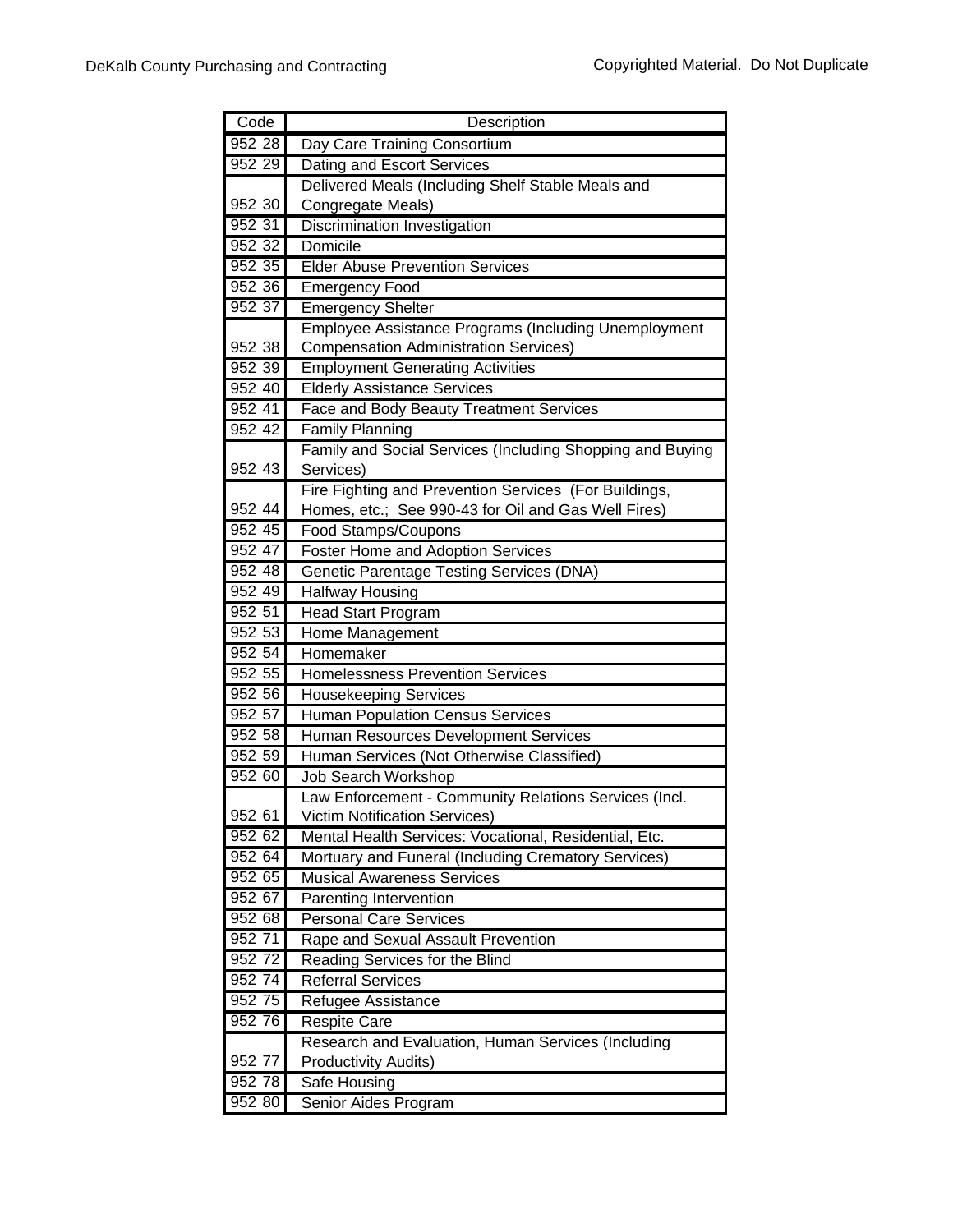| Code<br>Description                                                        |  |
|----------------------------------------------------------------------------|--|
| 952 81<br><b>Slum Redevelopment Services</b>                               |  |
| 952 83<br>Summer Youth Program                                             |  |
| 952 84<br><b>Supplemental Food Services</b>                                |  |
| 952 85<br><b>Support Services</b>                                          |  |
| 952 88<br><b>Teenage Pregnancy Services</b>                                |  |
| 952 90<br>Training and Instruction (For Clients, Not Staff)                |  |
| <b>Transitional Domicile</b><br>952 91                                     |  |
| 952 92<br><b>Transitional Living</b>                                       |  |
| 952 93<br><b>Try-out Employment</b>                                        |  |
| Transportation Services For the Elderly, Handicapped,                      |  |
| Incapacitated, Prisoners, Juries, etc.<br>952 94                           |  |
| 952 95<br><b>Youth Care Services</b>                                       |  |
| 952 96<br><b>Urban and Regional Development Services</b>                   |  |
| INSURANCE AND INSURANCE SERVICES ( ALL TYPES)                              |  |
| 953 00                                                                     |  |
| 953 06<br>Accident                                                         |  |
| 953 13<br>Aviation                                                         |  |
| 953 22<br><b>Boiler</b>                                                    |  |
| 953 27<br><b>Claims Processing Services</b>                                |  |
| 953 30<br>Collision, Automotive                                            |  |
| 953 33<br>Comprehensive, Automotive                                        |  |
| 953 34<br>Crime                                                            |  |
| 953 37<br>Disability                                                       |  |
| 953 41<br><b>Fidelity and Surety</b>                                       |  |
| 953 43<br>Fire                                                             |  |
| 953 45<br>Flood                                                            |  |
| Health/Hospitalization (Including Dental and Visual                        |  |
| 953 48<br>Insurance)                                                       |  |
| 953 51<br><b>Inland Marine</b>                                             |  |
| Insurance and Insurance Services (Not Otherwise Classified)                |  |
| 953 52                                                                     |  |
|                                                                            |  |
| 953 54<br>iability, Automotive.                                            |  |
| 953 56<br>iability, General                                                |  |
| 953 58<br>Liability, Professional                                          |  |
| 953 60<br>Liability, Public Official/Government                            |  |
| 953 63<br>Life                                                             |  |
| 953 66<br>Malpractice, General                                             |  |
| 953 68<br>Malpractice, Legal                                               |  |
| 953 70<br>Malpractice, Medical                                             |  |
| 953 77<br><b>Property and Casualty</b>                                     |  |
| 953 78<br>Receiver Services, Special Deputy (Insurance)                    |  |
| 953 79<br><b>Reinsurance Services</b>                                      |  |
| 953 80<br>Retirement Benefit Plan Insurance                                |  |
| 953 83<br>Sports                                                           |  |
| 953 87<br><b>Title</b>                                                     |  |
| 953 91<br>Unemployment Insurance<br>953 92<br><b>Worker's Compensation</b> |  |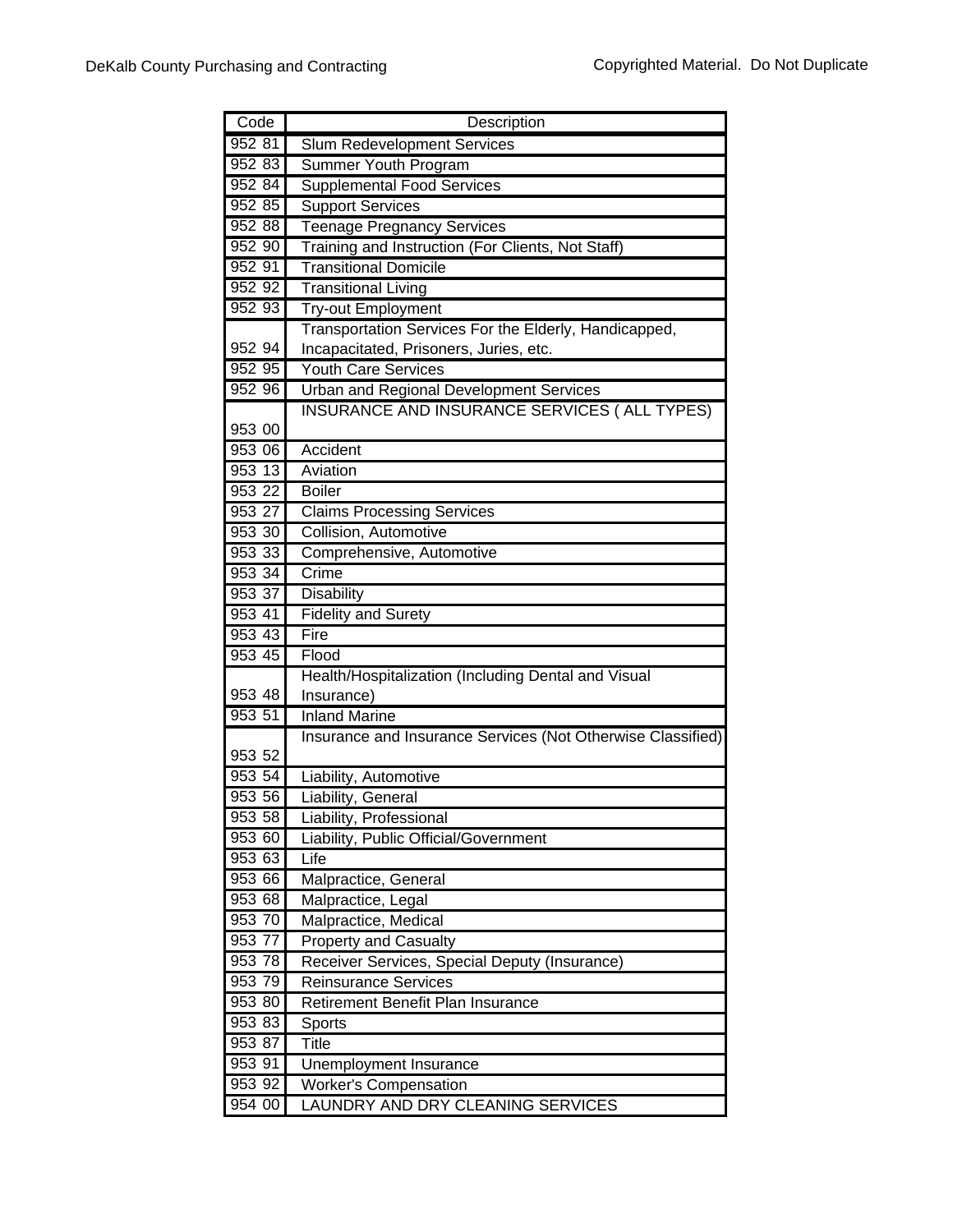| Code   | Description                                                 |
|--------|-------------------------------------------------------------|
| 954 03 | <b>Cloth Towel Service</b>                                  |
| 954 05 | Laundry and Linen Service                                   |
| 95410  | <b>Mop Cleaning Service</b>                                 |
| 954 20 | <b>Dry Cleaning Service</b>                                 |
|        | Shop Towels, Shop Aprons, Floor Mats, etc. Cleaning         |
| 954 70 | Services                                                    |
|        | LIBRARY SERVICES (INCL. RESEARCH AND                        |
| 956 00 | <b>SUBSCRIPTION SERVICES)</b>                               |
| 956 05 | <b>Business Research Services</b>                           |
| 956 10 | <b>Cataloging Services</b>                                  |
| 956 30 | <b>Historical Studies and Services</b>                      |
| 956 35 | <b>Internet Database Subscriptions</b>                      |
| 956 38 | Library Services (Not Otherwise Classified)                 |
| 956 40 | <b>Magazine Subscriptions</b>                               |
| 956 45 | <b>Microfilm Subscriptions</b>                              |
| 956 49 | <b>Newsletter Subscriptions</b>                             |
| 956 50 | <b>Newspaper Subscriptions</b>                              |
|        | Professional Document and Publication Subscriptions (Legal, |
| 956 58 | Medical, etc.).                                             |
| 956 60 | <b>Professional Journal Subscriptions</b>                   |
| 956 70 | Research Services (Other Than Business)                     |
| 956 75 | <b>Scientific Research Services</b>                         |
| 956 80 | Talking Books, Cassettes, etc. (For the Vision Impaired)    |
| 956 85 | <b>Training Material Subscriptions</b>                      |
| 958 00 | <b>MANAGEMENT SERVICES</b>                                  |
|        | Agricultural Management Services (Not Otherwise             |
| 958 02 | Classified)                                                 |
| 958 03 | <b>Airport Management Services</b>                          |
| 958 05 | <b>Asset Management Services</b>                            |
| 958 12 | <b>Bio-Solids Management Services</b>                       |
| 958 14 | Border Security Management and Operation Services           |
| 958 15 | <b>Building and Facilities Management Services</b>          |
| 958 16 | <b>Business Management Services</b>                         |
| 958 20 | <b>Cemetery Management Services</b>                         |
| 958 22 | Child Care Center Management and Operation Services         |
| 958 23 | <b>Computer Management Services</b>                         |
| 958 25 | <b>Conservation/Resource Management Services</b>            |
| 958 26 | <b>Construction Management Services</b>                     |
| 958 28 | <b>Corrections Management Services</b>                      |
|        | Crop Management Services (Including Production,             |
| 958 30 | Protection, etc.)                                           |
| 958 36 | <b>Exhibition/Exposition Management Services</b>            |
|        | Farm Management Services (Including Dairy, Pasture and      |
| 958 38 | Range Management)                                           |
| 958 39 | <b>Financial Management Services</b>                        |
|        | Fishery Management Services (Including Data Collection,     |
|        | Research and Experimentation, Resources Protection, etc.)   |
| 958 40 |                                                             |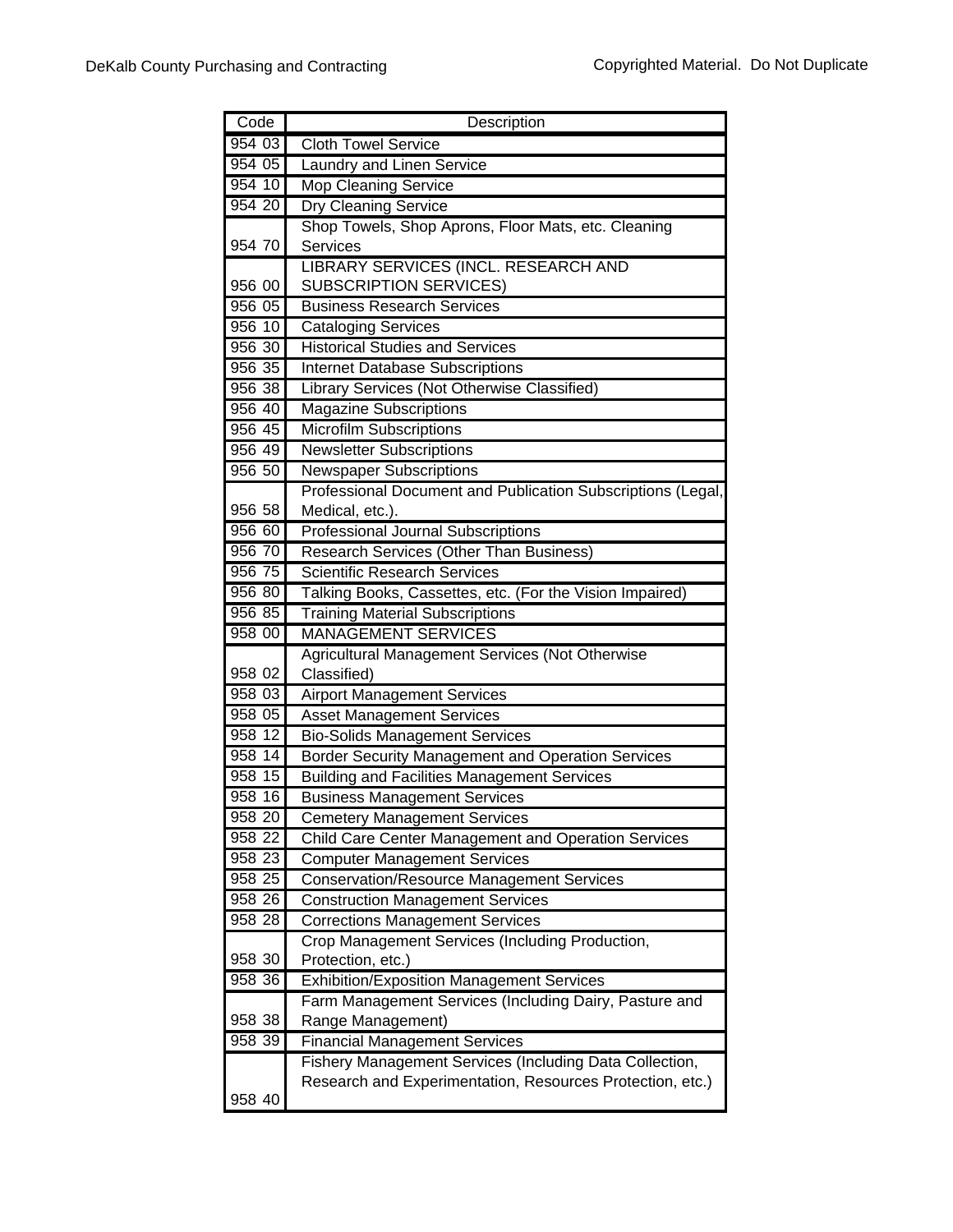| Code                 | Description                                                                                       |
|----------------------|---------------------------------------------------------------------------------------------------|
| 958 41               | <b>Fleet Management Services</b>                                                                  |
|                      | Food Management Services (Incl. Hygiene, Contamination,                                           |
| 958 44               | Preservation, Research, etc.)                                                                     |
|                      | Forestry Management Services (Including Inventory,                                                |
| 958 45               | Monitoring, Extension, Pest Control, etc.)                                                        |
| 958 47               | <b>Freight Management Services</b>                                                                |
| 958 50               | <b>Fuel Management Services</b>                                                                   |
|                      | Health Care Management Services (Including Managed Care                                           |
| 958 56               | Services)                                                                                         |
| 958 57               | Housekeeping Management Services                                                                  |
| 958 58               | <b>Hospital Management Services</b>                                                               |
| 958 59               | <b>Industrial Management Services</b>                                                             |
| 958 60               | Incentive Management Program Services (Safety, etc.)                                              |
| 958 61               | Insurance and Risk Management Services                                                            |
| 958 62               | <b>Irrigation System Management Services</b>                                                      |
| 958 63               | <b>Janitorial Management Services</b>                                                             |
| 958 64               | <b>Laundry Management Services</b>                                                                |
| 958 65               | Livestock Management and Industry Services                                                        |
| $958\,\overline{66}$ | Lottery Management Services                                                                       |
|                      | Mental Health/Retardation Management Services (Incl.                                              |
|                      | Operations, Facilities Maintenance, Nursing, Food Service,                                        |
| 958 67               | etc. 24/7                                                                                         |
| 958 68               | <b>Support Services, Management</b>                                                               |
|                      | Outsourcing Services for Management, Operation, etc.                                              |
| 958 70               | (Purchasing, etc.)                                                                                |
| 958 71               | Orchard and Vineyard Management Services                                                          |
|                      | Parking Management Services (Incl. Operations,                                                    |
| 958 72               | Admissions, and Supervision)                                                                      |
| 958 74               | <b>Personnel Management Services</b>                                                              |
| 958 76               | <b>Pipeline Management Services</b>                                                               |
| 958 77               | <b>Project Management Services</b>                                                                |
| 958 78               | <b>Property Management Services</b>                                                               |
| 958 81               | <b>Racing Management Services</b>                                                                 |
|                      | Records Management Services (Including Document                                                   |
|                      | Management Services which also includes Technology                                                |
| 958 82               | Integration)                                                                                      |
| 958 83               | Real Estate Management Services (To include Listing and<br>Sales Services)                        |
|                      |                                                                                                   |
| 958 85               | Soil and Land Management Services (Including Testing,<br>Protection, Preparation, Planning, etc.) |
| 958 87               | <b>Storage Tank Management Services</b>                                                           |
| 958 88               | <b>Supply Chain Management Services</b>                                                           |
| 958 89               | <b>Telecommunications Management Services</b>                                                     |
| 958 90               | Traffic Safety Program Management Services                                                        |
| 958 91               | <b>Transit Management Services</b>                                                                |
| 958 92               | <b>Travel Management Services</b>                                                                 |
| 958 93               | Toll Management and Operations Services                                                           |
| 958 94               | <b>Warehouse Management Services</b>                                                              |
|                      |                                                                                                   |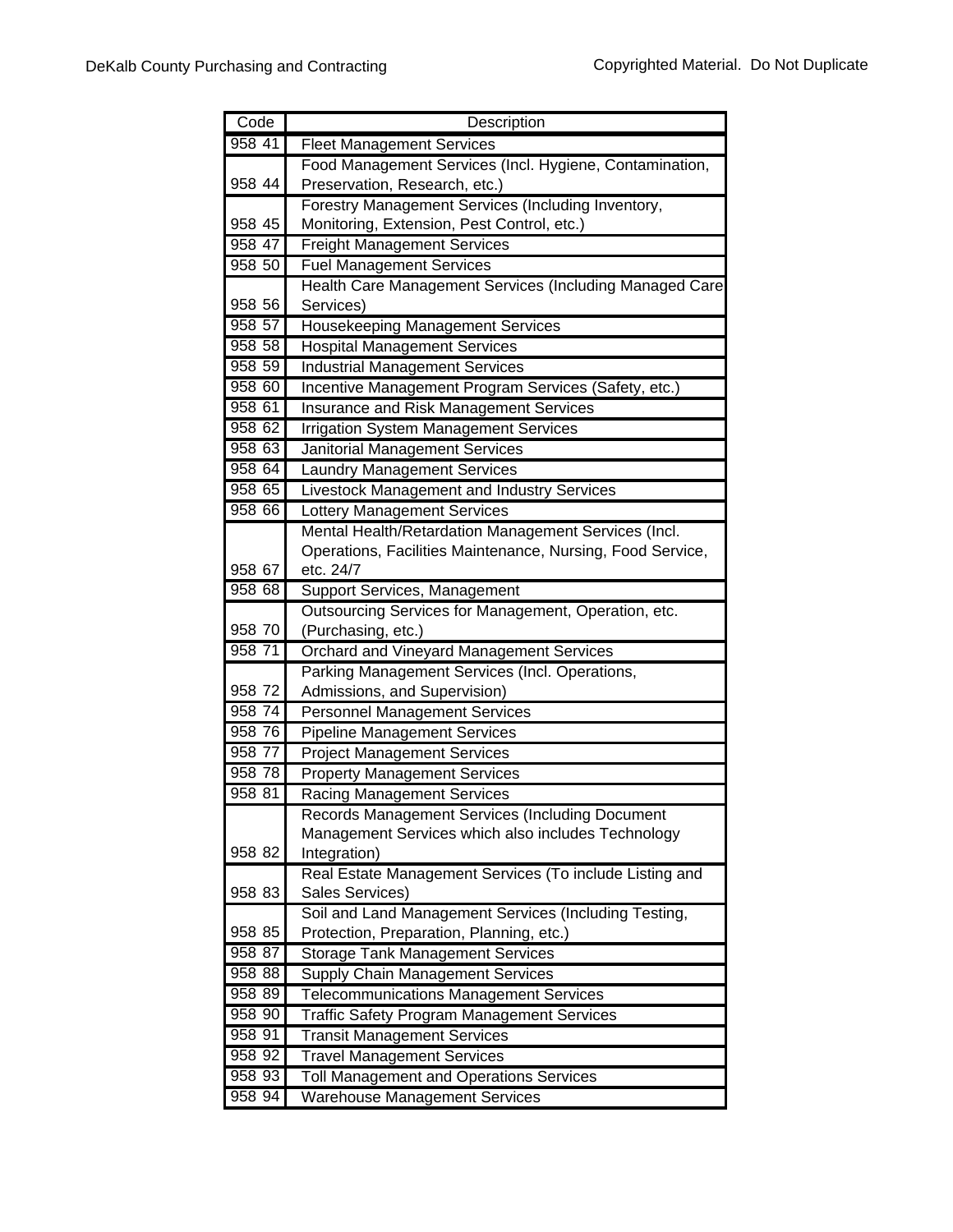| Code               | Description                                                                                     |
|--------------------|-------------------------------------------------------------------------------------------------|
| 958 95             | <b>Utility Management Services</b>                                                              |
| 958 96             | <b>Waste Management Services</b>                                                                |
|                    | Wildlife/Fish Management Services (Including Endangered                                         |
| 958 97             | Species and Wildlife Census)                                                                    |
|                    | MARINE CONSTRUCTION AND RELATED SERVICES;                                                       |
| 959 00             | MARINE EQUIPMENT MAINTENANCE AND REPAIR                                                         |
| 959 17             | <b>Aquatic Planting and Harvesting Services</b>                                                 |
| $959\overline{22}$ | <b>Barge Maintenance and Repair</b>                                                             |
| 95924              | Boats and Motors Maintenance and Repair                                                         |
| 959 26             | Breakwater Construction, Maintenance, and Repair                                                |
|                    | Buoys and Light Services Including Maintenance and Repair                                       |
| 959 29             | (Including Lighthouses, etc.)                                                                   |
| 959 30             | Cargo Handling Services, Marine                                                                 |
|                    | Cargo Transport Services, Marine (Incl. Air-Ocean, Ocean-                                       |
| 959 31             | Rail, Ocean-Truck Intermodal Cargo Services)                                                    |
|                    | Construction Services: Boats, Barges, Ferries, Ships, etc.                                      |
| 959 34             |                                                                                                 |
| 959 35             | Construction Services, General (Marine)                                                         |
| 959 36             | Crane Maintenance and Repair, Marine                                                            |
|                    | Dam and Levee Construction, Maintenance, Management                                             |
| 959 39             | and Repair                                                                                      |
| 959 42             | Docking and Stevedoring Services                                                                |
| 959 43             | <b>Drawbridge Operations Services</b>                                                           |
|                    | <b>Electronic and Communication Equipment Services</b>                                          |
| 959 44             | (Including Installation, Maintenance and Repair)                                                |
| 959 46             | Ferry Maintenance and Repair                                                                    |
| 959 50             | <b>Marina Services</b>                                                                          |
|                    | Marine Equipment Maintenance and Repair (Not Otherwise                                          |
| 959 51             | Listed)                                                                                         |
| 959 52             | <b>Marine Life Services</b>                                                                     |
|                    | Marine Survey Services (Including Sonar Radar,                                                  |
| 959 53             | Location/Recovery of Sunken Objects, etc.)                                                      |
| 959 56             | Passenger Transportation Services, Ship or Ferry                                                |
| 959 59             | Port and Harbor Operation Services                                                              |
| 959 64             | <b>Reef Services, Artificial</b>                                                                |
|                    | Reef Construction Services Including Maintenance and                                            |
| 959 65             | Repair                                                                                          |
| 959 66             | Reservoir Maintenance and Management Services                                                   |
| 959 72<br>959 73   | Seeding Services, Clam and Oyster Bed                                                           |
| 959 76             | Ship Maintenance and Repair                                                                     |
| 959 77             | Storage, Lifting, and Launching of Boats                                                        |
| 959 83             | Sunken Vessel Services (Raising, etc.)                                                          |
| 959 84             | Touring Transportaion, Marine                                                                   |
|                    | Towing Services, Marine                                                                         |
| 959 90             | Waterfront Construction Services Including Piers, Docks,                                        |
|                    | Decking, etc. (Includes Maintenance and Repair)<br>MISCELLANEOUS SERVICES, NO. 1 (NOT OTHERWISE |
| 961 00             | CLASSIFIED)                                                                                     |
|                    |                                                                                                 |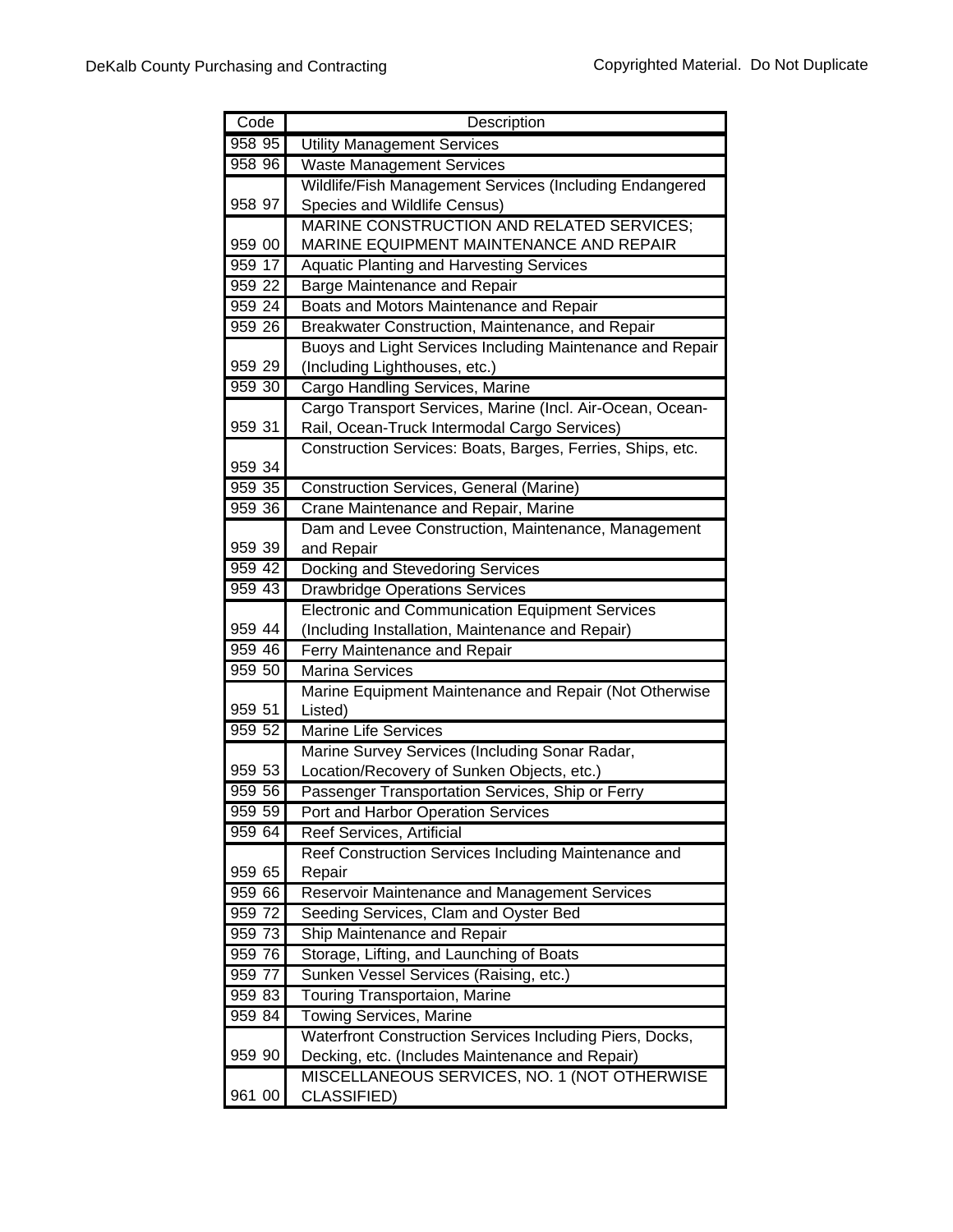| Code   | Description                                                                                      |
|--------|--------------------------------------------------------------------------------------------------|
| 961 01 | Archeological Services (Other than Consulting)                                                   |
|        | Administrative Services, All Kinds (Incl. Clerical, Secretarial                                  |
| 961 02 | Services, etc.)                                                                                  |
|        | Agricultural Services (Including Production, Cotton Ginning,                                     |
|        | Planting, Harvesting, Marketing, Seed Extraction,                                                |
| 961 03 | Processing, etc.)                                                                                |
| 961 04 | Artists (Including Digital Artists)                                                              |
|        | Arbitration, Mediation, and Alternative Dispute Resolution                                       |
| 961 05 | Services                                                                                         |
|        | Beef, Pork, and Other Meat Processing Services (See 961-                                         |
|        | 59 for Poultry Processing and 962-75 for Seafood                                                 |
| 961 06 | Processing)                                                                                      |
| 961 07 | <b>Beverage Processing Services (All Types)</b>                                                  |
| 961 09 | <b>Building Permit Services</b>                                                                  |
| 961 10 | <b>Business Plan Development Services</b>                                                        |
|        | Chartering Services (For Other than the Chartering of                                            |
| 961 11 | Transportation)                                                                                  |
|        | Codification of Government Codes (To Include Code                                                |
| 961 12 | Conversion and Code Maintenance Services)                                                        |
|        | Chartering Services for Aircraft, Boats, Buses, and other                                        |
| 961 13 | Transportation                                                                                   |
| 961 14 | Commissioning of Facilities Services (Functional and                                             |
|        | Prefunctional)                                                                                   |
| 961 15 | Concessions, Catering, Vending: Mobile and Stationary (See<br>Class 905 for Airport Concessions) |
| 961 16 | <b>Claims Processing Services</b>                                                                |
|        | Interpreter Services - Electronically Assisted - Foreign                                         |
|        | Language, Hearing Impaired, etc., (See Item 46 For                                               |
| 961 17 | Interpreter Services - Not Electronically Assisted)                                              |
|        | Concrete Resurfacing Services (Swimming Pools,                                                   |
| 961 18 | Driveways, Patios, etc.)                                                                         |
| 961 20 | <b>Customer Service Evaluation Services</b>                                                      |
| 961 21 | <b>Cost Estimating</b>                                                                           |
| 961 22 | <b>Costume Design and Creation Services</b>                                                      |
|        | Cryogenic Treatment Services for Metals, Plastics, and                                           |
| 961 23 | Glass                                                                                            |
| 961 24 | <b>Court Reporting Services</b>                                                                  |
| 961 25 | <b>Dairy Products Processing Services</b>                                                        |
|        | Crating and Packing Services for Transportation (Including                                       |
| 961 26 | <b>Material Handling Services)</b>                                                               |
|        | Decontamination Services (Incl. Hazardous Material                                               |
| 961 27 | Decontamination)                                                                                 |
| 961 28 | Economic Development, Domestic and Foreign                                                       |
| 961 29 | <b>Economic Impact Studies</b>                                                                   |
|        | <b>Employment Agency and Search Firm Services (Including</b>                                     |
|        | Background Investigations and Drug Testing for                                                   |
| 961 30 | Employment)                                                                                      |
|        | Energy Comprehensive Performance Services (A Complete                                            |
| 961 31 | Conservation Program)                                                                            |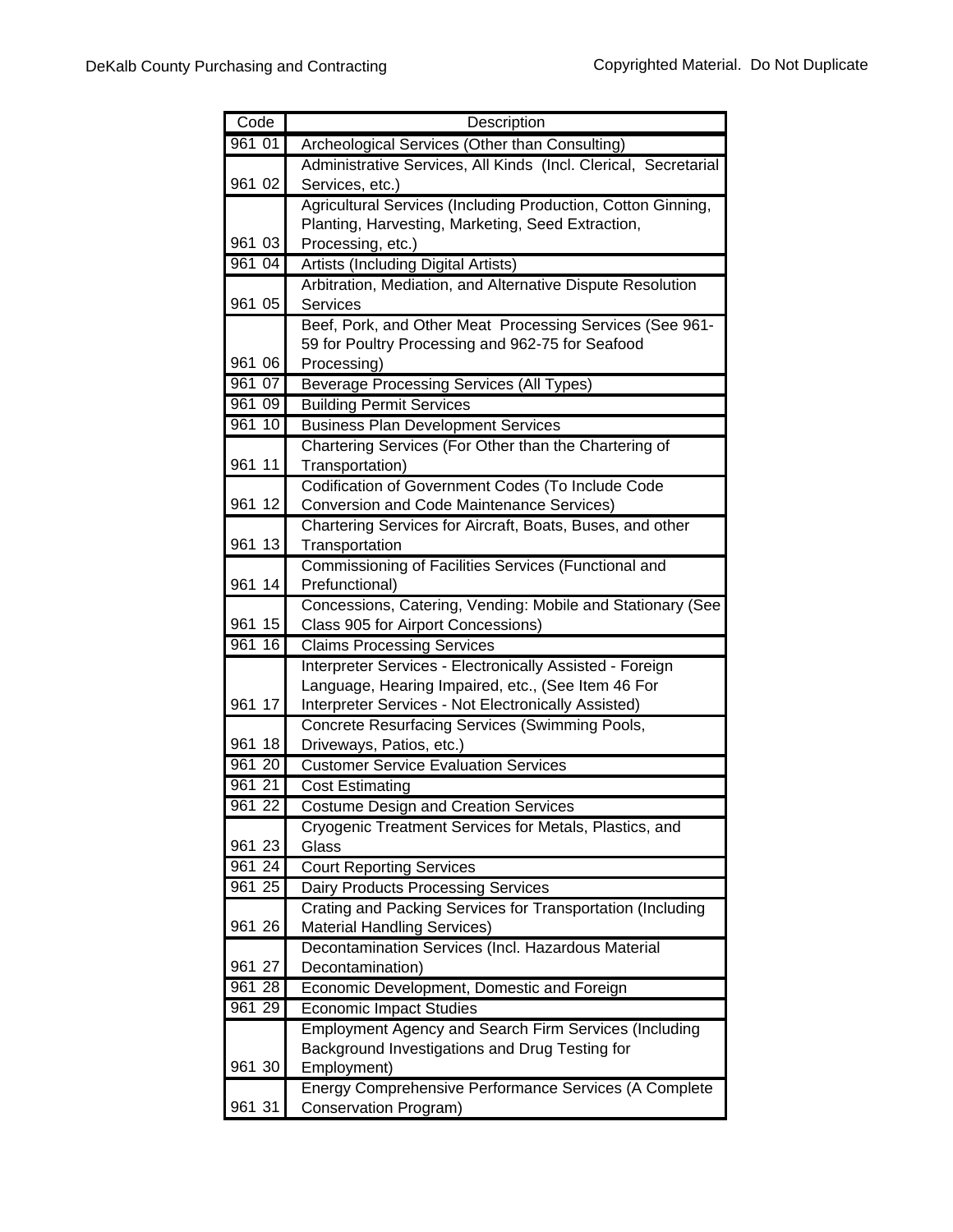| Code      | Description                                                                            |
|-----------|----------------------------------------------------------------------------------------|
| 961 32    | <b>Environmental Impact Studies</b>                                                    |
| 96133     | <b>Geese Control Services</b>                                                          |
| 961 34    | <b>Fugitive Escort Services</b>                                                        |
| 961 35    | Lock Box (Caging) Services                                                             |
|           | Food Administrative Services (Incl. Policy, Standards,                                 |
| 961 36    | Evaluation, etc.)                                                                      |
| 961 37    | <b>Fruit and Vegetable Processing Services</b>                                         |
|           | <b>Food Preparation Services (Including Food Canning</b>                               |
| 961 38    | Services)                                                                              |
| 961 39    | <b>Floral Designing and Arranging Services</b>                                         |
| 961 40    | <b>Forensic Services</b>                                                               |
| 961 41    | <b>Global Positioning Systems Surveying Services</b>                                   |
| 961 42    | Grains, Sugar, Oils and Fats Processing Services                                       |
| 961 43    | Hydrological and Oceanography Services                                                 |
| 961 44    | <b>Industrial Development and Planning Services</b>                                    |
| 961 45    | <b>Inspection and Certification Services</b>                                           |
|           | Interpreter Services (Foreign Language, Hearing Impaired,                              |
|           | etc.) (See Item 17 for Interpreter Services - Not Electronically                       |
| 961 46    | Assisted)                                                                              |
|           | Law Enforcement Services (Including Process Server                                     |
| 961 47    | Services)                                                                              |
|           | Laboratory and Field Testing Services (Not Otherwise                                   |
| 961 48    | Classified) Incl. Hazardous Waste                                                      |
| 96149     | Legal Services, Attorneys                                                              |
|           | Legal Services Including Depositions and Expert Witness                                |
| 961 50    | Testimony                                                                              |
| 961 51    | <b>Lobby Services</b>                                                                  |
| 961 52    | Laboratory Services which Monitor the Equipment that uses<br>Lubricating Oil or Grease |
|           | Marketing Services (Incl. Distribution, Research, Sales                                |
| 961 53    | Promotions, etc.)                                                                      |
|           | Milling Services: Asphalt, Grain, Cottonseed, Vegetable,                               |
| 961 54    | Wood, etc.                                                                             |
| 961 55    | Mining and Quarrying Services                                                          |
|           | Program/Project Development and Management Services                                    |
| 961 56    |                                                                                        |
| 961 57    | <b>Musical Production Services</b>                                                     |
| 961 58    | <b>Negotiation Services</b>                                                            |
| 961 59    | <b>Poultry Hatching and Processing Services</b>                                        |
| 961 60    | <b>Public Opinion Surveys</b>                                                          |
| 961 61    | <b>Public Speaking Services</b>                                                        |
| 961 62    | <b>Personnel Services (Not Employment)</b>                                             |
| 961 63    | <b>Relocation Services for Personnel</b>                                               |
| 961 64    | Satellite Global Information Positioning System Services                               |
| $961\ 65$ | Scanning and Testing for Electrical Hot-Spots, etc.                                    |
| 961 66    | <b>Sign Painting Services</b>                                                          |
| 961 67    | Sign Language Services for the Hearing Impaired                                        |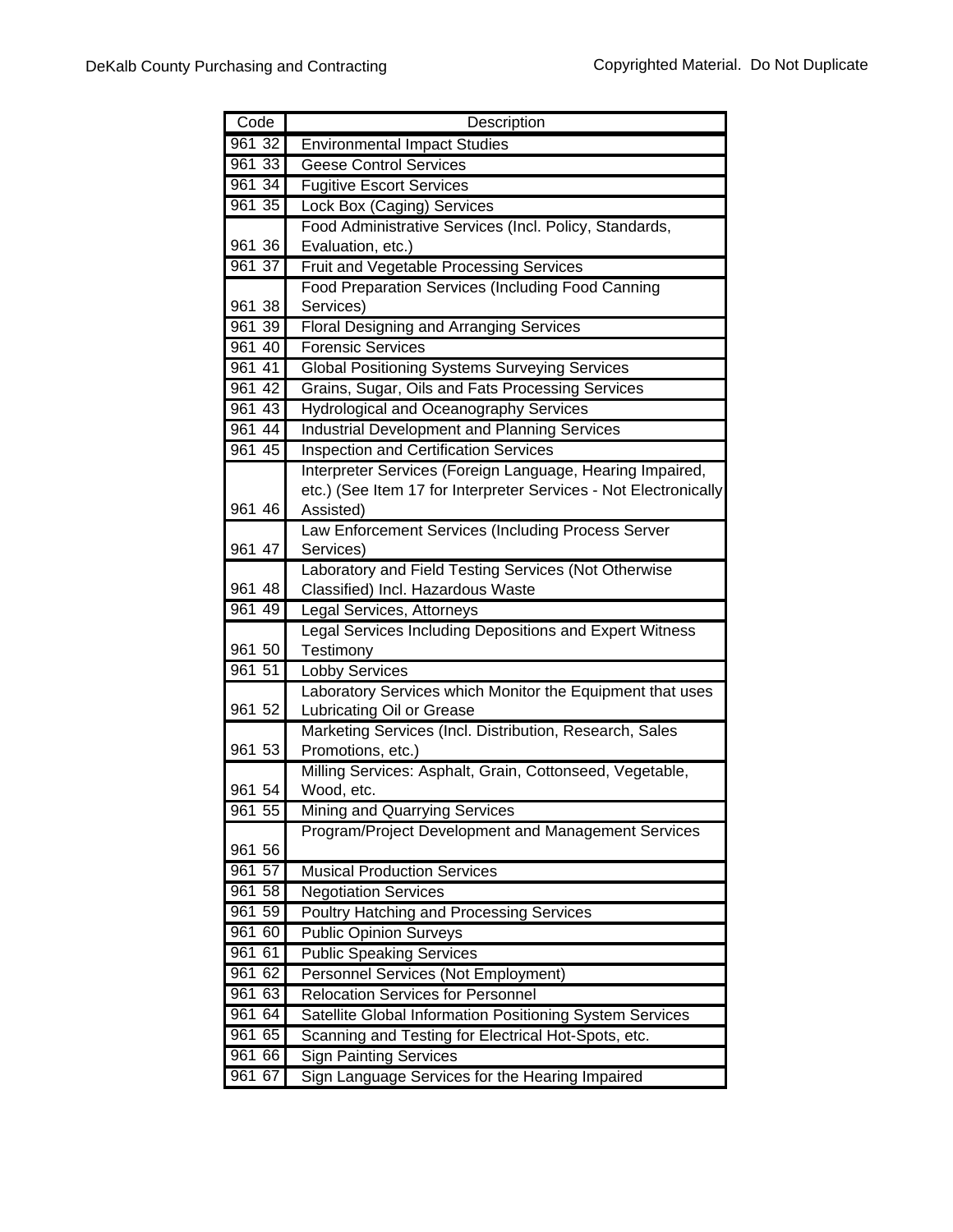| Sports Professionals Services (Including Sports and<br>Recreational Programs and Referee/Umpire Services)<br>961 68<br>961 69<br><b>Reverse Auctions</b><br>961 70<br><b>Sugar Refining Services</b><br>961 71<br><b>Talent Agency Services</b><br>Transcription Services: Academic, Braille, Legal, Medical,<br>961 72<br>etc.<br>Theatrical Services (Including Production, Scenery Design,<br>961 73<br>Stage, etc.)<br>Scientist Services (Geology, Geophysics, etc)<br>961<br>74<br>75<br>961<br><b>Translation Services</b><br>961 76<br><b>Telemetry Services</b><br>Treatment Services, Material (Anticorrosion, Fire Protection,<br>Waterproofing, etc)<br>961 77<br>961 78<br><b>Travel Agency Services</b><br>Trade Services (Facilitation, Information, Marketing,<br>961 79<br>Promotion, etc.)<br>961 80<br><b>Tour Guide Services</b><br>961 81<br>Submarine Services (Incl. Unmanned Type)<br>961 82<br>Transportation Services (Not Otherwise Classified)<br>961 85<br>Utility Services, Electric, Gas, Water<br>961 86<br><b>Veterinary Services</b><br>96187<br>Volunteer Services (Aid in Locating Volunteers)<br>961 88<br><b>Weather Forecasting Services</b><br>961 89<br><b>Weatherization Audit Services</b><br>Writing Services, All Kinds (Including Resumes,<br>961 90<br>Calligrapher/Engrosser Services)<br>961 91<br>Water and Petroleum Pipeline Services<br>961 94<br>Zoning, Land Use Studies<br>961 95<br><b>Modeling Services</b><br>961 96<br>Non-Professional Services (Not Otherwise Classified)<br>961 97<br>Yarn, Thread, and Related Notions Processing Services<br>MISCELLANEOUS SERVICES, NO. 2 (NOT OTHERWISE<br>962 00<br>CLASSIFIED)<br>962 03<br>Actor/Thespian Services<br>962 04<br>Air Freshener Services |
|--------------------------------------------------------------------------------------------------------------------------------------------------------------------------------------------------------------------------------------------------------------------------------------------------------------------------------------------------------------------------------------------------------------------------------------------------------------------------------------------------------------------------------------------------------------------------------------------------------------------------------------------------------------------------------------------------------------------------------------------------------------------------------------------------------------------------------------------------------------------------------------------------------------------------------------------------------------------------------------------------------------------------------------------------------------------------------------------------------------------------------------------------------------------------------------------------------------------------------------------------------------------------------------------------------------------------------------------------------------------------------------------------------------------------------------------------------------------------------------------------------------------------------------------------------------------------------------------------------------------------------------------------------------------------------------------------------------------------------------------------------------|
|                                                                                                                                                                                                                                                                                                                                                                                                                                                                                                                                                                                                                                                                                                                                                                                                                                                                                                                                                                                                                                                                                                                                                                                                                                                                                                                                                                                                                                                                                                                                                                                                                                                                                                                                                              |
|                                                                                                                                                                                                                                                                                                                                                                                                                                                                                                                                                                                                                                                                                                                                                                                                                                                                                                                                                                                                                                                                                                                                                                                                                                                                                                                                                                                                                                                                                                                                                                                                                                                                                                                                                              |
|                                                                                                                                                                                                                                                                                                                                                                                                                                                                                                                                                                                                                                                                                                                                                                                                                                                                                                                                                                                                                                                                                                                                                                                                                                                                                                                                                                                                                                                                                                                                                                                                                                                                                                                                                              |
|                                                                                                                                                                                                                                                                                                                                                                                                                                                                                                                                                                                                                                                                                                                                                                                                                                                                                                                                                                                                                                                                                                                                                                                                                                                                                                                                                                                                                                                                                                                                                                                                                                                                                                                                                              |
|                                                                                                                                                                                                                                                                                                                                                                                                                                                                                                                                                                                                                                                                                                                                                                                                                                                                                                                                                                                                                                                                                                                                                                                                                                                                                                                                                                                                                                                                                                                                                                                                                                                                                                                                                              |
|                                                                                                                                                                                                                                                                                                                                                                                                                                                                                                                                                                                                                                                                                                                                                                                                                                                                                                                                                                                                                                                                                                                                                                                                                                                                                                                                                                                                                                                                                                                                                                                                                                                                                                                                                              |
|                                                                                                                                                                                                                                                                                                                                                                                                                                                                                                                                                                                                                                                                                                                                                                                                                                                                                                                                                                                                                                                                                                                                                                                                                                                                                                                                                                                                                                                                                                                                                                                                                                                                                                                                                              |
|                                                                                                                                                                                                                                                                                                                                                                                                                                                                                                                                                                                                                                                                                                                                                                                                                                                                                                                                                                                                                                                                                                                                                                                                                                                                                                                                                                                                                                                                                                                                                                                                                                                                                                                                                              |
|                                                                                                                                                                                                                                                                                                                                                                                                                                                                                                                                                                                                                                                                                                                                                                                                                                                                                                                                                                                                                                                                                                                                                                                                                                                                                                                                                                                                                                                                                                                                                                                                                                                                                                                                                              |
|                                                                                                                                                                                                                                                                                                                                                                                                                                                                                                                                                                                                                                                                                                                                                                                                                                                                                                                                                                                                                                                                                                                                                                                                                                                                                                                                                                                                                                                                                                                                                                                                                                                                                                                                                              |
|                                                                                                                                                                                                                                                                                                                                                                                                                                                                                                                                                                                                                                                                                                                                                                                                                                                                                                                                                                                                                                                                                                                                                                                                                                                                                                                                                                                                                                                                                                                                                                                                                                                                                                                                                              |
|                                                                                                                                                                                                                                                                                                                                                                                                                                                                                                                                                                                                                                                                                                                                                                                                                                                                                                                                                                                                                                                                                                                                                                                                                                                                                                                                                                                                                                                                                                                                                                                                                                                                                                                                                              |
|                                                                                                                                                                                                                                                                                                                                                                                                                                                                                                                                                                                                                                                                                                                                                                                                                                                                                                                                                                                                                                                                                                                                                                                                                                                                                                                                                                                                                                                                                                                                                                                                                                                                                                                                                              |
|                                                                                                                                                                                                                                                                                                                                                                                                                                                                                                                                                                                                                                                                                                                                                                                                                                                                                                                                                                                                                                                                                                                                                                                                                                                                                                                                                                                                                                                                                                                                                                                                                                                                                                                                                              |
|                                                                                                                                                                                                                                                                                                                                                                                                                                                                                                                                                                                                                                                                                                                                                                                                                                                                                                                                                                                                                                                                                                                                                                                                                                                                                                                                                                                                                                                                                                                                                                                                                                                                                                                                                              |
|                                                                                                                                                                                                                                                                                                                                                                                                                                                                                                                                                                                                                                                                                                                                                                                                                                                                                                                                                                                                                                                                                                                                                                                                                                                                                                                                                                                                                                                                                                                                                                                                                                                                                                                                                              |
|                                                                                                                                                                                                                                                                                                                                                                                                                                                                                                                                                                                                                                                                                                                                                                                                                                                                                                                                                                                                                                                                                                                                                                                                                                                                                                                                                                                                                                                                                                                                                                                                                                                                                                                                                              |
|                                                                                                                                                                                                                                                                                                                                                                                                                                                                                                                                                                                                                                                                                                                                                                                                                                                                                                                                                                                                                                                                                                                                                                                                                                                                                                                                                                                                                                                                                                                                                                                                                                                                                                                                                              |
|                                                                                                                                                                                                                                                                                                                                                                                                                                                                                                                                                                                                                                                                                                                                                                                                                                                                                                                                                                                                                                                                                                                                                                                                                                                                                                                                                                                                                                                                                                                                                                                                                                                                                                                                                              |
|                                                                                                                                                                                                                                                                                                                                                                                                                                                                                                                                                                                                                                                                                                                                                                                                                                                                                                                                                                                                                                                                                                                                                                                                                                                                                                                                                                                                                                                                                                                                                                                                                                                                                                                                                              |
|                                                                                                                                                                                                                                                                                                                                                                                                                                                                                                                                                                                                                                                                                                                                                                                                                                                                                                                                                                                                                                                                                                                                                                                                                                                                                                                                                                                                                                                                                                                                                                                                                                                                                                                                                              |
|                                                                                                                                                                                                                                                                                                                                                                                                                                                                                                                                                                                                                                                                                                                                                                                                                                                                                                                                                                                                                                                                                                                                                                                                                                                                                                                                                                                                                                                                                                                                                                                                                                                                                                                                                              |
|                                                                                                                                                                                                                                                                                                                                                                                                                                                                                                                                                                                                                                                                                                                                                                                                                                                                                                                                                                                                                                                                                                                                                                                                                                                                                                                                                                                                                                                                                                                                                                                                                                                                                                                                                              |
|                                                                                                                                                                                                                                                                                                                                                                                                                                                                                                                                                                                                                                                                                                                                                                                                                                                                                                                                                                                                                                                                                                                                                                                                                                                                                                                                                                                                                                                                                                                                                                                                                                                                                                                                                              |
|                                                                                                                                                                                                                                                                                                                                                                                                                                                                                                                                                                                                                                                                                                                                                                                                                                                                                                                                                                                                                                                                                                                                                                                                                                                                                                                                                                                                                                                                                                                                                                                                                                                                                                                                                              |
|                                                                                                                                                                                                                                                                                                                                                                                                                                                                                                                                                                                                                                                                                                                                                                                                                                                                                                                                                                                                                                                                                                                                                                                                                                                                                                                                                                                                                                                                                                                                                                                                                                                                                                                                                              |
|                                                                                                                                                                                                                                                                                                                                                                                                                                                                                                                                                                                                                                                                                                                                                                                                                                                                                                                                                                                                                                                                                                                                                                                                                                                                                                                                                                                                                                                                                                                                                                                                                                                                                                                                                              |
|                                                                                                                                                                                                                                                                                                                                                                                                                                                                                                                                                                                                                                                                                                                                                                                                                                                                                                                                                                                                                                                                                                                                                                                                                                                                                                                                                                                                                                                                                                                                                                                                                                                                                                                                                              |
|                                                                                                                                                                                                                                                                                                                                                                                                                                                                                                                                                                                                                                                                                                                                                                                                                                                                                                                                                                                                                                                                                                                                                                                                                                                                                                                                                                                                                                                                                                                                                                                                                                                                                                                                                              |
|                                                                                                                                                                                                                                                                                                                                                                                                                                                                                                                                                                                                                                                                                                                                                                                                                                                                                                                                                                                                                                                                                                                                                                                                                                                                                                                                                                                                                                                                                                                                                                                                                                                                                                                                                              |
|                                                                                                                                                                                                                                                                                                                                                                                                                                                                                                                                                                                                                                                                                                                                                                                                                                                                                                                                                                                                                                                                                                                                                                                                                                                                                                                                                                                                                                                                                                                                                                                                                                                                                                                                                              |
|                                                                                                                                                                                                                                                                                                                                                                                                                                                                                                                                                                                                                                                                                                                                                                                                                                                                                                                                                                                                                                                                                                                                                                                                                                                                                                                                                                                                                                                                                                                                                                                                                                                                                                                                                              |
|                                                                                                                                                                                                                                                                                                                                                                                                                                                                                                                                                                                                                                                                                                                                                                                                                                                                                                                                                                                                                                                                                                                                                                                                                                                                                                                                                                                                                                                                                                                                                                                                                                                                                                                                                              |
|                                                                                                                                                                                                                                                                                                                                                                                                                                                                                                                                                                                                                                                                                                                                                                                                                                                                                                                                                                                                                                                                                                                                                                                                                                                                                                                                                                                                                                                                                                                                                                                                                                                                                                                                                              |
|                                                                                                                                                                                                                                                                                                                                                                                                                                                                                                                                                                                                                                                                                                                                                                                                                                                                                                                                                                                                                                                                                                                                                                                                                                                                                                                                                                                                                                                                                                                                                                                                                                                                                                                                                              |
| Amusement and Entertainment Services (Incl. Performing                                                                                                                                                                                                                                                                                                                                                                                                                                                                                                                                                                                                                                                                                                                                                                                                                                                                                                                                                                                                                                                                                                                                                                                                                                                                                                                                                                                                                                                                                                                                                                                                                                                                                                       |
| 962 05<br>Arts Professionals)                                                                                                                                                                                                                                                                                                                                                                                                                                                                                                                                                                                                                                                                                                                                                                                                                                                                                                                                                                                                                                                                                                                                                                                                                                                                                                                                                                                                                                                                                                                                                                                                                                                                                                                                |
| Animal Care, Animal Health, Animal Shelter, Animal                                                                                                                                                                                                                                                                                                                                                                                                                                                                                                                                                                                                                                                                                                                                                                                                                                                                                                                                                                                                                                                                                                                                                                                                                                                                                                                                                                                                                                                                                                                                                                                                                                                                                                           |
| Production (Breeding), Animal Training Services, etc.                                                                                                                                                                                                                                                                                                                                                                                                                                                                                                                                                                                                                                                                                                                                                                                                                                                                                                                                                                                                                                                                                                                                                                                                                                                                                                                                                                                                                                                                                                                                                                                                                                                                                                        |
| 962 06<br>(Including Pet Services, All Types)                                                                                                                                                                                                                                                                                                                                                                                                                                                                                                                                                                                                                                                                                                                                                                                                                                                                                                                                                                                                                                                                                                                                                                                                                                                                                                                                                                                                                                                                                                                                                                                                                                                                                                                |
| 962 07<br>Arts Services (Cultural, Design, Visual, etc.)                                                                                                                                                                                                                                                                                                                                                                                                                                                                                                                                                                                                                                                                                                                                                                                                                                                                                                                                                                                                                                                                                                                                                                                                                                                                                                                                                                                                                                                                                                                                                                                                                                                                                                     |
| 962 08<br><b>Athletic Training</b>                                                                                                                                                                                                                                                                                                                                                                                                                                                                                                                                                                                                                                                                                                                                                                                                                                                                                                                                                                                                                                                                                                                                                                                                                                                                                                                                                                                                                                                                                                                                                                                                                                                                                                                           |
| 962 09<br>Auctioneering Services (To include Internet Type)                                                                                                                                                                                                                                                                                                                                                                                                                                                                                                                                                                                                                                                                                                                                                                                                                                                                                                                                                                                                                                                                                                                                                                                                                                                                                                                                                                                                                                                                                                                                                                                                                                                                                                  |
| 962 10<br><b>Animal Trapping Services</b>                                                                                                                                                                                                                                                                                                                                                                                                                                                                                                                                                                                                                                                                                                                                                                                                                                                                                                                                                                                                                                                                                                                                                                                                                                                                                                                                                                                                                                                                                                                                                                                                                                                                                                                    |
| 962 11<br><b>Ballastic Testing</b>                                                                                                                                                                                                                                                                                                                                                                                                                                                                                                                                                                                                                                                                                                                                                                                                                                                                                                                                                                                                                                                                                                                                                                                                                                                                                                                                                                                                                                                                                                                                                                                                                                                                                                                           |
| Hospitality Services (Incl. Wine and Cheese Events)<br>962 13                                                                                                                                                                                                                                                                                                                                                                                                                                                                                                                                                                                                                                                                                                                                                                                                                                                                                                                                                                                                                                                                                                                                                                                                                                                                                                                                                                                                                                                                                                                                                                                                                                                                                                |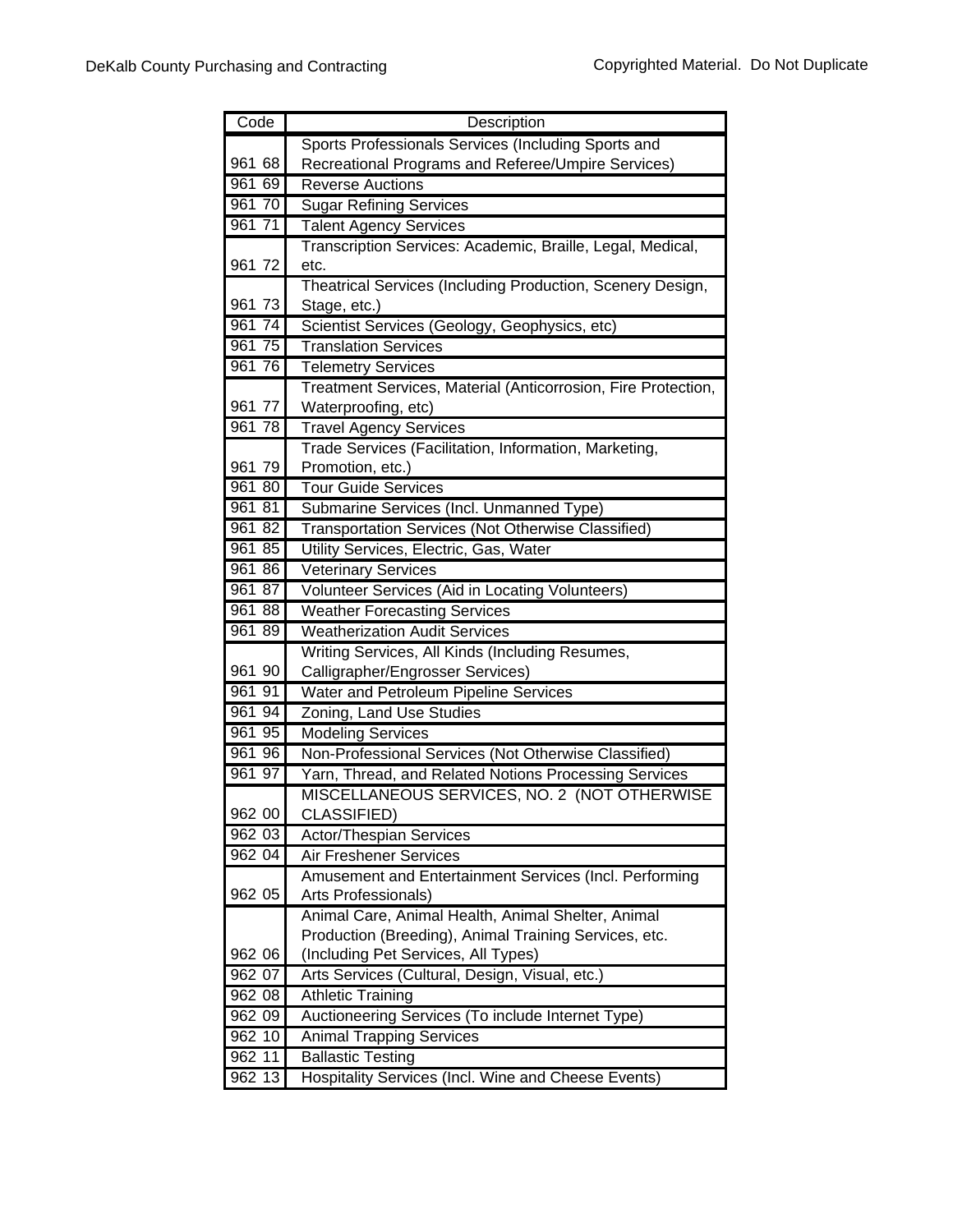| Code             | Description                                                                  |
|------------------|------------------------------------------------------------------------------|
|                  | Blue Printing Services: Blue Prints, Blue Line, Large                        |
| 962 14           | Engineering                                                                  |
| 962 15           | <b>Bomb and Other Explosives Detection Services</b>                          |
| 962 16           | <b>Bus Transportation Services, School</b>                                   |
|                  | Bus and Taxi Services, Limousines and Vans (Including                        |
| 962 17           | Operations, Management, and Terminal Services)                               |
|                  | Cable Construction, Installation and Maintenance (Fiber                      |
| 962 18           | Optic, Communication, Computer, etc.)                                        |
| 962 19           | <b>Cafeteria and Restaurant Services</b>                                     |
| 962 20           | <b>Cesspool Cleaning and Maintenance</b>                                     |
| 962 21           | Cleaning Services, Steam and Pressure                                        |
| 962 22           | <b>Chemical Laboratory Services</b>                                          |
| 962 23           | <b>Chemical Treatment of Boiler and Tower Water</b>                          |
| 962 24           | Courier/Delivery Services (Including Air Courier Services)                   |
| 962 25<br>962 26 | Disposal and Removal, Dead Animals                                           |
| 962 27           | <b>Diving Services</b>                                                       |
| 962 28           | <b>Document Shredding Services</b><br>Dump Site Services (Resource Recovery) |
| $962\;29$        | Distribution and Collection of Waste Food for Animals                        |
| 962 30           | <b>Export/Import Services</b>                                                |
| 962 31           | <b>Electrostatic Painting</b>                                                |
| 962 32           | <b>Etching and Stained Glass Services</b>                                    |
|                  | Engraving Services; Awards, Trophies, Etc. (See 966-28 for                   |
| 962 33           | Printing Type)                                                               |
| 962 34           | <b>Event Planning Services</b>                                               |
| 962 35           | <b>Framing Services, Picture</b>                                             |
| 962 36           | <b>Fireworks Display and Carnival Services</b>                               |
| 962 37           | <b>Flagpole Services</b>                                                     |
| 962 38           | Galvanizing, Hot and Cold Dip; Plating                                       |
| 962 39           | <b>Hauling Services</b>                                                      |
| 962 40           | <b>Food Distribution Services</b>                                            |
|                  | Heat Treating and Tracing Services (Including Refractory                     |
| 962 41           | Dryout)                                                                      |
| 962 42           | Heating and Related Services, Induction                                      |
| 962 43           | Hose Testing Services (Fire, Water, etc.)                                    |
| 962 44           | Hat Renovation/Reblocking Services (Incl. Hat Cleaning                       |
|                  | Service)<br>Industrial Services Not Otherwise Classified (Electroplating,    |
| 962 45           | etc.)                                                                        |
|                  | Installation and Removal Services (Not Otherwise Classified)                 |
| 962 46           |                                                                              |
| 962 47           | <b>Hoisting and Lifting Services</b>                                         |
| 962 48           | <b>Interior Design/Decorator Services</b>                                    |
| 962 49           | eather Tanning and Finishing Services                                        |
| 962 50           | Leak Detection Services: Gas, Water, Chemical                                |
| 962 51           | Laminating Services                                                          |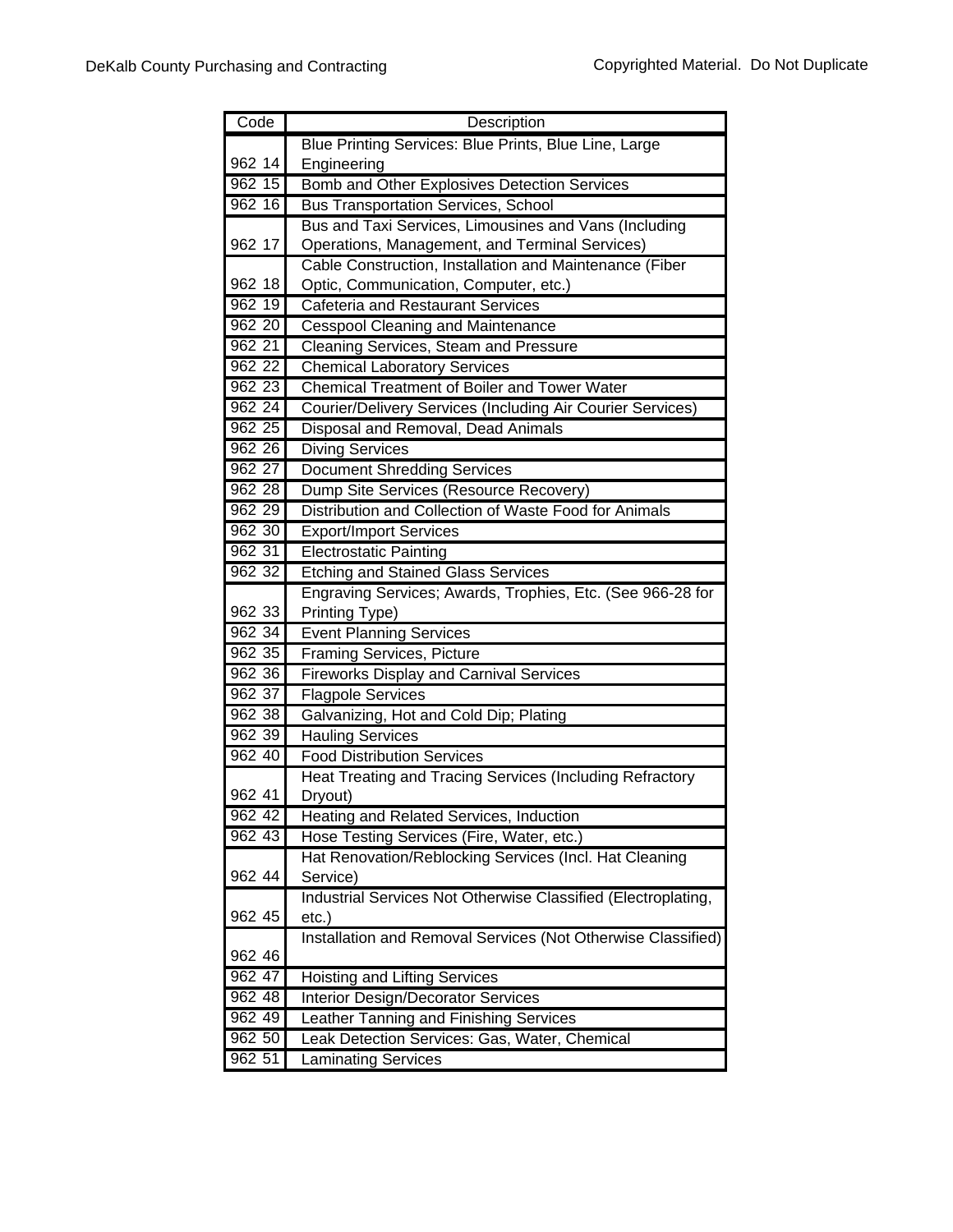| Code             | Description                                                                         |
|------------------|-------------------------------------------------------------------------------------|
|                  | Mapping Services (Including Cartography and Surveying                               |
|                  | Services, Not Aerial) (See 920-33 for Digitized Mapping                             |
|                  | Services) and 905-10 for Aerial Mapping and Survey                                  |
| 962 52           | Services)                                                                           |
| 962 53           | <b>Marking and Stenciling Services</b>                                              |
| 962 54           | Mattress and Bedspring Renovation and Repair                                        |
|                  | Metal Coating Services: Thermal Spray and H.V.O.F. (High                            |
| 962 55           | Velocity Oxy-Fuel)                                                                  |
| 962 56           | <b>Moving Services</b>                                                              |
| 962 57           | Moving: House, Portable Building, etc.                                              |
| 962 58           | Professional Services (Not Otherwise Classified)                                    |
|                  | Processing Services, Food (Not Otherwise Classified in                              |
| 962 59           | Classes 961 or 962)                                                                 |
| 962 60           | Party, Holiday, and Event Decorating Services                                       |
|                  | Petroleum Production, Transmission, and Distribution                                |
|                  | Services for Oil and Gas Wells (Including Drilling,                                 |
| 962 61<br>962 62 | Exploration, Extraction, Project Management, etc.)                                  |
|                  | Pneumatic Tube, Maintenance and Repair                                              |
| 962 63           | <b>Piano Tuning Services</b>                                                        |
| 962 64           | Packaging and Wrapping Services (Incl. Shrink Wrapping)                             |
| 962 65           |                                                                                     |
| 962 66           | Protection Services (Not Including Buildings)<br><b>Petroleum Refining Services</b> |
|                  | <b>Purification Services for Contaminated Petroleum Products</b>                    |
| 962 67           |                                                                                     |
| 962 68           | Removal of Wood, Wood Chips, Bark, etc.                                             |
| 962 69           | Personnel Services, Temporary                                                       |
| 962 70           | Removal and Pickup of Dead Bodies                                                   |
| 962 71           | <b>Religious Services</b>                                                           |
|                  | Restoration/Preservation Services (Of Antiques, Costumes,                           |
| 962 72           | Paintings, and Other Objects)                                                       |
|                  | Restoration/Reclamation Services of Land and Other                                  |
| 962 73           | Properties                                                                          |
| 962 74           | Ribbons, Re-Inking                                                                  |
| 962 75           | <b>Seafood Processing Services</b>                                                  |
| 962 76           | Seating and Meeting Services, Public                                                |
| 962 77           | Screenings and Grit Removal Services                                                |
|                  | Sewing, Embroidery, Embossing, and Alteration Services                              |
| 962 78           |                                                                                     |
| 962 79           | <b>Sign Making Services</b>                                                         |
|                  | Shoe and Boot Repairs (Including Maintenance and Shining)                           |
| 962 80           |                                                                                     |
| 962 81           | Steeplejack Services                                                                |
| 962 82           | <b>Silver Recovery Services</b>                                                     |
| 962 83           | <b>Stack Work Services</b>                                                          |
| 962 84           | <b>Tire Shredding Services</b>                                                      |
|                  | Tinting And Coating Services, Glass (Automobile and                                 |
| 962 85           | Building)                                                                           |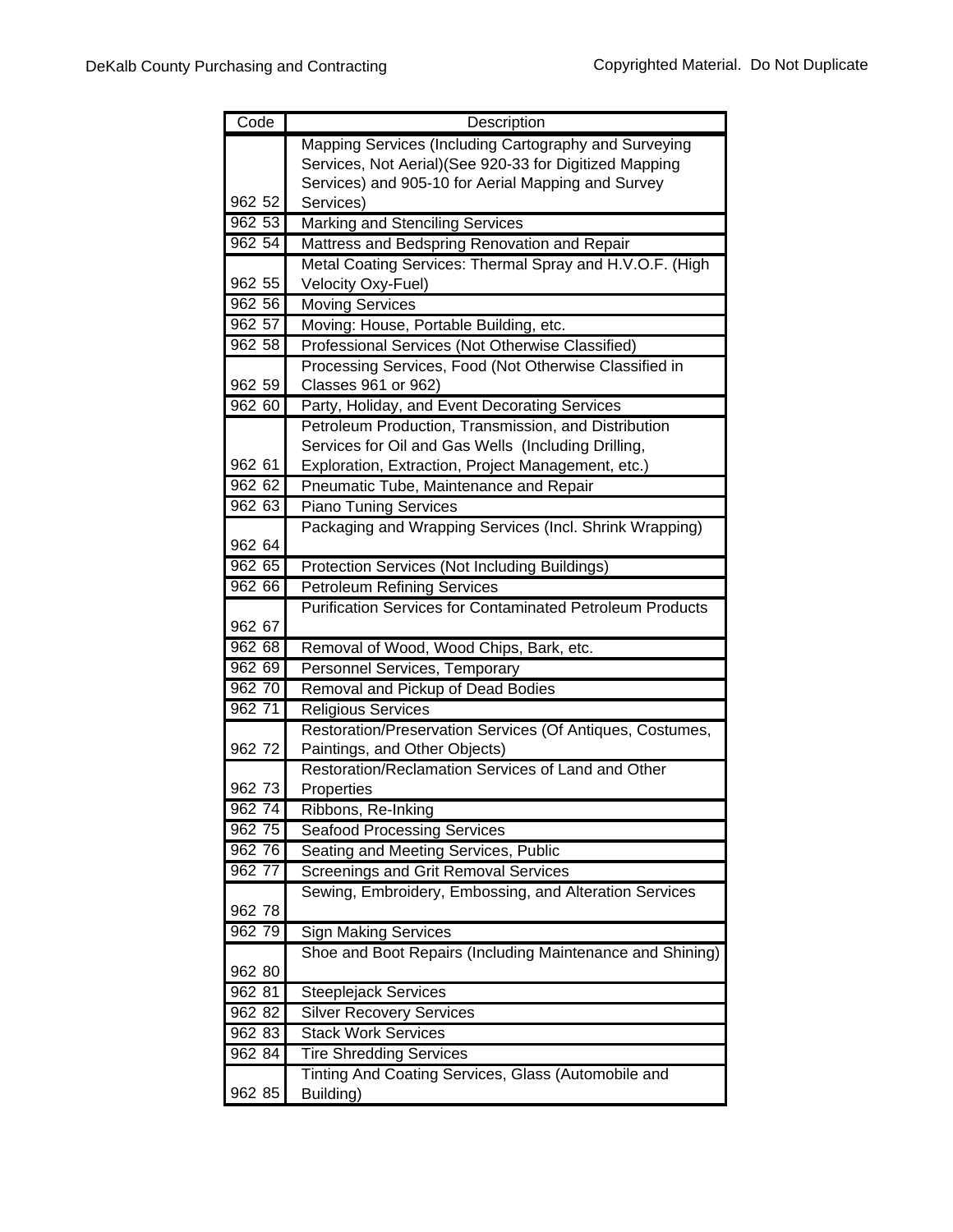| Code   | Description                                                 |
|--------|-------------------------------------------------------------|
| 962 86 | <b>Transportation of Goods and Other Freight Services</b>   |
| 962 87 | Travel, Local (Provided by Third Party)                     |
|        | Travel, Non-Local (Scheduled and Unscheduled), Provided     |
|        | by Third Party (Incl. Commercial Airplane Travel and        |
| 962 88 | <b>Helicopter Services)</b>                                 |
| 962 89 | <b>Vehicle Transporting Services</b>                        |
| 962 90 | Upholstering Services (See Class 928 for Vehicle)           |
| 962 91 | Utility Locator Service (Underground)                       |
| 962 92 | Video Scanning of Sewers, Waterwells, etc.                  |
| 962 93 | <b>Vehicle Registration Services</b>                        |
|        | Water Services, Bottled and Bulk Delivery (Tanker Services) |
| 962 94 |                                                             |
|        | Warehousing and Storage Services (Not Storage Space         |
|        | Rental) (Includes Farm Product Storage in Silos and Grain   |
| 962 95 | Elevators)                                                  |
|        | Well Services (Including Oil, Gas, and Water): Drilling,    |
| 962 96 | Plugging, Consulting, Maintenance, Repair, etc.             |
| 962 97 | <b>Weighing and Loading Services</b>                        |
| 963 00 | NON-BIDDABLE MISCELLANEOUS ITEMS                            |
| 963 16 | <b>Accreditation Fees</b>                                   |
| 963 20 | Associations                                                |
| 963 22 | Allowances, All Types                                       |
| 963 24 | Bonds, Notary                                               |
| 963 30 | <b>Contributions/Donations</b>                              |
| 963 37 | Fees, Conference/Convention                                 |
| 963 39 | Fees (Not Otherwise Classified)                             |
| 963 40 | Fees, Symposium                                             |
| 963 41 | Fees, Tournament                                            |
| 963 45 | <b>Licensing Fees</b>                                       |
| 963 47 | <b>Meals</b>                                                |
| 963 48 | <b>Membership Dues</b>                                      |
| 963 55 | Permits (Not Otherwise Classified)                          |
|        | Postage Related Purchases (Incl. Postage Stamps, Pre-Sort   |
|        | 1st Class Inscriptions, Postage by Phone for Meters, etc.)  |
| 963 57 |                                                             |
| 963 64 | <b>Registration Fees</b>                                    |
| 963 77 | Sponsorships (All Types)                                    |
|        | Surcharges and Taxes (To Include Fuel Surcharges and        |
| 963 79 | Taxes)                                                      |
| 963 85 | <b>Toll and Bridge Fees</b>                                 |
| 963 87 | <b>Tours, All Types</b>                                     |
| 963 88 | <b>Tuitions</b>                                             |
| 963 91 | Warranties                                                  |
|        | PRINTING PREPARATIONS: ETCHING,                             |
|        | PHOTOENGRAVING, AND PREPARATION OF MATS,                    |
| 965 00 | <b>NEGATIVES AND PLATES</b>                                 |
| 965 15 | Artwork, Camera Ready                                       |
| 965 30 | <b>Desk Top Publishing Services</b>                         |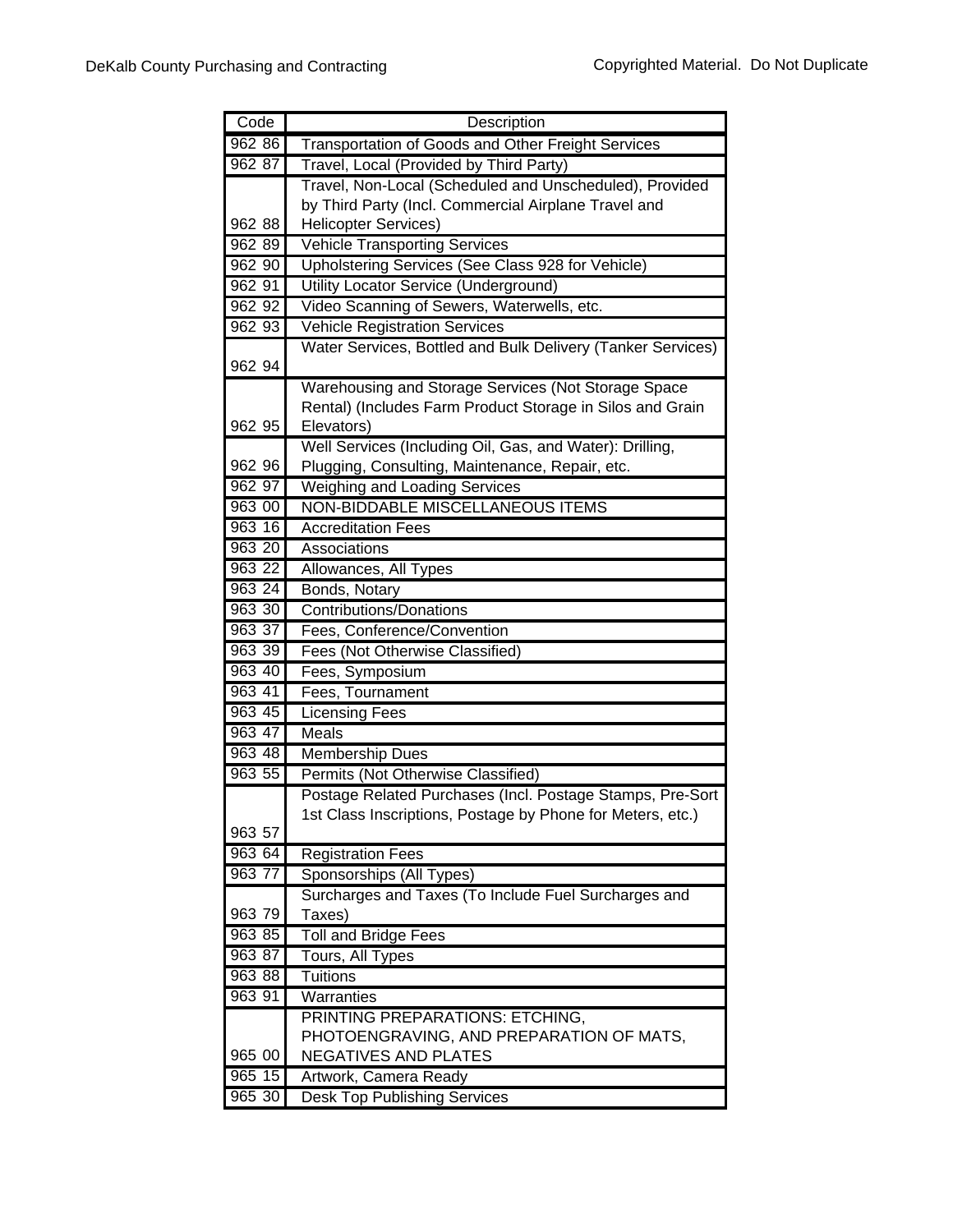| Code               | Description                                                                                       |
|--------------------|---------------------------------------------------------------------------------------------------|
| 965 39             | Etchings, Copper                                                                                  |
| 965 42             | Etchings, Zinc, Ben Day Type                                                                      |
| 96543              | Etchings, Zinc or Magnesium Alloy                                                                 |
| 965 46             | <b>Graphic Design Services for Printing</b>                                                       |
| 96551              | Mat Preparation, Stereotype                                                                       |
| 965 54             | Negative and Plate Preparation for Offset Printing                                                |
| 965 57             | Plate Preparation, Color Process                                                                  |
|                    | Plate Preparation, Color, Flat Zinc, Magnesium Alloy, or                                          |
| 965 58             | Plastic                                                                                           |
| 965 60             | Plate Preparation, Copper, Halftone                                                               |
|                    | Plate Preparation, Zinc or Magnesium Alloy, Combination                                           |
| 965 62             | and Halftone and Line                                                                             |
| 965 64             | Plate Preparation, Zinc, Halftone                                                                 |
|                    | Pre-Press: Color Separations, Composite Film, Stripping,                                          |
| 965 70             | Chromolin or Match-Print Proof, etc.                                                              |
| 966 00             | PRINTING AND TYPESETTING SERVICES                                                                 |
| 966 03             | <b>Bar Code Printing</b>                                                                          |
| 966 05             | Bumper Stickers, etc.: Printed                                                                    |
| 966 07             | <b>Business Cards Printed</b>                                                                     |
| 966 11             | Card Printing: Tab, Post, Form, etc.                                                              |
| 966 13             | <b>Check Printing</b>                                                                             |
| 966 16             | <b>Continuous Form Printing</b>                                                                   |
| 966 18             | <b>Copying Services (Reproduction)</b>                                                            |
| 966 22             | <b>Decal Printing</b>                                                                             |
| 966 25             | Digital Printing from an Ink Jet Plotter                                                          |
| 966 27             | <b>Electrostatic Printing Services</b>                                                            |
|                    | Engraved and Embossed Awards, Bonds, Certificates,                                                |
| 966 28             | Diplomas, Stationery, etc.                                                                        |
| 96631              | Envelope Printing                                                                                 |
| $966\overline{36}$ | Forms Printing (Not Continuous)                                                                   |
| 966 42             | <b>Imprinting Services</b>                                                                        |
|                    | Intaglio Printing (e.g., The Process by Which U.S. Currency                                       |
| 966 46             | is Printed): Birth Certificates, Car Titles, etc.                                                 |
| 966 51             | Letterheads Printed                                                                               |
|                    | Licenses and Back Tags Printing Services (Hunting, Fishing,                                       |
| 966 52             | $etc.$ )                                                                                          |
| 966 55             | <b>Numbering Services, Printing</b>                                                               |
|                    | Offset Printing, General, Small Press Work (Quan. up to                                           |
|                    | 25,000), One or More Colors, No 4 Color Processes or Large                                        |
| 966 57             | Solids or Close Registration; up to 11 x 17 In.: Brochures,<br>Newsletters, Covers, Posters, etc. |
|                    | Offset Printing, General, Large Press Work (Quan. up to                                           |
|                    | 100,000); One or More Colors, No 4 Color Processes or                                             |
|                    | Close Registration Required, Finished Sizes May Exceed 11                                         |
| 966 58             | x 17 In., May Have Large Solids                                                                   |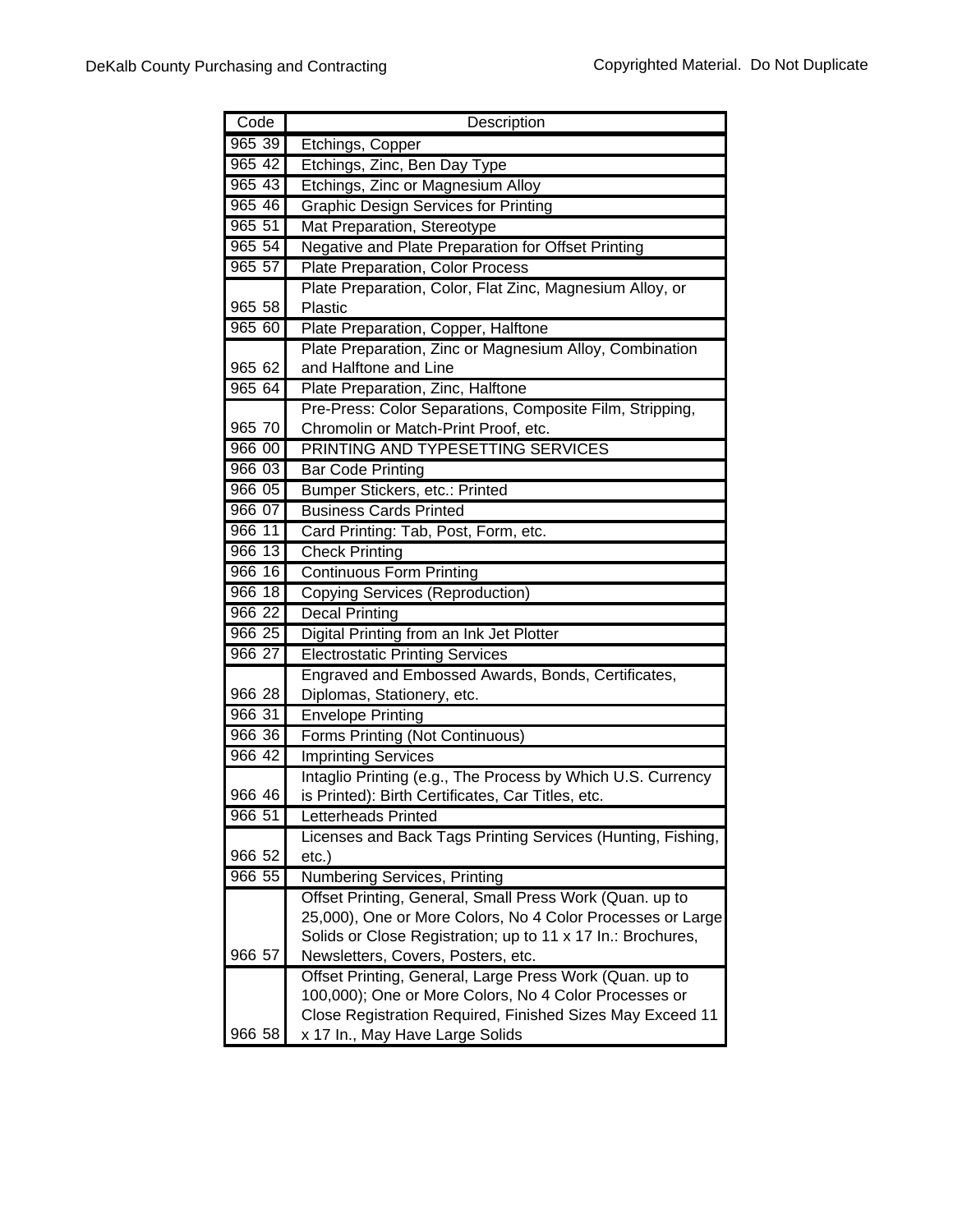| Code   | Description                                                              |
|--------|--------------------------------------------------------------------------|
|        | Offset Printing, General, Large Production Runs on Large or              |
|        | Web Press (Quan. Over 100,000), One or More Colors, No 4                 |
|        | Color Processes or Close Registration Required, May                      |
|        | Exceed 11 x 17 In. and Have Large Solids                                 |
| 966 59 |                                                                          |
|        | Offset Printing, Large Production Runs (Quan. up to                      |
|        | 100,000); 4 Color Process orClose Registration Required:                 |
| 966 60 | Color Brochures, Maps, etc.                                              |
|        | Offset Printing, Large Production Runs (Quan. Over                       |
|        | 100,000); 4 Color Process or Close Registration Required:                |
| 966 61 | Color Brochures, Maps, etc.                                              |
|        | Offset Printing, Booklets, Saddle Stitch Binding (Quan. Under            |
| 966 62 | 100,000): Books andMagazines                                             |
|        | Offset Printing, Booklets, Saddle Stitch Binding (Quantities             |
|        | up to 100,000; 4 Color Process or Tight Registration                     |
| 966 63 | Required): Books, Magazines, etc.                                        |
|        | Offset Printing, Booklets, Saddle Stitch Binding (Quantities             |
| 966 64 | over 100,000): Books and Magazines                                       |
|        | Offset Printing, Books, Perfect Bound (Quan. up to 10,000);              |
| 966 65 | 4 Color Process Acceptable: College Catalogues, Telephone<br>Books, etc. |
|        | Offset Printing, Books, Perfect Bound (Quan. Over 10,000); 4             |
| 966 66 | <b>Color Process Acceptable</b>                                          |
|        | Offset Printing, Custom Bound, Hardback, Leather, etc.:                  |
| 966 67 | <b>Books</b>                                                             |
|        | Offset Printing, General, Large Press Work (Quan. up to                  |
|        | 100,000); One or More Colors, Close Registration Required,               |
|        | No 4-Color Processes, Finished Sizes May Exceed 8-1/2 x                  |
| 966 68 | 11 in., Newsletters, etc.                                                |
|        | Offset Printing, General, Large Press Work (Quan. up to                  |
|        | 100,000); One or More Colors, Close Registration Required,               |
|        | No 4-Color Processes, Finished Sizes May Exceed 11 x 17                  |
| 966 69 | in., May Have Large Solids                                               |
| 966 70 | <b>Optical Scanning Form Printing</b>                                    |
|        | Paper Cutting, Drilling, Folding, Punching, Shredding,                   |
| 966 71 | Trimming, etc.                                                           |
|        | Printing of Annotated Laws, Rules, and Changes from the                  |
| 966 72 | Legislature, Courts, etc. (Copyrighted)                                  |
|        | Publications Printed on Newsprint or Groundwood Paper                    |
| 966 73 | Stock (Quan. up to 100,000)                                              |
|        | Publications Printed on Newsprint or Groundwood Paper                    |
| 966 74 | Stock (Quan. Over 100,000)                                               |
| 966 75 | Printing on Recycled Stock                                               |
|        | Print-On-Demand Printing Services (Including Print and                   |
| 966 76 | Distribute Services)                                                     |
| 966 78 | <b>Receipt and Voucher Book Printing</b>                                 |
| 966 81 | Security Paper, Custom Printed (Quan. Over 100,000)                      |
| 966 84 | Silk Screen Printing                                                     |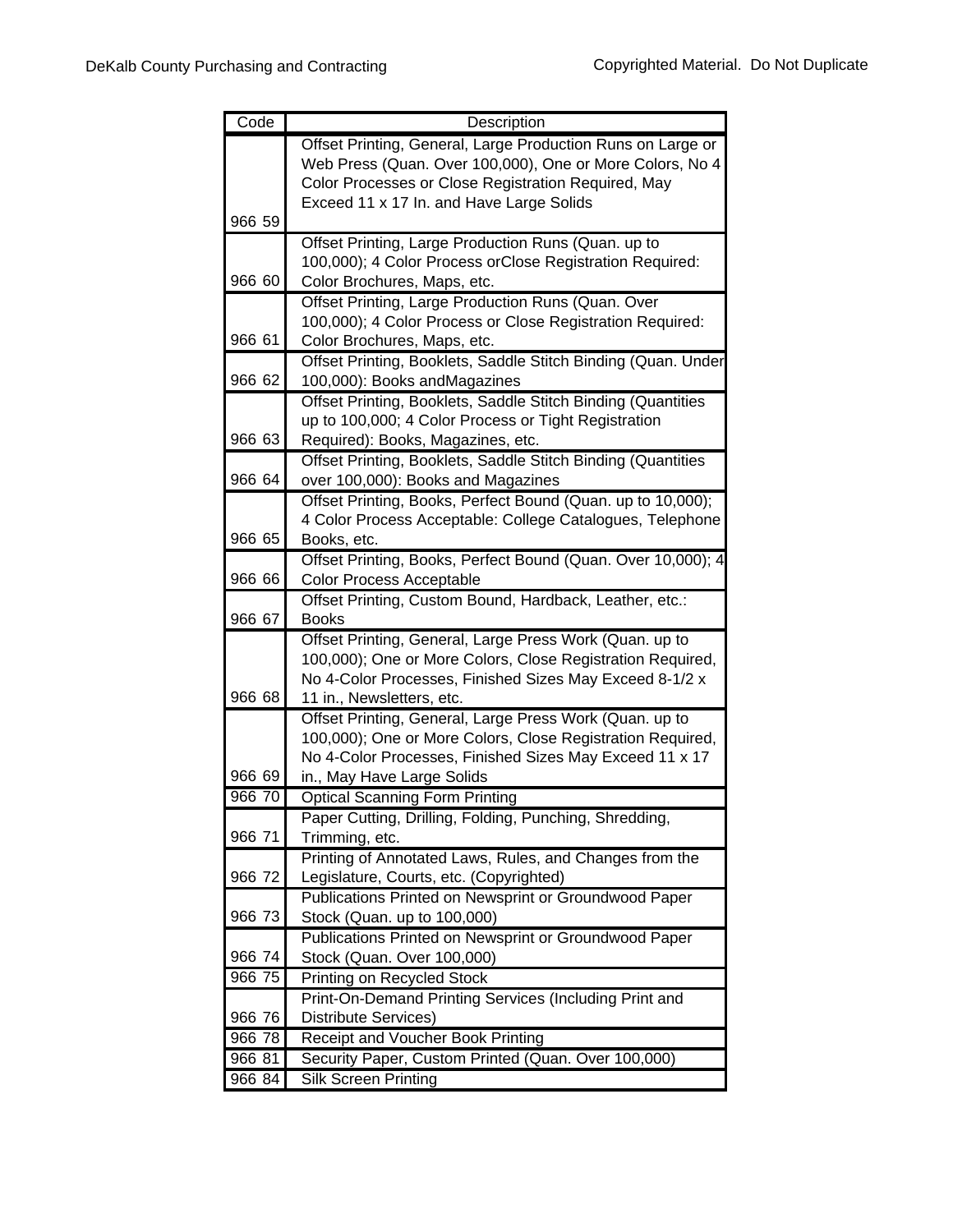| Code   | Description                                                                                                                 |
|--------|-----------------------------------------------------------------------------------------------------------------------------|
|        | Snap-Out Form Printing (See 395-70,80 for Continuous Shelf                                                                  |
| 966 85 | Items)                                                                                                                      |
|        | Specialty Printing: Die Cutting, Laser, Plastic, Thermography,                                                              |
|        | etc. (Folders, Invitations, Tabs, Binders, etc.)                                                                            |
| 966 86 |                                                                                                                             |
|        | Tickets, Special Labels and Tapes, Printed (Not Continuous),                                                                |
|        | For Prescription Drugs, etc. (Pressure Sensitive or Dry                                                                     |
|        | Gummed Adhesion Flats, Rolls, Tablets, etc.)                                                                                |
| 966 89 |                                                                                                                             |
|        | Tickets, Special Tags, Printed: Continuous, Gang or Single                                                                  |
| 966 90 |                                                                                                                             |
| 966 92 | Typesetting, Hot Type (Linotype)                                                                                            |
| 966 93 | Typesetting, Laser                                                                                                          |
| 966 94 | Typesetting, Photocomposition (Cold Type)                                                                                   |
| 966 95 | <b>Typesetting with Modem Capability</b>                                                                                    |
| 967 00 | PRODUCTION AND MANUFACTURING SERVICES                                                                                       |
|        | Athletic, Sporting, Recreational, Fishing, Hunting, and                                                                     |
| 967 01 | <b>Camping Equipment Manufacturing Services</b>                                                                             |
|        | Air Conditioning, Heating, and Ventilating Equipment (HVAC)                                                                 |
| 967 02 | <b>Manufacturing Services</b>                                                                                               |
| 967 03 | <b>Animal Food Manufacturing Services</b>                                                                                   |
| 967 04 | <b>Abrasives Manufacturing Services</b>                                                                                     |
|        | Aggregate, Concrete or Stone Products (Including Clay,                                                                      |
| 967 12 | <b>Refractory Matls and Tile Products)</b>                                                                                  |
| 967 16 | <b>Asbestos Products</b>                                                                                                    |
| 967 17 | <b>Assembly Line Services</b>                                                                                               |
| 96718  | Asphalt and Saturated Materials Manufacturing Services                                                                      |
| 967 19 | Automotive Equipment and Supply Manufacturing Services                                                                      |
| 967 24 |                                                                                                                             |
|        | <b>Building Equipment and Supply Manufacturing Services</b><br><b>Computer Hardware and Software Manufacturing Services</b> |
| 967 28 |                                                                                                                             |
|        | Container Manufacturing Services (Boxes, Bottles, Bags,                                                                     |
| 967 29 | Cans, Pouches, etc.)                                                                                                        |
| 967 30 | Cement, Lime, Plaster or Stucco Products                                                                                    |
| 967 31 | Classroom and Educational Furnishings and Equipment                                                                         |
|        | Chemical Products (Incl. Biochemical, Petrochemical, etc.)                                                                  |
| 967 32 |                                                                                                                             |
| 967 33 | China, Earthenware or Pottery Products                                                                                      |
|        | Clothing (Apparel) and Accessory Manufacturing Services                                                                     |
| 967 34 |                                                                                                                             |
| 967 35 | <b>Communications Equipment Manufacturing Services</b>                                                                      |
| 967 36 | Drilling Equipment and Supply Manufacturing Services                                                                        |
|        | Electrical and Electronic Products (Incl. Computers and                                                                     |
| 967 37 | Peripherals)                                                                                                                |
| 96738  | Food Manufacturing Services (Including Beverages)                                                                           |
| 967 39 | <b>Fabric Products</b>                                                                                                      |
| 967 40 | Fertilizer and Soil Conditioner Products                                                                                    |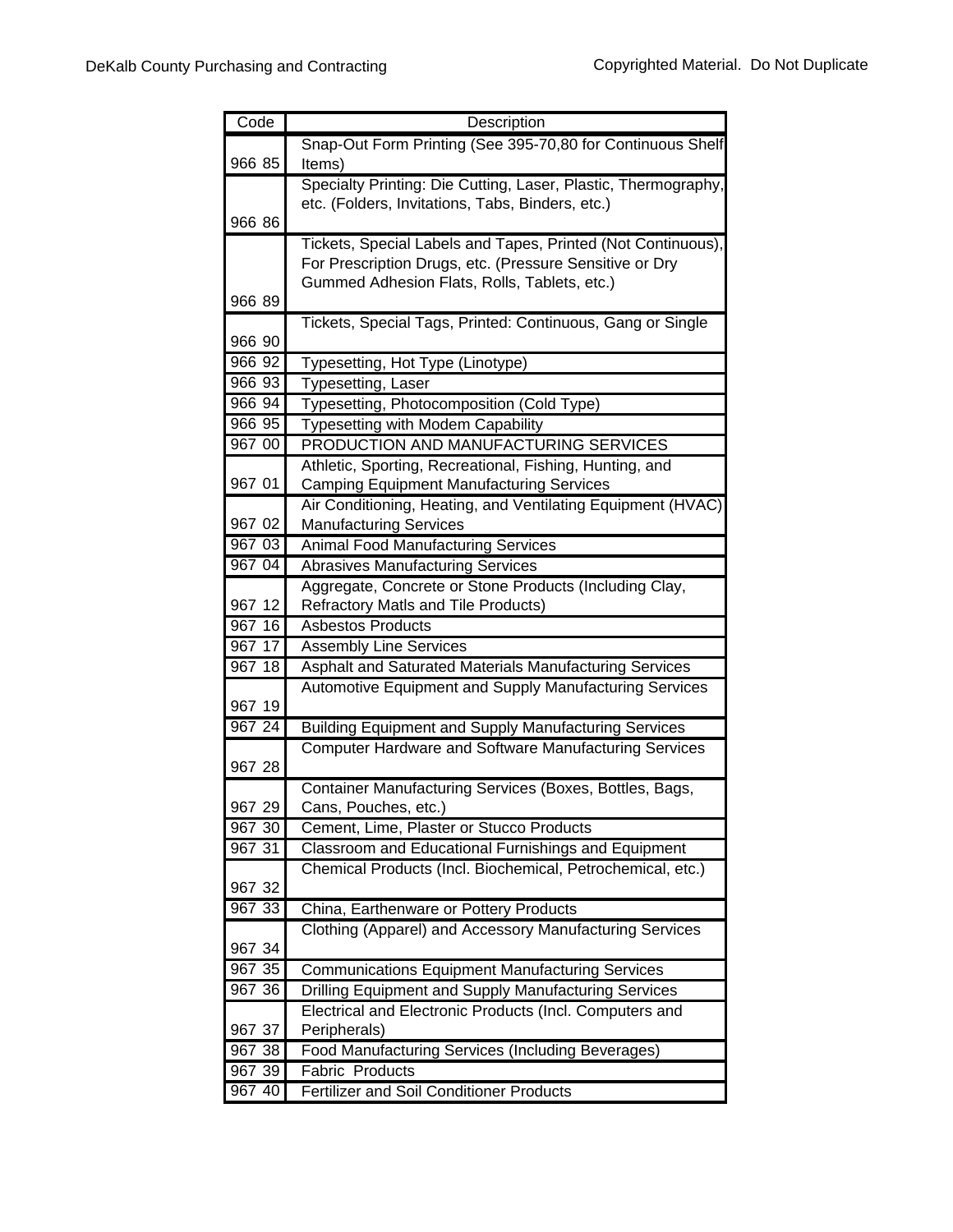| Code             | Description                                                                              |
|------------------|------------------------------------------------------------------------------------------|
| 967 41           | <b>Fiber Products</b>                                                                    |
|                  | Furniture and Furnishings Manufacturing and Production                                   |
| 967 42           | Services                                                                                 |
| 967 43           | <b>Glass Products</b>                                                                    |
| 967 44           | <b>Hardware Manufacturing Services</b>                                                   |
| 967 45           | Janitorial Products Manufacturing Services                                               |
| 967 47           | <b>Leather Manufacturing Services</b>                                                    |
| 967 48           | Machinery, All Types                                                                     |
| 967 49           | <b>Metals and Metal Products</b>                                                         |
| 967 50           | Manufacturing Services (Not Otherwise Classified)                                        |
| 967 51           | <b>Nursery Products and Accessories</b>                                                  |
| 967 53           | Office Equipment and Supply Manufacturing Services                                       |
| 967 54           | Paper and Pulp Products                                                                  |
|                  | Paint, Varnish, Lacquer and Related Products Production                                  |
| 967 55           | Services                                                                                 |
|                  | Petroleum Products Manufacturing Services (Including Coal,                               |
| 967 56           | etc)                                                                                     |
|                  | Pharmaceutical and Medical Equipment and Products                                        |
| 967 57           | <b>Manufacturing Services</b>                                                            |
|                  | Plastics and Plastic Products (Incl. Fiberglass, Poly, etc.)                             |
| 967 59           |                                                                                          |
|                  | Plumbing Equipment, Pipe, Fittings and Fixtures                                          |
| 967 60           | <b>Manufacturing Services</b>                                                            |
|                  | Precision Instruments (Incl. Scientific, Measuring,                                      |
| 967 61           | Photographic, Optical, Laboratory, etc.)                                                 |
|                  | Prefabricated and Manufactured Buildings or Homes                                        |
| 967 62<br>967 63 | <b>Manufacturing Services</b>                                                            |
| 967 67           | <b>Production Planning and Control</b>                                                   |
| 967 72           | Remanufacturing Services (Not Otherwise Classified)<br><b>Rubber and Rubber Products</b> |
| 967 74           |                                                                                          |
|                  | Safety and Security Equipment Manufacturing Services                                     |
| 967 75           | Semiconductor and Related Equipment Manufacturing<br>Services                            |
|                  | Shoe, Boot and Footwear Manufacturing Services, All Kinds                                |
| 967 76           |                                                                                          |
| 967 83           | <b>Tobacco Manufacturing and Processing Services</b>                                     |
| 967 84           | <b>Transport Equipment</b>                                                               |
| 967 85           | <b>Tool Manufacturing Services</b>                                                       |
|                  | Warehouse and Storage Equipment Manufacturing Services                                   |
| 967 91           |                                                                                          |
|                  | Well Equipment and Supply Manufacturing Services (Oil,                                   |
| 967 92           | Gas, Water, etc.)                                                                        |
| 967 93           | <b>Wood and Wood Products</b>                                                            |
| 968 00           | PUBLIC WORKS AND RELATED SERVICES                                                        |
| 968 18           | <b>Back Flow Preventer Testing Services</b>                                              |
| 968 25           | <b>Corrosion Control Services</b>                                                        |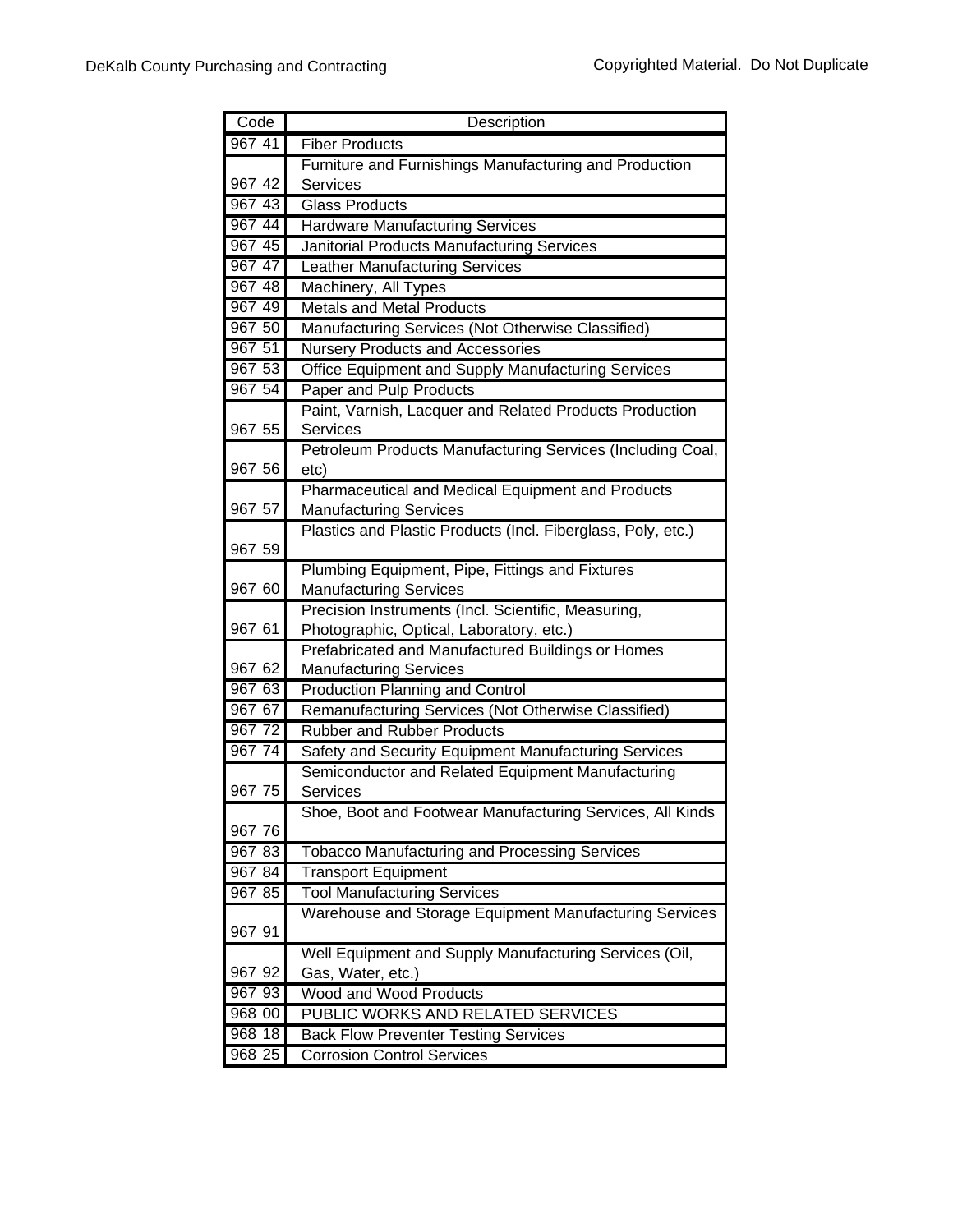| Code      | Description                                                                                           |
|-----------|-------------------------------------------------------------------------------------------------------|
|           | Crushing, Screening, etc. of all types of New or Recycled                                             |
|           | Aggregate, Brick or Stone Products Incl. Road Materials                                               |
| 968 26    |                                                                                                       |
| 968 33    | <b>Ditch Maintenance</b>                                                                              |
| 968 34    | <b>Dredging Services</b>                                                                              |
| 968 36    | <b>Dust Control Watering</b>                                                                          |
| 968 40    | <b>Foundry Services</b>                                                                               |
| 968 44    | <b>Graffiti Removal Services</b>                                                                      |
| 968 46    | Incinerator Services (To Include Ash Vacuuming)                                                       |
| 968 47    | <b>Inspection Services, Construction Type</b>                                                         |
|           | Inspection Services, Electrical Instrumentation and Control                                           |
| 968 48    |                                                                                                       |
| 968 50    | Leaf, Bush, Tree Limb Collection                                                                      |
| $968\,58$ | <b>Meter Reading Services</b>                                                                         |
|           | Parking Meter Services (Including Collection, Installation,                                           |
| 968 60    | and Removal)                                                                                          |
|           | Pavement Marking Services (Including Removal of Markings)                                             |
| 968 61    |                                                                                                       |
| 968 62    | <b>Pavement Data Collection Services</b>                                                              |
| 968 63    | Relocation and/or Removal Services for Utility Works                                                  |
| 968 64    | Response and Recovery Services, Roadway Incident                                                      |
|           | Right of Way Services (Including Title, Appraisal,                                                    |
| 968 66    | Negotiation, Closing, Relocation, Condemnation, etc.)                                                 |
|           | Sandblasting Services (See 910-83 for Sandblasting of                                                 |
| 968 67    | Buildings)                                                                                            |
|           | Solid or Liquid Waste Disposal (Including Management                                                  |
| 968 71    | Services) (See 926-45 for Hazardous Waste Disposal)                                                   |
| 968 72    | Snow and Ice Removal Services                                                                         |
|           | Storm Drain Cleaning, Repair, and Sludge Removal Services                                             |
| 968 73    |                                                                                                       |
| 968 74    | <b>Street Sweeping Services</b>                                                                       |
| 968 75    | <b>Streetscaping Services</b>                                                                         |
| 968 76    | Street Light Maintenance and Repair                                                                   |
| 968 78    | Tank Installation, Removal, Disposal, and Related Services<br>(Including Septic and Underground Type) |
|           | Telephone (Utility, Light) Pole Installation, and Relocation                                          |
| 968 79    | Service                                                                                               |
| 968 80    | Traffic Sign Installation and/or Removal Services                                                     |
| 968 81    | Traffic Sign Maintenance and Repair                                                                   |
| 968 82    | <b>Traffic Signal Installation</b>                                                                    |
| 968 83    | <b>Traffic Signal Maintenance and Repair</b>                                                          |
|           | Traffic Control Services (To Include Placement and Removal                                            |
| 968 84    | of Control Devices)                                                                                   |
| 968 85    | <b>Traffic Counting Services</b>                                                                      |
| 968 88    | <b>Tree and Shrub Removal Services</b>                                                                |
| 968 89    | <b>Traffic Studies and Analysis Services</b>                                                          |
| 968 90    | Vehicle Towing and Storage                                                                            |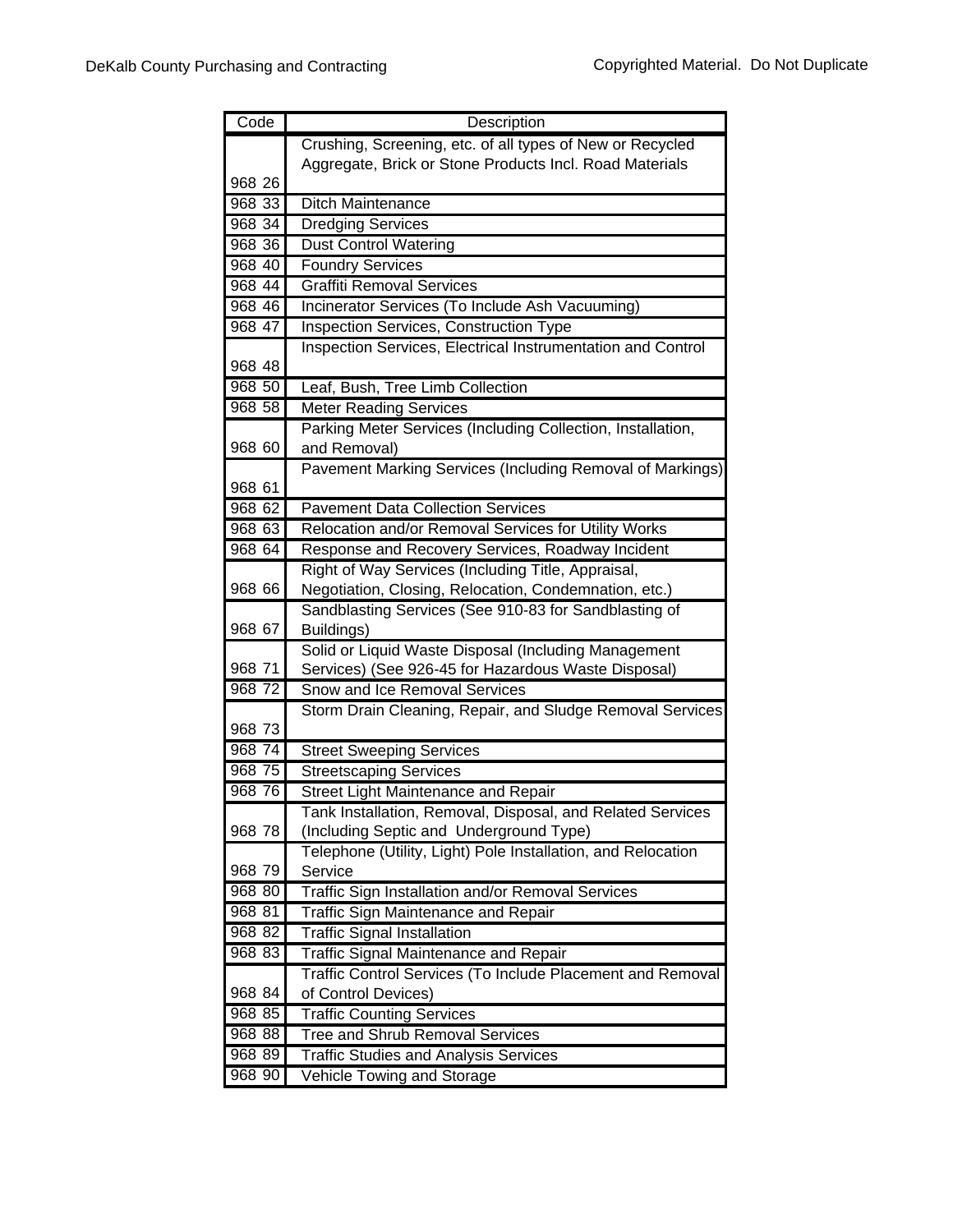| Code   | Description                                                   |
|--------|---------------------------------------------------------------|
|        | Water Supply Analysis, Infrastructure Analysis, Water Quality |
| 968 91 | Analysis, and Long Term Planning                              |
|        | Water Supply Plant Operating and Monitoring System            |
|        | Services (Including Water Resources Development and           |
| 968 92 | <b>Water Quality Management Services)</b>                     |
| 968 93 | <b>Well Pointing Services (Dewatering)</b>                    |
| 968 94 | Waterproofing Systems and Repair                              |
| 968 95 | Wastewater Treatment Plant, Operations, and Testing           |
| 968 96 | Water and Wastewater Treatment Services                       |
| 968 97 | <b>Wrecking and Removal Services</b>                          |
| 971 00 | REAL PROPERTY RENTAL OR LEASE                                 |
| 971 02 | Athletic Facility Rental or Lease                             |
| 971 04 | Boat Dock/Marina Space, Rental or Lease                       |
| 971 05 | Booth, Convention/Exhibit, Rental or Lease                    |
|        | Building, Fabricated, Pre-Fabricated or Premanufactured,      |
| 971 08 | <b>Rental or Lease</b>                                        |
| 971 12 | Camping and Wilderness Facility Rental or Lease               |
| 971 26 | Hangar Facilities for Aircraft, Rental or Lease               |
|        | Hotel/Motel Accomodations (Incl. Lodges, Resorts,             |
| 971 30 | Bed/Breakfast Inns, etc.) Rental or Lease                     |
| 971 34 | Laboratory Space Rental or Lease                              |
| 971 35 | Land, Rental or Lease                                         |
| 971 36 | <b>Locker Rental or Lease</b>                                 |
| 971 39 | Mobile Home Rental or Lease                                   |
| 971 40 | Mobile Office Rental or Lease                                 |
| 971 45 | Office Space Rental or Lease                                  |
|        | Parking Spaces in a Parking Lot or Garage, Rental or Lease    |
| 971 55 |                                                               |
| 971 57 | Photographic and Recording Facility Rental or Lease           |
| 971 64 | Residential Space Rental or Lease                             |
| 971 65 | Room Rental or Lease for Conferences, Seminars, etc.          |
| 971 68 | Safety Deposit Box Rental or Lease                            |
| 971 70 | Storage Space Rental or Lease                                 |
| 971 82 | Toilets, Portable, Rental or Lease                            |
| 971 91 | Warehouse Rental or Lease                                     |
|        | RENTAL OR LEASE SERVICES OF AGRICULTURAL,                     |
|        | AIRCRAFT, AIRPORT, AUTOMOTIVE, MARINE, AND                    |
| 975 00 | <b>HEAVY EQUIPMENT</b>                                        |
| 975 06 | Aerial Device Rental or Lease                                 |
|        | Agricultural Tractors, Mowers, Implements and Accessories     |
| 975 08 | Rental or Lease                                               |
| 97510  | Airport Equipment and Accessories Rental or Lease             |
|        | Airplanes, Gliders, Helicopters, and Accessories Rental or    |
| 975 11 | Lease                                                         |
| 975 12 | <b>Animal Rental or Lease</b>                                 |
| 975 13 | Asphalt Equipment and Accessory Rental or Lease               |
|        | Automobiles and Other Passenger Vehicles (Including           |
| 975 14 | Emergency Type) Rental or Lease                               |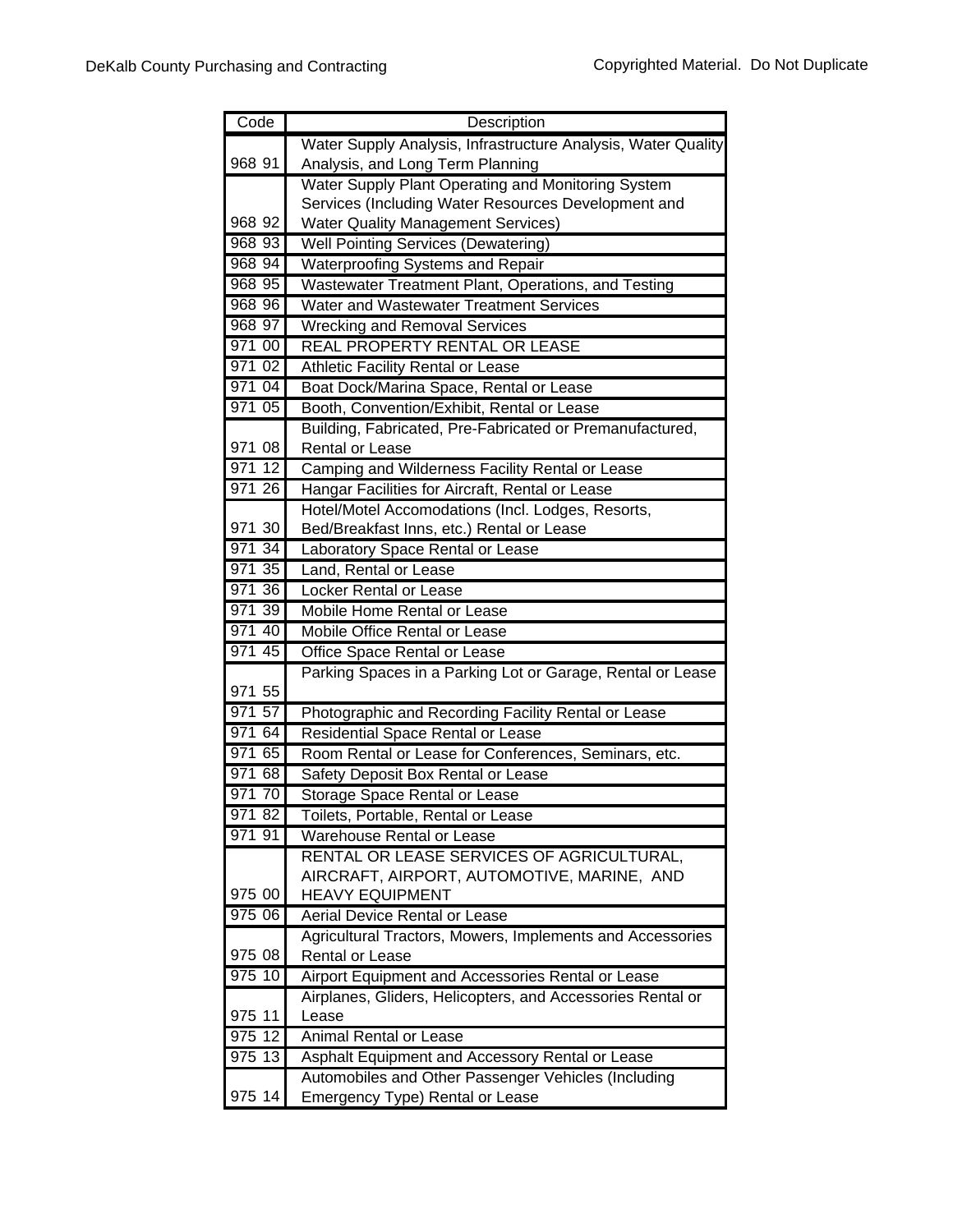| Code               | Description                                                 |
|--------------------|-------------------------------------------------------------|
| 975 15             | Automotive Shop Equipment Rental or Lease                   |
|                    | Automotive Accessories Rental or Lease (For Automobiles,    |
| 975 16             | Buses, Trucks, Vans, etc.)                                  |
|                    | Boats, Motors, and Marine and Wildlife Equipment and        |
| 975 21             | Supplies Rental or Lease                                    |
| 975 22             | Hot Air Balloons Rental or Lease                            |
|                    | Construction Equipment (Not Otherwise Classified) Rental or |
| 975 24             | Lease                                                       |
| 975 26             | Cranes and Buckets Rental or Lease                          |
| 975 29             | Concrete Equipment and Accessory Rental or Lease            |
|                    | Earth Moving Equipment (Graders, Dozers, Loaders, etc.)     |
| 975 34             | Rental or Lease                                             |
| 975 35             | Equipment With Operator, Rental or Lease                    |
| 975 36             | Forestry Equipment Rental or Lease                          |
|                    | Garbage/Refuse Equipment (Dumpsters, etc.) Rental or        |
| 975 37             | Lease                                                       |
| 975 38             | Golf Cart Rental or Lease                                   |
| 975 39             | Hydraulic Tools and Equipment Rental or Lease               |
| 975 40             | <b>Industrial Equipment Rental or Lease</b>                 |
| 975 42             | Machinery and Heavy Hardware Rental or Lease                |
|                    | Mass Transit Bus, School Bus, and Rail Vehicle Rental or    |
| 975 44             | Lease                                                       |
| 975 46             | Material Handling Equipment and Allied Item Rental or Lease |
|                    | Motorcycles, Motor Scooters, and Trucksters Rental or       |
| 975 50             | Lease                                                       |
| 975 54             | Pneumatic Tools and Equipment Rental or Lease               |
|                    | Recreational Vehicle Rental or Lease (Incl. Motor Homes)    |
| 975 65             |                                                             |
|                    | Road and Highway Equipment (Not Otherwise Classified)       |
| 975 66             | <b>Rental or Lease</b>                                      |
| 975 68             | Roofing Equipment and Machine Rental or Lease               |
| 975 75             | Snow Plows and Accessory Rental or Lease                    |
| 975 76             | Spacecraft and/or Satellite Rental or Lease                 |
| 975 77             | Sprinkler Equipment Rental or Lease, Street                 |
| $\frac{1}{975}$ 78 | Sweepers, Street, Rental or Lease                           |
| 975 81             | Tires and Tubes, Rental or Lease                            |
| 975 83             | Tractors, Industrial and Construction, Rental or Lease      |
| 975 84             | <b>Trailer Rental or Lease</b>                              |
| 975 85             | Tram Rental or Lease (Touring, etc.)                        |
|                    | Truck and Van Rental or Lease (Incl. Fire and Garbage       |
| 975 86             | Trucks)                                                     |
| 975 88             | Utility Vehicle Rental or Lease                             |
| 975 93             | <b>Wrecker Rental or Lease</b>                              |
|                    | RENTAL OR LEASE SERVICES OF APPLIANCES,                     |
|                    | CAFETERIA, FILM, FURNITURE, HARDWARE, MUSICAL,              |
|                    | SEWING, AND WINDOW AND FLOOR COVERINGS                      |
| 977 00             |                                                             |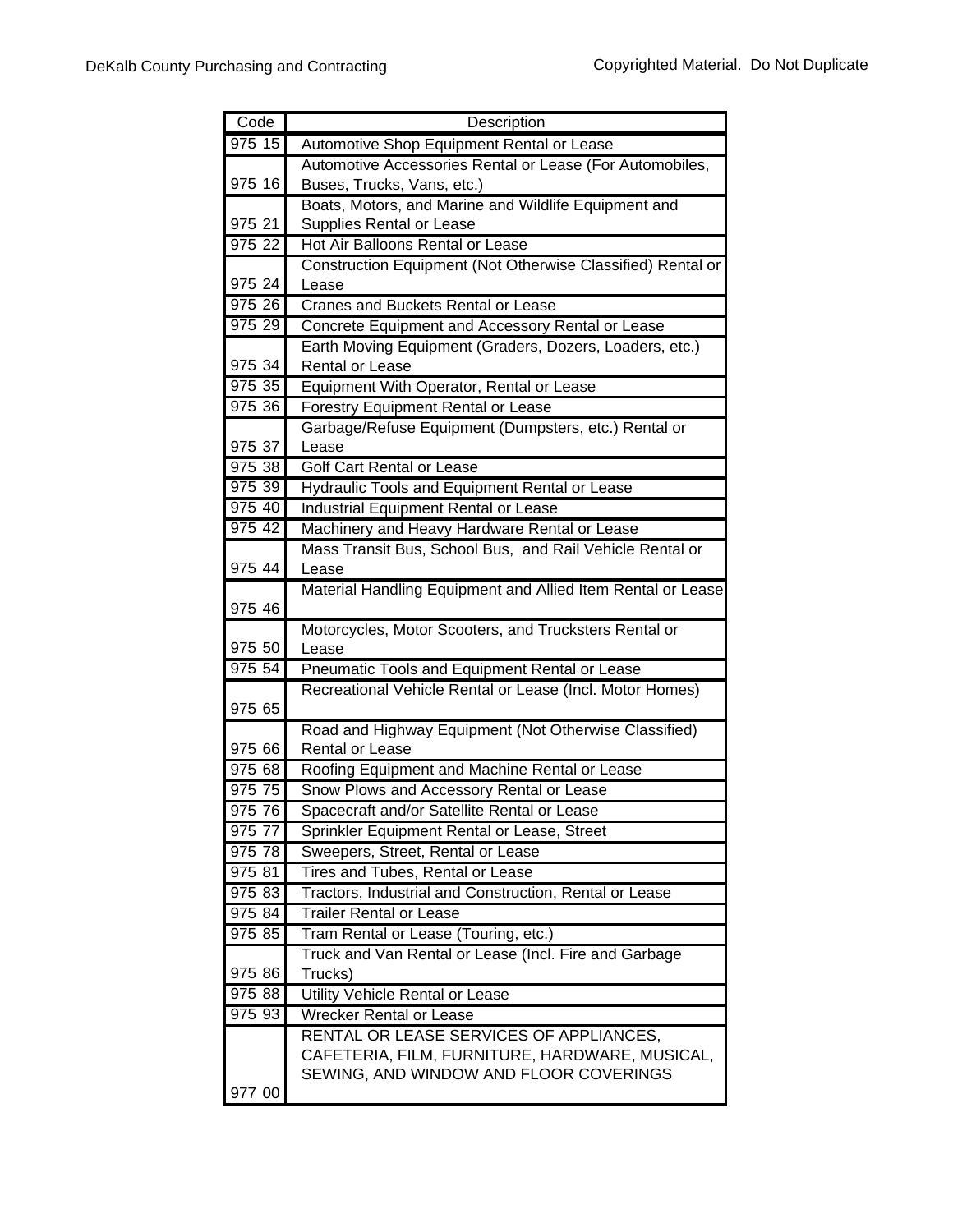| Code   | Description                                                 |
|--------|-------------------------------------------------------------|
| 977 08 | Albums, Tapes, Compact Disks, etc. Rental or Lease          |
| 977 10 | Appliances and Equipment, Household, Rental or Lease        |
|        | Cafeteria, Food Service, and Kitchen Equipment Rental or    |
| 977 25 | Lease                                                       |
| 977 32 | Drapery and Curtain Rental or Lease                         |
|        | Entertainment and Hospitality Equipment Rental or Lease     |
| 977 35 |                                                             |
| 977 37 | Film, Movie and Video Tape Rental or Lease                  |
| 977 39 | Floor Covering and Carpet Equipment Rental or Lease         |
| 977 41 | Furniture, Not Office, Rental or Lease                      |
| 977 42 | Furniture, Office, Rental or Lease                          |
| 97749  | <b>Hand Tool Rental or Lease</b>                            |
|        | Hardware, Shelf Hardware, and Allied Item Rental or Lease   |
| 977 51 |                                                             |
| 977 59 | Musical Instrument Rental or Lease                          |
| 977 63 | Scaffolding and Ladders Rental or Lease                     |
| 977 64 | Sewing and Textile Machine Rental or Lease                  |
| 977 73 | Toilets and Showers, Portable, Rental or Lease              |
| 977 85 | Vending Machine Rental or Lease                             |
| 977 86 | Venetian Blinds, Awnings, and Shades Rental or Lease        |
|        | RENTAL OR LEASE SERVICES OF ENGINEERING,                    |
|        | HOSPITAL, LABORATORY, PRECISION INSTRUMENTS,                |
|        | REFRIGERATION, SCALES, AND TESTING EQUIPMENT                |
| 979 00 |                                                             |
|        | Chemical Laboratory Equipment and Supplies Rental or        |
| 979 17 | Lease                                                       |
|        | Controlling, Indicating, and Recording Instrument Rental or |
| 979 20 | Lease                                                       |
| 979 35 | Engineering Equipment and Supplies Rental or Lease          |
| 979 37 | First Aid and Safety Equipment (Including Manikins and      |
| 979 39 | Models) Rental or Lease                                     |
| 979 45 | Furniture, Hospital - Specialized, Rental or Lease          |
| 979 46 | Hospital Equipment - General, Rental or Lease               |
|        | Hospital Equipment - Invalid, Rental or Lease               |
| 979 47 | Hospital Surgical and Operating Equipment Rental or Lease   |
|        | Laboratory Equipment and Accessory Rental or Lease: For     |
|        | General and Analytical Research Use, Nuclear, Optical,      |
| 979 52 | Physical                                                    |
|        | Laboratory Equipment and Accessories, Rental or Lease:      |
|        | Biochemistry, Biology, Environmental Science, etc.          |
| 979 53 |                                                             |
| 979 65 | Refrigeration Equipment and Accessory Rental or Lease       |
| 97972  | Scales and Weighing Apparatus Rental or Lease               |
|        | Testing and Training Apparatus, Instruments, and Machines   |
| 979 81 | Rental or Lease                                             |
| 979 94 | X-Ray Equipment, Medical, Rental or Lease                   |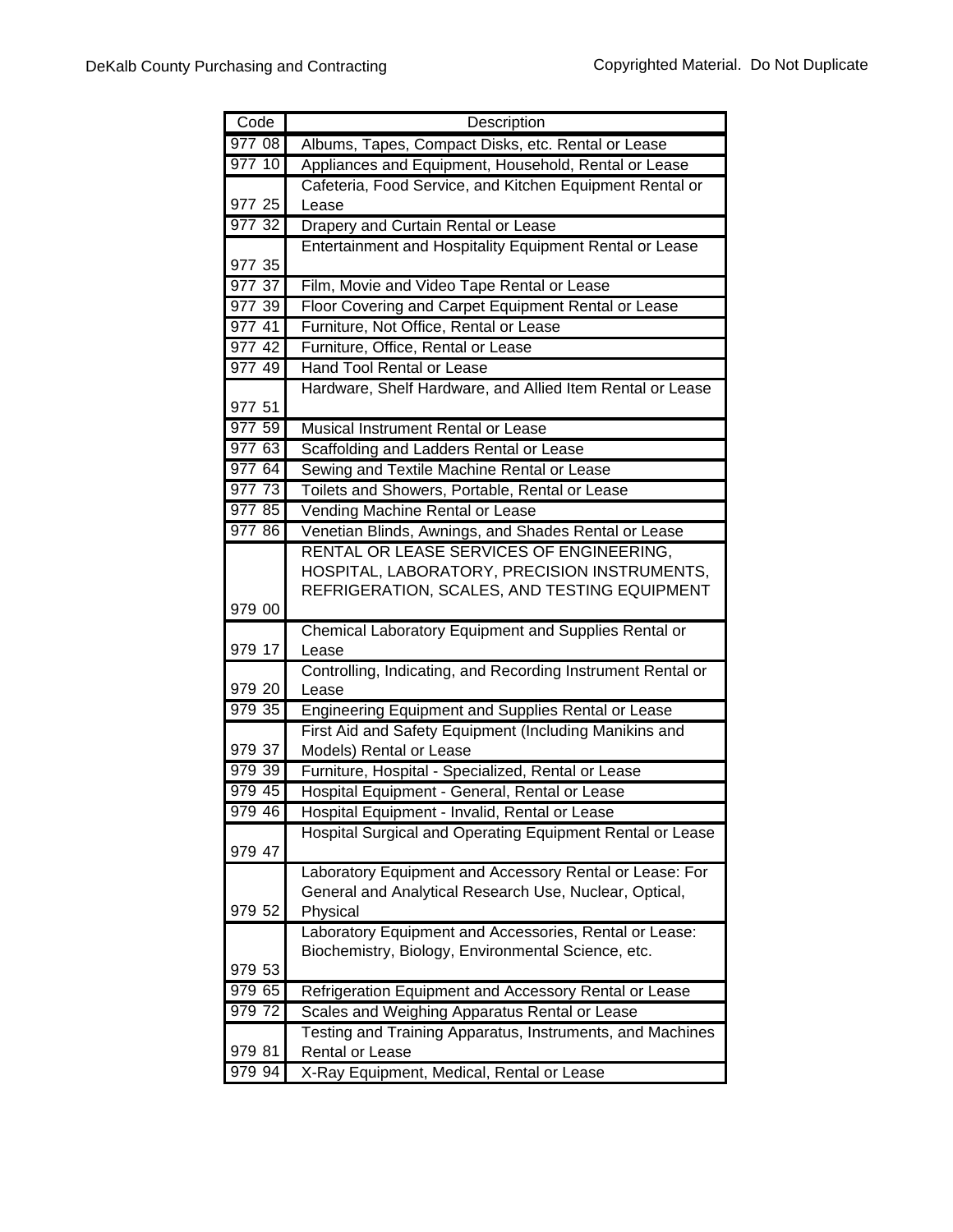| Code   | Description                                                                     |
|--------|---------------------------------------------------------------------------------|
|        | RENTAL OR LEASE OF GENERAL EQUIPMENT (HVAC,                                     |
|        | ATHLETIC, FIRE AND POLICE PROTECTION, ETC.)                                     |
| 981 00 |                                                                                 |
| 981 11 | Air Compressors and Accessories Rental or Lease                                 |
|        | Air Conditioning Equipment and Accessories Rental or Lease                      |
| 981 12 |                                                                                 |
| 981 14 | Amusement Park Ride Equipment Rental or Lease                                   |
|        | Athletic Equipment and Sporting Goods and Accessories                           |
| 981 16 | <b>Rental or Lease</b>                                                          |
| 981 20 | Book and Publication Rental or Lease                                            |
|        | Containers, All Kinds (Including Recycling Collection                           |
| 981 24 | Containers) Rental or Lease                                                     |
| 981 30 | Electrical Equipment and Supply Rental or Lease                                 |
|        | Energy Collecting Equipment Rental or Lease: Solar and                          |
| 981 32 | Wind                                                                            |
| 981 36 | <b>Fencing Rental or Lease</b>                                                  |
| 981 38 | Fire Protection Systems and Supplies Rental or Lease                            |
|        | Fishing, Hunting, and Camping Equipment Rental or Lease                         |
| 981 39 |                                                                                 |
|        | Garden, Greenhouse, and Nursery Equipment Rental or                             |
| 981 40 | Lease                                                                           |
| 981 41 | Gas Equipment Rental or Lease                                                   |
| 981 43 | <b>Generator Rental or Lease</b>                                                |
| 981 46 | Guard Dog Rental or Lease                                                       |
| 981 47 | Heating Units, Ventilating Equipment, and Accessories<br><b>Rental or Lease</b> |
|        | Irrigation Systems Rental or Lease (See 975-08 for Farm                         |
| 981 49 | Type)                                                                           |
|        | Meeting Room Equipment and Accessories, Rental or Lease                         |
| 981 52 |                                                                                 |
| 981 54 | Plumbing Equipment Rental or Lease                                              |
| 981 56 | Police Equipment Supplies Rental or Lease                                       |
| 981 57 | Pumps and Pump Accessory Rental or Lease                                        |
|        | Recreational, Park, Picnic and Playground Equipment and                         |
| 981 61 | <b>Accessories Rental or Lease</b>                                              |
| 981 65 | School Equipment and Supplies Rental or Lease                                   |
|        | Security and Access Systems (Airport, Library, Hospitals,                       |
| 981 66 | etc.) Rental or Lease                                                           |
|        | Steam Boilers, Steam Heating, and Power Plant Items                             |
| 981 68 | <b>Rental or Lease</b>                                                          |
| 981 69 | Storage Tank Rental or Lease                                                    |
| 981 72 | Tents, Tarpaulins and Supplies Rental or Lease                                  |
| 981 73 | <b>Timepieces Rental or Lease</b>                                               |
|        | <b>Theatrical Equipment and Supplies (Including Costumes)</b>                   |
| 981 74 | Rental or Lease                                                                 |
|        | Traffic Control Equipment and Accessories Rental or Lease                       |
| 981 76 |                                                                                 |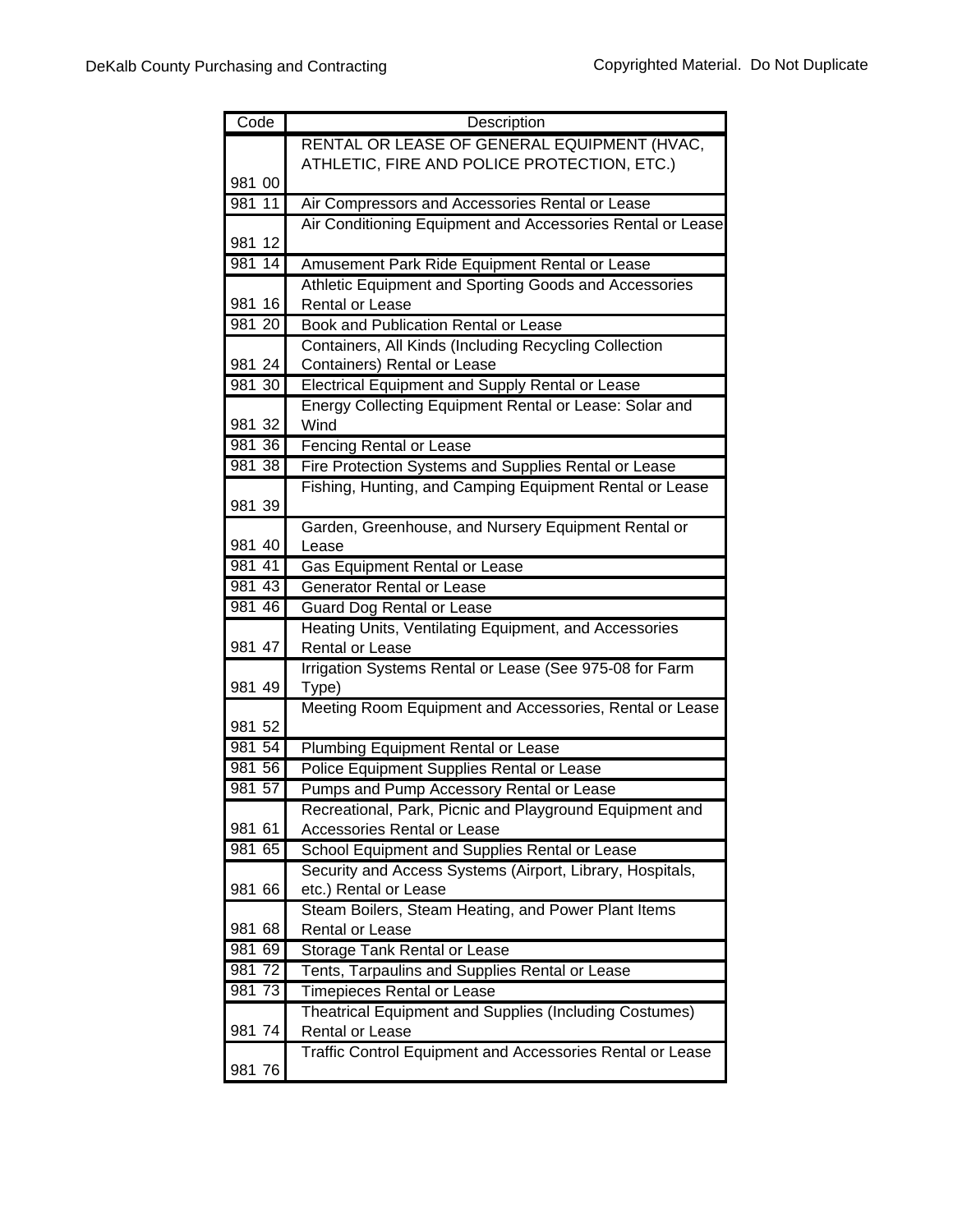| Code   | Description                                                                        |
|--------|------------------------------------------------------------------------------------|
|        | Weather Instrument, Equipment, and Accessory, Rental or                            |
| 981 82 | Lease                                                                              |
| 98183  | Washers, Pressure (All Types), Rental or Lease                                     |
|        | Water and Sewer Equipment (Including Well Pointing                                 |
| 981 84 | Equipment) Rental or Lease                                                         |
| 981 85 | Welding Equipment and Supplies Rental or Lease                                     |
|        | RENTAL OR LEASE SERVICES OF CLOTHING,                                              |
| 983 00 | JANITORIAL, LAUNDRY, LAWN, PAINTING, SPRAYING,<br>LABORATORY AND TEXTILE EQUIPMENT |
|        | Broom, Brush, and Mop Manufacturing Machinery Rental or                            |
| 983 18 | Lease                                                                              |
|        | Clothing Rental or Lease (Incl. Formal Wear and Diapers)                           |
| 983 22 |                                                                                    |
| 983 34 | Floor Maintenance Machine Rental or Lease                                          |
| 983 38 | Janitorial Equipment Rental or Lease                                               |
|        | Laundry and Dry Cleaning Equipment, Commercial, Rental                             |
| 983 45 | or Lease                                                                           |
| 983 47 | Lawn Equipment Rental or Lease                                                     |
| 983 55 | Painting Equipment and Supplies Rental or Lease                                    |
| 983 64 | Robes, Caps, and Gowns (Choir and Graduation), Rental or                           |
|        | Lease                                                                              |
| 983 68 | Spraying Equipment Rental or Lease                                                 |
| 983 77 | Textiles, Linens, etc. Rental or Lease (Including Shop<br>Towels)                  |
|        | Treated and Dry Mops and Rugs (Including Floor Mats)                               |
| 983 79 | Rental or Lease                                                                    |
| 983 80 | Treated and Dry Sweeping and Dust Cloth Rental or Lease                            |
| 983 86 | Uniform Rental or Lease                                                            |
|        | RENTAL OR LEASE SERVICES OF COMPUTERS, DATA                                        |
|        | PROCESSING, AND WORD PROCESSING EQUIPMENT                                          |
| 984 00 |                                                                                    |
| 984 12 | Bursters, Decollators, Detachers, etc., Rental or Lease                            |
|        | Communication Boards, Control Units, Modems, Processors                            |
|        | and Protocol Converters, etc., Rental or Lease                                     |
| 984 19 |                                                                                    |
| 984 23 | Computers, Micro, Rental or Lease                                                  |
| 984 26 | Computers, Mini and Mainframe, Rental or Lease                                     |
|        | Computer Accessories (Not Otherwise Classified) Rental or                          |
|        | Lease: CRT Holders, Forms Tractors, Wrist Supports, etc.                           |
| 984 30 |                                                                                    |
|        | Covers and Enclosures (Acoustical and Protective) for                              |
| 984 34 | <b>Computer Equipment Rental or Lease</b>                                          |
| 984 39 | Drives, Rental or Lease: CDROM, Hard, Floppy and Tape                              |
|        |                                                                                    |
| 984 54 | Peripheral Miscellaneous Rental or Lease: Keyboards, Mice,<br>Monitors, etc.       |
|        | Power Supplies Rental or Lease: Surge Protectors, UPS, etc.                        |
| 984 57 |                                                                                    |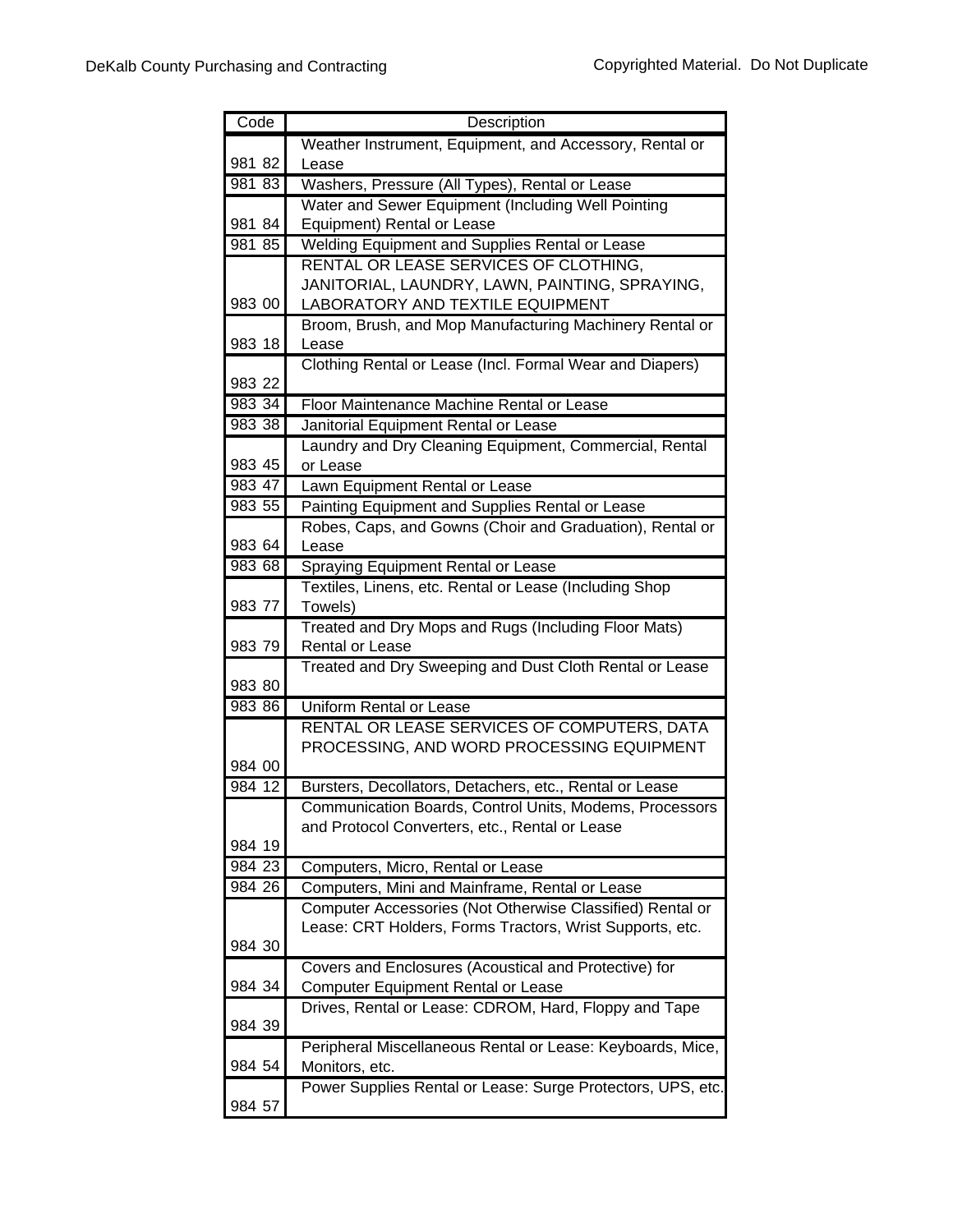| Code   | Description                                                     |
|--------|-----------------------------------------------------------------|
|        | Printers and Plotters, Computer (All Types), Rental or Lease    |
| 984 60 |                                                                 |
| 984 83 | Scanner and Reader Rental or Lease                              |
|        | Terminals, CRTs and Remote Job Entry Devices Rental or          |
| 984 87 | Lease                                                           |
| 984 92 | Word Processing Equipment Rental or Lease                       |
|        | RENTAL OR LEASE SERVICES OF OFFICE,                             |
|        | PHOTOGRAPHIC, PRINTING,                                         |
| 985 00 | RADIO/TELEVISION/TELEPHONE EQUIPMENT                            |
| 985 12 | Audio/Video Equipment and Accessory Rental or Lease             |
| 985 23 | Copy Machines, Thermal Type, Rental or Lease                    |
|        | Copy Machines, Coated or Treated Paper Type, Rental or          |
| 985 24 | Lease                                                           |
| 985 25 | Copy Machines (For use by Engineers) Rental or Lease            |
|        | Copy Machine, Plain Paper Type (Including Cost-Per-Copy         |
| 985 26 | Type Leases) Rental or Lease                                    |
|        | Copy Machines, Digital and Analog Types, Rental or Lease        |
| 985 27 |                                                                 |
| 985 28 | Coolers, Drinking Water, Rental or Lease                        |
| 985 30 | Digital Printing and Graphic System, Rental or Lease            |
| 985 35 | Duplicating Machines (All Types), Rental or Lease               |
| 985 40 | <b>Filing Systems Rental or Lease</b>                           |
| 985 47 | Intercom and Other Sound Equipment Rental or Lease              |
| 985 52 | Library Machine Rental or Lease                                 |
| 985 54 | Mailing Equipment Including Postage Meter Rental or Lease       |
|        |                                                                 |
| 985 55 | Microfiche/Microfilm Equipment and Accessory Rental or<br>Lease |
|        | Office Machines, Equipment, and Accessories Rental or           |
| 985 59 | Lease (Not Otherwise Classified)                                |
|        | Postal Equipment Rental or Lease (Including Post Office Box     |
| 985 60 | Rentals)                                                        |
| 985 61 | Photographic and Recording Equipment Rental or Lease            |
| 985 62 | Plant (Nursery Stock) Rental and Leasing Services               |
| 985 64 | Printing Plant Equipment and Supplies Rental or Lease           |
|        | Radio and Telecommunications Equipment and Accessory            |
| 985 69 | Rental or Lease (Including Radio Towers)                        |
|        | Signs, Message Boards and Centers, etc., Rental or Lease        |
| 985 73 |                                                                 |
| 985 74 | Software, Computer, Rental or Lease                             |
| 985 76 | Teleconference Systems Rental or Lease                          |
|        | Telephone Systems and Portable Phones (Including Pagers)        |
| 985 77 | Rental or Lease                                                 |
| 985 78 | Television Equipment and Accessories Rental or Lease            |
|        | Ticket Dispensing and Collection Equipment Rental or Lease      |
| 985 79 |                                                                 |
|        | Visual Education Equipment and Supplies Rental or Lease         |
| 985 85 |                                                                 |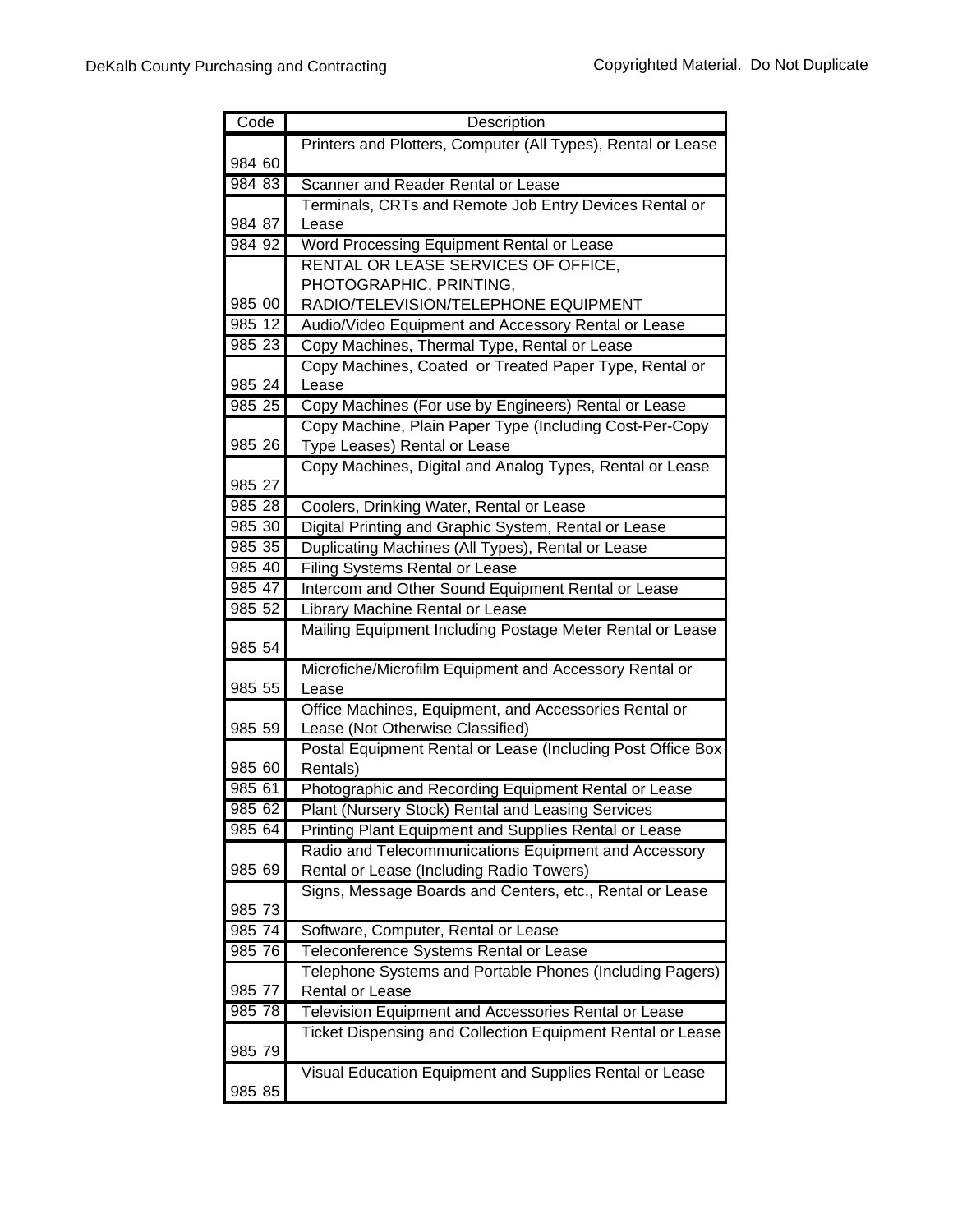| Code   | Description                                                      |
|--------|------------------------------------------------------------------|
| 985 86 | Voice Mail Systems Rental or Lease                               |
| 985 87 | Voting Machine Rental or Lease                                   |
|        | ROADSIDE, GROUNDS, RECREATIONAL AND PARK                         |
| 988 00 | <b>AREA SERVICES</b>                                             |
| 988 02 | <b>Arborist Services</b>                                         |
| 988 03 | <b>Athletic Field Maintenance</b>                                |
|        | Cleaning of Amusement Areas, Exposition Centers,                 |
| 988 07 | Grounds, Parks, Picnic Areas, Rest Areas, Etc.                   |
|        | Cleaning of Roadside Park (Rest Stop) Areas Including Privy      |
| 988 08 | Vaults, Septic Tanks and Trash Cans                              |
| 988 14 | <b>Erosion Control Services</b>                                  |
| 988 15 | Fence Installation, Maintenance and Repair                       |
| 988 20 | <b>Fire Break Services</b>                                       |
| 988 26 | <b>Flood Control Services</b>                                    |
| 988 27 | <b>Flora Protection Services</b>                                 |
| 98831  | Golf Course Management and Operation                             |
| 988 32 | Grading (Of Parking Lots, etc. - Not Road Building)              |
|        | Grounds Maintenance: Mowing, Edging, Plant (Not Tree)            |
| 988 36 | Trimming, etc.                                                   |
| 988 38 | <b>Hydromulching Services</b>                                    |
| 988 40 | Ice Production Services for Skating Rinks                        |
| 988 46 | <b>Landfill Services</b>                                         |
|        | Landscaping (Including Design, Fertilizing, Planting, etc., But  |
|        | Not Grounds Maintenance or Tree Trimming Services)               |
| 988 52 |                                                                  |
| 988 54 | Lighting Services for Parks, Athletic Fields, Parking Lots, etc. |
|        | Litter Removal Services (Including Beach Cleaning) (For          |
| 988 56 | Buildings See 910-27)                                            |
| 988 59 | Mulch/Compost Production Services                                |
| 988 63 | Park Area Construction/Renovation                                |
| 988 64 | Parks Systems Administrative Services                            |
| 988 65 | Parks Systems Technical Services                                 |
|        | Pest Control (Other Than Buildings) (Includes Spraying of        |
| 988 72 | Trees and Shrubs)                                                |
| 988 75 | Roadside Maintenance Services (Including Mowing, etc.)           |
|        | Skating Rink Maintenance and Repair, to Include                  |
| 988 77 | Resurfacing, Ice                                                 |
|        | Skating Rink Maintenance and Repair, to Include                  |
| 988 78 | Resurfacing, Roller                                              |
| 988 79 | Ski Trail Maintenance and Repair                                 |
| 988 83 | Swimming Pool Management and Operation                           |
| 988 88 | <b>Tree Trimming and Pruning Services</b>                        |
|        | Weed and Vegetation Control (Including Aquatic Weed              |
| 988 89 | Control)                                                         |
|        | SAMPLING AND SAMPLE PREPARATION SERVICES                         |
| 989 00 | (FOR TESTING)                                                    |
| 989 14 | Asphalt Sampling and Inspection Services                         |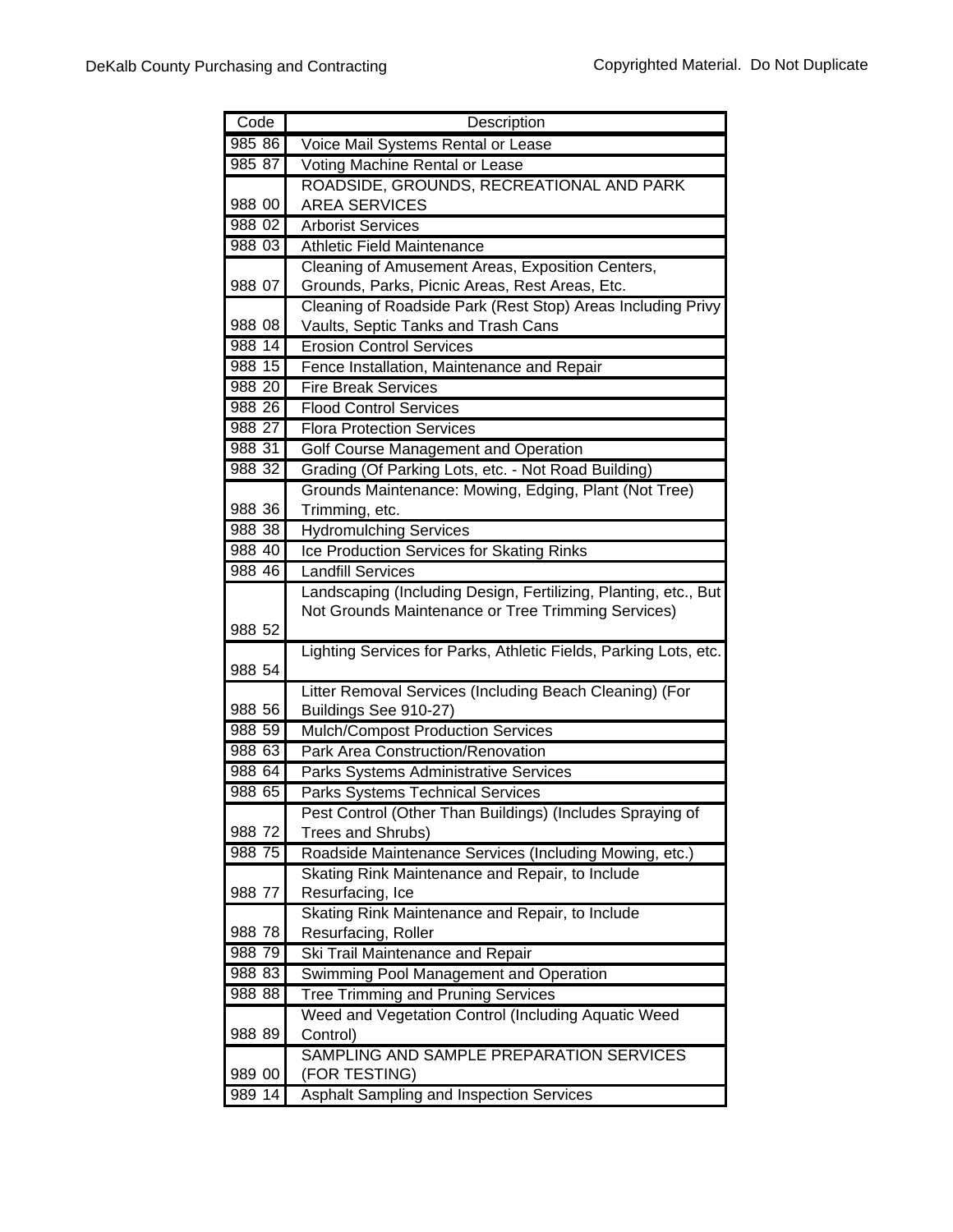| Code     | Description                                                    |
|----------|----------------------------------------------------------------|
| 989 24   | <b>Chemical Sampling and Preparation Services</b>              |
| 989 40   | <b>Food Sampling and Preparation Services</b>                  |
| 989 45   | <b>Grain Sampling and Preparation Services</b>                 |
|          | Oil Well Sampling and Core Sample (Billets) Preparation        |
| 989 54   | <b>Services</b>                                                |
| 989 75   | Soil Sampling and Preparation Services                         |
| 989 91   | <b>Water Sampling and Analysis Services</b>                    |
|          | SECURITY, FIRE, SAFETY, AND EMERGENCY SERVICES                 |
|          | (INCLUDING DISASTER DOCUMENT RECOVERY)                         |
| 990 00   |                                                                |
| 990 05   | <b>Alarm Services</b>                                          |
| 990 10   | <b>Armored Car Services</b>                                    |
| $990$ 18 | <b>Bomb and Explosives Disposal Services</b>                   |
| 990 22   | <b>Card Access Security Services</b>                           |
| 990 25   | <b>Crime Prevention Services</b>                               |
| 990 27   | <b>Crossing Guard Services</b>                                 |
|          | Document Recovery Services, Disaster (Including Paper          |
| 990 28   | Documents/Film/Tapes etc)                                      |
| 990 29   | Disaster Preparedness/Emergency Planning Services              |
| 990 30   | <b>Disaster Relief Services</b>                                |
|          | Dispatching Services, To Include Fire, Police and Medical      |
| 990 31   | Services                                                       |
| 990 32   | <b>Driver's License Services</b>                               |
|          | Drug Detection Services (Including Use of Drug Sniffing        |
| 990 33   | Dogs)                                                          |
|          | <b>Emergency Medical Services (Incl. Emergency Ambulance</b>   |
| 990 37   | Services) (See 948-12 for non-emergency Ambulance<br>Services) |
| 990 38   | <b>Emergency Personnel Recall Service</b>                      |
|          | <b>Emergency Systems Monitoring Service to include Alarms</b>  |
| 990 39   | and Operational Readiness Reporting                            |
| 990 41   | <b>Fingerprinting Services</b>                                 |
| 990 42   | <b>Fire and Safety Services</b>                                |
|          | Fire Fighting Services, Oil and Gas Wells (See 952-44 for      |
| 990 43   | other Fire Fighting Services)                                  |
| 990 46   | <b>Guard and Security Services</b>                             |
| 990 50   | Installation of Security and Alarm Equipment                   |
| 990 52   | <b>Investigative Services</b>                                  |
| 990 57   | <b>Lie Detection Services</b>                                  |
| 990 58   | <b>Lifeguard Services</b>                                      |
| 990 67   | <b>Patrol Services</b>                                         |
| 990 68   | <b>Playground Safety Certification Services</b>                |
| 990 70   | <b>Polygraph Testing Services</b>                              |
| 990 75   | <b>Rescue and Search Team Services</b>                         |
|          | Safety Training and Awareness Services (Highway Safety,        |
| 990 77   | Boating, Seat Belt, etc.)                                      |
| 990 78   | Security Services, Hazardous Waste Site                        |
| 990 80   | <b>Surveillance Services</b>                                   |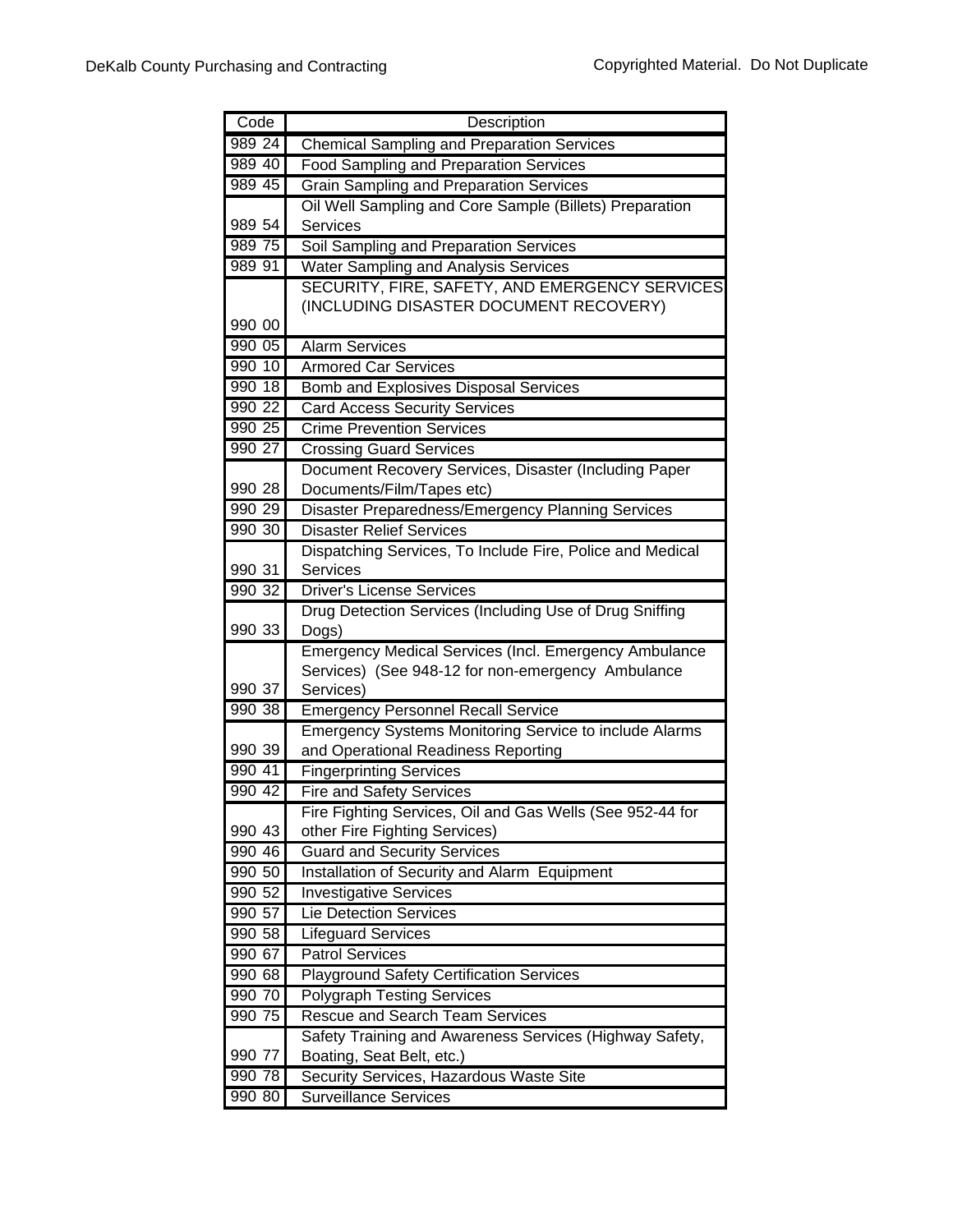| Code             | Description                                                                                           |
|------------------|-------------------------------------------------------------------------------------------------------|
| 990 90           | X-Ray Film Badge Services                                                                             |
| 992 00           | <b>TESTING AND CALIBRATION SERVICES</b>                                                               |
|                  | Automotive and Road Equipment Testing and Calibration                                                 |
| 992 19           | Services                                                                                              |
| 992 22           | <b>Ballistics Testing Services</b>                                                                    |
| 992 26           | <b>Biological Testing Services</b>                                                                    |
|                  | Chemical Testing Services (For Laboratory Testing, See 962-                                           |
| 992 31           | 22)                                                                                                   |
| 992 34           | <b>Concrete Testing Services</b>                                                                      |
| 992 36           | Core Sample (Not Concrete) Testing Services                                                           |
| 992 39           | <b>Electrical Systems Testing Services</b>                                                            |
| 992 40           | <b>Electronic and Electrical Cable Testing Services</b>                                               |
| 992 45           | Gaseous Fuel Tank Testing Services, Vehicular                                                         |
|                  | Medical Equipment Testing and Calibration Services (Not X-                                            |
| 992 53           | Ray)                                                                                                  |
| 992 55           | Miscellaneous Testing and Calibration Services                                                        |
| 992 58           | <b>Office Equipment Testing Services</b>                                                              |
| 992 59           | Oil Field Equipment Testing Services                                                                  |
| 992 61           | <b>Paint Testing Services</b>                                                                         |
|                  | Pressure Testing Services (Fuel Tanks, Pressure Tanks, etc)                                           |
| 992 65           |                                                                                                       |
| 992 70           | Radar Equipment Testing and Calibration Services                                                      |
| 992 71           | Radio Instrument Testing and Calibration Services                                                     |
| 992 77           | Scientific Equipment Testing and Calibration Services                                                 |
| 992 83           | <b>Textile Testing Services</b>                                                                       |
| 992 87<br>992 90 | <b>Underground Leak Testing Services</b>                                                              |
| 992 97           | Video Instrument Testing and Calibration Services<br>X-Ray Equipment Testing and Calibration Services |
| 998 00           | SALE OF SURPLUS AND OBSOLETE ITEMS                                                                    |
|                  | Aircraft and Aviation Equipment and Parts, Sale of Surplus                                            |
| 998 03           | and Obsolete Items                                                                                    |
|                  | Agriculture Equipment and Commodities, Sale of Surplus                                                |
| 998 05           | and Obsolete Items                                                                                    |
|                  | Ammunition, Explosives, and Weapons (Licensed Dealers                                                 |
| 998 06           | Only), Sale of Surplus and Obsolete Items                                                             |
|                  | Animals and Livestock, Sale of Surplus and Obsolete Items                                             |
| 998 07           |                                                                                                       |
| 998 08           | Arts and Crafts, Sale of Surplus and Obsolete Items                                                   |
|                  | Automobile, Truck and Bus Parts and Equipment, Sale of                                                |
| 998 09           | Surplus and Obsolete Items                                                                            |
| 998 10           | Bags, All Types, Sale of Surplus and Obsolete Items                                                   |
|                  | Barber and Beauty Shop Equipment, Sale of Surplus and                                                 |
| 998 11           | Obsolete Items                                                                                        |
|                  | Barrels, Drums, Cans, Pails, etc., Sale of Surplus and                                                |
| 998 12           | Obsolete Items                                                                                        |
| 998 15           | Batteries, All Types, Sale of Surplus and Obsolete Items                                              |
|                  | Boats and Marine Equipment, Sale of Surplus and Obsolete                                              |
| 998 17           | Items                                                                                                 |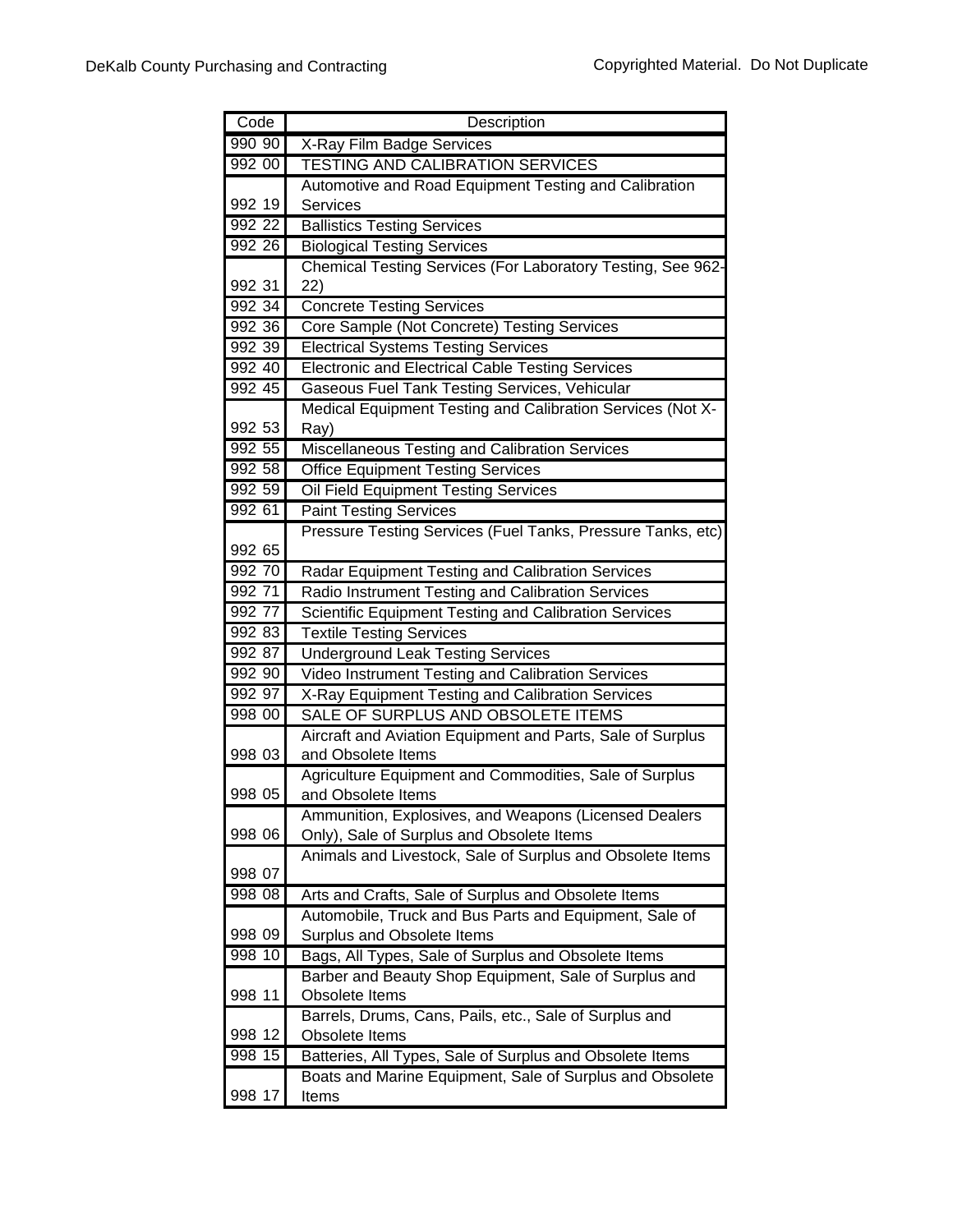| Code   | Description                                                   |
|--------|---------------------------------------------------------------|
|        | Books, All Types (Library, School, etc.), Sale of Surplus and |
| 998 18 | Obsolete Items                                                |
| 998 19 | Builders Supplies, Sale of Surplus and Obsolete Items         |
|        | Buses, Transit and School, Sale of Surplus and Obsolete       |
| 998 20 | Items                                                         |
|        | Cafeteria and Kitchen Equipment (Including Food Service       |
| 998 21 | Equipment), Sale of Surplus and Obsolete Items                |
| 998 24 | Chemicals, All Types, Sale of Surplus and Obsolete Items      |
|        | Clocks, Watches, Timepieces, All Types, Sale of Surplus and   |
| 998 25 | Obsolete Items                                                |
| 998 26 | Clothing, Sale of Surplus and Obsolete Items                  |
|        | Communication Equipment (Including Radio, Television,         |
|        | Telephone, VCR, Video/Audio Equipment, etc.), Sale of         |
| 998 28 | Surplus and Obsolete Items                                    |
|        | Computers, Parts and Supplies, Sale of Surplus and            |
| 998 29 | Obsolete Items                                                |
|        | Confiscated and Personal Merchandise, Sale of Surplus and     |
| 998 30 | Obsolete Items                                                |
| 998 32 | Copy Machines, Sale of Surplus and Obsolete Items             |
| 998 33 | Dairy Equipment, Sale of Surplus and Obsolete Items           |
|        | Drugs, First Aid, Veterinary, Sale of Surplus and Obsolete    |
| 998 35 | Items                                                         |
| 998 36 | Equipment, Heavy, Sale of Surplus and Obsolete Items          |
|        | Electrical Equipment and Supplies, Sale of Surplus and        |
| 998 37 | Obsolete Items                                                |
|        | <b>Engineering Equipment and Supplies (Including Survey</b>   |
|        | Equipment and Instruments), Sale of Surplus and Obsolete      |
| 998 38 | Items                                                         |
|        | Escalators, Elevators, and Moving Walks, Sale of Surplus      |
| 998 39 | and Obsolete Items                                            |
| 998 40 | Fertilizer, Sale of Surplus and Obsolete Items                |
|        | Fire and Police Equipment (Not Otherwise Classified), Sale    |
| 998 42 | of Surplus and Obsolete Items                                 |
| 998 44 | Food, Sale of Surplus and Obsolete Items                      |
| 998 46 | Furniture, Sale of Surplus and Obsolete Items                 |
| 998 47 | Glass, Sale of Surplus and Obsolete Items                     |
| 998 48 | Garbag, Sale of Surplus and Obsolete Items                    |
|        | Garbage and Refuse Containers, Sale of Surplus and            |
| 998 49 | Obsolete Items                                                |
| 998 50 | Hardware, Sale of Surplus and Obsolete Items                  |
|        | Heating, Air Conditioning, Ventilating & Refrigeration        |
| 998 52 | Equipment, Sale of Surplus and Obsolete Items                 |
| 998 54 | Highway Equipment (Tractors, Loaders, Graders, Dozers,        |
|        | etc.), Sale of Surplus and Obsolete Items                     |
| 998 57 | Laboratory Equipment, Sale of Surplus and Obsolete Items      |
| 998 59 | Laundry Equipment, Sale of Surplus and Obsolete Items         |
|        |                                                               |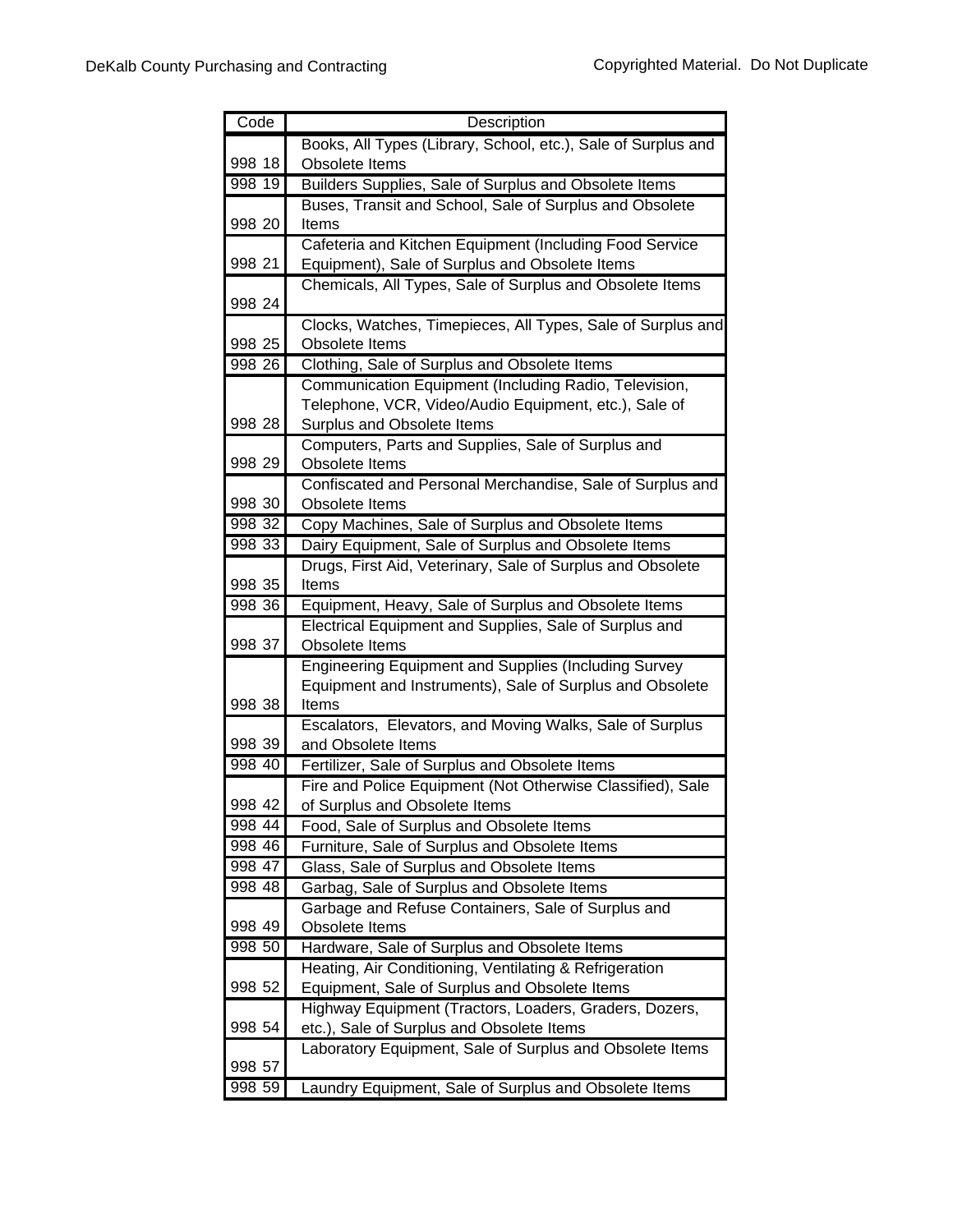| Code   | Description                                                                                   |
|--------|-----------------------------------------------------------------------------------------------|
| 998 60 | Library Equipment, Sale of Surplus and Obsolete Items                                         |
| 998 63 | Lumber and Pilings, Sale of Surplus and Obsolete Items                                        |
|        | Machinery, Industria, Sale of Surplus and Obsolete Items                                      |
| 998 65 |                                                                                               |
|        | Mailing Equipment (Including Shipping Containers), Sale of                                    |
| 998 66 | Surplus and Obsolete Items                                                                    |
|        | Medical and Dental Equipment and Supplie, Sale of Surplus                                     |
| 998 67 | and Obsolete Items                                                                            |
| 998 68 | Metal, Scrap, Sale of Surplus and Obsolete Items                                              |
| 998 69 | Metals, Precious, Sale of Surplus and Obsolete Items                                          |
| 998 70 | Musical Equipment, Sale of Surplus and Obsolete Items                                         |
|        | Metals other than Scrap (All Types), Sale of Surplus and                                      |
| 998 71 | Obsolete Items                                                                                |
|        | Office Equipment (Not Copiers), Sale of Surplus and                                           |
| 998 72 | Obsolete Items                                                                                |
|        | Oils and Other Petroleum Products, Waste, Sale of Surplus                                     |
| 998 74 | and Obsolete Items                                                                            |
|        | Paper and Paper Products (Including Boxes, Sale of Surplus                                    |
| 998 75 | and Obsolete Items)                                                                           |
|        | Photographic Equipment, Sale of Surplus and Obsolete                                          |
| 998 76 | Items                                                                                         |
|        | Parking and Water Meters, Sale of Surplus and Obsolete                                        |
| 998 77 | Items                                                                                         |
|        | Plumbing Equipment and Supplies, Sale of Surplus and                                          |
| 998 78 | Obsolete Items                                                                                |
|        | Pipe, Valves and Fittings, Sale of Surplus and Obsolete                                       |
| 998 79 | Items                                                                                         |
|        | Public Utility Equipment, Sale of Surplus and Obsolete Items                                  |
| 998 80 |                                                                                               |
| 998 81 | Printing Equipment, Sale of Surplus and Obsolete Items                                        |
| 998 82 | Rags, Sale of Surplus and Obsolete Items                                                      |
|        | Rail Equipment and Accessories, Sale of Surplus and                                           |
| 998 83 | Obsolete Items                                                                                |
|        | Real Estate (Incl. Buildings, Houses, Land, etc), Sale of                                     |
| 998 84 | Surplus and Obsolete Items, Sale of Surplus and Obsolete<br>Items                             |
|        |                                                                                               |
| 998 85 | Recyclable Materials: Books, Paper, Glass, Metal, etc., Sale<br>of Surplus and Obsolete Items |
|        | Road and Highway Materials (Including Testing Equipment),                                     |
| 998 87 | Sale of Surplus and Obsolete Items                                                            |
|        | Scales and Weighing Apparatus, Sale of Surplus and                                            |
| 998 88 | Obsolete Items                                                                                |
| 998 89 | School Equipment, Sale of Surplus and Obsolete Items                                          |
| 998 90 | Tools, All Types, Sale of Surplus and Obsolete Items                                          |
|        | Sporting and Athletic Equipment, Sale of Surplus and                                          |
| 998 91 | Obsolete Items                                                                                |
|        | Traffic Signals and Control Equipment, Sale of Surplus and                                    |
| 998 92 | Obsolete Items                                                                                |